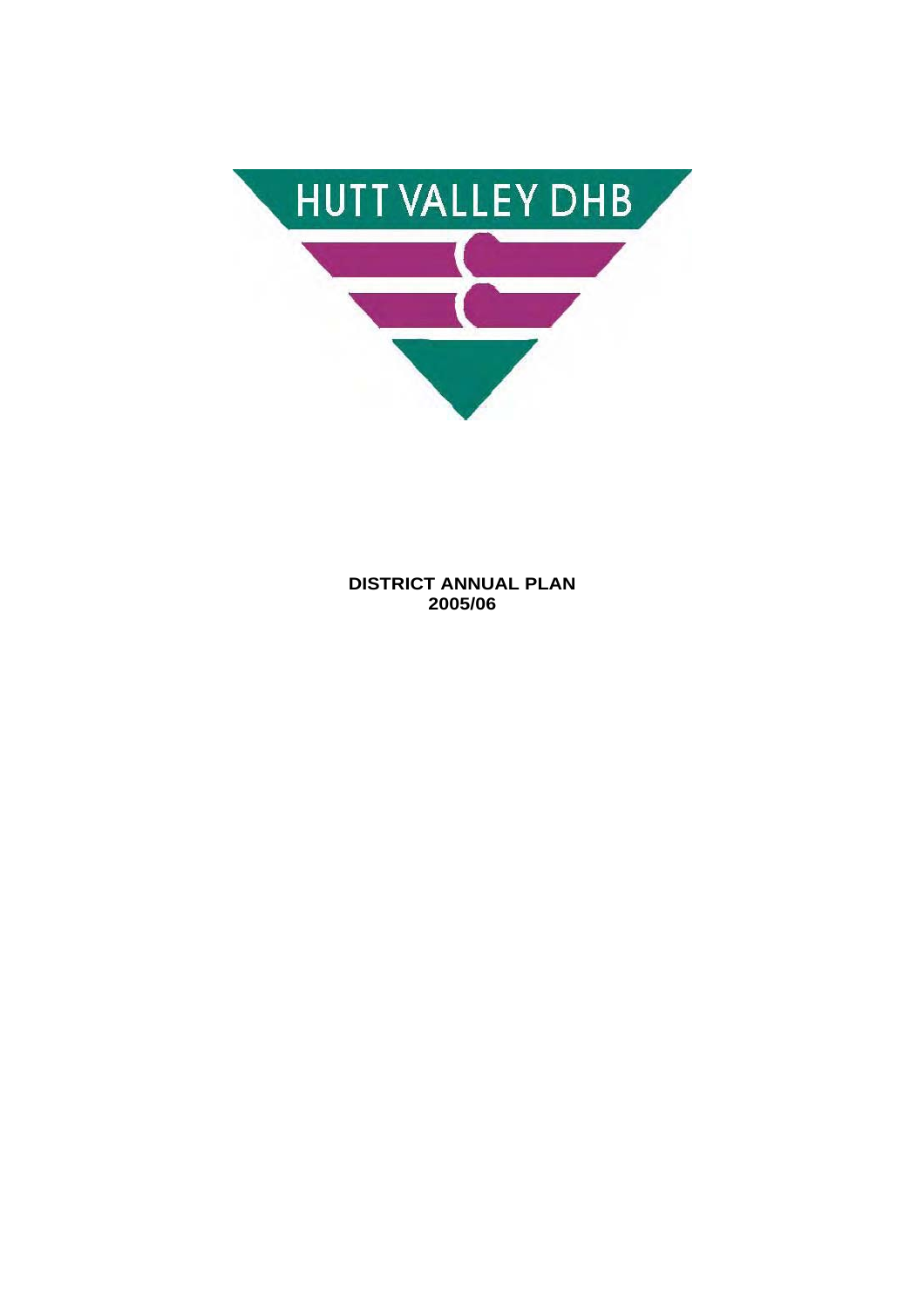### **VISION**

To be New Zealand's foremost District Health Board in optimising the health and well being of our community.

#### **MISSION**

To excel in the way we consult, communicate, plan and provide health services to our community.

#### **VALUES**

### *Working Together*

With other providers, community groups and other agencies

## *Leadership*

Within our community and through setting a positive example

### *Respect*

For each other and the rights of individuals

#### *Communicating Effectively*

With our community, with our staff and our clients

*Caring* 

For our community and for each other

### *Excellence*

In all that we do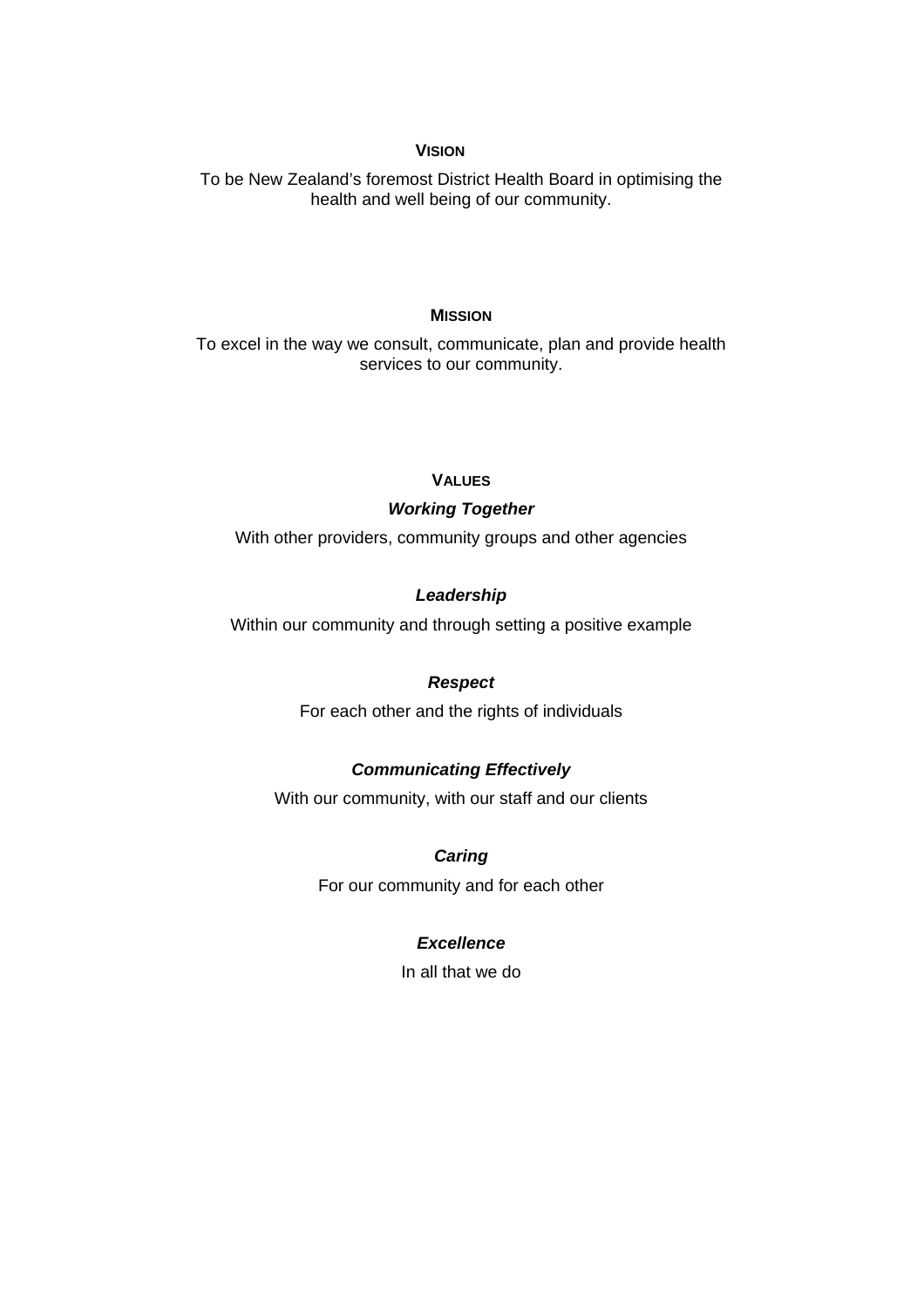# **TABLE OF CONTENTS**

| 1 <sub>1</sub> |                                                                    |  |
|----------------|--------------------------------------------------------------------|--|
| 1.1            |                                                                    |  |
| 1.2            |                                                                    |  |
|                |                                                                    |  |
| 2.             |                                                                    |  |
| 2.1            |                                                                    |  |
| 2.2            |                                                                    |  |
| 2.3            | POPULATION BASED FUNDING AND INTER-DISTRICT FLOWS9                 |  |
| 2.4            |                                                                    |  |
| 2.5            |                                                                    |  |
| 2.6            |                                                                    |  |
| 2.7            |                                                                    |  |
| 2.8            |                                                                    |  |
| 3.             |                                                                    |  |
| 3.1            |                                                                    |  |
| 3.1.1.         |                                                                    |  |
| 3.1.2          |                                                                    |  |
| 3.1.3          |                                                                    |  |
| 3.1.4          |                                                                    |  |
| 3.2            |                                                                    |  |
| 3.3            | Implementation of Meningoccocal vaccination strateGy13             |  |
| 3.4            |                                                                    |  |
| 3.5            |                                                                    |  |
| $\mathbf{4}$   |                                                                    |  |
| 4.1            |                                                                    |  |
| 4.2            |                                                                    |  |
| 4.3            |                                                                    |  |
| 4.3.1          |                                                                    |  |
|                | 4.3.2 Strategic Goal 2: Healthy Communities - Population Health 27 |  |
| 4.3.3          |                                                                    |  |
| 4.3.4          | Strategic Goal 4: Maori Health Development- He Korowai Oranga      |  |
|                |                                                                    |  |
| 4.3.5          | Strategic Goal 5: Chronic Disease Management43                     |  |
| 4.3.6          |                                                                    |  |
| 4.3.7          |                                                                    |  |
| 4.3.8          |                                                                    |  |
| 4.3.9          |                                                                    |  |
| 4.3.10         |                                                                    |  |
| 4.2.11         |                                                                    |  |
| 4.2.12         |                                                                    |  |
| 4.3.15         |                                                                    |  |
| 4.3.16         | Human Resources And Workforce Development 80                       |  |
| 4.3.17         |                                                                    |  |
| 4.3.18         |                                                                    |  |
| 4.3.19         | Regional And National Health Emergency Planning 88                 |  |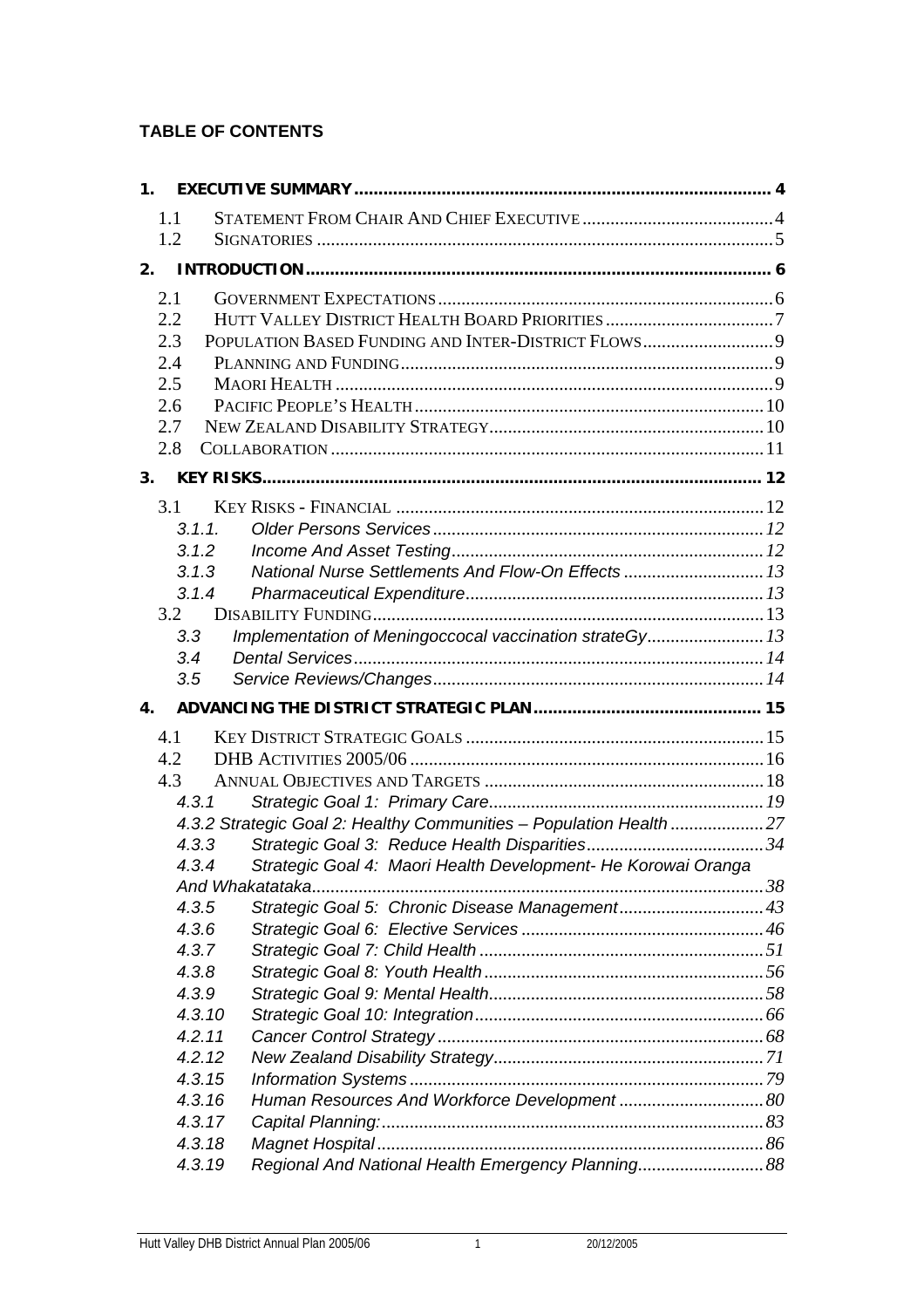| 5.           |                                                                      |  |
|--------------|----------------------------------------------------------------------|--|
| 5.1          |                                                                      |  |
| 5.1.1        |                                                                      |  |
| 5.1.2        |                                                                      |  |
| 5.2          |                                                                      |  |
| 5.2.1        |                                                                      |  |
| 5.3          |                                                                      |  |
| 5.3.1        |                                                                      |  |
| 5.3.2        | Administration Of Funding Agreements With providers 94               |  |
| 5.3.3        |                                                                      |  |
| 5.3.4        |                                                                      |  |
| 5.4          |                                                                      |  |
| 5.4.1        |                                                                      |  |
| 5.4.2        |                                                                      |  |
| 5.4.3<br>5.3 |                                                                      |  |
|              |                                                                      |  |
| 6.           |                                                                      |  |
| 6.1          |                                                                      |  |
| 6.1.2        |                                                                      |  |
| 6.1.3        |                                                                      |  |
| 6.1.4        |                                                                      |  |
| 6.1.5        |                                                                      |  |
| 6.2          |                                                                      |  |
|              |                                                                      |  |
|              |                                                                      |  |
|              |                                                                      |  |
|              |                                                                      |  |
| 6.3          |                                                                      |  |
| 6.4          |                                                                      |  |
| 6.5<br>6.6   |                                                                      |  |
| 6.7          |                                                                      |  |
| 6.8          |                                                                      |  |
|              |                                                                      |  |
| 7.           |                                                                      |  |
| 8.           |                                                                      |  |
|              |                                                                      |  |
| 9.           |                                                                      |  |
|              |                                                                      |  |
|              |                                                                      |  |
|              |                                                                      |  |
|              |                                                                      |  |
|              |                                                                      |  |
|              |                                                                      |  |
|              |                                                                      |  |
|              |                                                                      |  |
|              | APPENDIX 5 - CROWN FUNDING AGREEMENT - INDICATORS OF DHB PERFORMANCE |  |
|              |                                                                      |  |
|              |                                                                      |  |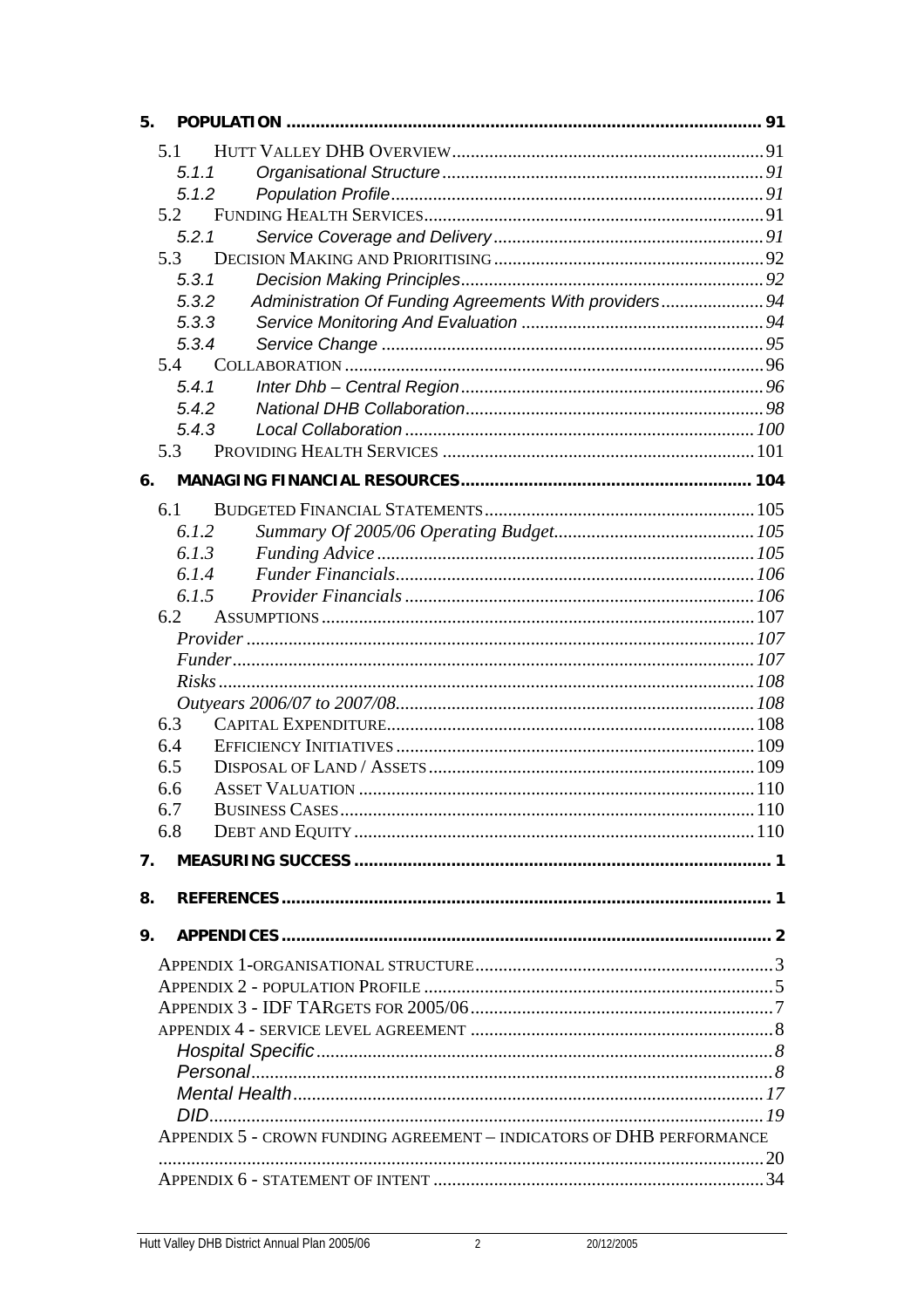| APPENDIX 9: CONSOLIDATED LIST OF SERVICE COVERAGE EXCEPTIONS  40   |  |
|--------------------------------------------------------------------|--|
| APPENDIX 9: CONSOLIDATED LIST OF SERVICE COVERAGE EXCEPTIONS 41    |  |
| APPENDIX 10: HUTT VALLEY DHB FUNDING FOR NEW MENTAL HEALTH SERVICE |  |
|                                                                    |  |
|                                                                    |  |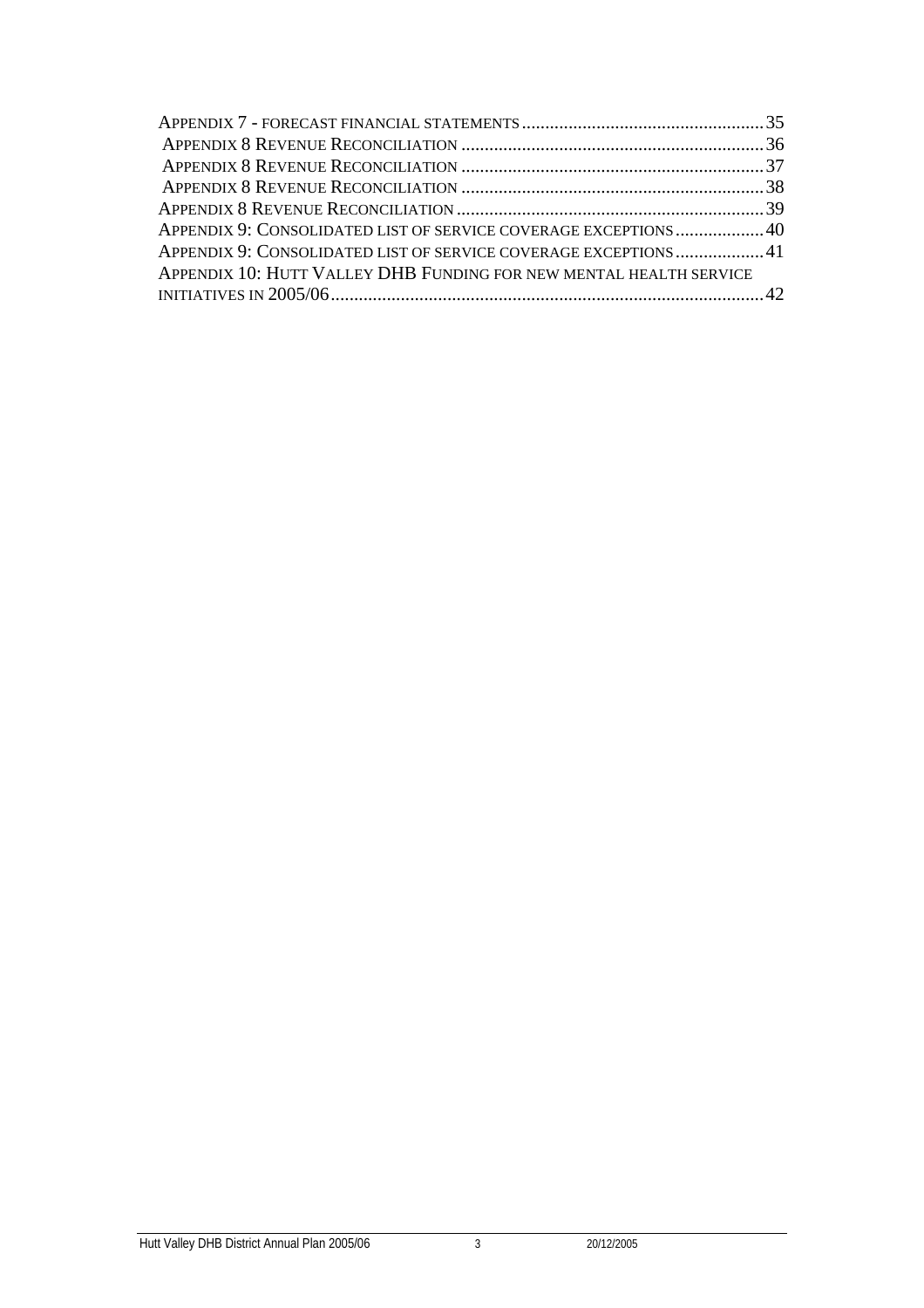# **1. EXECUTIVE SUMMARY**

# **1.1 STATEMENT FROM CHAIR AND CHIEF EXECUTIVE**

Hutt Valley DHB is pleased to present this District Annual Plan for 2005/06, This is a plan which is committed to further building on the excellent accomplishments of the DHB's first four years of operation.

Some of the key achievements over the last year were:

- Strong financial management resulting in a healthy balance sheet position which has underpinned the development of improved community-based services in Hutt Valley
- Development and completion of a Maori Health Strategic Plan
- Implementation of the Pacific Health Action Plan Year One
- Establishment of Primary Health Organisations throughout Hutt Valley in a way which included a high level of community involvement in both the establishment and on-going governance of those bodies
- Establishment of a low-income basic dental service through a Primary Health Organisation
- Establishment of a cardiac continuum of care spanning both prevention and treatment services
- Appointment of a Disability Advisor to develop and implement a DHB wide Disability Strategy
- Establishment of a number of workforce scholarships including a Maori mental health workforce programme (Te Rau Matatini), Pacific workforce scholarships, dental therapist scholarships, mental health workforce scholarships, and older persons workforce fund
- Successful completion of the additional orthopaedic elective interventions for year one
- Successful achievement of DHB Accreditation and Certification
- Introduction of a Clinical Board
- Planning and implementation of the Meningococcal B vaccination campaign.

Hutt Valley DHB intends to continue its proud record of achievement in the 2005/2006 financial year. The Board believes that after four years, the DHB is now moving to a period of continued development aimed at improving the health of Hutt Valley residents.

In this District Annual Plan, the Board has put significant emphasis on seven specific areas in which it is determined to show progress.

- Reducing Health Disparities
- Older Persons Services and Funding
- Primary Health Organisation Accountability and Gains
- Service Delivery Redesign
- Intersectoral Collaboration
- Key Ministerial Priorities
- Review of its District Strategic Plan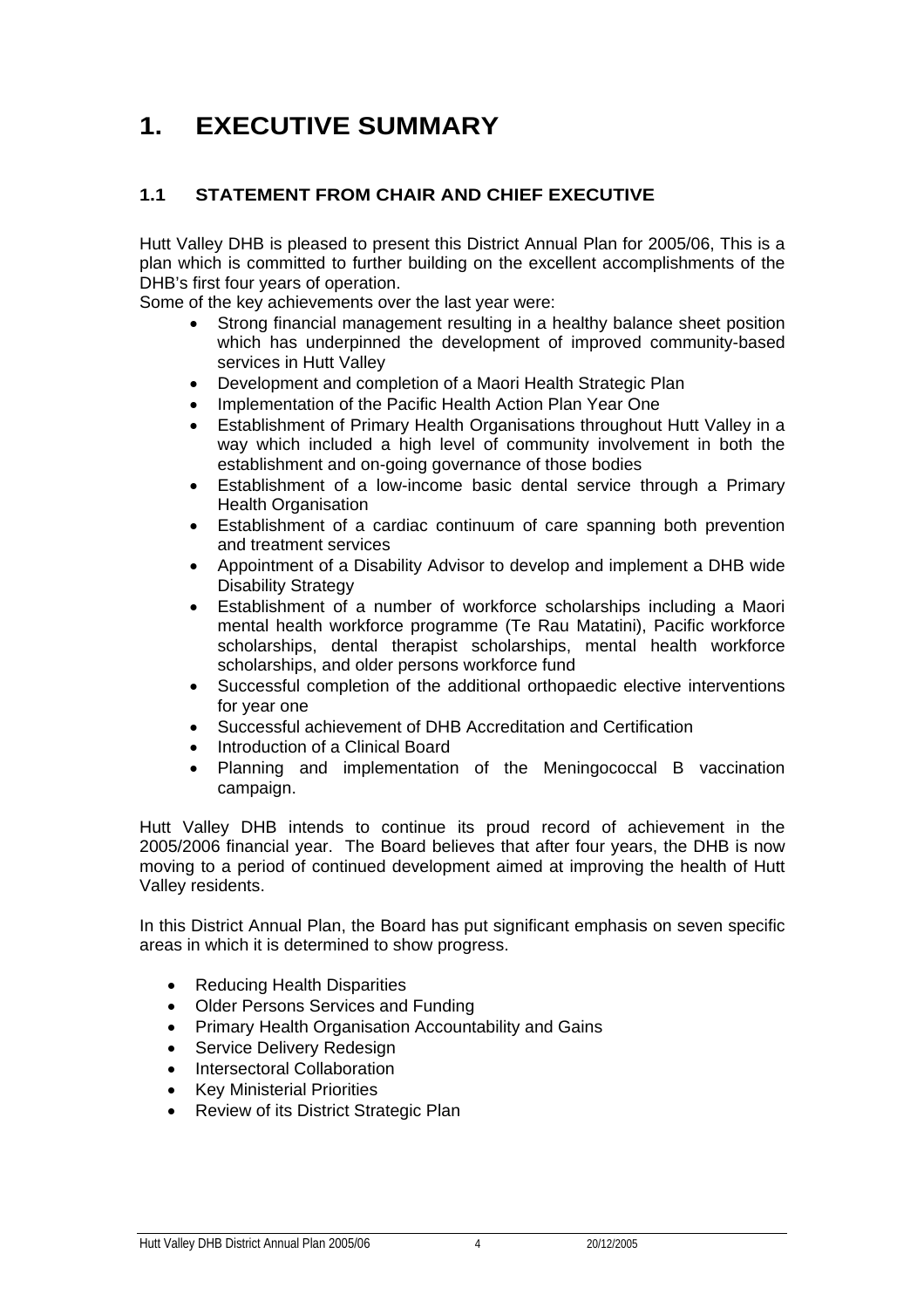Further detail in each of these areas can be found in Section 2 of this plan. However, the Board believes that the strength of its focus in these areas, and its willingness to establish goals against which it can be judged, sets a strong precedent. The Board believes that in order to make a difference for the people of the Hutt Valley it must set challenging goals against which it can be judged.

The Board looks forward to continuing success in challenging times.

## **1.2 SIGNATORIES**

**Peter Glensor Chair Hutt Valley DHB** 

**Hon. Annette King Minister of Health**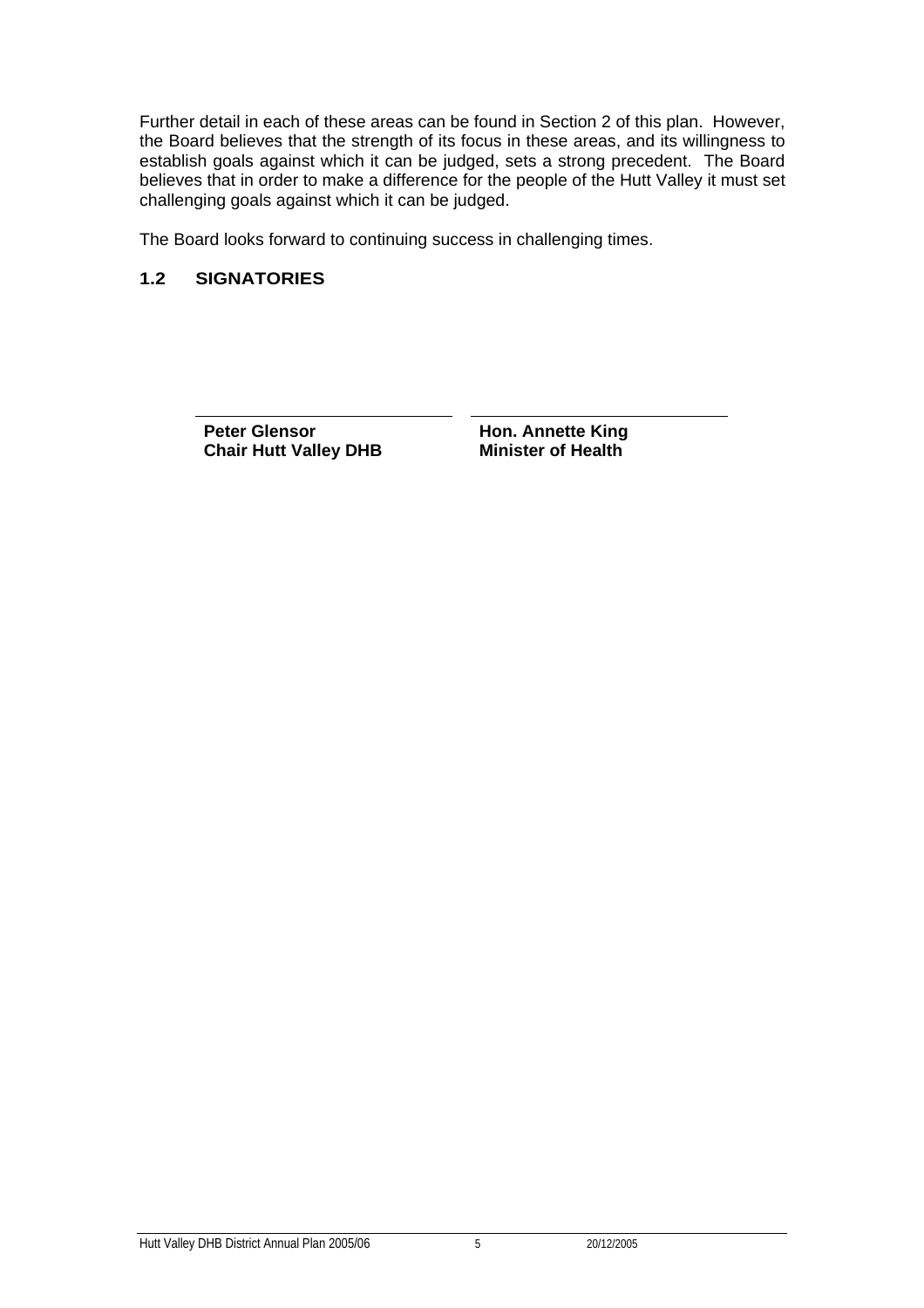# **2. INTRODUCTION**

This is Hutt Valley DHB's fourth District Annual Plan (DAP), developed in accordance with the requirements of the New Zealand Public Health & Disability Act 2000 (Section 39). The plan is the formal accountability document between Hutt Valley DHB and the Minister of Health and will also serve to inform the public about the activities planned for the twelve-month period ending 30 June 2006.

# **2.1 GOVERNMENT EXPECTATIONS**

The Minister has identified a list of expectations grouped into strategic and implementation priorities. They include priorities from the year 2004/05 as well as new issues that the Government expects DHBs to address. The 2005/06 Minister's expectations include:

## **1. Strategic Priorities**

- Progressing the New Zealand Disability Strategy
- Reducing inequalities
- He Korowai Oranga
- The Health of Older People Strategy
- Improving mental health.

## **2. Implementation Priorities**

- Progressing the Primary Health Care Strategy, including:
	- o Strengthening Primary Health Organisation (PHO) health promotion, leading to effective chronic disease prevention and management
	- o More effective community input
	- o Stronger PHO infrastructure, workforce and information management.
- Developing health infrastructure, including:
	- o Workforce
		- o Information
		- o Performance assessment and management.
- Developing regional networks between DHBs.
- Progressing the Meningococcal Vaccine Strategy and achieving improved overall immunisation rates.
- Improving elective services, including orthopaedics.
- Implementing the New Zealand Cancer Control Strategy, incorporating prevention, screening, treatment, palliative care and research.
- Implementing Healthy Eating, Healthy Action through collaboration within the sector and intersectorally.
- Collaborating across agencies to progress programmes to reduce tobacco, alcohol and other drug abuse, and minimise family violence, child abuse and neglect ("Opportunities for All" – Social Development priorities).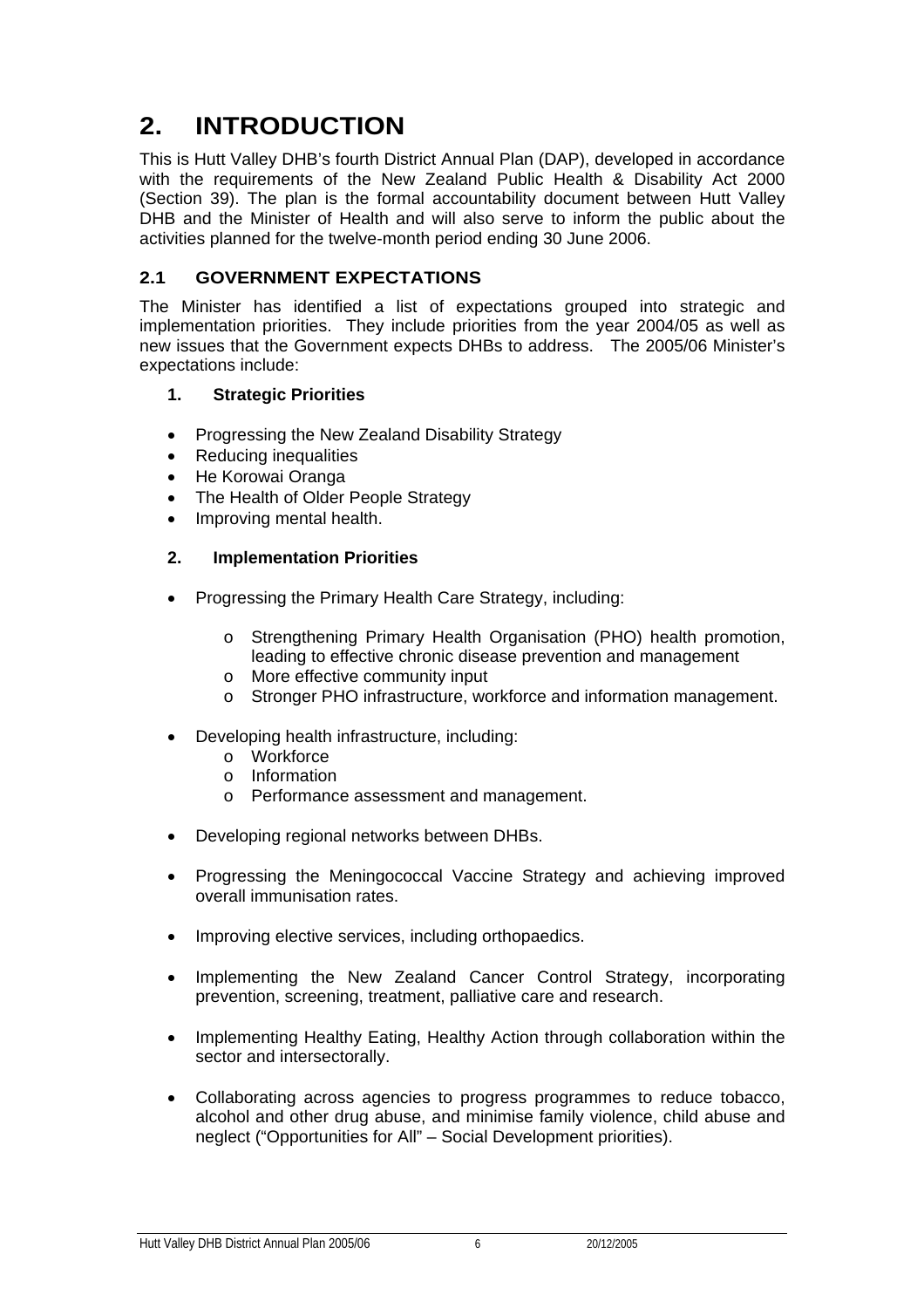- Keeping infrastructure costs as low as possible, and within the expenditure track forecast in the DHB's District Annual Plan (DAP).
- Industrial relations strategies (including fostering workforce cooperation on DHB objectives and affordable remuneration solutions).
- Innovative approaches to enable management within budget.

## **2.2 HUTT VALLEY DISTRICT HEALTH BOARD PRIORITIES**

This year the Board has required the DHB management to clearly identify the strategic areas which will receive priority attention this year, taking into account the Minister's national expectations as well as the DHB's five year Strategic Plan.

This is a significant departure in that in previous years the DHB has simply listed a large number of activities that will be undertaken during the year, attempting to be, in some ways, all things to all people. While later sections again list the priorities in each area of our activity, the seven priorities below are the ones which will be the priorities for the whole organisation during the 2005/2006 year. In this way, both the Minister and our community can clearly identify where we are placing maximum time and resources and can, therefore, expect maximum results.

### **1. Reducing Health Disparities (see Priority Activities, 7, 8, 9, 10)**

The three priority areas under reducing health disparities are:

- Addressing determinants of health (income, employment, housing, transport, education, etc) via intersectoral collaboration with a focus on 'high need suburbs';
- Health and disability workforce implications all DHB contracted providers will need to focus on employment opportunities and increasing workforce understanding of the requirements to reduce inequalities;
- Access to health and disability services addressing specific services where there are current access issues (this relates to all DHB-contracted providers).

Implementing the Maori Health Strategic Plan and the Pacific Health Action Plan are key activities in reducing health inequalities.

### **2. Older Persons Services and Funding (see Priority Activity 25)**

The focus will be on improving our understanding of the factors driving demand and the monitoring and management processes we can put in place.

We are also looking at developing and implementing a pilot (budget already approved by the Board) to support the Disability Support Service Aged Care workforce, especially the Home and Carer Support sector. Addressing workforce issues in this sector is critical to its future.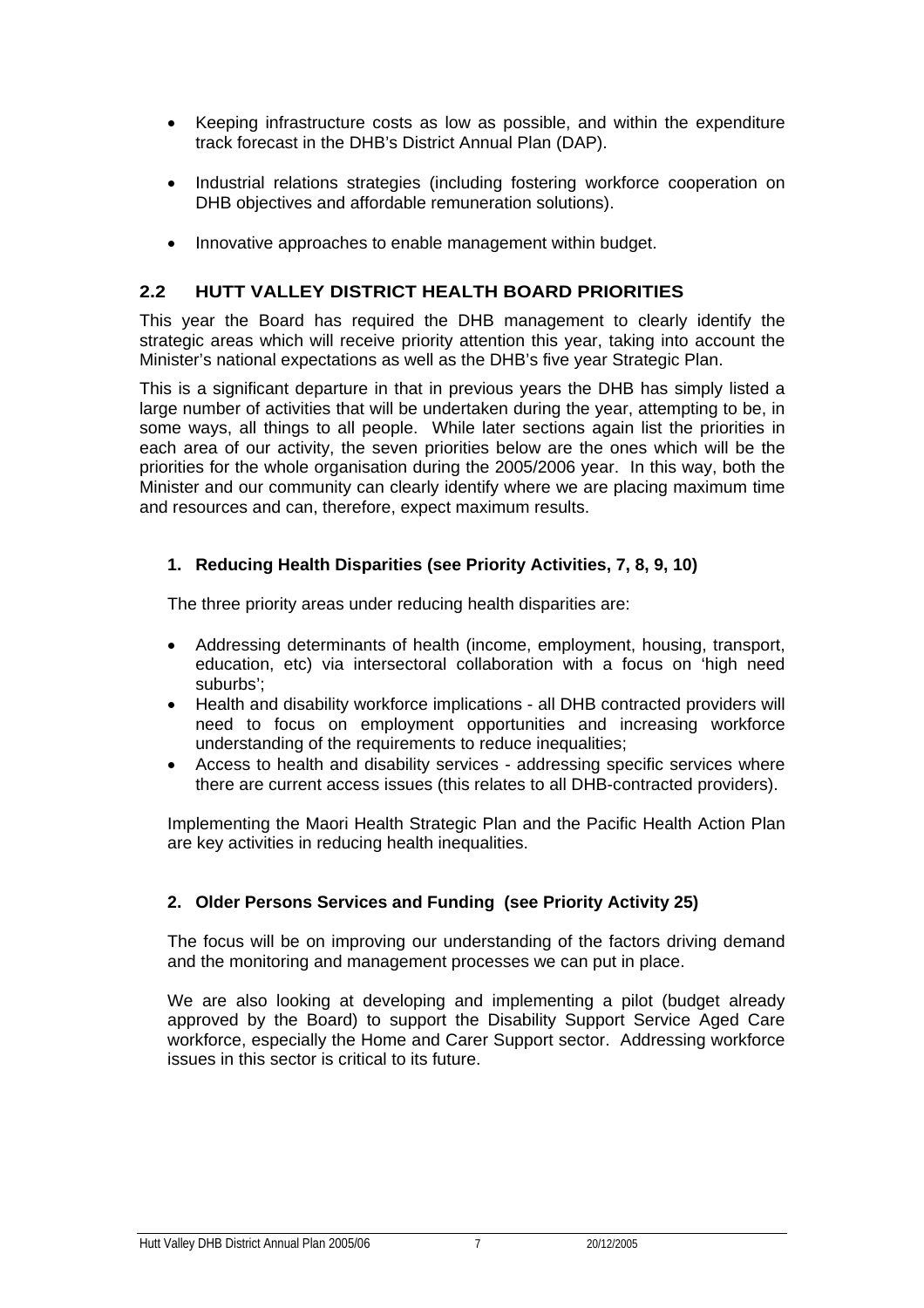## **3. Primary Health Organisation (PHO) – Accountability and Gains (see Priority Activities 1, 2)**

Priorities are to:

- Facilitate better co-ordination of the 'Services to Improve Access' and Health Promotion initiatives
- Monitor access and reduce barriers to access (including fees)
- Provide governance support for PHOs
- Pilot clinical performance indicators for GP services
- Develop improved primary-secondary integration.

## **4. Service Delivery Redesign (see Priority Activities 2, 31, 33)**

The priorities for this review will cover all DHB-contracted provider services:

- For the provider arm, service delivery and model of care review and redesign will drive the Campus Plan and the Workforce Plan. Key aspects of workforce planning include the successful implementation of the Magnet programme and addressing on-going recruitment and retention issues within obstetrics and gynaecology.
- For the other DHB contracted providers, the review and redesign of the community demand driven diagnostic services – pharmacy, laboratory and radiology - is a priority area this year.

## **5. Intersectoral Collaboration (see Priority Activities 4, 5)**

Priority will be in the three areas (physical activity, high needs communities, and children) identified by the Board for collaboration with key agencies and local authorities. Projects are likely to revolve around the wider determinants of health and wellness.

### **6. Key Ministerial Priorities**

Key Ministerial Targets for the 2005/2006 year include:

- Elective Services managing Elective Services Performance Indicators (ESPI) compliance for first specialist assessments and the Inpatient Waiting List and improving reports linking referrals, capacity to deliver, contract volumes, budget management, waiting list and point scores (inpatients only) (Priority Activity 13)
- MenzBTM Immunisation Programme successfully implementing the programme in the Hutt Valley and Greater Wellington areas (Priority Activity 16)
- Child and Adolescent Dental Services responding to the Minister's national initiative to revitalise and re-organise child and adolescent dental services by establishing a community-based clinic (Priority Activity 17)
- Cancer Control Strategy -developing a comprehensive plan for cancer prevention, detection, treatment and palliative care (Priority Activity 23)
- Mental Health continuing implementation of the Mental Health Blueprint (Priority Activities 19,20)
- Financial Performance Targets meeting all targets and maintaining at least a break-even position.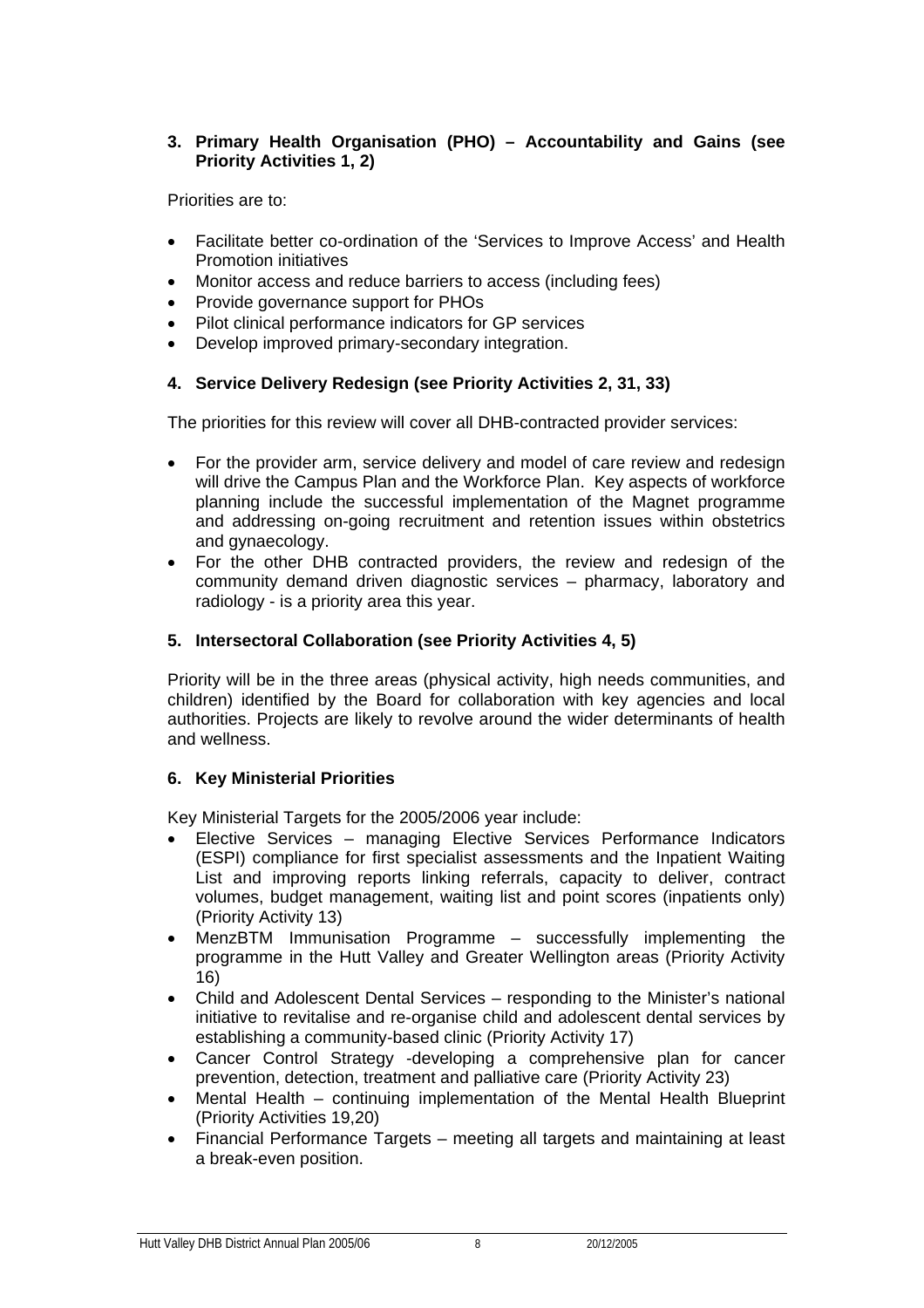# **7. District Strategic Plan**

The review, public consultation and successful development of a new five year strategic plan is a key activity during 2005/06 which will set the DHB's direction for the next five years.

# **2.3 POPULATION BASED FUNDING AND INTER-DISTRICT FLOWS**

On the basis of the Inter District Flow (IDF) work completed in 2004/05, Hutt Valley DHB notes that funding for 2005/06 is over the Population Based Funding (PBF) share by 0.9%. Given the bluntness of the PBF tools, the Ministry has previously indicated that it favoured a margin to be applied to assessment of equity position. If this were applied, then Hutt would be seen as being at equity.

Central regions DHBs have identified possible issues in the calculation of regional mental health IDFs for 2005/06. They are currently undertaking a joint process to assess the impact of these issues. This work may lead to a change in the IDF allocation within the region; it may also require a future service change or reconfiguration. We anticipate mental health IDFs will be finalised by May 2005 for 2005/06 and out years.

# **2.4 PLANNING AND FUNDING**

In 2005/06, Hutt Valley DHB is at its Population Based Funding share. We have also experienced a significant financial deficit on older persons expenditure with the 2003 devolution of older persons funding. Achievement of the financial position identified in this District Annual Plan will be a focus for the organisation in 2005/06 and beyond.

Hence the DHB's focus in 2005/06 will be on:

- Managing personal health demand driven expenditure growth on the funder side
- Managing older persons expenditure growth and reviewing service levels to accommodate expenditure to the funding devolved to us by the Ministry of Health in 2003
- Controlling provider arm costs and continuing to develop systems which improve both cost effectiveness and services to the public (e.g nurse led respiratory clinics)
- Working smarter across primary and secondary care (e.g., acute demand management; intermediary care; continuum of care for older people)
- Seeking opportunities for additional provider arm revenue (e.g., ACC).

# **2.5 MAORI HEALTH**

Through 2004/05, the highest Maori health priority for Hutt Valley DHB was to increase Maori participation in decision-making (Whakatataka Objective 2.1). This resulted in the establishment of Te Awakairangi Hauora, which has been functional since March 2004. Members of Te Awakairangi Hauora are represented on the statutory committees of the DHB and regular meetings occur between chairpersons, the Board and the Chief Executive Officer.

The most significant achievement in 2004/05 was the completion and launch of the Hutt Valley DHB's first Maori Health Strategic Plan *Whanau Ora ki te Awakairangi.*  The Vision of this plan is for Maori who live in Te Awakairangi to be healthy, vibrant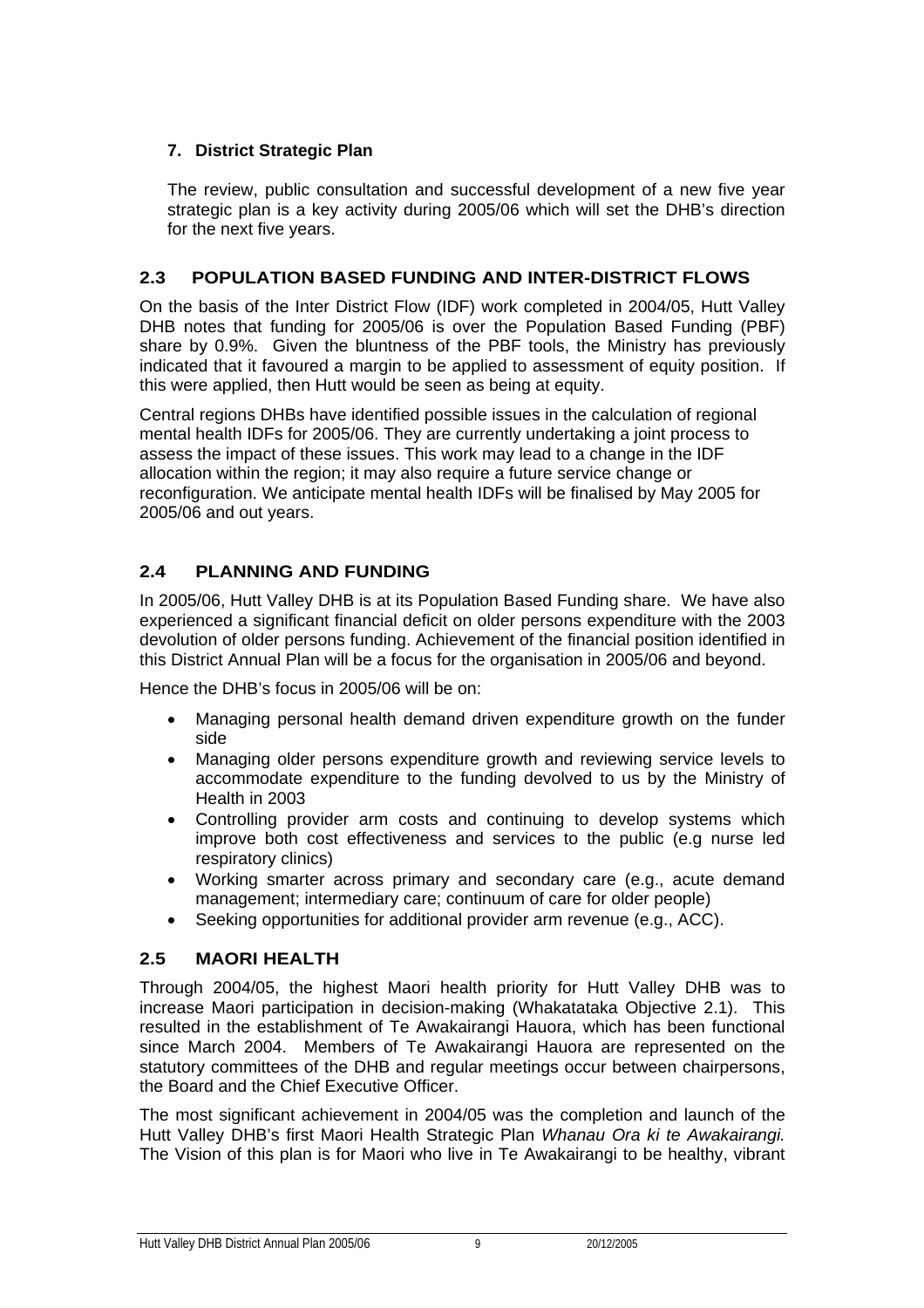contributors to the community. The five strategies that will contribute towards this vision are:

- Working in harmony with Maori
- Collaboration across sectors to improve the well-being of Maori
- Enhancing and expanding the health workforce in the Hutt Valley
- Making wellness easier
- Restoring health.

The implementation of this Plan will be our key challenge and commitment in 2005/06 and beyond. Other related activities will include:

- Implementation of the Maori Health Gain framework
- Increasing investment in Maori health.

The specific activities are described in more detail in Section 4.3.4.

## **Treaty Of Waitangi**

In order to respect and recognise the special relationship between Maori and the Crown under the Treaty of Waitangi, the NZ Public Health and Disability (NZPHD) Act 2000 places obligations on DHBs to ensure Maori can contribute to decisionmaking on, and delivery of, health services.

Hutt Valley DHB recognises its responsibility to respond appropriately to the relevant objectives in the NZPHD Act 2000 and is committed to practical implementation of the requirements. In setting its objectives and strategies as a step to ensuring positive health gains occur for Maori, Hutt Valley DHB is responding in the following manner:

- *Partnership* Seek an ongoing and active partnership relationship with Maori of the Hutt Valley/Te Awakairangi region at all levels of the organisation, to continue the development of effective strategies to improve Maori health.
- *Participation* Continue to actively promote Maori involvement and increase participation at all levels of the health sector.
- *Protection* Actively promoting Maori cultural concepts, values, beliefs and practices to ensure the improvement of Maori wellbeing.

# **2.6 PACIFIC PEOPLE'S HEALTH**

Hutt Valley DHB is one of the seven DHBs with a significant Pacific population. Recognising the importance of Pacific health issues in the Hutt Valley, the Board has a Pacific Health Advisor, reporting directly to the Chief Executive. This has greatly strengthened relationships with the Pacific community. The Hutt Valley DHB's Pacific Health Action Plan 2004-2006 has been developed, finalised and is now through its first year of implementation. This financial year will see the continued implementation of the plan. These issues are further expanded in Section 4.3.3.

# **2.7 NEW ZEALAND DISABILITY STRATEGY**

Hutt Valley DHB has undertaken a number of initiatives during 2004/05 to implement the NZ Disability Strategy. An Older Persons Plan was completed in advance of the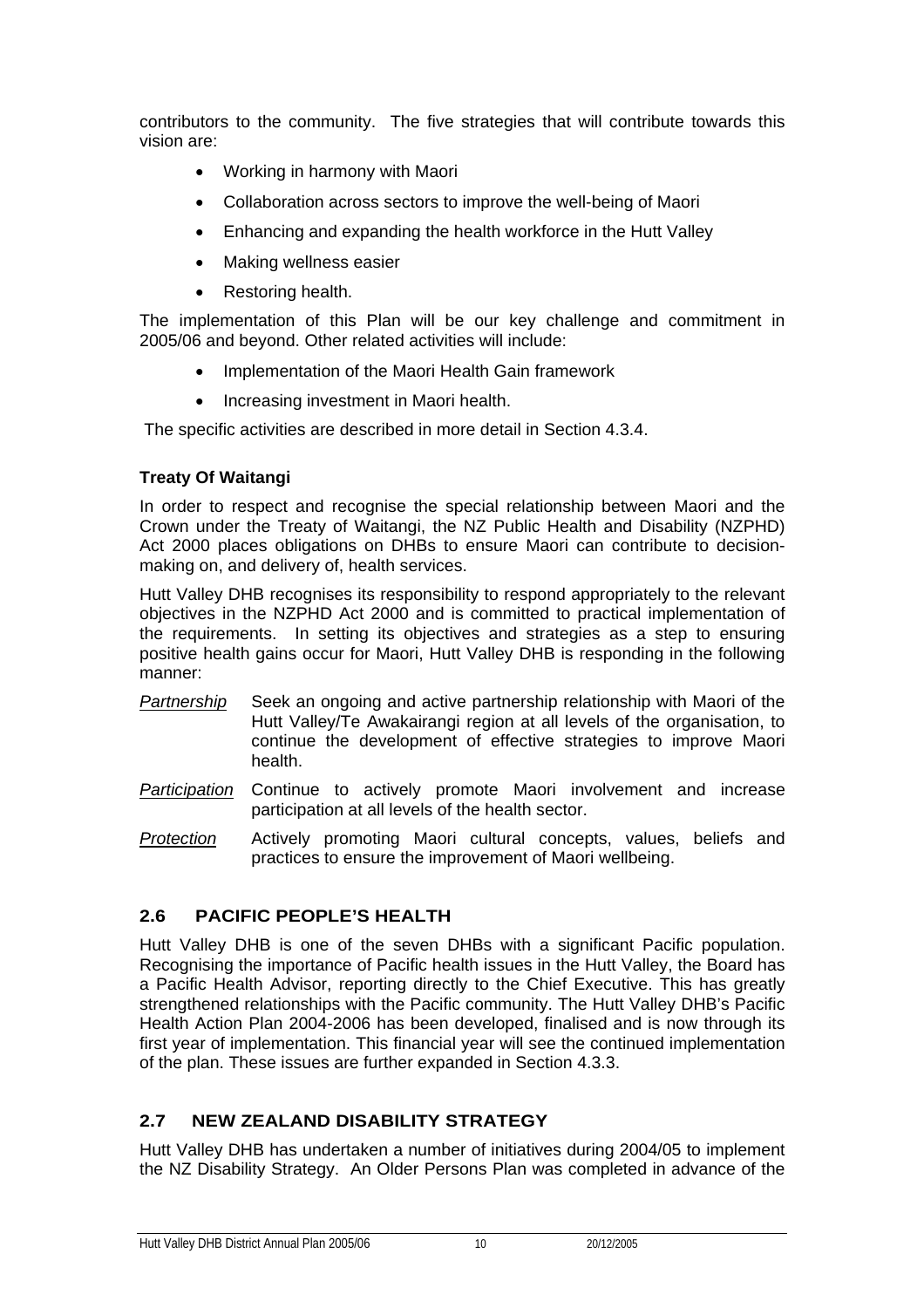funding devolution of disability support services for older people. An accessibility survey has also been completed of non-DHB providers, which provides a basis for enhancing accessibility to their services. The DHB appointed a Disability Advisor in 2005 reporting directly to the Chief Executive to oversee the implementation of the New Zealand Disability Strategy. This position will strengthen key relationships with the disability sector both in Hutt Valley and nationally. Further progression of these plans and initiatives for 2005/06 is contained in Section 4.3.12.

# **2.8 COLLABORATION**

Hutt Valley DHB is involved in a number of collaborative endeavours. The major focus for the planning period will be to further develop these collaborations at a strategic level. These collaborations include inter-DHB, interagency and Intersectoral. The key developments for 2005/06 include:

- Intersectoral collaboration with the Lower Hutt and Upper Hutt City Councils, the Greater Wellington Regional Council, Housing New Zealand, Ministry of Social Development and the Accident Compensation Corporation;
- Continued collaboration with neighbouring DHBs including Capital and Coast DHB, and Wairarapa DHB;
- Continued constructive national relationships with the Ministry of Health and District Health Boards New Zealand (DHBNZ);
- Strong focus on a regional approach to planning and development of services e.g. elective services, mental health services;
- Closer relationships with educational institutions including Otago Medical School, including the Wellington School of Medicine, and tertiary training organisations.

Refer to Section 4.3.2 for more information.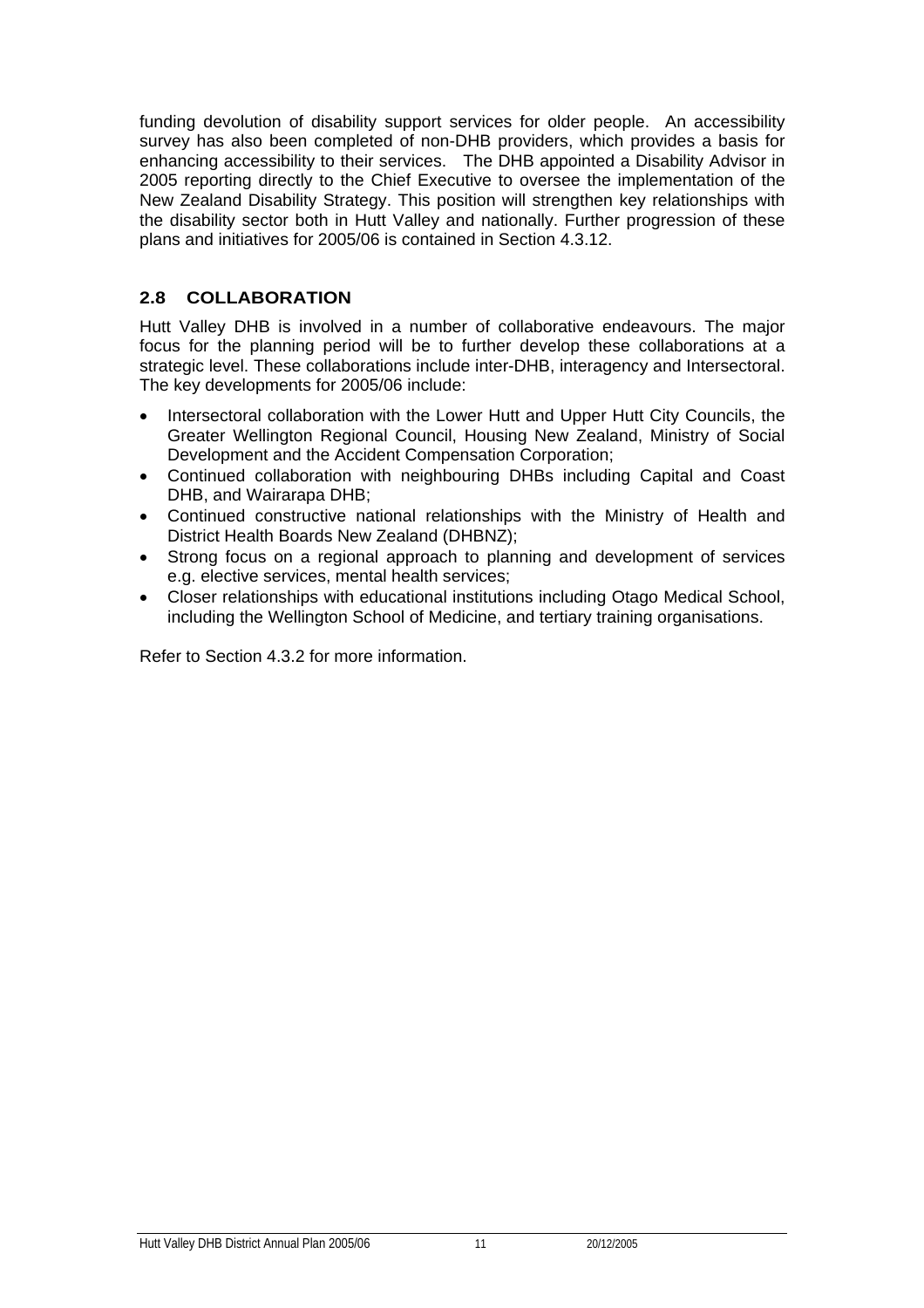# **3. KEY RISKS**

## **3.1 KEY RISKS - FINANCIAL**

Hutt Valley DHB has achieved small surpluses since 2001/02 despite working with one of the lowest percentage operational increases nationally. We have been satisfied by our significant achievements in the last four years to operate in this manner. The financial position, which Hutt Valley DHB faces for 2005/06 and out years, is a challenging one. The three key issues it faces relate to:

- 1) Demand driven older persons services, which have left us with a per annum gap of close to \$0.4 million between actual expenditure incurred and devolution revenue;
- 2) Recalculation of the IDF base, mostly involving Capital and Coast DHB services, resulting in a net outflow of \$5 million;
- 3) The cost of national industrial settlements

These are all areas that will require careful monitoring and discussion with the appropriate bodies during the coming year.

## **3.1.1. Older Persons Services**

Hutt Valley DHB is committed to moving towards an integrated continuum of care consistent with the Health of Older Persons Strategy. This is evidenced by both the Ministry's full endorsement of our devolution plan as well as the development of our Older Persons' Strategic Plan, *Aging Well Together*. The 2005/06 year will see the DHB continue to implement its Aging Well Together Strategy; with a particular focus on ensuring Maori and Pacific Peoples have access to appropriate older persons' services.

# **3.1.2 Income And Asset Testing**

The Income and Asset Testing legislation was passed by Parliament in December 2004 to amend, consolidate and clarify the income and asset testing regime for older people requiring long term residential care. The Government estimates the total cost of these changes to be \$112M in 2005/06 and increasing to \$166M in 2009/10. The main changes to this Act include:

- Progressively increasing the value of assets that people may retain before being required to use them to pay for the cost of contracted residential care services, and
- Providing exemption from asset testing for people aged 50-64 who are unmarried and have no dependent children
- Specifying the maximum contribution that people are required to pay towards the cost of contracted care services.

 We will work closely with the government with the aim of ensuring adequate funding is received by Hutt Valley DHB to implement this legislation.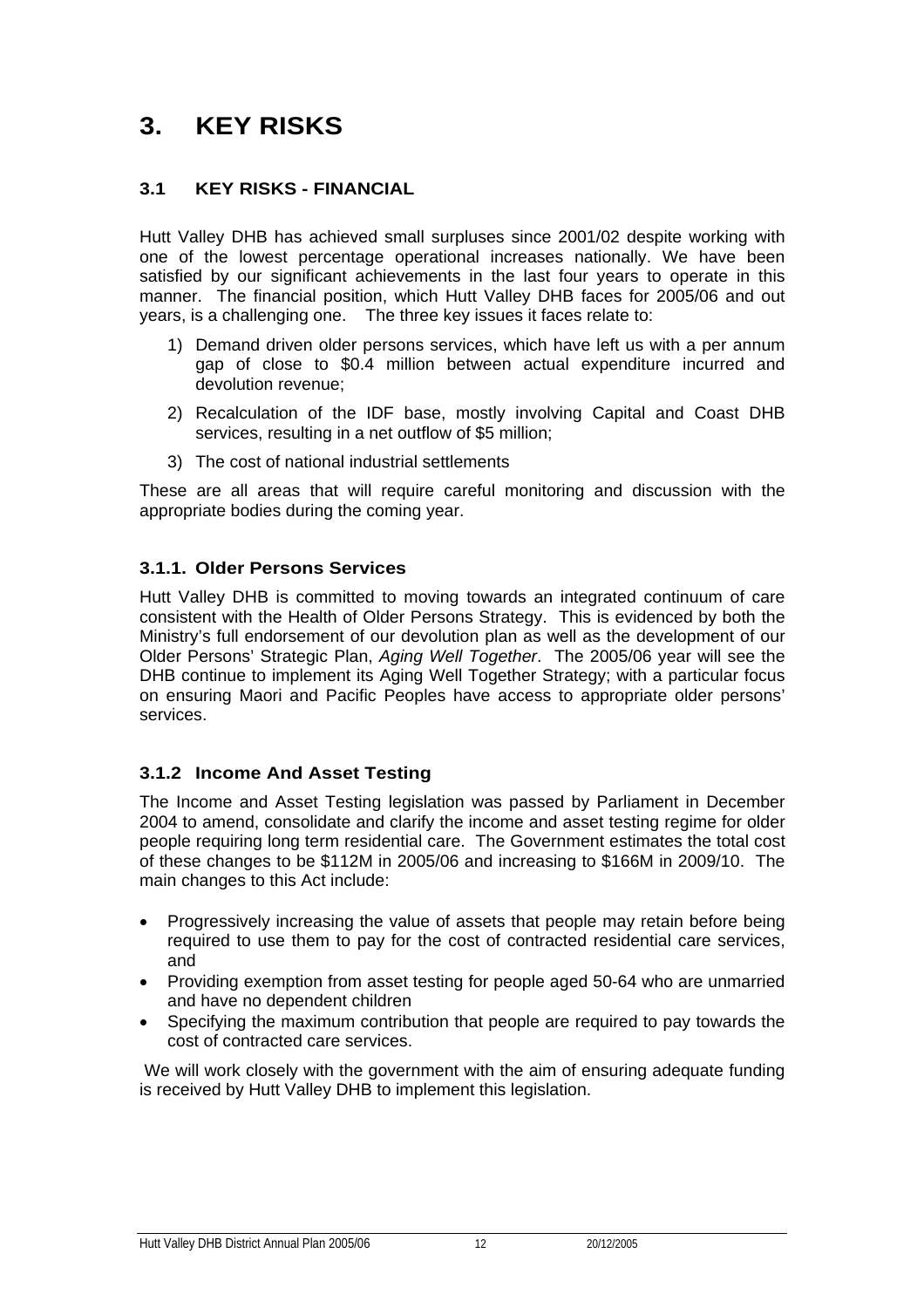# **3.1.3 National Nurse Settlements And Flow-On Effects**

The Hutt Valley DHB supports the settlement increasing nursing wages significantly, and we are pleased that the Government is funding the impact of the settlement on us as a service provider. However, we will be closely examining whether this impacts on nurses employed in the NGO sector, particularly in relation to retention issues and demands for similar increases in the NGO sector.

Another potential flow-on impact of the nurses settlement will be a possible fiscal flow-on effect to other health professions.

## **3.1.4 Pharmaceutical Expenditure**

Pharmac has, in its February 2005 forecast of the Community Pharmaceutical Expenditure budget, projected considerable growth in the volume of medicines as a result of the implementation of the Primary Health Care strategy. There are two elements to this. First, the rate of growth due to lowering co-payment and widening access to PHOs appears to have been underestimated. In addition, the Government has agreed to widen access to lower co-payments and doctor visits to more groups of patients.

The Community Pharmaceutical budget is therefore projected to nationally increase from \$568 million in 2004/05 to \$579 million in 2005/06. This is to accommodate the higher volumes due to PHOs than were forecast by the Ministry of Health. Pharmac further predicts volumes will continue to increase in 2006/07 to \$588 million. Pharmac has indicated that copayments changes are forecast to increase pharmaceutical expenditure by \$7 million nationally which is one of the factors driving the increased community pharmaceutical forecast for 2005/06 and out years.

At the same time, Pharmac's February 2005 forecast for 2005/06 rebates is less than previously forecast in November 2004 by \$11 million nationally.

Should the projected growth in the community pharmaceutical budget occur as forecast by Pharmac, then Hutt Valley DHB may face a significant financial risk.

# **3.2 DISABILITY FUNDING**

An issue is emerging with the Ministry of Health's identification of what should be funded through the Disability Support Services Directorate. Once the criteria are established, we believe there could be cost-shifting of clients who would previously have been identified as disability-funded clients and who would now become DHB personal health funded clients. Discussions regarding the funding implications of this are continuing with the Ministry.

## **3.3 IMPLEMENTATION OF MENINGOCCOCAL VACCINATION STRATEGY**

The implementation of the Meningococcal Vaccination Strategy (MVS) will have a significant impact on both our own public health workforce as well as the primary health care workforce. While forward planning has been in place since September 2004 for a campaign beginning May 2005, the length and intensity of the campaign will strain our workforce. Activities are under way to mitigate this issue.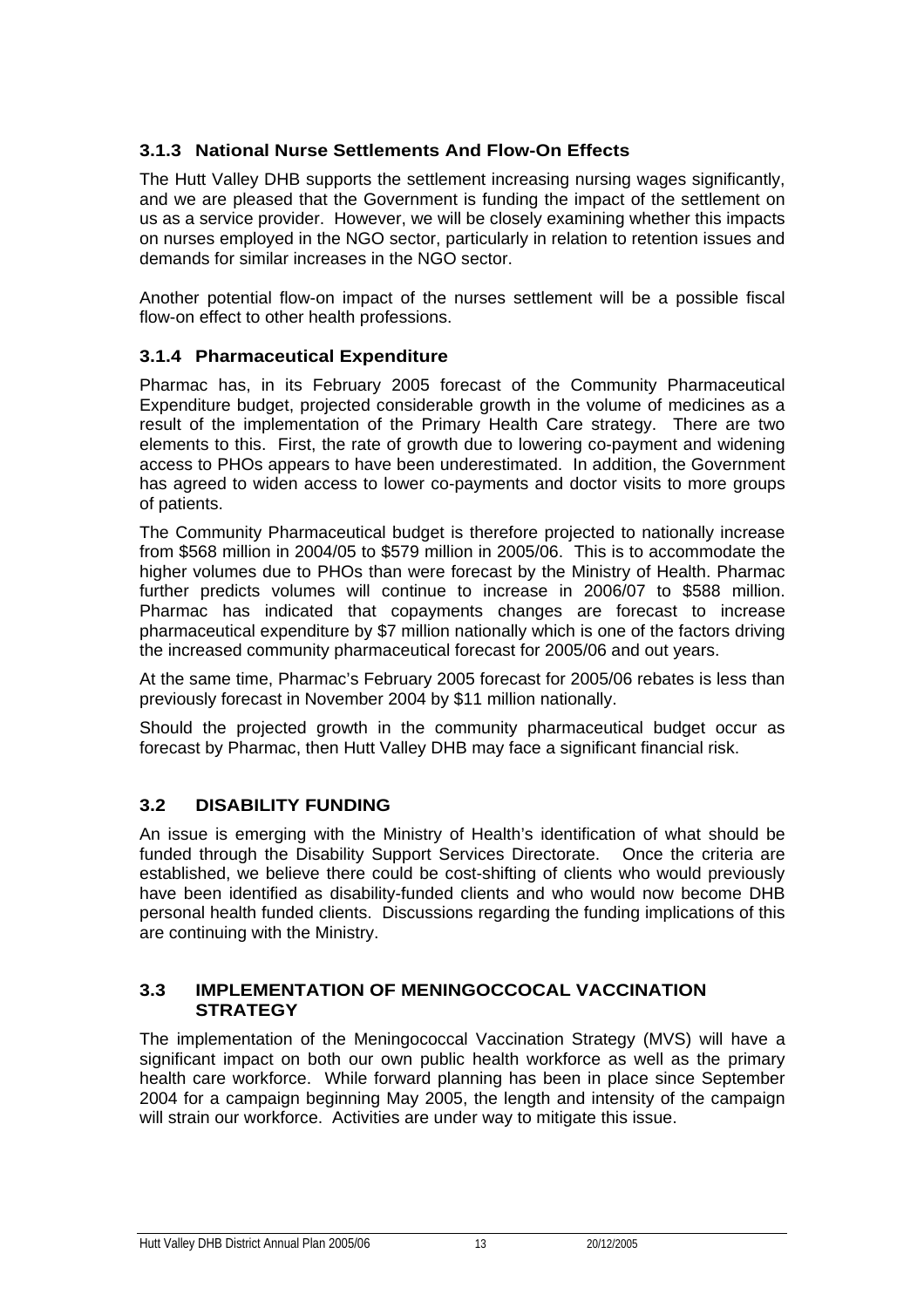# **3.4 DENTAL SERVICES**

Hutt Valley DHB provides the regional school dental services for Hutt Valley DHB and Capital and Coast DHB. This service has experienced significant problems in the last few years, particularly with workforce recruitment and retention issues. While Hutt Valley DHB has addressed workforce issues locally by investing in scholarships, and recruiting junior dentists, a national initiative is needed to ensure there are sufficient dental therapists trained to meet future demand. Furthermore, the School Dental Service operates at a significant loss to the organisation. A recent review of School Dental Services commissioned by the Ministry of Health also highlighted some key issues with the quality and safety of school health clinic facilities. The report notes that school dental services cannot continue to operate in a safe and effective way with the current configuration of services, and recommends that significant capital and on-going operating expenditure be allocated to bring the service up to standard and address the workforce and access issues.

DHBs have also been expected to absorb significant cost as a result of the review of Section 88 dental notices for adolescents. In particular, the Ministry's direction that the General Dental Benefit notices will be discontinued from 1 January 2006 has resulted in a significant cost for 2005/06 and out years as we absorb the cost of dentists moving from the General Dental Benefit to the new Adolescent Oral Health Services Agreement (which is paid at a higher price).

# **3.5 SERVICE REVIEWS/CHANGES**

The Hutt Valley DHB proposes to undertake a number of service reviews.

A selection of services will be reviewed during the planning period to ensure the DHB reaches its financial break-even position for 2006/07 and to advance issues of improving access to services for our populations:

- Regional Mental Health services delivered to Hutt Valley population by other DHBs (and in particular Capital and Coast DHB and Whanganui District Health Boards);
- Reviews of pricing and configuration for services to delivered by other DHBs, including the School Dental Service;
- Review of child/whanau health services and assessment of duplication/gaps across service provision and alignment/rationalisation of services/funding;
- Review of youth health services and assessment of duplication/gaps across service provision and alignment/rationalisation of services/funding;
- Review of Hutt Valley DHB primary care funding and alignment/rationalisation in view of the additional \$1.7 billion that the Government has put into primary care;
- Review of purchasing strategies for a number of demand driven services including community referred radiology services, pharmaceuticals, and laboratory;
- Review of infrastructure costs with possibility of shared service arrangements with other DHBs.

These reviews may lead to service reconfigurations – the extent of which is unknown at this stage. It is noted that any reconfigurations will be preceded by consultation with the appropriate groups.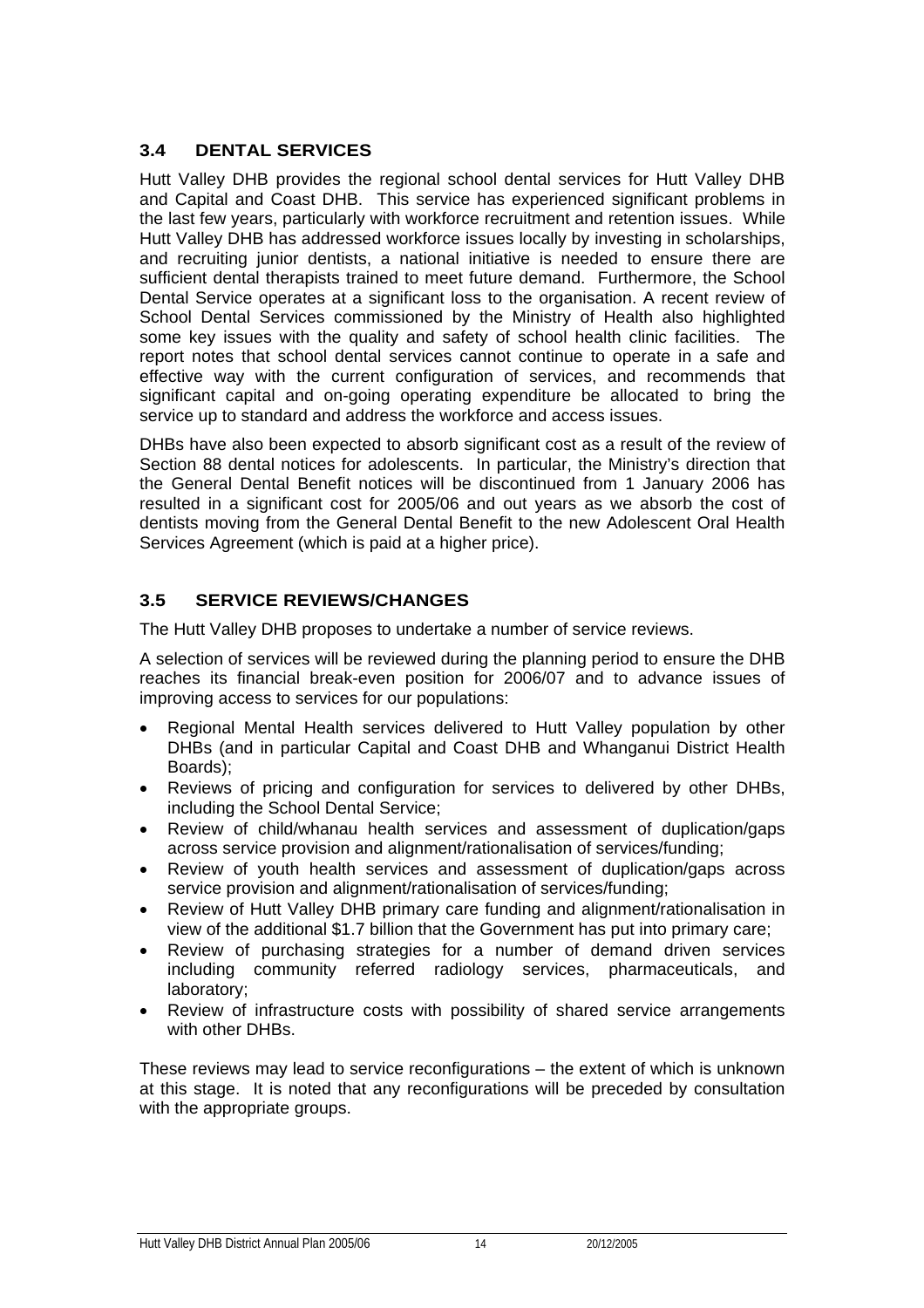# **4. ADVANCING THE DISTRICT STRATEGIC PLAN**

This section describes how Hutt Valley DHB will continue to implement key aspects of the five year District Strategic Plan, covering the period 1 July 2002 to 30 June 2007.

Hutt Valley DHB is committed to reviewing the current District Strategic Plan during 2005/06, noting that this year represents the fourth year of the five year plan and that there is a legislative requirement within the New Zealand Public Health and Disability Act 2000 to review the District Strategic Plan at least once every three years. Due consultation with the community will occur as part of this District Strategic Plan review.

# **4.1 KEY DISTRICT STRATEGIC GOALS**

The top 10 key goals were identified in the District Strategic Plan (2002 to 2007) based on the key local health issues identified, as well as the general expectations of DHBs. The top ten goals for Hutt Valley DHB are identified in the Table below.

| <b>Strategic Goal</b>                     | <b>Description</b>                                                                                                                                                                                                                                                                         |
|-------------------------------------------|--------------------------------------------------------------------------------------------------------------------------------------------------------------------------------------------------------------------------------------------------------------------------------------------|
| <b>Primary Care</b>                       | Implementing the New Zealand Primary Care strategy, including<br>developing a robust, accessible primary care sector that focuses<br>on improving the health of the population, and manages people<br>with chronic conditions effectively.                                                 |
| <b>Healthy</b><br><b>Communities</b>      | Encouraging people to exercise more, eat more healthily, stop<br>smoking and improve parenting skills through a range of health<br>strategies<br>including<br>Intersectoral<br>initiatives.<br>promotion<br>community development, healthy public policies and supportive<br>environments. |
| <b>Reduce</b><br>Inequalities:            | Reducing the inequalities in health status among certain<br>disadvantaged populations, including Maori and Pacific Peoples,<br>so that they can enjoy the same length and quality of life as<br>other Hutt Valley residents.                                                               |
| <b>Disease</b><br><b>Management:</b>      | Improving the treatment of people with chronic diseases,<br>particularly cardiovascular disease, diabetes or respiratory<br>disease to improve their quality and length of life.                                                                                                           |
| <b>Elective Services</b>                  | Ensuring people have access to elective medical and surgical<br>services before they reach an unreasonable state of ill health.                                                                                                                                                            |
| <b>Child Health</b>                       | Giving children the opportunity to grow up in a healthy<br>supportive environment by implementing the new "Well Child"<br>framework and providing co-ordinated maternity services.                                                                                                         |
| <b>Youth Health</b>                       | Developing youth-friendly services that reduce teenage road<br>traffic accidents, pregnancies, drug and alcohol misuse and<br>suicides.                                                                                                                                                    |
| <b>Maori Health</b><br><b>Development</b> | Working to achieve equity of outcome for Maori, including<br>through the development of services provided by Maori, for<br>Maori.                                                                                                                                                          |
| <b>Mental Health</b>                      | Improving service quality, and developing primary mental health<br>services to complement the specialist secondary services.                                                                                                                                                               |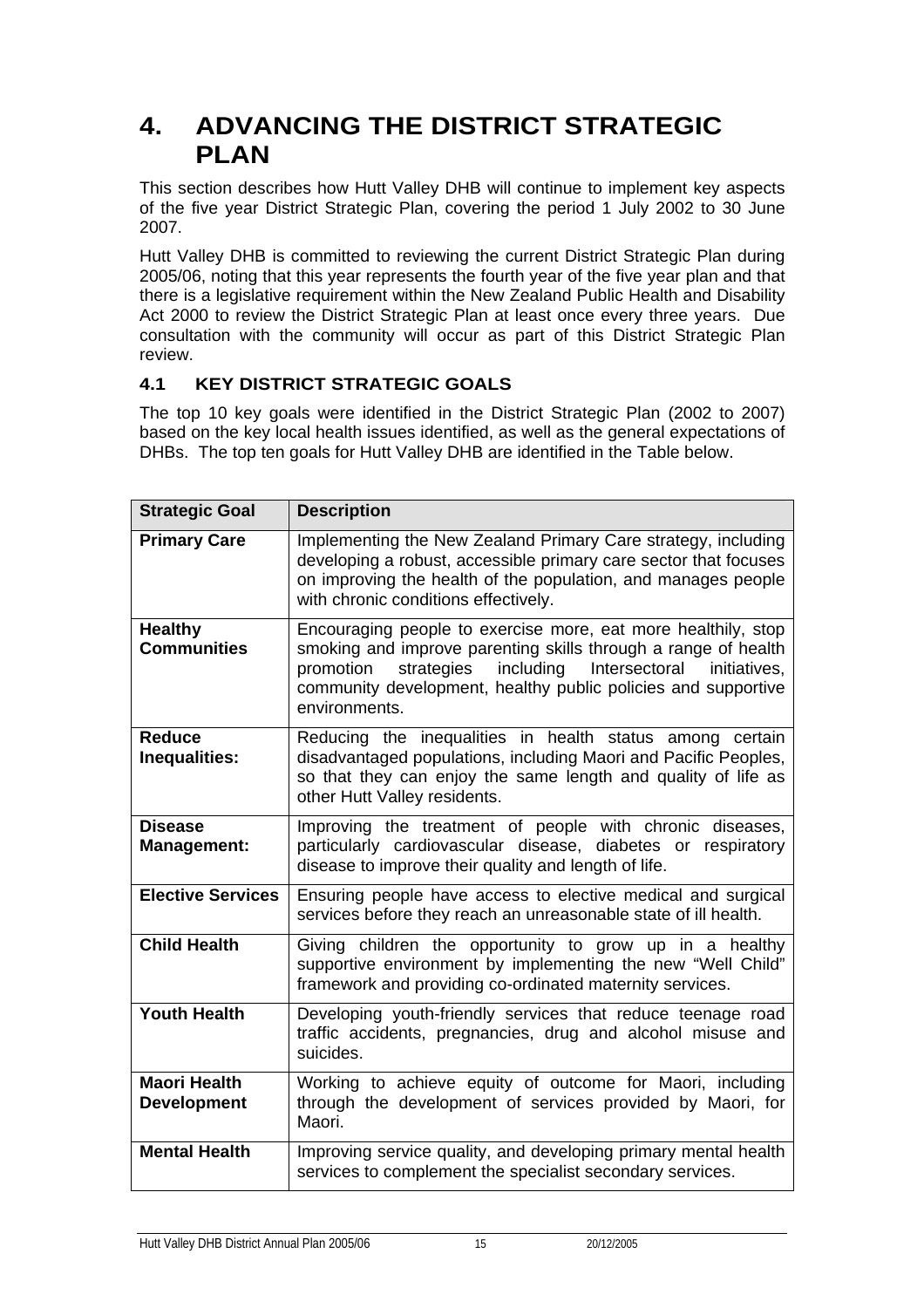| Integration | Providing seamless care across health providers and across<br>different services, so that people receive the right service from |
|-------------|---------------------------------------------------------------------------------------------------------------------------------|
|             | I the right person at the right time.                                                                                           |

### **Overall Key Priority**

Over and above maintaining access to core services, the Board considers that the single biggest priority for the five-year period covered by the District Strategic Plan, is implementing the primary care strategy. The reasons are:

- 1. Development of excellent primary care services will make the single largest difference to people's health in the short to medium term;
- 2. The primary care strategy is pivotal to achieving most of the other key goals.

## **Mapping The Service Plans To The Key Goals**

The objectives and strategies flowing from these goals are laid out in related service plans as noted in the following table. More detail on each of these service plans can be obtained from the District Strategic Plan, available from the Hutt Valley DHB executive office, and the website (www.huttvalleydhb.org.nz).

| <b>Key Goal</b>                         | Strategies to achieve the goal are laid out in:                                                                                |  |
|-----------------------------------------|--------------------------------------------------------------------------------------------------------------------------------|--|
| <b>Primary Care</b>                     | The Primary Care Service Plan.                                                                                                 |  |
| <b>Healthy Communities</b>              | The Healthy Communities Service Plan.                                                                                          |  |
| <b>Reduce Inequalities</b>              | Maori Health Plan, Pacific Health Plan, Primary Care<br>Plan, Healthy Communities Plan (and in aspects of<br>all other plans). |  |
| <b>Maori Health Development</b>         | Maori Health Plan.                                                                                                             |  |
| Disease Management                      | Cardiovascular Disease Plan, Respiratory Service<br>Plan, Cancer Service Plan, Diabetes Plan.                                  |  |
| <b>Elective Services</b>                | Surgical Service Plan.                                                                                                         |  |
| <b>Child Health</b>                     | Child Health Plan, Maternity Plan, Oral Health Plan.                                                                           |  |
| <b>Youth Health</b>                     | Youth Health Plan.                                                                                                             |  |
| <b>Mental Health</b>                    | Mental Health Plan.                                                                                                            |  |
| <b>Primary Secondary</b><br>Integration | All service plans, Information Planning, Integrated<br>Care work stream.                                                       |  |

# **4.2 DHB ACTIVITIES 2005/06**

The tables below summarise priority activities and developments in the 2005/06 planning period. The activity list does not include most of the "business as usual" activities, which will occur anyway. "Business as usual" includes the needs assessment, service planning, funding allocation, contracting, service provision and monitoring activities. Each priority activity listed in the table below is expanded on in the section that follows. The Table below shows activities related to the 10 key goals from the District Strategic Plan and activities related to other strategic developments.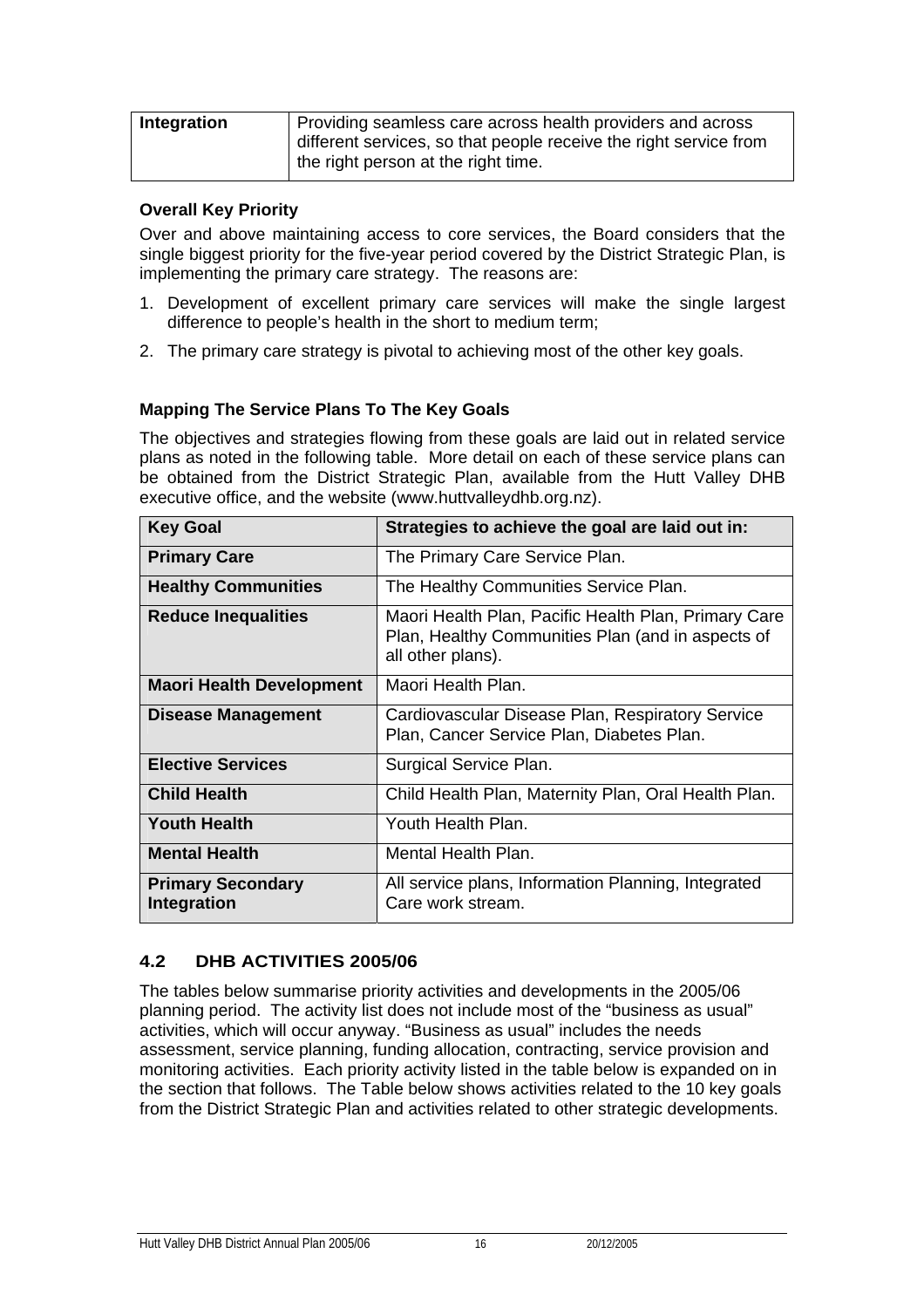| <b>Priority Activities Related to Strategic Goals 2005/06</b> |  |  |  |  |
|---------------------------------------------------------------|--|--|--|--|
|---------------------------------------------------------------|--|--|--|--|

| <b>Key Strategic Goal</b> |                                              | <b>Priority Activities for 2005/06</b>                                                                                                 |  |  |
|---------------------------|----------------------------------------------|----------------------------------------------------------------------------------------------------------------------------------------|--|--|
|                           | 1. Primary Health<br><b>Services</b>         | 1. Develop and support PHOs in the Hutt Valley.                                                                                        |  |  |
|                           |                                              | 2. Advance management of Referred services.                                                                                            |  |  |
|                           |                                              | 3.<br>Implement key aspects of the Cancer Control Strategy as it<br>relates to palliative care and primary care treatment<br>services. |  |  |
| 2.                        | <b>Healthy</b><br><b>Communities</b>         | 4. Work intersectorally with key agencies in specific areas<br>including reduction of family violence.                                 |  |  |
|                           |                                              | Implement Healthy Eating - Healthy Action Plan.<br>5.                                                                                  |  |  |
|                           |                                              | 6. Participate in a range of population health programs,<br>including cancer prevention programs.                                      |  |  |
| 3.                        | <b>Reduce</b>                                | 7. Pacific Health Plan implementation.                                                                                                 |  |  |
|                           | <b>Inequalities</b>                          | 8. Enhance Reducing inequalities in Health Intervention<br>Framework.                                                                  |  |  |
| 4.                        | <b>Maori Health</b>                          | 9. Implement Maori Health Strategic Plan.                                                                                              |  |  |
|                           | <b>Development</b><br>(He Korowai<br>Oranga) | 10. Increase investment in Maori Health.                                                                                               |  |  |
| 5.                        | <b>Disease</b>                               | 11. Consolidate comprehensive approach to the reduction of                                                                             |  |  |
|                           | <b>Management</b>                            | incidence and impact of diabetes.                                                                                                      |  |  |
|                           |                                              | 12. Implement a cardiovascular package of care.                                                                                        |  |  |
| 6.                        | <b>Elective</b><br><b>Services</b>           | 13. Implement Government policy relating to elective services.                                                                         |  |  |
|                           |                                              | 14. Expand local delivery of services including urology and<br>Improve local delivery of regional services including<br>ophthalmology. |  |  |
|                           |                                              | 15. Implement the Ministry of Health's Orthopaedic Initiative.                                                                         |  |  |
|                           | 7. Child Health                              | 16. Improve childhood immunisation rates.                                                                                              |  |  |
|                           |                                              | 17. Improve child health.                                                                                                              |  |  |
|                           | 8. Youth Health                              | 18. Improve Youth Health.                                                                                                              |  |  |
|                           |                                              |                                                                                                                                        |  |  |
| 9.                        | <b>Mental Health</b>                         | 19. Advance implementation of Mental Health Blueprint.                                                                                 |  |  |
|                           |                                              | 20. Ensure appropriate access to regional mental health<br>services for residents of Hutt Valley.                                      |  |  |
|                           | 10. Integration                              | 21. Manage acute demand pressures on the Provider Arm.                                                                                 |  |  |

## **Priority Activities Related to Other Strategic Developments 2005/06**

This table sets out the strategic and annual objectives related to organisational development, such as the effect of the New Zealand Disability Strategy, workforce development, quality and information management. While these are not listed as key goals in the District Strategic Plan, they are vital to the success of the organisation.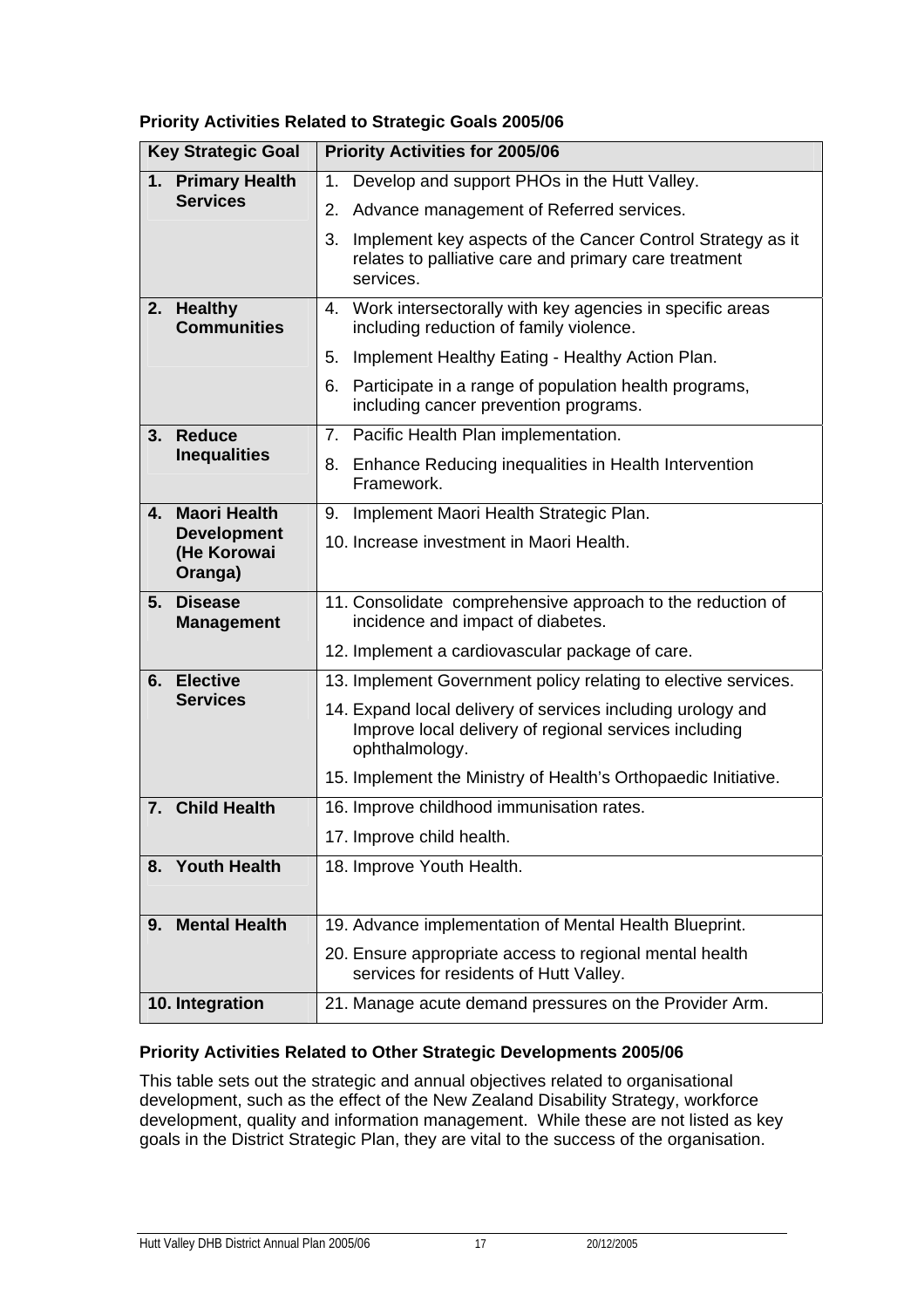| <b>Strategic Area</b>                                    | <b>Priority Activities for 2005/06</b>                                                                                                 |
|----------------------------------------------------------|----------------------------------------------------------------------------------------------------------------------------------------|
| <b>11. Cancer Control</b>                                | 22. Improve the early detection and management of cancers.                                                                             |
|                                                          | 23. Develop a Cancer Control Strategy Plan for Hutt Valley                                                                             |
| 12. Disability                                           | 24. Advance the objectives of the Disability Strategy.                                                                                 |
| <b>Strategy</b>                                          | 25. Implement the findings of the Older Persons Plan.                                                                                  |
| <b>13. Communication</b><br>s                            | 26. Increase community participation in the service activities of<br>Hutt Valley District Health Board.                                |
| 14. Quality & risk<br>Management-<br><b>Promotion of</b> | 27. Quality Improvement Approach: Ensure health and disability<br>services provided are safe, people-centred and of a high<br>quality. |
| <b>Excellence</b>                                        | 28. Implement Emergency Department Review<br>recommendations.                                                                          |
| 15. Information<br><b>Systems</b>                        | 29. Implement a Primary Care IT Plan to support the roll-out of<br>WAVE report recommendations                                         |
|                                                          | 30. Implement an Electronic Referral Management System                                                                                 |
| 16. Workforce<br><b>Development</b>                      | 31. Implement the DHB-wide workforce development plan                                                                                  |
| 17. Capital                                              | 32. Implement the Asset Management Plan.                                                                                               |
| <b>Planning</b>                                          | 33. Implement the Campus Redevelopment Plan                                                                                            |
| 18. Magnet Hospital                                      | 34. Participate in and trial Magnet Hospital programme at Hutt<br>Hospital.                                                            |
| 19. Emergency<br><b>Planning</b>                         | 35. Develop Emergency Plans, with regional and primary health<br>collaboration.                                                        |

# **4.3 ANNUAL OBJECTIVES AND TARGETS**

Each of these priority activities is discussed further in the following sections. Within each strategic goal an "objective template" has been prepared for each key priority activity. This template outlines:

- The objective
- Approach to achieving the objective
- Milestones toward achievement of the objective
- Risks and mitigation strategies associated with achieving the objective
- Indicators and targets/expectations to assess whether the objective has been achieved.

It is noted that some performance indicators and targets conform to those sought by the Ministry of Health across all DHBs for its monitoring across key Government priorities. These indicators of DHB performance (IDPs) are summarised where relevant within Section 3 and specifically referenced by the MOH label that has a three letter code, followed by a two digit number. Appendix 6 provides the full details associated with the MOH-based performance indicators and targets.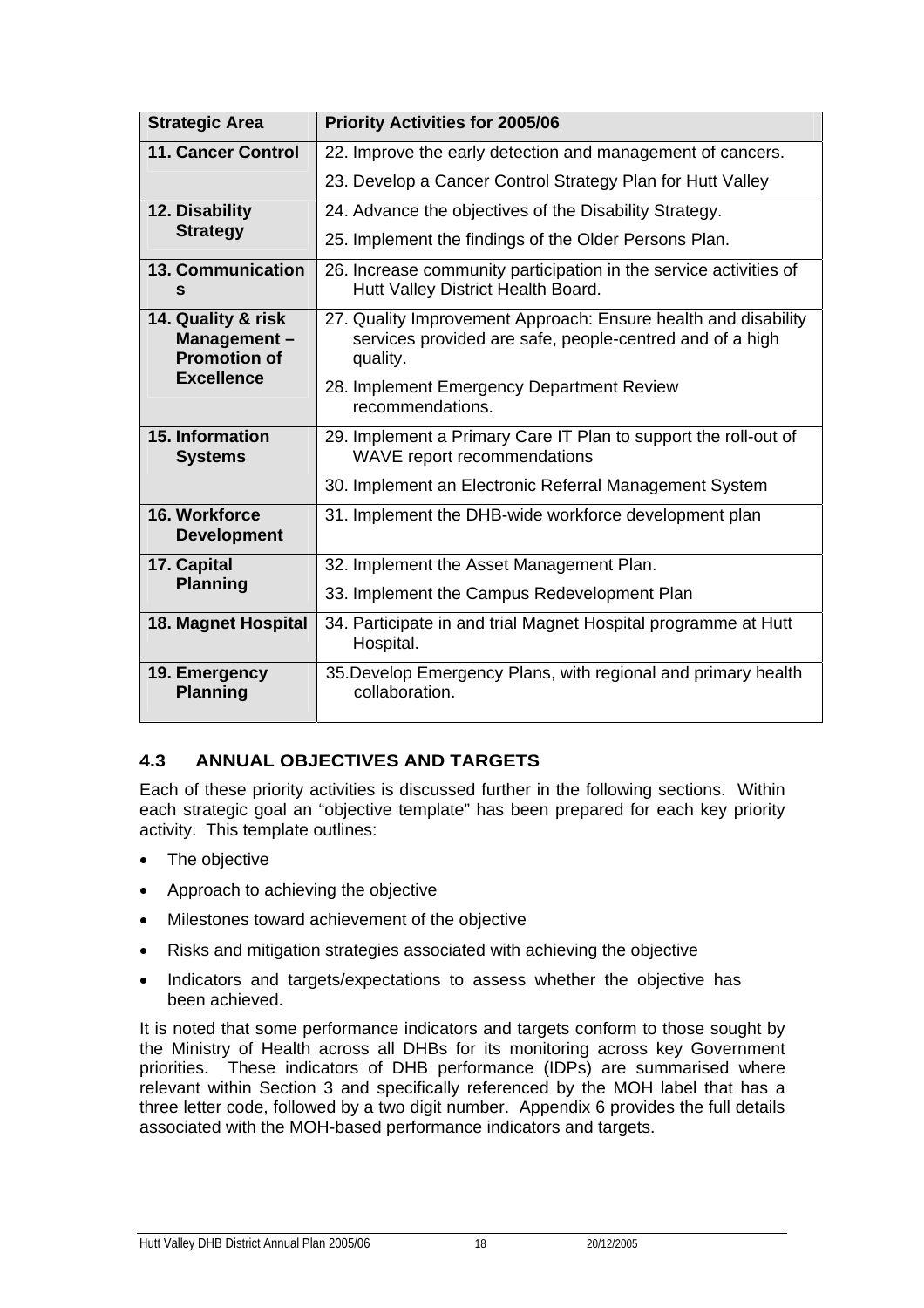A separate list of all performance indicators and targets, for each objective, is also provided in section 6.

# **4.3.1 Strategic Goal 1: Primary Care**

Primary Health Care services include:

- Health improvement and prevention services (for example, diabetes or asthma education, post-coronary counselling, flu vaccines)
- Working with communities to improve the health of populations
- Services to help children stay healthy (for example, immunisations, hearing and vision tests, Well Child check-ups)
- First level services such as general practice services, nursing services, pharmacy services and advice on healthy lifestyles and self care
- More specialist first level services for certain conditions such as maternity, sexual health, physiotherapy, psychological therapies, podiatry, etc
- Co-ordination of care for individuals and their families.

## *What does the District Strategic Plan Say?*

The District Strategic Plan identifies the following 3 top priorities for the Board in relation to primary health care:

- Developing PHOs to target high need populations.
- Developing a primary care co-ordinating mechanism.
- Managing demand driven spending.

## **What Progress Was Made In 2004/05?**

### **Primary Health Organisations – 2004/05**

In 2004/05, two new PHOs were established, bringing the total number of PHOs operating in the Hutt Valley to five. The two new PHOs were Tamaiti Whangai PHO and Ropata Community PHO, which were established on 1 July and 1 October 2004 respectively. All five PHOs have signed the necessary contract documentation, completed business plans including how the Services to Improve Access and Health Promotion funding will be allocated, and agreed lower fee levels for their populations. Details of PHO fee structures, Business Plans and Trust deeds, including how the wider community, Maori and Pacific peoples are represented on each of the PHOs at a governance level, can be found on Hutt Valley DHB's website www.huttvalleydhb.org.nz.

During 2004/05, Hutt Valley DHB has continued to work with the PHOs about how Services to Improve Access and Health Promotion funding can best be allocated to improve the access of people most in need. Maori and Pacific representatives from each of the PHOs, as well as representatives from local marae, have taken an active part in discussions about how Services to Improve Access and Health Promotion funding will be allocated. As a result of this involvement, various Maori and Pacific providers in the Hutt Valley have received allocations from the Services to Improve Access and Health Promotion funding. Initiatives in which the local marae and the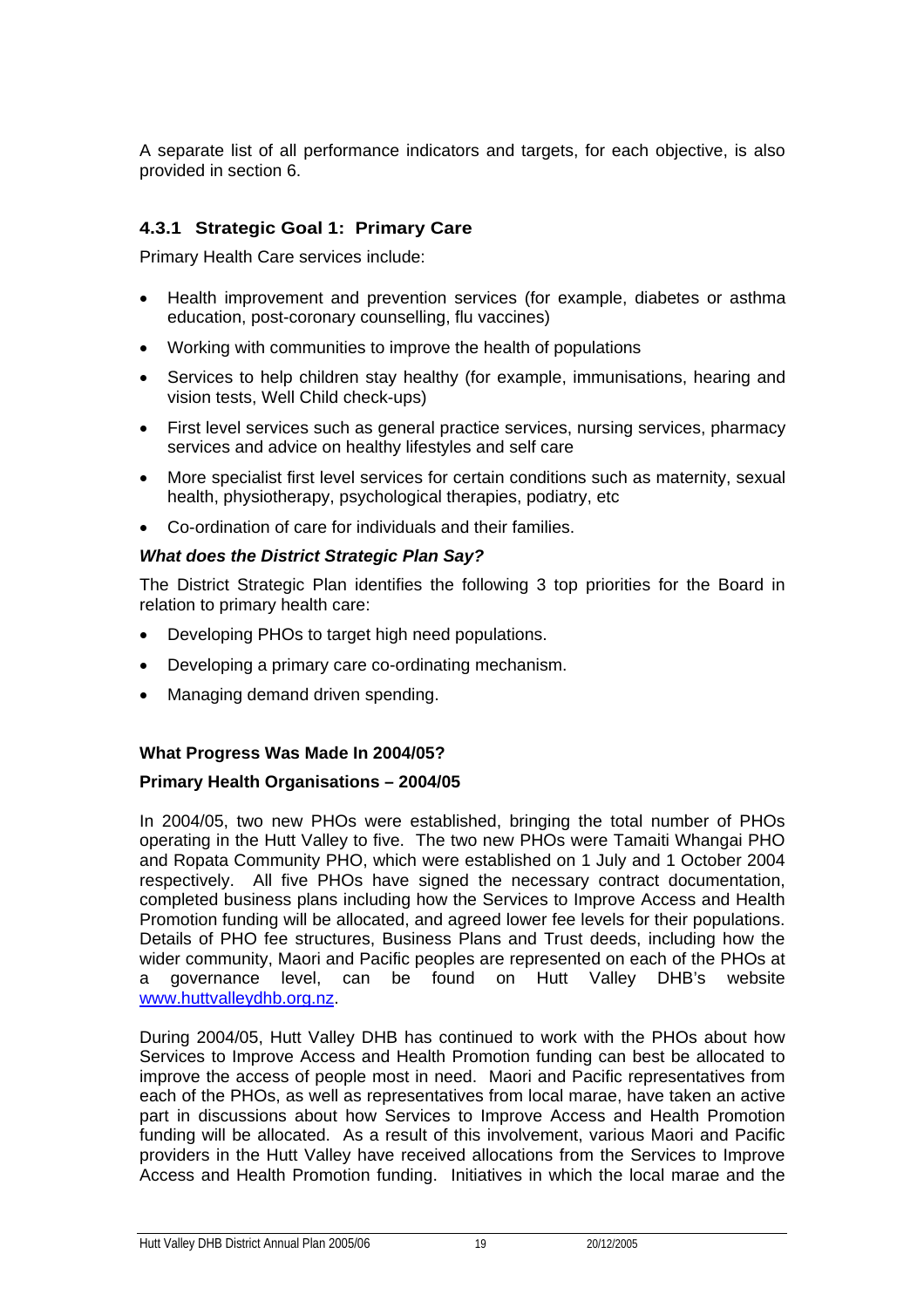Pacific Health Service are involved include transport initiatives, outreach nurses and outreach GPs, community health workers, a social worker and rangatahi health promotion and a Healthy Lifestyles Programme.

Hutt Valley DHB is working closely with all PHOs. A key means of fostering collaborative working relationships is through the monthly PHO Forum which Hutt Valley DHB hosts and facilitates. The Forum offers PHOs and Hutt Valley DHB the opportunity to raise issues of common interest and to share ideas about planning issues, spending priorities and new developments, both within PHOs, within Hutt Valley DHB and at a national level. Each quarter, the PHO Forum provides PHO Chairs with an opportunity to meet with Hutt Valley DHB Board members.

Following the resignation of Valley PHO's Chair, Hutt Valley DHB assisted Valley PHO identify an Interim Chair to work with the PHO over a nine month period to:

- review the PHO's governance arrangements;
- develop and implement a long term strategy for the provision of management services to the PHO;
- assist with the development of the PHO's 2005/06 Business Plan:
- identify and mentor a deputy chair, who will take on the Chair role at the end of the interim period.

## **Referred Services Management – 2004/05**

The primary focus of the DHB's Referred Services Advisory group is on management of pharmaceuticals and laboratory services, and referred services activities coordinated and provided by primary care referrers in the Hutt Valley.

The group, composed of GPs, referred service facilitators, laboratory and pharmacy staff, and secondary service clinicians, developed and implemented a referred services work plan with a particular focus on:

- Decreasing demand for midstream urine (MSU) tests where clinically appropriate.
- Encouraging an increase in the use of fluoxetine in preference to other SSRIs (antidepressants) where clinically appropriate and evidence based.
- Increasing the use of statins to comply with guidelines.

A medication management pilot was implemented in late 2004, involving the establishment of a discharge pharmacist position, medication reviews in primary care and blister packages for high-risk groups.

### **Laboratory Review**

Hutt Valley DHB was involved in a Regional Review of Laboratory Services – both hospital and community-based. The review identified a number of longer-term opportunities and risks that need to be taken into account in considering the future configuration of laboratory services. These are:

- 1. Efficiency: New technology means that larger laboratories can process greater numbers of many common tests at a much lower marginal cost than smaller laboratories. The DHB does not currently maximize its spend on laboratory services leading to a number of inefficiencies in laboratory expenditure.
- 2. Quality: There are a number of ways in which size and configuration are relevant to quality: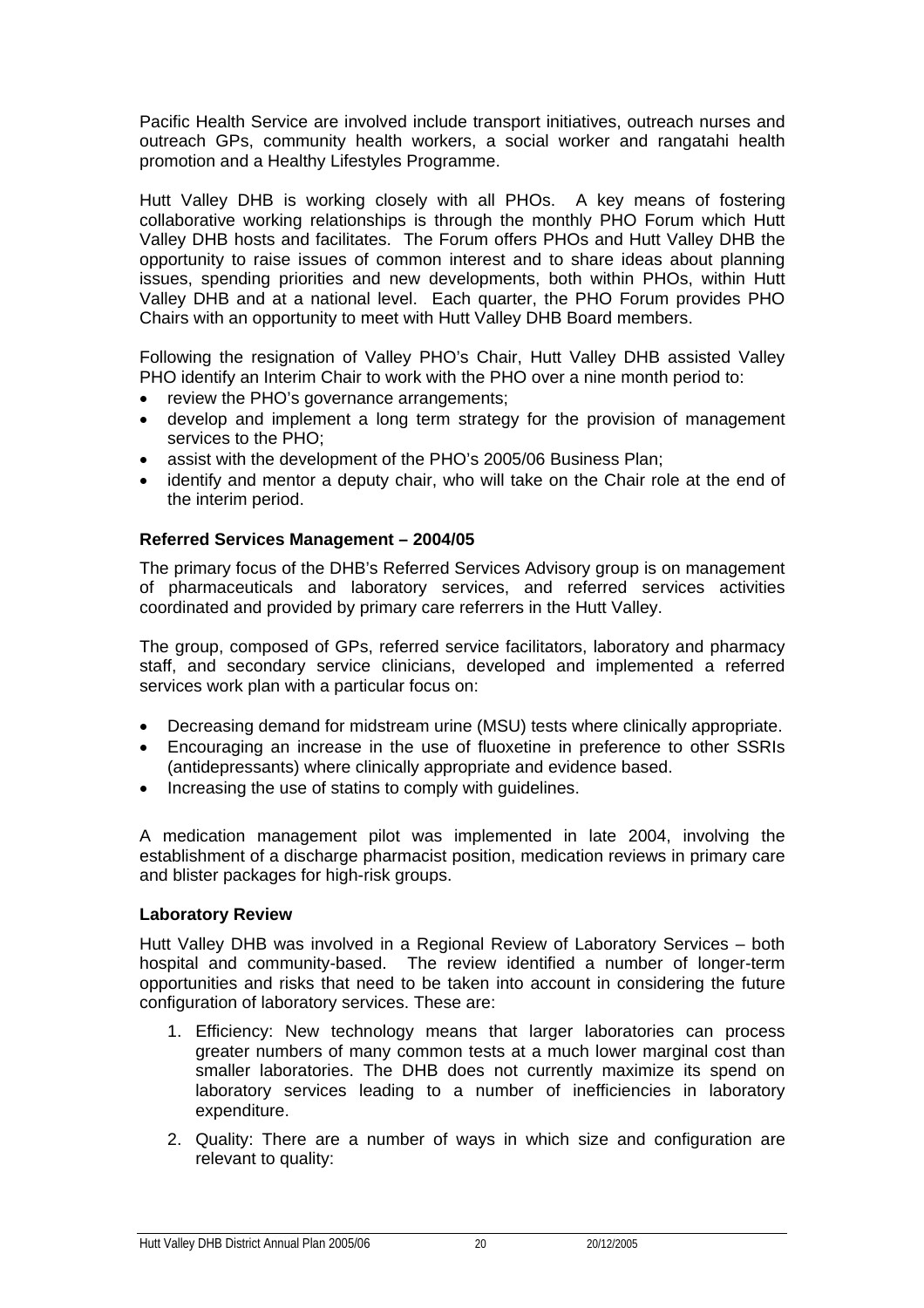- a. Larger laboratory systems allow greater standardising of test reading and pathologist/scientist specialisation, resulting in better treatment advice to clinicians.
- b. Accreditation standards require certain volumes of some tests (e.g. cervical screening tests) to be performed annually – the Hutt Hospital laboratory now subcontracts these tests because it does not have sufficient volume to meet the prevailing standards.
- c. Fragmented laboratory testing means that test results may not be easily available when patients cross laboratory boundaries (e.g. from the Hutt to Wellington, or primary to secondary care), resulting in inadequate information for clinicians, or duplicate testing.
- 3. Information systems: There is an opportunity to reduce duplication by developing common information repositories or access points. Currently duplication of laboratory test results between the primary and secondary sector is estimated to be in the order of between 5 and 10%.
- 4. Demand management: Current fee-for-service contract arrangements give no incentive to the pathologists providing advice to GPs to educate them about evidence based, cost effective laboratory testing – in fact they penalise such behaviours through reduced profits.
- 5. Critical service availability: The hospital laboratory service is critical to the running of the secondary care facility, and this critical service availability
- 6. needs to be preserved in the long term.

## **New Initiatives – 2004/05**

In 2004/05, Hutt Valley DHB provided significant financial support to the PHOs to allow them to build their infrastructure and capability. Other key successful initiatives included:

- Piki te Ora ki te Awakairangi and MidValley Access PHO were both successful with the mental health proposals that they submitted to the Ministry of Health for consideration as part of the mental health initiatives and innovations funding.
- All five PHOs either commenced delivery of Care Plus services, or entered the preparatory phase prior to the implementation of Care Plus services.
- Hutt Valley DHB began trialling a cardiac and diabetes risk prevention pilot through Valley PHO and Tamaiti Whangai PHO. This pilot seeks to reduce the incidence and impact of diabetes and cardiovascular disease in specific Maori, Tongan and mainstream communities. This pilot supports Hutt Valley DHB's work on implementing a cardiac continuum of care. (Cross reference to Strategic Areas 2 & 5)
- Hutt Valley DHB began piloting a new low income oral health service from Whai Oranga O Te Iwi, one of the three practices that are members of Piki te Ora ki te Awakairangi.
- Regional Public Health employed a health promotion support worker to work with all the PHOs in the Hutt Valley to support the development of their health promotion programmes.
- Hutt Valley DHB supported the Hutt Union and Community Health Service with its Pomare Access Project. This Project involved an extensive community consultation, from which the key recommendation was for a "One Stop Shop" to be established, where health and social services are increased and integrated for the entire community.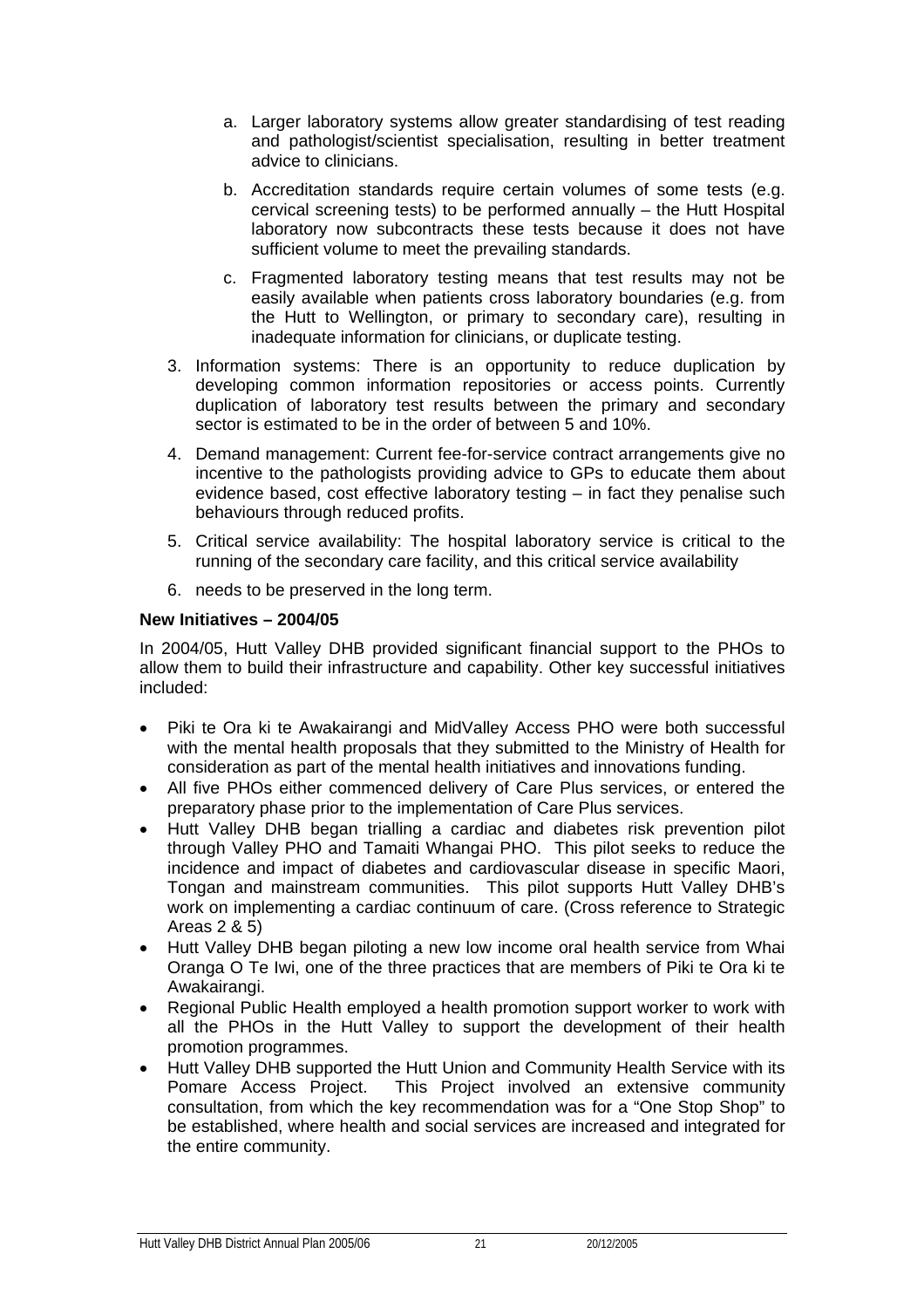- A Working Party was established to look at issues related to the provision of after hours services in the Hutt Valley. As well as looking at local solutions, the PHOs are being kept informed about developments at a national level.
- The Primary Health Excellence Awards were extended to include a number of new categories, some of which provided opportunities for the newly established PHOs to be recognised.
- Primary care Cold Chain (refrigerator) accreditation was completed in preparation for the MeNZB™ immunisation programme.
- Quality Initiative payments were made to General Practices to implement systems and reach targets for diabetes management.
- Hutt Valley DHB approved PHO Services to Improve Access proposals to fund primary podiatry in Marae settings.

(For other diabetes related initiatives refer Strategic Area 5 Chronic Care).

## **Palliative Care**

Hutt Valley DHB developed a palliative care education liaison service in 2004/05 to assist all providers in developing a palliative care approach when dealing with people in the final stages of life. This has the potential to reduce the number of admissions to hospital for people in the final stages of life, allowing them to remain in their own homes. This aims to improve the palliative care skills and awareness of all health providers in the Hutt Valley, thus improving the delivery of services across the continuum of cancer control.

Hutt Valley DHB has also piloted an intensive end-of-life programme to assist the delivery of good palliative care to patients in a residential facility. The service provides short-term intensive end-of-life support in conjunction with end-of-life care pathways developed specifically for use in the terminal stage of an illness.

This service does not replace current palliative or residential care, but provides a support structure to meet an identified gap in service provision. It aims to improve the quality of life for those with cancer, and their families and whanau, through support and palliative care.

## **What Is Planned For 2005/06?**

### **Primary Health Organisations – 2005/06**

Hutt Valley DHB has made significant investment in primary care in 2003/04 and 2004/05 and, in particular, in supporting the management of chronic disease. The Government has also invested a significant amount of funding through its \$1.7 billion primary care strategy, in an effort to provide a sustainable base for primary care.

The Government has provided a range of funding for PHOs including: Health Promotion funding, Services to Improve Access funding, and Care Plus funding. Hutt Valley DHB will undertake a review of funding for primary care in 2005/06 to identify potential areas of duplication in funding and opportunities to consolidate funding if needed.

During 2005/06, Hutt Valley DHB will continue to work closely with the PHOs operating in the Hutt Valley. Monthly PHO Forums have been scheduled which Hutt Valley DHB will continue to host and facilitate.

Hutt Valley DHB will support Piki te Ora ki te Awakairangi and MidValley Access PHO as they implement the mental health proposals approved under MoH mental health initiatives and innovations funding. Hutt Valley DHB will also support these two PHOs as they implement the psychological therapies programme.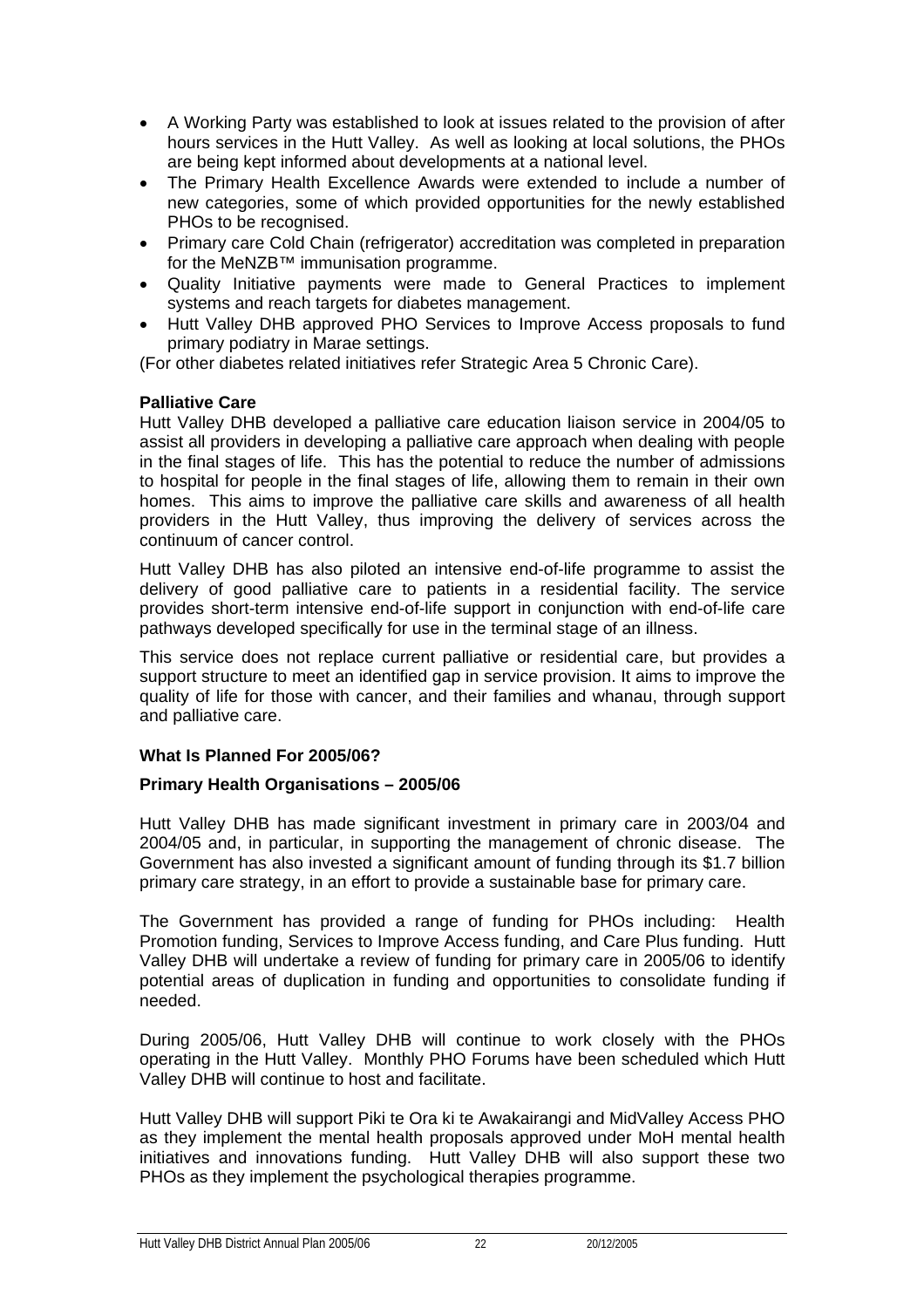Upper Hutt Health Centre (UHHC), one of the practices in Upper Hutt, has indicated that it wishes to establish another PHO based in Upper Hutt. UHHC is currently part of Valley PHO. Hutt Valley DHB is working with UHHC to ensure that the community's views are heard and that the new PHO is capable of fulfilling all the minimum requirements for becoming a PHO and meets the needs of the enrolled population.

Integration and alignment of the delivery of district nursing services and the diabetes outreach nursing services with the PHOs in the Hutt Valley will be progressed and consolidated in 2005/06.

The cardiac and diabetes risk prevention pilots, which Hutt Valley DHB began through Valley PHO and Tamaiti Whangai PHO in 2004/05, will be evaluated by the Wellington School of Medicine following their completion. (Cross Reference to Strategic Area 5 Chronic Diseases).

Hutt Valley DHB will continue to work closely with all PHOs in 2005/06 as they develop their levels of Care Plus service delivery.

Hutt Valley DHB will work with Piki te Ora ki te Awakairangi and the members of the Pomare Access Project to realise their vision of a "One Stop Shop".

Primary Care Targets for MeNZB™ will be achieved in 2005/06. (Refer to Strategic Area 7 Child Health)

### **Referred Services Management – 2005/06**

The Hutt Valley DHB Referred Services Work plan will continue to be implemented and monitored in 2005/06. The Hutt Valley DHB will also implement the national PHO Monitoring Framework currently being developed by DHBNZ, Ministry of Health and DHBs. The Hutt Valley DHB will progress the key findings of the Central Region Laboratory Review following two rounds of consultation, which occurred in September 2004 and January 2005.

Hutt Valley DHB also proposes to review the Community-referred Radiology service currently contracted through primary care.

### **Development of Pharmacist Services**

The current Community Pharmacy contract will finish in June 2006, and therefore significant work around a purchasing strategy for pharmacy services will need to be developed and implemented. Hutt Valley DHB will continue to support the development of pharmacist services in conjunction with medication management services in the hospital and community.

### **Cancer Control**

Hutt Valley DHB will assist palliative care service providers to develop cultural competencies through Maori liaison services. This meets the goal to improve quality of life for those with cancer, and their families and whanau, through support and palliative care.

National guidelines for the surveillance of patients with bowel cancer have been developed. We will improve the effectiveness of cancer control by implementing the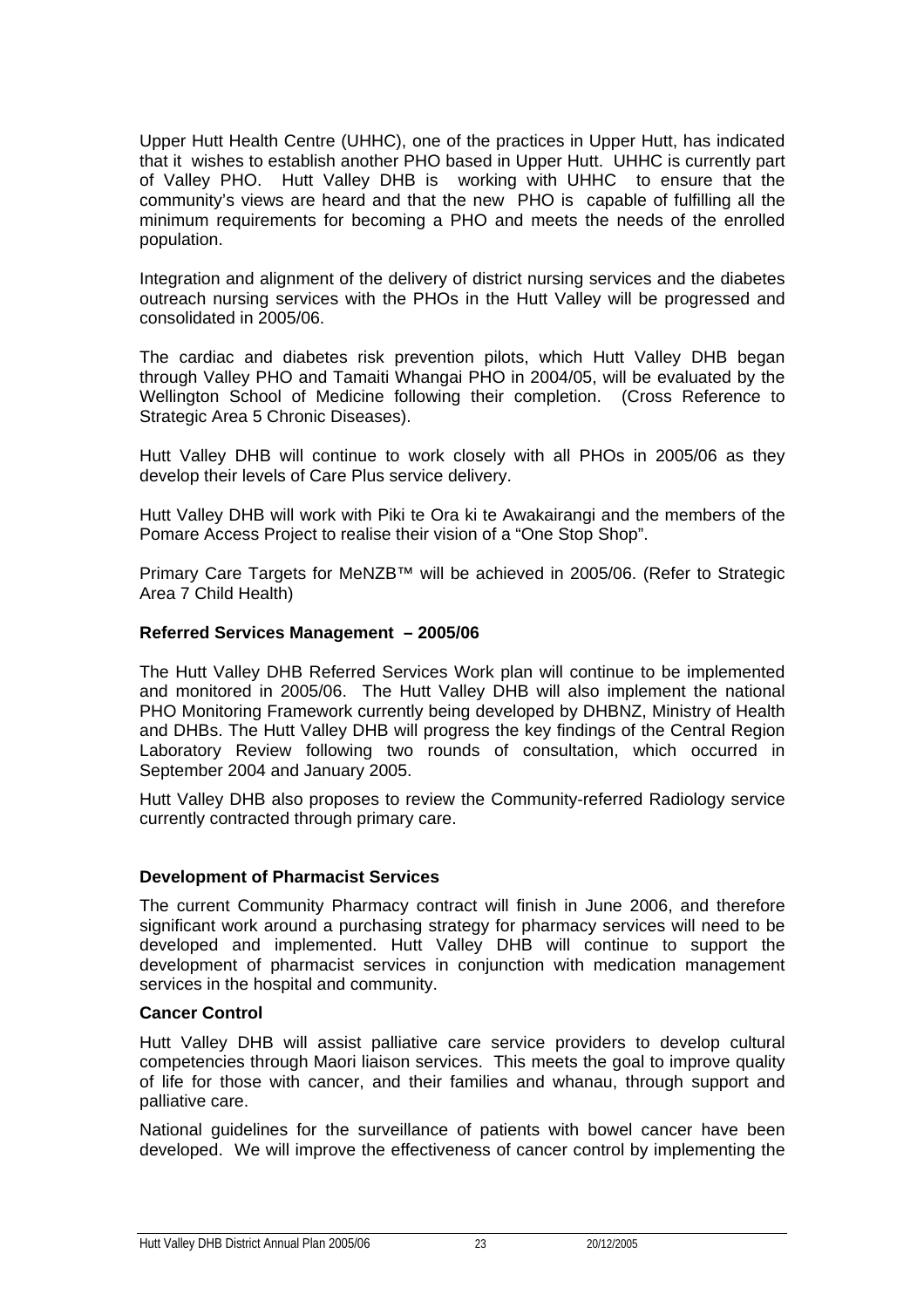guidelines for follow-up of bowel cancer through additional follow-up surveillance (Refer to Strategic Area 11 Cancer Control)

| <b>Annual Objective 1</b> | Develop and Support PHOs in the Hutt Valley (Cross<br>Reference to Strategic Areas 2,3, 4, 5,10, 15 and 16)                                                                                                                                                     |  |
|---------------------------|-----------------------------------------------------------------------------------------------------------------------------------------------------------------------------------------------------------------------------------------------------------------|--|
| <b>Approach</b>           | To continue working closely with PHOs to support them<br>individually and collectively to build their capacity and<br>capability by:                                                                                                                            |  |
|                           | 1. Supporting PHOs' networking and infrastructure<br>development through the following mechanisms:                                                                                                                                                              |  |
|                           | a. Continue to host and facilitate the monthly PHO<br>Forum.                                                                                                                                                                                                    |  |
|                           | b. Assist PHOs with business planning and needs<br>assessment activities.                                                                                                                                                                                       |  |
|                           | c. Ensure that funding made available to PHOs in<br>2004/05 for IT and infrastructure initiatives is used<br>to good effect to build PHO capacity and capability<br>(Cross Reference Annual Objective 30).                                                      |  |
|                           | d. Ensure that PHOs remain responsive<br>and<br>representative of their communities (e.g. Maori,<br>Pacific and consumer representation at a PHO<br>Board level).                                                                                               |  |
|                           | e. Remain receptive and supportive to changes<br>which PHOs (and their practice members) may<br>want to initiate provided they are supported by<br>their various communities of interest.                                                                       |  |
|                           | 2. Supporting PHO service development initiatives and<br>efforts to reduce health inequalities, thereby ensuring<br>that PHOs reach those most in need:                                                                                                         |  |
|                           | a. Assist and advise PHOs on the development of<br>Services to Improve Access and Health Promotion<br>Initiatives and ensure that Maori and Pacific<br>peoples actively participate in PHO planning,<br>development and implementation of these<br>initiatives. |  |
|                           | b. Review and advise on the development of PHO<br>Maori Health Plans. (Cross Reference Annual<br>Objective 10).                                                                                                                                                 |  |
|                           | c. Support PHOs roll-out of clinical indicators in<br>2005/06 (Cross reference to Annual Objective 2).                                                                                                                                                          |  |
|                           | d. Work with PHOs on workforce development<br>issues. (Cross Reference Annual Objective 33).                                                                                                                                                                    |  |
|                           | e. Assist PHOs to become well prepared to access<br>funding for new services which the Ministry of<br>Health may make available (eg mental health,                                                                                                              |  |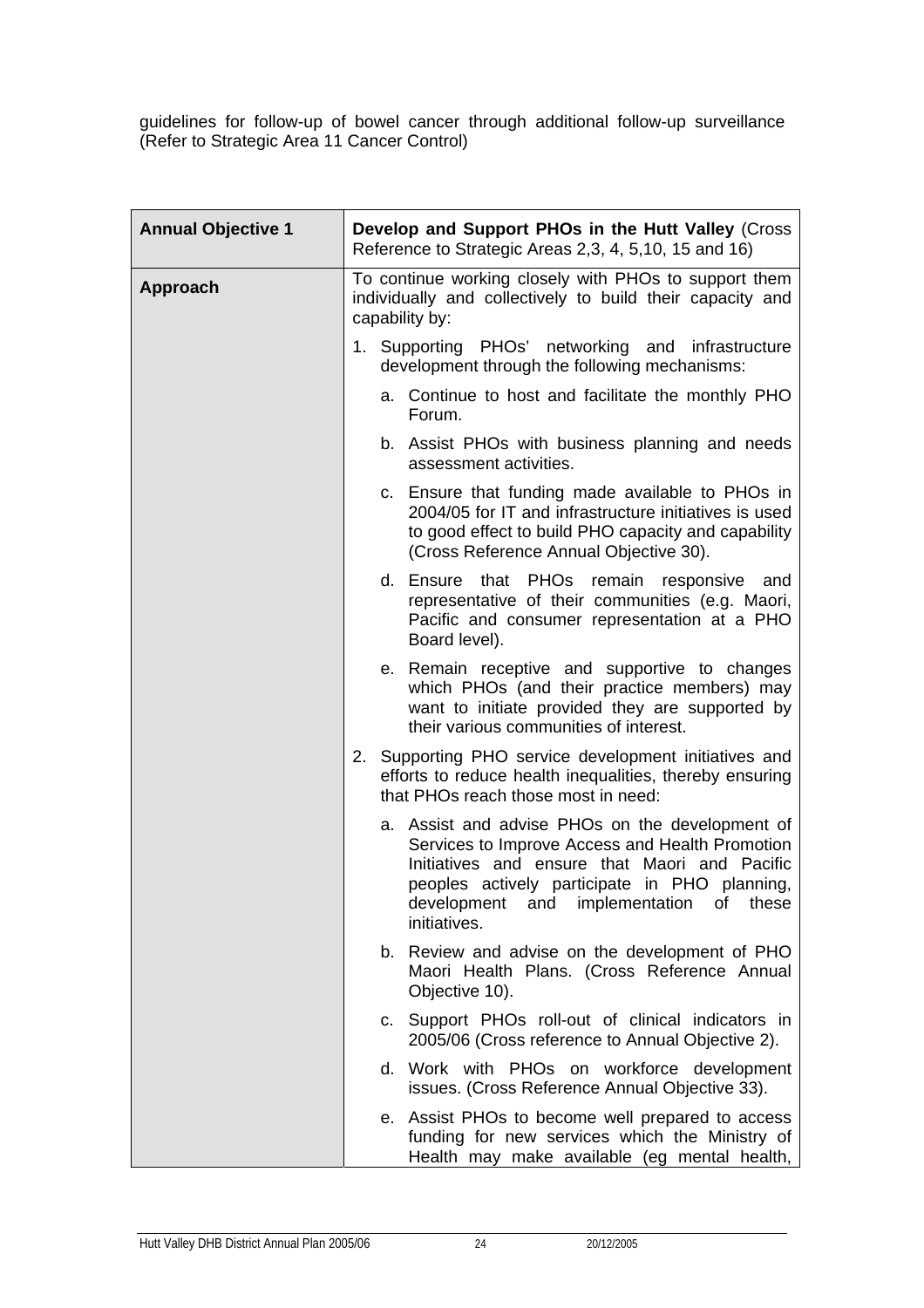|                                                                                                                                                                                                                                                                                                                                                                                                                                                                                                                            | Care Plus, clinical indicators).                                                                                                                                                                                                                                                                                                                     |  |  |
|----------------------------------------------------------------------------------------------------------------------------------------------------------------------------------------------------------------------------------------------------------------------------------------------------------------------------------------------------------------------------------------------------------------------------------------------------------------------------------------------------------------------------|------------------------------------------------------------------------------------------------------------------------------------------------------------------------------------------------------------------------------------------------------------------------------------------------------------------------------------------------------|--|--|
|                                                                                                                                                                                                                                                                                                                                                                                                                                                                                                                            | Build on opportunities for Hutt Valley DHB to work<br>f.<br>in collaboration with PHOs (e.g. diabetes outreach<br>services).                                                                                                                                                                                                                         |  |  |
|                                                                                                                                                                                                                                                                                                                                                                                                                                                                                                                            | g. Create opportunities for community<br>based<br>providers to become involved with PHOs in the<br>next stage of developments (e.g. pharmacists)<br>(Cross Reference Annual Objective 2).                                                                                                                                                            |  |  |
|                                                                                                                                                                                                                                                                                                                                                                                                                                                                                                                            | h. Support the next steps of the Pomare Access<br>Project. (Cross Reference Annual Objective 8 &<br>10).                                                                                                                                                                                                                                             |  |  |
| <b>Milestones</b>                                                                                                                                                                                                                                                                                                                                                                                                                                                                                                          | 1. Hutt Valley DHB responds in a timely manner to<br>changes which PHOs (and their practice members)<br>may want to initiate and where these changes are<br>supported by their various communities of interest                                                                                                                                       |  |  |
|                                                                                                                                                                                                                                                                                                                                                                                                                                                                                                                            | 2. PHO Business Plans reviewed and agreed with PHOs<br>in accordance with their different annual cycles.                                                                                                                                                                                                                                             |  |  |
|                                                                                                                                                                                                                                                                                                                                                                                                                                                                                                                            | 3. Services to Improve Access and Health Promotion<br>Initiatives contained within PHO Business Plans are<br>reviewed and agreed with PHOs prior to the<br>commencement of their financial years, in accordance<br>with a consistent and agreed policy.                                                                                              |  |  |
|                                                                                                                                                                                                                                                                                                                                                                                                                                                                                                                            | 4. PHO Performance Programme is rolled out in 2005/06                                                                                                                                                                                                                                                                                                |  |  |
|                                                                                                                                                                                                                                                                                                                                                                                                                                                                                                                            | 5. Opportunities for Provider Arm services operating in<br>primary care settings are explored and advanced<br>where appropriate by Q4.                                                                                                                                                                                                               |  |  |
|                                                                                                                                                                                                                                                                                                                                                                                                                                                                                                                            | 6. Hutt Valley DHB supports the next steps of the<br>Pomare Access Project.                                                                                                                                                                                                                                                                          |  |  |
| Risk:<br><b>Risks and Mitigation</b><br>Hutt Valley DHB receives requests from PHOs and/or<br>$\bullet$<br><b>Strategies</b><br>PHO provider members to change the PHO in ways<br>that are inconsistent with the views of the various<br>communities of interest.<br>The rapid pace of change for PHOs creates problems<br>٠<br>given their limited infrastructure and capacity.<br>The MeNZB campaign impact on PHO capacity and<br>capability to take on additional services/requirements<br><b>Mitigation Strategy:</b> |                                                                                                                                                                                                                                                                                                                                                      |  |  |
|                                                                                                                                                                                                                                                                                                                                                                                                                                                                                                                            | Hutt Valley DHB develops and implements a policy<br>$\bullet$<br>ensuring that the community's interests are preserved<br>in the event of any changes to PHOs.<br>Hutt Valley DHB continues to support PHOs to<br>٠<br>respond to changes that are externally driven, and<br>minimises the impact that any changes may place on<br>PHO <sub>s.</sub> |  |  |
| <b>Indicators And</b><br><b>Targets/Expectations</b>                                                                                                                                                                                                                                                                                                                                                                                                                                                                       | <b>SER-01</b><br>Accessible and appropriate<br>services in<br>PHO <sub>s</sub> .                                                                                                                                                                                                                                                                     |  |  |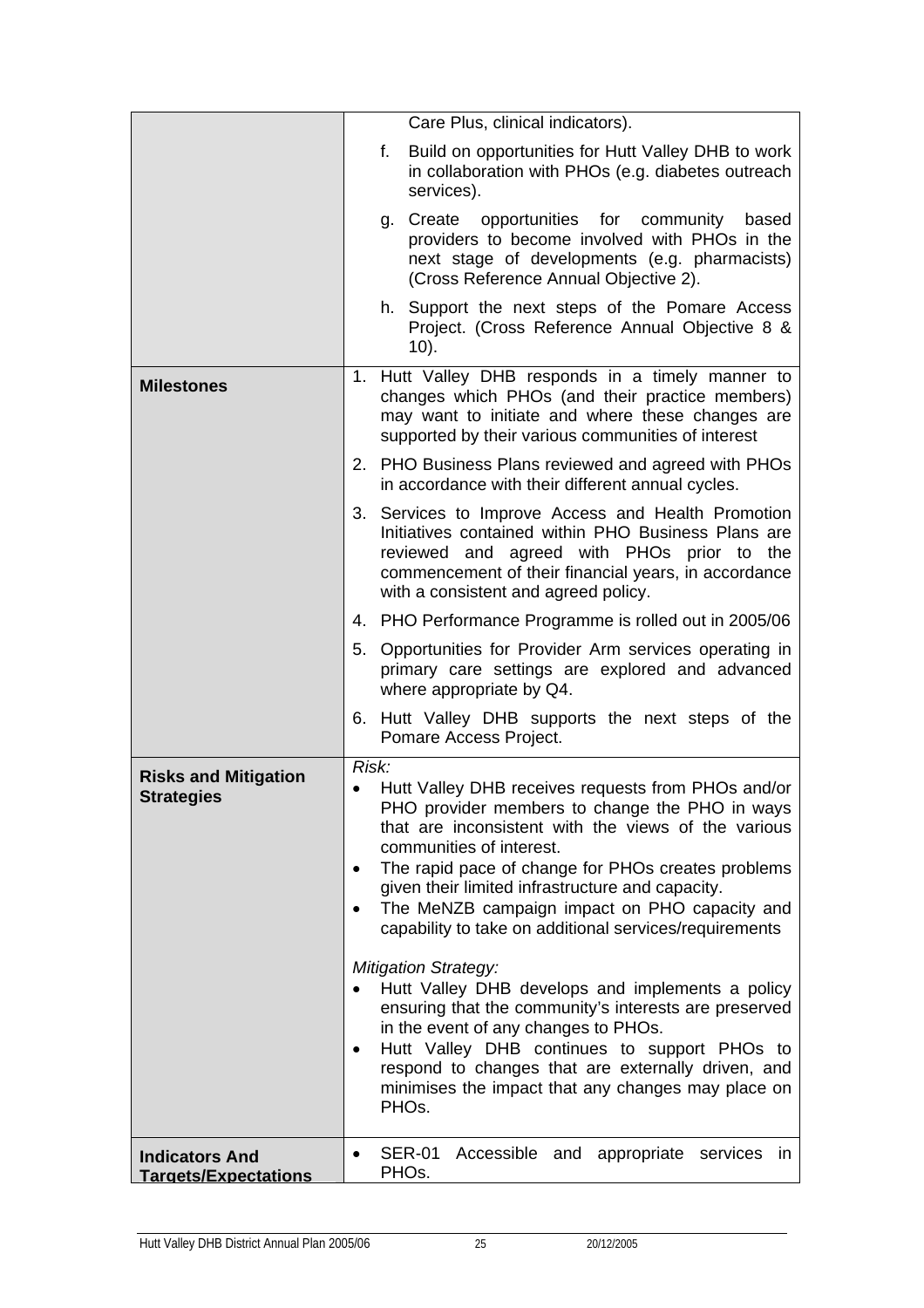| <b>Targets/Expectations</b> | SER-02 Participation by Maori in decision-making in<br>$\bullet$<br>primary health.<br>• PHO Performance Programme roll out commenced by<br>Q4. |
|-----------------------------|-------------------------------------------------------------------------------------------------------------------------------------------------|
|                             | • PHO Workforce Plan is implemented by April 2006                                                                                               |

| <b>Annual Objective 2</b>   | Advance Anagement Of Referred Services (Cross<br>Reference Strategic Area 10 - Integration)                                                        |  |  |
|-----------------------------|----------------------------------------------------------------------------------------------------------------------------------------------------|--|--|
| <b>Approach</b>             | national PHO<br>Implement<br>the<br>performance<br>$\bullet$<br>management programme at a local level. (Cross<br>reference to Objective 1).        |  |  |
|                             | Implement Hutt Valley DHB's referred services work<br>$\bullet$<br>plan, ensuring this fits with the national performance<br>management programme. |  |  |
|                             | Implement key findings of the Regional Laboratory<br>$\bullet$<br>Review around the supply of laboratory services in<br>Hutt Valley.               |  |  |
|                             | Review effectiveness of medication management<br>project.                                                                                          |  |  |
| <b>Milestones</b>           | <b>PHO</b><br>performance<br>management<br>programme<br>$\bullet$<br>implemented following national and MOH approval.                              |  |  |
|                             | Medication management project evaluated by Q3.<br>٠                                                                                                |  |  |
|                             | Complete a contestable process for community<br>$\bullet$<br>laboratory by Q4.                                                                     |  |  |
|                             | Hutt Valley DHB referred services work plan projects<br>$\bullet$<br>implemented by Q4.                                                            |  |  |
| <b>Risks And Mitigation</b> | <b>Risks</b>                                                                                                                                       |  |  |
| <b>Strategies</b>           | Lack of buy-in from referrers.<br>٠                                                                                                                |  |  |
|                             | IT problems.<br>$\bullet$                                                                                                                          |  |  |
|                             | Litigation on supply-side laboratory interventions.<br>٠                                                                                           |  |  |
|                             | <b>Mitigation</b>                                                                                                                                  |  |  |
|                             | Active engagement with referrers.<br>٠                                                                                                             |  |  |
|                             | Support development of IT in primary care (refer<br>$\bullet$<br>section 3.3.14).                                                                  |  |  |
|                             | Development<br>of<br>robust<br>business<br>case<br>and<br>٠<br>consultation processes for laboratory intervention.                                 |  |  |
| <b>Indicators And</b>       | Achievement of key milestones:                                                                                                                     |  |  |
| <b>Targets/Expectations</b> | Referred services work plan projects are implemented<br>and regularly monitored.                                                                   |  |  |
|                             | <b>PHO</b><br>performance<br>targets<br>management<br>are<br>٠                                                                                     |  |  |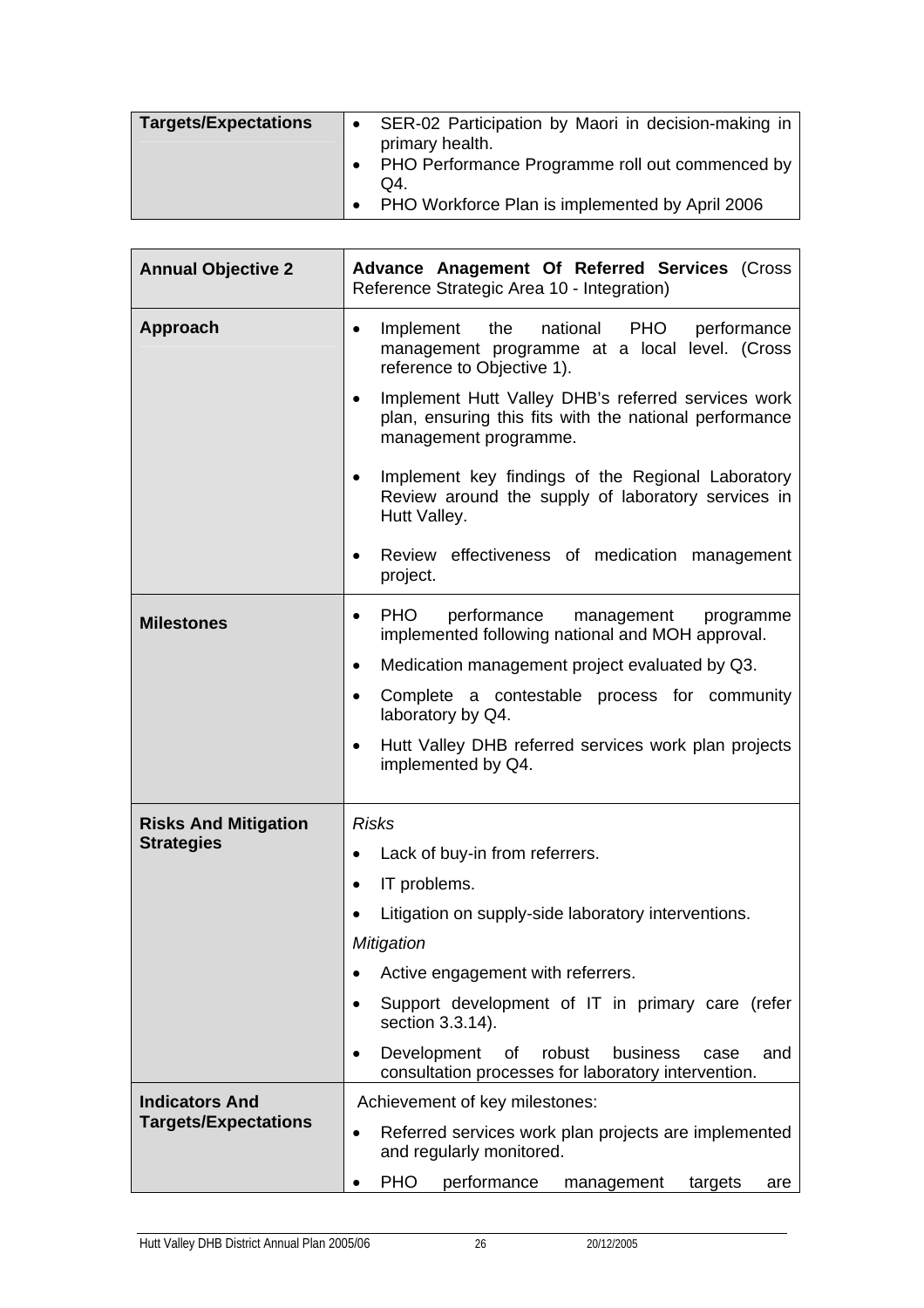|  | implemented when agreed.                                     |    |
|--|--------------------------------------------------------------|----|
|  | Finalise an integrated laboratory contract<br>December 2005. | bv |
|  | Medication management project evaluated.                     |    |

| <b>Annual Objective 3</b>                            | Implement Key Aspects Of The Cancer Control<br>Strategy as it relates to palliative care and treatment<br>(i.e. skin lesion service etc). (Cross Reference<br>Strategic Area 11)                                                                                                                                                                                                                                           |
|------------------------------------------------------|----------------------------------------------------------------------------------------------------------------------------------------------------------------------------------------------------------------------------------------------------------------------------------------------------------------------------------------------------------------------------------------------------------------------------|
| <b>Approach</b>                                      | Evaluate the skin lesion programme aimed at early<br>detection and treatment of skin lesions in primary<br>care.<br>Evaluate intensive end of life support for those in the<br>final stages of life programme.<br>Implement a Maori Education and Liaison service in<br>$\bullet$<br>palliative care.<br>Implement the guidelines for follow-up of bowel<br>$\bullet$<br>cancer through additional follow-up surveillance. |
| <b>Milestones</b>                                    | Evaluation of skin lesion removal programme in<br>$\bullet$<br>primary care by Q2.<br>Implement Maori liaison services in palliative care by<br>Q1.<br>Evaluate intensive end of life support service by Q4.                                                                                                                                                                                                               |
| <b>Risks and Mitigation</b><br><b>Strategies</b>     | <b>Risks</b><br>Inability to provide continued funding for non-core and<br>pilot services<br><b>Mitigation</b><br>Continue good financial management practices and<br>maintain proper prioritisation processes                                                                                                                                                                                                             |
| <b>Indicators And</b><br><b>Targets/Expectations</b> | Achievement of key milestones:<br>Maori liaison service contract and specification in<br>place.<br>Intensive end of life pilot evaluated.                                                                                                                                                                                                                                                                                  |

# **4.3.2 Strategic Goal 2: Healthy Communities – Population Health**

Promoting Healthy Communities is about enabling people to increase control over their health status. Particular areas for focus are improved nutrition, increased physical activity, reduced smoking, and improved safety and well-being of children.

These activities mainly fall within the Public Health service-funding stream, which currently remains with the Ministry of Health. Hutt Valley DHB provides public health services to the greater Wellington region through the Regional Public Health business unit (RPH). While the 14 regional Public Health Units (including Hutt) are key providers of New Zealand public health services, it is important to remember that a wide range of non-governmental organisations (NGOs) and Maori, Pacific and other health providers are involved in the delivery of public health services, and account for around 50% of public health funding. These organisations (together with Regional Public Health) play a vital role in implementing health promotion and prevention strategies to keep people healthy.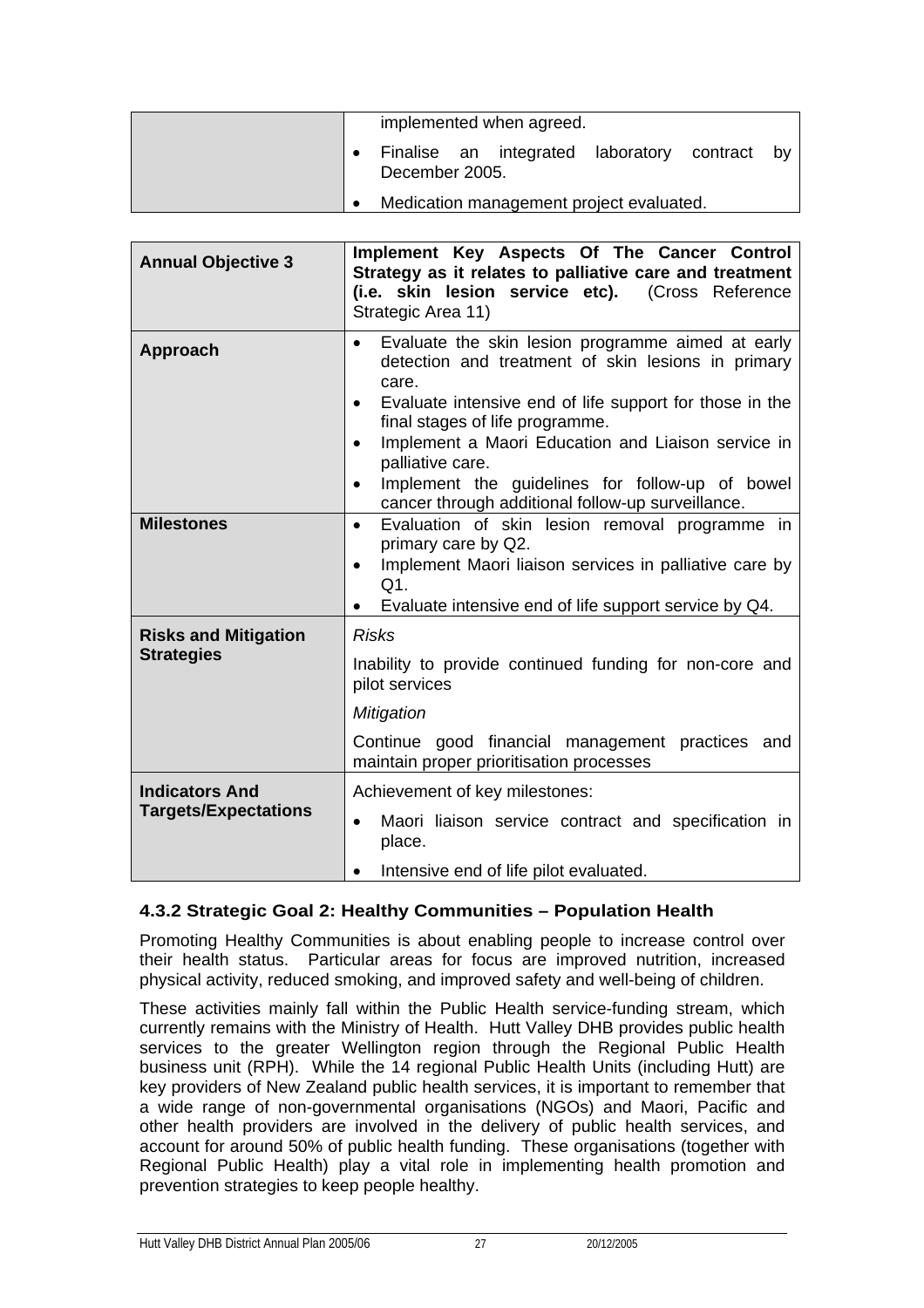PHOs have also taken a greater health promotion/population health role in the last year – particularly with the roll-out of health promotion funding. There have been some important initiatives initiated through PHOs with this funding and there is significant scope for PHOs to take on a greater population health focus in future.

## *What does the District Strategic Plan Say?*

In addition to a wide range of potential strategies to improve health, the District Strategic Plan identifies the following three top priorities for the Board in relation to the healthy communities' goals:

- 1. Funding additional smoking cessation services.
- 2. Working with communities and intersectorally to promote healthy lifestyles (especially physical activity and nutrition).
- 3. Improving the collection of ethnicity data.

### **What progress was made in 2004/05?**

### **Intersectoral Collaboration**

Intersectoral action is "a recognised relationship between parts of the health sector and parts of another sector, that has been formed to take action on an issue or to achieve health outcomes, in a way that is more effective, efficient or sustainable than could be achieved by the health sector working alone." (Harris et al. 1995: 7).

Intersectoral action is mandated by the New Zealand Public Health & Disability Act 2000 "to actively investigate, facilitate, sponsor and develop co-operative and collaborative arrangements with persons in the health and disability sector or in any other sector to improve…the health of people …".

Intersectoral action is recommended because many of the determinants of health arise outside the health sector. These include, among other factors: educational attainment, poverty, employment, culture, urban design, physical environment and lifestyles. By influencing, for instance, schools to provide healthier nutrition choices and to promote physical activity, we may have an impact on the future incidence of diabetes and cardiovascular disease.

Intersectoral Initiatives may be classified into three types:

- 1. **Over-arching** area or settings-based initiatives (Health Action Zones, Healthy Cities, Health Promoting Schools);
- 2. **Issues-based** initiatives: (community alcohol action programmes, community injury prevention programmes, Safer Community Councils, health and housing initiatives);
- 3. **Case-management** services (Strengthening Families, Social Workers in Schools, Early Start / Family Start, and Collaborative Case Management).

### **Collaboration**

Hutt Valley DHB was involved in at least 37 Intersectoral and/or interagency projects in 2004/05. The table below sorts these into the three types of activity using the classification system described above.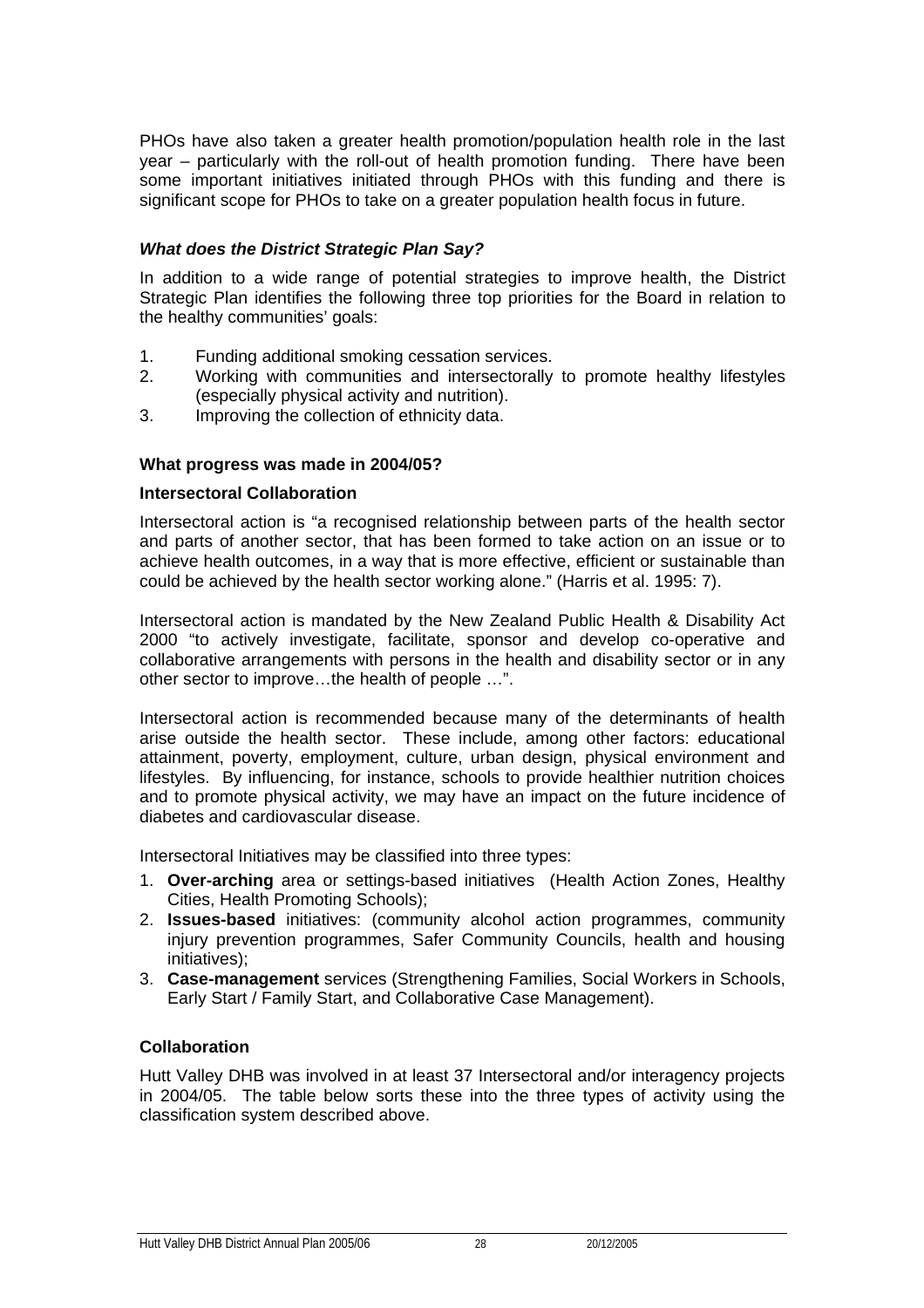| Type                   | <b>Number</b> | <b>Examples</b>                                                                                               |
|------------------------|---------------|---------------------------------------------------------------------------------------------------------------|
| Over-arching           | 5             | Wainuiomata Community Outcomes, Naenae<br>Rejuvenation, Pomare Access, Upper Hutt Safer<br>Communities.       |
| <b>Issues-based</b>    | 25            | Physical Activity, Alcohol misuse,<br>Housing,<br>Safety (roads, injuries, falls), Emergency<br>preparedness. |
| <b>Case management</b> | 7             | Strengthening Families, Family Start, Intensive<br>Mental Health Services, Dental Services.                   |
| Total                  | 37            |                                                                                                               |

Some key intersectoral activities managed organisationally included:

- *Naenae Rejuvenation Project:* Originally a collaboration between Hutt Valley DHB, Hutt City Council, and Housing NZ, in the past year this project has included representation from Work and Income NZ, Te Puni Kokiri and Team Naenae. A community consultation co-ordinator has been employed part-time and Hutt Valley DHB is providing support for the project by facilitating engagement with young people and health providers in the Naenae area for the consultation process.
- *Healthy Housing Index:* Hutt Valley DHB contributed funding to the Wellington School of Medicine Healthy Housing Index project as part of a group of local funders interested in improving the housing conditions (and hence health outcomes) for low income families. The DHB has continued to facilitate meetings between the research group and key Maori and Pacific stakeholders, and provided the services of a Maori Health Protection Officer to work with the building inspectors on the houses of Maori participants.
- *Housing and Heating Study*: Hutt Valley DHB has contributed funding towards the Wellington School of Medicine's research on Housing and Heating. The DHB has continued to facilitate this process ensuring that the focus in on high-need, Maori and Pacific households.
- *Hutt Housing Steering Group*: The DHB has assisted with forming a Hutt Housing Steering Group including all key stakeholders (ie Hutt City Council, Ministry of Social Development, Housing NZ, Wellington School of Medicine, Hutt Mana Charitable Trust, Kokiri Marae, Piki te Ora ki te Awakairangi PHO, Energy Efficiency Conservation Authority) to look at working collaboratively in the area of housing and energy retrofitting projects. The stakeholders will collaborate in planning, implementing and, where appropriate, funding initiatives.

### **Regional Public Health Strategic Plan**

RPH has structured its services in accordance with the strategic priorities outlined in the Strategic Plan for Public Health developed jointly with Capital Coast, Hutt Valley and Wairarapa District Health Boards and the Ministry of Health. Resources have been refocused to reflect the priority areas; Reducing Inequalities and Working With Communities to Promote Healthy Lifestyles.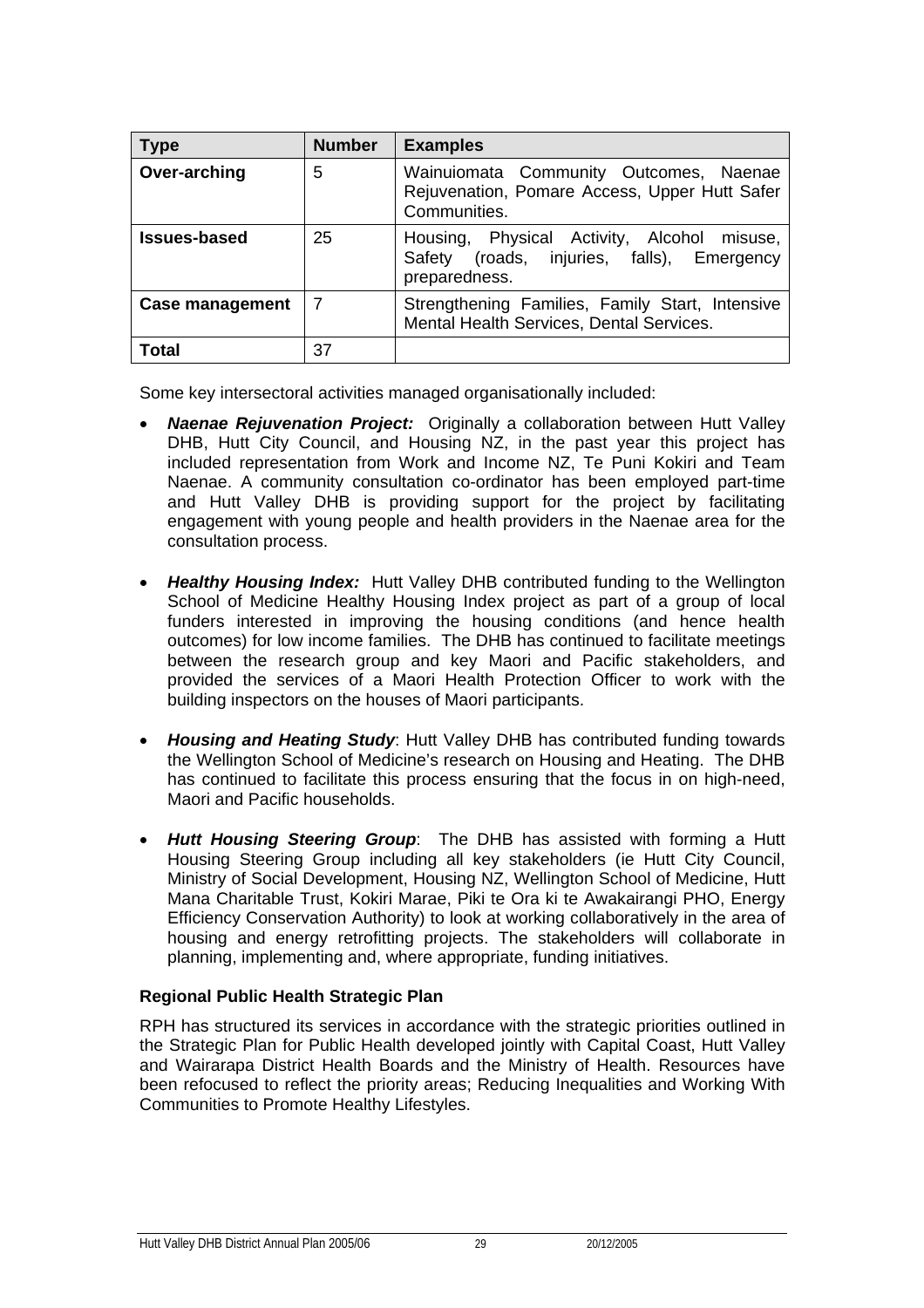During 2004/05, Regional Public Health staff undertook extensive work with the hospitality industry (especially restaurants and bars) and other groups (e.g. sports clubs) in preparation for the implementation of the new Smokefree Environments Amendment Act legislation from 10 December 2004. The Hutt Valley DHB has also implemented a Smoking Cessation service through primary care.

### **Healthy Eating Healthy Action**

The Ministry of Health's Healthy Eating – Healthy Action: Oranga Kai – Oranga Pumau: Strategy framework (Healthy Eating Healthy Action Strategy) notes that two out of every five deaths each year (approximately 11,000 annually) are due to nutrition-related risk factors such as high cholesterol (reflecting mainly saturated fat intake), high blood pressure (reflecting a range of factors most notably high sodium intake), obesity, and inadequate vegetable and fruit intake. Of these 11,000 deaths a year, 8000 to 9000 are likely to be due to dietary factors alone, and the remaining 2000 to 3000 due to sub-optimal physical activity levels. When looking at the top 20 causes of death, by risk factor, the joint effects of diet (including cholesterol, blood pressure, BMI and vegetable and fruit consumption) rank first, with insufficient physical activity also in the top 10. Obesity is more of a problem for Maori and Pacific communities than other New Zealand groups.

The Healthy Eating – Healthy Action: Oranga Kai – Oranga Pumau: Strategy framework (Healthy Eating Healthy Action Strategy) provides an integrated policy framework to bring about changes in the environment in which New Zealanders live, work and play as this relates to nutrition, physical activity and obesity.

Hutt Valley DHB has progressed a number of Healthy Eating Healthy Action initiatives both in the organisation as a good employer and amongst contracted providers in 2004/05 including:

- 10,000 Steps @ Work programme for staff
- Weight Watchers @ work programme for staff
- Maintenance of a gym for staff
- Health Promoting Schools Status
- Additional funding for Hikoi programme which has significantly expanded since its inception in 2000
- AUT Pacific Heartbeat nutrition training programme completed by 24 students
- Cardiovascular/diabetes risk pilot with 3 communities focussed on implementing life style changes

### **What is planned for 2005/06?**

### **Intersectoral Collaboration**

A key focus of intersectoral collaboration in 2005/06 will be to establish and maintain a number of key strategic partnerships. A range of organisations have been identified as important intersectoral linkages, with a key relationship identified with the Territorial Local Authorities – the Hutt City Council, the Upper Hutt City Council and Greater Wellington Regional Council. The Councils are cited because:

- They have substantial overlap with the DHB in geographical responsibility
- They share a broad interest in improving well-being and reducing inequalities in the Hutt Valley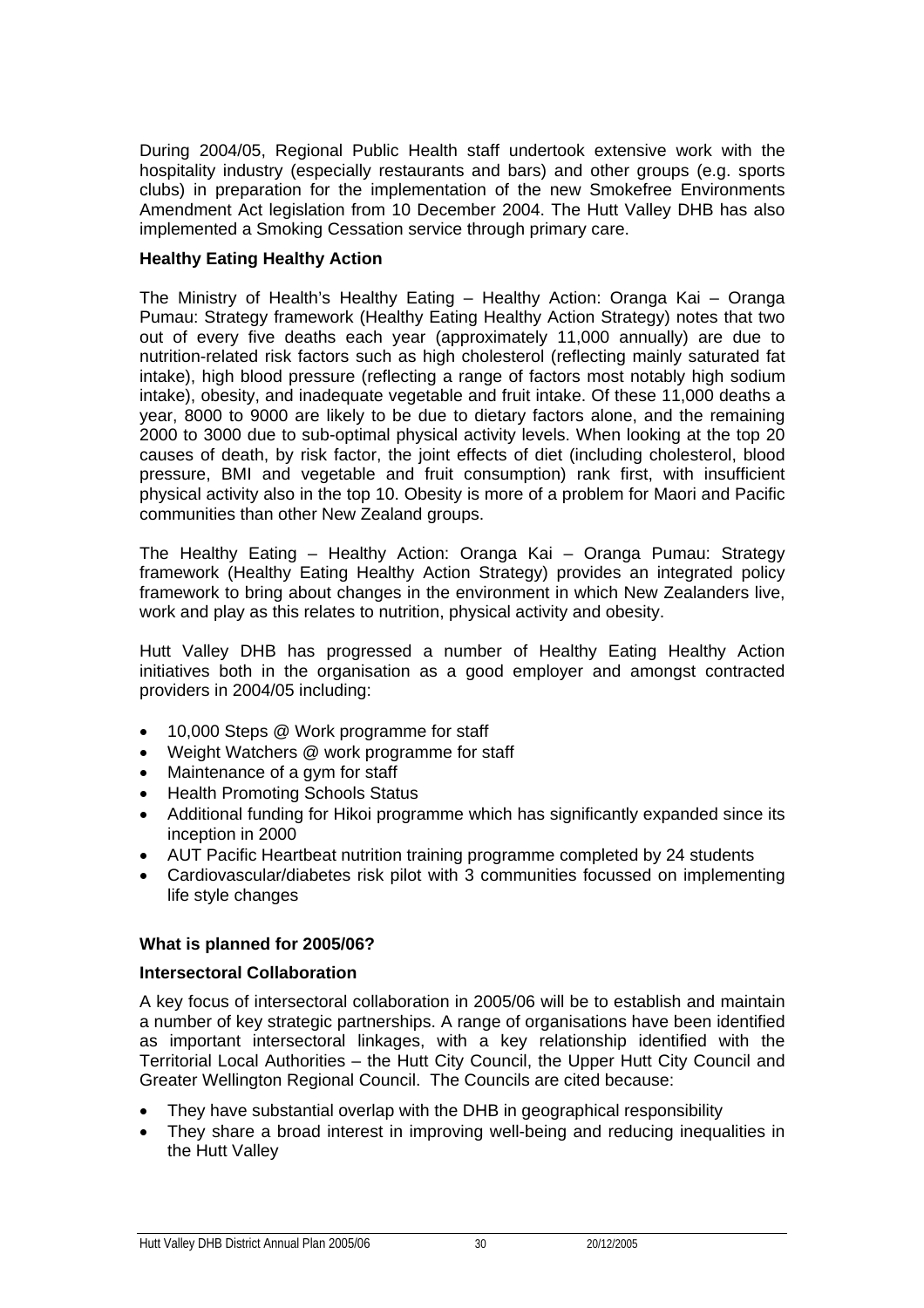- They have similar target population groups (elderly, youth, deprived areas, Maori, Pacific)
- There is some overlap in membership at a governance level.

Further opportunities to reduce health inequalities and work on determinants of health (such as poverty, employment, and housing) are available through intersectoral work with central agencies such as the Ministry of Social Development and Housing New Zealand Corporation. The Ministry of Social Development have a commitment to working with DHBs and improving access to income for low income and unemployed people. Hutt Valley DHB is also pursuing strategic and operational relationships with the Accident Compensation Corporation.

Despite the fact that there are a substantial number of projects in which staff from a number of organisations are involved (for instance on youth development projects), no formal memorandum of understanding exists for the Hutt Valley DHB relationships with the Territorial Local Authorities and government departments, nor are there regular senior management or governance forums to consider matters of mutual interest. Therefore, a key component of intersectoral collaboration for 2005/06 will be formalising our relationships with Territorial Local Authorities and government departments through both MoUs and regular senior management and governance forums to progress formal work plans.

Management and staff of Hutt Valley DHB will also continue to support the significant intersectoral activity that both RPH and the DHB have participated in to date.

## **Regional Public Health Strategic Plan**

Hutt Valley DHB will continue membership in, and support of, the Regional Public Health Steering Group and participation in the central region collaboration for public health). Resources will continue to be applied to the priority areas; Reducing Inequalities (focussing on Maori, Pacific and child populations) and Working With Communities to Promote Healthy Lifestyles (focussing on tobacco control, improved nutrition and physical activity, and reduction in misuse of alcohol and other drugs).

## **Healthy Eating Healthy Action Strategy**

There have already been a number of Healthy Eating Healthy Action initiatives in 2004/05, this year Hutt Valley DHB intends to put emphasis on developing a more structured action plan for implementing Healthy Eating Healthy Action at both an organisational and funder level. We will also continue support of a number of projects including:

- Cardiovascular/diabetes risk pilot with three communities focussed on implementing life style changes (Cross Reference to Annual Objective 5 Chronic Disease)
- Workplace healthy lifestyle programmes such as Walk Challenge, 10,000 Steps @ Work Pilot, Weight Watchers and the gymnasium (Cross Reference to Annual Objective 5 Chronic Disease)

Key activities for 2005/06 will include:

• Formulating a Plan of action for implementing the Healthy Eating Healthy Action Strategy throughout the Hutt Valley DHB area over the next three years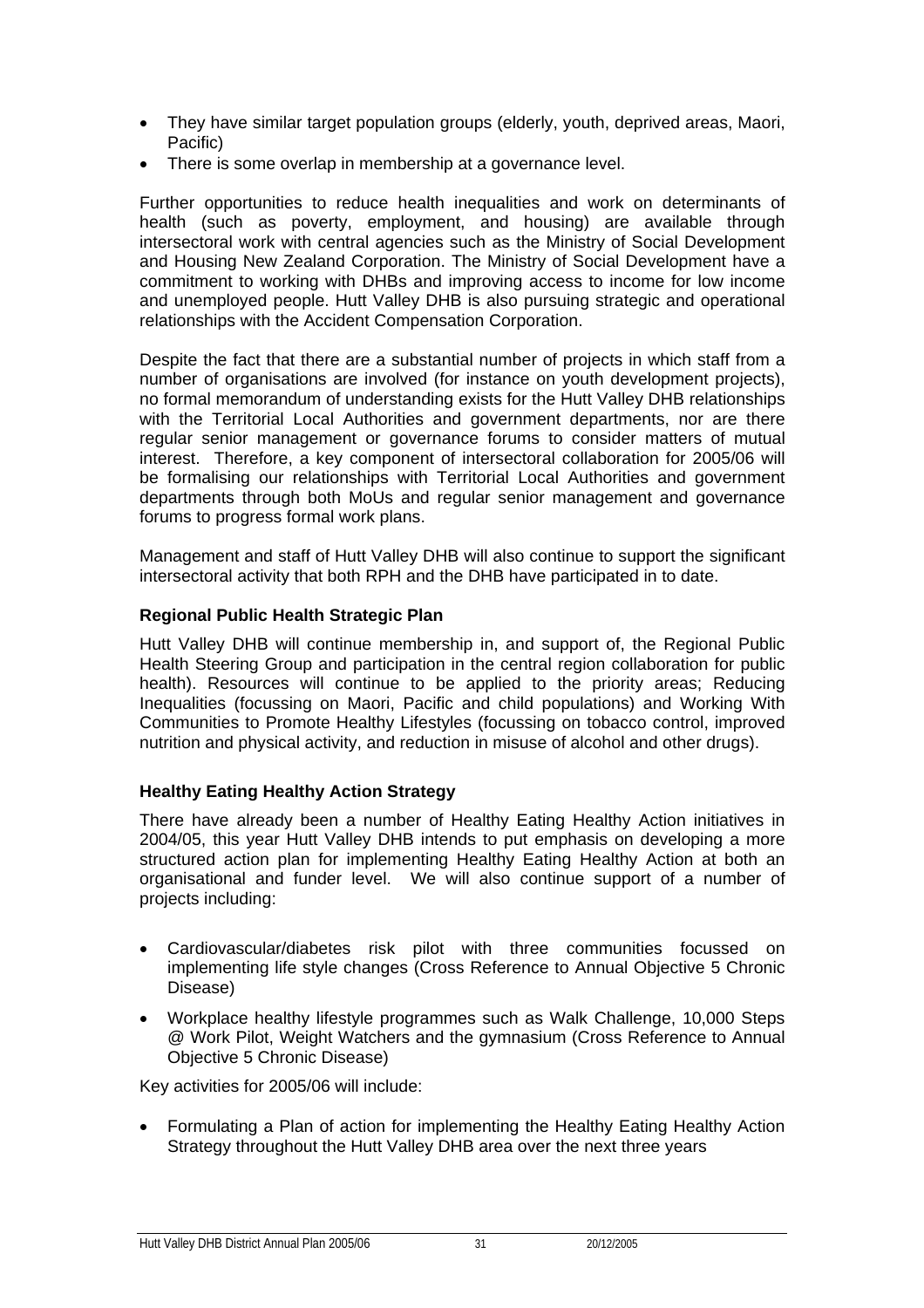- Implement the DHB Nutrition and Physical Activity Policy, with a key focus on ensuring the Hutt Valley DHB cafeteria provides a variety of nutritious foods
- Promote access to recreational facilities and walkways through pro-active participation on the Hutt Valley Active Communities Management Team and Living Streets Aotearoa
- Establish excellence grants for schools who reach Health Promoting Schools Status.

## **Tobacco Control**

Tobacco control and smoking cessation programmes are key strategies for preventing cancer, especially lung cancer. Key activities in 2005/06 will include:

- On-going implementation of the Hutt Valley Smokefree DHB Policy and the Systems First Approach for a hospital
- **Facilitate the implementation and enforcement of the Smokefree Environments** Act and amendments.

### **Reducing Alcohol Misuse**

Key activities in 2005/06 will include:

- Reduce alcohol misuse among young people through the Youth Access to Alcohol project
- Local Alcohol Controlled Purchase operations.

| <b>Annual objective 4</b>   | Work Inter-Sectorally With Key Agencies In Specific<br><b>Areas Including Reduction Of Family Violence</b>                                                                                                                                                                                                                                                                                                                                                                                                                                                                         |
|-----------------------------|------------------------------------------------------------------------------------------------------------------------------------------------------------------------------------------------------------------------------------------------------------------------------------------------------------------------------------------------------------------------------------------------------------------------------------------------------------------------------------------------------------------------------------------------------------------------------------|
| <b>Approach</b>             | Develop strategic partnerships with Territorial Local<br>$\bullet$<br>Authorities, Regional Council, Accident Compensation<br>Corporation and government departments such as MSD<br>and HNZC to advance key collaborative initiatives<br>addressing determinants of health and<br>reducing<br>inequalities.<br>Implement DHB Family Violence policy and plan.<br>$\bullet$<br>Continue active participation in number of key projects<br>$\bullet$<br>including housing projects with Wellington School of<br>Medicine and Kokiri.<br>Support initiatives in 'high needs' suburbs. |
| <b>Milestones</b>           | Regular forums and participation in joint initiatives.<br>$\bullet$<br>Family Violence work plan implemented appropriately<br>$\bullet$<br>with respect to MOH guidelines Q2; training schedule<br>established Q3; assessments underway Q4.<br>MoUs in place with key strategic partners by Q2.                                                                                                                                                                                                                                                                                    |
| <b>Risks and Mitigation</b> | <b>Risk</b>                                                                                                                                                                                                                                                                                                                                                                                                                                                                                                                                                                        |
| <b>Strategies</b>           | Disparate views between different agencies.<br>$\bullet$<br>Additional funding may be required to implement the<br>$\bullet$<br>Family Violence policy.<br><b>Mitigation Strategy</b><br>Develop Memoranda of Agreement with key agencies to<br>ensure joint work programmes and outcomes.                                                                                                                                                                                                                                                                                         |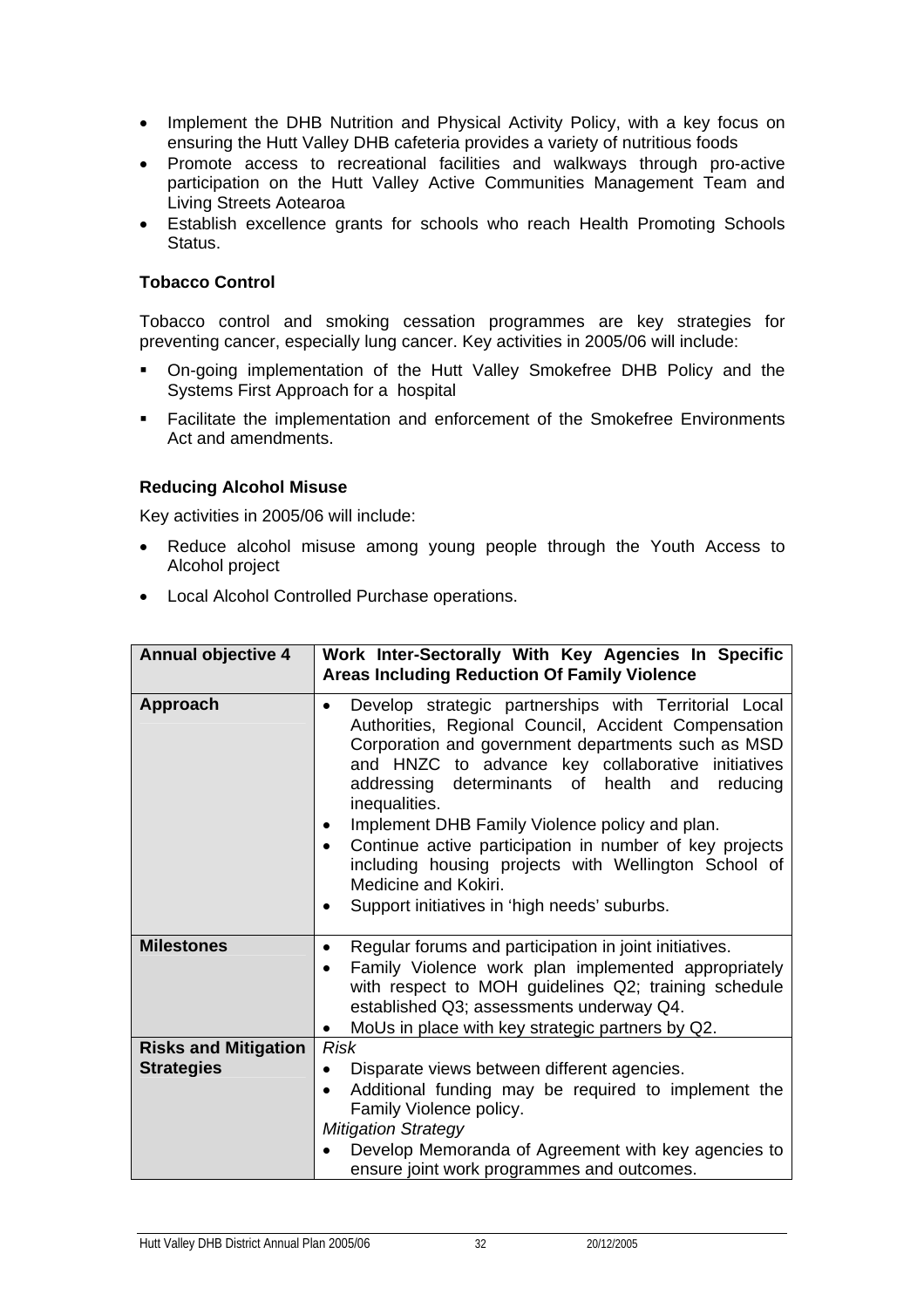|                                                               | Seek external funding from MoH to implement family<br>violence policy.                                                                                                                                                                                 |
|---------------------------------------------------------------|--------------------------------------------------------------------------------------------------------------------------------------------------------------------------------------------------------------------------------------------------------|
| <b>Indicators</b><br>and $\mathsf{I}$<br>targets/expectations | POP-07 Planning and Implementing Family Violence<br>Intervention programmes. Develop a DHB Family<br>Violence project plan and report on progress.<br>Six monthly update and progress report to Hutt Valley<br>DHB Board on intersectoral initiatives. |

| <b>Annual objective 5</b>   | Healthy Eating Healthy Action (Cross Reference to<br>Strategic Area 5 Chronic Disease)                                                                                             |
|-----------------------------|------------------------------------------------------------------------------------------------------------------------------------------------------------------------------------|
| <b>Approach</b>             | Develop a Healthy Eating Healthy Action framework and<br>$\bullet$<br>implementation plan for advancing the Ministry's Plan.                                                       |
|                             | Implement the DHB Nutrition and Physical Activity<br>Policy                                                                                                                        |
|                             | Promote access to recreational facilities and walkways<br>through pro-active participation on the Hutt Valley Active<br>Communities Management Team and Living Streets<br>Aotearoa |
|                             | Increase participation in the Hikoi programme<br>$\bullet$                                                                                                                         |
|                             | Work with the Pacific Health Service to evaluate Healthy<br>Lifestyles Pasifika                                                                                                    |
|                             | Continue support for key workplace activities including<br>$\bullet$<br>10,000 Steps and Walk Challenge                                                                            |
| <b>Milestones</b>           | Organisational Healthy Eating Healthy Action Plan<br>$\bullet$<br>developed by Q4                                                                                                  |
|                             | Assess changes to the cafeteria menu and presentation<br>٠                                                                                                                         |
|                             | by end of Q2                                                                                                                                                                       |
|                             | Evaluation<br>Hikoi<br>2006<br>indicates<br>0f<br>increased<br>$\bullet$<br>participation, by Q4                                                                                   |
|                             | Evaluation of Healthy Lifestyles Pasifika completed by<br>Q3                                                                                                                       |
| <b>Risks and Mitigation</b> | <b>Risk</b>                                                                                                                                                                        |
| <b>Strategies</b>           | MeNZB work may be prioritised over the delivery of<br>٠                                                                                                                            |
|                             | some health promotion activities in Q1 and Q2<br>Lack of buy-in from key stakeholders and the                                                                                      |
|                             | community                                                                                                                                                                          |
|                             | <b>Mitigation</b>                                                                                                                                                                  |
|                             | The impact of the MeNZB campaign will be minimised<br>for priority areas                                                                                                           |
|                             | Active engagement with key stakeholders to achieve                                                                                                                                 |
|                             | common goals                                                                                                                                                                       |
| <b>Indicators And</b>       | POP-15 Implementing the Cancer Control Strategy:<br>$\bullet$                                                                                                                      |
| <b>Targets/Expectations</b> | Reduce the incidence of cancer through primary<br>prevention                                                                                                                       |
|                             | Six monthly update and progress report to Hutt Valley<br><b>DHB Board</b>                                                                                                          |

| <b>Annual Objective 6</b> |  | Participate In Range Of Population Health Programmes |  |
|---------------------------|--|------------------------------------------------------|--|
|                           |  | Including Cancer Prevention Programmes (Cross)       |  |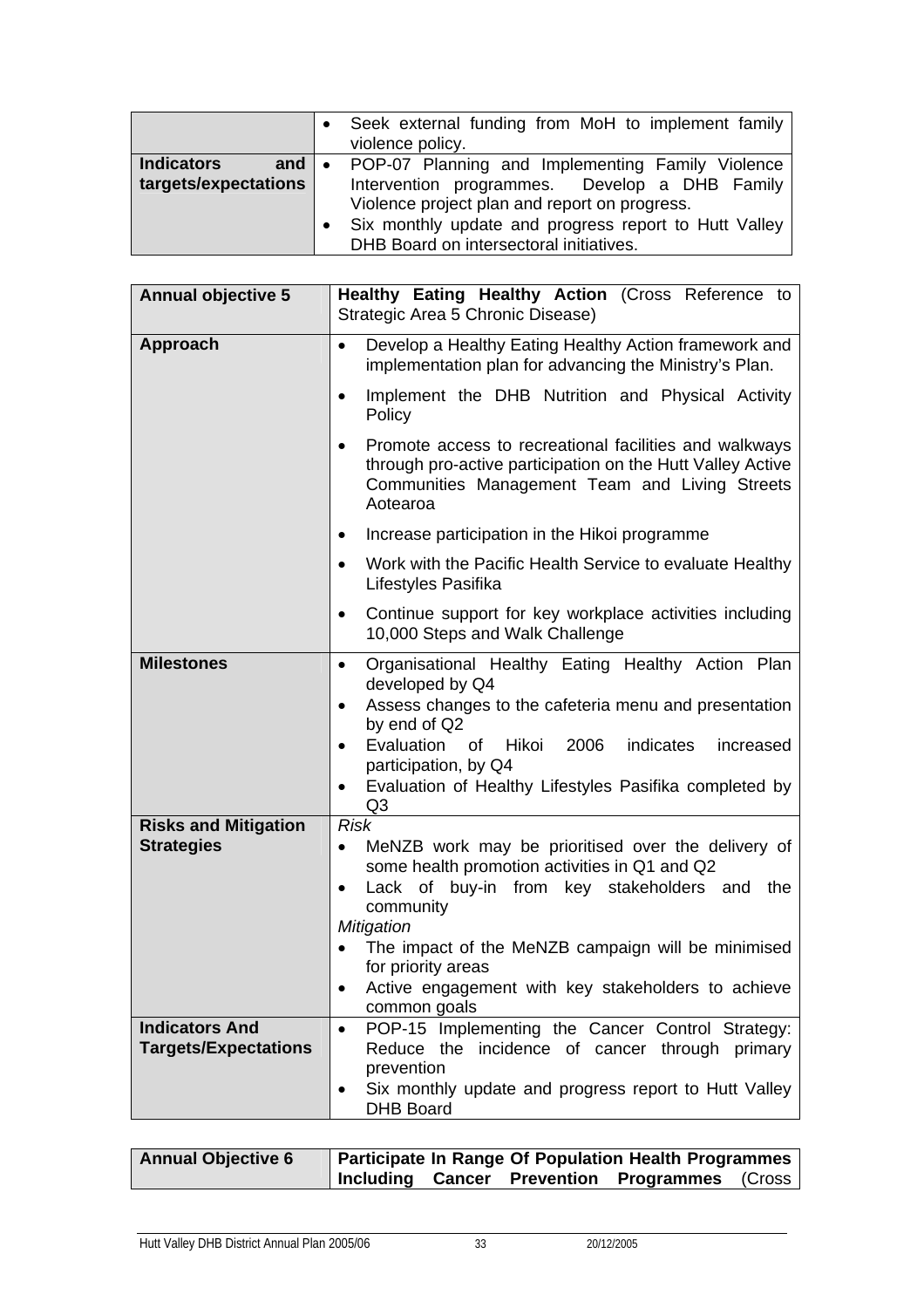|                                                      | Reference To Strategic Areas 5 & 11)                                                                                                                                                                                                                                                                                                                                                                                                      |
|------------------------------------------------------|-------------------------------------------------------------------------------------------------------------------------------------------------------------------------------------------------------------------------------------------------------------------------------------------------------------------------------------------------------------------------------------------------------------------------------------------|
| <b>Approach</b>                                      | Regional Public Health will continue their strong focus on<br>supporting key population health initiatives including:                                                                                                                                                                                                                                                                                                                     |
|                                                      | On-going Implementation of the Hutt Valley Smokefree<br>DHB Policy and the Systems First Approach for a<br>Smokefree hospital                                                                                                                                                                                                                                                                                                             |
|                                                      | Facilitate the implementation and enforcement of the<br>$\bullet$<br>Smokefree Environments Act and amendments                                                                                                                                                                                                                                                                                                                            |
|                                                      | Reduce alcohol misuse among young people through<br>$\bullet$<br>the Youth Access to Alcohol project and local Alcohol<br><b>Controlled Purchase operations</b>                                                                                                                                                                                                                                                                           |
|                                                      | Support Primary Health Organisations with health<br>$\bullet$<br>promotion plans and initiatives                                                                                                                                                                                                                                                                                                                                          |
| <b>Milestones</b>                                    | Support community organisations with events<br>$\bullet$<br>associated with World Smoke free Day in Q4<br>Smoke free information and support provided to<br>$\bullet$<br>community organisations, marae, schools, clubs etc<br>Support schools requesting assistance with After Ball<br>$\bullet$<br>parties during Q2<br>PHOs working collaboratively with each other on health<br>$\bullet$<br>promotion planning and programmes by Q2. |
| <b>Risks and Mitigation</b><br><b>Strategies</b>     | <b>Risk</b><br>MeNZB work may be prioritised over the delivery of<br>$\bullet$<br>some health promotion activities in Q1 and Q2                                                                                                                                                                                                                                                                                                           |
|                                                      | Lack of buy-in from key stakeholders and the<br>$\bullet$<br>community                                                                                                                                                                                                                                                                                                                                                                    |
|                                                      | <b>Mitigation</b><br>The impact of the MeNZB campaign will be minimised<br>for priority areas                                                                                                                                                                                                                                                                                                                                             |
|                                                      | Active engagement with key stakeholders to achieve<br>common goals                                                                                                                                                                                                                                                                                                                                                                        |
| <b>Indicators And</b><br><b>Targets/Expectations</b> | Six monthly update report to Hutt Valley DHB Board<br>$\bullet$<br>and/or committees                                                                                                                                                                                                                                                                                                                                                      |

# **4.3.3 Strategic Goal 3: Reduce Health Disparities**

## *What does the District Strategic Plan Say?*

The District Strategic Plan identifies reducing the inequalities in health status among certain higher need populations, including Maori and Pacific Peoples who have evident lower health status and hence higher health service needs, so that they can enjoy the same length and quality of life as other Hutt Valley residents, as a key goal. The strategies to progress toward this goal are contained in a number of different service plans, because disparities exist across the full range of publicly funded health services.

Health status disparities evident within the Pacific People's communities are the focus for this particular section. Service developments targeting high needs for Maori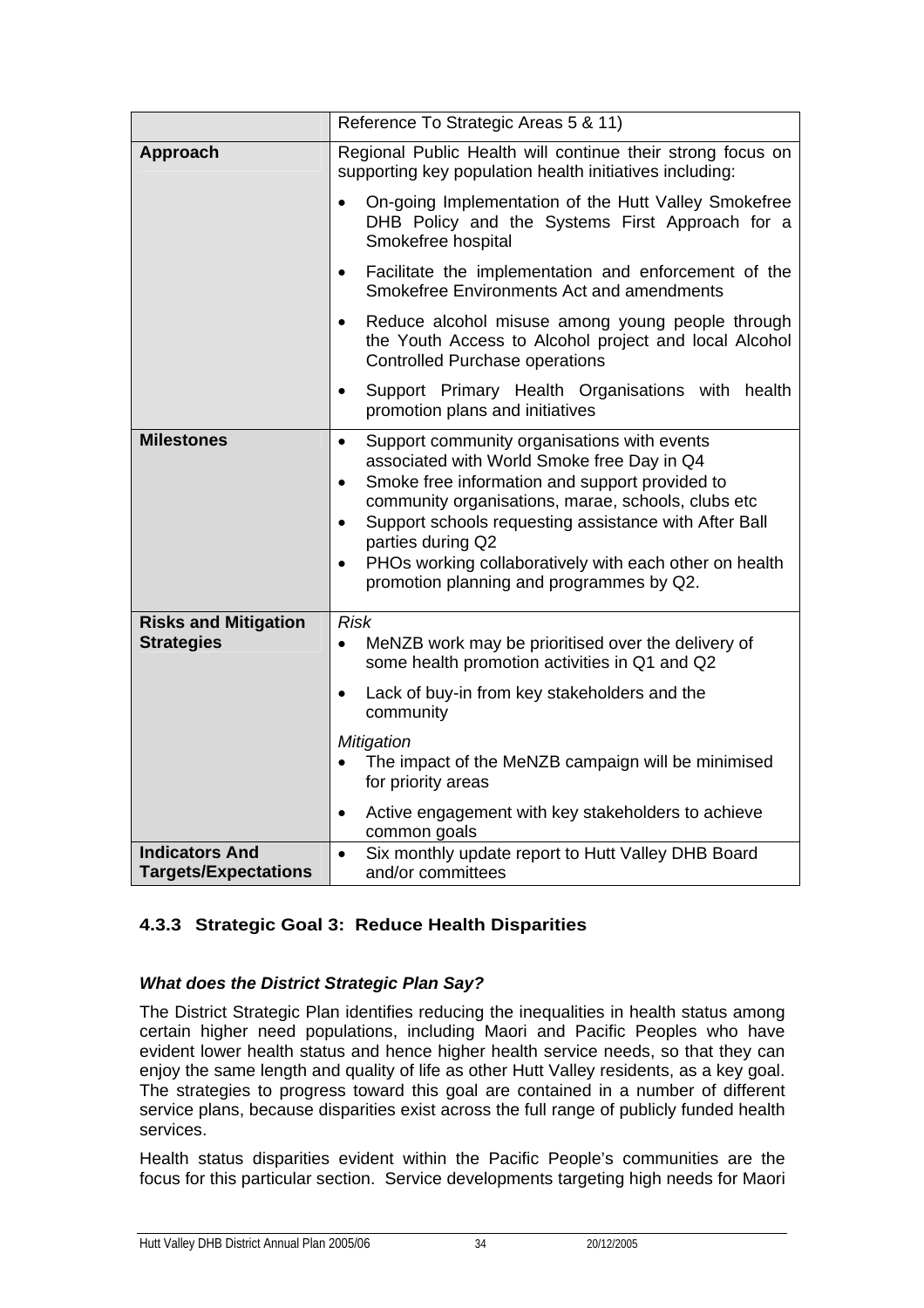and low-income populations are dealt within other relevant service sections. Maori Health issues are dealt within section 4.3.4. There is a focus in Primary Care and Healthy Communities (sections 4.3.1 and 4.3.2), in particular, on addressing the needs of deprived populations, including low income, Maori and Pacific People. Similarly, the Chronic Disease Management section (section 4.3.5) addresses two very high priority health needs for Pacific people – the detection/treatment of diabetes and heart disease.

The key priorities identified in the District Strategic Plan in relation to Pacific Health are:

- 1. Detection and treatment of diabetes;
- 2. Detection and treatment of heart disease;
- 3. Development of healthy community strategies to reduce the risk factors for these diseases, including smoking, poor nutrition, and inadequate physical activity among the Pacific population.

### **What Progress Was Made In 2004/05?**

In August 2004 the Hutt Valley DHB Pacific Action Plan was launched with the Pacific community and their leaders. The following initiatives have commenced:

- A full time Registered Nurse has been employed to support Pacific families through their stay in hospital and discharge back to the community.
- Hutt Valley DHB Pacific Scholarships have been set up to build a competent and qualified workforce that will meet the needs of Pacific Peoples
- The primary Tamariki Ora well child service was fully funded
- Establishment of a Pacific-led service for pacific older people.

## **Pacific Provider Development Funding**

The funding has included completion of the following initiatives:

- NGO governance and business training
- Pilot programmes developed to reduce in family violence; enhance victim support and stop men's violence
- NGO youth workshops for providers to better understand and support a youthfriendly services approach
- Auckland University of Technology Pacific Heartbeat nutrition training programme completed by 24 students.
- Pacific providers have developed infrastructure and systems to support delivery of services. Other Pacific Health initiatives
- Pacific mental health support provider established. (Cross Reference to Strategic Area 9 Mental Health)
- All Hutt Valley DHB Statutory Advisory Committees include Pacific representation; the Pacific Advisory Group continues to advise the DHB.
- Meetings with Pacific Island community groups on various health related topics.
- Hutt Valley DHB Pacific Advisor continues a regular radio broadcast providing updates and health promotion topics to Pacific communities in the region.
- Pacific advisory groups have been set up to participate in and prepare for the Meningococcal B campaign. (Cross Reference to Strategic Area 7 Child Health)
- Tongan community participation in cardiovascular protection pilot. (Cross Reference to Strategic Area 5 Chronic Disease)
- Hutt Valley DHB contribution to delivery and hosting of the Pasifika Medical Association 2004 biennial conference in Wellington. (Cross Reference to Strategic Area 16 Workforce Development)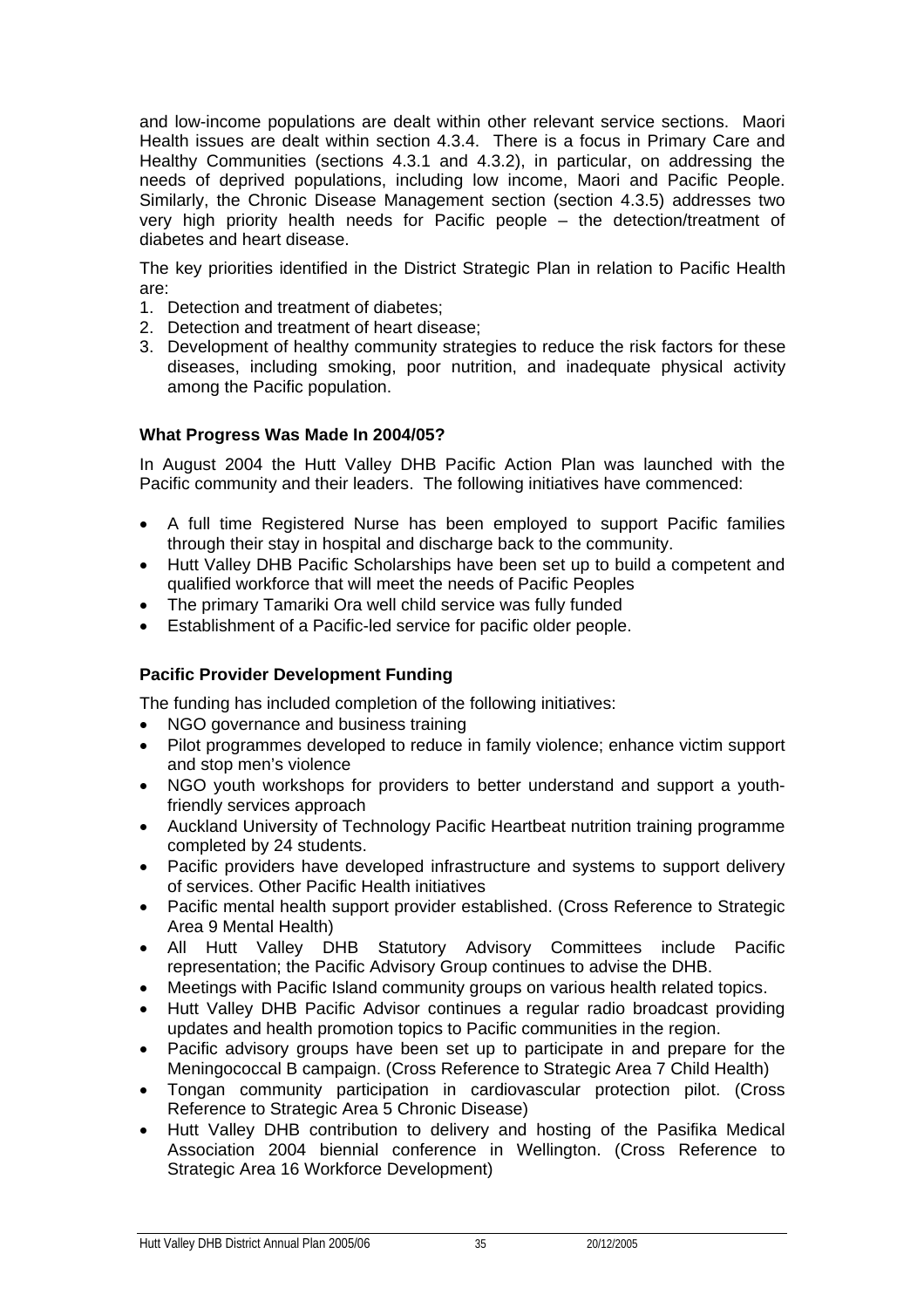- Participation in local Pacific initiatives to increase involvement in sporting activities and health awareness. (Cross Reference to Strategic Area 2 Healthy Communities)
- A Pacific provider is one of the service partners (with Maori and Palagi) who completed a successful Child, Youth and Family Service tender process to deliver a new Family Start service in Lower Hutt.
- Hutt Valley DHB Community Small Grant awarded to Pacific NGO to support healthy eating and physical exercise. (Cross Reference to Strategic Area 2 Healthy Communities)
- Following a review of Hutt Valley diabetes services the Hutt Valley DHB Diabetes Specialist Outreach Service was funded to provide a full time Registered Nurse to target Pacific diabetes. The target is to support integration of primary and secondary diabetes services and improve diabetes health related outcomes for Pacific communities. (Cross Reference to Annual Objectives 5 and 10)
- Hutt Valley DHB provided sponsorship to the Samoan Nurses Association NZ to attend the annual conference held in Auckland Oct 2004 (Cross Reference to Strategic Area 16 Workforce Development)
- Hutt Valley DHB supported the regional 'kilikiti tournament' in the last two years held at Hutt Valley (Cross Reference to Strategic Area 2 Healthy Communities)
- PHOs provided funding for delivery of Pacific lifestyle classes through a Pacific provider, to their Pacific communities. All the Hutt Valley Pacific communities are now supported.

## **Enhance Reducing Disparities in Health Intervention Framework – 2004/05**

The Health Equity Assessment Tool (HEAT) was incorporated into the Equity section of the Funding Management Group paper template in July 2004. A range of DHB staff attended the Health Inequalities and Need conference at Te Papa in August 2004. Inequalities presentations have been developed and included within Hutt Valley DHB's Leadership Training Programme and the Cultural Training Day. These summarise material developed by the Wellington School of Medicine and Ministry of Health for their *Tackling Inequalities: Moving Theory into Action* workshops and incorporate Hutt Valley DHB specific data that was produced to support the development of the Maori Health Strategic Plan and Pacific Health Plan.

When developing new services or reconfiguring existing services, Hutt Valley DHB managers consider the evidence about inequalities in the service, and tailor the delivery to reduce inequalities. Examples include the new psychological therapies project, which is being sited in the Access PHOs serving high-need populations; the specific health promotion programmes for Maori and Pacific women within the screening programmes; recruitment of Maori and Pacific workforce for the new diabetes service; and the establishment of a pilot low-income dental service in conjunction with Piki te Ora ki te Awakairangi PHO.

Inequalities analysis has been incorporated within the Central Region Health Needs Assessment Project managed by the Central Technical Advisory Service with the outputs from this project contributing to an updated Health Needs Assessment and feeding into District Strategic Planning over 2005.

## **What Is Planned For 2005/06?**

## **Pacific Health**

Implementation of the Pacific Health Plan will continue for Year Two. Key focus areas of the Plan this year include: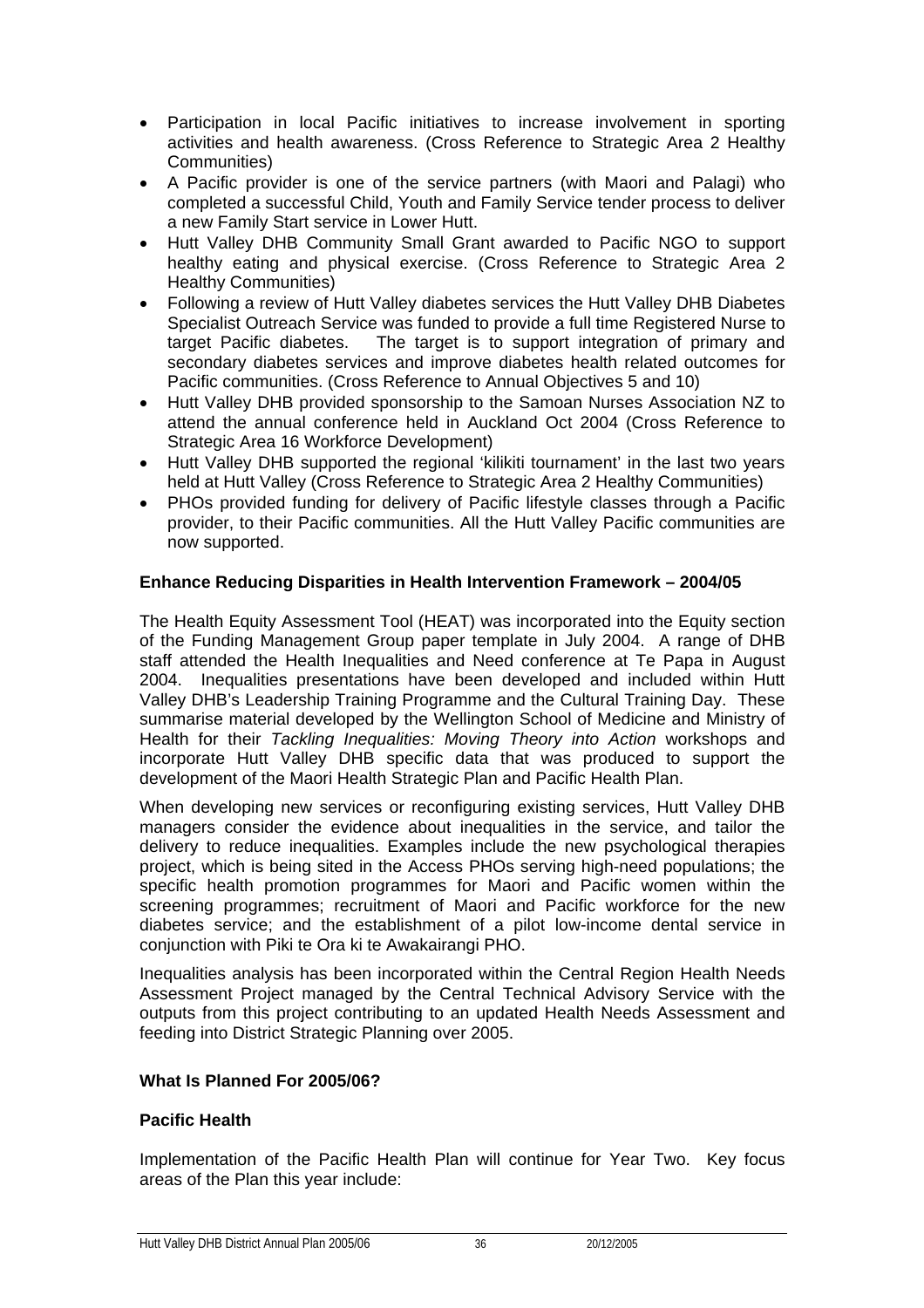- Reduction in skin disease
- Promotion of men's health
- Continue workforce initiatives.

Support for the Pacific Provider Development Fund will also continue.

Hutt Valley DHB will also has a strong focus on ensuring the MeNZB targets are reached for Pacific children and youth through primary care and the school-based vaccination programme. This has been achieved through the employment of a dedicated manager responsible for Pacific Awareness. (Cross Reference to Strategic Area 7).

### **Reducing Inequalities in Health Intervention Framework**

During 2005/06 there will be continued focus on health inequalities, particularly in the key strategic priority areas identified during District Strategic Planning, in the use of equity assessment tools within service review and development, and the ongoing education of staff.

| <b>Annual Objective 7</b>   | Pacific Health Plan Implementation (Cross Reference to                                                                                                                                                                                                                                                                                                                                                                                                                                 |
|-----------------------------|----------------------------------------------------------------------------------------------------------------------------------------------------------------------------------------------------------------------------------------------------------------------------------------------------------------------------------------------------------------------------------------------------------------------------------------------------------------------------------------|
|                             | Strategic Areas 2, 12 & 16)                                                                                                                                                                                                                                                                                                                                                                                                                                                            |
| Approach                    | Encourage and support healthy lifestyles<br>Develop a competent and qualified workforce that will<br>$\bullet$<br>meet the needs of Pacific Peoples<br>Maintain and improve access to Pacific-led health<br>$\bullet$<br>services - Pacific older persons services, men's health<br>service and skin disease project<br>Ensure Pacific Peoples continue to be engaged and<br>$\bullet$<br>participate in DHB decision-making                                                           |
| <b>Milestones</b>           | Hutt Valley DHB Leadership programme supports Pacific<br>$\bullet$<br>staff<br>Scholarship programme results in successful student<br>$\bullet$<br>outcomes on course completion rates<br>Begin to Implement the DHB Workforce Plan as it<br>pertains to Pacific<br>Men's health programme in place by Q3<br>Pacific elders day care service in place by Q3<br>Community Fono by end 2005 to explore a partnership<br>$\bullet$<br>approach to health that will involve Church leaders |
| <b>Risks and Mitigation</b> | <b>Risks</b>                                                                                                                                                                                                                                                                                                                                                                                                                                                                           |
| <b>Strategies</b>           | Sufficient buy-in and capacity by the Pacific community                                                                                                                                                                                                                                                                                                                                                                                                                                |
|                             | <b>Mitigation</b>                                                                                                                                                                                                                                                                                                                                                                                                                                                                      |
|                             | Early engagement and consultation                                                                                                                                                                                                                                                                                                                                                                                                                                                      |
| <b>Indicators And</b>       | PAC-01 Progress towards the implementation of priority<br>$\bullet$                                                                                                                                                                                                                                                                                                                                                                                                                    |
| <b>Targets/Expectations</b> | areas identified in the Pacific Health and Disability Action                                                                                                                                                                                                                                                                                                                                                                                                                           |
|                             | Plan                                                                                                                                                                                                                                                                                                                                                                                                                                                                                   |
|                             | PAC-02 Engagement and participation of Pacific peoples<br>$\bullet$<br>in DHB decision-making and the development of                                                                                                                                                                                                                                                                                                                                                                   |
|                             |                                                                                                                                                                                                                                                                                                                                                                                                                                                                                        |
|                             | strategies and plans which include goals for Pacific                                                                                                                                                                                                                                                                                                                                                                                                                                   |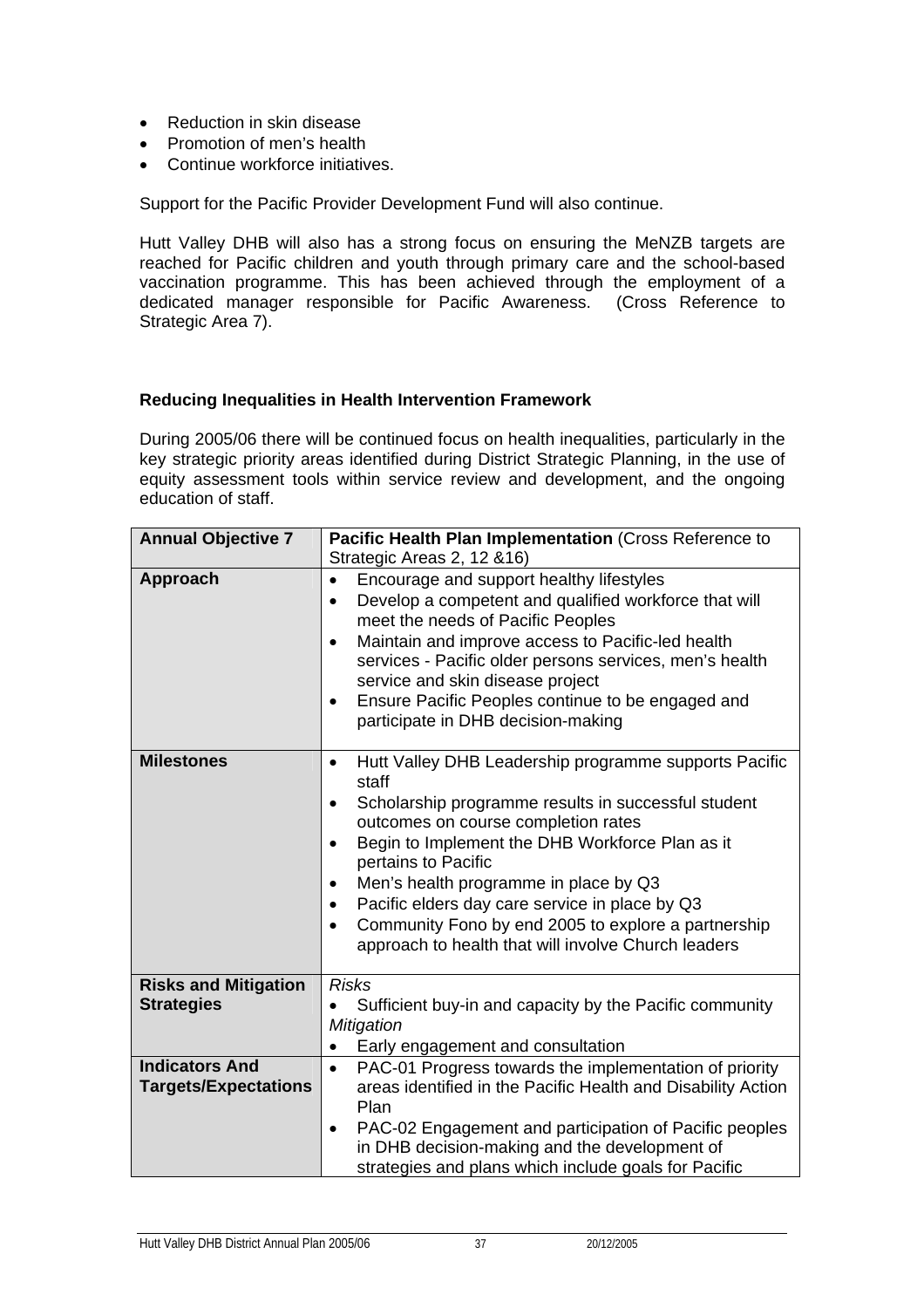| Health gain. |
|--------------|
|              |

| <b>Annual Objective 8</b>                            | <b>Enhance Reducing Inequalities in Health Intervention</b><br><b>Framework</b>                                                                                                                                                                                                  |
|------------------------------------------------------|----------------------------------------------------------------------------------------------------------------------------------------------------------------------------------------------------------------------------------------------------------------------------------|
| Approach                                             | Application of equity assessment tools in the review and<br>development of services, and in annual service planning<br>Focus inequalities analysis on the key areas identified<br>through District Strategic Planning<br>Continue education of staff in the area of inequalities |
| <b>Milestones</b>                                    | District Strategic Plan identifies key strategic areas by<br>end of Q2<br>Inequality presentations presented over the year.                                                                                                                                                      |
| <b>Risks and Mitigation</b><br><b>Strategies</b>     | <b>Risks</b><br>Access to robust data to inform health status, risk factors<br>and access analysis<br><b>Mitigation</b><br>Work to identify and address data access and quality<br>issues                                                                                        |
| <b>Indicators And</b><br><b>Targets/Expectations</b> | RIH-01 Progress towards raising awareness of<br>$\bullet$<br>inequalities and refocusing planning and funding<br>activities to address inequalities in health.                                                                                                                   |

### **4.3.4 Strategic Goal 4: Maori Health Development- He Korowai Oranga And Whakatataka**

The overall aim of He Korowai Oranga is Whanau Ora – Maori families that are supported to achieve the fullness of health and wellbeing within Maori and New Zealand society as a whole. This aim builds directly from the New Zealand Health Strategy and the seven fundamental principles that should be reflected across the health sector, including: acknowledging the special relationships between Maori and the Crown under the Treaty of Waitangi.

He Korowai Oranga recognises that both Maori and the Government have aspirations for Maori Health and will play critical roles in achieving the desired outcome for whanau. Realising those aspirations requires putting the Treaty of Waitangi principles of partnership, protection and participation into action.

Whakatataka, the national Maori Health Action Plan, sets out what the Government will do to progress the aims of He Korowai Oranga over the next two to three years. Whakatataka brings together the existing responsibilities of District Health Boards in regard to Maori health and places them in the context of He Korowai Oranga.

## *What does the District Strategic Plan Say?*

The strategic plan identifies a range of conditions where significant health disparities exist between Maori and other residents. These include smoking, heart disease, cancer (lung, breast, cervical), diabetes, high blood pressure and respiratory disease (pneumonia, influenza and asthma).

The District Strategic Plan identifies the following three key priorities for the Board in relation to Maori health:

- 1. Developing a partnership with local Maori.
- 2. Implementing service plan strategies to reduce inequalities.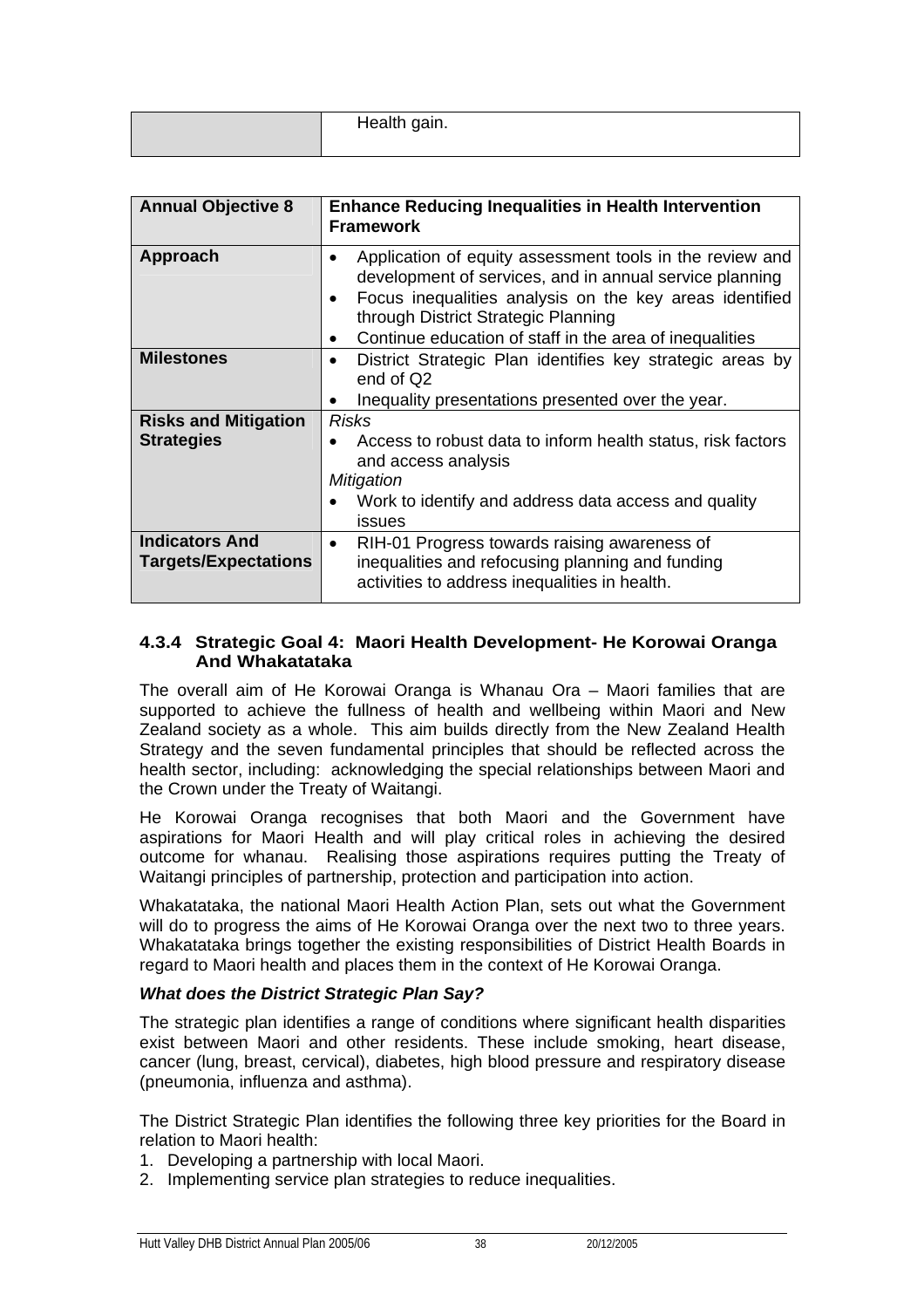3. Expanding Maori capacity through provider and workforce development.

## **What Progress Was Made In 2004/05?**

### **Development of Local Maori Governance Partnership agreement – 2004/05**

Te Awakairangi Hauora has been independently functional since March 2004. Progress to date from the DHB has been to consolidate its role. Members of Te Awakairangi Hauora are represented on the statutory committees of the DHB, regular meetings occur between chairpersons, the Board and the Chief Executive Officer. Te Awakairangi Hauora has been active in monitoring the activities around the development of Whanau Ora ki te Awakairangi: the Hutt Valley DHB's Maori Health Strategic Plan.

### **Completion of 'Whanau Ora ki te Awakairangi': the Maori Health Strategic Plan**

*Whanau Ora ki te Awakairangi*, the Hutt Valley Maori health Strategic Plan was completed this year. The plan identifies a five-year implementation strategy for improving the health of Maori in the Hutt Valley district beginning July 2005.

### **Investment in Maori Health – 2004/05**

A number of investments in Maori health were made in 2004/05. These include:

- Following a review of Hutt Valley diabetes services, the Hutt Valley DHB Diabetes Specialist Outreach Service was funded to provide a full time Registered Nurse to target Maori diabetes. The nurse will support integration of primary and secondary diabetes services and improve diabetes health related outcomes for Maori. (Cross Reference to Annual Objective 5 Chronic Disease)
- A further \$110,000,00 was committed to target increased early detection and diagnosis of diabetes in Maori. (Cross Reference to Annual Objective 5 Chronic Disease)
- A Maori parenting programme was established to provide appropriate maternity support services (both post-natal and pre-natal) to high risk Maori whanau (Cross Reference to Annual Objective 7 Child Health).

### **Improve Access To And Effectiveness Of Mainstream Services For Maori – 2004/05**

A key focus of the Maori Health Strategic Plan has been to identify ways to improve access to and effectiveness of mainstream services for Maori. The provider arm, the NGO sector, the communities of interest and other sector agencies were engaged in a serious and consistent manner in formulating that framework throughout 2004/05.

Significant effort has been made in improving the effectiveness of the DHB provider arm response to Maori. In particular, there has been significant work undertaken with the Dental Service looking at strategies to improve Maori access to the School Dental Service as well as Maori pre-schoolers into the service. All services are now able to articulate a key priority for Maori Health that is consistent with the Maori Health Strategic Plan.

A commitment was made to creating a Maori Strategic Advisor to Regional Public Health Services and an Advisor position reporting directly to the Regional Leader, Public Health Services was established.

Satisfaction surveys of Maori patients and their whanau continue to show strong support for Hutt Valley DHB services, with the overall satisfaction rate increasing from 66% in 2003 to 82% in 2004.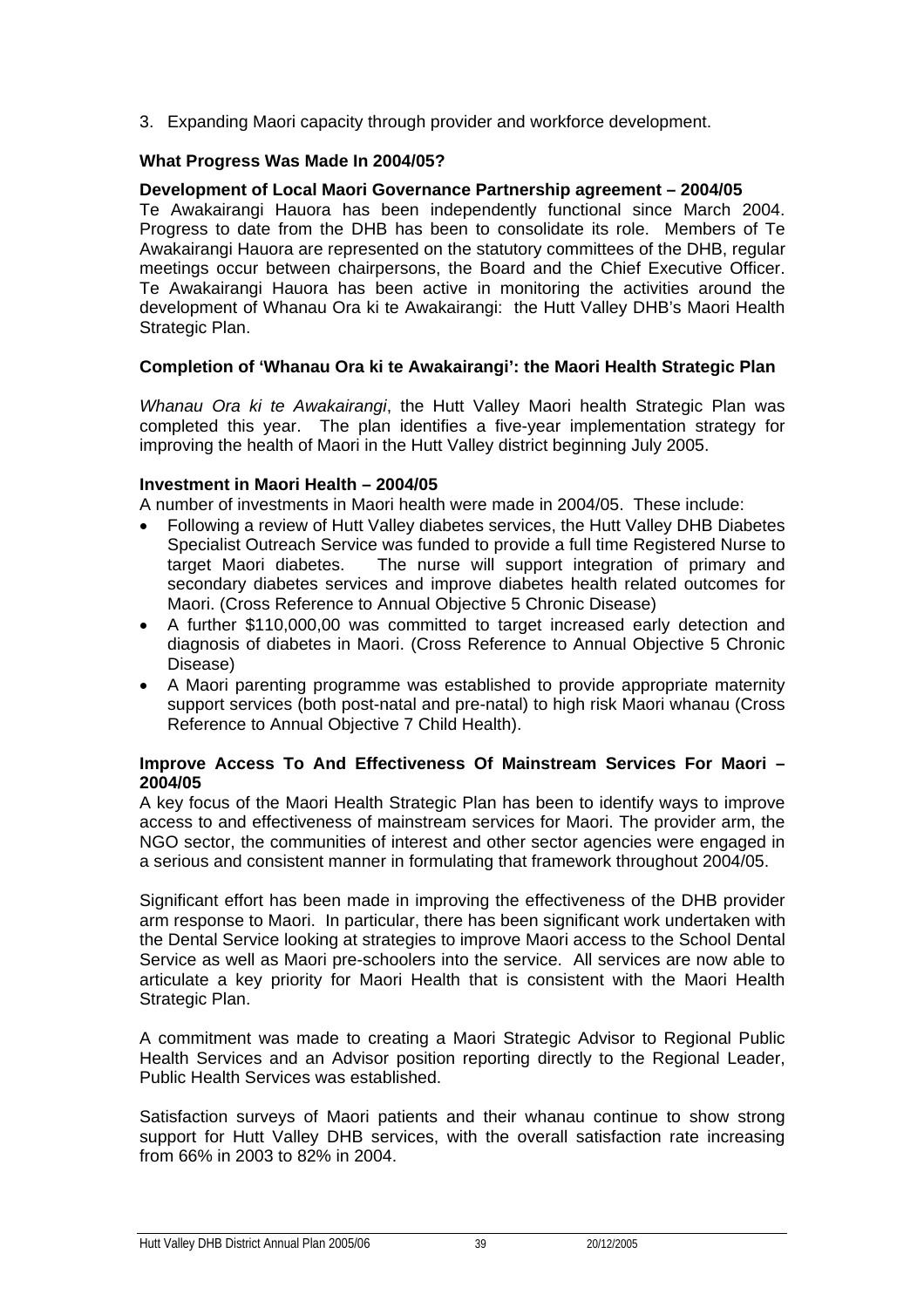## **Implement A Regional Whanau Ora Improvement Framework**

A review document has been written articulating the findings of the current range of service specifications against the following criteria.

- The Treaty of Waitangi
- He Korowai Oranga
- Pricing Frameworks for Health Services
- Outcome measures.

The next stage of this project will involve identifying a framework for improving Whanau Ora service specifications and contracting.

## **What Is Planned For 2005/06?**

### **Implementation Of 'Whanau Ora Ki Te Awakairangi': The Maori Health Strategic Plan**

Implementation of the Maori Health Strategic Plan will begin in July 2005. Funding of \$150,000 has been allocated for new service development resulting from that Plan. Key projects that come from the plan are:

- Development of a functional framework for Iwi/Maori communities' input to planning and decision making by establishing a Maori Health Service Development Group
- The health workforce plan for the Hutt Valley will have an integrated Maori stream
- The first Speakers day will be rolled out in October 2005
- New service development will include findings from the Maori mental health service review, development of kaumatua services, a focus on the reduction and cessation of smoking
- A Maori provider capacity and capability plan will be written this year. This will assist alignment of Maori Provider Development Scheme Funding into future years
- Further development of the primary and secondary continuum of care for Maori suffering with chronic illness will be developed this year.

The DHB will build on other developments achieved in 2004/05. This includes reconsidering the original Maori Health Gain framework proposed for roll out 2004/05. This work has now been superseded by the Maori Health Strategic Plan, which puts onus on management to implement Maori Health gain frameworks at the individual service level.

## **Workforce Development**

There is a strong focus on Workforce Development for Maori in the Hutt Valley DHB and this will continue. Scholarships for Maori are available through the Hospital Trust Scholarships. The Te Rau Matatini training programme was completed in 2004, and the first raft of scholarships was awarded. Further scholarship support is planned in 2005/06. A workforce needs analysis is currently underway for the whole of the health funded agencies in Hutt Valley and results of this will build a current profile for development of a health workforce plan. (Cross Reference to Annual Objective 33).

### **Investment in Maori Health – 2005/06**

Hutt Valley DHB will continue to build on the 2004/05 intentions to increase investment in Maori health by 5% per annum of total Maori health funding through until 2007. The Board has committed \$150,000 sustainable funding in 2005/06 to implement the first phase of the Maori Health Strategic Plan to reduce health inequalities and address higher health needs among Maori.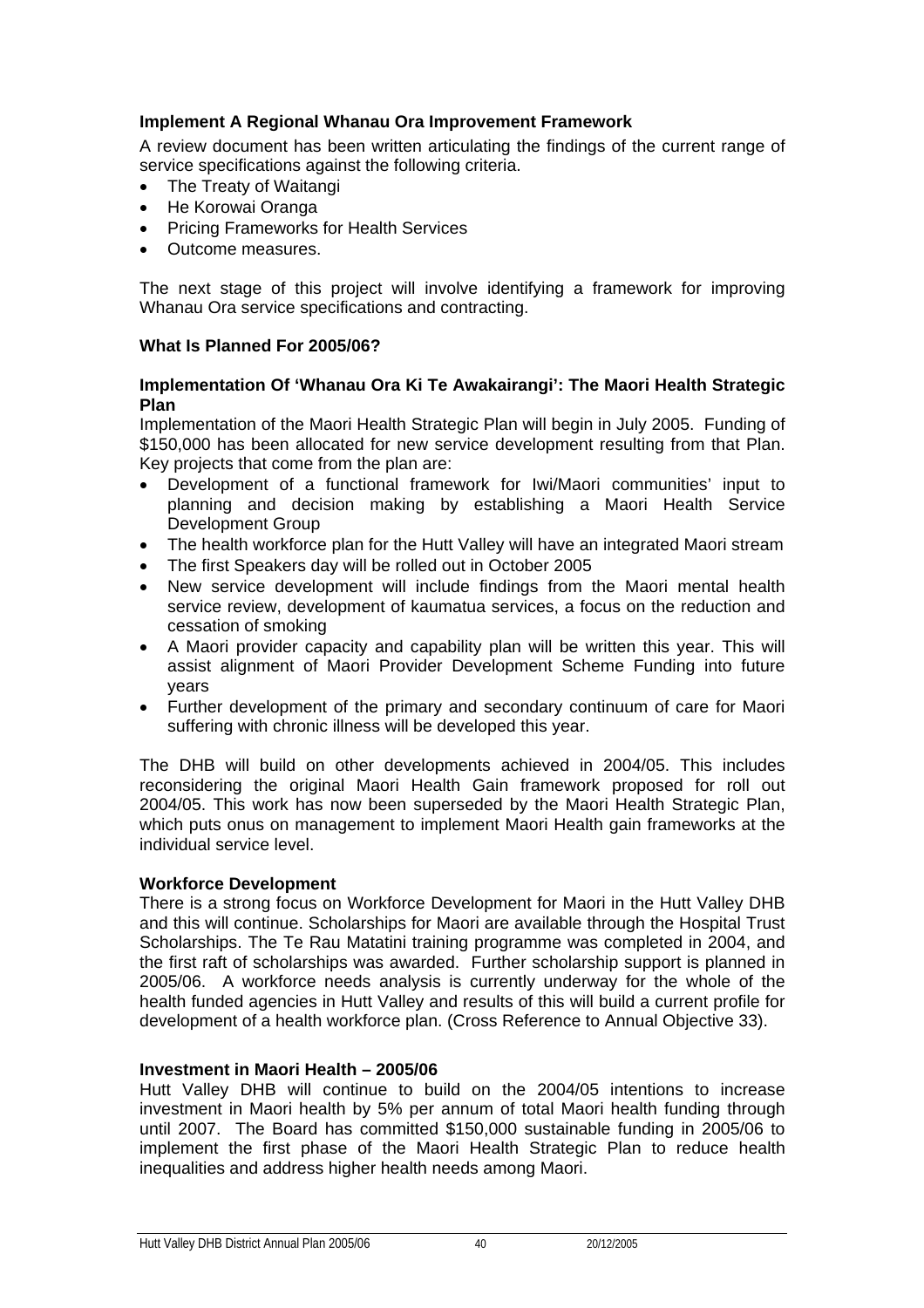### **Other**

Hutt Valley DHB will also has a strong focus on ensuring the MeNZB targets are reached for Maori children and youth through primary care and the school-based vaccination programme. This has been achieved through the employment of a dedicated manager responsible for Maori Awareness.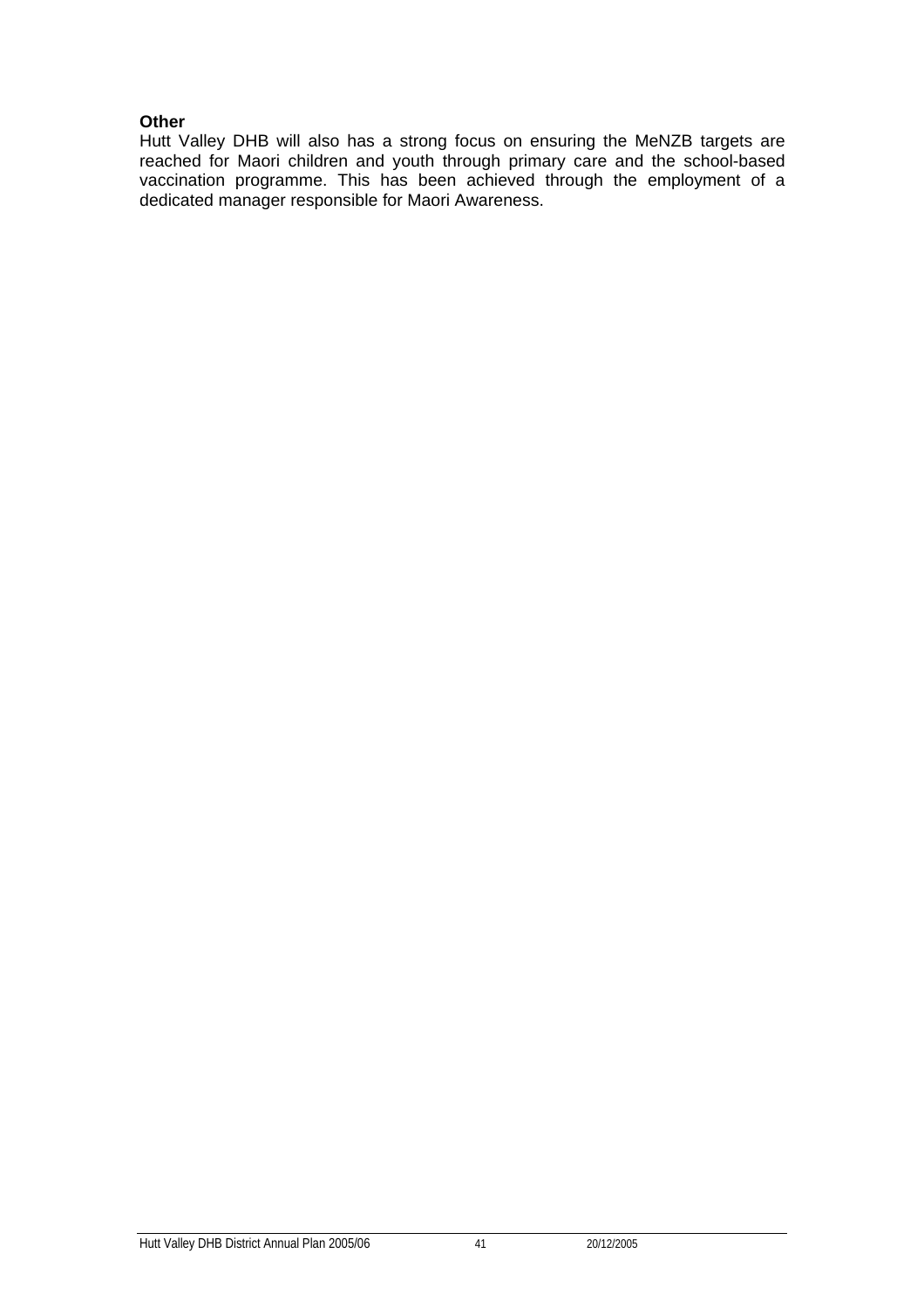| <b>Annual Objective 9</b>                        | Implement the Hutt Valley DHB Maori Health Strategic<br>Plan (Cross Reference to Strategic Areas 2, 5, 12 & 16)                                                                                                                                                                                                                                                              |
|--------------------------------------------------|------------------------------------------------------------------------------------------------------------------------------------------------------------------------------------------------------------------------------------------------------------------------------------------------------------------------------------------------------------------------------|
| Approach                                         | All activities outlined below are made based on the directions<br>of the Maori Health Strategic plan. Five key projects will be<br>implemented over the next year. These are:                                                                                                                                                                                                |
|                                                  | 1. Establishment of a Maori Health Service Development<br>Group<br>Maori Health Workforce Plan - Speakers day/Showcase<br>2.<br>3.<br>New service establishment of Kaumatua, focus on<br>children and young peoples plan (Cross reference to<br>Annual Objective 10)<br>Maori Provider capacity/capability plan<br>4.<br>Chronic Illnesses continuum of care for Maori<br>5. |
| <b>Milestones</b>                                | Maori Health Reference Group formed and functional Q1<br>$\bullet$                                                                                                                                                                                                                                                                                                           |
|                                                  | Maori Workforce priorities articulated Q1<br>$\bullet$<br>Maori workforce plan Q3<br>$\bullet$                                                                                                                                                                                                                                                                               |
|                                                  | Capacity / capability plan written Q3                                                                                                                                                                                                                                                                                                                                        |
|                                                  | Continuum of Care developed Q4<br>$\bullet$                                                                                                                                                                                                                                                                                                                                  |
| <b>Risks and Mitigation</b>                      | <b>Risks</b>                                                                                                                                                                                                                                                                                                                                                                 |
| <b>Strategies</b>                                | Unable to meet milestones due to lack of resource<br>$\bullet$<br>Mitigation:                                                                                                                                                                                                                                                                                                |
|                                                  | Agree strategy to adjust implementation milestones.                                                                                                                                                                                                                                                                                                                          |
|                                                  | Ensure appropriate support is available to managers                                                                                                                                                                                                                                                                                                                          |
|                                                  | responsible for rolling out the strategy ensuring current                                                                                                                                                                                                                                                                                                                    |
| <b>Indicators</b><br>And                         | internal resource is used appropriately.<br>Annual report Te Awakairangi Hauora.<br>$\bullet$                                                                                                                                                                                                                                                                                |
| <b>Targets/Expectations</b>                      | Maori<br>annual<br>report<br>Health<br>Service<br>Bi<br>on<br>$\bullet$                                                                                                                                                                                                                                                                                                      |
|                                                  | Development Group,                                                                                                                                                                                                                                                                                                                                                           |
|                                                  | Draft copy of Maori Workforce plan. Q3                                                                                                                                                                                                                                                                                                                                       |
|                                                  | HKO-03 Improving mainstream effectiveness.                                                                                                                                                                                                                                                                                                                                   |
| <b>Annual Objective 10</b>                       | Increase Investment In Maori Health To Reduce Health                                                                                                                                                                                                                                                                                                                         |
|                                                  | <b>Inequalities</b> (Cross Reference To Strategic Areas 1 &3)                                                                                                                                                                                                                                                                                                                |
| <b>Approach</b>                                  | Increase investment in Maori Health by \$150,000 in<br>$\bullet$<br>2005/06, to reduce health inequalities and address<br>higher health needs amongst Maori                                                                                                                                                                                                                  |
|                                                  | Ensure PHOs are able to articulate where funding either<br>$\bullet$<br>targets Maori, or the provider is chosen because of the<br>model of care.                                                                                                                                                                                                                            |
| <b>Milestones</b>                                | Additional investments of \$150,000 will be committed to<br>$\bullet$<br>Maori health by 30 June 2006.                                                                                                                                                                                                                                                                       |
| <b>Risks and Mitigation</b><br><b>Strategies</b> | <b>Risks</b><br>Phasing of initiatives throughout 2005/06 may lead to<br>funding not being fully committed.<br><b>Mitigation</b>                                                                                                                                                                                                                                             |
|                                                  | Ensure early development of initiatives in Q1.                                                                                                                                                                                                                                                                                                                               |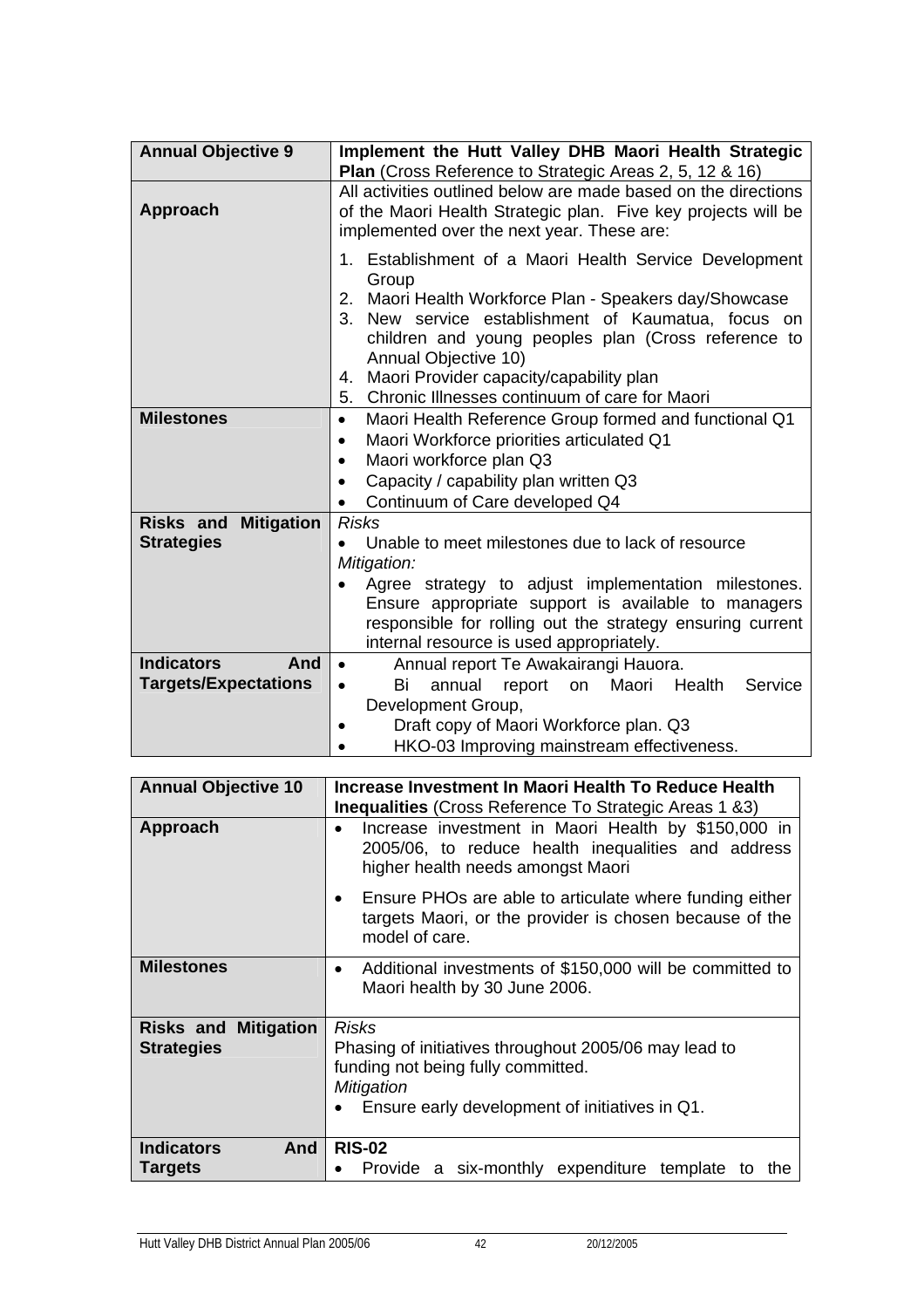| Ministry |
|----------|
|          |

## **4.3.5 Strategic Goal 5: Chronic Disease Management**

Chronic disease management is about the effective treatment of chronic conditions such as diabetes, heart disease and asthma across providers and across time. The District Strategic Plan addresses disease management goals under the Cardiovascular Disease, Respiratory Disease, Diabetes and Cancer service plans.

Chronic diseases are notably higher relative to the rest of the population for Maori and Pacific people. In particular, the admission rate for Pacific People for diabetes is three times the admission rate of European. Significant Maori and Pacific differences, relative to the rest of the population, are also particularly evident in higher ethnic mortality rates for those in the 45-65 age group – reflecting the earlier onset of chronic diseases.

## *What does the District Strategic Plan Say?*

The key priorities in the District Strategic Plan relating to diabetes are:

- 1. Increasing case detection and case management in primary care.
- 2. Increasing access to podiatry services.
- 3. Ensuring access to retinopathy.

The key priorities in the District Strategic Plan relating to cardiovascular disease are:

- 1. Piloting prevention programmes aimed at high risk individuals
- 2. Increasing access to cardiac rehabilitation programmes
- 3. Implementing chronic disease pathways in primary care.

The key priorities in the District Strategic Plan relating to respiratory disease are:

- 1. Implementing chronic disease pathways in primary care.
- 2. Encouraging uptake of the influenza vaccine.
- 3. Ensuring people with severe asthma have written management plans.

The key priorities in the District Strategic Plan relating to cancer are:

- 1. Mole removal subsidies in primary care.
- 2. Increasing uptake of screening services.
- 3. Access to palliative care services in rest-homes.

## **What Progress Was Made In 2004/05?**

The area of chronic disease prevention and management was a significant focus for the Hutt Valley DHB in 2004/05. As a result, a number of significant initiatives were funded around diabetes and cardiovascular disease in particular.

### *Diabetes Review*

A Hutt Valley DHB Diabetes Review has resulted in the reconfiguration of some diabetes services and additional funding for services mostly focussed on high need populations and delivery of services in a community setting. The new services/reconfigurations include:

*Improving the Skills Of Primary Health Care professionals:* 

- Two-day course for primary nurses and, if successful, achievement of Hutt Valley DHB approval to deliver identified funded education sessions
- Approval of individual General Practices as diabetes skilled (bulk funded)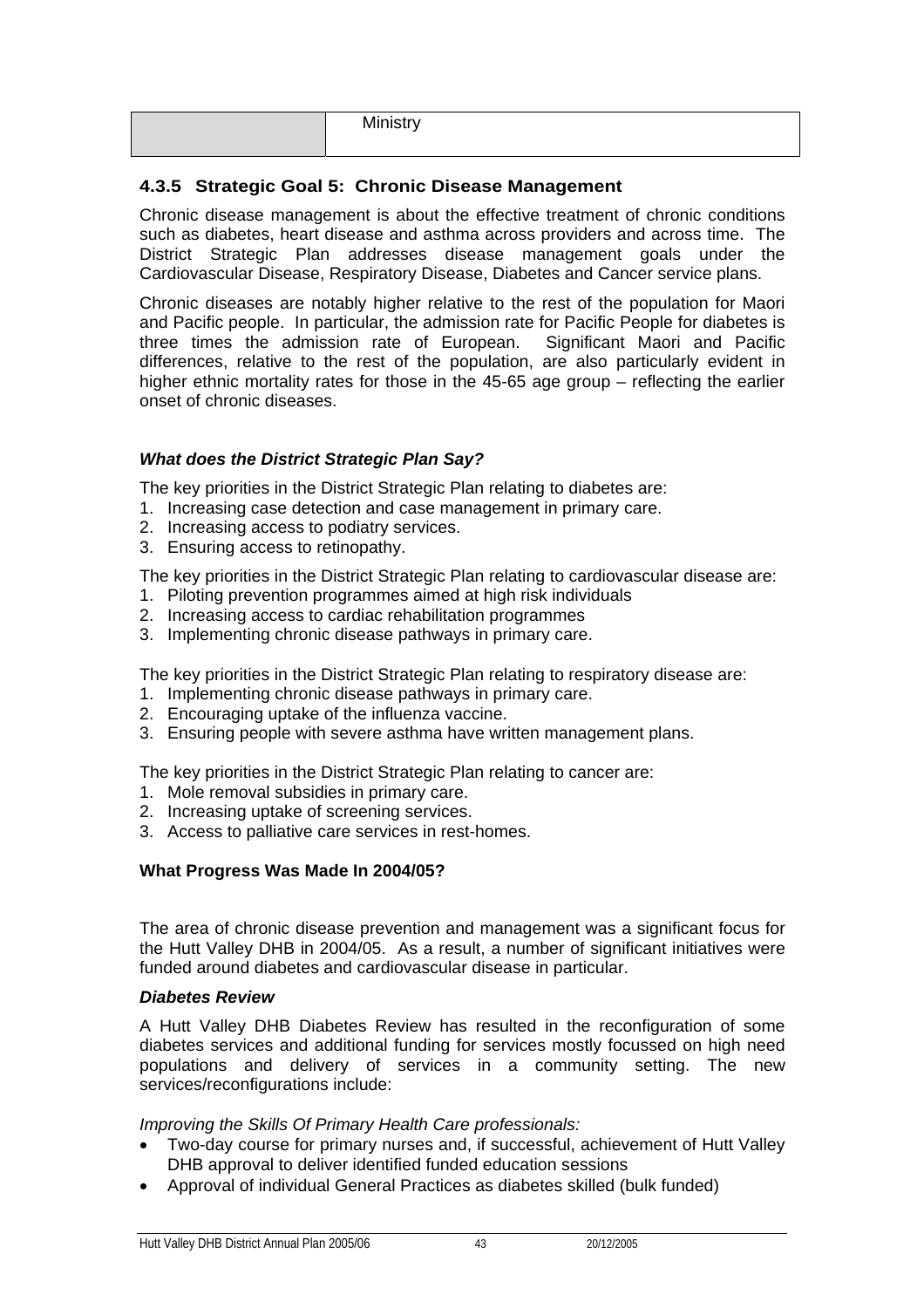- Approval of private podiatrists to deliver specific services
- Diabetes Specialist Outreach Service (DSOS): additional service includes specific focus on reaching the Maori and Pacific community; paediatrics; workforce capacity building; primary and secondary integration

### *Free Patient Services:*

- Diabetes education: sessions within practice by Hutt Valley DHB approved nurse patient education for newly identified patients and for patients with poor diabetes control
- Podiatry: newly identified patients may receive assessment, education and treatment sessions through private Hutt Valley DHB approved primary care podiatrist of patient's choice

### *High-risk Patients:*

- Diabetes education: sessions within practice by Hutt Valley DHB approved nurse patient education
- Podiatry: follow up referred from specialist secondary services to approved private podiatrists who follow prescribed treatments;
- Specialist Diabetes Outreach Service: secondary care has a specific Maori focus to support improved reach and service delivery locally

#### *Child/Youth:*

- Dedicated Registered Nurse employed to manage paediatric diabetes services
- Youth peer support service established to support youth
- Counselling service to provide individual and family support

#### *Other Initiatives:*

- Match of General Practice registers to unique diabetes identifiers to determine accurate diabetes disease registers
- Quality Initiative payments to support General Practice to implement a systems approach to diabetes management and reach targets for diabetes management
- Hutt Valley DHB Small Grants Award to Diabetes Youth Wellington to support delivery of their first diabetes youth camp
- Well established Locality Diabetes Team (LDT) and Regional Diabetes Paediatric Advisory Group.

### **Cardiovascular Activities**

A Cardiac continuum of care was launched in 2004/05. Since the launch:

- 50% of the practice nurses have received training in patient education (Cross Reference to Strategic Area 16)
- A standard education package for newly diagnosed patients was developed to be delivered in primary care
- Patients readmitted with Congestive Heart Failure are able to have a funded GP consultation to reduce the risk of readmission
- A mainstream and Maori cardiovascular/diabetes risk pilot has been implemented (Cross Reference to Annual Objective 2)
- The Department of General Practice, Otago University has been contracted to evaluate the risk pilots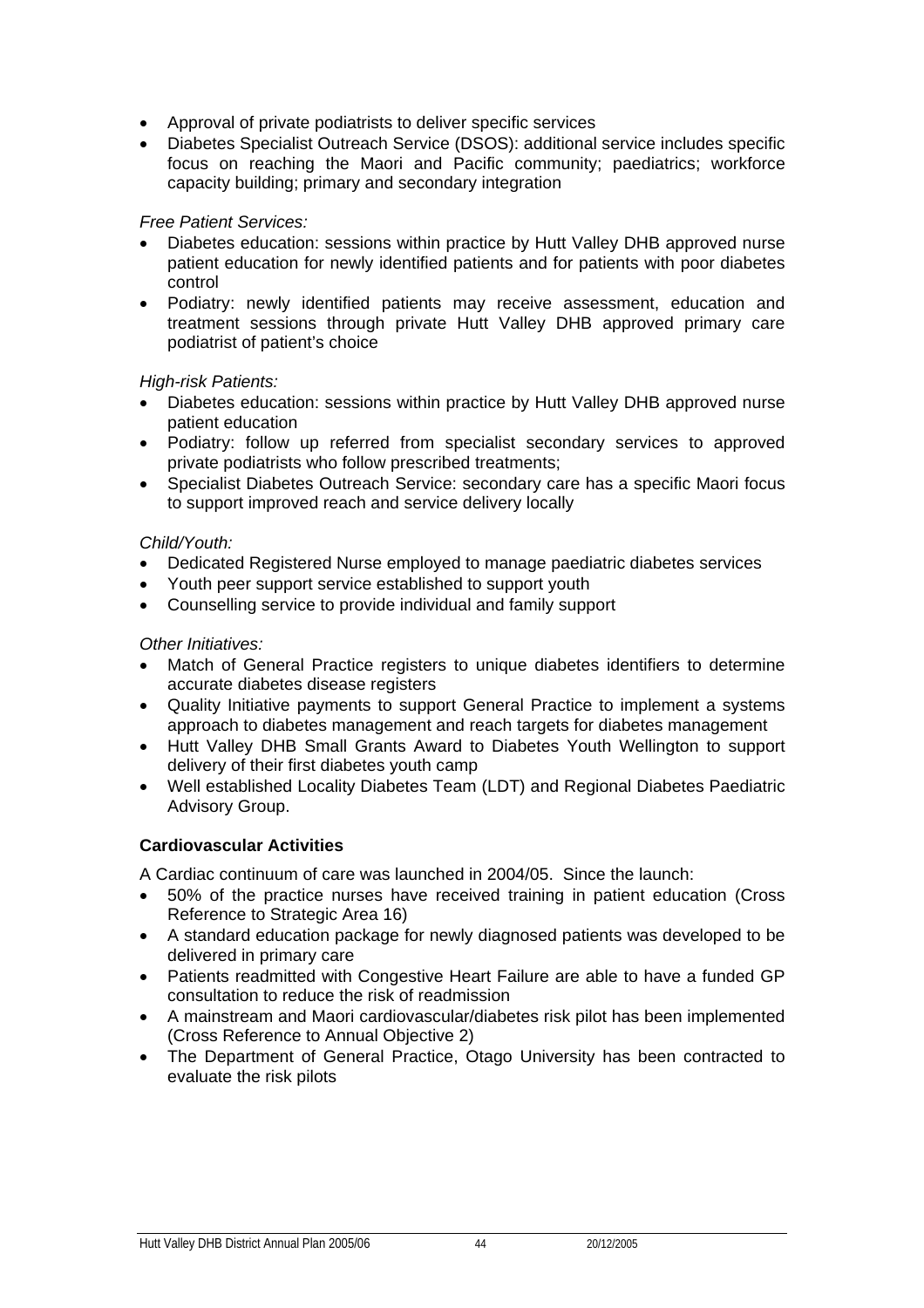## **Respiratory Activities**

A respiratory working group was established to provide advice on ways of improving current respiratory services and identify opportunities for enhanced service delivery. A number of key initiatives in the respiratory area have resulted, including:

- 50% of the practice nurses have received training in respiratory education
- A standard education pack for respiratory education to be delivered in primary care is being developed
- Access to community based spirometry tests has increased
- Establishment of community based chronic disease self management courses.

### **What Is Planned For 2005/06?**

Hutt Valley DHB has made a significant contribution towards chronic disease management and promotion services. We made that original investment in primary care prior to significant roll-outs of additional funding under the primary care strategy. With the Government investment into such programmes as Care Plus, Services to Improve Access, Health Promotion and Primary Mental Health, many of the services where Hutt Valley DHB provided seeding funding will need to be reviewed.

However, a number of initiatives will be undertaken as one-offs in 2005/06 including:

### **Diabetes**

Improve reach to Maori community:

- A range of one-off initiatives is planned to engage the Maori community in their awareness and participation in diabetes treatment and prevention services.
- Recruitment of a Maori field worker to actively improve ongoing management opportunities among Maori by improving annual review and screening uptake, and self-help capacity.

Improve reach to Pacific community:

• Cardiovascular/diabetes risk pilot with Upper Hutt Tongan community to be implemented

| <b>Annual Objective 11</b> | Implement A Comprehensive Approach To<br><b>The</b><br><b>Reduction Of Incidence And Impact Of Diabetes (Cross)</b><br>Reference To Strategic Areas 1,2,3,4,10, 15, 16) |
|----------------------------|-------------------------------------------------------------------------------------------------------------------------------------------------------------------------|
| Approach                   | Continue full implementation of the Diabetes Review<br>including:                                                                                                       |
|                            | Improve reach to the Maori community to reduce access<br>participate in diabetes intervention<br>barriers and<br>programmes                                             |
|                            | Support an integrated primary / secondary approach to<br>diabetes management                                                                                            |
|                            | Develop information systems solution so that secondary<br>services can access diabetes review database to<br>support primary care management                            |
| <b>Milestones</b>          | All PHOs participating in DSOS by Q2<br>$\bullet$<br>Three initiatives are in place that improve Maori access                                                           |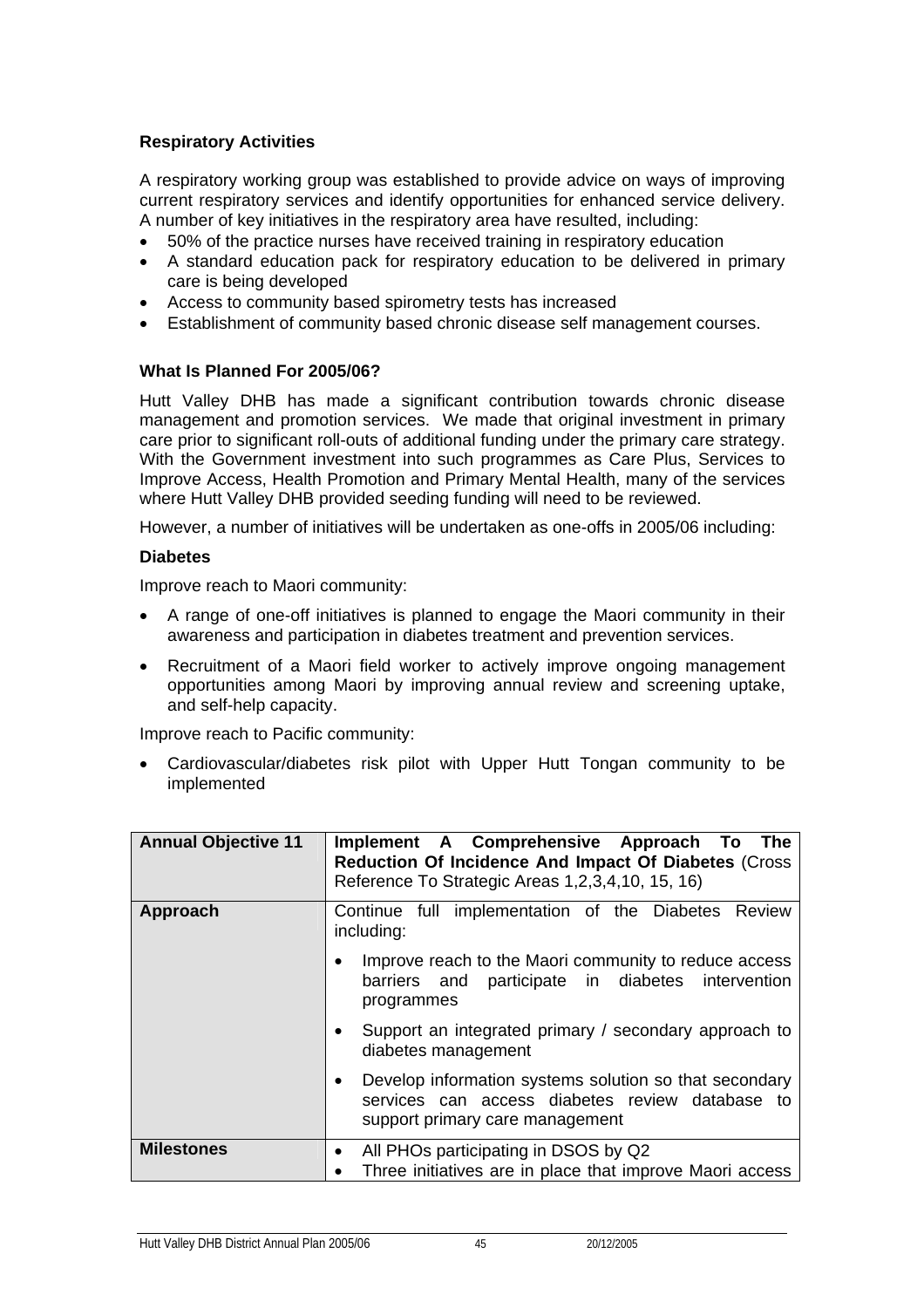|                                                  | to diabetes services by Q 4<br>All Diabetes Review recommendations in place by Q4<br>$\bullet$<br>Secondary care service can access diabetes review<br>٠<br>database by Q4                  |
|--------------------------------------------------|---------------------------------------------------------------------------------------------------------------------------------------------------------------------------------------------|
| <b>Risks and Mitigation</b><br><b>Strategies</b> | Risk:<br>PHO priorities and time to take ownership of processes.<br>Complexity of contracting Maori-reach initiatives.<br>Mitigation:<br>• Extensive consultation and community engagement. |
| <b>Indicators</b><br>And<br><b>Targets</b>       | <b>POP - 01 Diabetes risk reduction.</b>                                                                                                                                                    |

| <b>Annual objective 12</b>                           | Consolidate Cardiovascular Package Of Care (Cross<br>Reference To Strategic Areas 1, 2, 3, 4, 10, 11, 15, 16)                                                                                                                                                                                                                                                                                                               |
|------------------------------------------------------|-----------------------------------------------------------------------------------------------------------------------------------------------------------------------------------------------------------------------------------------------------------------------------------------------------------------------------------------------------------------------------------------------------------------------------|
| Approach                                             | Focus on early identification and early intervention with<br>$\bullet$<br>those individuals at risk of developing cardiovascular<br>disease and diabetes                                                                                                                                                                                                                                                                    |
|                                                      | Provide streamlined clinical care and nurse education to<br>those who already have cardiovascular disease                                                                                                                                                                                                                                                                                                                   |
|                                                      | Ensure smoking cessation, exercise options and dietary<br>$\bullet$<br>counselling are offered to all at risk patients in primary<br>care                                                                                                                                                                                                                                                                                   |
|                                                      | Develop a strategy to implement the Stroke Foundation<br>guidelines                                                                                                                                                                                                                                                                                                                                                         |
|                                                      | Develop a strategy for ensuring DHB funded services<br>have smoke free workplace policies in place                                                                                                                                                                                                                                                                                                                          |
| <b>Milestones</b>                                    | 1 year evaluation of mainstream and Maori pilots to<br>$\bullet$<br>begin by Q3<br>Pacific diabetes/cardiovascular risk pilot underway by<br>$\bullet$<br>Q <sub>1</sub><br>All practices will be offering nurse education sessions<br>$\bullet$<br>for newly diagnosed patients by Q4<br>Consider options for roll out of risk pilots by Q4<br>$\bullet$<br>Stroke guidelines implementation strategy implemented<br>by Q2 |
| <b>Risks And Mitigation</b><br><b>Strategies</b>     | <b>Risk</b><br>Turnover of practice nurses limits ability to maintain<br>accredited nurses for patient education                                                                                                                                                                                                                                                                                                            |
|                                                      | <b>Mitigation</b>                                                                                                                                                                                                                                                                                                                                                                                                           |
|                                                      | Primary care nursing capacity is a key focus of<br>Workforce Development Plan                                                                                                                                                                                                                                                                                                                                               |
| <b>Indicators And</b><br><b>Targets/Expectations</b> | POP-02 Cardiovascular disease.<br>$\bullet$<br>POP-03 Stroke<br>$\bullet$                                                                                                                                                                                                                                                                                                                                                   |

# **4.3.6 Strategic Goal 6: Elective Services**

Elective services are mainly surgical services. Access to elective services is based on an assessment of an individual's needs and ability to benefit from treatment.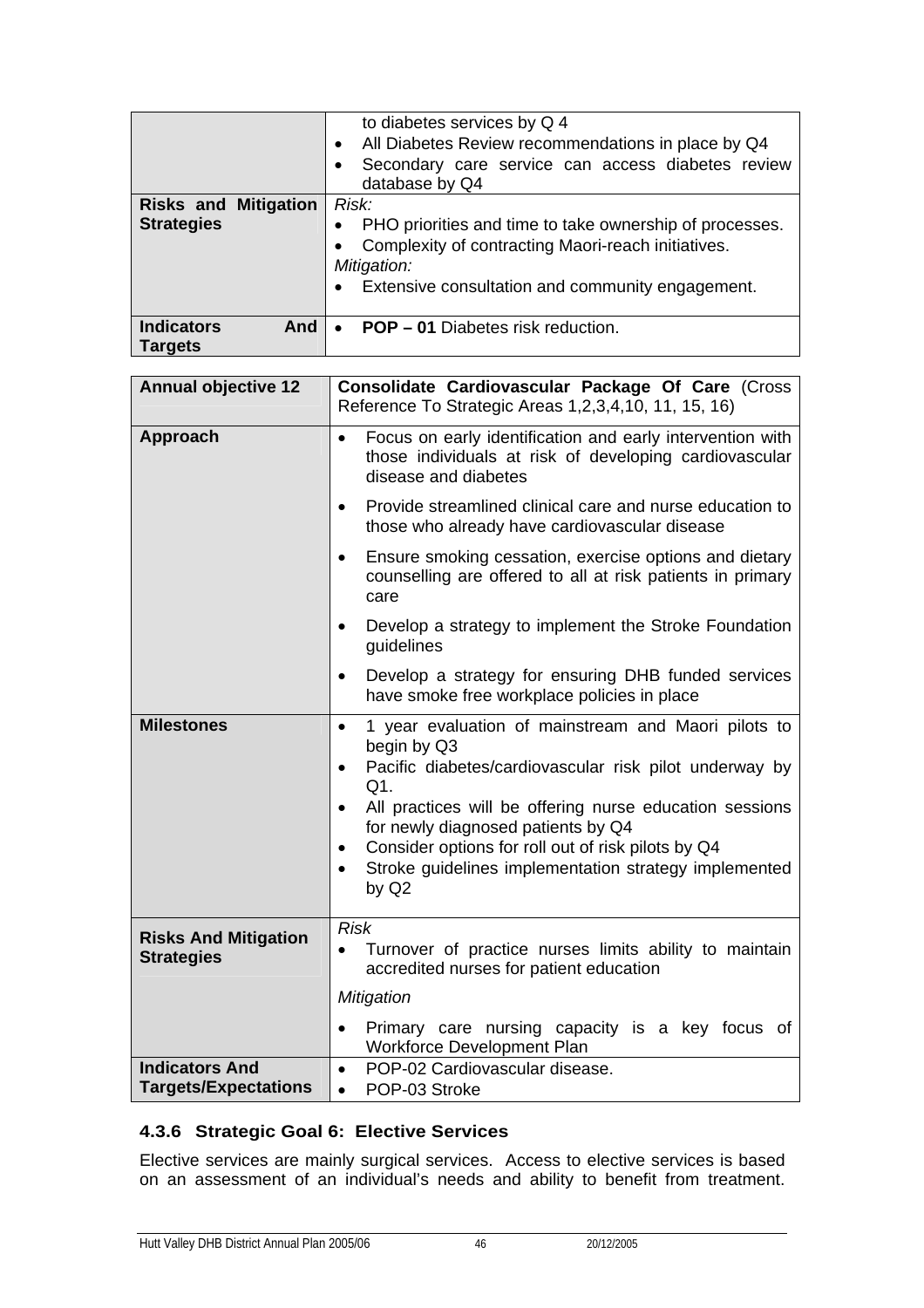Priority is given to people with the greatest need and ability to benefit. A number of specialist surgical services are delivered by Capital & Coast DHB, providing Hutt Valley residents access to services, including cardiothoracic surgery, ophthalmology, paediatric surgery, urology and vascular surgery.

## *What does the District Strategic Plan Say?*

The key priorities stated in the District Strategic Plan in relation to surgical services are to meet government targets and to expand local access to ophthalmology and urology.

### **What was achieved in 2004/05**

Hutt Valley DHB continues to be hamstrung by capacity issues (particularly theatre time) in its delivery of additional elective services. These capacity issues will be addressed in the medium to longer term through the Integrated Campus Plan which will increase the number of theatres. (Cross Reference to Objective 35). Despite these capacity issues, significant inroads in the delivery of core and additional elective services were achieved in 2004/05. These included:

- Successful delivery of additional orthopaedic operations
- Substantial reduction in ENT first specialist assessment waiting times, reduction in orthopaedic first specialist assessment waiting times and orthopaedic inpatient waits.
- Implementation of primary care management guidelines for low back pain and ganglia
- 100% compliance reviews for care and review patients
- Consolidation of the ear nurse clinics and mobile ear van has not only assisted in reducing the ENT first specialist assessment waiting times, but is improving the early detection and treatment of children with ear disease and the associated hearing problems.

### **Central Region Activity**

The Central Region Technical Advisory Service (TAS) also completed a number of significant service reviews on behalf of the Central Region DHBs with the aim of assessing feasibility and presenting options for improved regional collaboration in the delivery of these services. The first two reviews focussed on Urology and ENT, and identified significant opportunities for Hutt Valley DHB to:

- Work with other Central region DHBs, and Capital & Coast in particular, to improve access to Urology services for the residents of Hutt Valley.
- Participate in a joint regional programme of clinical workforce planning and development, with particular emphasis on the development and training of Clinical Nurse Specialists and Nurse Practitioners in both specialties.
- Participate in a regional programme for GP training in ENT services.
- Work with other Central region DHBs to strengthen and formalise service alliances through: standardisation of referral guidelines and admission-transferdischarge protocols across the region; introduction of combined clinical audit programme; establishment of a regional collaborative group of medical and nursing clinicians.
- Use combined capacity of Central region DHBs to reduce waiting list numbers.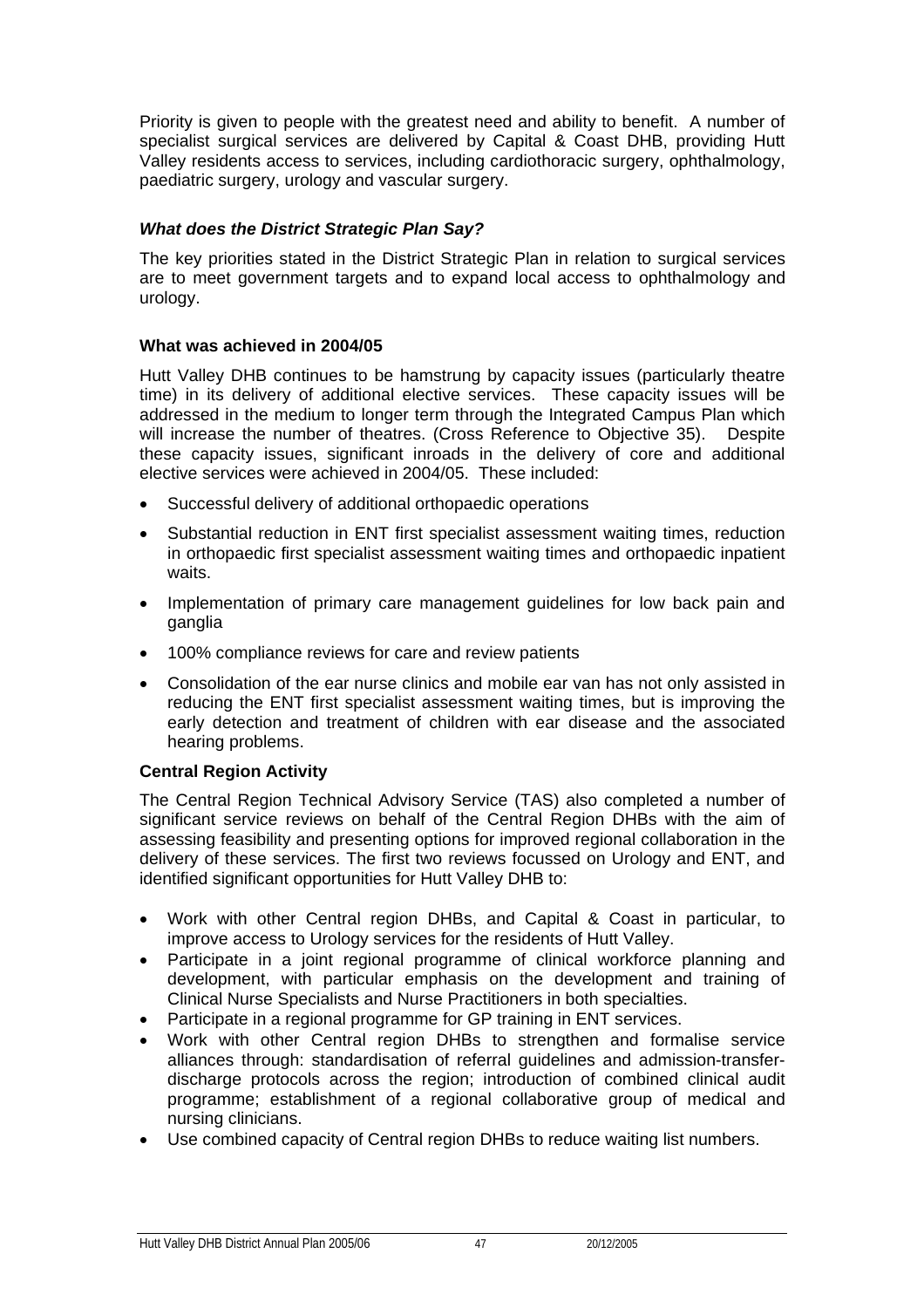• Participate in the development and enhancement of a tertiary-level ENT service in the Wellington/Hutt area. Develop innovative funding mechanisms designed to address some of the unmet need in both specialties.

All of the above initiatives were discussed in wider regional forums which included clinicians, as well as service and funding managers from all Central region DHBs. Several initiatives were short listed as priorities for implementation and recommended to the regional CEO group. The CEO group has accepted these recommendations and asked the Chief Operating Officers to implement the initiatives on a regional basis. Some of this implementation work has commenced in the 2004/05 financial year, with substantial progress expected in 2005/06.

The third regional review by TAS focussed on the regional Plastic and Burns service and has built on earlier work developed specifically for Hutt Valley DHB. At the time of writing this DAP, the regional Plastic review was still under way and in the final stages. It has identified Hutt Valley DHB as a centre of excellence for Plastic and Reconstructive Surgery with a significant regional asset that underpins a range of other surgical specialties including (among others) Breast Surgery, Head and Neck Surgery, and Neurosurgery.

The review also identified a number of issues around inequitable access to Plastic and Reconstructive services for people residing in the provincial DHBs, outside the Wellington/Hutt area. This phenomenon is observed with other regional Plastic and Burns centres around the country. It means, however, that Hutt Valley DHB needs to invest additional effort to enhance collaboration with other central region DHBs, and Nelson-Marlborough, in order to create a fully functional hub-and-spoke model, ensuring a greater level of local service provision for 'routine' cases and centralised provision of services for more 'complex' cases. Hutt Hospital, with its specialised facilities and highly skilled multi-disciplinary team of surgical, nursing and rehabilitation specialists remains the best and most logical site for hosting the Regional Plastics and Burns Unit. Ongoing improvement of the Hutt Hospital facilities, especially the Operating Theatre complex and ICU within the Integrated Campus Plan, will ensure long-term sustainable development of this important regional service.

Hutt Valley DHB also successfully implemented the Government's announcement of second cycle IVF services for couples unsuccessful with their first publicly funded IVF cycle on behalf of the Central region.

### **What Is Planned For 2005/06?**

Elective volumes will be maintained at the same levels as in 2004/05. All surgical services are operating at national intervention rates, apart from orthopaedics where we are participating in the national initiative.

A key focus in 2005/06 will be to gain approval of a business case for new theatres, as a key step in increasing our capacity by 2008.. The current restrictions on theatre capacity preclude any increase in elective delivery for orthopaedics in 2005/06. During the year, a theatre user group will be established that will consider theatre access issues and ensure full utilisation of theatre capacity.

The appointment of an elective services manager will enable a stronger focus to be placed on management of the booking system from within surgical departments. This appointment will ensure the implementation of the CQI and ESPI recovery plans for all services. These plans will be finalised by 31 July 2005, with the goal of compliance by 30 June 2006.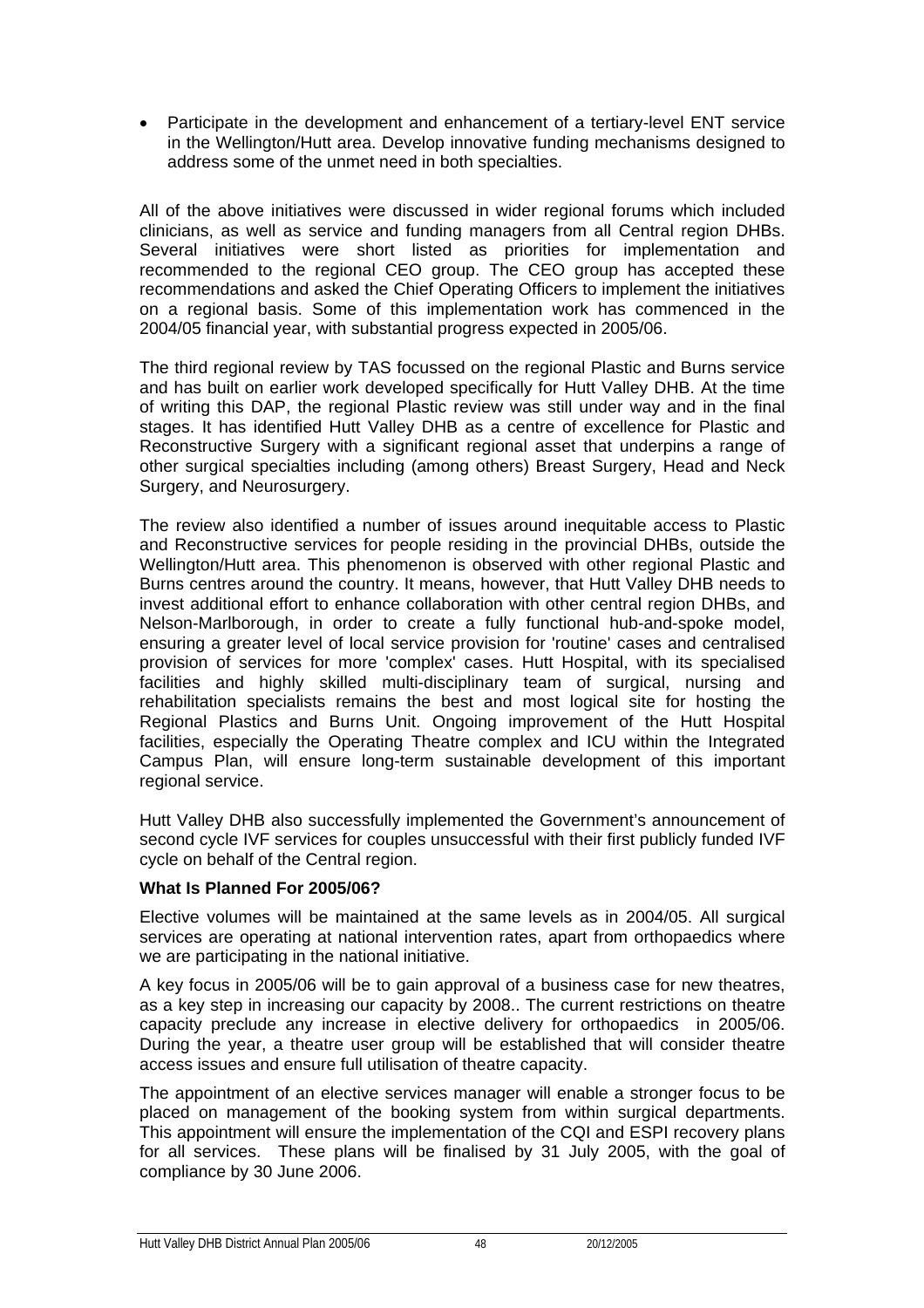Further opportunities for innovation will be explored. Current developments will be consolidated, including the breathlessness clinic, the colorectal cancer follow up plan, further development of nurse clinics in orthopaedics, ENT, rheumatology and general surgery. Alternative first specialist assessment (FSA) management will be continued including the Low Back Pain pathway. Primary care management plans will be further developed and additional GP training sessions implemented for joint injections, ganglia management and GP management following colorectal cancer, melanoma and breast cancer. These will free up outpatient clinics and increase FSA capacity.

A key focus will be consistency of surgeon prioritising and scoring and the compilation of theatre lists in priority order. This will be attained by: peer comparison reporting; ensuring all clinicians are using the prioritisation processes appropriately; using national prioritisation tools; working with clinicians to increase participation in the continuous quality improvement activities around prioritisation and to take ownership of the process to improve consistency of access.

2005/06 will see the progression of a number of key initiatives including:

- Further progression of the Regional Reviews
- Rationalisation of the booking system processes within the hospital
- Employment of an elective services manager with operational management responsibility for meeting elective services contractual obligations
- Focus on implementing the CQI and ESPI recovery plans, aiming for compliance by 30 June 2006
- Development of a business plan for increasing the number of theatres as part of the Integrated Campus Plan
- Further development of primary care management plans for appropriate conditions
- Working to ensure all patients who have received certainty are treated within 6 months.
- Application of ESPI recovery plans for all surgical services

### **Orthopaedic Initiative**

The CQI plan for the orthopaedic initiative will be agreed with the MoH and will be rolled out in 2005/06 and outyears. As noted above, a key focus will be to gain approval of a business case for new theatres. In the interim, a theatre user group will be established that will consider theatre access issues and ensure full utilisation of theatre capacity.

Hutt Valley DHB will apply the ESPI recovery plans and ensure careful management of theatre utilisation to meet the joint volumes as contracted in 2005/06. The approval of a business case for new theatres will be a key step in increasing theatre capacity to achieve the required orthopaedic intervention rate by 2008.

| <b>Annual Objective 13</b> | Implement Government Policy Relating To Elective<br>Services. (Cross Reference To Strategic Area 10 & 17)                                                                                                                  |
|----------------------------|----------------------------------------------------------------------------------------------------------------------------------------------------------------------------------------------------------------------------|
| Approach                   | • Establish a theatre user group<br>• Use national ENT prioritisation tool<br>• Review access thresholds for ENT, general surgery and<br>plastics<br>Establish a strategy to resolve plastics outpatients and<br>$\bullet$ |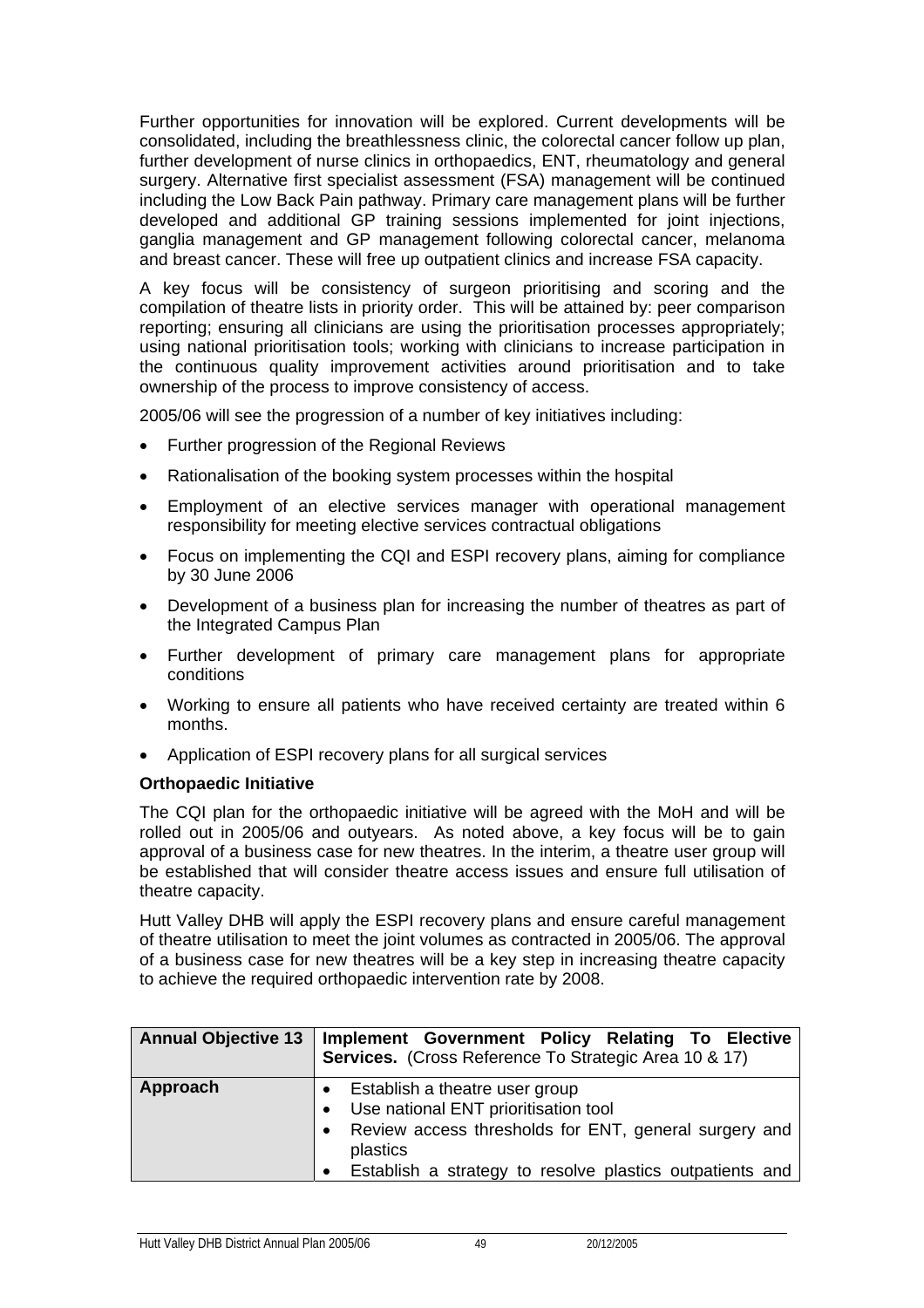|                             | inpatients waiting lists                                                  |
|-----------------------------|---------------------------------------------------------------------------|
|                             | Ensure focus is placed on surgical patients receiving<br>$\bullet$        |
|                             | certainty of surgery within 6 months                                      |
|                             | Reduce First Specialist Assessments over 6 months wait<br>$\bullet$       |
|                             | for general surgery                                                       |
|                             | Explore options for increasing capacity<br>$\bullet$                      |
|                             | Streamline booking system processes<br>$\bullet$                          |
| <b>Milestones</b>           | Theatre user group established by Q1<br>$\bullet$                         |
|                             | Theatre access plan completed by Q1<br>$\bullet$                          |
|                             | $\bullet$                                                                 |
|                             | Business plan for new theatres approved by Q2<br>$\bullet$                |
|                             | Develop a strategy to manage patients to a six month<br>$\bullet$         |
|                             | timeframe by Q2                                                           |
|                             | Further develop the Hub and Spoke approach for plastic<br>$\bullet$       |
|                             | surgery by Q2                                                             |
|                             | $\bullet$                                                                 |
|                             | Employ an elective services manager by Q1<br>$\bullet$                    |
|                             | Subcontract theatre space at Wairarapa DHB for ENT<br>$\bullet$           |
|                             | surgery by Q1                                                             |
|                             | ESPIs will be achieved and maintained by Q4<br>$\bullet$                  |
|                             | Booking systems will be streamlined by Q2<br>$\bullet$                    |
|                             |                                                                           |
| <b>Risks and Mitigation</b> | <b>Risks</b>                                                              |
| <b>Strategies</b>           | ESPI requirements are not met<br>$\bullet$                                |
|                             | Capacity constraints<br>$\bullet$                                         |
|                             | Non-compliance of consultants<br>with<br>prioritisation<br>$\bullet$      |
|                             | processes.                                                                |
|                             | Securing<br>necessary<br>resources<br>to<br>meet<br>contract<br>$\bullet$ |
|                             | requirements                                                              |
|                             | <b>Mitigation</b>                                                         |
|                             | Monitor progress in patient flow steering Group<br>$\bullet$              |
|                             | Exploring collaboration with other DHBs<br>$\bullet$                      |
|                             | Provide individual feedback to consultants<br>$\bullet$                   |
|                             | Active management to secure or share required resources<br>$\bullet$      |
| <b>Indicators and</b>       | ESPI recovery plan targets are met<br>$\bullet$                           |
| targets/expectations        | Report on ongoing quality improvement in elective<br>$\bullet$            |
|                             | services [SER-03 IDP]                                                     |

| <b>Annual Objective 14</b>                       | Expand Local Delivery Of Urology Services And<br>Improve Access To Ophthalmology Services (Cross<br>Reference To Strategic Area 17 Capital Planning)          |
|--------------------------------------------------|---------------------------------------------------------------------------------------------------------------------------------------------------------------|
| Approach                                         | Investigate options for the implementation of local<br>$\bullet$<br>outpatient services for urology                                                           |
|                                                  | Investigate options for improving<br>access<br>to<br>$\bullet$<br>ophthalmology outpatient services                                                           |
| <b>Milestones</b>                                | Options paper for both areas above by Q4<br>$\bullet$<br>Implement agreed findings<br>$\bullet$                                                               |
| <b>Risks And Mitigation</b><br><b>Strategies</b> | <b>Risks</b><br>• Lack of buy-in from current providers of these services<br><b>Mitigation</b><br>Liaison with other providers to identify realistic options. |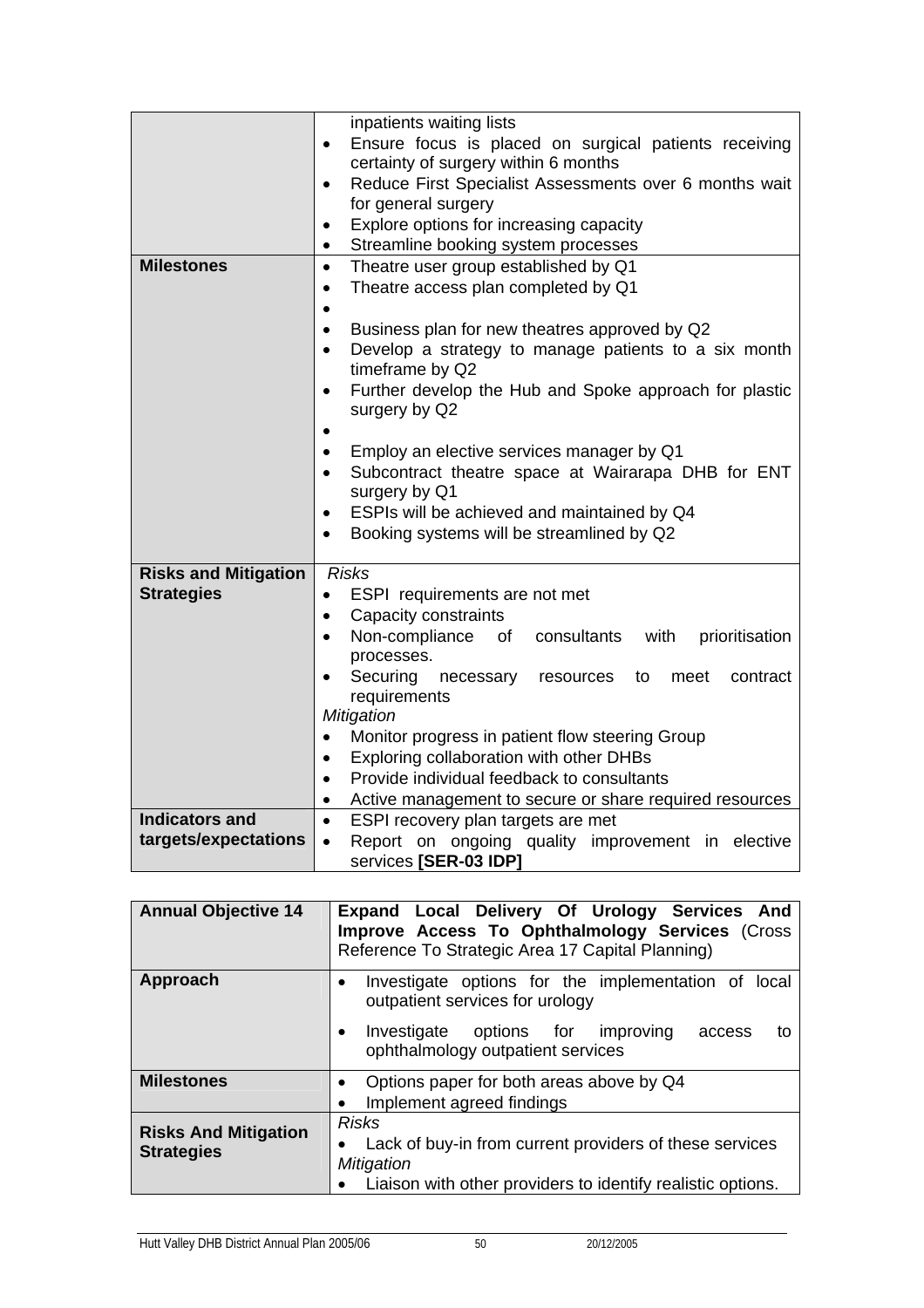| <b>Indicators And</b>       |
|-----------------------------|
| <b>Targets/Expectations</b> |

| <b>Annual Objective 15</b>                                 | <b>Implement The Ministry Of Health's Orthopaedic Initiative</b><br>(Cross Reference To Strategic Area 17 Capital Planning)                                                                                                                                                                                                                                                                                                                                                                                                     |  |  |  |  |  |
|------------------------------------------------------------|---------------------------------------------------------------------------------------------------------------------------------------------------------------------------------------------------------------------------------------------------------------------------------------------------------------------------------------------------------------------------------------------------------------------------------------------------------------------------------------------------------------------------------|--|--|--|--|--|
| Approach                                                   | To complete the phased additional orthopaedic initiative<br>volume without impact to the core contract for orthopaedic<br>services from Funder<br>Participate in theatre user group<br>٠<br>Develop plan for additional joint equipment<br>$\bullet$<br>Establish theatre priorities<br>$\bullet$<br>Number of patient receiving a commitment to treat will<br>reflect the theatre access plan<br>Develop and implement ESPI recovery plan for 2005/06<br>$\bullet$<br>Continued focus on prioritisation processes<br>$\bullet$ |  |  |  |  |  |
| <b>Milestones</b>                                          | Theatre access plan completed by Q1<br>$\bullet$<br>Additional Volumes completed by Q4<br>$\bullet$                                                                                                                                                                                                                                                                                                                                                                                                                             |  |  |  |  |  |
| <b>Risks And</b><br><b>Mitigation</b><br><b>Strategies</b> | Risks<br>That theatre and human resource capacity will not allow<br>volumes to be undertaken<br>Surgeons do not comply with prioritisation processes<br>Elective patients are deferred by increasing acute demand<br>Mitigation:<br>Careful planning and the possibility of subcontracting will<br>be considered<br>Surgeon buy-in will be actively sought.                                                                                                                                                                     |  |  |  |  |  |
| <b>Indicators and</b><br>targets/expectations              | Numbers contracted for orthopaedic initiative will<br>$\bullet$<br>be<br>completed.                                                                                                                                                                                                                                                                                                                                                                                                                                             |  |  |  |  |  |

# **4.3.7 Strategic Goal 7: Child Health**

Child health includes the range of primary care, maternity, well child, mental health and medical and surgical services for children between the ages of 0-14 who reside in the Hutt District. A portion of the dental health service plan relates specifically to children.

## *What does the District Strategic Plan Say?*

The maternity, child health and oral health sections of the strategic plan have particular relevance for the child health key goal. Within these three sections the District Strategic Plan identifies the following priorities:

## *Maternity*

- 1. Additional support for breast feeding
- 2. Maternity co-ordination and workforce development
- 3. Additional postnatal support for special needs women (requires additional funding).

*Child Health* 

- 4. Increasing immunisation rates by connections between primary care and well child providers.
- 5. A specialist mobile ear nurse service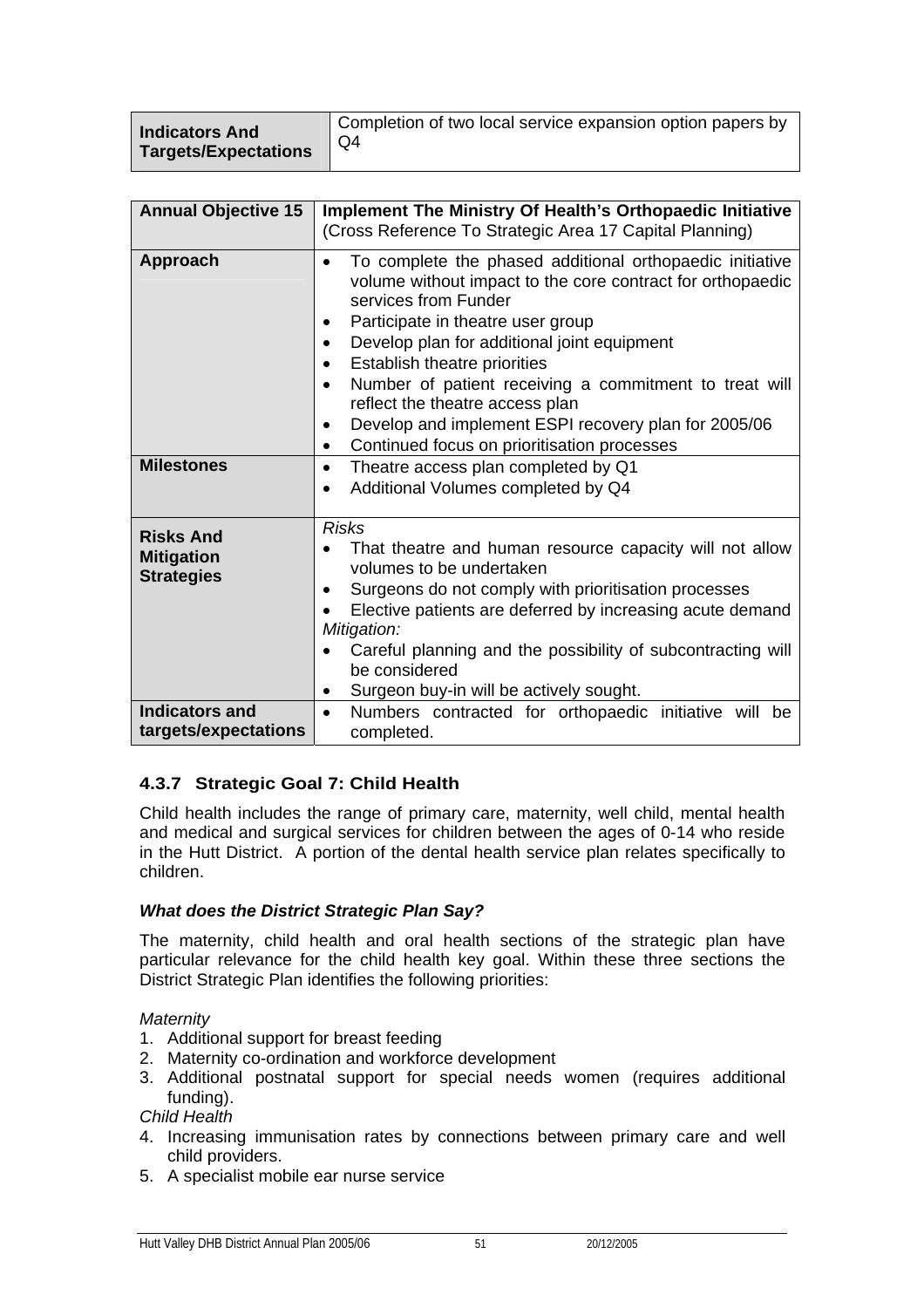6. Implementing child health information system - Kidznet – National Immunisation Register

## *Oral Health*

- 7. Improve oral health enrolment rates.
- 8. Extend well child and Lead Maternity Carer provider oral health promotion activities.
- 9. Give priority to recalling high risk primary school children for oral health check ups.

## **What Progress Was Made In 2004/05?**

## **Child Health**

K**e**y milestones in the area of child health in 2004/05 included:

- The Hutt Valley DHB participated in the third Paediatric Society of New Zealand's national child and youth health survey. The results indicated a significant improvement in our rating – ranked among some of the top District Health Boards in New Zealand.
- Intersectoral, provider and NGO Forum held November 2004
- Review of skin infections (joint venture between Hutt Valley DHB and Capital and Coast DHB) in children and young people. Report published and new programme has been launched.
- The National Immunisation Register (NIR) will be rolled out in the Hutt Valley 1 May 2005 for the MeNZB campaign, with the birth cohort rollout beginning  $10<sup>th</sup>$ October 2005
- Implementation of the Meningoccocal immunisation programme (MeNZB<sup>TM</sup>)  $5<sup>th</sup>$ May 2005
- Māori parenting programme funded in primary care
- New Family Start service funded by central government in Lower Hutt
- Two important review projects were completed during the year. The Family Violence Scoping Project reviewed the current activity and protocols of the Hutt Valley DHB's response to family violence and considered the future requirements for the Hutt Valley DHB to effectively respond to, and reduce the incidence of family violence (see Annual Objective 4). The Review of Public Health Nursing Service was a joint project with Capital and Coast DHB and sought to identify possible models of future delivery for the Public Health Nursing Service that aligns with child and youth health best practice (see Annual Objective 17).

## **Maternity**

Key milestones in the area of maternity in 2004/05 included:

- Breast feeding rates on hospital discharge raised to 81%
- Community engagement in process to support breast feeding resulted in breast feeding friendly cafés 'BESTPART" programme launched in Parliament by Hon Annette King
- Maternity Steering Group meetings and advice to the DHB have resulted in progress on a number of areas: re-configuration of antenatal classes; contribution to Māori Strategic Planning process; improved intersectoral relationships; Baby Friendly Hospital Accreditation; submission to increase lactation support in the community; Midwifery included in Hutt Valley DHB scholarship programme; Lead Maternity Carer's listed in Hutt Valley DHB Web site
- Hutt Valley DHB Community Small Grant awarded to Nāku Enei Tamariki Māori Section for development of 2005 Breast Feeding Calendar
- Staff quota training to meet Baby Friendly Hospital Accreditation completed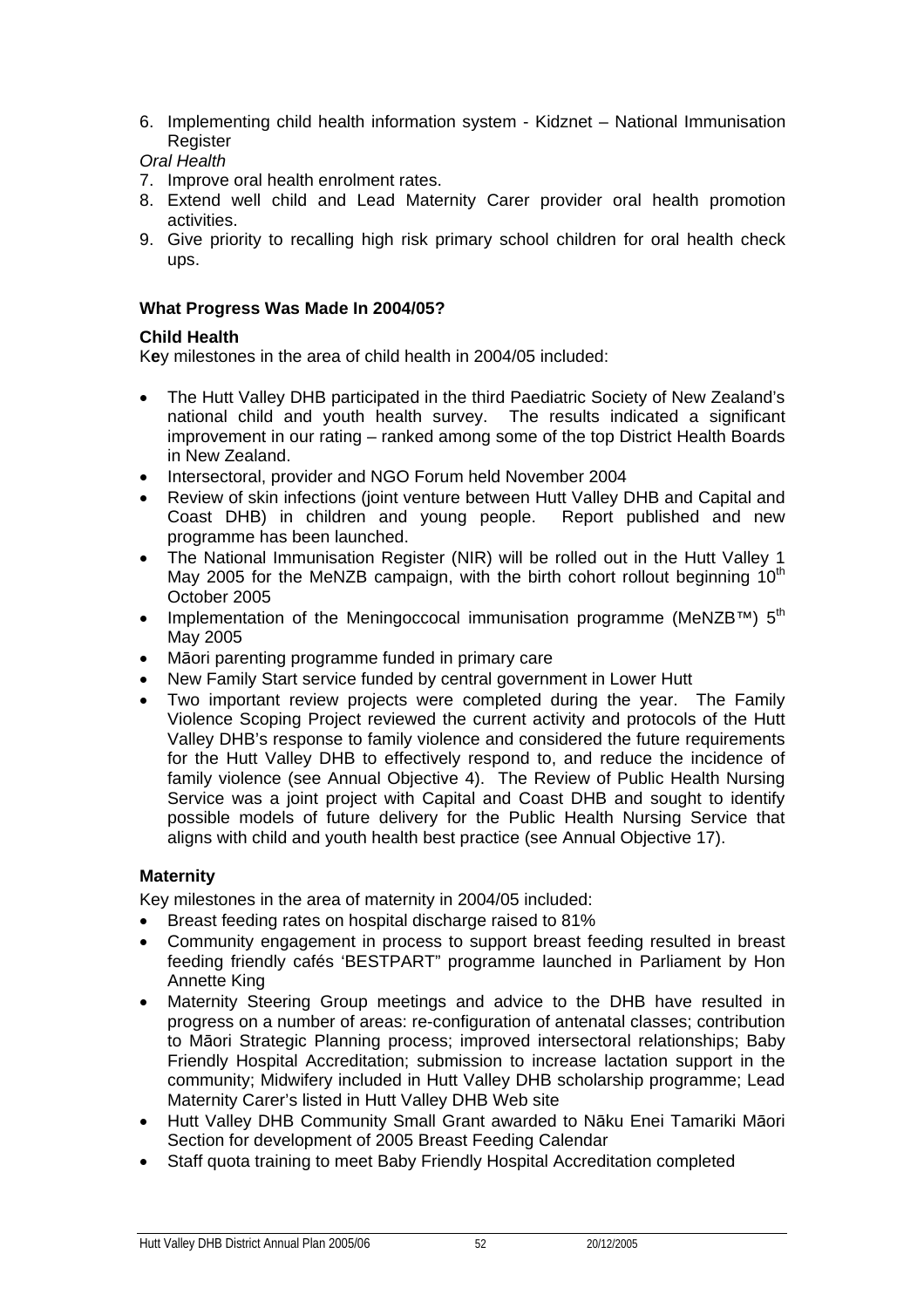## **Oral Health**

As a part of a national project, the Wellington Regional School Dental Service was reviewed. This review report recommends significant service reconfiguration and change for the School Dental Service. The review document was submitted to the Ministry of Health as requested in October 2004. An implementation plan is yet to be developed, pending advice from the Ministry of Health.

A project (*Improving Access to Child and Youth Oral Health Project*) looking at particular issues (excluding those covered by the School Dental Service Review) with access to child and youth oral health services was completed, with new service models and initiatives underway to increase access.

All children assessed by the Wellington Regional School Dental Service (SDS) as risk level one were seen at least annually. The percentage of children enrolled in the SDS and overdue for an examination reduced from 47.9% in February 2004, to 35.2% in December 2004.

### **What Is Planned For 2005/06?**

### **Child Oral Health**

A review of child/whanau health services will occur in 2005/06. Significant investment has occurred in the Hutt Valley with the establishment of Family Start. There are also potentially a number of providers (including PHOs) delivering duplicated services to the same children and whanau. The review will identify current issues and opportunities, duplication and gaps in the funding and delivery of child/Whanau health services.

Programme/project activity will include:

- Programme to reduce skin infections continued
- Development of 'virtual' specialist child and youth health team for the Hutt Valley – this would be a small team of key child and youth health professionals from a number of services (already existing) as well as additional half-time senior medical positions (Community Paediatrician and Adolescent Physician).
- Establishment of a Developmental Paediatrician position within the Hutt Valley DHB Children's Health Service
- Immunisation targets reached for MeNZB™ campaign and successful implementation of NIR

### **Maternity**

- Appointment of a DHB Maternity advisory role
- Continue reconfiguration of antenatal support groups to reach Maori and Pacific mothers and their whanau
- Continued focus on reduction in avoidable caesarean section rates
- Implementation of the Baby Friendly Hospital Initiative (BHFI) and accreditation by the NZ Breastfeeding Authority.

### **Oral Health**

The School Dental Service currently operates with a yearly loss of close to \$1 million. This position is not sustainable, and a pricing review of the school dental service will be jointly undertaken with Capital and Coast DHB.

The DHB will also develop an implementation plan for the implementation of the School Dental Service Review once Ministerial direction is finalised.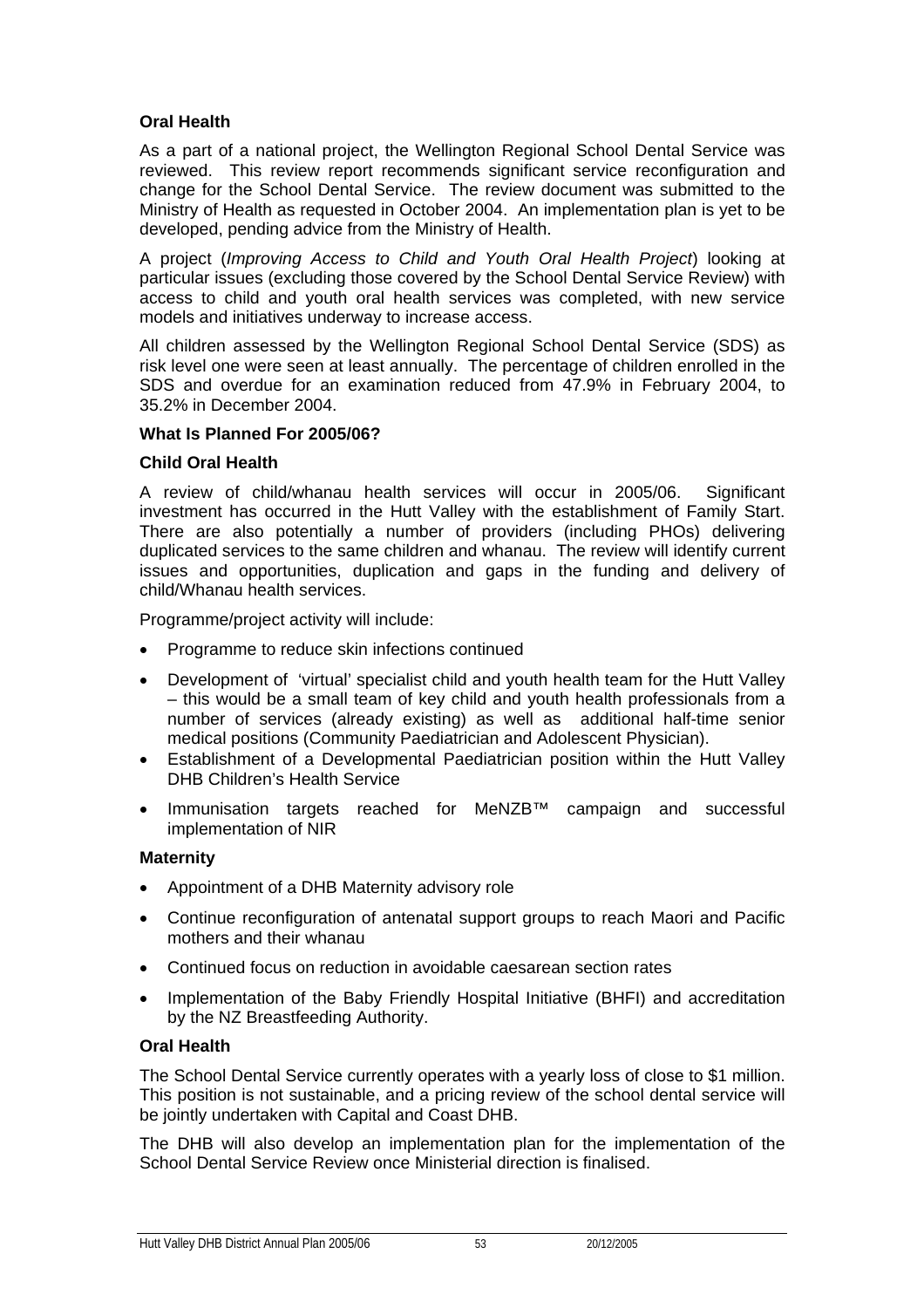Evaluate the Special Child Oral Health Services (SCOH) pilot. SCOH services are the new child oral health services purchased as a result of the *Improving Access to Child and Youth Oral Health Services* project, focussed on providing child oral health services outside the scope of the School Dental Service.

| <b>Annual Objective 16</b>                          | <b>Improve Childhood Immunisation Rates (Cross Reference</b><br>To Strategic Areas 1,3,4)                                                                                                                                                                                                                                                                                                                                                                                                                                                                                                                                                                                                                                                                                                                                                                                                                                                                                                                 |  |  |  |  |  |
|-----------------------------------------------------|-----------------------------------------------------------------------------------------------------------------------------------------------------------------------------------------------------------------------------------------------------------------------------------------------------------------------------------------------------------------------------------------------------------------------------------------------------------------------------------------------------------------------------------------------------------------------------------------------------------------------------------------------------------------------------------------------------------------------------------------------------------------------------------------------------------------------------------------------------------------------------------------------------------------------------------------------------------------------------------------------------------|--|--|--|--|--|
| <b>Approach</b>                                     | Implement the National Immunisation Register (NIR)                                                                                                                                                                                                                                                                                                                                                                                                                                                                                                                                                                                                                                                                                                                                                                                                                                                                                                                                                        |  |  |  |  |  |
|                                                     | the<br>Immunisation<br>Implement<br>Meningococcal<br>$\bullet$<br>Programme (MeNZB)                                                                                                                                                                                                                                                                                                                                                                                                                                                                                                                                                                                                                                                                                                                                                                                                                                                                                                                       |  |  |  |  |  |
| <b>Milestones</b>                                   | Birth Cohort to commence October 2005<br>Post campaign Implementation Review Q3<br>Final report to MoH Q3<br>Complete MeNZB campaign by end of Q3                                                                                                                                                                                                                                                                                                                                                                                                                                                                                                                                                                                                                                                                                                                                                                                                                                                         |  |  |  |  |  |
| <b>Risks And Mitigation</b><br><b>Strategies</b>    | <b>Risks</b><br>Delays in MoH implementation date<br>$\bullet$<br>Available NIR registration software for Maternity sector<br>$\bullet$<br>Ability of Primary Care Providers to deliver programme<br>$\bullet$<br>due to workload and time of implementation<br>Inadequate information and support to Maori providers<br>$\bullet$<br>and communities<br>Inadequate information and support to Pacific providers<br>and communities<br><b>Mitigation</b><br>Appropriate risk management and maintain collaborative<br>relationship with Ministry of Health<br>Hutt Valley DHB Information Services Manager involved;<br>strategies for system upgrade or purchase of alternative<br>software<br>Work with Providers and communities to identify and<br>resolve issues<br>Comprehensive training and support for primary care<br>providers<br>Maori coordinator appointed for awareness<br>raising/<br>$\bullet$<br>communication<br>Pacific coordinator appointed for awareness raising/<br>communication |  |  |  |  |  |
| <b>Indicatorsand</b><br><b>Targets/Expectations</b> | POP-12 Progress towards the national target of 95% of<br>$\bullet$<br>two year olds fully immunised.<br>RIS-03 Progress towards the implementation of the<br>$\bullet$<br>Meningococcal B Immunisation Project.                                                                                                                                                                                                                                                                                                                                                                                                                                                                                                                                                                                                                                                                                                                                                                                           |  |  |  |  |  |

| <b>Annual Objective 17</b> | Improve Child Health (Cross Reference To Strategic<br>Areas 1, 2, 3, 4, 8, 10, ) |  |  |  |  |
|----------------------------|----------------------------------------------------------------------------------|--|--|--|--|
| Approach                   | Develop and implement Nurse Led Clinic - Eczema<br>(12 month pilot).             |  |  |  |  |
|                            | Commence implementation of Hutt Valley DHB                                       |  |  |  |  |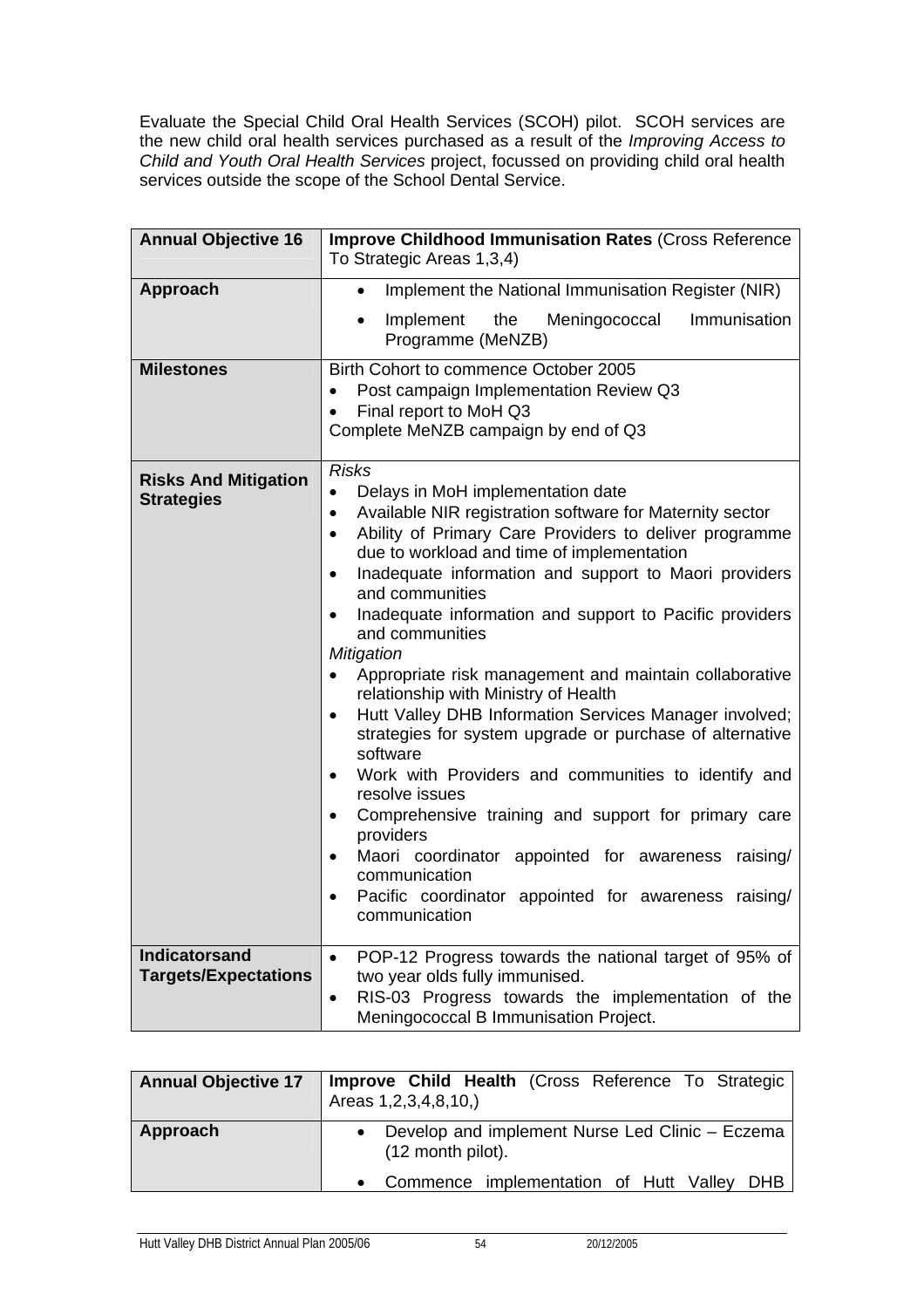|                                                         | Family Violence Plan                                                                                                                                                                                                                                                                                                                                                                                                                                                                                                                                                                                                                                                                                                                                                                                                                         |  |  |  |  |  |
|---------------------------------------------------------|----------------------------------------------------------------------------------------------------------------------------------------------------------------------------------------------------------------------------------------------------------------------------------------------------------------------------------------------------------------------------------------------------------------------------------------------------------------------------------------------------------------------------------------------------------------------------------------------------------------------------------------------------------------------------------------------------------------------------------------------------------------------------------------------------------------------------------------------|--|--|--|--|--|
|                                                         | Manage multiple acute hospital presentations for<br>$\bullet$<br>Māori and Pacific by early identification and<br>management of risk factors.                                                                                                                                                                                                                                                                                                                                                                                                                                                                                                                                                                                                                                                                                                |  |  |  |  |  |
|                                                         | Implement outcomes of the school dental service<br>$\bullet$<br>review consistent with the outcomes of the national<br>review process from the Ministry of Health.                                                                                                                                                                                                                                                                                                                                                                                                                                                                                                                                                                                                                                                                           |  |  |  |  |  |
|                                                         | Continue targeting children with high needs for<br>$\bullet$<br>school dental services                                                                                                                                                                                                                                                                                                                                                                                                                                                                                                                                                                                                                                                                                                                                                       |  |  |  |  |  |
|                                                         | Undertake a joint pricing review with CCDHB of the<br>$\bullet$<br>school dental service.                                                                                                                                                                                                                                                                                                                                                                                                                                                                                                                                                                                                                                                                                                                                                    |  |  |  |  |  |
|                                                         | Implement findings of the Public Health Nursing<br>٠<br>Review                                                                                                                                                                                                                                                                                                                                                                                                                                                                                                                                                                                                                                                                                                                                                                               |  |  |  |  |  |
|                                                         | Develop a 'virtual' child and youth health team for<br>$\bullet$<br>the Hutt Valley                                                                                                                                                                                                                                                                                                                                                                                                                                                                                                                                                                                                                                                                                                                                                          |  |  |  |  |  |
|                                                         | Evaluate Special Child Oral Health Services (SCOH)<br>pilot                                                                                                                                                                                                                                                                                                                                                                                                                                                                                                                                                                                                                                                                                                                                                                                  |  |  |  |  |  |
|                                                         |                                                                                                                                                                                                                                                                                                                                                                                                                                                                                                                                                                                                                                                                                                                                                                                                                                              |  |  |  |  |  |
| <b>Milestones</b>                                       | Nurse led eczema clinic launched Q3.<br>$\bullet$<br>Family Violence<br>work<br>plan<br>implemented<br>$\bullet$<br>appropriately with respect to MOH guidelines Q2;<br>training schedule established Q3; assessments<br>underway Q4<br>Maori and Pacific guidelines Q1; Staff education Q2;<br>$\bullet$<br>implemented Q3;<br>Staged implementation plan for School Dental<br>$\bullet$<br>Service developed.<br>School Dental Service reaches targets for risk one<br>assessed children enrolled.<br>Pricing Review for SDS completed by Q2<br>$\bullet$<br>Plan developed to implement recommendations of<br>the Public Health Nursing Review<br>'Virtual' Specialist child and youth health team<br>$\bullet$<br>established (including new medical position) by Q4.<br>SCOH services pilot evaluated internally by Q3.<br><b>Risks</b> |  |  |  |  |  |
| <b>Risks And Mitigation</b><br><b>Strategies</b>        | No 'buy in' from key stakeholders within Hutt Valley<br>$\bullet$<br>DHB and/or primary health sector; unmet need, staff<br>attrition rate exceeds training programme<br>Insufficient funding to begin full implementation of<br><b>School Dental Service Review</b><br><b>Mitigation</b><br>Early involvement key stakeholders and<br>staff;<br>entry/exit criteria, triage process, staff support                                                                                                                                                                                                                                                                                                                                                                                                                                          |  |  |  |  |  |
| <b>Indicators</b><br>And<br><b>Targets/Expectations</b> | POP-12 Progress towards the national target of 95% of<br>two year olds fully immunised.<br>Oral Health Targets - children caries free at age five<br>$\bullet$<br>years [POP-05], and mean Decayed/Missing/Filled teeth                                                                                                                                                                                                                                                                                                                                                                                                                                                                                                                                                                                                                      |  |  |  |  |  |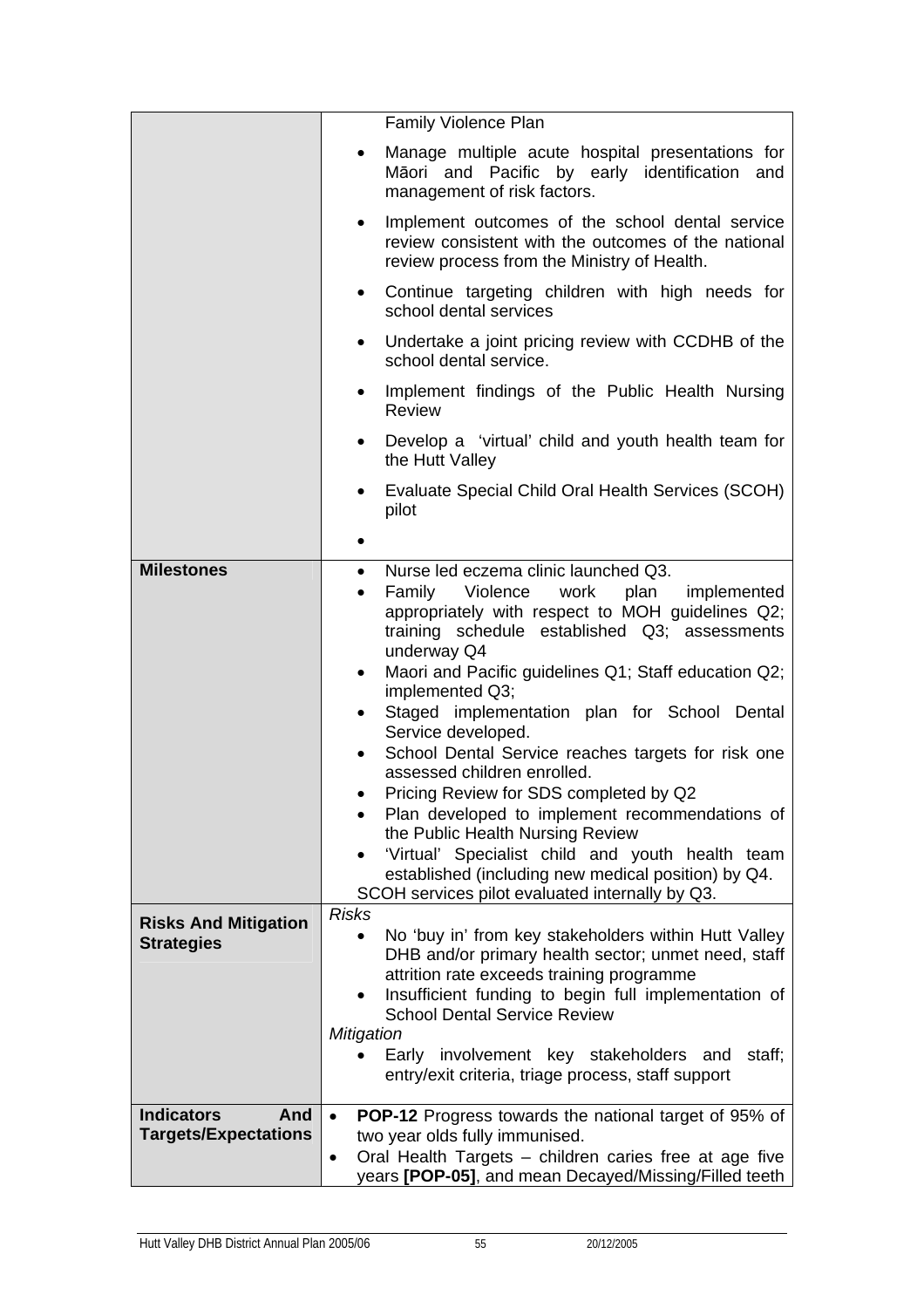| score at year 8 school [POP-06].<br><b>RIS-03</b> Progress towards the implementation of the<br><b>MeNZB Immunisation Project.</b> |
|------------------------------------------------------------------------------------------------------------------------------------|
|------------------------------------------------------------------------------------------------------------------------------------|

## **4.3.8 Strategic Goal 8: Youth Health**

In September 2002, the Government launched its plan for the health and well-being of young people – *Youth Health: A Guide to Action*. The plan identifies ten key goals for focus across sectors. Six of the goals focus on specific health service development and delivery and four focus on population specific health improvement. Goal six has an objective to establish new, and develop existing youth-specific primary health services.

The Hutt Valley DHB is committed to improving the health and well being of young people. Young people are the only age cohort not to show a significant improvement in health status over the past thirty years. The Hutt Valley DHB Youth Health Service Plan (March 2002) outlines the specific health problems evident within populations of young people, disproportionate to other age cohorts. The plan has four objectives:

- Increase opportunities to access primary care services
- Increase youth friendly services through increased capacity of the Youth Health **Service**
- Build youth friendly environments through peer support
- Develop mechanisms for formal co-ordination of youth health activities.

The population of young people (15-24 years) in Upper Hutt City and Hutt City is 18,800 (the population of children (0-14 years) is 31,850).

There is an increasing body of evidence that confirms investing well in child and youth health leads to better health outcomes for the whole community. Hutt Valley DHB demonstrates an understanding of this through its current commitment to child and youth health services

# *What does the District Strategic Plan Say?*

The District Strategic Plan identifies the following priorities for youth health:

- School health clinics targeted at low decile high schools
- Additional primary youth health services
- Enrol adolescents with a default dentist is they are not enrolled
- School health clinics (non-targeted) for all high schools.
- Youth peer educators and peer support workers to promote positive health outcomes
- Expand access to youth crisis respite service
- Youth health co-ordination service to link youth sector networks, medical/surgical services, primary care, planning and funding, local government and young people

## **What Progress Was Made In 2004/05?**

During 2004/05 the Hutt Valley DHB Youth Health Steering Group has continued to meet and advise on key planning, funding and service delivery issues affecting young people. The review of primary sexual and reproductive health services was a significant project completed over 2004/05. All existing services were targeted at young people. The review led to a reconfiguration of services to improve access to sexual health services for young people. The YHSG were involved in the review, and led the consultation process with young people.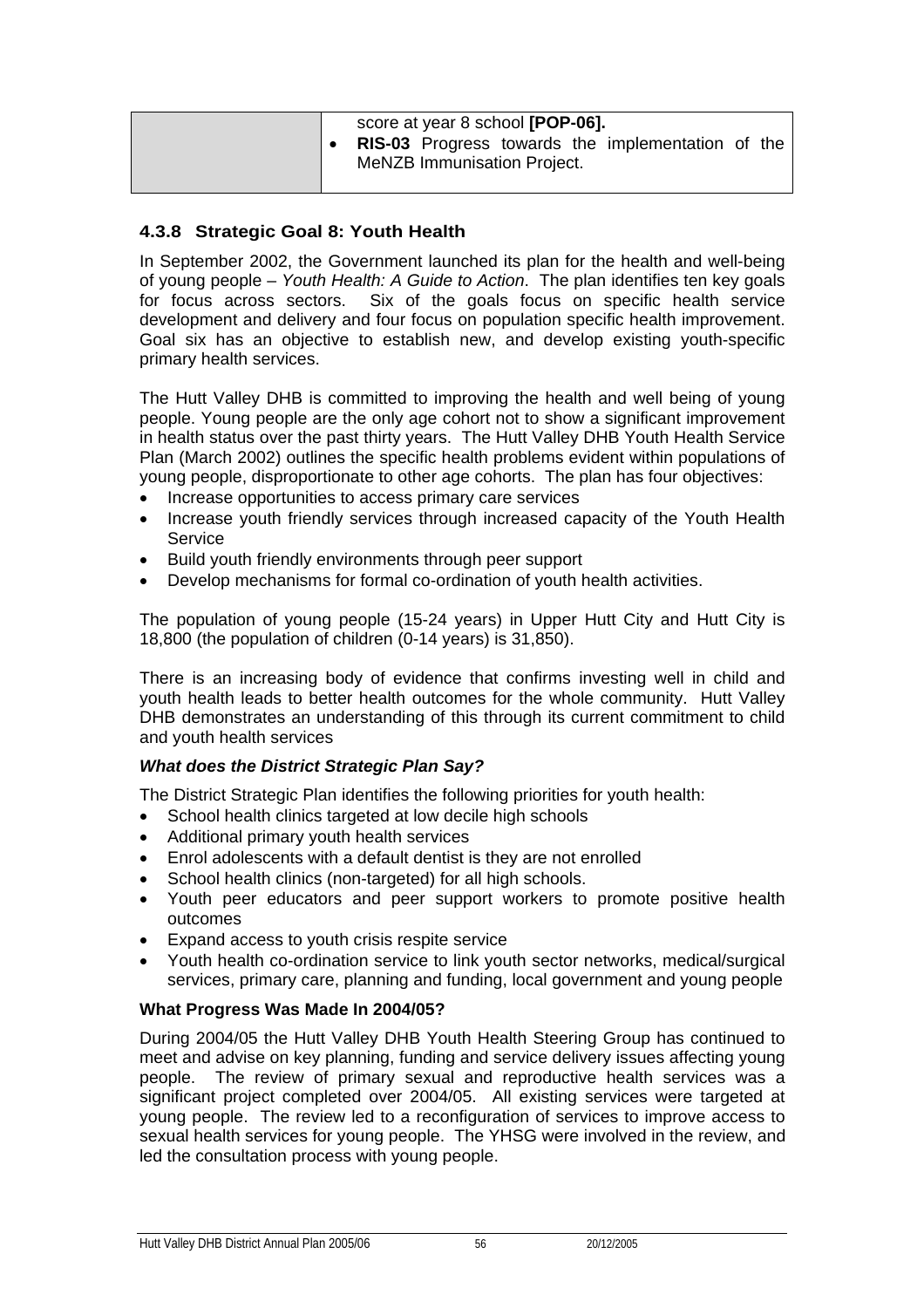Last year (2003/04) the Hutt Valley DHB approved funding for the expansion of youth-specific primary health services for Upper Hutt City. During the past year, the Hutt Valley Youth Health Service has extended its services in Upper Hutt, including a partnership with Orongomai Marae to focus on increasing access to rangatahi in Upper Hutt.

The *Improving Access to Child and Youth Oral Health Project* was completed during the last year and identified strategies to improve access to publicly funded youth oral health services. A number of initiatives have been put in place with youth health providers and the Adolescent Oral Health Co-ordination Service during the year to increase enrolment rates of young people with an adolescent oral health provider.

The *Review of Public Health Nursing Project* was a key project for 2004/05. This was a joint project with Capital and Coast DHB and sought to identify possible models of future delivery for the Public Health Nursing Service that aligns with child and youth health best practice.

In the 2003/04 year the Hutt Valley DHB funded primary youth health clinics in four low decile high schools.

During 2004/05 work was completed to consider the establishment of an adolescent physician position for the Hutt Valley. The Hutt Valley DHB approved funding to establish a specialist youth health physician, together with a new community paediatrician position.

The New Zealand Paediatric Society assessed the performance of District Health Boards in child and youth health during 2004/05. The Hutt Valley DHB were pleased at the excellent result and improvement for the Hutt Valley.

## **What Is Planned For 2005/06?**

With the significant activity in youth health service development and review over the 2003/04 and 2004/05 years, 2005/06 is going to be a year of consolidation.

During 2005/06 a new specialist child and youth health team for the Hutt Valley will be developed. This new team is intended to be small and made up of key child and youth health professionals from a number of services (already existing) as well as two additional half-time senior medical positions (Community Paediatrician and Adolescent Physician). Members of the specialist child and youth health team would continue with their existing responsibilities, but come together as a team to provide a specialist, multi-disciplinary consultation and liaison service for those working with children and young people in the Hutt Valley.

The Hutt Valley DHB has been working with the Hutt Valley Youth Health Service on an evaluation project to ascertain the impact on health outcomes for young people who use the HVYHS services. In 2005/06 the data collection and analysis for this project will take place. The youth health clinics in high schools will also be evaluated.

The *Review of Public Health Nursing Project* was a key project for 2004/05. In the following year implementation of recommendations of this project will be a priority once the MeNZB vaccination campaign is completed.

| <b>Annual Objective 18</b> | Improve Youth Health Outcomes (Cross Reference to<br>Strategic Areas 1, 2, 3, 4, 7, 10, ) |  |  |  |
|----------------------------|-------------------------------------------------------------------------------------------|--|--|--|
| Approach                   | Evaluate youth health clinics in high schools.                                            |  |  |  |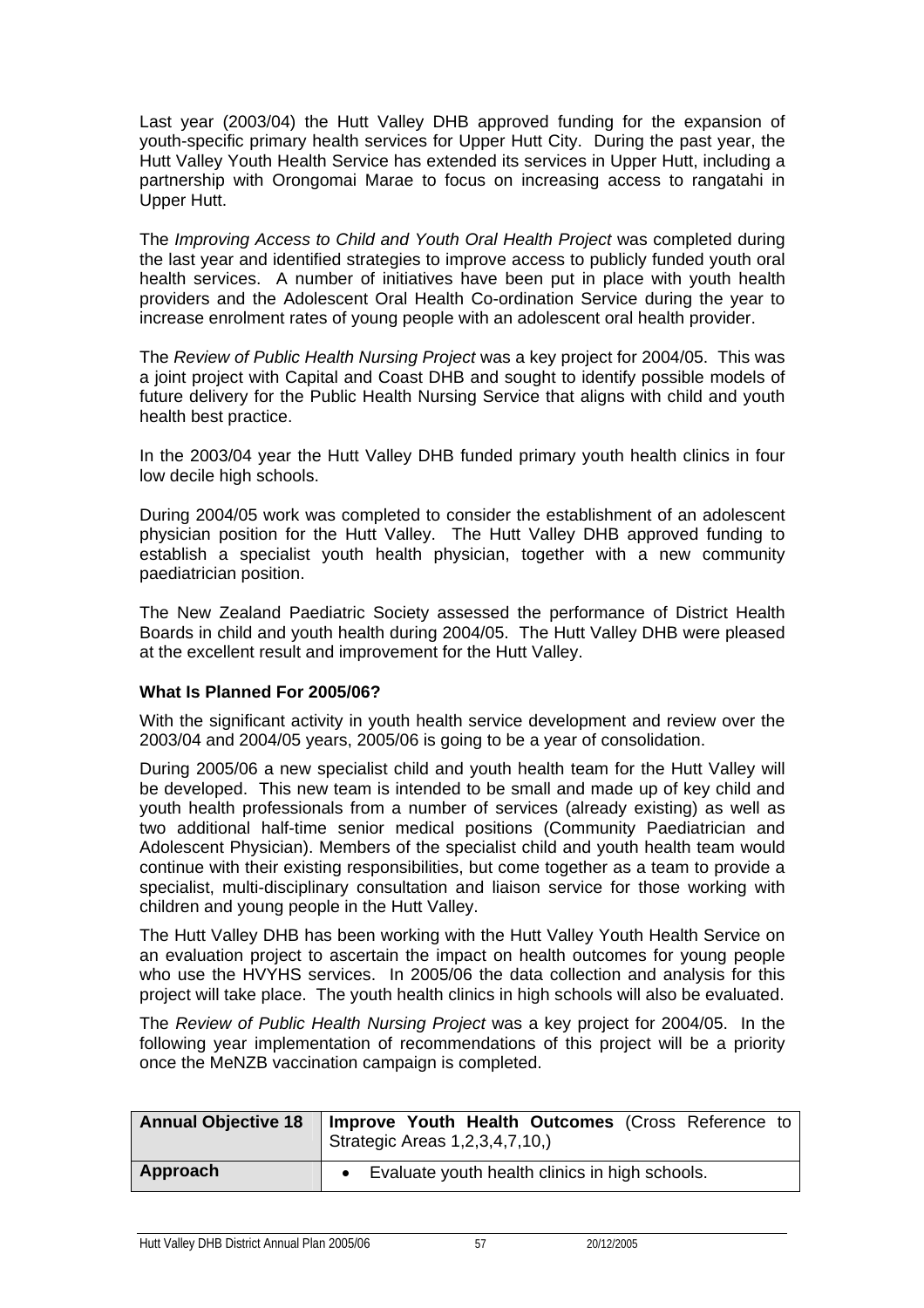|                                                      | Development of a 'virtual' specialist child and youth<br>health team for the Hutt Valley using existing nursing<br>and allied health professionals from Hutt Valley DHB<br>funded or provided services, and new medical<br>positions.                                                                                                                                                                                                                             |  |  |  |  |
|------------------------------------------------------|-------------------------------------------------------------------------------------------------------------------------------------------------------------------------------------------------------------------------------------------------------------------------------------------------------------------------------------------------------------------------------------------------------------------------------------------------------------------|--|--|--|--|
| <b>Milestones</b>                                    | "Virtual" Specialist<br>child<br>youth<br>health<br>and<br>team<br>established by Q4.<br>Youth health clinics evaluation completed by Q3.                                                                                                                                                                                                                                                                                                                         |  |  |  |  |
| <b>Risks and Mitigation</b><br><b>Strategies</b>     | <b>Risks</b><br>Recruitment of adolescent physician is unsuccessful.<br>Specialist Child and Youth Health Team does not form<br>effectively.<br><b>Mitigation</b><br>Ensure a sound recruitment plan is place.<br>Ensure the model for the new team is well documented<br>and clearly understood.<br>Ensure leadership for the development of the new team<br>is assigned to a skilled Hutt Valley DHB manager with<br>sound child and/or youth health knowledge. |  |  |  |  |
| <b>Indicators And</b><br><b>Targets/Expectations</b> | Increased oral health completion rates for young peoples<br>(up to 18 years): over 55%.<br>Specialist Child and Youth Health Team completes three<br>training events and 10 individual consultations with<br>providers by Q4.                                                                                                                                                                                                                                     |  |  |  |  |

# **4.3.9 Strategic Goal 9: Mental Health**

The Mental Health Service Strategic Plan covers a range of services provided in the Hutt Valley or in specialist services at different locations around NZ for people with mental health or alcohol and drug problems. The services cover all age groups from children through to older people and primarily target people with serious, ongoing and disabling illnesses. For adults this is about 3% of the population and for youth, about 5%.

Hutt Valley DHB is committed to implementing a recovery approach in all our dealings and contracts with providers as described in the Mental Health Commission's Blueprint document. In recent years Hutt Valley DHB has developed a number of recovery based mental health and addiction services, including Kaupapa Maori mental health services and Pacific mental health community support services and alcohol and other drug (AOD) services. Additionally Hutt Valley DHB is in the process of establishing a psychological therapies service for people with some severe and debilitating mental illnesses. These programmes will operate in certain primary care environments and are expected to integrate physical and mental health care and offer an easier point of access for many people.

## *What does the District Strategic Plan Say?*

The District Strategic Plan identifies the following mental health service developments as priorities for additional funding if it becomes available:

- 1. Implementing a quality and outcomes programme.
- 2. Access to psychological therapies
- 3. Mental health services for older people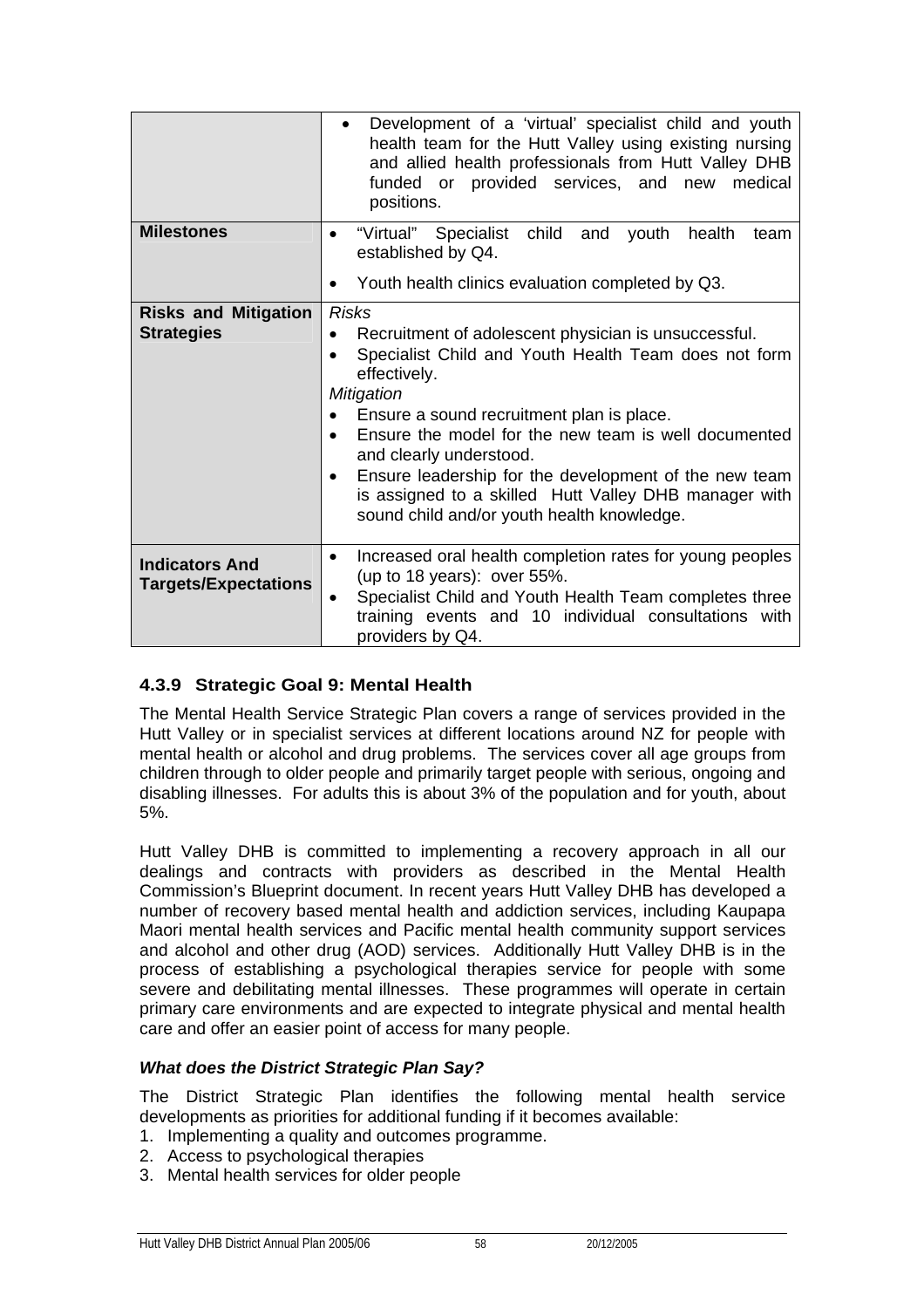- 4. Workforce development.
- 5. Expand access to youth crisis respite services.
- 6. Children with moderate needs pilot.

### **What Progress Was Made In 2004/05?**

### **Local**

Hutt Valley DHB has also supported a number of innovative projects from available surplus funds in the 2004/05 year. The Transitional Employment project is an example of one initiative that provides graduated support for people with long term mental illness to work in paid employment in the community. The Adventure Therapy pilot is another example of a service that uses physical challenge and positive risktaking to help engage young people into treatment settings and provide an alternative to 'talking therapy'. Also the children of parents who use mental health services have some particular needs that are being addressed by the recently established COPMI (Children of Parents with Mental Illness) project.

Hutt Valley DHB contracted with Te Rau Matatini for the development of a range of training programmes aimed at increasing the mental health and cultural competencies of both Maori working in health and social services areas and those working in secondary mental health service provision roles. Te Rau Matatini, on behalf of Hutt Valley DHB also administered scholarship funds for the Maori mental health workforce. This work programme was led by the Portfolio Manager Maori Health and Maori Health Advisor within Hutt Valley DHB.

Other initiatives aimed at Advancing Implementation of Mental Health Blueprint in 2004/05 included:

- 0.5 Maori mental health consumer advisor position
- Day treatment programme for people with alcohol and drug issues
- Self esteem programme for women
- 'Warmline' peer-run 'out of hours' consumer support service
- Psychological Therapies Project manager appointed and establishing service in two Access Primary Health Organisations in the Hutt Valley.
- Provision of Pacific Alcohol and Other Drug services from Hutt Valley DHB provider arm, with aim of transferring to a Pacific NGO provider in the future
- Agreement reached for provision of Pacific mental health Community Support services.
- A process for administering mental health workforce scholarships has been developed for further consultation. A one-off funding pool for scholarships of \$125,000 has been established. This workforce scholarships fund will enable targeted support for professional development in key areas such as Pacific clinical mental health; child and youth clinicians; and the specialised area of older people's mental health.
- Review completed of Local Mental Health and Addiction Advisory Group with role of the group clarified in respect of advisory andplanning and reporting functions.
- Hutt Valley DHB Mental Health Service ceased sub-contracting Service Coordination to CCDHB Regional Service Coordination. From 1 December 2004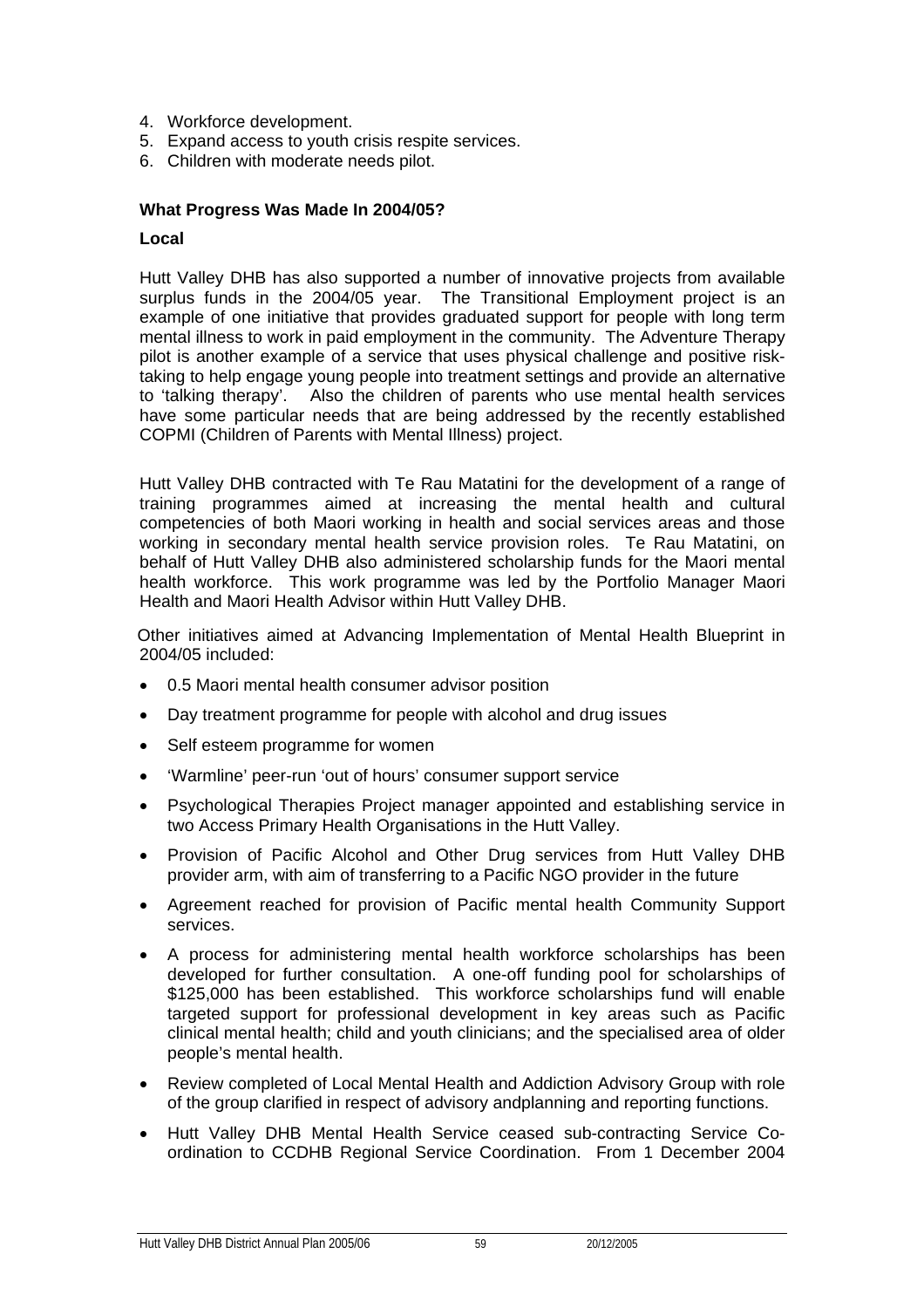Service Coordination and Needs Assessment returned to being provided by Hutt Valley DHB MHS

- A project to implement the MH-Smart initiative is underway. A coordinator has been appointed and the goal is to implement standard Outcome Measurements across all Mental Health Services in NZ by July 2005
- A Mental Health Service for Older People was developed
- Evaluation of the Consult/Liaison service has resulted in the provision of a 0.5 FTE consult liaison nurse position

### **Local Quality Improvement**

- Following an audit by Quality Health NZ, Hutt Valley DHB was accredited for a further 3 years. Mental Health Services received only 4 service specific recommendations following this independent audit. These four low priority recommendations will be addressed in the coming year
- A Facilities Project is underway, looking at improving the facilities for the Psychiatric Intensive Care Unit/CATT/Acute Day Service and Upper Hutt service (cross reference to Strategic Area 17)
- A Nurse Educator position has been established to provide ongoing education and support to nursing staff across the Mental Health Service
- Community Assessment & Treatment Team and the Intensive Clinical Support service (a sub-regional multi- systemic therapy service targeted to young people in the care of the Department of Child Youth and Family, who are also clients of Child Adolescent and Family mental health services or alcohol and other drug services) were both recipients of the Hutt Valley DHB Excellence in Community Health Awards 2004

### **Regional**

Hutt Valley DHB is an active participant in the Central Region Mental Health and Addictions Network (CRMHAN) and has collaborated with the five other DHB's in the region, TAS, and stakeholder representatives from across the region to develop the Regional Mental Health Plan (RMHP) for 2005/06. The RMHP reports on the network's achievements to date, prior year expenditure of additional Blueprint funding, developments planned for 2005/06 and the proposed allocation of additional Blueprint funding in 2005/06. This DAP and the RMHP for 2005/06 are aligned and consistent.

Regional achievements in 2004/05 have included:

- The recruitment of the regional mental health Contracts Manager based in Hutt Valley DHB.
- The findings of the Alcohol and Other Drugs Intensive Treatment Review are in the process of being implemented in the region. Hutt Valley DHB has a special role in this in the development of new (regional only) service specifications and recruitment of the new regional Alcohol and Other Drugs Coordinator position.
- Hutt Valley DHB is providing a project sponsor role for the regional Infant, Child and Youth mental health work programme.
- A Regional Speciality Review was completed and consulted on. The findings of that Review have significant implications for Hutt Valley DHB with key recommendations of the report noting that a number of treatment services be delivered locally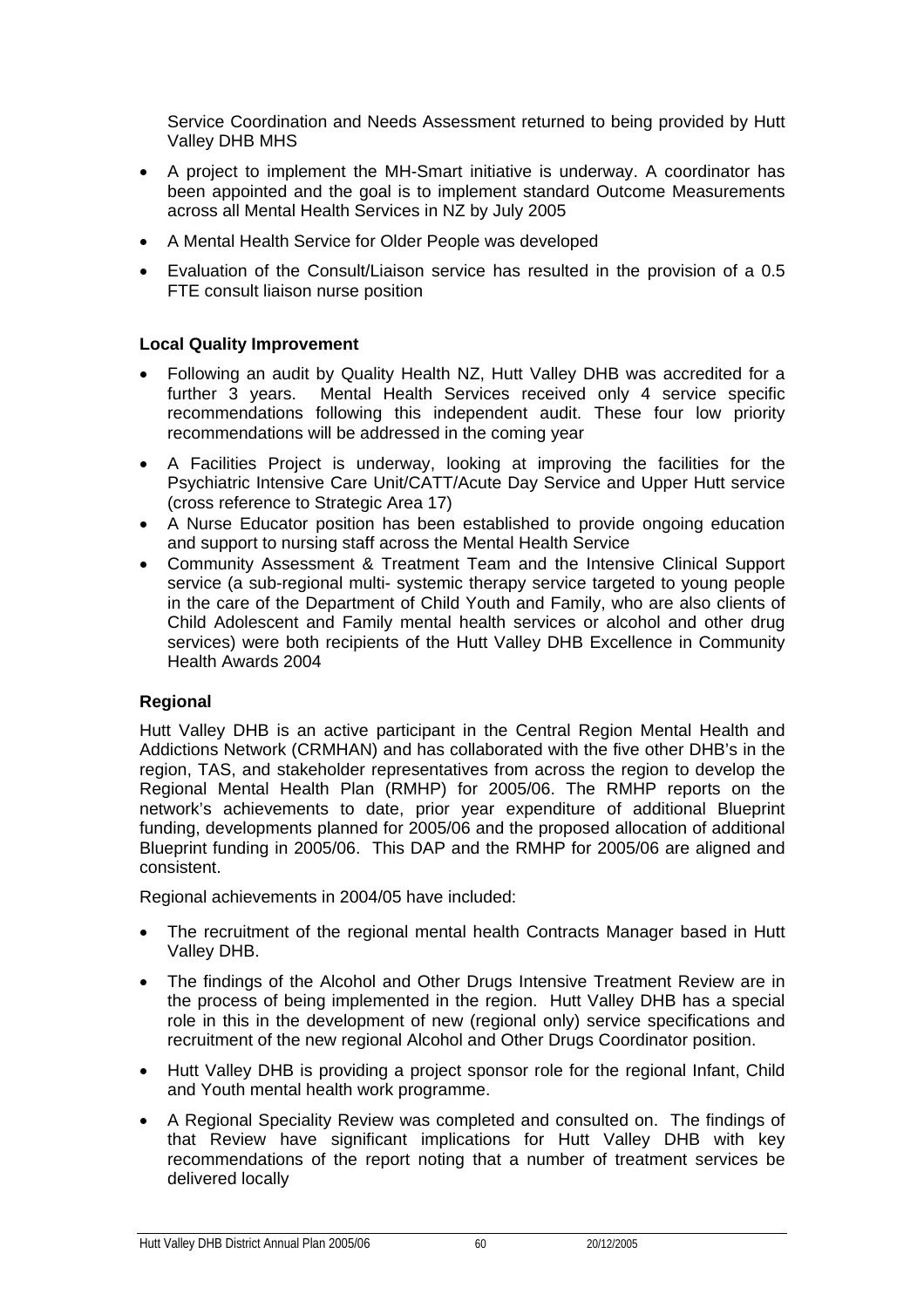### **What Is Planned For 2005/06?**

### **Local**

One of the major challenges for the year ahead is the development of a new mental health service plan. The previous mental health plan has mostly been implemented now but there remains room for further improvement in the way that services are provided and in the range of services available. Some of the key areas that the plan will have to address include responsiveness to young people of all ethnicities; better availability of services to people outside the 3% most severely affected target group and the need for a fuller continuum of care for older people. The role of primary care is likely to feature greatly in the plan.

Of the priorities identified in the District Strategic Plan listed above, items 5 and 6 require particular further attention but require additional funds, currently unavailable for this purpose. However options for responding to the needs of youth for services when they are in a crisis will be considered, including whether these services can be provided by re-orienting existing services.

The programme of work for 2005/06 will have a particular focus on the quality of service delivery including specific interventions for service users e.g. regular review of treatment and support processes, including risk management plans, individual crisis plans for long term patients, relapse prevention plans and consumer outcomes.

The initiatives identified below are planned to advance the implementation of the Mental Health Commission's Blueprint. Hutt Valley DHB is in the situation of all 'new' Blueprint funds for 2005/06 being committed to implementation of regional mental health services, including regional Alcohol and Other Drug services. While these services will form part of a regional matrix of intensive treatment and support services, they will be provided locally in the Hutt Valley DHB district.

| <b>Annual Objective 19</b> | <b>Advance Implementation Of Mental Health Blueprint</b>                                                                     |  |  |  |  |  |
|----------------------------|------------------------------------------------------------------------------------------------------------------------------|--|--|--|--|--|
| Approach                   | Further development of Pacific AOD service<br>$\bullet$                                                                      |  |  |  |  |  |
|                            | Support the PHO-based Primary mental<br>health<br>$\bullet$<br>services establishment (> 3% target group)                    |  |  |  |  |  |
|                            | Reconfiguration of support services for youth mental<br>health                                                               |  |  |  |  |  |
|                            | Reallocation of surplus funds resulting from under-<br>delivery of mental health services                                    |  |  |  |  |  |
|                            | Develop 5 year Hutt Valley Mental Health service plan                                                                        |  |  |  |  |  |
|                            | Continue and broaden quality and audit programme to<br>include outcomes and service delivery focus.                          |  |  |  |  |  |
|                            | Maintain DHB Workforce Scholarships<br>$\bullet$                                                                             |  |  |  |  |  |
|                            | Development of family/Whanau advisor position within<br>$\bullet$<br>the Provider arm Mental health Service                  |  |  |  |  |  |
|                            | Consolidate f Psychological therapies service<br>٠                                                                           |  |  |  |  |  |
| <b>Milestones</b>          | Identify potential suitable Pacific provider for future<br>$\bullet$<br>transfer of Pacific Alcohol and Other Drugs services |  |  |  |  |  |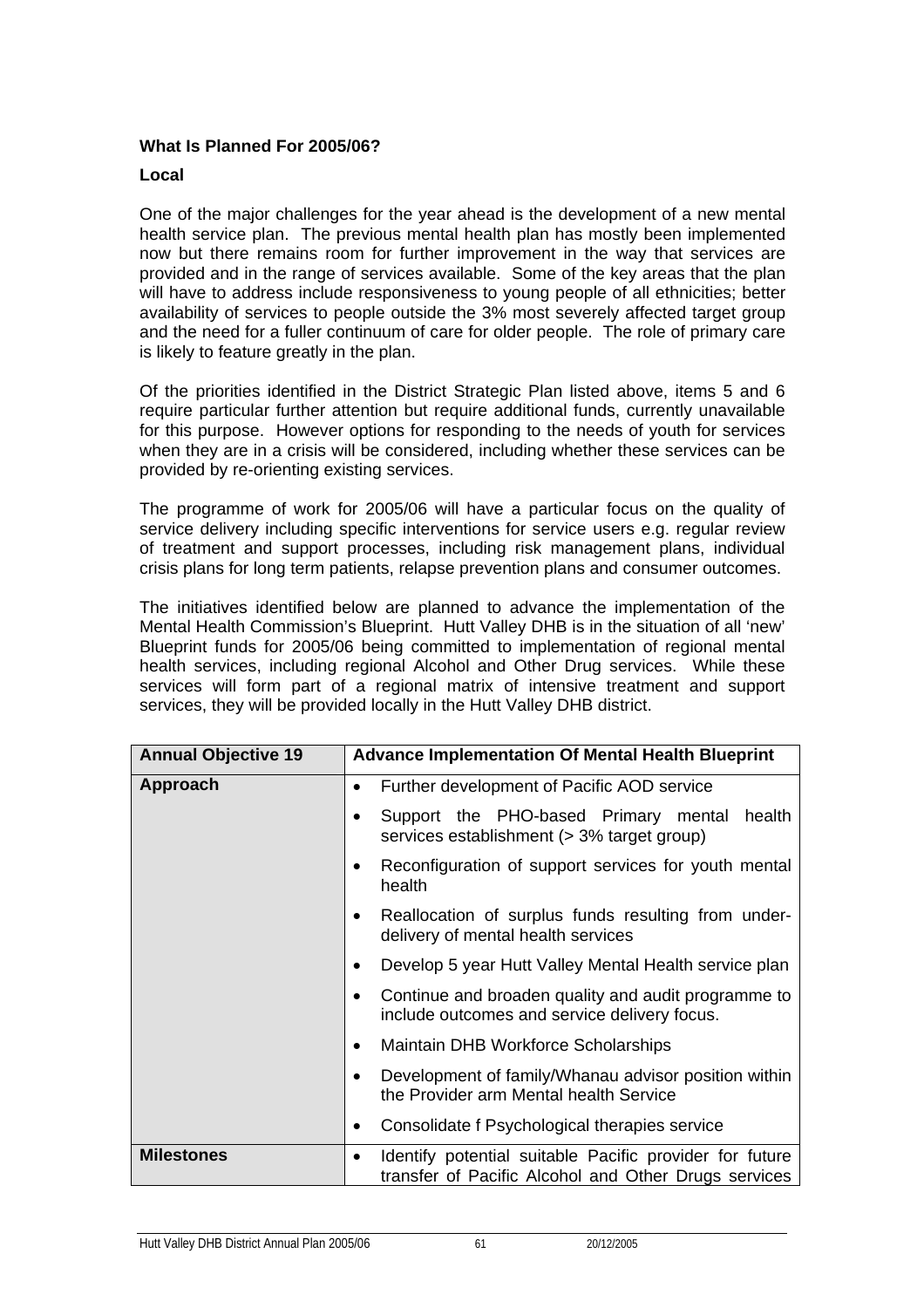|                               | from Hutt Valley DHB mental health services by<br>Quarter.                                                                                                                                                                        |  |  |  |  |  |
|-------------------------------|-----------------------------------------------------------------------------------------------------------------------------------------------------------------------------------------------------------------------------------|--|--|--|--|--|
|                               | Work with the Ministry of Health to negotiate<br>٠<br>agreement for primary mental health services (target<br>group those with moderate mental health needs) and<br>establish those services by Quarter 2.                        |  |  |  |  |  |
|                               | Reconfigure support services to youth in the Hutt<br>$\bullet$<br>Valley to ensure that supported accommodation<br>provides an optimal transition to non-institutional<br>settings by Quarter 3.                                  |  |  |  |  |  |
|                               | Consult on priorities for services from available<br>$\bullet$<br>surplus funds and reallocate by Quarter 4.                                                                                                                      |  |  |  |  |  |
|                               | Develop 5 year mental health and addiction service<br>$\bullet$<br>plan by Quarter 4.                                                                                                                                             |  |  |  |  |  |
|                               | Identify, collaboratively with services when possible,<br>$\bullet$<br>services that would particularly benefit from quality<br>review by Q2                                                                                      |  |  |  |  |  |
|                               | Refine methodology for administering workforce<br>$\bullet$<br>scholarships and establish funding by Q2, implement<br>by Q4                                                                                                       |  |  |  |  |  |
|                               | Evaluation of psychological therapies<br>service<br>$\bullet$<br>underway by Q3.                                                                                                                                                  |  |  |  |  |  |
| <b>Risk And Mitigation</b>    | Risk:                                                                                                                                                                                                                             |  |  |  |  |  |
|                               | Young people remain in supported housing beyond<br>٠<br>the period required thereby institutionalising them.                                                                                                                      |  |  |  |  |  |
|                               | Resources required for development of service plan<br>$\bullet$<br>cannot be found from available budget                                                                                                                          |  |  |  |  |  |
|                               | Mitigation:                                                                                                                                                                                                                       |  |  |  |  |  |
|                               | Consult with youth steering group and formulate an<br>effective approach to youth mental health service<br>delivery that maximises independence and provides a<br>range of options for young people needing intensive<br>support. |  |  |  |  |  |
|                               | Enlist the assistance of service providers to take an<br>active role in developing the plan.                                                                                                                                      |  |  |  |  |  |
| <b>Indicators and Targets</b> | Report on targets set for improving the health status<br>$\bullet$<br>of people with severe mental illness [POP-08 IDP]                                                                                                           |  |  |  |  |  |

## **Regional Mental Health Priorities**

The region has developed strategic themes of access, participation, communication, service excellence, and holistic approach, out of which have arisen a number of goals. This district's goals are shown alongside the appropriate regional goal.

The table also shows the projects that CRMHAN and this DHB have proposed to advance the goals. Some projects are noted against more than one theme. Please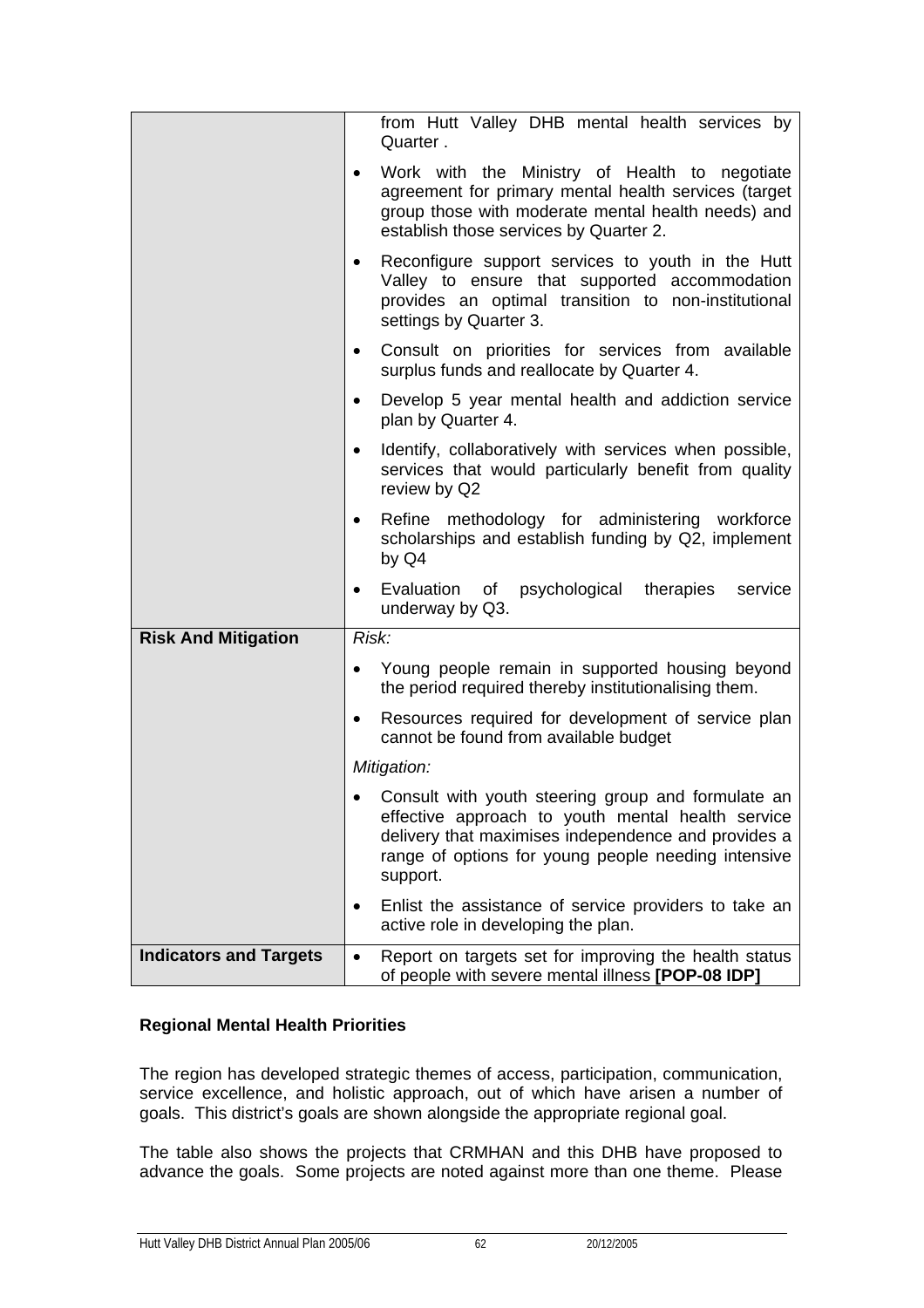refer to the Central region Mental Health and Addiction Strategic Plan 2004-2006 for<br>more detail concerning regional projects, also the TAS website more detail concerning regional projects, also the TAS website www.centraltas.co.nz.

| <b>Strategic</b><br><b>Theme</b> | <b>Regional Goals</b><br>Incorporating but not<br>limited to:                                                        | <b>District</b><br><b>Goals</b>                                    | <b>Regional</b><br><b>Projects</b>                                    | <b>District Projects</b>                                                                                                                 |
|----------------------------------|----------------------------------------------------------------------------------------------------------------------|--------------------------------------------------------------------|-----------------------------------------------------------------------|------------------------------------------------------------------------------------------------------------------------------------------|
| Access                           | Increased access to<br>timely,<br>appropriate<br>and equitable:<br><b>Services</b>                                   | Developing a<br>robust<br>and<br>accessible<br>primary care        | Regional<br>Specialty<br>Services Project                             | Developing<br>primary<br>mental health services for<br>people with severe mental<br>illness                                              |
|                                  | Resources (culturally<br>appropriate<br>HR,<br>appropriately skilled<br>workforce, funding,<br>facilities, training) | sector<br>Reducing<br>inequalities                                 | Regional<br><b>Forensic Services</b><br>Implementation<br>Project     | Developing<br>primary<br>mental health services for<br>with<br>moderate<br>people<br>mental health issues and                            |
| Education                        |                                                                                                                      | <b>Child</b><br>health<br>giving<br>children<br>the<br>opportunity | Regional<br>Workforce<br>Development<br>Project                       | (non<br><b>Blueprint</b><br>needs<br>funded project)<br>clinical<br>Maori<br>Aligning                                                    |
|                                  |                                                                                                                      | to grow up in<br>healthy<br>a<br>supportive<br>environment         | Regional<br>Child<br>and youth project                                | mental<br>health<br>service<br>with<br>the<br>Hutt<br>delivery<br>Valley DHB Maori Health<br>Strategic Plan                              |
|                                  |                                                                                                                      | Youth health<br>- developing<br>youth friendly<br>services         | Regional<br>response<br>to<br>prevent a<br>crisis<br>project          | Reconfiguring<br>youth<br>mental health<br>support<br>services to achieve less<br>restrictive<br>and<br>more<br>recovery centred options |
|                                  |                                                                                                                      | Maori health<br>development<br>working<br>towards<br>of<br>equity  | Regional Alcohol<br>and other<br>drug<br>services<br>implementation   | Continuing<br>the<br>development<br>the<br>оf<br>Children of Parents<br>with<br>Mental Illness pilot project                             |
|                                  |                                                                                                                      | for<br>outcome<br>Maori                                            | Maori<br>mental<br>health<br>service<br>project                       | Delivery<br>Pacific<br>оf<br>addiction<br>services<br>in<br>primary care settings                                                        |
|                                  |                                                                                                                      |                                                                    | Consumer<br>run<br>case<br>management<br>service<br>regional<br>pilot |                                                                                                                                          |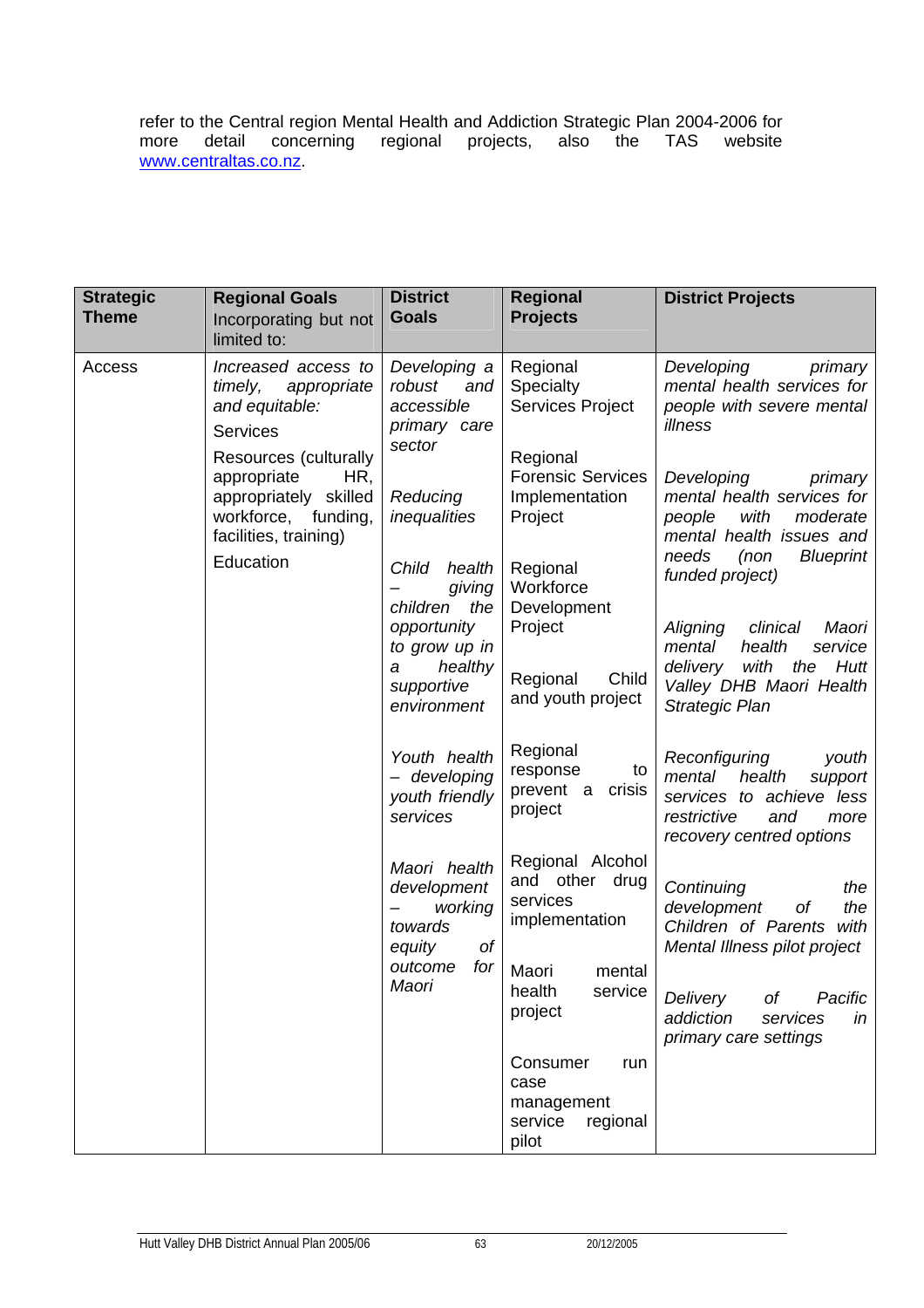| Participation         | Increased<br>participation<br>at<br>all<br>levels by:<br>Maori<br>$\bullet$<br>Consumer<br>$\bullet$                                                                                                                                                        | Developing<br>partnerships<br>with Maori                                                                                   | Maori<br>Mental<br><b>Services</b><br>Health<br>Programme<br>Pacific<br>Peoples                                      | Developing a whanauora<br>model<br>of<br>community<br>based mental health care<br>for tangata whaiora                                                                    |
|-----------------------|-------------------------------------------------------------------------------------------------------------------------------------------------------------------------------------------------------------------------------------------------------------|----------------------------------------------------------------------------------------------------------------------------|----------------------------------------------------------------------------------------------------------------------|--------------------------------------------------------------------------------------------------------------------------------------------------------------------------|
|                       | Family<br>$\bullet$<br>Pacific Peoples<br>$\bullet$<br>Other<br>$\bullet$<br>stakeholders                                                                                                                                                                   |                                                                                                                            | Health<br>Mental<br>Project                                                                                          | Further involving Pacific<br>peoples in local service<br>planning                                                                                                        |
| Communicatio<br>n     | Enhanced:<br>Interagency<br>and<br>Intersectoral<br>collaboration<br>Tolerance<br>and<br>understanding within<br>the<br>sector<br>and<br>mental<br>between<br>health and the wider<br>community                                                             | Increase<br>community<br>participation<br>service<br>in<br>activities                                                      | Most<br>regional<br>projects<br>incorporate<br>elements of this<br>theme                                             | Further advance primary<br>and secondary<br>services<br>interface<br>Involvement of community<br>in mental health service<br>plan                                        |
| Service<br>Excellence | Provision of:<br>Clinical<br>leadership<br>and safety<br>Effective, outcomes-<br>based services<br>Optimal<br>service<br>delivery<br>within<br>available resources<br>Innovative<br>approaches<br>to<br>funding<br>planning,<br>service<br>and<br>provision | Developing<br>and<br>maintaining<br>the quality of<br>existing<br>services<br>Identifying<br>and realising<br>efficiencies | Regional<br>Response<br>to<br>Prevent a Crisis<br>Project<br>Child and Youth<br>Mental<br>Health<br>Services Project | Continue quality and audit<br>programme<br>Developing an integrated<br>continuum<br>of<br>service<br>delivery<br>including<br>for<br>people<br>with<br>moderate<br>needs |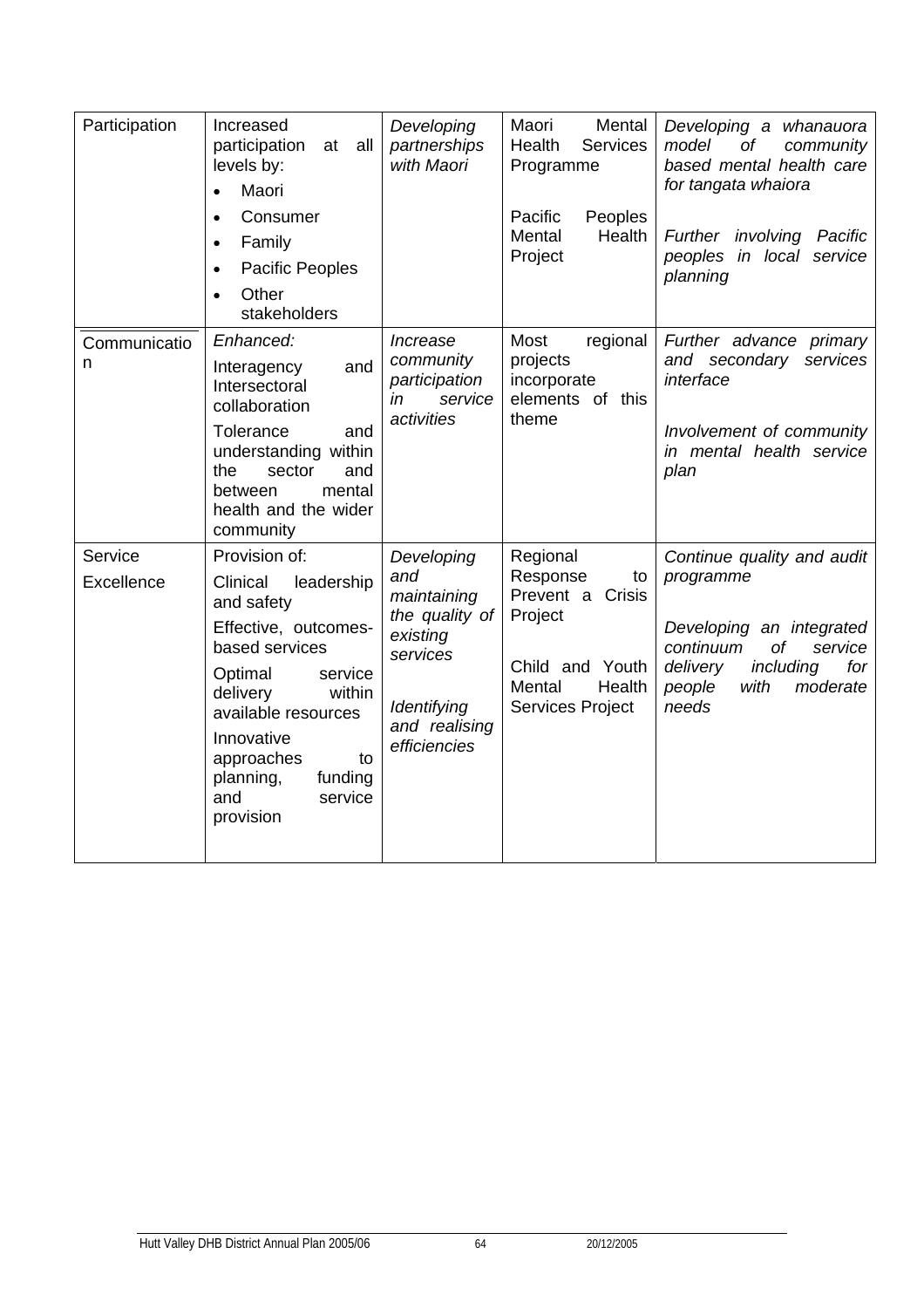| Holistic<br>Approach | Promotion of:<br>All aspects of the<br>physical,<br>social,<br>spiritual<br>and<br>psychological<br>wellbeing considered<br>in delivering services<br>to<br>consumers/tangata<br>whai ora<br>The integration<br>0f<br>health<br>mental<br>the<br>with<br>services<br>wider<br>community<br>Housing,<br>e.g.<br>Employment,<br>Education,<br>primary<br>providers,<br>care<br>community<br>groups/agencies | Health<br>communities<br>(encouraging<br>people<br>to I<br>exercise<br>eat<br>more,<br>more<br>healthily,<br>stop smoking<br>and <i>improve</i><br>parenting<br>skills | & Other<br>Alcohol<br>Drugs Intensive<br>Treatment<br>Review<br>Implementation<br>Project | Developing an integrated<br>continuum<br>of<br>service<br>delivery to improve access<br>Continue<br>to<br>support<br>children of parents with<br>mental illness and youth<br>adventure<br>therapy<br>Continue to<br><i>initiatives.</i><br>provide good access to<br>smoking<br>cessation<br>for mental<br>programmes<br>health service users. |
|----------------------|-----------------------------------------------------------------------------------------------------------------------------------------------------------------------------------------------------------------------------------------------------------------------------------------------------------------------------------------------------------------------------------------------------------|------------------------------------------------------------------------------------------------------------------------------------------------------------------------|-------------------------------------------------------------------------------------------|------------------------------------------------------------------------------------------------------------------------------------------------------------------------------------------------------------------------------------------------------------------------------------------------------------------------------------------------|
|----------------------|-----------------------------------------------------------------------------------------------------------------------------------------------------------------------------------------------------------------------------------------------------------------------------------------------------------------------------------------------------------------------------------------------------------|------------------------------------------------------------------------------------------------------------------------------------------------------------------------|-------------------------------------------------------------------------------------------|------------------------------------------------------------------------------------------------------------------------------------------------------------------------------------------------------------------------------------------------------------------------------------------------------------------------------------------------|

Additional to the following schedule of activity, Hutt Valley DHB will implement a new regional youth alcohol and other drug service aimed at those with the most severe and complex Alcohol and Other Drugs issues from new funding provided by the Ministry of Health for this purpose. The design of this service is currently being finalised.

The Ministry of Health have requested specific information about the funding of new mental health initiatives in 2005/06 (see Appendix 10).

| <b>Annual Objective 20</b> | Regional Mental Health And Addiction<br><b>Sector</b><br><b>Development</b>                                                                                                                                                                                                                                              |
|----------------------------|--------------------------------------------------------------------------------------------------------------------------------------------------------------------------------------------------------------------------------------------------------------------------------------------------------------------------|
| Approach                   | Implement Regional Mental Health and Addiction<br>Strategic Plan including purchase of additional AOD day<br>and evening treatment programmes regionally                                                                                                                                                                 |
|                            | • Provide Project Sponsorship for development of infant<br>child and youth mental health advisory group, service<br>reviews and needs assessment.                                                                                                                                                                        |
|                            | Reconfigure delivery of certain Regional Specialty<br>servicesto ensure better access for Hutt Valley residents                                                                                                                                                                                                          |
|                            | Complete a stocktake of Te Puawaitanga <sup>1</sup> locally,<br>$\bullet$<br>including rates of access of Maori to mainstream and<br>Kaupapa Maori mental health services; workforce<br>numbers and development; participation of Maori in<br>service planning and delivery and measurement of Maori<br>health outcomes. |
|                            | Continue to contribute to the development of a strategy                                                                                                                                                                                                                                                                  |

<sup>1</sup> Te Puawaitanga Maori Mental health national Strategic Framwork, Ministry of Health, 2002

 $\overline{a}$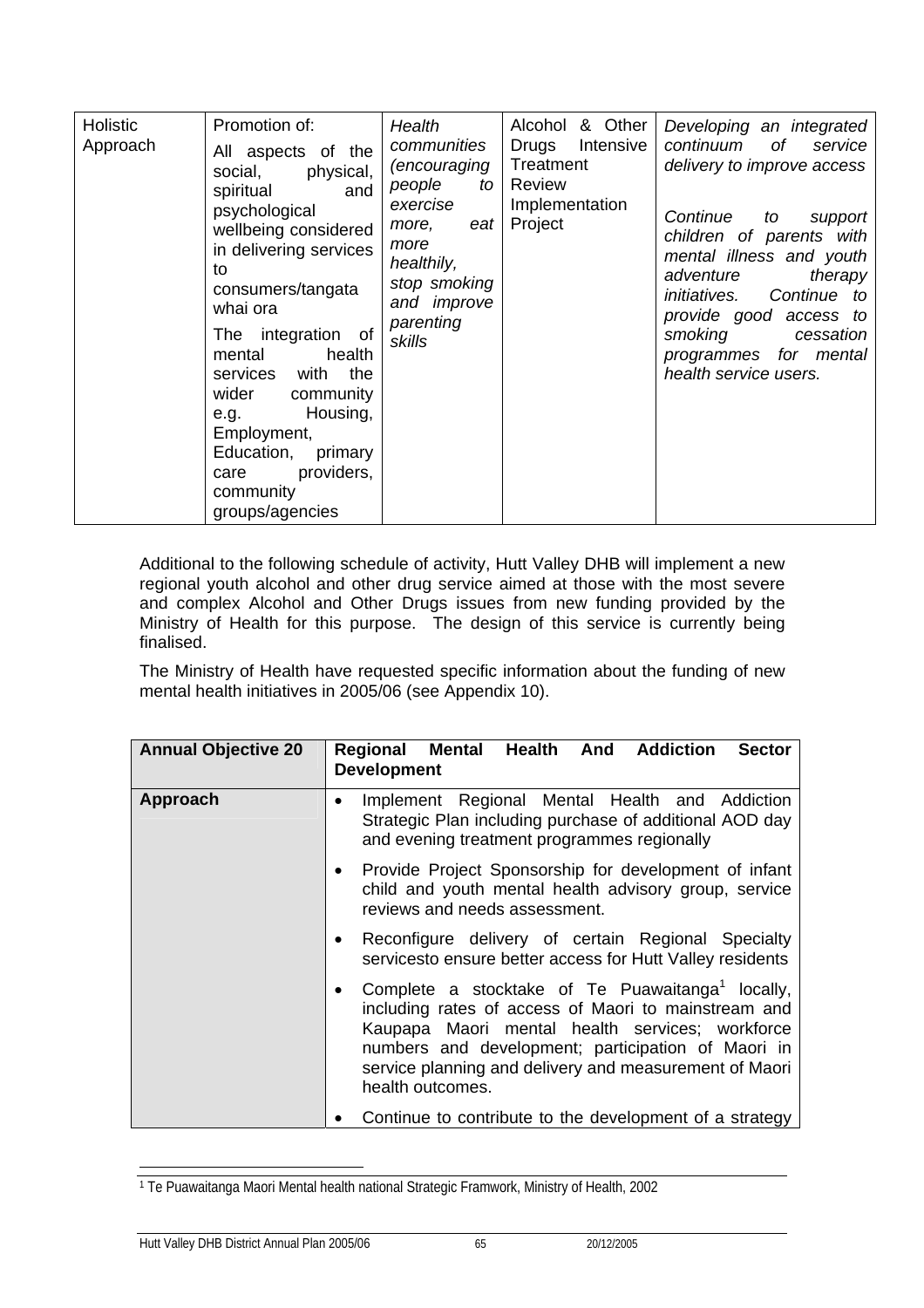|                             | to manage clinical risk regionally.                                                                                                                                                                                                                                                                                                                                                                                                                                                                                                                                                                                                                                                                                                                                                                                                                                                                                                                                        |
|-----------------------------|----------------------------------------------------------------------------------------------------------------------------------------------------------------------------------------------------------------------------------------------------------------------------------------------------------------------------------------------------------------------------------------------------------------------------------------------------------------------------------------------------------------------------------------------------------------------------------------------------------------------------------------------------------------------------------------------------------------------------------------------------------------------------------------------------------------------------------------------------------------------------------------------------------------------------------------------------------------------------|
|                             | Manage transition of all NGO regional mental health<br>$\bullet$<br>contracts to HVDHB.                                                                                                                                                                                                                                                                                                                                                                                                                                                                                                                                                                                                                                                                                                                                                                                                                                                                                    |
|                             | Central Region Technical Advisory services to complete<br>٠<br>regional workforce development plan Valuing People<br>and implement Essentially People training.                                                                                                                                                                                                                                                                                                                                                                                                                                                                                                                                                                                                                                                                                                                                                                                                            |
| <b>Milestones</b>           | Reconvene and coordinate activities of regional AOD<br>$\bullet$<br>councils by Quarter 2<br>Purchase new AOD day treatment services by Quarter 4<br>$\bullet$<br>Regional Mental Health Advisory group for infant child<br>$\bullet$<br>and youth services established by Quarter 1<br>Regional Infant Child and Youth mental health service<br>$\bullet$<br>reviews completed by Quarter 1<br>Reconfigure certain Regional Specialty services by<br>٠<br>Quarter 4<br>Complete stocktake of Te Puawaitanga locally<br>by<br>$\bullet$<br>Quarter 1<br>Develop a plan for further implementation of Te<br>$\bullet$<br>Puawaitanga by Quarter 2<br>Develop a plan for management of clinical risk on a<br>$\bullet$<br>regional basis ensuring clear lines of accountability by<br>Quarter 2<br>Central region Technical Advisory services to complete<br>$\bullet$<br>workforce plan Valuing People and<br>implement<br><b>Essentially People training by Quarter 2.</b> |
| <b>Risks and mitigation</b> | Risk: Regional AOD councils not functioning<br>Mitigation: Ensure approach includes local Portfolio<br>managers. Provide adequate time and support to process.                                                                                                                                                                                                                                                                                                                                                                                                                                                                                                                                                                                                                                                                                                                                                                                                             |
|                             | Risk: Findings of Regional Specialty services lead to loss of<br>clinical expertise.<br>Mitigation: Ensure robust and well managed transition<br>process if there is a transfer of service delivery.                                                                                                                                                                                                                                                                                                                                                                                                                                                                                                                                                                                                                                                                                                                                                                       |

## **4.3.10 Strategic Goal 10: Integration**

Integration means attempting to provide seamless care across health providers and across different services, so that people receive the right service from the right person at the right time. The focus on integration flows through the District Strategic Plan and is reflected in all service plans; particularly in primary care, disability (eldercare) and in maternity. It also impacts on the approach to information systems development.

A key aspect is achieving a smooth interface between the primary and secondary sectors. This part of the DAP focuses on specific integrated care projects including integrated maternity services, and on reducing acute hospitalisations. It is critical to note, however, that integration is a major component of many of the other activities referenced in this plan. This section must therefore be read in conjunction with the rest of the plan.

## *What does the District Strategic Plan Say?*

The District Strategic Plan includes the following as priorities:

1. Maternity co-ordination & workforce development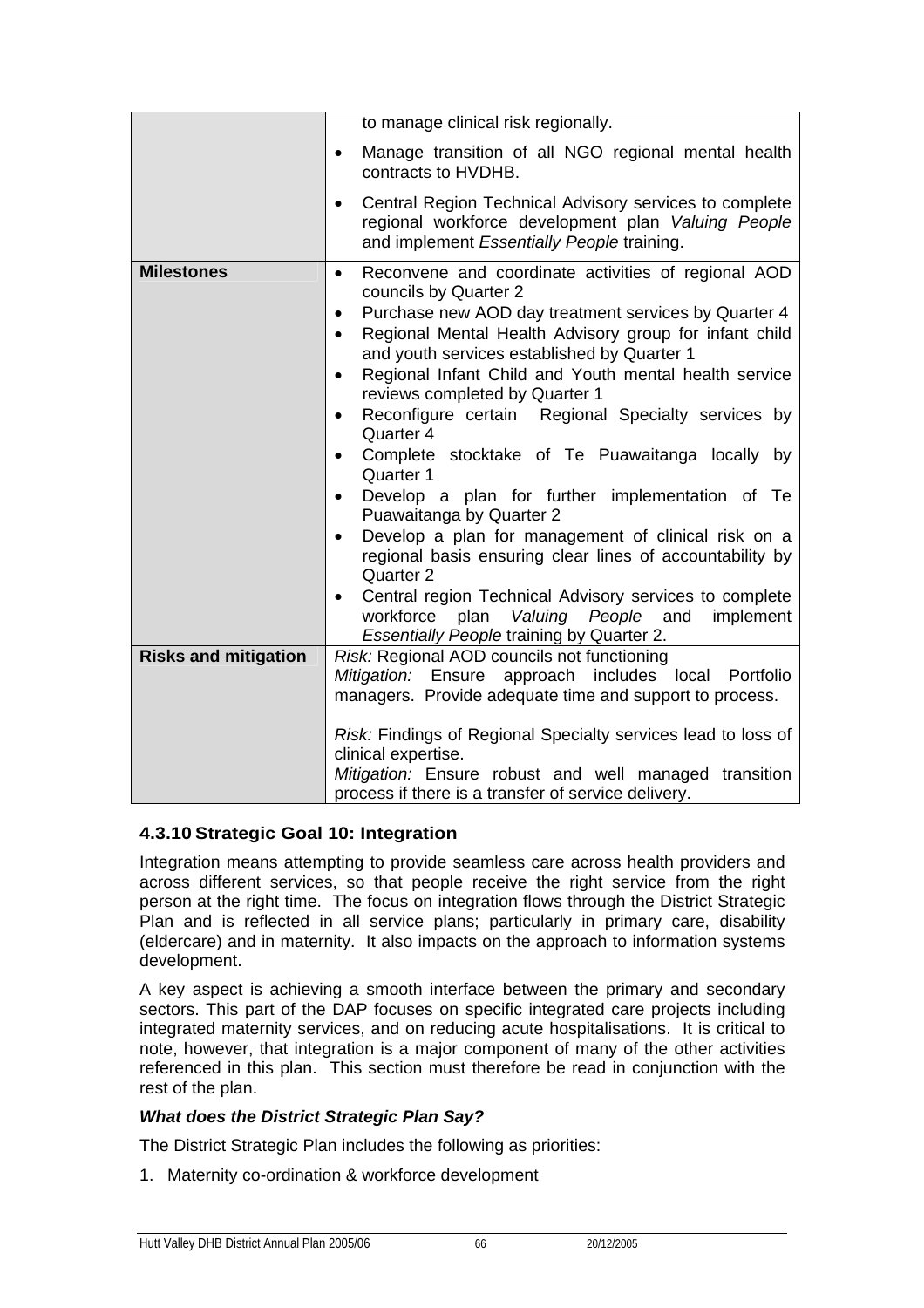- 2. Establishing an integrated care service with other providers for older people. (Refer to Strategic Area 12)
- 3. Managing demand driven spending (including acute medical demand). (Refer also to referred services management in section 4.3.1)

### **What Progress was made in 2004/05?**

Primary secondary integration is now a component of most of the Hutt Valley DHB's workstreams. Whether integration is soft (i.e. integrating within systems) or hard (integrating across sectors), achieving integration is a particular focus of the following Strategic Areas:

- Primary Care (including palliative care)
- Referred Services Management (and in particular the Laboratory review)
- Disease Management
- **Elective Services**
- Child and Youth
- **Mental Health**
- Disability Strategy (and in particular the Older Person's Objective)
- Cancer Control
- Information Systems

The DHB has also put strong emphasis on supporting primary care practices with influenza immunisations, and has implemented a quality payment related to achievement of specific influenza immunisation targets.

Many of the initiatives that have been put in place in the past year have had their origin from a strong wish to improve integration of systems, services, and people. As a result, there is no singular objective around primary secondary integration – rather it is cross-referenced throughout this plan as a cornerstone philosophy of the bulk of our new initiatives and service reconfigurations.

### **What is planned for 2005/06?**

The DHB will continue its focus on reducing demand pressures on the provider arm. The significant work undertaken under the chronic disease goals (i.e Strategic Area 5) have been undertaken on the basis that their implementation will result in reduced demand for acute services.

| <b>Annual Objective 21</b> | Manage Acute Demand Pressures On Provider Arm<br>(Cross Reference To Strategic Areas 1 & 5)                                                                                                                                                                          |
|----------------------------|----------------------------------------------------------------------------------------------------------------------------------------------------------------------------------------------------------------------------------------------------------------------|
| Approach                   | Support the development and implementation of support<br>systems for dementia care in aged care facilities                                                                                                                                                           |
|                            | Reduce Congestive Heart Failure (CHF) admissions<br>٠                                                                                                                                                                                                                |
|                            | Develop a continuum of care for managing infants<br>admitted with respiratory conditions                                                                                                                                                                             |
| <b>Milestones</b>          | Implement challenging behaviour policy by Q1<br>Undertake training in all facilities for restraint, behaviour<br>٠<br>management and delirium management by Q4<br>Establish a telephone consultancy service to assist the<br>management of difficult residents by Q2 |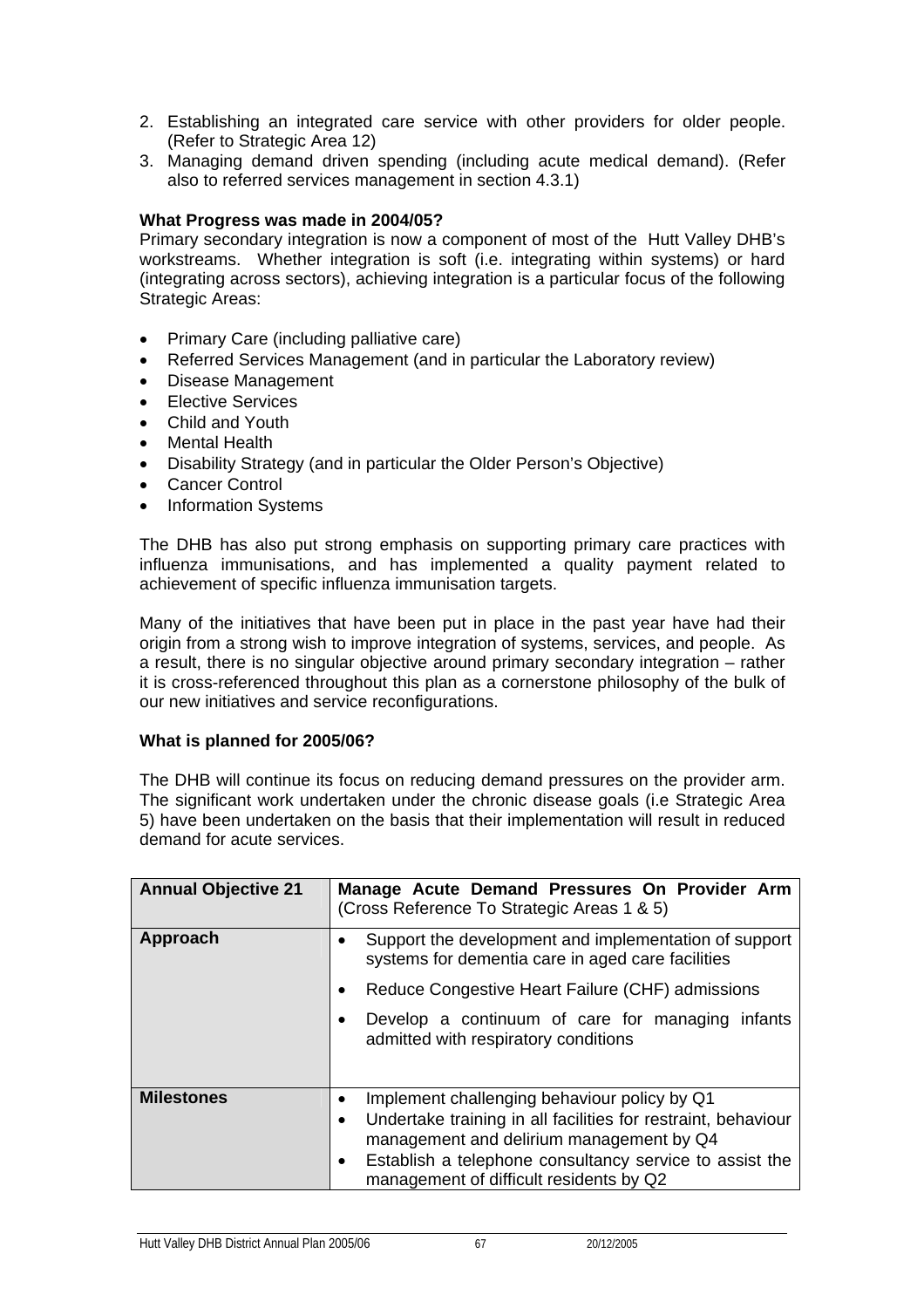|                                                         | Evaluate impact of CHF funding for primary care by Q4.<br>$\bullet$<br>"Wheezy children" templates for GPs completed by Q2<br>$\bullet$                                                                                                                                                                                     |
|---------------------------------------------------------|-----------------------------------------------------------------------------------------------------------------------------------------------------------------------------------------------------------------------------------------------------------------------------------------------------------------------------|
| <b>Risks and Mitigation</b><br><b>Strategies</b>        | <b>Risk</b><br>Capacity in primary care and aged care is currently<br>$\bullet$<br>fragile with the introduction of many PHO initiatives<br>and limited workforce capacity.<br><b>Mitigation</b><br>• Work closely in the developmental stages with Primary<br>Care and Aged care sectors to manage pace of<br>development. |
| <b>Indicators</b><br>And<br><b>Targets/Expectations</b> | • Ambulatory Sensitive Admission Targets [POP-13<br><b>IDP1</b>                                                                                                                                                                                                                                                             |

## **4.2.11 Cancer Control Strategy**

Cancer control is an organized approach to reducing the burden of cancer in our community. It recognizes that the disease cannot be completely eradicated in the foreseeable future, but that its effects can be reduced. The aims of cancer control are to reduce the number of people who develop cancer and the number who die from cancer, and to ensure a better quality of life for those who do develop the disease.

## **The New Zealand Cancer Control Strategy**

The goals of the New Zealand Cancer Control Strategy are to:

- 1. reduce the incidence of cancer through primary prevention
- 2. ensure effective screening and early detection to reduce cancer incidence and mortality
- 3. ensure effective diagnosis and treatment to reduce cancer morbidity and mortality
- 4. improve the quality of life for those with cancer, their family and whanau through support, rehabilitation and palliative care
- 5. improve the delivery of services across the continuum of cancer control through effective, planning, co-ordination and integration of resources and activity, monitoring and evaluation
- 6. improve the effectiveness of cancer control in New Zealand through research and surveillance.

The key goals of the Cancer Control Strategy are woven throughout this document from our objectives related to Healthy communities (Healthy Eating Healthy Action and Tobacco control initiatives etc) and screening services, through to primary care and palliative care services. This objective, however, refers to Hutt Valley DHB developing an integrated Cancer Control Strategy that consolidates the range of current and planned activities into one plan.

### **What progress was made in 2004/05?**

### **Breast Screening**

In July 2004 the Minister announced an extension of the eligibility of women for the national breastscreening programme, from the previous 50 to 64 years to the new age range of 45-69 years. As this equates to a 60% increase in volumes, BreastScreen Central (BSC) initiated an age extension project to develop the best service delivery model for the extended service. As capacity existed, women in the 65-69 age group were invited for screening during 2004/05. Women in the 45-49 age group wanting to enrol are wait listed and will be screened as further capacity becomes available. It is BSC's aim to start screening a proportion of the 45-49 age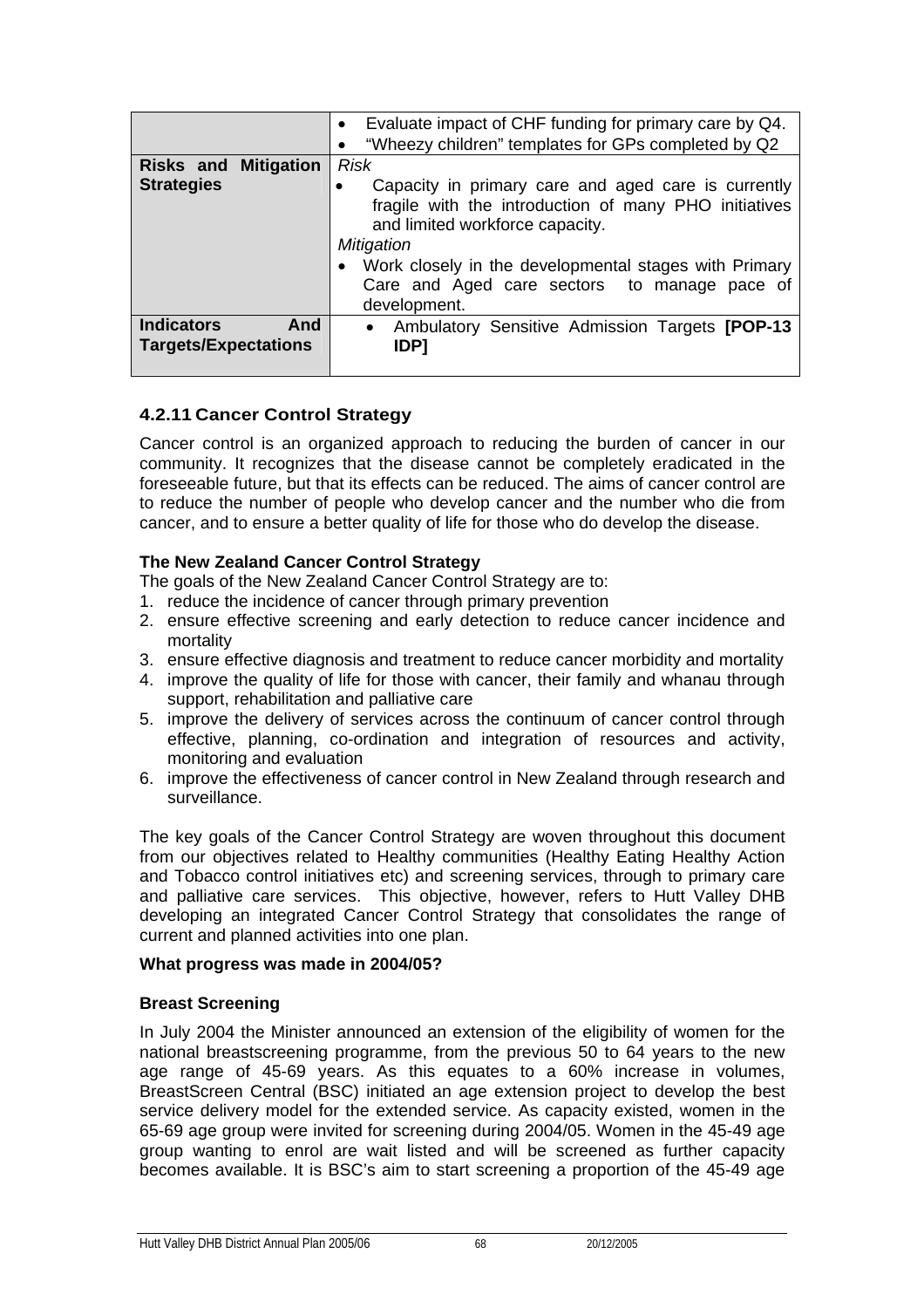group women from 1 July 2005. However this is dependant on BSC subcontracting with other radiology providers to deliver screening. This is currently being explored and progress has been made.

BSC will be unable to fully implement the age extension until such time as an extended facility is available at Hutt Hospital. Planning for an extended facility is underway and it is anticipated that full implementation of the age extension will occur during the 2006/07 year.

BreastScreening volumes for 2004/05 are just ahead of target. This is mainly due to the positive response from 65-69 year old women being reinvited for screening.

### **Cervical Screening**

During the first quarter of 2004/05, there was an increase in the coverage rate for cervical screening was maintained at 78%. Coverage measures all women who had a cervical screen in the last 36 months, in line with the recommended screening interval. The participation rate has been maintained above the target level of 90% at 96.85%. Participation measures all women who have had a cervical screen in the last 6 years.

The cervical screening team are currently working with the National Cervical Screening programme on implementing the changes that occurred as a result of the Health (National Cervical Screening Programme) Amendment Act, which came into effect on 7 March 2005.

The amendment resulted in changes to policy and procedures of the National Cervical Screening Programme that need to be followed by the team. In addition, changes have been made to the National Cervical Screening Register to accommodate the changes as a result of the amendment.

## **Inequalities Focus - Screening**

Regional Screening Services continues to implement the Health Promotion plans which focus on delivering screening to priority women.

Several projects have been initiated focussing on Maori and Pacific women for example:

- Pacific Screening week in Cannons Creek, August/September 2004
- Working with Wairarapa Primary Health Nursing Innovation Projects on establishing a well women service for Pacific women in the Wairarapa
- Setting up a Marae screening initiative in Kapiti in collaboration with Hora Te Pai.

## **What is planned for 2005/06?**

### **Screening**

The key activity for 2005/06 will be continuation of the implementation of the BreastScreen age extension, and in particular looking to enhance the clinical leadership of that service as well as planning and implementing capital developments. Continued focus on reducing inequalities and looking at ways of improving the access of Maori and Pacific women into the service will also be a key goal. The service will continue to implement the Health (National Cervical Screening Programme) Amendment Act and participate in national initiatives as they occur.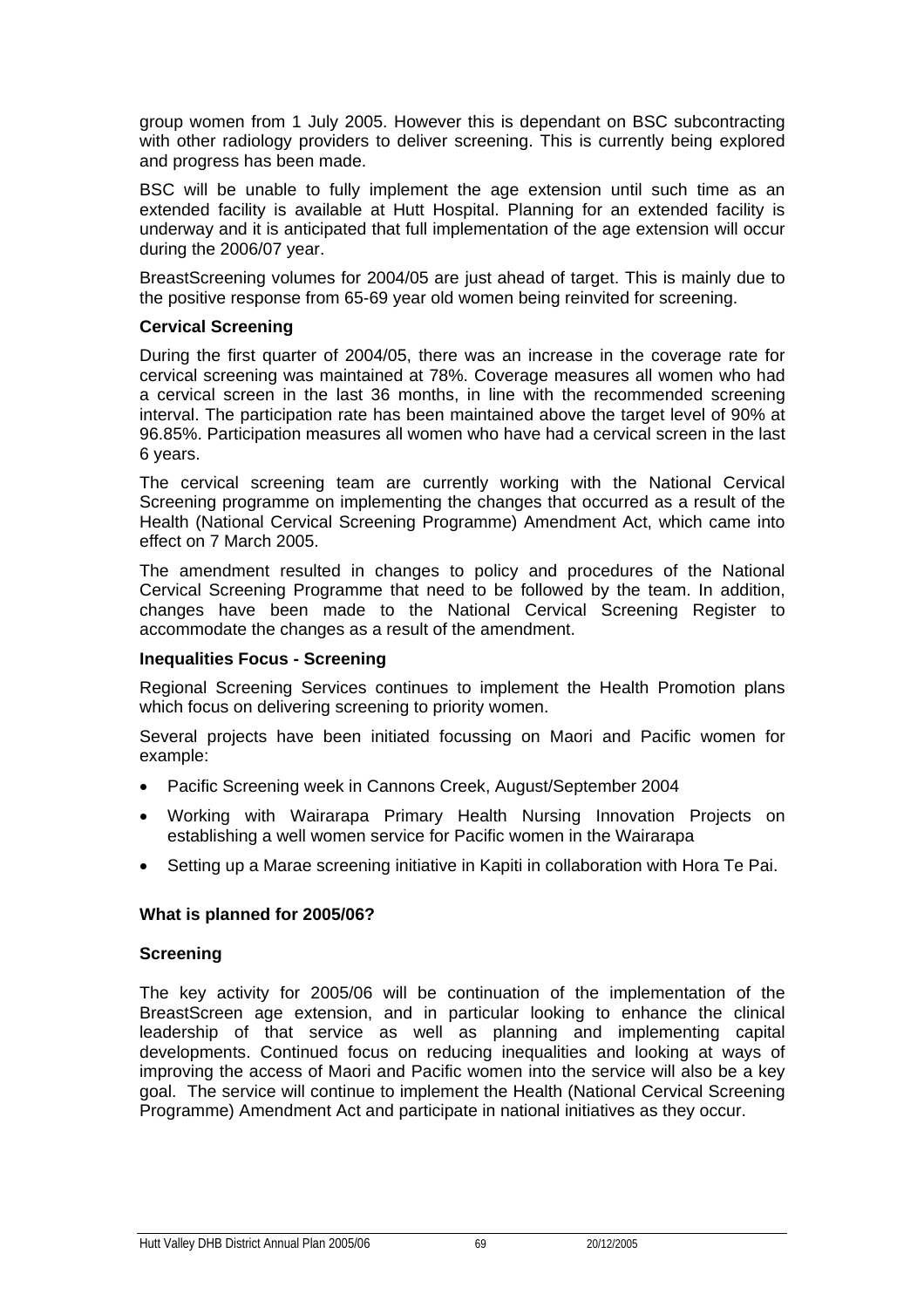### **Cancer Control Strategy**

While Hutt Valley DHB has a number of important initiatives already in place, and other initiatives currently under development that are aimed at tackling some of the key goals of the Cancer Control Strategy (refer Objective 1 under Primary Care), no overall strategy that focuses on all key goals is currently in place. It is therefore planned that a key focus in 2005/06 will be the development of a cancer control strategy for the Hutt Valley DHB.

| <b>Annual Objective 22</b> | Improve The Early Detection And Management Of<br>Cancers (Cross Reference Strategic Areas 1 & 24)                                                                                                                                                                                                                                                                                                                                                                                                                                                                                                                                                                                                                                                                                                                                                                                                                      |
|----------------------------|------------------------------------------------------------------------------------------------------------------------------------------------------------------------------------------------------------------------------------------------------------------------------------------------------------------------------------------------------------------------------------------------------------------------------------------------------------------------------------------------------------------------------------------------------------------------------------------------------------------------------------------------------------------------------------------------------------------------------------------------------------------------------------------------------------------------------------------------------------------------------------------------------------------------|
| Approach                   | Encourage enrolment and participation in the national<br>$\bullet$<br>breast and cervical screening programme amongst<br>women in the eligible age range by                                                                                                                                                                                                                                                                                                                                                                                                                                                                                                                                                                                                                                                                                                                                                            |
|                            | <b>Breast screening:</b>                                                                                                                                                                                                                                                                                                                                                                                                                                                                                                                                                                                                                                                                                                                                                                                                                                                                                               |
|                            | Continue<br>the General Practice funding<br>and<br>recruitment pilot in 05-06 if approved by National<br><b>Screening Unit</b><br>Complete Health Promotion plan, implement and<br>$\bullet$<br>evaluate; with a focus on reducing inequalities<br>Participate in national and regional media strategies;<br>$\bullet$<br>Close collaboration with community groups to promote<br>$\bullet$<br>screening.<br>Establish closer relationships with PHO's to promote<br>$\bullet$<br>screening<br>Improved contracting and collaboration with Maori<br>$\bullet$<br>Independent Service Provider to increase coverage<br>amongst Maori women<br>Continue with special Maori and Pacific Screening<br>$\bullet$<br>weeks<br>Continue to plan for and implement the additional<br>$\bullet$<br>capacity for the age extension.<br>Design and implement quality frameworks that<br>$\bullet$<br>support the women's pathway. |
|                            | <b>Cervical Screening</b>                                                                                                                                                                                                                                                                                                                                                                                                                                                                                                                                                                                                                                                                                                                                                                                                                                                                                              |
|                            | Continue GP and smear taker education and health<br>$\bullet$<br>promotion;<br>Complete Health Promotion plan, implement and<br>$\bullet$<br>evaluate; with a focus on reducing inequalities<br>Participate in national and regional media strategies;<br>Close collaboration with community groups to promote<br>screening;<br>Promote National Screening Unit (NSU) funded smear<br>taker course;<br>Improved contracting and collaboration with Maori<br>Independent Service Provider to increase coverage<br>amongst Maori women;<br>Continue with special Maori and Pacific Screening<br>weeks<br>Design and implement quality frameworks that                                                                                                                                                                                                                                                                    |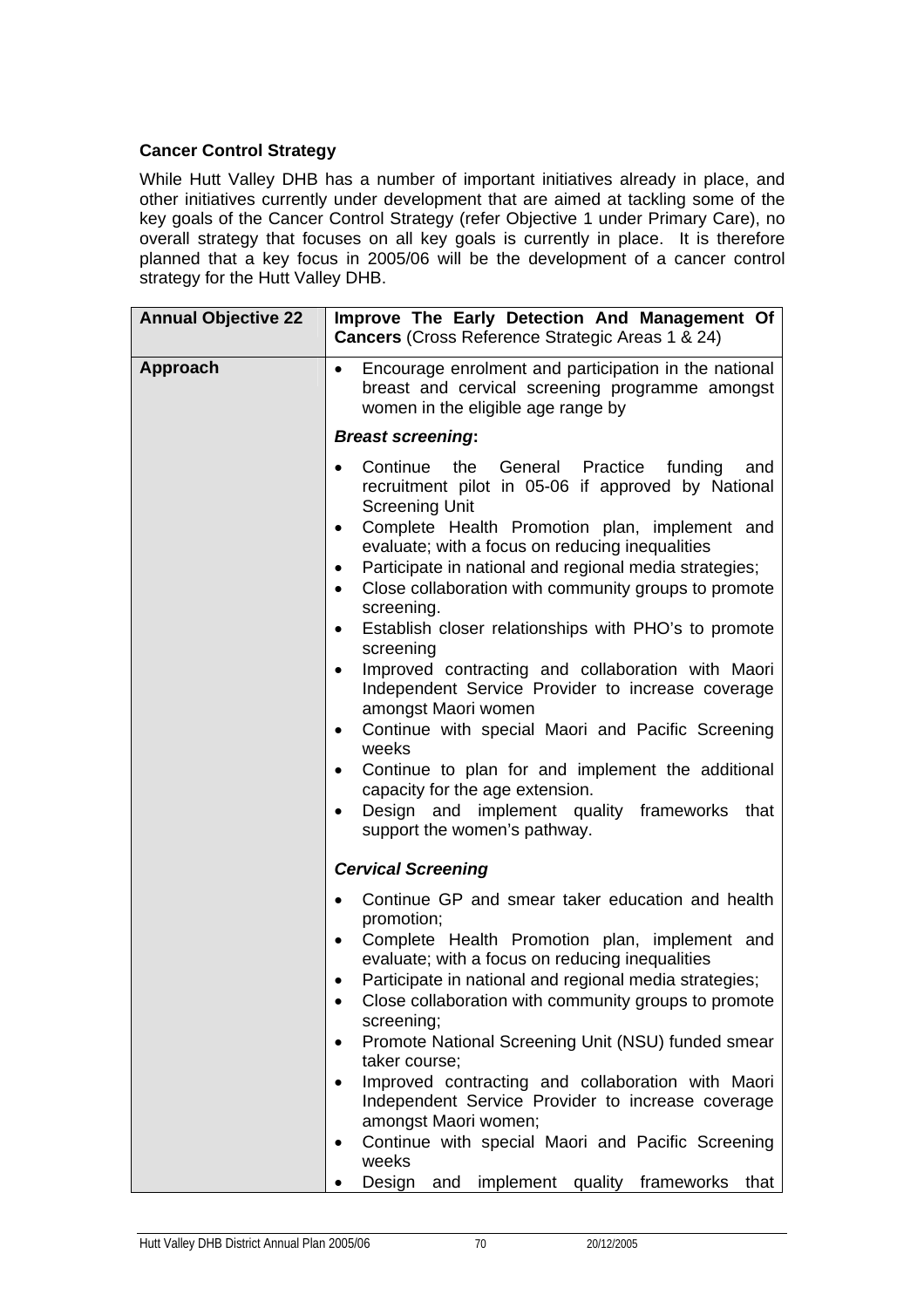|                                             | support the women's pathway.                                        |
|---------------------------------------------|---------------------------------------------------------------------|
| <b>Milestones</b>                           | 6-monthly measurements against screening targets;<br>$\bullet$      |
|                                             | Health Promotion plan written, implemented and<br>evaluated.        |
| <b>Indicators</b><br>and $\vert$<br>targets | <b>POP-15</b> Implementing the Cancer Control Strategy<br>$\bullet$ |

| <b>Annual Objective 23</b>                           | Progress a Cancer Control Strategy Plan for Hutt Valley<br><b>DHB</b> (Cross Reference to Strategic Areas 1,2,3,4, and 10,)                                                                                    |
|------------------------------------------------------|----------------------------------------------------------------------------------------------------------------------------------------------------------------------------------------------------------------|
| <b>Approach</b>                                      | Develop a Hutt Valley DHB cancer control strategy focussing<br>on the following areas:<br>Reducing the incidence of cancer through primary<br>$\bullet$<br>prevention                                          |
|                                                      | Ensuring effective screening and early detection to<br>$\bullet$<br>reduce cancer incidence and mortality (link to Public<br>Health screening objective around improving PHO inter-<br>face)                   |
|                                                      | Ensure effective diagnosis and treatment of cancer to<br>$\bullet$<br>reduce morbidity and mortality                                                                                                           |
|                                                      | Improving the quality of life for those with cancer, their<br>$\bullet$<br>family and whanau through support, rehabilitation, and<br>palliative care.                                                          |
|                                                      | Improving the delivery of services across the continuum<br>$\bullet$<br>of cancer control through effective planning, coordination<br>and integration of resources and activity, monitoring and<br>evaluation. |
| <b>Milestones</b>                                    | Hutt Valley DHB Cancer Control Implementation Plan<br>$\bullet$<br>developed by Q4                                                                                                                             |
| <b>Risks and Mitigation</b>                          | <b>Risks</b>                                                                                                                                                                                                   |
| <b>Strategies</b>                                    | Such a Plan will require significant staff input. Current<br>$\bullet$<br>staffing may not allow completion of the Plan within<br>timeframe                                                                    |
|                                                      | <b>Mitigation</b>                                                                                                                                                                                              |
|                                                      | Ensure Plan development occur concurrently with the<br>$\bullet$<br>development of the District Strategic Plan.                                                                                                |
| <b>Indicators And</b><br><b>Targets/Expectations</b> | Hutt Valley DHB Cancer Control Action Plan developed<br>$\bullet$<br>by Q4                                                                                                                                     |

## **4.2.12 New Zealand Disability Strategy**

# *What does the District Strategic Plan say?*

The District Strategic Plan (DSP) identifies that we can ensure better health outcomes for disabled people by ensuring all health services are responsive to the needs of the disabled people they have as clients. Auditing of services provided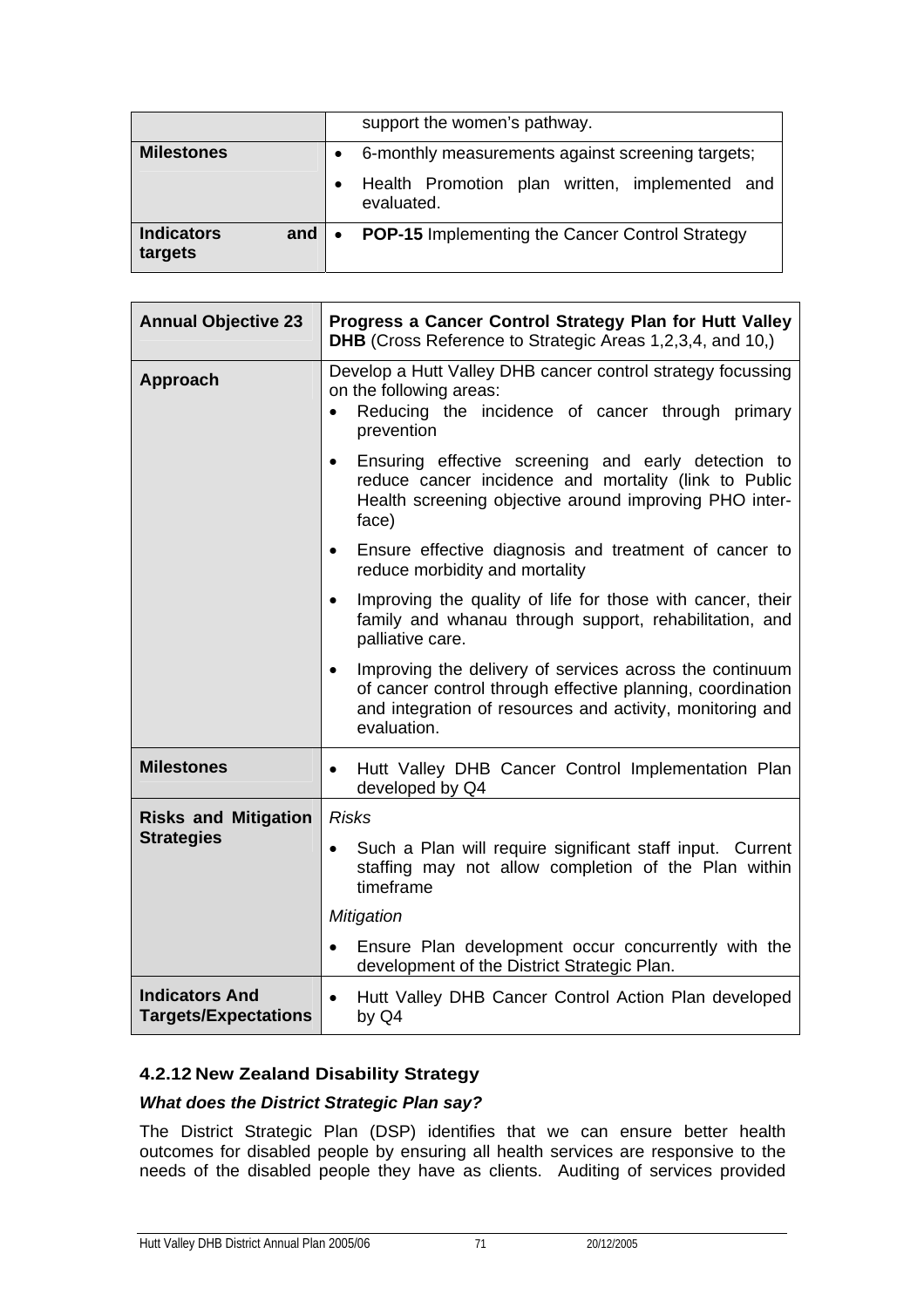against the New Zealand Disability Strategy (NZDS) standards will help to achieve more disability friendly services.

The key priorities identified in the District Strategic Plan relating to disability are:

- 1. Establishing an integrated care service with other providers for older people.
- 2. Improving appropriateness of health services for people with a disability.

#### **What Progress Was Made In 2004/05?**

#### **Disability Strategy**

The major achievement for 2004/05 has been the appointment of a Disability Advisor who will work with the disability community to develop a plan for the implementation of the NZDS. This position is a senior management position, reflecting the importance of disability issues for Hutt Valley DHB.

#### **Older Persons Services**

The Hutt Valley DHB Older Persons service plan was launched in 2004. Key initiatives from that Plan are being developed including:

- The finalisation of an Older Persons Workforce Fund
- Pacific Elder Care day service
- Enhanced Service Coordination
- Single entry point for all older persons referrals.

Hutt Valley DHB has also agreed to participate in the pilot of the InterRai Assessement tool. The InterRAI MDS tools is a patient assessment system that will also enable the DHB to comprehensively plan services. As well as being of direct clinical use to frontline staff by providing comprehensive assessment and care planning, the InterRAI MDS tools provide the basis for an outcome-based assessment of the client's response to an intervention or programme of care.

Home-based support providers also received a significant price increase to their core contracts (5%) plus additional funding to implement a Packages of Care pilot.

A research based falls assessment and intervention programme was commenced in partnership with the Otago School of Medicine and ACC.

A community referred equipment catch up programme was implemented.

Discussions began with the Hutt City Council and New Zealand Housing Corporation regarding housing options for older people in Wainuiomata (Cross reference to Strategic Area 2).

#### **What Is Planned For 2005/06?**

#### **Disability Strategy**

Following on from the work commenced in 2004/05 and in consultation with the disability community, a work plan for implementation of the NZDS will be completed by June 2006. This will include a strategy to increase disability awareness across all DHB services and inclusion in all aspects of DHB planning. A consumer advisory group will be established during the year.

#### **Older Persons Services**

The Hutt Valley DHB was significantly impacted by the devolution of the older persons funding in 2003. As a result, we face a *continuing* significant deficit in older persons' funding for 2005/06 and out years and our focus for this year will be to look at ways of managing demand.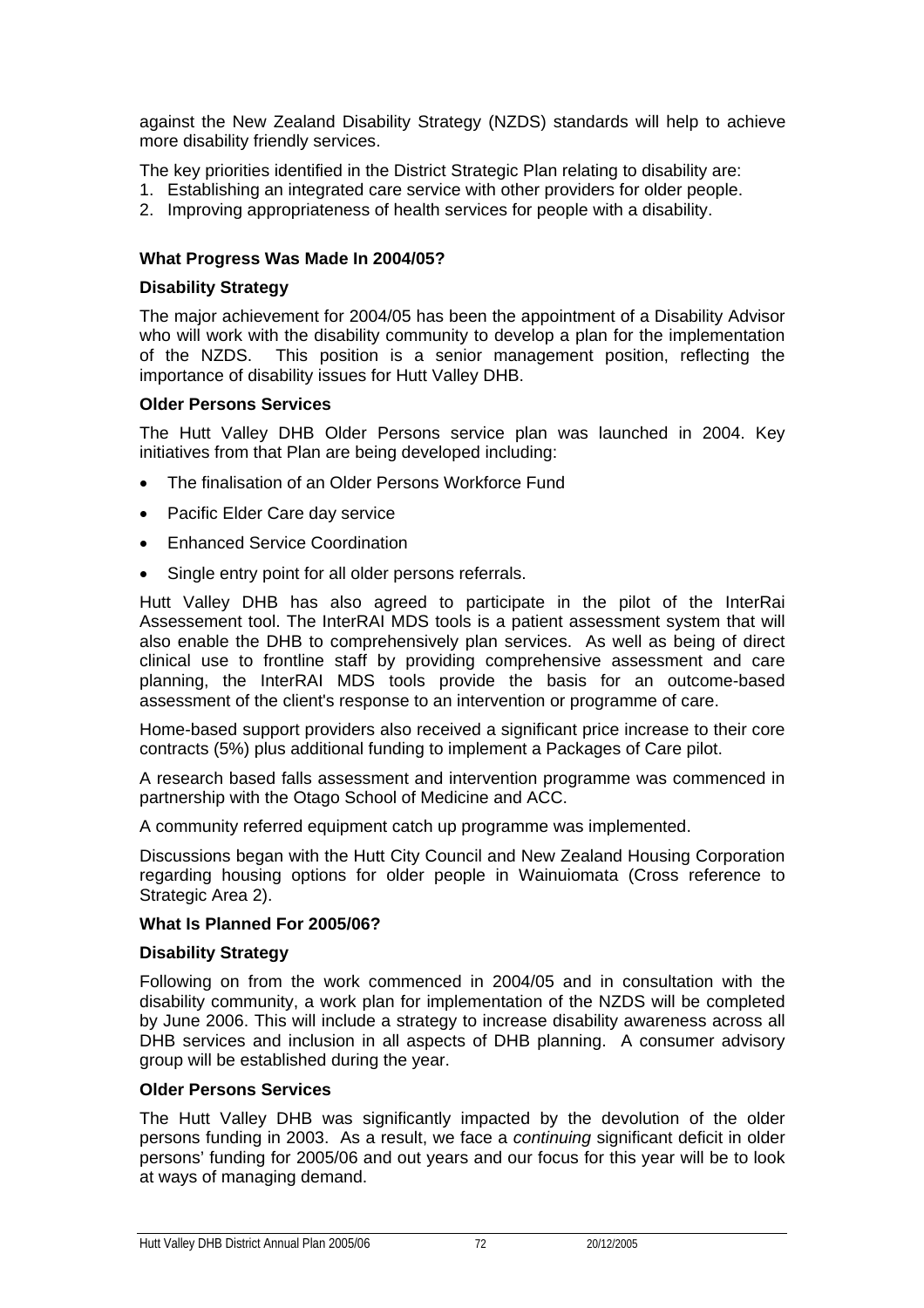As part of this approach to containing costs in older persons services, we will develop alternative support strategies to maintain individuals in their own home and reduce the admission rate into long term aged care. These may include increasing day care options, utilising restorative respite care and increasing social co-ordination.

We will continue our work with other agencies to explore supported housing options for older people.

We also recognise workforce recruitment and retention issues are key for NGO providers and we will be focused on mitigating the serious workforce issues facing the sector. (Cross Reference to Strategic Priority 16– Human Resources).

The DHB will implement the InterRai Assessment tool pilot as part of a group of 6 DHBs nationally piloting the tool. Hutt Valley DHB is piloting the community section of the tool. The Pilot will be complete by 2006/07 year.

| <b>Annual Objective 24</b>  | <b>Advance The Objectives Of The Disability Strategy</b>                                                       |
|-----------------------------|----------------------------------------------------------------------------------------------------------------|
| Approach                    | Complete accessibility survey of Provider Arm. The<br>survey will include assessment of non-physical barriers. |
|                             | Develop a work plan for the implementation of the NZDS                                                         |
|                             | Utilise the Consumer Advisory Group in consultation with<br>the wider community                                |
| <b>Milestones</b>           | Provider Arm Access Survey completed in Q4<br>$\bullet$                                                        |
|                             | Work Plan for implementation of NZDS completed by Q4                                                           |
| <b>Risks and Mitigation</b> | <b>Risk</b>                                                                                                    |
| <b>Strategies</b>           | Disabled people feel excluded from process                                                                     |
|                             | <b>Mitigation</b>                                                                                              |
|                             | Ensure engagement through close liaison with Disabled                                                          |
|                             | People's Assembly (DPA) and a Consumer Advisory                                                                |
|                             | group                                                                                                          |
| <b>Indicators</b><br>And    | Provider Arm accessibility survey completed<br>$\bullet$                                                       |
| <b>Targets/Expectations</b> | Implementation work plan completed<br>$\bullet$                                                                |
|                             | Report quarterly on progress                                                                                   |

| <b>Annual Objective 25</b> | Implement The Findings Of The Older Persons Plan<br>(Cross Reference To Strategic Areas 10 & 16)                                                                                |
|----------------------------|---------------------------------------------------------------------------------------------------------------------------------------------------------------------------------|
| Approach                   | Increase flexibility in current contracts to allow for<br>$\bullet$<br>individuals to be supported in their own homes for longer,<br>including restorative respite options.     |
|                            | Improve the co-ordination of current referrals and services<br>$\bullet$<br>to streamline care and reduce duplication through<br>implementation of a care coordination service. |
|                            | Continue to work intersectorally on long term supported<br>$\bullet$<br>living options                                                                                          |
|                            | Develop and implement workforce solutions that will<br>$\bullet$<br>stabilise and grow the older persons NGO workforce.                                                         |
|                            | Implement the InterRai Assessment tool as part of a                                                                                                                             |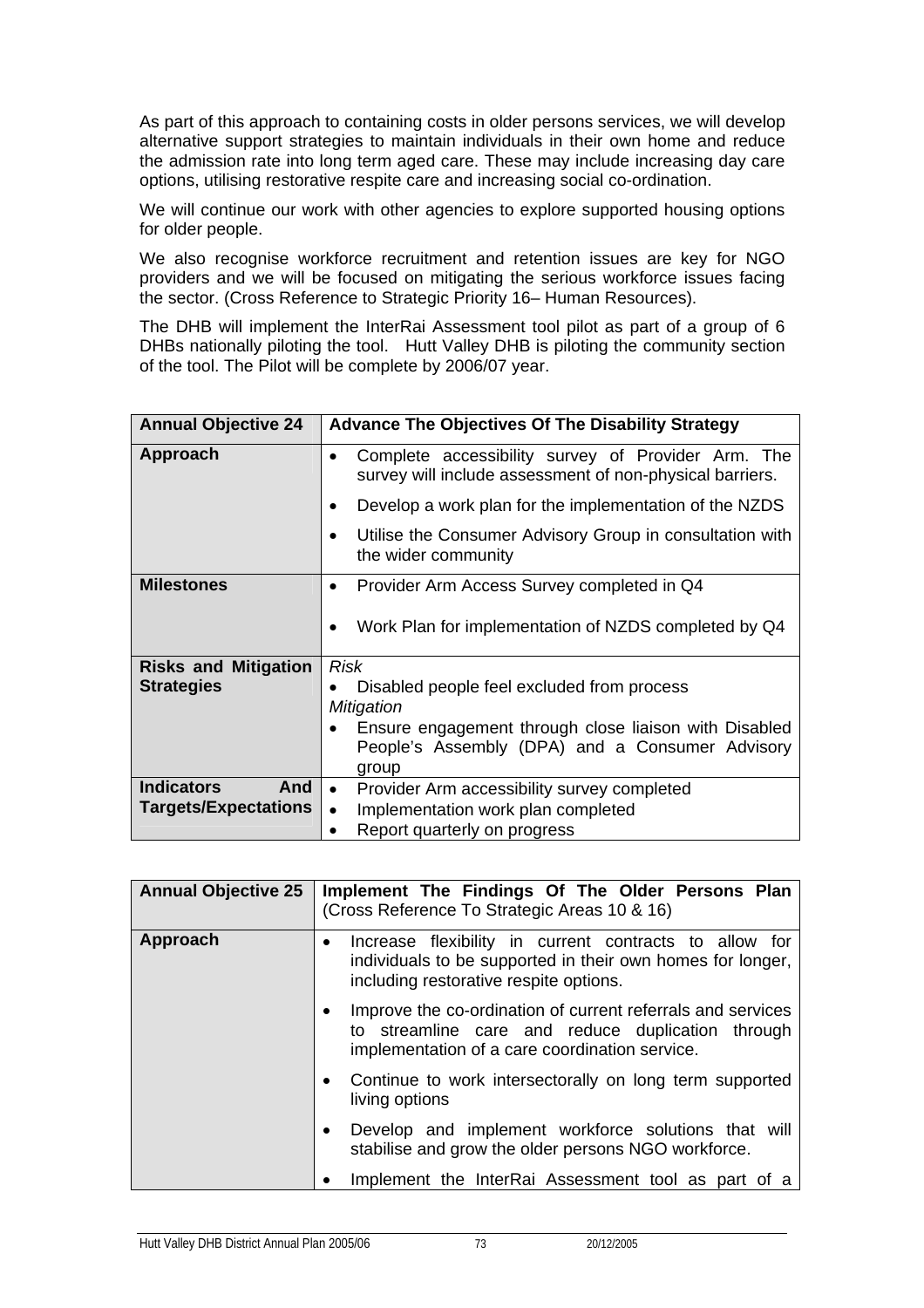|                                                                       | national pilot in 6 sites.                                                                                                                                                                                                                                                                                                                                                                                                                                                                                                                                                                     |
|-----------------------------------------------------------------------|------------------------------------------------------------------------------------------------------------------------------------------------------------------------------------------------------------------------------------------------------------------------------------------------------------------------------------------------------------------------------------------------------------------------------------------------------------------------------------------------------------------------------------------------------------------------------------------------|
| <b>Milestones</b><br><b>Risks and Mitigation</b><br><b>Strategies</b> | InterRai assessment tool will be implemented by Q1<br>Restorative respite options available by Q3.<br>Packages of care pilots will be in place by Q2<br>Care coordination service will be established by Q4<br><b>Risks</b><br>That the capacity in the community will not be adequate to<br>support alternative home support strategies<br>Serious workforce recruitment and retention issues across<br>all older persons NGO services.<br><b>Mitigation</b><br>using existing resources in an alternative<br>Consider<br>manner<br>Prioritise older persons NGO workforce<br>in.<br>the<br>٠ |
|                                                                       | implementation of the DHB's Workforce Plan.                                                                                                                                                                                                                                                                                                                                                                                                                                                                                                                                                    |
| <b>Indicators</b><br>and<br>targets/expectations                      | POP-14 Residential care/home care. Expenditure on<br>subsidised home-based support services, Personal Care<br>and Night Relief, carer support and respite care.                                                                                                                                                                                                                                                                                                                                                                                                                                |

# **4.2.13 Communications and Consultation**

*"Communicating Effectively"* is included as one of Hutt Valley DHB's core values highlighting its importance to the organisation.

Responsibility for carrying out that communication is spread across all facets of the DHB. The role of the Communications, Consultation and Relationship unit is to provide the overall framework within which communication will occur, provide support tools and advice, and monitor compliance with the framework and the organisation's values.

The Hutt Valley DHB is guided by its consultation policy that outlines the way in which we as an organisation engage and consult early with key stakeholders, and communities, Maori and Pacific peoples. The DHB has established and maintained a number of key groups which act as advisory groups to guide the DHB's formulation of policy and service development. These include a Pacific Health advisory group, youth health steering group, maternity services steering group, older person's working group, Pharmacy reference group, referred services management group, primary-secondary integration group, Maori providers' network, primary health IT group.

## *What does the District Strategic Plan Say?*

The DSP identifies a number of communications initiatives that promote and encourage the provision of information to the community about the activities of and services provided by Hutt Valley DHB and the interchange of views about those activities. These include:

- Undertaking formal consultations with the community and providers whenever significant changes to services or activities are being considered
- Regular notification of Board and Board Committee meetings, with agendas and proceedings available to the public
- Establishing a website and publicising its existence to the community and providers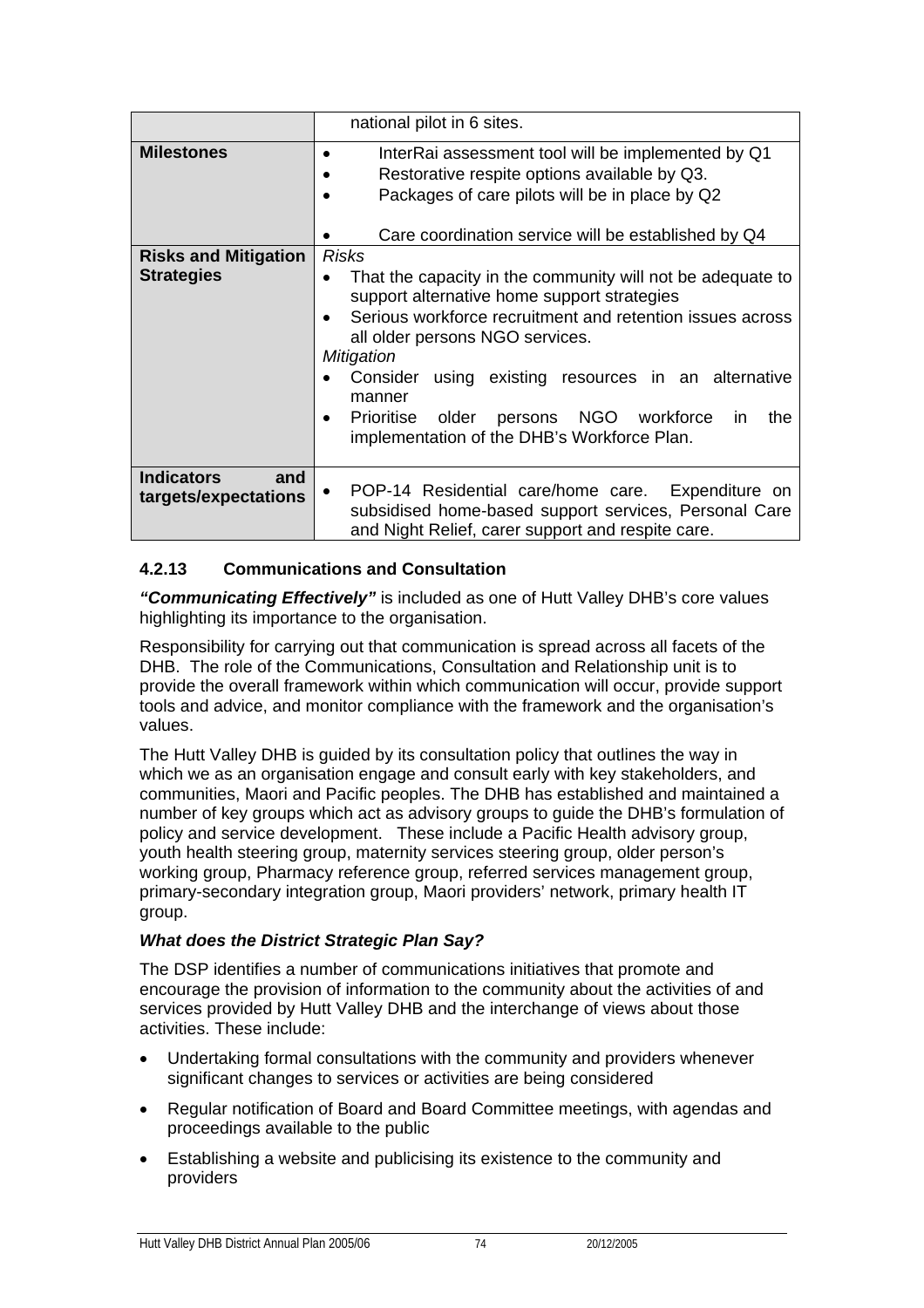- Providing a wide range of publications regarding service and clinical information that are regularly updated and available free of charge to the public and providers
- Publication of regular two-monthly newsletters, distributed internally within Hutt Valley DHB and externally in the Hutt Valley.

#### **What Progress Was Made In 2004/05?**

- The Hutt Valley DHB website was re-launched in July 2004, with separate intranet (for staff) and Internet (for the public). This has resulted in a significant increase in usage both within the organisation and by the public.
- Policy on events and functions introduced to ensure high standard and appropriate participation
- Publication development introduced as a project in order to improve the standard and community appropriateness of DHB publications
- Public launches of Low-Income oral health service, Cardiac continuum of care, Pacific Health Action Plan, Older Persons Plan and Maori Health Strategic plan completed
- The Annual Report summary was again circulated as a lift out of the Hutt News and the Hutt Leader, this time in October 2004.
- The monthly half-page update in the Hutt News and Upper Hutt Leader has been revamped to be more visible and easier to read.
- The intranet and internet sites, the public quarterly newsletter and the monthly staff newsletter have been better integrated to ensure a greater flow of information to all interested parties.

#### **What Is Planned For 2005/06?**

Consultation on the District Strategic Plan will be a key focus area for 2005/06.

| <b>Annual Objective 26</b>  | Increase community participation in the service                                                                                                                                                                                                                                                                                                                                                                        |
|-----------------------------|------------------------------------------------------------------------------------------------------------------------------------------------------------------------------------------------------------------------------------------------------------------------------------------------------------------------------------------------------------------------------------------------------------------------|
|                             | activities of Hutt Valley District Health Board                                                                                                                                                                                                                                                                                                                                                                        |
| Approach                    | Increase focus on the internet portion of the DHB<br>website to better support DHB initiatives, including<br>recruitment and provision of disease state information<br>Implement recommendations on DHB publications<br>$\bullet$<br>Support intersectoral collaboration by building a more<br>$\bullet$<br>co-operative and co-ordinated communications<br>approach<br>Community Consultation of the DSP<br>$\bullet$ |
| <b>Milestones</b>           | Internet includes upgraded information and well-<br>٠<br>developed recruitment material<br>New look patient/client information being introduced<br>$\bullet$<br>across the organisation<br>At least one intersectoral communications initiative<br>has commenced<br>Community consultation on DSP completed by Q1                                                                                                      |
| <b>Risks and Mitigation</b> | <b>Risks</b>                                                                                                                                                                                                                                                                                                                                                                                                           |
| <b>Strategies</b>           | Lack of commitment from key areas of organisation                                                                                                                                                                                                                                                                                                                                                                      |
|                             | Slowness in developing material in some key areas.                                                                                                                                                                                                                                                                                                                                                                     |
|                             | <b>Mitigation</b>                                                                                                                                                                                                                                                                                                                                                                                                      |
|                             | On-going oversight by Executive Management Team                                                                                                                                                                                                                                                                                                                                                                        |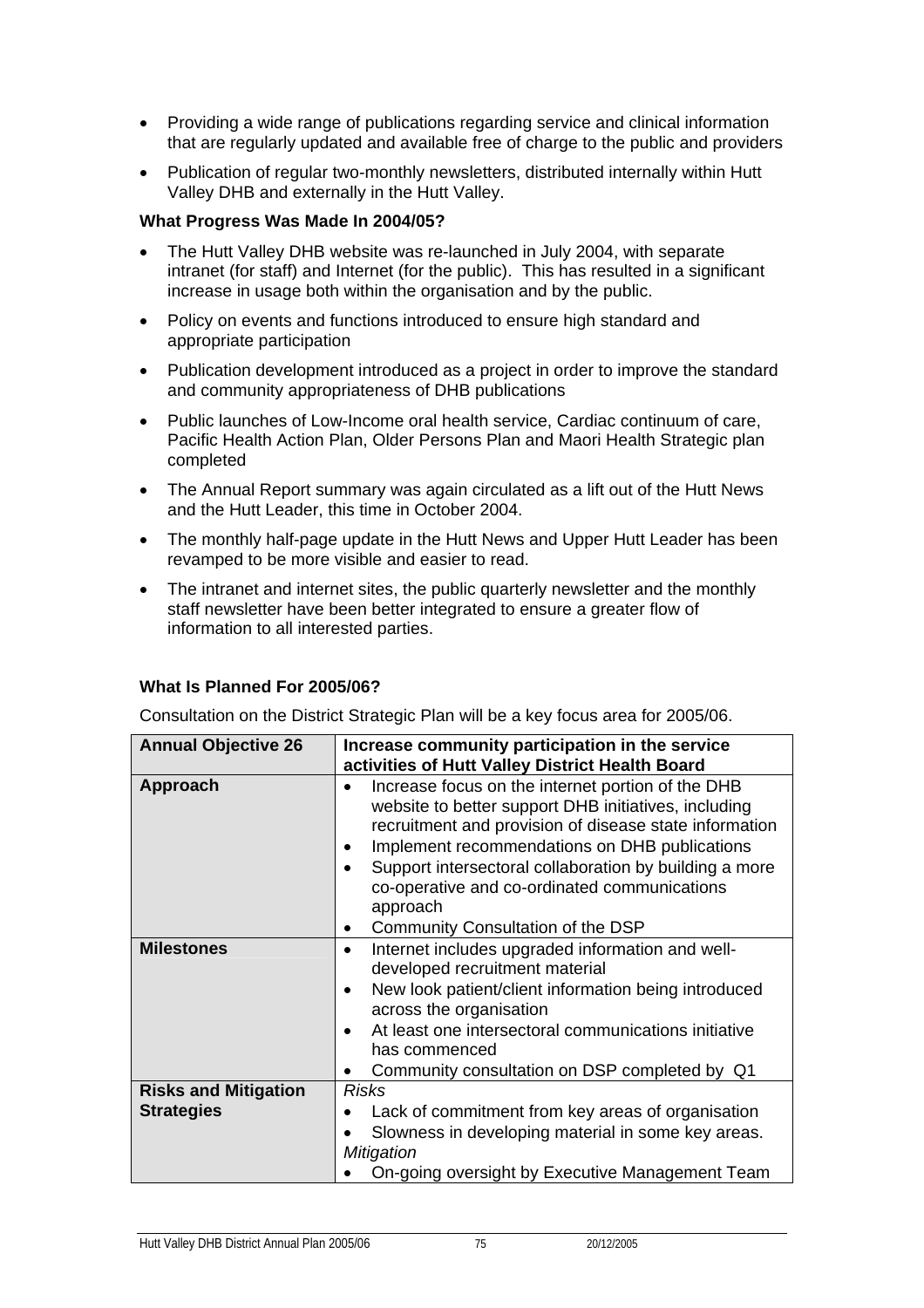## **4.3.13 Quality and Risk Management – Promotion of Excellence**

Hutt Valley DHB recognises there is a range of national expectations around quality and risk management, and is fully committed to achieving the highest quality and lowest risk for service delivery within available resources. This section focuses on quality in relation to Hutt Valley DHB services. Quality monitoring of external providers is dealt with in Section 5.

## *What does the District Strategic Plan Say?*

The Quality section of the District Strategic Plan identifies a number of strategies to be applied in pursuit of high quality services, including:

- Increase clinical leadership/effectiveness with a focus on clinical audit and credentialing activities.
- Ensure participation of key stakeholders through consumer feedback
- Complete self assessment and external audit against national quality and safety standards
- Enhance the culture of continuous quality improvement through development of the workforce
- Improve quality of data including ethnicity data collection across the DHB
- Enhance the culture of active risk management through routine risk reporting and enhanced organisational and clinical policies

The Quality/Risk Plan provides a framework from which individual services carry out continuous quality improvement initiatives. There are strong linkages between the Quality/Risk Plan and the Maori Health Plan, with projects such as Maori Patient/Whanau satisfaction surveying, development and review of policies in provider services, accurate ethnicity data collection, improved coordination of care for Maori patients who are high users of acute health care services and reduction of Maori "Did Not Attend" outpatient clinic statistics for the top five DRGs.

#### **What Progress Was Made In 2004/05?**

A 2 year certification status against the Health & Disability Sector Standards and a 3 year accreditation status against the Quality Health NZ Standards is pleasing. Both reports provide useful recommendations and quality improvement suggestions, which will provide a good framework for the ongoing quality programme initiatives. Concern, however has been expressed to the Ministry of Health regarding the potential mal-alignment of the approval periods of certification and accreditation, particularly in terms of increased compliance costs and resources required to comply with additional audits.

The ongoing Maori Patient/Whanau satisfaction survey along with the regular surveys of all patients provides useful information on which to base quality improvement activities. Hutt Valley DHB's ratings too have decreased slightly compared to other DHB's quality improvement projects have looked at ways of improving the lower ratings eg: explaining waiting times in outpatient clinics.

This year has seen a high level of positive exposure of Hutt Valley DHB quality activities. The Quality Australasian Quality and Safety Conference in Canberra in August 2004 saw several posters, presentations and chairing of sessions by Hutt Valley DHB staff, with keen interest already signalled for 2005.

Additionally, recognition of quality improvement has occurred through the Health Innovation Award (Nurse-Led Respiratory Clinics and Infection Control Bug Parade), Chair's Quality Award, presentations and posters at international Conferences,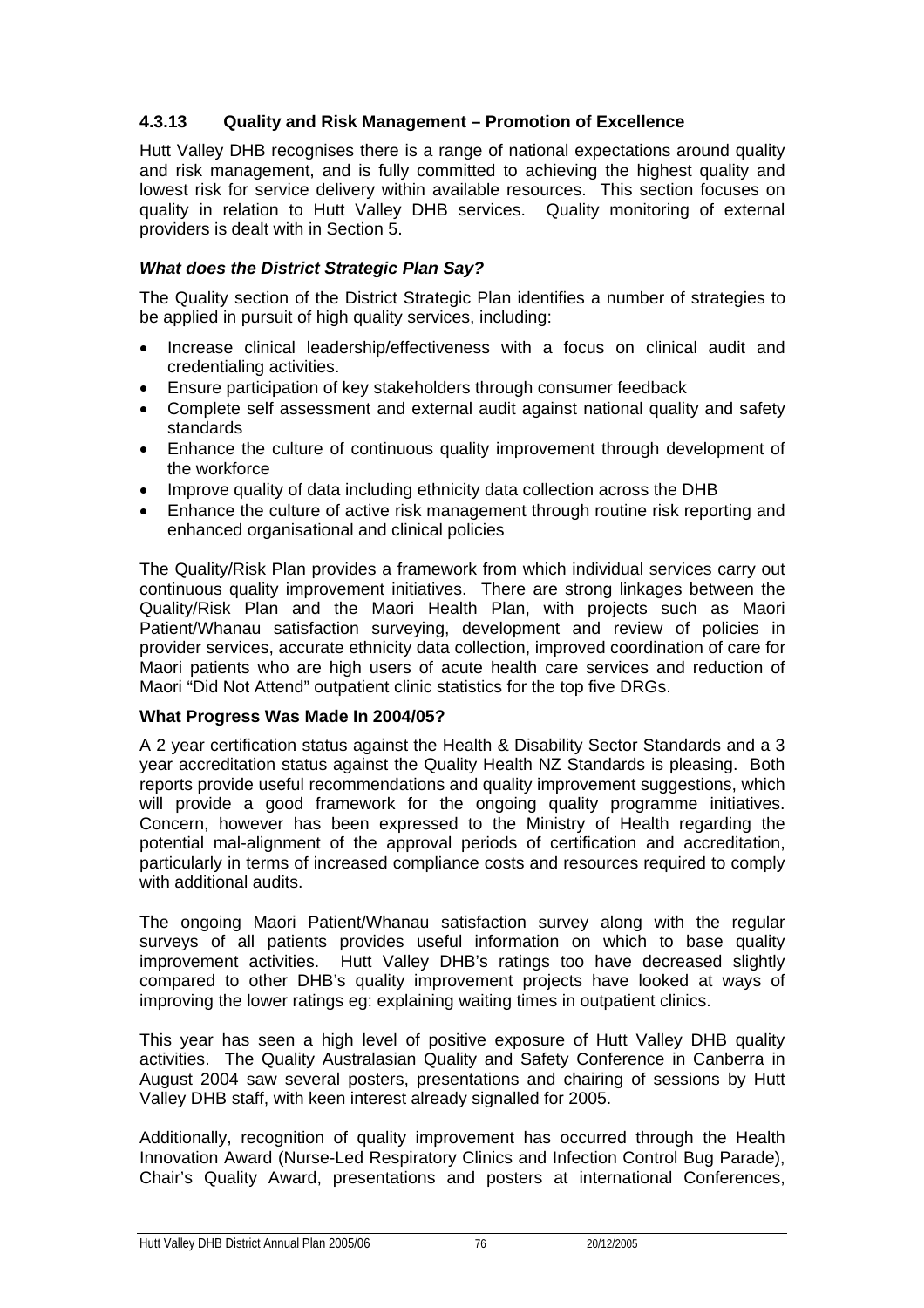Primary Health Excellence Awards, Magnet/Quality Champion Dinner and Study Days, and the HR Excellence Awards.

Regular reports detailing clinical events across hospital services has assisted services to focus improvements eg: medical floor bathroom alterations has resulted in a decrease in patient falls.

Complaints, medical misadventure and coronial reports are centralised allowing monthly reports to be generated and to ensure appropriate action is being taken to prevent/lessen reoccurrence.

The emergency preparedness documentation has been reviewed in the provider services and Hutt Valley DHB has participated in the development of a regional emergency preparedness plan. Regular education and drills were held throughout the year and all Fire Evacuation drills were successful from the Fire Service's perspective.

#### **What Is Planned For 2005/06?**

The established in early 2005 of the Clinical Board is producing an increased focus on clinical leadership with quality and risk management activities. Quality improvement initiatives will have a focus on patient safety issues with an emphasis on learning and preventing/lessening reoccurrences of events that have the potential to harm patients. The Clinical Board also has an overview of improvements in the way in which clinical risk assessment, reporting and mitigation strategies are managed in each service.

As part of the ongoing requirements of compliance with national standards, Hutt Valley DHB provider services will focus on achievement of quality action plans resulting from audits and surveillance visits against the Health & Disability Sector Standards and the Accreditation Standards.

The Central Quality and Audit Programme will be reoriented to concentrate less on compliance audits and more on quality improvement and service effectiveness for the next three years.

| <b>Annual Objective 27</b> | <b>Quality &amp; Risk Management - Promotion of Excellence</b>                                                                          |
|----------------------------|-----------------------------------------------------------------------------------------------------------------------------------------|
| Approach                   | Ensure health and disability services provided are safe,<br>people centred and of a high quality.                                       |
| <b>Milestones</b>          | Clinical Board activities reflect increased clinical<br>leadership of quality and clinical risk activities.                             |
|                            | • Review the Interim Board functions including the<br>option of an extension of the Board DHB-wide by<br>Q4                             |
|                            | • Hutt Valley DHB provider services comply with<br>national standards and external audits<br>- in<br>accordance with funding contracts. |
|                            | • Consumers and their representatives are given<br>opportunities to express their views on the quality<br>of services provided.         |
|                            | Clinical risk assessment, reporting and mitigation                                                                                      |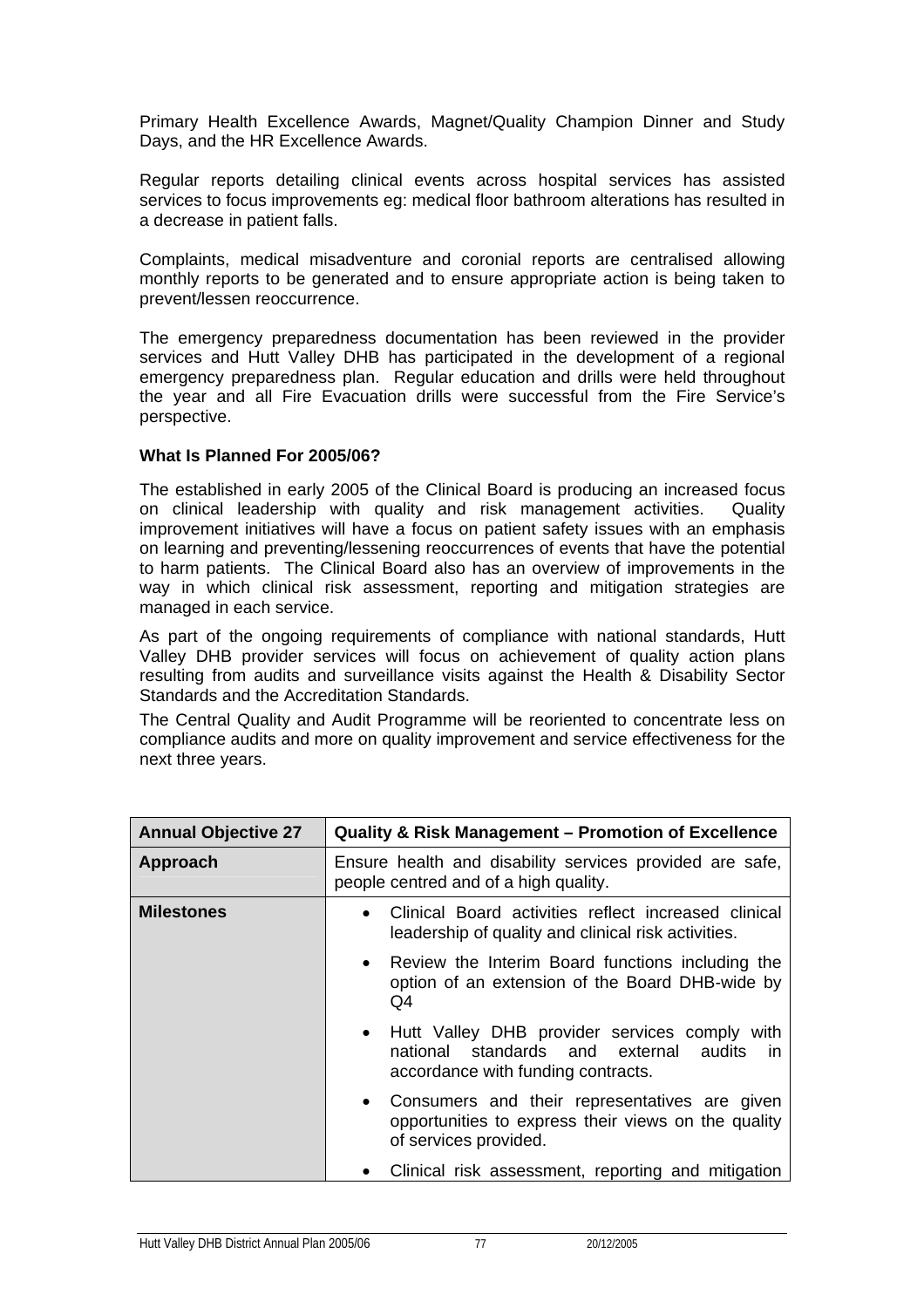|                             | strategies are documented in each service.                                                                                                      |
|-----------------------------|-------------------------------------------------------------------------------------------------------------------------------------------------|
|                             | • Re-focus NGO provider quality and audit<br>programme on continuous quality improvement<br>programme                                           |
| <b>Risks and Mitigation</b> | <b>Risks</b>                                                                                                                                    |
| <b>Strategies</b>           | Increased complaints, errors in patient care, decreased<br>satisfaction and overall lowering of standards of care<br>provided to service users. |
|                             | <b>Mitigation</b>                                                                                                                               |
|                             | Ensure quality/risk management activities support staff to<br>provide safe and high quality care.                                               |
| <b>Indicators</b><br>And    | QUA-01 Quality systems.                                                                                                                         |
| <b>Targets</b>              | Clinical Board Annual Report by Q3Surveillance Audit<br>by Q2                                                                                   |
|                             | Patient satisfaction reports undertaken Quarterly                                                                                               |
|                             | New NGO quality and audit programme in place by Q1                                                                                              |
|                             | Clinical risks are identified and documented in risk<br>reporting system.                                                                       |

| <b>Annual Objective 28</b>                              | <b>Consolidate Recommendations Of ED Review</b>                                                                                                                                                                                                                                                                                                                                                                                                                                                                                                                                                                     |
|---------------------------------------------------------|---------------------------------------------------------------------------------------------------------------------------------------------------------------------------------------------------------------------------------------------------------------------------------------------------------------------------------------------------------------------------------------------------------------------------------------------------------------------------------------------------------------------------------------------------------------------------------------------------------------------|
| Approach                                                | Ensure those recommendations of the internal ED<br>$\bullet$<br>review that are can be implemented in advance of<br>physical changes to ED have occurred.                                                                                                                                                                                                                                                                                                                                                                                                                                                           |
| <b>Milestones</b>                                       | All recommendations from ED review that are not<br>$\bullet$<br>contingent on additional space have been implemented<br>by Q1.                                                                                                                                                                                                                                                                                                                                                                                                                                                                                      |
| <b>Mitigation</b><br>Risks and<br><b>Strategies</b>     | <b>Risks</b><br>Requires additional funding<br>$\bullet$<br>Key workforce constraints - particularly in relation to<br><b>Emergency Medicine medical staff</b><br>Expanding ED physically must occur before some of<br>the recommendations, including recruiting<br>all the<br>additional workforce, can be fully implemented.<br><b>Mitigation</b><br>Reasonable budget and phased implementation of<br>recommendations over time<br>Develop a recruitment strategy across the service<br>$\bullet$<br>Work on implementing the ED Review continues to be<br>$\bullet$<br>integrated with work on the Campus Plan. |
| <b>Indicators</b><br>And<br><b>Targets/Expectations</b> | ED Review recommendations<br>(not contingent<br>on.<br>$\bullet$<br>additional space) implemented.                                                                                                                                                                                                                                                                                                                                                                                                                                                                                                                  |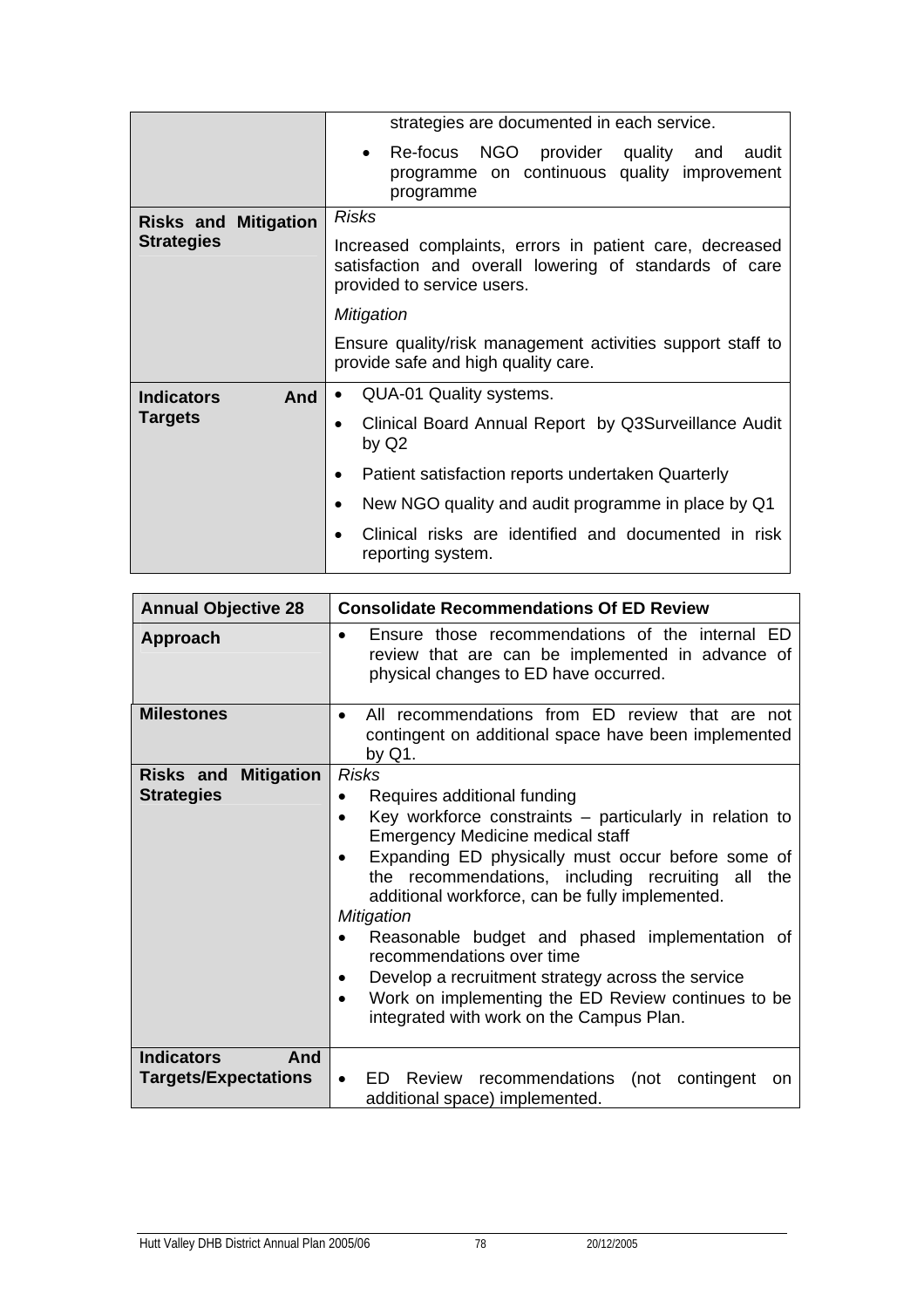## **4.3.15 Information Systems**

The role of information systems is to support the delivery of health services by providing a reliable information infrastructure to support sector wide information systems.

Such infrastructure underpins and enables the development of new strategies and business processes arising from strategy documents and Ministerial expectations (DAP Guidelines).

#### *What does the District Strategic Plan Say?*

The District Strategic Plan information section outlines a series of strategies to progress the development of information systems that support the DHB's key goals. This includes the on-going development of clinical information systems for the hospital provider and, in 2005/06, the development of shared clinical information resources for both primary and secondary care.

#### **What progress was made in 2004/05?**

A Primary Care IT Plan has been drafted in consultation with the SWITCH primary care IT group. This has identified a number of key initiatives eg valley wide GP network and support for National Immunisation Register, which are currently under action. The Health Practitioner Index has been delayed pending installation of HPI software at the Ministry of Health.

The new Community Dental System implementation provides a new system to support both community clinics such as the Whai Oranga low-income dental pilot, and the School Dental Service. This project is well underway and is expected to operational by the end of 2004/05.

Electronic Discharge Summaries from the hospital continues to run very well with a compliance of around 98% for all hospital discharges.

#### **What is planned for 2005/06?**

The main focus for 2005/06 will be the continuing development of initiatives arising from the Primary Care IT Plan which will allow the primary and secondary sectors in the Hutt Valley to work together on high priority objectives which have an underlying IT component.

The Health Information Strategy for New Zealand provides a direction for the sector to make better decisions about how to improve the quality and availability of health information. The DHB will continue to develop its information system and information management capability in line with the twelve action zones and the eight capability building guides identified in Health Information Strategy for New Zealand and to actively identify ways that PHOs and NGOs can increase their Information management capability so that the sector can better manage and improve service delivery.

The DAP will focus on progressing several strategies in line with the Health Information Strategy for New Zealand action zones.

- National Network Strategy/NHI Promotion
- Electronic Referrals
- National Outpatient Collection

Hutt Valley DHB will also reassess its Information Systems Strategic plan in line with the national Information Systems Strategic Plan.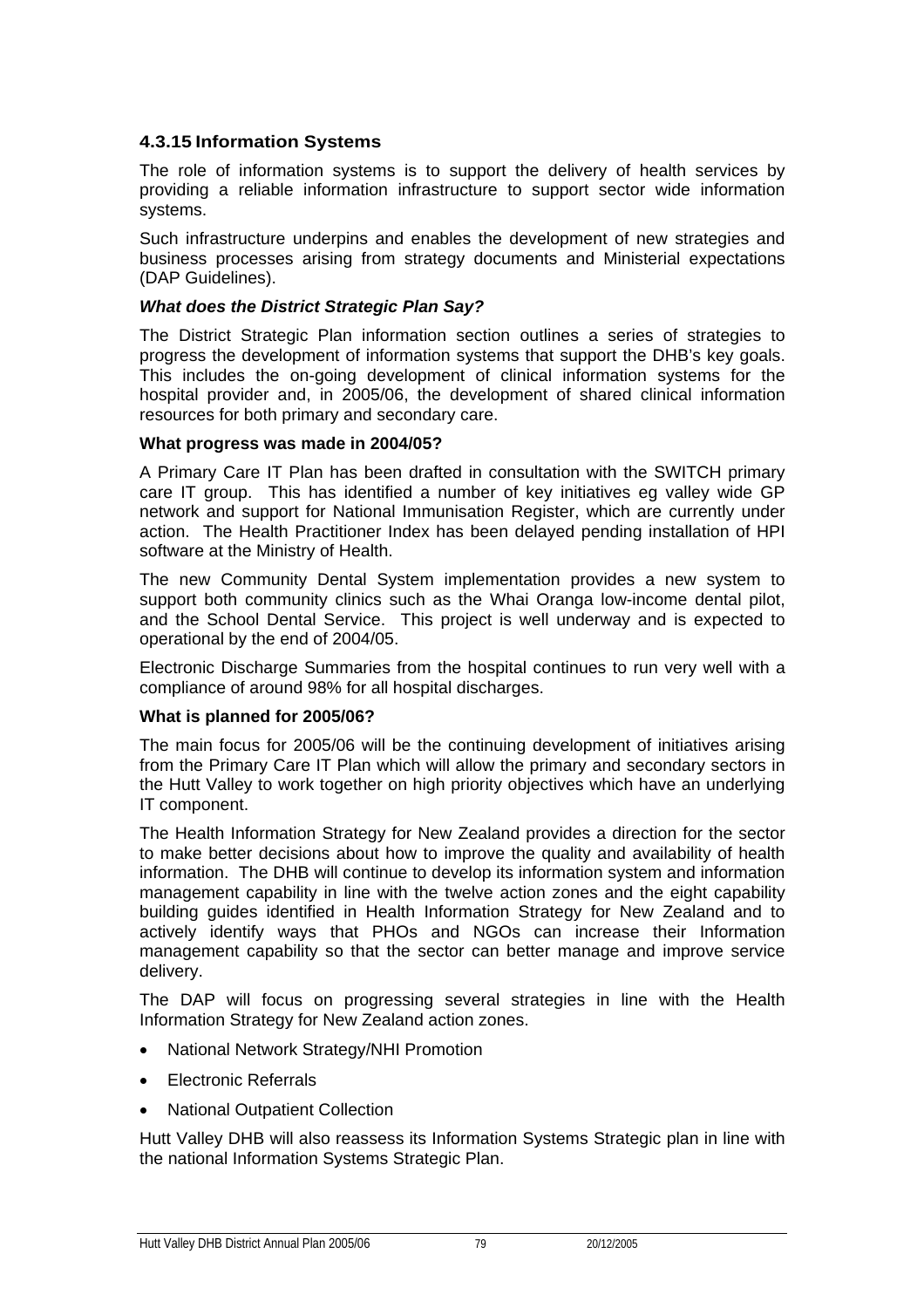| <b>Annual Objective 29</b>                          | Implement Primary Care IT Plan (Cross Reference to<br>Strategic Area 1)                                                                                                   |
|-----------------------------------------------------|---------------------------------------------------------------------------------------------------------------------------------------------------------------------------|
| Approach                                            | Implement high priority elements of the Primary Care<br>IT Plan to enable better service delivery in the<br>primary care setting. (Cross Reference Annual<br>Objective 1) |
| <b>Milestones</b>                                   | Valley Wide Network: Q1                                                                                                                                                   |
|                                                     | On-line access to NIR:Q1                                                                                                                                                  |
|                                                     | Health E-Record Pilot: Q3                                                                                                                                                 |
| <b>Mitigation</b><br>Risks and<br><b>Strategies</b> | Primary Care IT User Group (SWITCH) ensures user<br>$\bullet$<br>involvement in decision making processes                                                                 |
|                                                     | Implement agreed priorities                                                                                                                                               |
|                                                     | Small group of GPs determines overall direction so<br>must keep communication and level of consultation<br>high.                                                          |
| Indicators and targets                              | Report on progress with information initiatives and<br>$\bullet$<br>capability development (INV-01)                                                                       |

| <b>Annual Objective 30</b>                       | <b>Implement Electronic Referral Management System</b><br>(Cross Reference to Strategic Area 1)                                                     |
|--------------------------------------------------|-----------------------------------------------------------------------------------------------------------------------------------------------------|
| Approach                                         | Implement electronic referral management for GPs<br>referring patients to secondary provider services                                               |
| <b>Milestones</b>                                | Electronic Referral<br>Management<br><b>Status</b><br>and<br>Messaging system from Orion in place: Apr 2006                                         |
| <b>Risks and Mitigation</b><br><b>Strategies</b> | Newly developed system – to be piloted and tested<br>$\bullet$<br>New business processes required for both GPs and<br>the hospital support services |
|                                                  | Needs standards for data and code sets                                                                                                              |
| <b>Indicators</b><br>And<br>Targets              | Referral management system in place<br>$\bullet$                                                                                                    |

## **4.3.16 Human Resources And Workforce Development**

Like all 21 DHBs Hutt Valley DHB is faced with workforce issues that are national and even international.

Planning and implementing workforce initiatives will involve work streams for attraction, recruitment and retention; training and development; employment relations; health and safety; systems and technology and performance management.

## *What does the District Strategic Plan Say?*

The Human Resources section of the District Strategic Plan identifies a number of strategies to be applied to address the key workforce issues, including: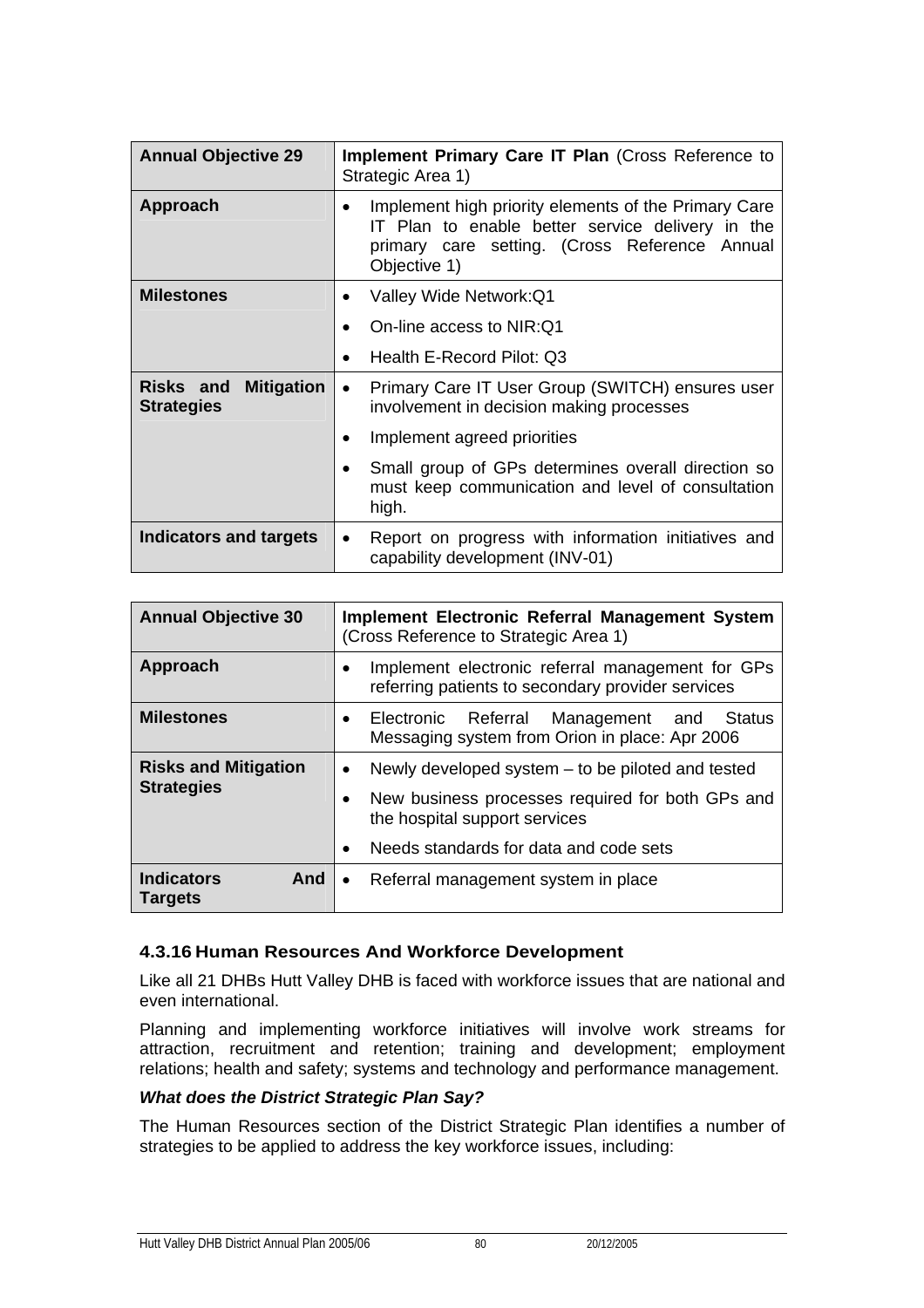- Reorient the health sector, so that it is more focused on improving the health status of people living in the Hutt Valley.
- Ensure there are ongoing local workforce strategies in place (linked with national strategies) to meet required numbers of skilled staff.
- Develop recruitment, retention and staff development policies and strategies, which encourage people to work in the Hutt Valley, in the primary, secondary and community sectors. This will include accredited training programmes, and co-ordinated access to educational material and courses.
- Develop the Maori and Pacific workforce to enhance Maori and Pacific health services.

A key change is that the DHB will be working with other providers to actively plan and develop the Hutt health workforce.

#### **What Progress Was Made In 2004/05?**

#### **Workforce**

Significant work was made towards development of a DHB-wide workforce plan. This has included involvement and collaboration in development of DHBNZ's Workforce Action Plan, and Hutt Valley DHB's Pacific Health Action Plan and *Whanau Ora ki te Awa*kairangi – Maori Health Strategic Plan.

Specifically the workforce planning and development project has achieved the following:

- Establishment of a steering committee with input from hospital services, primary and community services
- Developing key linkages with key stakeholders from the primary and community services, including Planning and Funding Portfolio Managers and Pacific and Maori Health Advisors.
- Demographic data profiles obtained for the DHB-wide workforce (Primary, Community and Hospital Services)
- Development of the Home Support workforce programme
- Intersectoral collaboration with the education sector, eg planning for the leadership development programme to move onto the New Zealand Qualifications Authority framework
- Integration of workforce planning into the DHB services annual service planning process
- Introduction and continued support of healthy workforce programmes; eg 10,000 steps, Weightwatchers @ work, spot check clinics, identified training days for health and safety representatives
- Use of technology to identify vacancies across the hospital services
- Planning for the introduction of specific scopes of practice, eg Enrolled Nurses
- Ongoing support for scholarship programmes; Pacific Health, Dental, Hutt Hospital Foundation Trust, Advanced Study and Research, Manui Tipuranga Maori Mental Health.

In addition, involvement in career days with Te Ra o te Raukura and Workchoice Day and our commitment to the Mainstream Supported Employer Programme have maintained our profile as the employer in the Hutt Valley, with a community heart.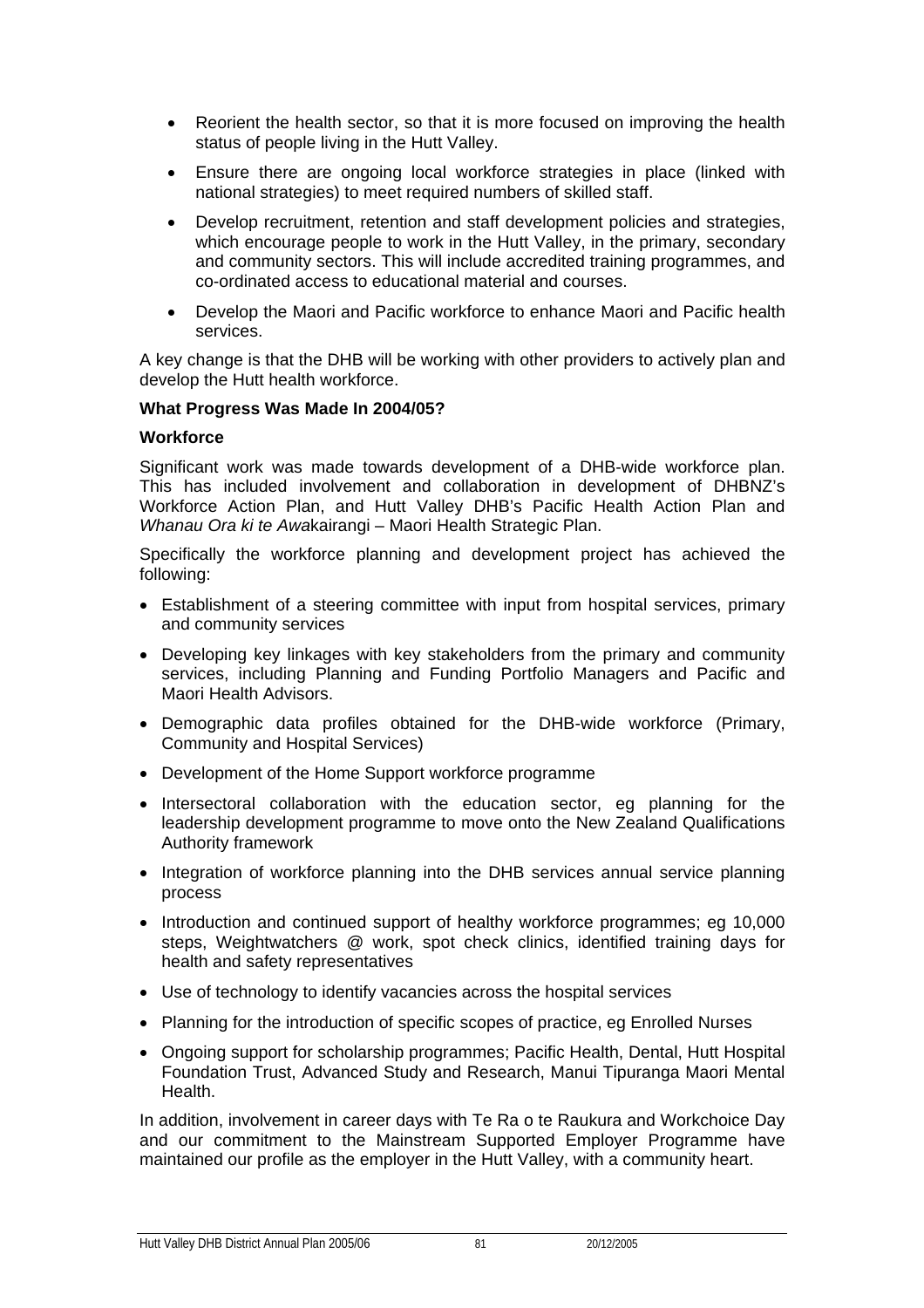Training and Development of our knowledge resources continues, keeping pace with legislation changes. Significant changes to scopes of practise and registration requirements have meant further investment in continuing education as provided for both as core subjects and as external courses and conferences.

### **Employee Relations**

Employee relations has had a significant focus, with major negotiations held this year resulting in national agreements, eg Senior Medical Officers, Nurses and Midwives and Laboratory workers. Hutt Valley DHB has had input into every national and regional negotiation via the strategy groups or negotiation teams.

## **What Is Planned For 2005/06?**

## **Workforce**

The key focus for 2005/06 is the completion and then implementation of the Hutt Valley DHB workforce plans (eg Hutt Valley DHB Strategic Workforce Plan, Pacific Health Action Plan and *Whanau Ora ki te Awakairangi*) and annual service plans.

Particular emphasis and importance will be given to the collaborative efforts made with key stakeholders and other sectors to complete and develop plans as well as ensuring alignment with other local, regional and national workforce priorities and planning.

Priority workforce planning areas from the Health Workforce Advisory Committee (HWAC) are as follows:

- Workforce implications for Primary Health Care Strategy
- Promoting a healthy workforce capacity
- Educating a responsive health workforce
- Building a Maori health workforce capacity
- By Building Pacific health workforce capacity
- Developing the health and disability support workforce capacity for people who experience disability
- Research and Evaluation

#### **Employee Relations**

A key focus is to continue with Bipartite and other service based meetings encouraging understanding and collaboration at both a strategic and operational level.

| <b>Annual Objective 31</b> | Implement the Hutt Valley DHB Workforce Plan (Cross)<br>Reference to Strategic Areas 1,3,4,5, and 12)                                                                                                                                                                                                                                                                                                                                       |
|----------------------------|---------------------------------------------------------------------------------------------------------------------------------------------------------------------------------------------------------------------------------------------------------------------------------------------------------------------------------------------------------------------------------------------------------------------------------------------|
| Approach                   | • To work collaboratively and in consultation with key<br>stakeholders to the Hutt Valley District Health Board as<br>well as with regional and national parties.<br>Workforce plan is aligned with the Health<br>$\bullet$<br>Workforce Advisory Committee's report, DHBNZ<br>Work Action Plan, Mental Health Workforce<br>Development Framework, Hutt Valley DHB's<br>Pacific Health Strategic Plan, and Whanau Ora ki<br>te Awakairangi. |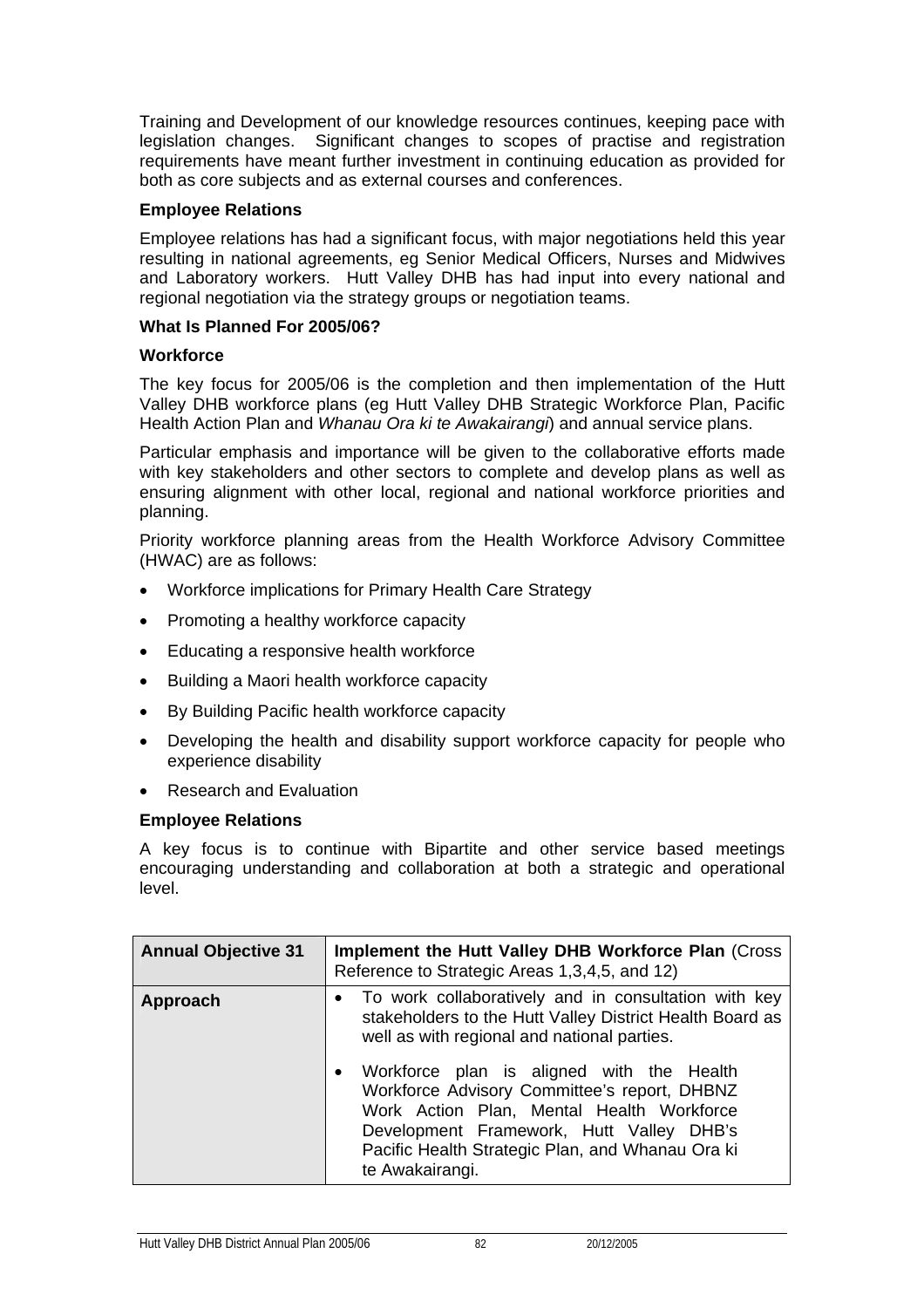| <b>Milestones</b>                          | Meet the workforce objectives as outlined in the Pacific<br><b>Health Strategic Plan</b><br>Meet the workforce objectives as outlined in Whanau<br>$\bullet$<br>Ora ki te Awakairangi<br>Implementation of the Hutt Valley DHB Strategic<br>$\bullet$<br>Workforce Plan underway by Q2  |
|--------------------------------------------|-----------------------------------------------------------------------------------------------------------------------------------------------------------------------------------------------------------------------------------------------------------------------------------------|
| <b>Risks and Mitigation</b>                | <b>Risks</b>                                                                                                                                                                                                                                                                            |
| <b>Strategies</b>                          | Workforce does not meet future health needs<br>$\bullet$                                                                                                                                                                                                                                |
|                                            | Workforce planning does not consider future service<br>delivery/ models of care related to the integration of<br>primary, community and hospital services                                                                                                                               |
|                                            | Key Stakeholders are not involved in planning<br>$\bullet$<br>outcomes                                                                                                                                                                                                                  |
|                                            | Planning toolkits are not user friendly and are not used                                                                                                                                                                                                                                |
|                                            | <b>Mitigation</b>                                                                                                                                                                                                                                                                       |
|                                            | Future workforce planning needs to be undertaken<br>within a 5-10 year timeframe with detailed plans<br>produced on an annual basis. Plans must encompass<br>of<br>and future health<br>directions.<br>models<br>care<br>Performance indicators are developed and evaluated<br>annually |
|                                            | Integration of workforce planning within financial and<br>$\bullet$<br>business planning framework. Workforce planning<br>across continuum's of care - primary-community-<br>hospital                                                                                                   |
|                                            | Involvement and accountability of key stakeholders in<br>the planning and implementation phases of workforce<br>plans                                                                                                                                                                   |
|                                            | Planning toolkits are formulated after testing with pilot<br>$\bullet$<br>groups                                                                                                                                                                                                        |
| <b>Indicators</b><br>And<br><b>Targets</b> | INV-02 Implementation of the DHBNZ Workforce<br>$\bullet$<br>Action Plan.                                                                                                                                                                                                               |

# **4.3.17 Capital Planning:**

The DSP identifies that Hutt Valley DHB has been through a period of capital development through the Site Optimisation Plan, and that it should be able to pursue a maintenance and enhancement approach over the period of the DSP. However, expansion of services (e.g. orthopaedics initiative, age extension for Breastcreening) is placing increasing pressure on Hutt Valley DHB facilities. Therefore an integrated process is underway to prepare a Campus Redevelopment Plan.

Asset management as a concept and process has operated within Hutt Valley DHB for a number of years but there has been a lack of coordination between the various systems and processes. The Asset Management Plan (AMP) gives Hutt Valley DHB the opportunity to develop an organisational strategy with appropriate structure and policies that will create a framework for full integration and development.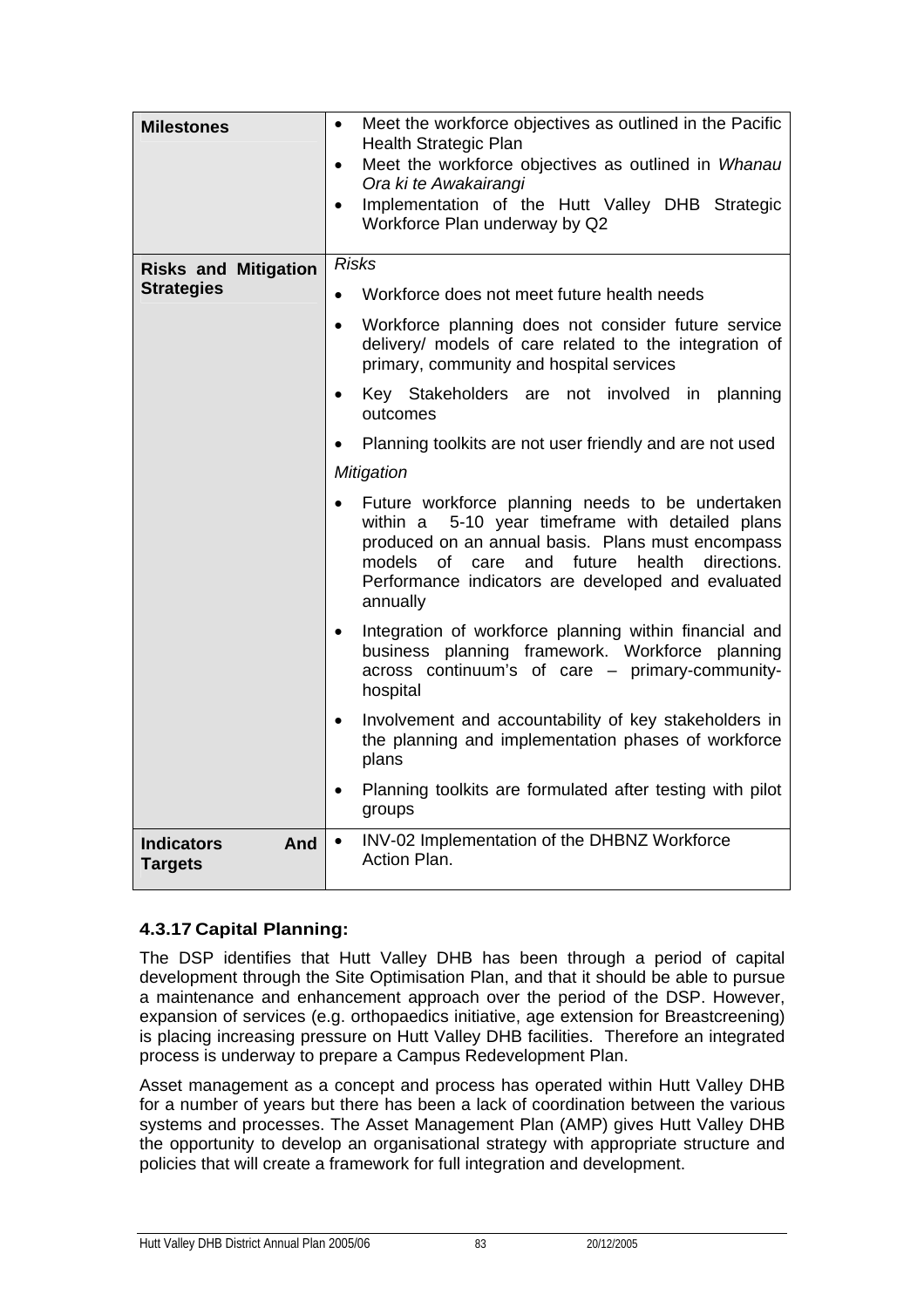Asset management cannot stand alone as a process within an organisation as it provides a tactical link between the District Strategic Plan and the operational issues contained in the District Annual Plan. The other necessary link is with the Information Systems Strategic Plan.

The development of an AMP allows Hutt Valley DHB to review the services that are currently being delivered, identify the assets required to support those services, determine how the assets will be funded in the long term, make a risk assessment of the likely consequences of failure of each asset and implement a centralised system that records and monitors this information.

### **What Progress Was Made In 2004/05?**

This year we will have completed a concept development for the Integrated Campus Plan (ICP). A Health Planner has been engaged and timelines completed. Concept options are to be presented to the Board in July 2005.

Hutt Valley DHB has developed a formal Asset Management Plan (AMP) in line with the MoH 'Guidelines for Capital Investment' published in October 2003. The first draft of the AMP was submitted to the Ministry in May 2004 and reviewed through a peer review process comprising members from the asset management improvement programme Steering Group.

The AMP is primarily based around the provision of services within the Provider Arm of the organisation. The plan details Hutt Valley DHB's approach to asset maintenance, development, renewal and replacement over a 15 year timeframe to ensure the most efficient and effective use of the organisations assets in line with service and patient needs and also to facilitate capital prioritisation of funding.

The objective of the AMP is to describe how Hutt Valley DHB will manage the assets invested in its services and allow strategic asset planning in order to achieve the performance targets and strategic goals set by its services.

In addition Hutt Valley DHB has developed current levels of service (LoS) statements for each of the departments and service providers. The purpose of levels of service is to measure the suitability of the existing asset base and also for planning future asset requirements. The LoS statements include information on minimum levels and standards of service in order to maintain the current contracted volumes of service available to the public.

Asset risk, the consequences of failure, current controls to manage this and required actions are all understood and evaluated as part of the asset function and performance analysis.

In this current year we have commenced the implementation of the BEIMS fixed asset register to replace our current IBA fixed asset module for financial information. This will allow the integration of the financial asset data with the repair and maintenance information loaded in by the Building Services team. This will allow Hutt Valley DHB to have a greater understanding of asset performance and replacement timelines.

The BEIMS integration project is expected to be complete by end of March 2005.

## **What Is Planned For 2005/06?**

In the upcoming year, we will complete the testing and implementation of the integrated BEIMS asset management system. This will give us a greater understanding of the assets owned by the DHB and allow us to plan for the future needs of our patients in the form of an Asset Management Plan.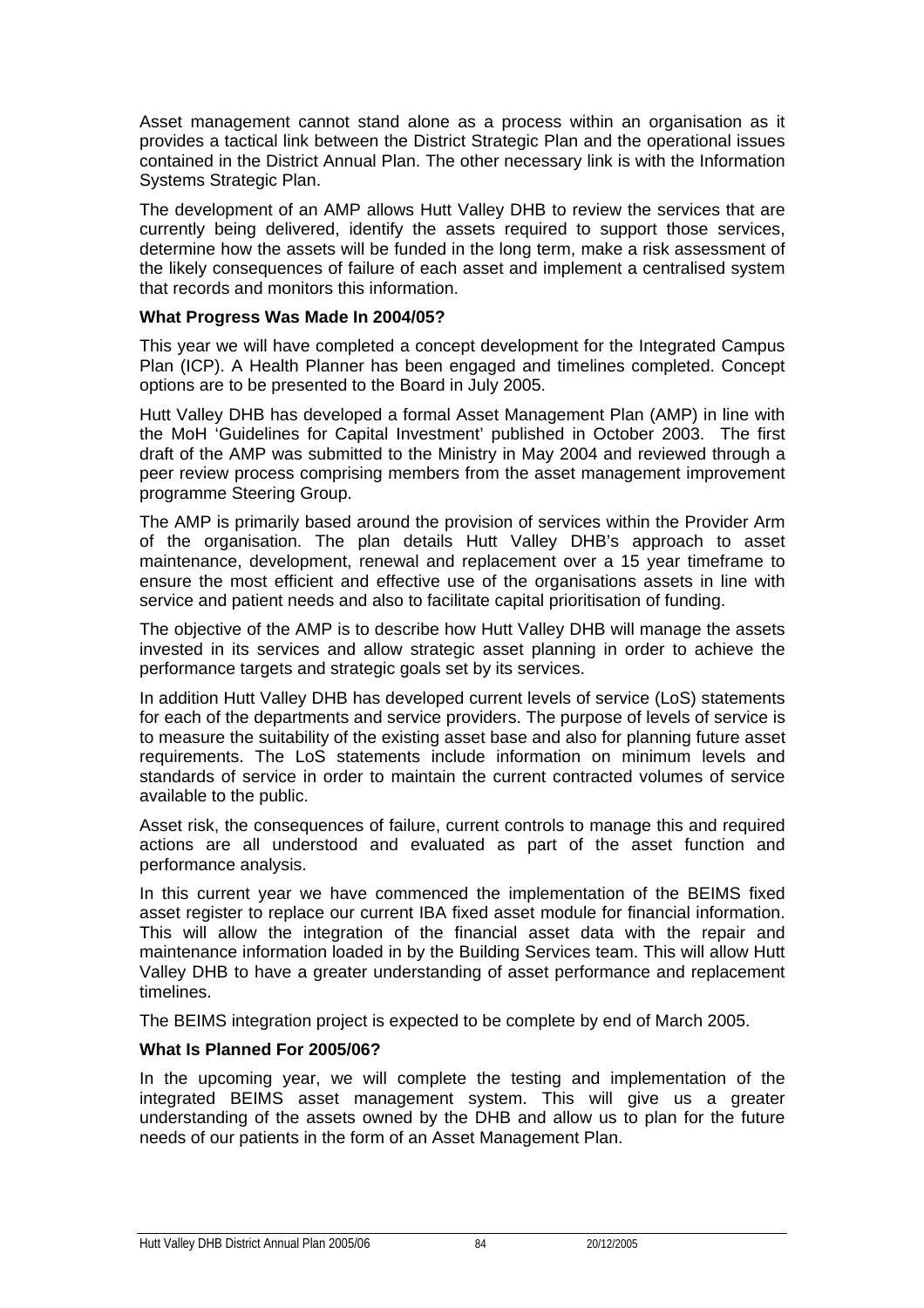We will need to utilise the "DHB Asset Management Handbook for Asset Management Improvement" and the recommendations of the peer review of our first draft Asset Management Plan to ensure that our second submission to the Ministry of Health is enhanced.

We will establish an Asset Management committee with a range of members from within the organisation to ensure that a broader view is taken on asset planning.

| <b>Annual Objective 32</b>  | <b>Implement Asset Management Plan</b>                                                                                                                                             |
|-----------------------------|------------------------------------------------------------------------------------------------------------------------------------------------------------------------------------|
| <b>Approach</b>             | Consolidate the 1 <sup>st</sup> draft Asset Management Plan<br>×.<br>(AMP) by implementing the proposed 'DHB Asset<br>Management Handbook for Asset<br>Management<br>Improvement'. |
|                             | Review comments from the Asset Management<br>$\blacksquare$<br>Improvement Programme (AMIP) and implement<br>recommendations for change.                                           |
|                             | Creation of an AMP committee by a including a broad<br>selection of HUTT VALLEY DHB staff to ensure<br>adequate representation.                                                    |
|                             | Review and further develop the use of the BEIMS<br>$\blacksquare$<br>software to establish information flows in full support of<br>the AMP.                                        |
|                             | Implement organisational communications on asset<br>٠<br>management.                                                                                                               |
| <b>Milestones</b>           | October 2005 - 2 <sup>nd</sup> draft of Asset Management Plan is<br>$\bullet$                                                                                                      |
|                             | due to the Ministry of Health.                                                                                                                                                     |
| <b>Risks And Mitigation</b> | Risks:                                                                                                                                                                             |
| <b>Strategies</b>           | Risk of failure of critical equipment could create patient<br>$\bullet$<br>safety issues.                                                                                          |
|                             | Mismatching of capital resources with operating<br>$\bullet$<br>resources will lead to inefficiencies.                                                                             |
|                             | Mitigation:                                                                                                                                                                        |
|                             | Full assessment of equipment is maintained in the<br>$\bullet$<br>BEIMS system which is monitored and reported.                                                                    |
|                             | The asset management plan aims to ensure assets are<br>$\bullet$<br>matched appropriately to the needs of each service<br>both now and in the future.                              |

| <b>Annual Objective 33</b> | Implement the Campus Redevelopment Plan (Cross)<br>Reference to Strategic Area 6)                                                  |
|----------------------------|------------------------------------------------------------------------------------------------------------------------------------|
| Approach                   | Implement the Campus Redevelopment Plan on<br>$\bullet$<br>staged basis, with high propriety projects initiated<br>during 2005/06. |
| <b>Milestones</b>          | CEO presents concept options to Board - Q1                                                                                         |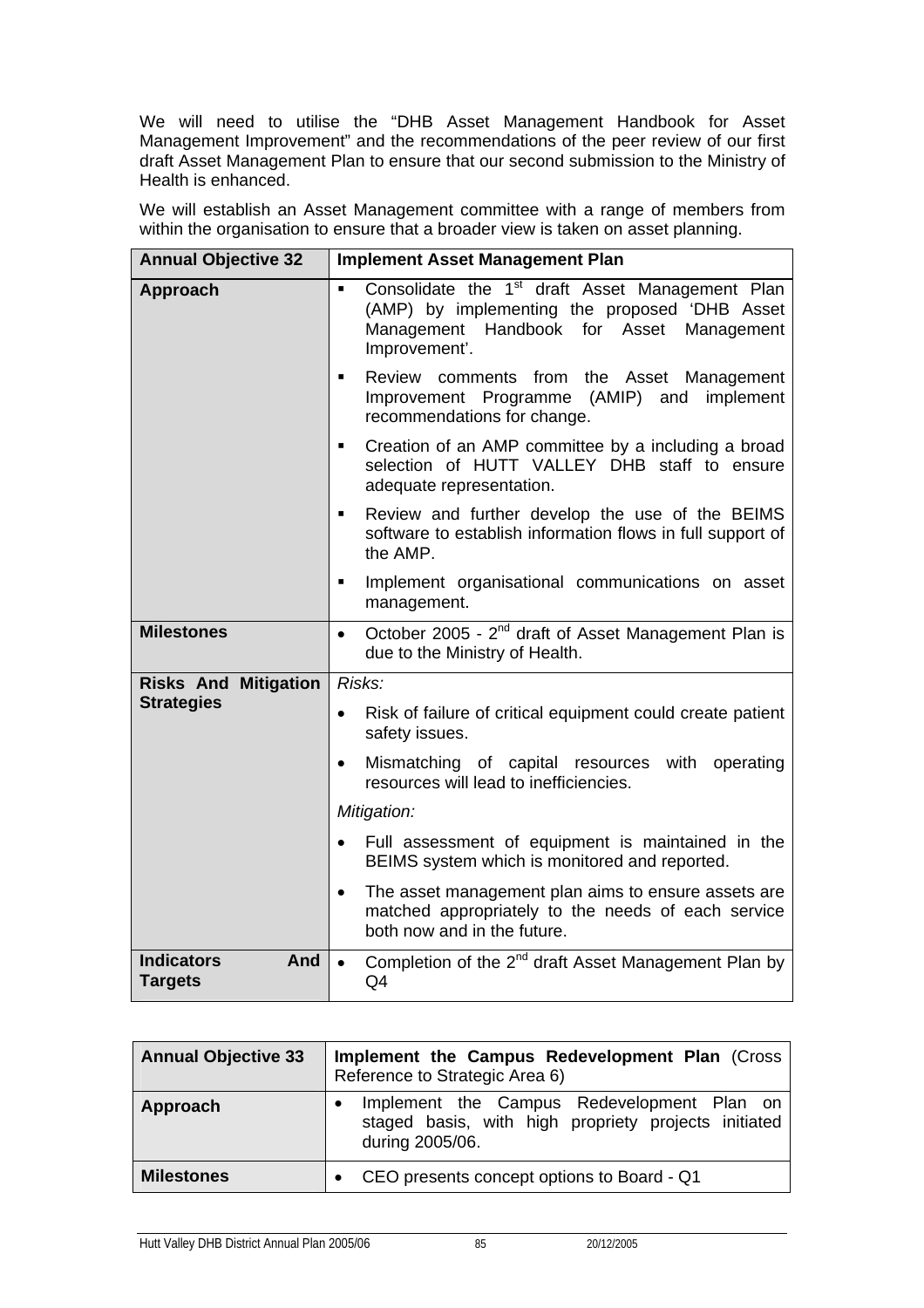|                             | Implementation of<br>projects<br>from<br>Campus<br>$\bullet$<br>Redevelopment Plan begin by Q2                   |
|-----------------------------|------------------------------------------------------------------------------------------------------------------|
| <b>Risks and Mitigation</b> | <b>Risks</b>                                                                                                     |
| <b>Strategies</b>           | Significantly more costs and additional projects than<br>anticipated.                                            |
|                             | 0f<br>Revenue<br>for<br>undertaking<br>Loss<br>not<br>the<br>recommendations.                                    |
|                             | Substandard / non-compliant facilities.<br>٠                                                                     |
|                             | Unable to carry out DSP/DAP objectives.<br>$\bullet$                                                             |
|                             | Not able to provide the most appropriate care for the<br>community.                                              |
|                             | <b>Mitigation</b>                                                                                                |
|                             | Prioritise projects in line with funding.                                                                        |
|                             | Undertake those projects that improve<br>revenue<br>$\bullet$<br>situation or do not pose serious revenue risks. |
|                             | Adopt those processes that are<br>standard<br>and<br>$\bullet$<br>compliance related.                            |
|                             | Take into account and apply the needs of DSP/DAP.<br>$\bullet$                                                   |
|                             | Go back to the community and consult on needs and<br>$\bullet$<br>status within DSP process.                     |
| <b>Indicators</b><br>And    | Concept development completed by July 2005.<br>٠                                                                 |
| <b>Targets</b>              | <b>Begin</b><br>implement<br>projects<br>from<br>to<br>Campus<br>$\bullet$<br>Redevelopment Plan by Q2           |

## **4.3.18 MAGNET HOSPITAL**

Hutt Valley DHB decided in December 2002 to lead the introduction of the Magnet Hospital Programme in New Zealand over a two year timeframe – following successes achieved with it in both the United States and Britain. This programme adopts a set of key governance, leadership and management principles that result in safe, quality focussed healthcare and attract, motivate and retain well-qualified and committed nursing staff.

## **What Progress Was Made In 2004/05?**

- A "Go-Magnet Workshop" was held in May 2004 to share the Hutt Valley DHB experience in aspiring to Magnet Recognition, and to establish networking with like-minded organisations in order to be mutually supportive. Positive feedback was received from the 37 participants (including 10 from Australia).
- Promotion activities have included the Hutt Valley DHB website with Magnet now visible on both the Internet and Intranet sites, presentation of Magnet to orientation and core training, local newspaper articles and internal communications.
- Magnet Champions and Quality Representatives were also brought together following the accreditation visit, to become the new team of Quality Champions.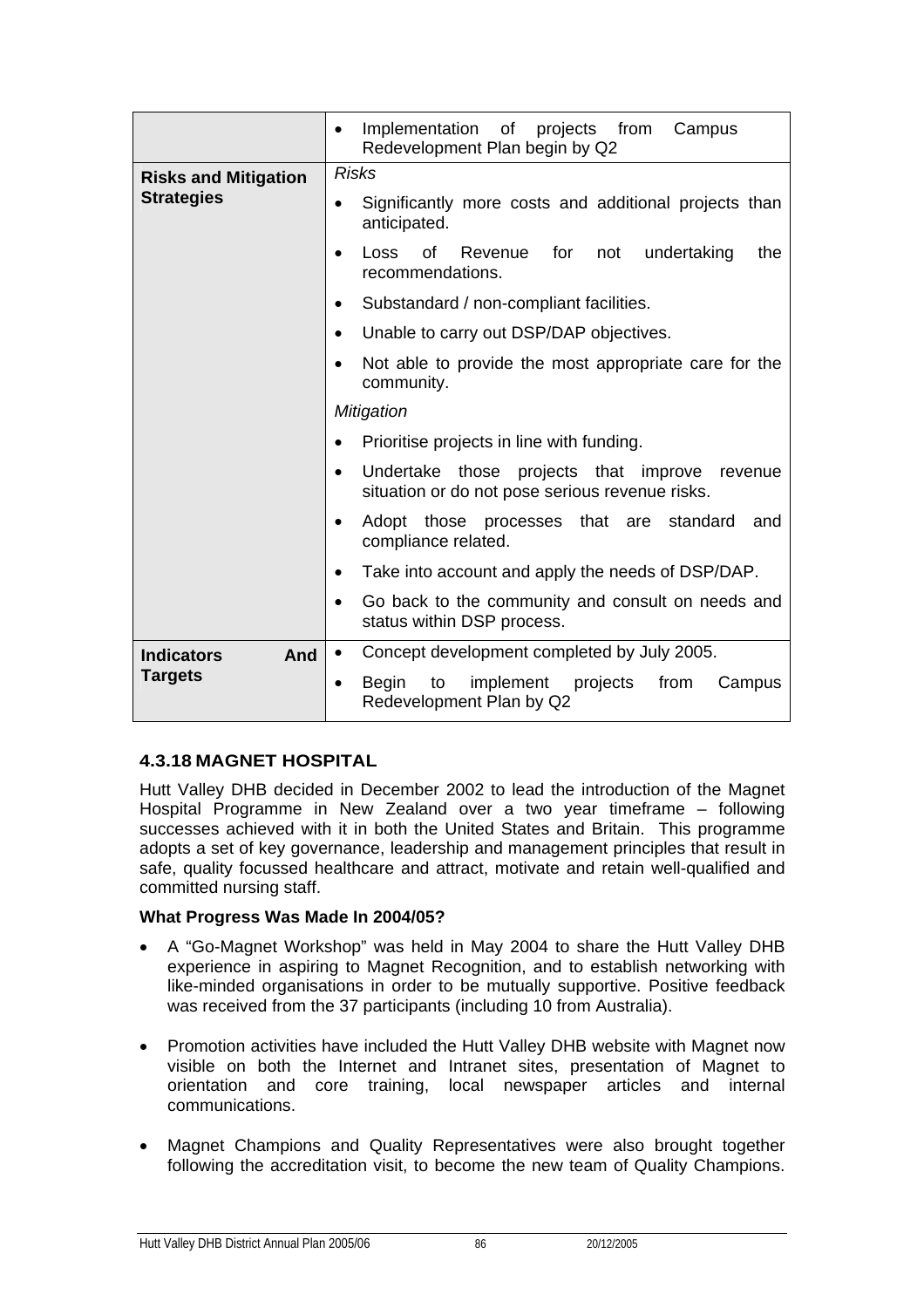This move will also achieve greater integration of quality improvement activities with the Magnet programme.

- An "Area Brief Communiqués" has been established in each service to provide updates to new and current staff on key activities of the particular unit.
- The Quality Indicator Working Party was established in August 2004 with beginning reporting of indicators required for Magnet recognition established. These will be available on the Intranet in 2005.
- The resignation of the Director of Nursing in December 2004 has lead to an extension of the timeframe for the Magnet application and survey process. This is due to the mandatory requirement for the Director of Nursing to be in their position for at least one year prior to application for Magnet accreditation.

#### **What Is Planned For 2005/06?**

- Following the appointment of a new Director of Nursing, timeframes will be reestablished to guide the project towards a successful Magnet Appraiser visit.
- Quality Indicators will be collated and reported quarterly to monitor progress of patient outcomes against the Magnet Forces.
- Nursing Excellence Breakfasts will be held monthly. These are intended to be an opportunity to discuss plans and issues, strengths and weaknesses regarding the achievement of Magnet recognition in particular, and nursing excellence in general.

| <b>Annual Objective 34</b> | <b>Magnet Recognition Programme (Cross Reference to</b><br>Strategic Area 16)                                                                              |  |  |
|----------------------------|------------------------------------------------------------------------------------------------------------------------------------------------------------|--|--|
| <b>Approach</b>            | Participate in the Magnet Recognition Programme and<br>gain formal recognition of having improved patient care<br>and outcomes by achieving Magnet Status. |  |  |
| <b>Milestones</b>          | Timeframes confirmed by nursing leadership for<br>$\bullet$<br>achievement of Magnet Status.                                                               |  |  |
|                            | Quality Indicators developed and implemented with<br>$\bullet$<br>regular reports back to all services.                                                    |  |  |
|                            | Nursing excellence is promoted at all levels of<br>$\bullet$<br>organisation with a key focus on nursing leadership.                                       |  |  |
|                            | Documentation to support<br>Magnet application<br>submitted to ANCC.                                                                                       |  |  |
|                            | Site visit undertaken to assess Hutt Valley DHB against<br>$\bullet$<br>the Magnet Forces.                                                                 |  |  |
| Risks and mitigation       | <b>Risks</b>                                                                                                                                               |  |  |
| strategies                 | Lack of nursing leadership to direct and support of<br>$\bullet$<br>Magnet.                                                                                |  |  |
|                            | Timeframes slip due to staff changes.                                                                                                                      |  |  |
|                            | <b>Mitigation</b>                                                                                                                                          |  |  |
|                            | Positive nursing<br>leadership<br>reflect<br>will<br>Magnet                                                                                                |  |  |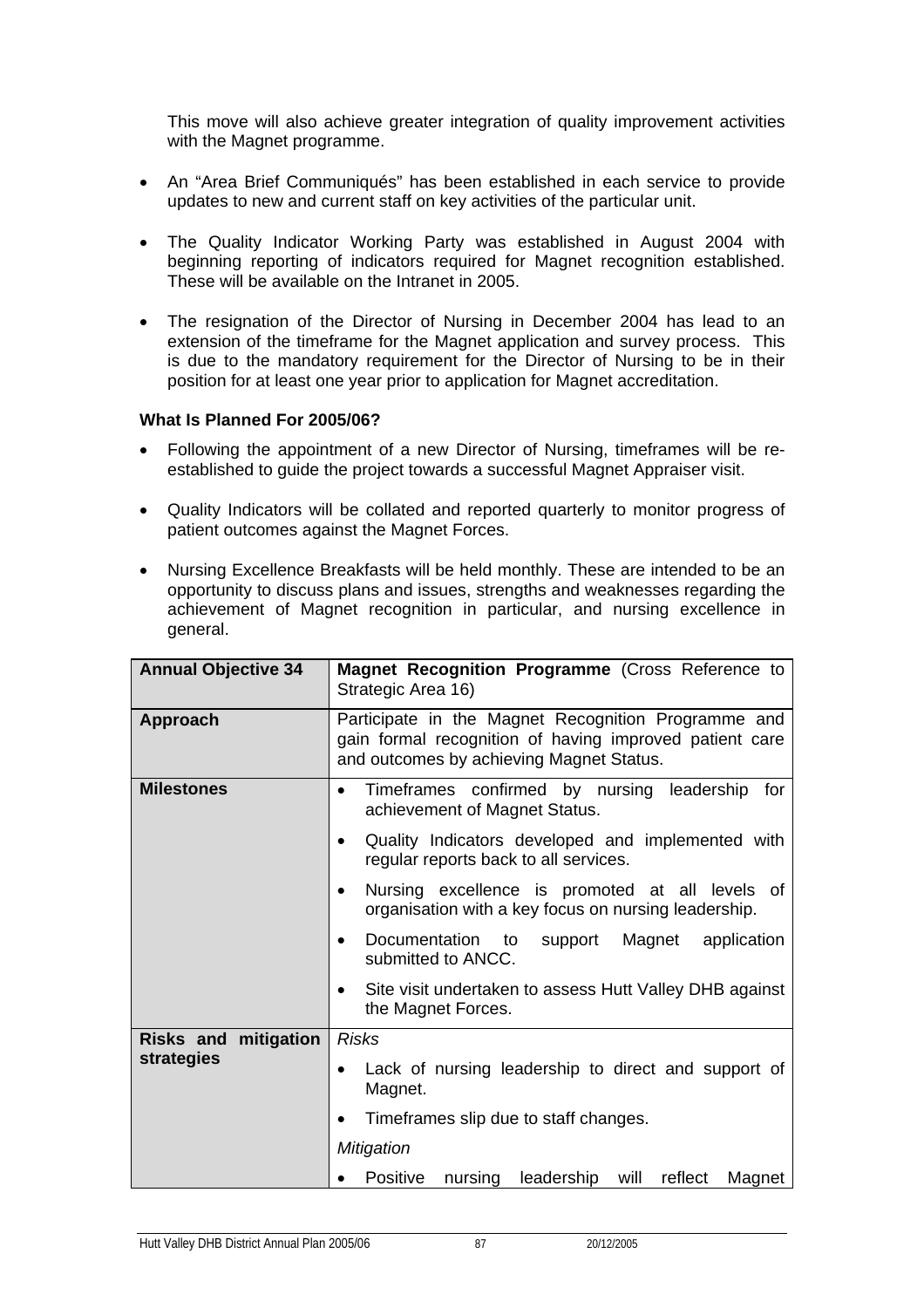|                                     |     |           | Principles.                                                 |
|-------------------------------------|-----|-----------|-------------------------------------------------------------|
|                                     |     |           | Appointment of Director of Nursing.                         |
| <b>Indicators</b><br><b>Targets</b> | And | $\bullet$ | Timeframes re-established for Magnet Appraiser Visit:<br>Q1 |
|                                     |     |           | <b>Quality Indicator Reports: Quarterly</b>                 |
|                                     |     |           | Documentation submitted to ANCC: Q4                         |
|                                     |     |           | Site visit by ANCC appraisers: Q4                           |

## **4.3.19 Regional And National Health Emergency Planning**

Hutt Valley DHB is committed to the Ministry of Health's National Emergency Planning process which has seen the release of The National Health Emergency Plan: Infectious Diseases in 2004. The Plan describes the co-ordination and communication structures to be used in future health related emergencies. We will continue to work with the Ministry of Health in implementing both this plan and others due for release in 2005.

#### **What Progress Was Made In 2004/05?**

Hutt Valley DHB participated in the MoH led health emergency capability and capacity survey of all DHBs and has actively participated in developing the Ministry of Health's "National Health Emergency Plan". Staff also contributed to "The National Health Emergency Plan: Infectious Diseases" which is the first in a series of plans being developed by the Ministry of Health. A steering group representing all parts of Hutt Valley DHB has been established to report to management on implementation of Hutt Valley DHB's responsibilities under this plan.

The Emergency Management Coordinator and Regional Public Health staff participated in a Regional Planning Group that has resulted in a draft regional emergency plan being developed (covering DHBs in the lower North Island). This draft plan will form the basis of ongoing collaboration on a regional and national basis for 2005/06.

Regional Public Health completed a project assessing the feasibility of setting up community assessment centres for illnesses such as SARS and Avian flu. This project determined that such centres are feasible and is developing the resources and plans needed to establish a centre. The results from the project have been provided to the Ministry of Health and have been presented to primary care providers.

#### **What Is Planned For 2005/06?**

The group set up to address Hutt Valley DHB's compliance with The National Health Emergency Plan: Infectious Diseases (as referred above) will finalise their work plan in 2005/06. We expect other Ministry of Health emergency plans will be released up until the end of 2005 and steering groups to oversee compliance with these will be established as the plans become available.

Hutt Valley DHB is committed to ensuring collaboration between the central region DHBs is strengthened throughout 2005/06 by increased involvement in regional and national health emergency planning.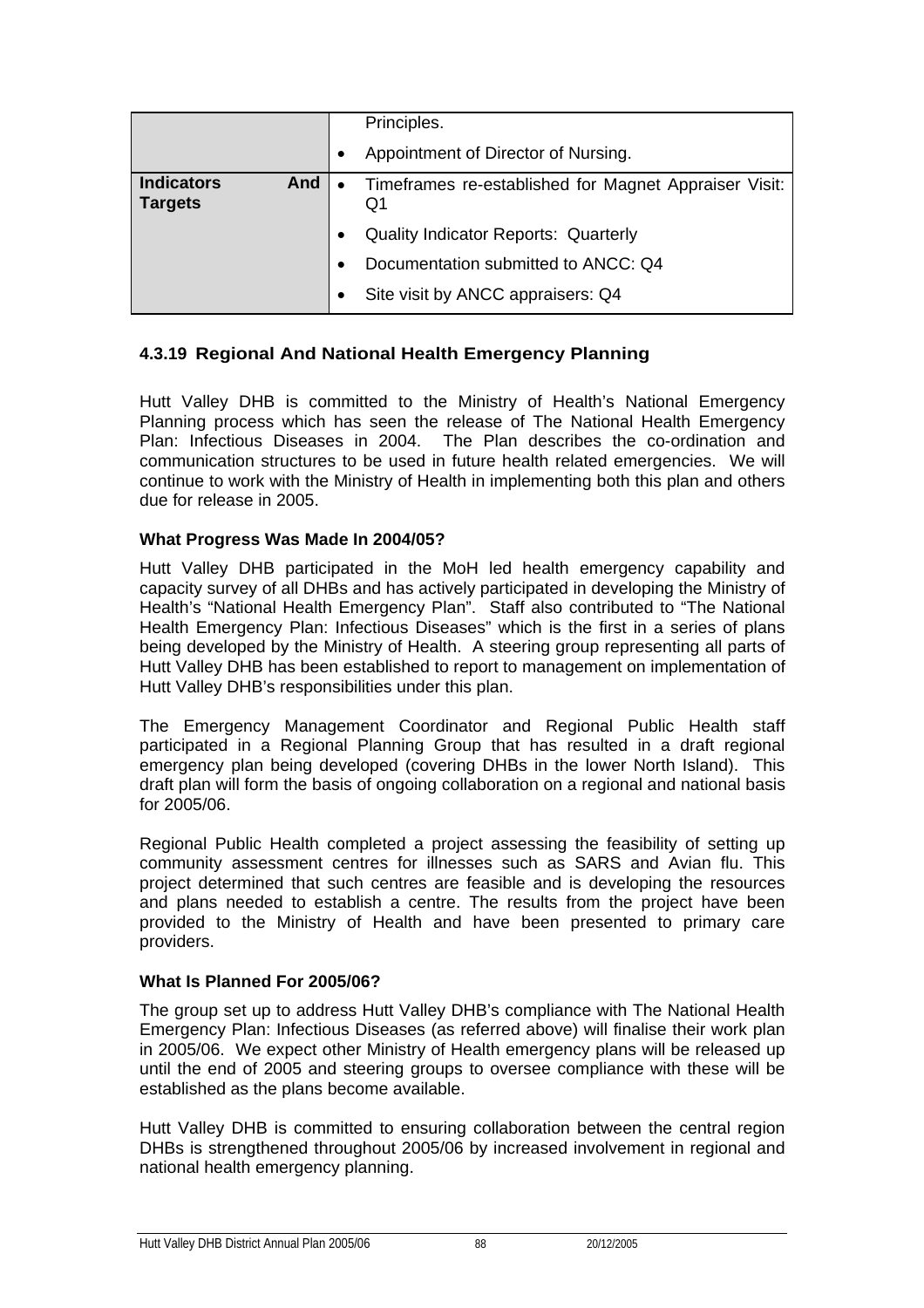The Emergency Management steering group will oversee a primary health care project which will involve an initial assessment of the emergency preparedness in this sector, followed by a project plan detailing how the DHB will assist the sector to establish emergency plans.

Exercises to test the various plans will be carried out on a local and regional basis and in conjunction with any Ministry of Health responses.

| <b>Annual Objective 35</b>  | Develop Emergency Plans With Regional And Primary<br><b>Health Collaboration</b>                                                                                                                          |
|-----------------------------|-----------------------------------------------------------------------------------------------------------------------------------------------------------------------------------------------------------|
| Approach                    | Review the National Health Emergency Plans as they<br>$\bullet$<br>are developed by the Ministry of Health and ensure<br>district planning is fully compatible.                                           |
|                             | Develop a regional Emergency Plan through active<br>$\bullet$<br>collaboration with the central region DHBs to meet the<br>Ministry of Health's expectations of regional planning<br>and response.        |
|                             | Review emergency preparedness in primary health<br>$\bullet$<br>sector and support primary health providers in their<br>emergency preparedness planning.                                                  |
| <b>Milestones</b>           | Develop Action plan to address requirements of<br>$\bullet$<br>NHEPID byQ2.                                                                                                                               |
|                             | Complete a regional DHB Emergency Management<br>$\bullet$<br>plan by Q4                                                                                                                                   |
|                             | Development of primary health care project plan<br>following<br>initial<br>assessment<br>of<br>emergency<br>preparedness in this sector, by Q3.                                                           |
|                             | Progress report on plan by Q4.<br>$\bullet$                                                                                                                                                               |
|                             | Exercise undertaken to review effectiveness of plans,<br>in 2006/07.                                                                                                                                      |
| <b>Risks And Mitigation</b> | <b>Risks</b>                                                                                                                                                                                              |
| <b>Strategies</b>           | Hutt Valley DHB is unable to mount effective response<br>$\bullet$<br>to emergencies effecting the Hutt population.                                                                                       |
|                             | Hutt Valley DHB is unable to carry its weight within a<br>$\bullet$<br>regional or national response.                                                                                                     |
|                             | <b>Mitigation</b>                                                                                                                                                                                         |
|                             | Hutt Valley DHB assesses its status against the<br>National Health Emergency Plans currently being<br>developed by the Ministry of Health and ensures plans<br>within the organisation are in compliance. |
|                             | The Hutt Valley DHB Emergency Management Plan<br>$\bullet$<br>will be tested.                                                                                                                             |
|                             | Hutt Valley DHB engages fully in regional<br>DHB<br>emergency planning and response activities.                                                                                                           |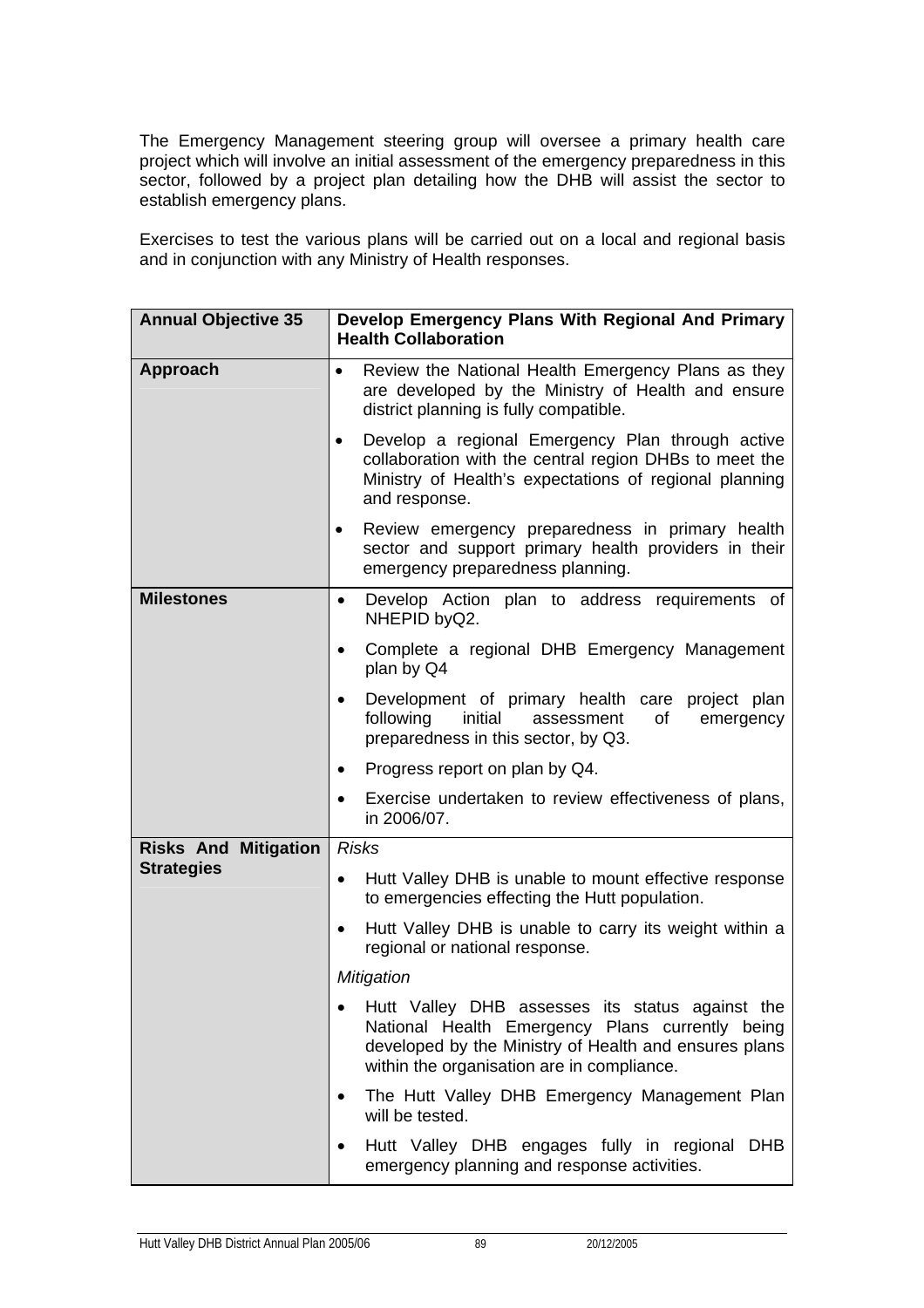|                                            |           | function<br>Valley DHB emergency planning<br>Hutt<br>extended to include primary care sector                                                                |
|--------------------------------------------|-----------|-------------------------------------------------------------------------------------------------------------------------------------------------------------|
| <b>Indicators</b><br>And<br><b>Targets</b> | $\bullet$ | Meeting minutes and correspondence show active Hutt<br>Valley DHB staff involvement in progressing regional<br>DHB emergency planning.                      |
|                                            |           | Regional DHB plan developed.                                                                                                                                |
|                                            | $\bullet$ | Funding and Planning records show improved primary<br>health care provider compliance with contractual<br>requirements to have emergency planning in place. |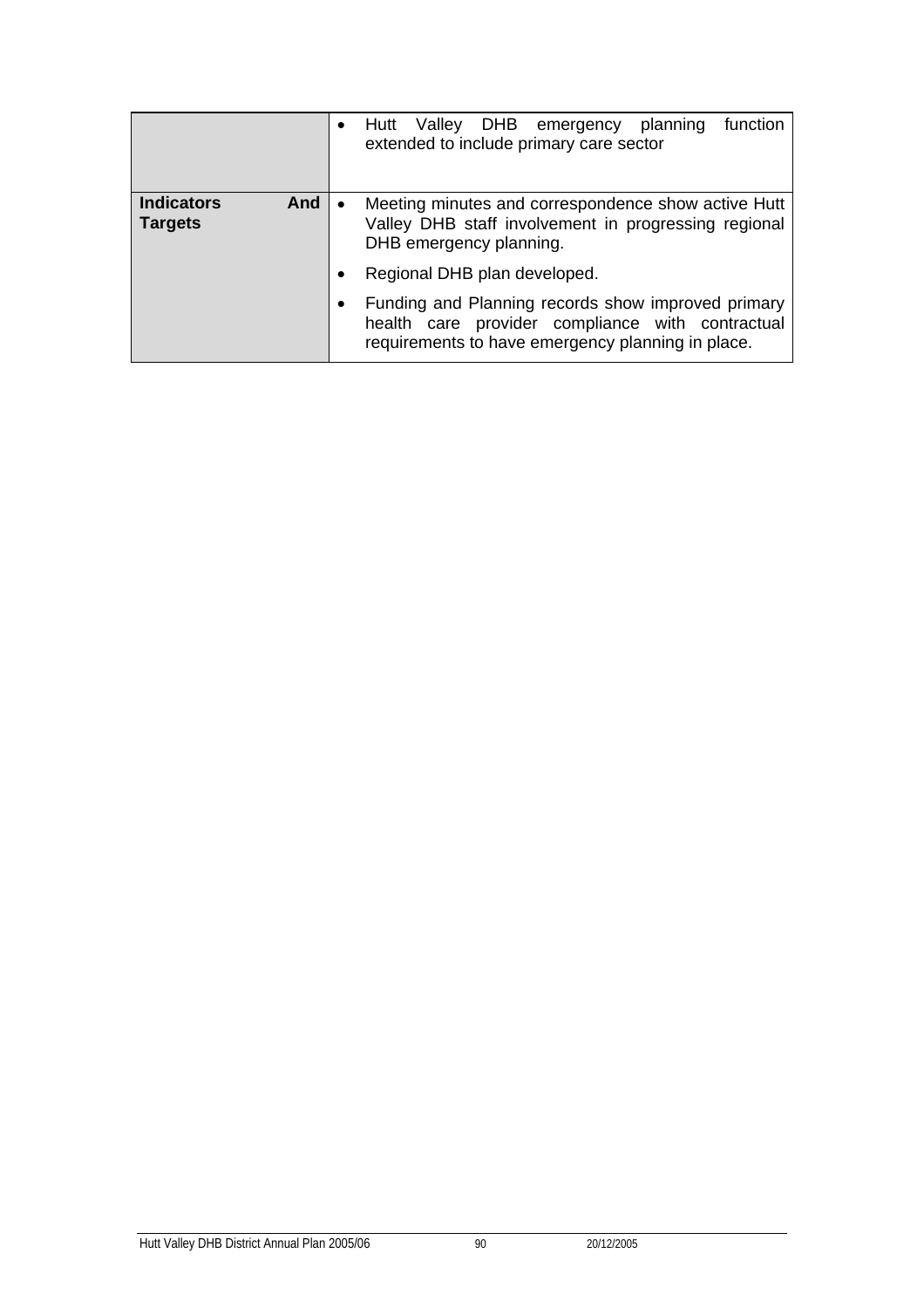# **5. POPULATION**

# **5.1 HUTT VALLEY DHB OVERVIEW**

## **5.1.1 Organisational Structure**

Appendix 1 provides an outline of the Board governance and management structure that applies at Hutt Valley DHB for achieving the successful implementation of this DAP.

# **5.1.2 Population Profile**

A range of demographic and health status information on the Hutt Valley can be found in the Hutt Valley DHB District Strategic Plan and DAP 2004/05. Additional information is included in 2002 Service Plans and Fact Sheets which are also available from the Hutt Valley DHB website. The focus of recent population analysis has been to support service development, particularly in the areas of Maori and Pacific Health Plan development. An ongoing focus is on inequality analysis. In addition we are currently updating the Health Needs Assessment to support the development of the next District Strategic Plan. Appendix 2 contains a summary of recent analysis focusing on inequalities between Maori, Pacific Peoples and Others in a range of key mortality and morbidity areas.

## **5.2 FUNDING HEALTH SERVICES**

This section lays out the functions and responsibilities of the Funder Arm of the DHB. It identifies the services funded by the DHB and various protocols by which those funds are allocated.

# **5.2.1 Service Coverage and Delivery**

The Operational Policy Framework established by the Ministry of Health, which sets out the quasi-regulatory rules that all DHBs must comply with, includes an extensive service coverage specification.

The service coverage specification describes the type of services and levels of access to services that the Ministry of Health requires DHBs to provide.

Over the last few years, Hutt Valley DHB has developed a much greater understanding of the contracts it inherited in 2001/02 and any gaps between actual service provision and the content of the service coverage specifications.

Hutt Valley DHB expects to meet Government service coverage expectations with the following exceptions and caveats:

- A low income dental relief of pain service has never been funded in the Hutt Valley, though there is partial access to this service via the Hutt Hospital dental outpatients;
- The Hutt Valley is not funded at Blueprint levels and does not achieve the 3% intervention rate target for mental health. We will, however, ensure that the DHB will continue to provide service coverage to the level of Blueprint funding available.
- Community radiology is available free of charge only for CSC cardholders;
- Hutt Valley DHB is not able to see all primary school age children every 12 months for an oral health examination. We have instituted a 12-month recall for high need individuals, and up to 24 month recalls for low need individuals.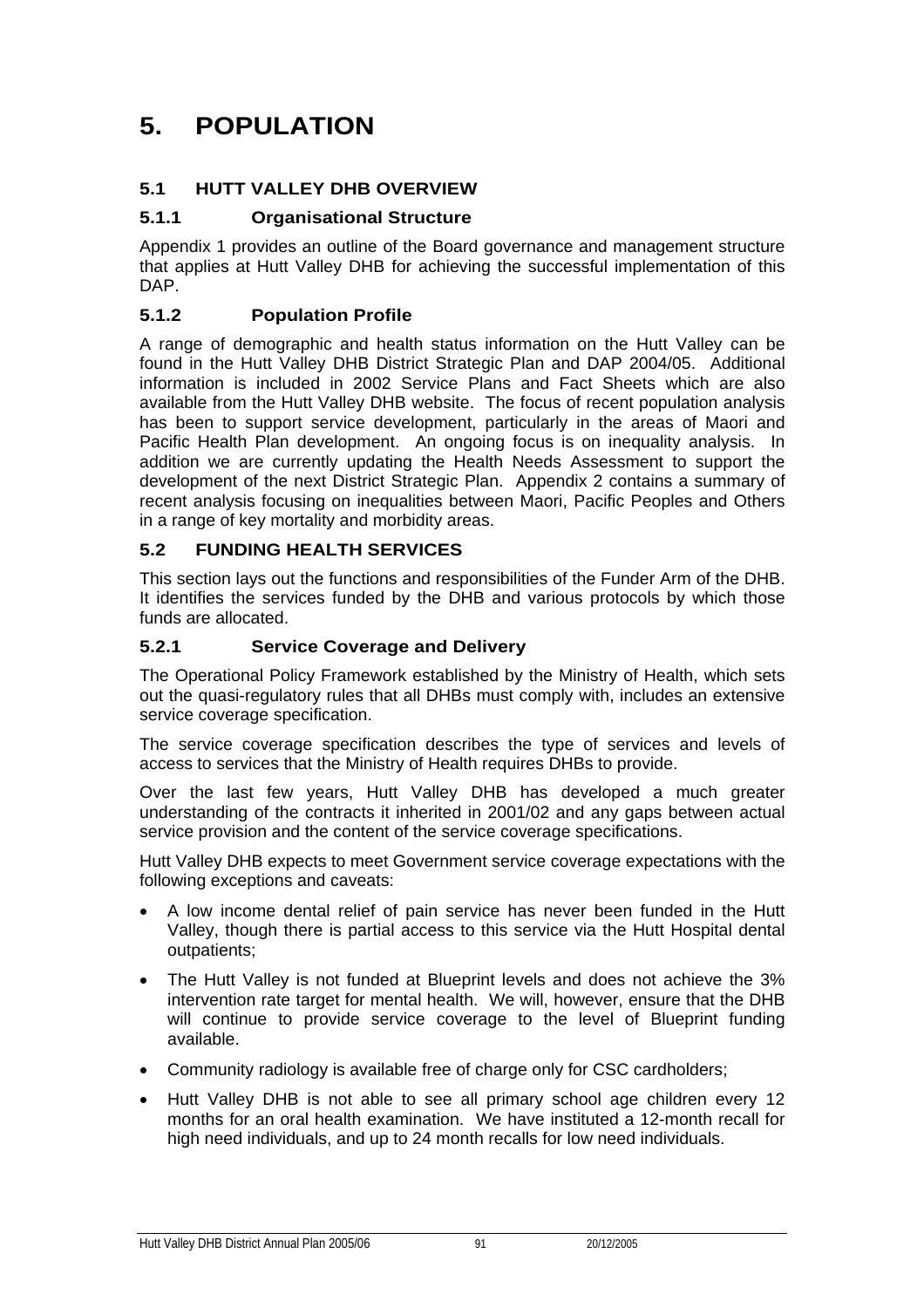• Hutt Valley DHB has little influence over the provision of most tertiary services provided by other DHBs and has difficulty determining access levels. Hutt DHB will however, develop a resolution plan with Capital and Coast DHB that will formalise a mechanism for discussion and escalation regarding issues of tertiary service coverage

Although Hutt Valley DHB expects to comply with national service specification framework requirements, compliance may be limited where knowledge of requirements is incomplete or where staff shortages occur. In particular, Hutt Valley DHB does not currently meet all quality requirements for specialist medical staffing and triage times.

Hutt Valley DHB is responsible for funding the following services in 2005/06:

- Local Maori Health services:
- Local Pacific Peoples Health services;
- Local personal health services;
- Local mental health services;
- Local older person disability support services;
- Some regional and national personal and mental health services.

At the time of preparing this District Annual Plan, Hutt Valley DHB did not have responsibility for funding a range of other services, currently funded by the Ministry of Health. Funding of all or some of that range of services, listed below, may be devolved to Hutt Valley DHB in full or part during the period covered by this Plan, however the details are currently unknown.

- Workforce development and clinical training;
- Public Health;
- Maternity;
- Maori and Pacific Provider development;
- National contracts;
- Disability Support Services (under-65s).

Approximately 50% of the funding received by the Funder Arm of Hutt Valley DHB is allocated to the Provider Arm. A service level agreement has been agreed between the two arms. This is attached to this Plan as Appendix 4.

## **5.3 DECISION MAKING AND PRIORITISING**

## **5.3.1 Decision Making Principles**

The principles of the Hutt Valley DHB Decision-Making Framework are listed below.

#### **Effectiveness**

Hutt Valley DHB will consider the available information on the effectiveness of the service or intervention under consideration. Effectiveness will include the extent to which health and disability services produce desired health outcomes, such as reductions in pain, the maintenance of daily living activities, and extending life. The implication of this principle is that Hutt Valley DHB will not normally fund services where there is weak or no evidence of effectiveness. Interventions such as workforce development or quality initiatives will generally be considered as attempts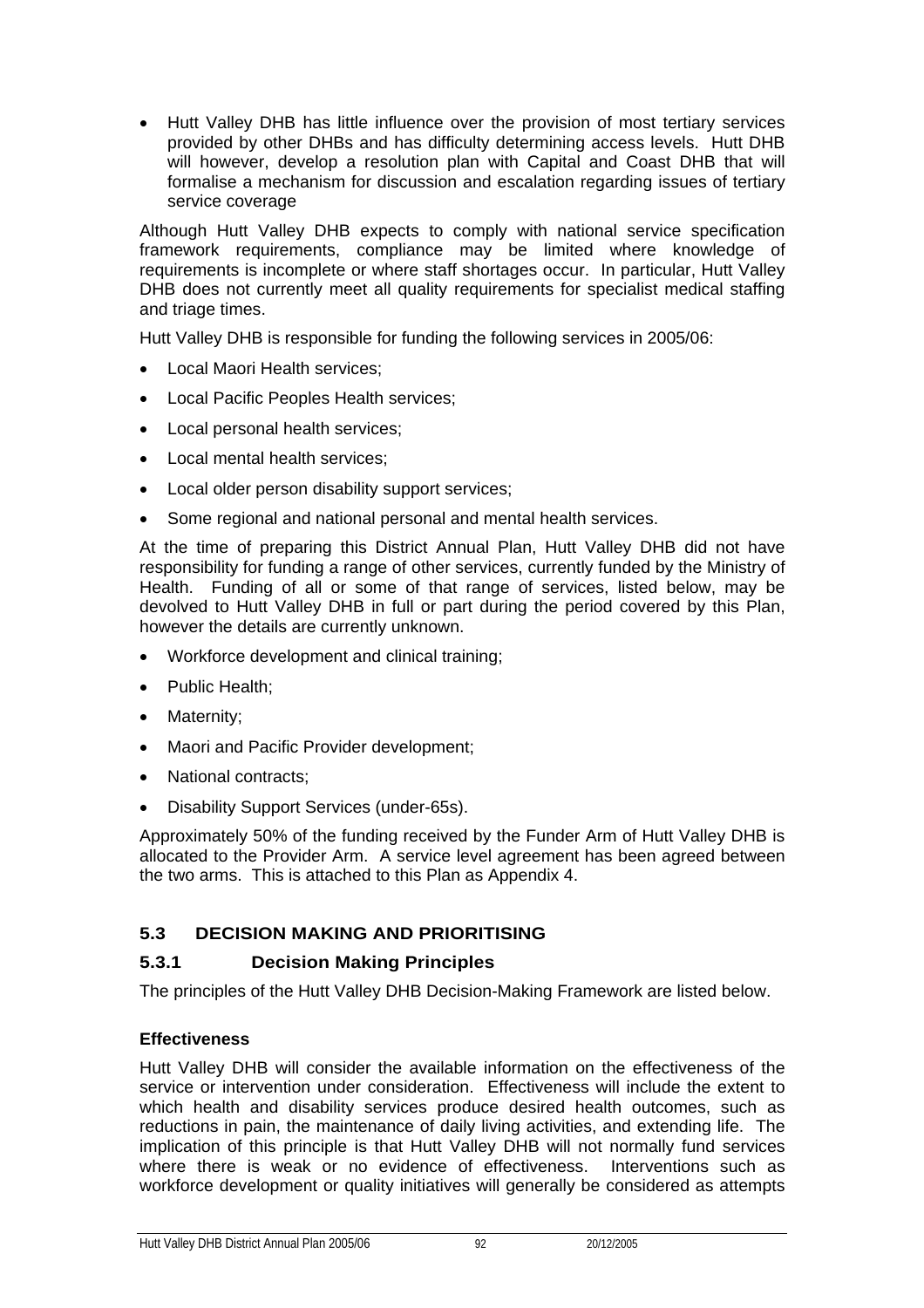to improve the effectiveness of services. This principle may be seen to disadvantage new or emerging interventions for which limited evidence exists. Effectiveness will be quantified where possible.

# **Equity**

Hutt Valley DHB will seek equity of outcome to reduce disparities in health status where possible for groups with lower levels of health, including (but not limited to) the Maori population, the Pacific population and groups of low socio-economic status. The implication of this principle is that all other things being equal, Hutt Valley DHB would fund a service aimed at improving health outcomes for Maori or Pacific or other groups with lower average health status before funding a similar service targeting the general population. For instance, a smoking cessation initiative might be targeted at Maori until their outcomes are equivalent to the general population, if there were insufficient funds to service the whole population.

As part of its equity considerations, Hutt Valley DHB is committed to using the Reducing Inequalities Intervention Framework and the Health Equity Assessment Tool (HEAT) when refocusing mainstream funding and planning to address health inequalities.

## **Acceptability**

The expectations and values of Hutt Valley residents will be considered in Hutt Valley DHB's decision making processes. The implication of this principle is that some services where the evidence for effectiveness is weak, but which are highly valued by the community, may continue to be funded. In light of the Maori Health principle, the values of the Maori community would need to be given particular consideration.

## **Consistency with the New Zealand Health Strategy & New Zealand Disability Strategy**

Hutt Valley DHB will give priority to initiatives that are consistent with the NZHS and NZDS health gain and service priority areas, and with our strategic plan.

# **Value for Money**

Hutt Valley DHB will consider the total economic costs of services, including flow-on effects in both the health and other social sectors, to ensure available funding is used to achieve the maximum possible gain in health and independence status. Total economic cost includes cost to the user. The implication of considering all economic costs is that some interventions that appear high cost (e.g. kidney transplants) may actually be low cost when the downstream costs of the alternatives (e.g. ongoing dialysis) are considered. Considering intersectoral costs and benefits has the general impact of promoting services or interventions that may relieve costs on other social service agencies. For instance, surgery that allows someone to return to work may save the payment of a benefit. Total economic costs will often be very difficult to calculate accurately, but potential cost impacts can at least be considered. Costs may be considered in light of the number of people benefiting from the intervention. Combining cost and effectiveness information will, where good information exists, allow the calculation of cost effectiveness, or cost utility ratios, to allow for the comparison of different service options.

## **Maori Development in Health**

In making funding decisions, Hutt Valley DHB acknowledges the requirement to encourage Maori participation in providing and using services. Maori Health issues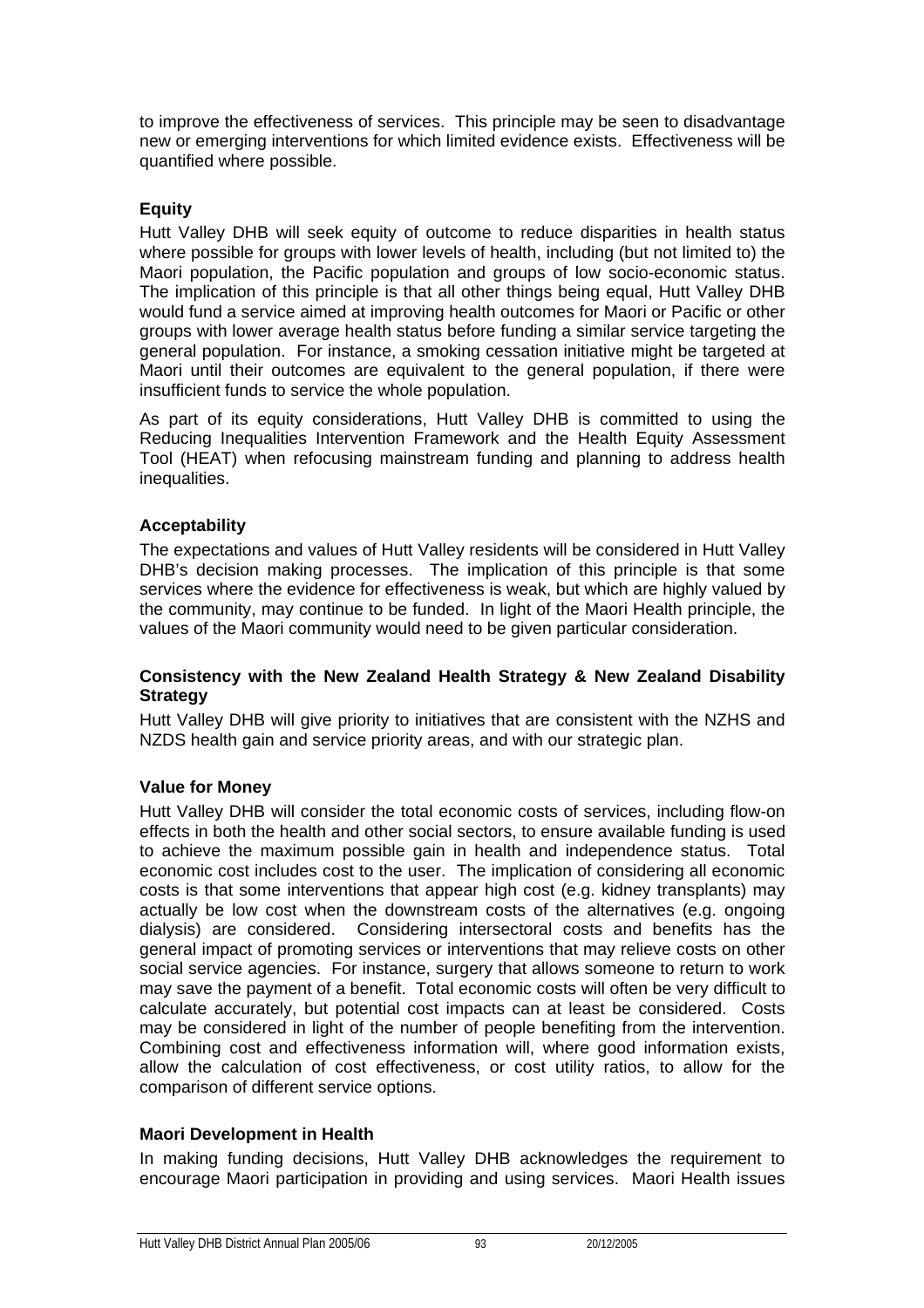will be considered when applying all of the other decision making principles. One implication of this principle is that those proposing service initiatives will need to identify as specifically as possible the impact on Maori. This may include estimating prevalence and access issues among Maori, discussing effectiveness for Maori populations, etc. The principle means that Hutt Valley DHB will give priority to services targeting, or provided by, Maori, all other things being equal.

Hutt Valley DHB has developed a methodology to apply these principles and to score service proposals and rank them in priority order. The ranking thus derived is an input to the Board decision making process.

## *Provider Selection Policy*

Hutt Valley DHB has determined a provider selection policy. This policy complies with the principles laid down by Cabinet and ensures the necessary protocols and procedures are in place to ensure:

- The most effective option is selected to achieve the gains in health and independence for people living in the Hutt Valley; and
- To close to gaps in health status within the available health funding.

## **5.3.2 Administration Of Funding Agreements With PROVIDERS**

#### **Operational Management**

Planning and Funding staff administers funding Agreements. A key relationship (portfolio) manager is assigned to each provider.

## **Authority to Approve Contracts**

An internal DHB mechanism, the Funding Management Group (FMG), is in place to oversee and give structure to management of delegated authority relating to renewing and changing service agreements.

The role of the FMG is, within the confines of policy approved by the Board, to:

- Approve service agreements up to the amount set by Board delegations;
- Approve provider selection processes and documentation;
- Approve negotiating briefs;
- Approve the annual funding schedule for submission to the Community and Public Health Advisory Committee (CPHAC).

Minor service agreement decisions below the FMG threshold shall be made by either the General Manager Funding and Planning or portfolio manager concerned and will be fully documented.

## **5.3.3 Service Monitoring And Evaluation**

Hutt Valley DHB performance management includes the following key components:

- Minimum quality and corporate capability standards;
- Pre-agreement audit as required;
- Service specifications;
- Business rules;
- Volume and price schedule;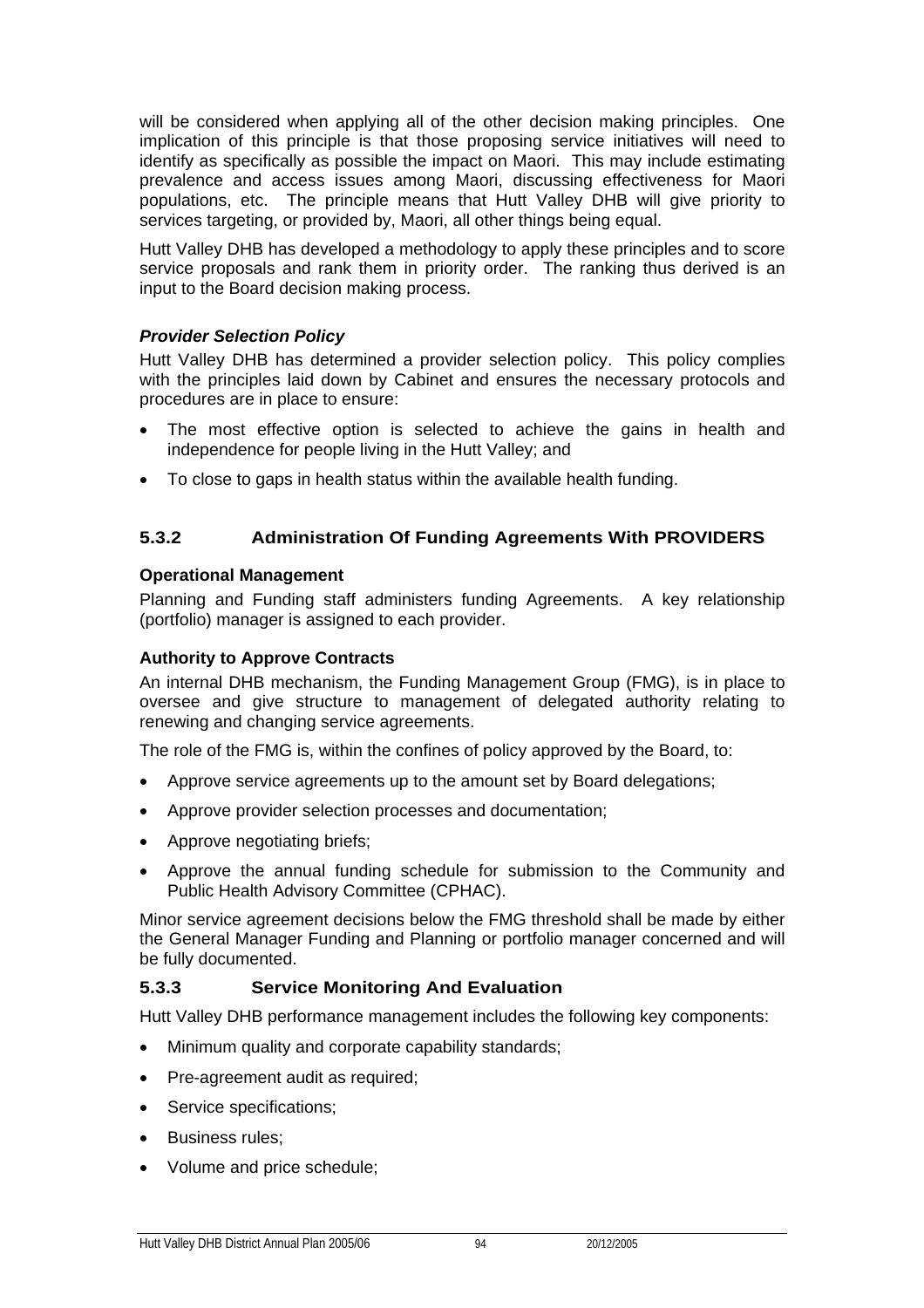- Provider reporting and monitoring, with at least a quarterly review with all providers to monitor and discuss performance;
- Provider feedback:
- Scheduled compliance audits:
- Issue based audits:
- Outcomes review.

The Planning and Funding division have the capability and capacity to undertake this work, with a good split of analytical, planning, service development and contract management expertise. The Central Region Technical Advisory Service is also tasked with undertaking some of the core analytical and regional mental health service development components.

All NGO audits are currently contracted through TAS. Following a review of the TAS audit programme 2002/2005, Central Region DHBs have agreed to reorient the current NGO audit programme from a purely compliance audit programme to a more quality improvement focussed programme (cross reference to Annual Objective 28). DHBs will still be able to request pure contractual compliance audits through the revamped programme.

The new audit programme will be in place from 1 July 2005 (subject to a business case accepted by Regional DHBs in March/April 2005) and delivered through TAS. Hutt Valley DHB will develop an Audit Schedule for NGO providers for the 2005/06 year once we are clearer on the details of the new audit programme (business case to be finalised in April 2005).

## **Nationwide Service Framework**

Hutt Valley DHB will apply the national service framework for service specifications, reporting units, pricing and business rules, unless there are sound documented reasons for diverging.

#### **5.3.4 Service Change**

The following reviews are being conducted in the 2005/06 year, all of which may result in service reconfiguration to a greater or lesser extent.

- Regional Mental Health services delivered to Hutt Valley population by other DHBs (and in particular Capital and Coast DHB and Whanganui District Health Boards)
- Reviews of pricing and configuration for services to delivered by other DHBs including the School Dental Service
- Review of child/Whanau health services and assessment of duplication/gaps across service provision and alignment/rationalisation of services/funding
- Review of youth health services and assessment of duplication/gaps across service provision and alignment/rationalisation of services/funding
- Review of Hutt Valley DHB primary care funding and alignment/rationalisation in view of the additional \$1.7 billion that the Government has put into primary care
- Review of purchasing strategies for a number of demand driven services including community referred radiology services, pharmaceuticals, and laboratory

Any material service reconfiguration would be preceded by consultation with key stakeholders.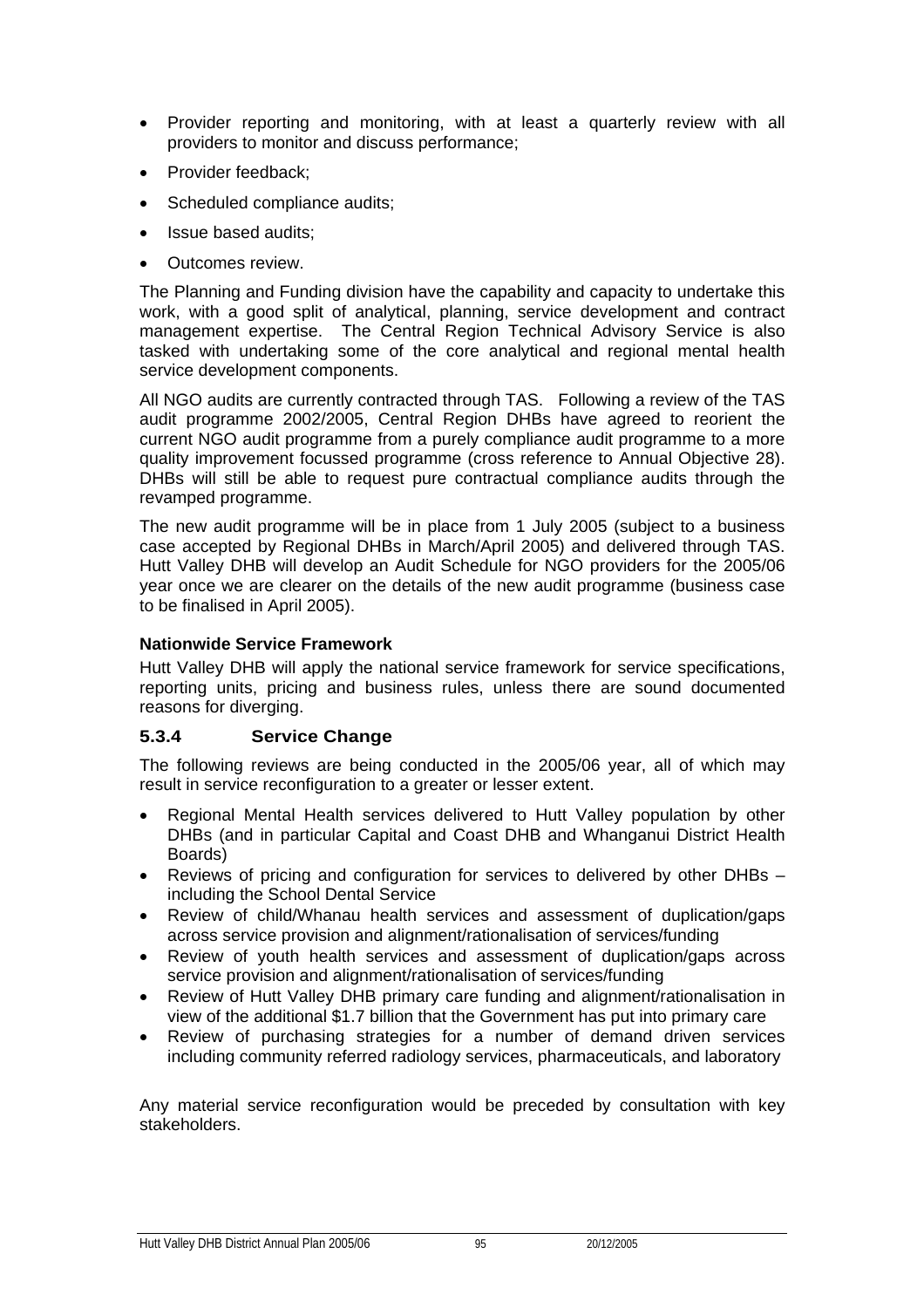# **5.4 COLLABORATION**

Hutt Valley DHB will continue to build on its collaborative endeavours at inter-DHB, interagency and intersectoral levels (Cross Reference Strategic Area 2).

## **5.4.1 Inter Dhb – Central Region**

There continues to be close collaboration within the Central region. This collaboration is seen as imperative amongst the six central region DHBs in order to:

- Avoid unnecessary duplication and make best use of skills and experience
- Recognise the significant mobility of the population in accessing services across district boundaries
- Recognise the interdependence of district and regional services
- Recognise the shared interests in many national projects

To that end, DHBs in the Central Region have jointly established the Central Region Technical Advisory Services Limited to provide and/or facilitate joint regional activity. TAS was established with Ministerial approval in 2001 as a limited liability company under the Companies Act 1993 and is jointly and equally owned by the six DHBs in the central region. Each DHB participates in its governance through the board structure.

The purpose of the Technical Advisory Services is to provide the central region's DHBs with expert advisory services through health information, service planning and external service audit functions to support local DHB decision-making. It does not have a mandate to make purchasing decisions. Technical Advisory Services also undertakes audit services for DHBs – reviewing and monitoring the contract performance of service providers, with the emphasis on quality and patient / community outcomes. Fee based Service Level Agreements have been developed between Technical Advisory Services and each DHB to agree the relative priority and detail of any other activities that may be undertaken for an individual DHB.

| <b>Role</b>                             | <b>Responsibility</b>                                                                                                                 |  |  |  |
|-----------------------------------------|---------------------------------------------------------------------------------------------------------------------------------------|--|--|--|
| <b>CEOs/Chairs Forum</b>                | Responsible for providing links with DHBNZ, agreeing a<br>regional work plan and resolving regional issues, meetings<br>occur monthly |  |  |  |
| <b>TAS Board - CEOs</b>                 | Responsible for oversight and decision-making regarding the<br>regional collaborative work programme, meetings occur<br>monthly       |  |  |  |
| Planning<br>GM,<br>and<br>Funding forum | Responsible for:                                                                                                                      |  |  |  |
|                                         | Providing overall direction to the TAS work programme<br>٠                                                                            |  |  |  |
|                                         | Providing sponsorship of joint regional projects                                                                                      |  |  |  |
|                                         | Gaining approval from CEOs as required                                                                                                |  |  |  |
|                                         | Removing any local DHB impediments to project<br>$\bullet$<br>progress                                                                |  |  |  |

The following table summarises the various forums for regional planning, coordination and decision-making: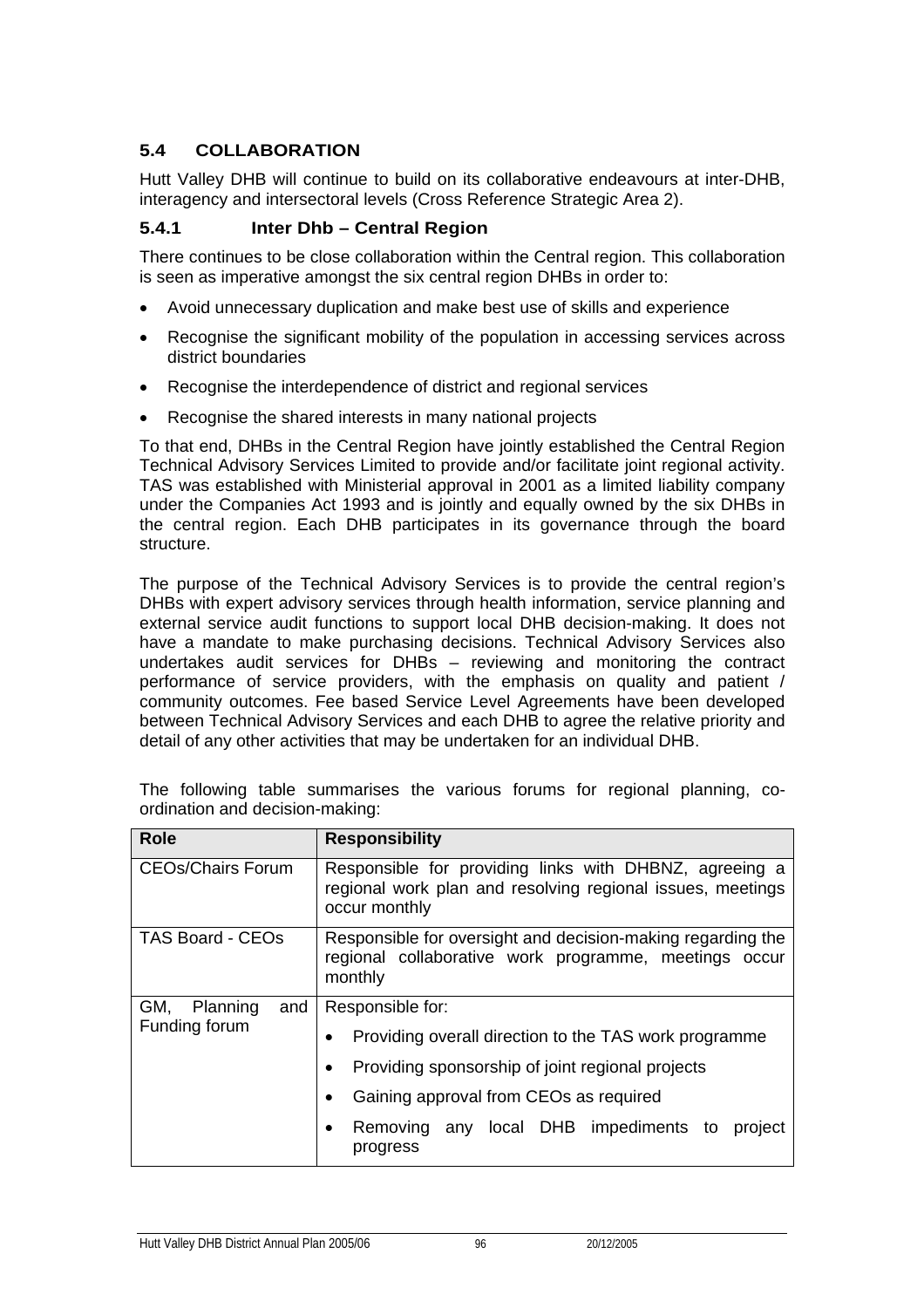|                                             | $\bullet$ | <b>Prioritising projects</b>                                                |
|---------------------------------------------|-----------|-----------------------------------------------------------------------------|
|                                             | $\bullet$ | Linking the regional work programme with the local DHB<br>work programme    |
|                                             | $\bullet$ | Linking the regional work programme with the national<br>DHB work programme |
|                                             |           | Resource use                                                                |
|                                             |           | Meetings occur fortnightly                                                  |
| Chief<br>Operating<br><b>Officers Forum</b> |           | Details to come                                                             |

## **Joint Projects**

The Regional Forums above provide the vehicle for joint regional projects. Planning and Funding General Managers maintain a common Technical Advisory Services work programme with most projects supported through GM sponsorship and supported by either staff in Technical Advisory Services or specific staff within individual central region DHBs. A GM, Planning and Funding chairs the meetings.

Regional collaboration includes involvement in the following joint regional groups and projects:

- Referred Services Management
- Regional Capital Committee
- Provider audit programme
- Regional Mental Health Network
- Regional review and development of certain surgical services
- Regional laboratory services review
- Information Strategic Systems Planning
- Sharing of policies and workforce development opportunities
- Joint recruitment and retention initiatives
- Industrial relations, including MECA negotiations
- Regional Maori Health Directorate.
- Continuation of the Mental Health Network Support
- Review and implementation of a number of secondary/tertiary services including ENT, Urology and Plastics
- Outcome reviews and analysis of effectiveness evidence
- Investigation of inter-DHB infrastructure

Hutt Valley DHB has negotiated a regional Memorandum of Agreement with Central DHBs, outlining how we will work together on regional service planning and funding.

#### **Other Central Region Collaborations**

The Central region Maori managers have also developed an excellent working relationship with particular regard to collaborative proposals and Maori provider development. This group will work towards developing and implementing a workplan in 2005/06, should funding be made available for this work.

There are also a number of portfolio manager, Funding and Planning working groups which meet regularly to discuss local initiatives, regional planning, and provide support to each other with the various portfolio duties. These groups all feed into wider national groups. These groups include:

• Older Persons Regional Group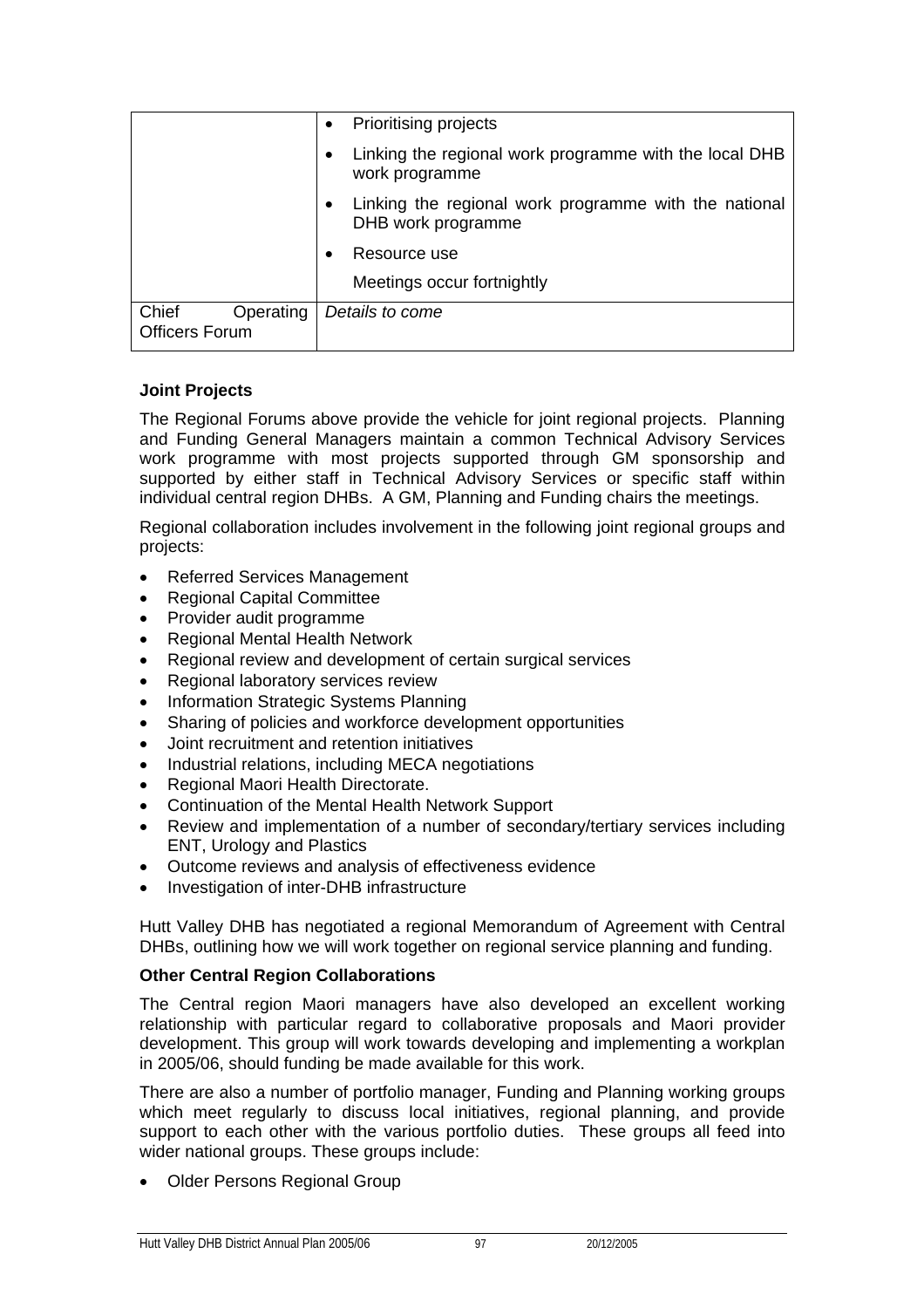- Oral Health Group
- Pharmacy group
- Laboratory Group
- IDFs group.

## **Regional Mental Health Planning**

DHBs are required to work regionally in the planning and funding of their mental health services (cross reference to Objective xx). In the Central region this is achieved through the Central Region Mental Health and Addictions Network. Hutt Valley DHB is an active participant in CRMHAN and has collaborated with the five other DHBs in the region, TAS, and stakeholder representatives from across the region to develop the current Regional Mental Health Plan. The Regional Mental Health Plan reports on the network's achievements to date, prior year expenditure of additional Blueprint funding, developments planned for 2005/06 and the proposed allocation of additional Blueprint funding in 2005/06. This DAP and the Regional Mental Health Plan for 2005/06 are aligned and consistent.

The Central Region Mental Health and Addictions Network provides for wide stakeholder input to mental health planning and development, ensures a common vision and philosophy is maintained, and provides expert groups to guide developments across a number of areas. The Central Region Mental Health and Addictions Network achievements to date have included:

- Plan for development of Regional Forensic Services
- Establishment of Te Arawhata Oranga and a framework for partnership
- Review of AOD intensive treatment services and plan for future developments
- A mental health workforce development plan for the region
- Development of a Regional Clinical Risk management strategy
- Review of Regional Mental Health Specialty Services

The Central Region Mental Health and Addictions Network focus for 2005/06 will be on operational implementation of these plans, and initial planning for other areas such as mental health services for children and youth. This focus is reflected in Hutt Valley DHB and other DHBs' mental health plans and developments for the year ahead. In 2005/06 the Hutt Valley DHB will continue its contribution to the funding of CRMHAN infrastructure, and implement the following initiative as part of the coordinated region-wide implementation of recommendations from the Central Region Mental Health and Addictions Network review of Alcohol and Other Drug Services.

A copy of the Regional Mental Health Plan, project scopes and regular updates on project progress are available on the Central Region Technical Advisory Services website (www.centraltas.co.nz).

## **5.4.2 National DHB Collaboration**

Hutt Valley DHB will continue to participate and support key DHB CEO projects during 2005/06.

The portfolio and key activity areas for 2005/06 are identified below:

| <b>Portfolio</b> | Key Portfolio Activity - Focus for 2005/06                      |
|------------------|-----------------------------------------------------------------|
| Service          | Continue to work jointly with the Ministry on implementation of |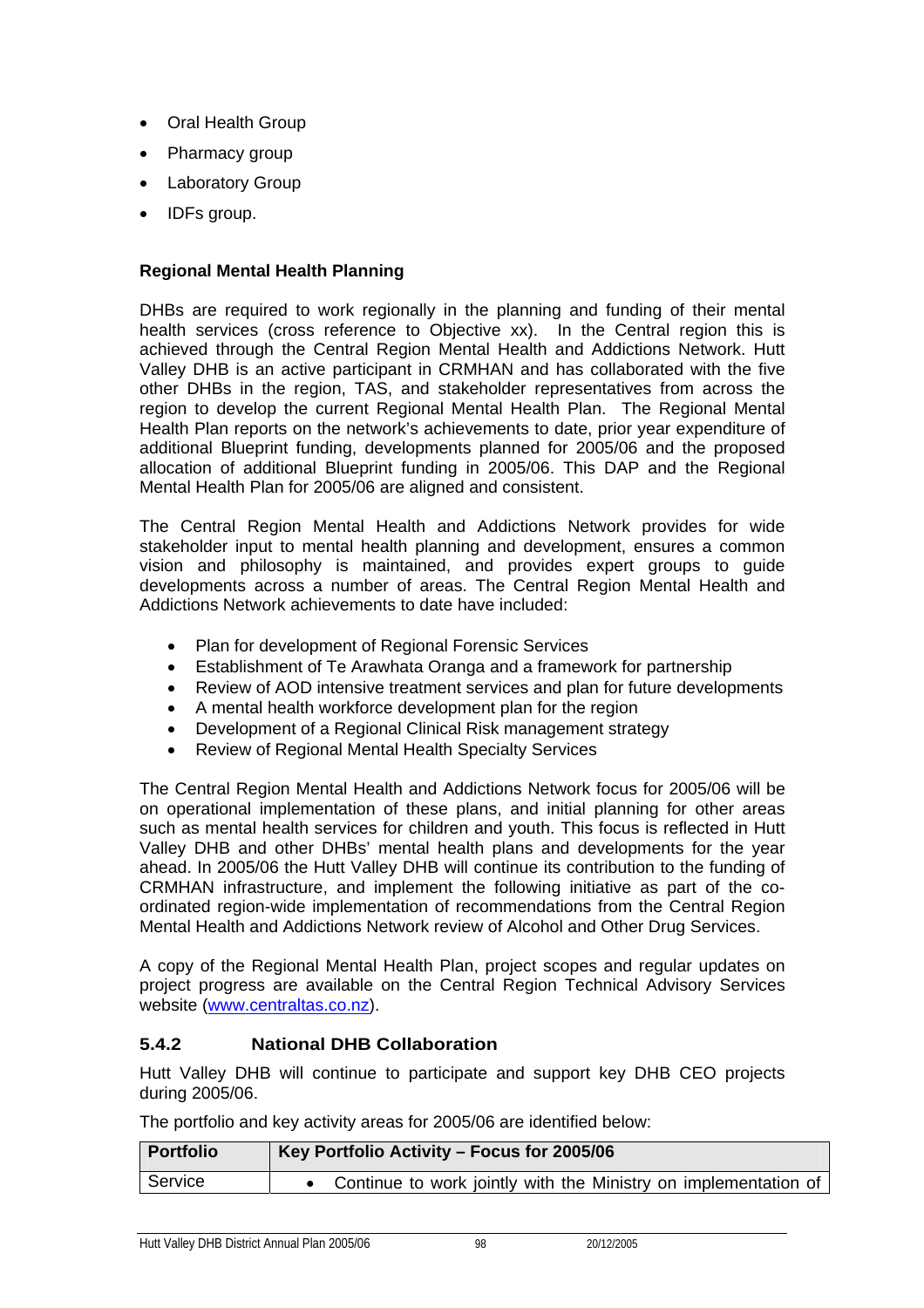| Improvement                                              | the Primary Health Care Strategy.                                                                                                                                                                                                                                                                                                                                                                                                                                                                                                                                                                                                                                                     |
|----------------------------------------------------------|---------------------------------------------------------------------------------------------------------------------------------------------------------------------------------------------------------------------------------------------------------------------------------------------------------------------------------------------------------------------------------------------------------------------------------------------------------------------------------------------------------------------------------------------------------------------------------------------------------------------------------------------------------------------------------------|
|                                                          | Engage on the second Mental Health Plan and ensure workable<br>$\bullet$<br>implementation parameters for DHBs.                                                                                                                                                                                                                                                                                                                                                                                                                                                                                                                                                                       |
|                                                          | Further the objectives of the Health for Older People strategy by<br>$\bullet$<br>promoting joint activity between DHBs on continuum of care and<br>home support services.                                                                                                                                                                                                                                                                                                                                                                                                                                                                                                            |
|                                                          | Deliver key project results in: PHO Performance Management<br>٠                                                                                                                                                                                                                                                                                                                                                                                                                                                                                                                                                                                                                       |
| Workforce<br>Development                                 | Participate in Health Workforce Information project, Leadership<br>$\bullet$<br>and Management Programme, and Health Sector Conferences.<br>Continue to engage with Health Work Advisory Committee<br>(HWAC) and the Ministry to achieve a greater alignment of<br>HWAC activity, Ministry activity and the WAP. Continue to build<br>the working relationship emerging with the Clinical Training<br>Agency.                                                                                                                                                                                                                                                                         |
| Employee<br>Relations,<br>Industrial<br><b>Relations</b> | Continue to build capability in ER/IR within DHBNZ and in the<br>$\bullet$<br>including<br>strategy,<br>base<br>sector<br>process,<br>information,<br>negotiation<br>costing,<br>forecasting,<br>process<br>and<br>project<br>Tighten DHB collective process<br>management.<br>around<br>negotiations, and develop ongoing strategy activity around<br>workforce objectives as they translate to the ER/IR arena.<br>Develop discussion papers and a DHB sector position on key<br>$\bullet$                                                                                                                                                                                          |
|                                                          | strategic issues arising from Workforce, ER/IR and the Bipartite<br>forums.                                                                                                                                                                                                                                                                                                                                                                                                                                                                                                                                                                                                           |
| Service<br><b>Frameworks</b>                             | Deliver the National Benchmarking Programme including<br>$\bullet$<br>training of a group of DHB experts in use of the analysis and<br>Deliver further streamlining of DHB accountability<br>results.<br>Deliver ongoing savings from the insurance/risk<br>documents.<br>initiative, and complete the asset management planning project.<br>capability around information (service<br>Bed<br>in<br>base<br>specifications, counting, common costing), and gain value for<br>DHBs from the activity on prioritisation tools. Progress a way to<br>manage national services between DHBs, and consider<br>development of service planning / analysis between DHBs and<br>the Ministry. |
| Information                                              | Drive delivery of activity from information systems, standardise<br>$\bullet$<br>systems and investment (through the Health Information<br>Standards Organisation and DHB CEO commitment).                                                                                                                                                                                                                                                                                                                                                                                                                                                                                            |

Hutt Valley DHB supports District Health Boards New Zealand (DHBNZ) and will continue to participate in DHBNZ activities. DHBNZ exists to support DHBs and provide coordination of activity at the national level. DHBNZ maintains links with central agencies and works to confirm sector priorities through the Health Sector Workplan and the DHBNZ Annual Plan. DHBNZ is active in a range of areas including: Primary Health; Workforce Development; Industrial Relations; Funding and Accountability; Devolution (Health for Older People, Public Health); Service Frameworks, Pricing and prioritisation tools; and Information (WAVE).

We will also continue to support DHBNZ in its coordination and policy advocacy roles.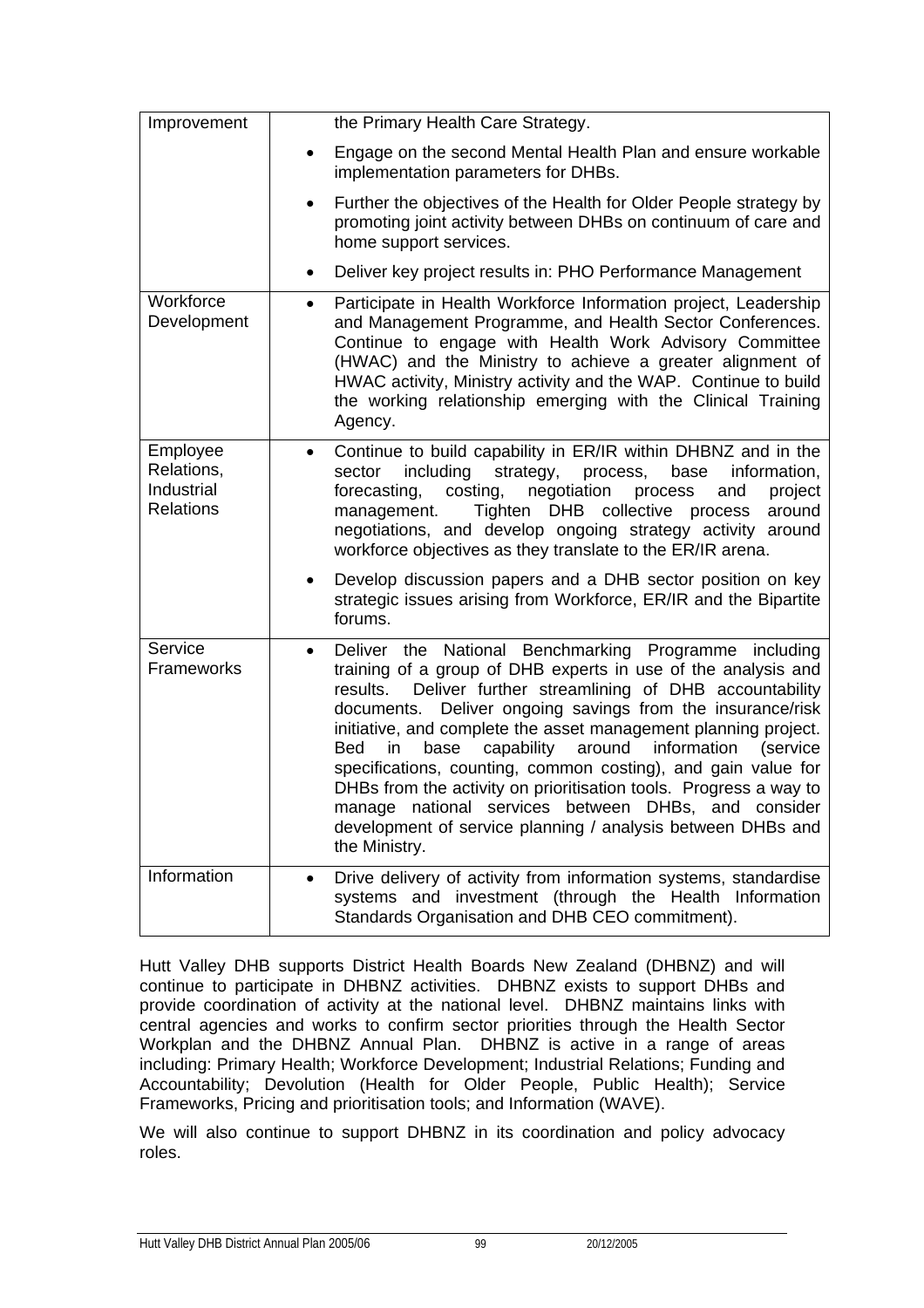## **Population Based Funding & Inter-District Flows**

As part of the move toward a population based funding approach, Hutt Valley DHB has been actively involved in nationwide work to correctly identify and confirm interdistrict service flows – to ensure that Hutt Valley residents are receiving, in total, their fair share of nationwide population based funding.

On the basis of this work, Hutt Valley DHB is fully in line with Hutt Valley's share of the New Zealand population in 2005/06 (at equity). Moreover, in order to ensure that Hutt Valley residents receive services (when necessary) from out-of-district service providers, Hutt Valley DHB is currently looking to secure appropriate IDF arrangements with all other DHBs. It is likely that these will be in line with the national wash-up rules for IDFs. One project we anticipate completing in 2005/06 is securing agreement with other central region DHBs regarding arrangements for funding high cost, low volume treatments such as blood products. The cost of these products can be financially crippling to any DHB from year to year, and one proposal is for the establishment of a regional risk pool for high cost, low volume services.

## **5.4.3 Local Collaboration**

## *Interagency*

Hutt Valley DHB has begun to develop partnerships with NGO health providers to ensure best use of administrative resources. In particular we are in a good position to provide HR and workforce development support to primary care and mental health providers. The Director of Nursing continues to work with primary care nurses on recruitment and clinical career pathway development for primary care nurses. The DHB will also continue to run the Primary Secondary Integration Steering group to continue the process of streamlining flows between primary and secondary services. We also continue to provide Information Services support to our primary care providers, as evidenced by our current work to introduce broadband access to PHOs and other IT initiatives. We will continue to look at expanding this aspect of corporate support for our NGOs as the year progresses.

#### *Intersectoral*

We are also working with the two Hutt Valley City Councils and the Greater Wellington Regional Council to establish a Hutt specific focus for intersectoral collaboration. Hutt Valley DHB is involved in the Wellington Leaders Group that includes the major Crown owned territorial authority and social service delivery organisations. We are also involved in the Hutt Valley Governance Group – a group of senior management representatives from key agencies and health providers in the Hutt Valley looking at ways to improve health, social and educational health outcomes for Hutt Valley residents.

#### **Collaboration - Cooperative Arrangements**

Hutt Valley DHB has entered into the following cooperative arrangements:

- Te Awakairangi Hauora Relationship Board Memorandum of Understanding
- The Wainuiomata Governance Pilot contract
- Heads of Agreement agreed between Wairarapa DHB and Hutt Valley DHB increasing the range of collaborative arrangements for staffing and provision of service jointly across the Masterton and Hutt Valley hospital sites.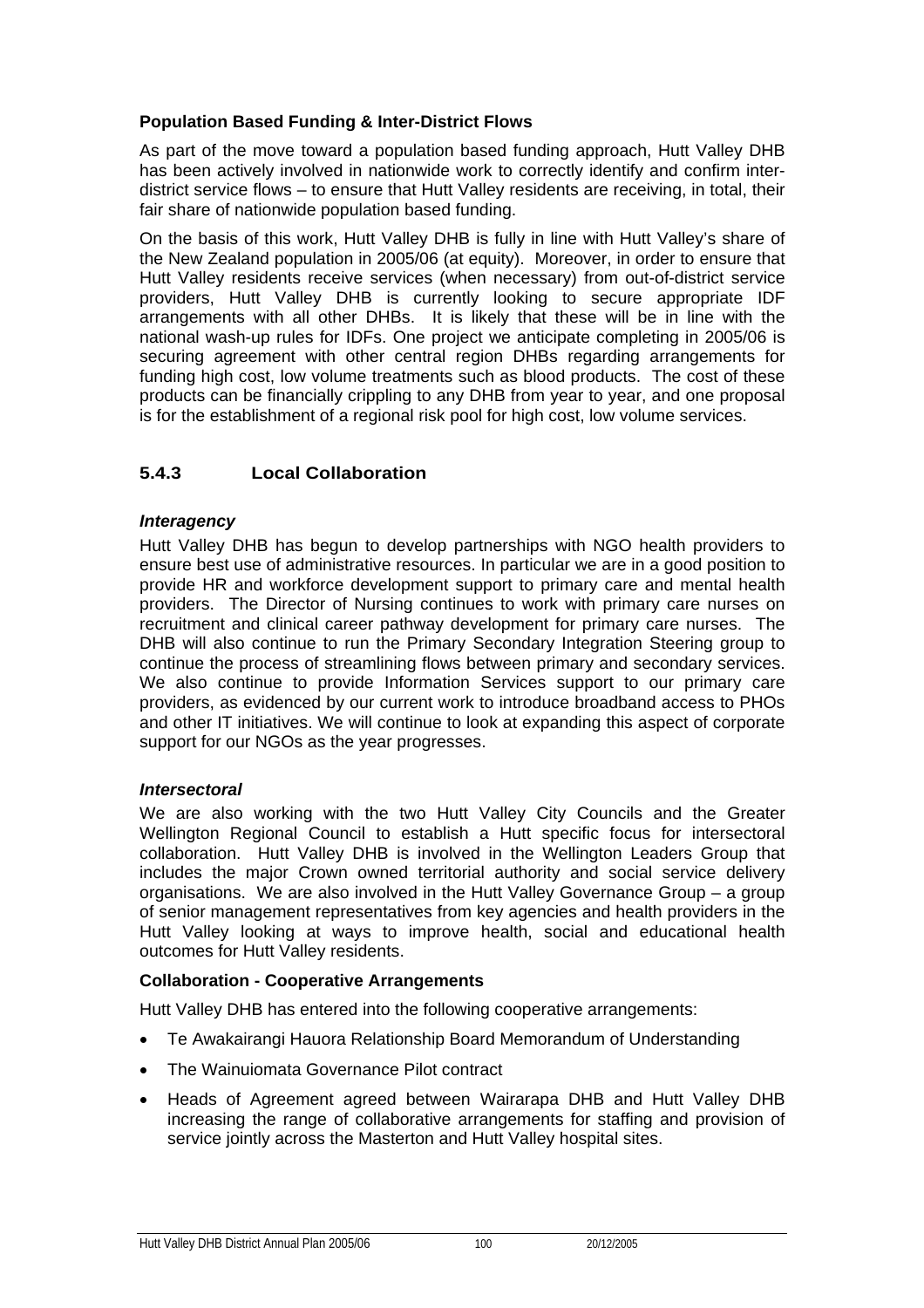- Provision of mental health bed days with Wairarapa DHB at their Masterton hospital site
- Working agreement with Schizophrenia Fellowship
- Memorandum of Understanding between Hutt Valley DHB Provider arm and all the Mental Health NGO providers
- Currently in discussion with Ministry of Social Development regarding a Memorandum of Understanding to work together on projects of interest.

# **5.3 PROVIDING HEALTH SERVICES**

This section briefly describes services performed by the in-house Provider Arm of the DHB.

The in-house Provider Arm of Hutt Valley DHB delivers a range of hospital based and community based services in order to assist achievement of the key objectives contained in the DAP. To deliver these services the Provider Arm is structured into nine Services. In addition a tenth Service, Clinical Support, provides ancillary health functions to all other Services. The Services and a brief description of the services provided are provided in the following sections.

| <b>DHB Service</b>           | <b>Description</b>                                                                                                                                                                                                                                                                                                                                                                                                                                                                                                                           |  |  |  |  |
|------------------------------|----------------------------------------------------------------------------------------------------------------------------------------------------------------------------------------------------------------------------------------------------------------------------------------------------------------------------------------------------------------------------------------------------------------------------------------------------------------------------------------------------------------------------------------------|--|--|--|--|
| Surgical<br><b>Services</b>  | Provide secondary services in general surgery, gynaecology and<br>orthopaedics. It also provides regional tertiary and secondary<br>services in burns, plastics and maxillofacial, and various ACC<br>tertiary (red list) and secondary services.                                                                                                                                                                                                                                                                                            |  |  |  |  |
| <b>Medical Services</b>      | The medical service is primarily demand driven for acute services<br>in emergency department, general medicine and cardiology.<br>There is little control over referral sources and growth in acute<br>demand follows an international trend of 5% each year. This<br>reflects the aging population and the compression of morbidity.<br>Acute services are supported by medical outpatient clinics,<br>endoscopes procedures and specialist nurses who provide home<br>visits and nurse led clinics in chronic disease management.          |  |  |  |  |
|                              | The service also provides a regional rheumatology service which<br>is primarily outpatient focused and specialist rehabilitation<br>services. The specialist rehabilitation service is a co-ordinated<br>multidisciplinary service that is customised to meet the complexity<br>of people with disability and/or age related disorders to restore<br>their functional ability and enable them to live as independently<br>as possible. This service includes psychogeriatrics, which<br>supports older people with behavioural disturbances. |  |  |  |  |
| Maternity<br><b>Services</b> | The Maternal Health Service has a modern Obstetric Unit that is<br>women and family focussed.                                                                                                                                                                                                                                                                                                                                                                                                                                                |  |  |  |  |
|                              | A multidisciplinary team comprising midwives, obstetricians,<br>consultant and<br>nurses, lactation<br>staff<br>provide<br>support<br>comprehensive antenatal, intrapartum and postnatal secondary<br>care support to women.                                                                                                                                                                                                                                                                                                                 |  |  |  |  |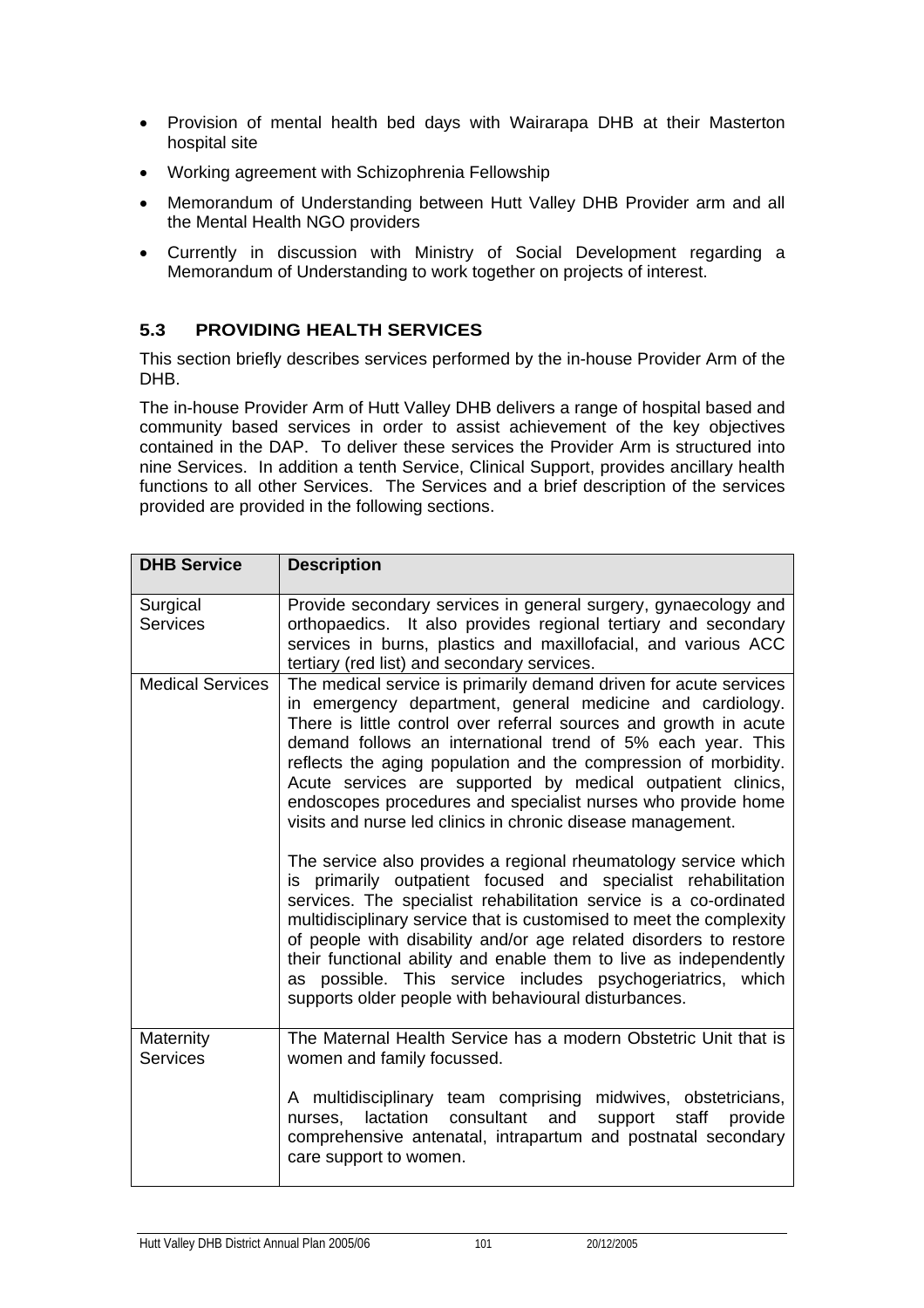|                                     | The Service also provides a Maternity facility to Independent<br>Practitioner Access holders to bring their clients for labour and<br>delivery.                                                                                                                                                                                                                                                                                                                                                                                                                                                 |  |  |  |
|-------------------------------------|-------------------------------------------------------------------------------------------------------------------------------------------------------------------------------------------------------------------------------------------------------------------------------------------------------------------------------------------------------------------------------------------------------------------------------------------------------------------------------------------------------------------------------------------------------------------------------------------------|--|--|--|
|                                     | The key goals for the service are to work with the community, be<br>strategic in approach, focussed on outcomes and move towards<br>a sustainable integrated model of care.                                                                                                                                                                                                                                                                                                                                                                                                                     |  |  |  |
| Children's Health                   | The Children's Health Service comprises a multidisciplinary team<br>of paediatricians, nurses, play specialist and support staff, who<br>work together to deliver inpatient and outpatient medical care for<br>children.                                                                                                                                                                                                                                                                                                                                                                        |  |  |  |
|                                     | The service is closely linked to the Maternity Service in providing<br>specialist consultation, management and treatment for newborns.                                                                                                                                                                                                                                                                                                                                                                                                                                                          |  |  |  |
|                                     | It incorporates a Children's Ward, Children's Assessment and<br>Short Stay Unit, Outpatient Department and Special Care Baby<br>Unit as well as a facility and nursing response for children<br>admitted under surgical specialities, Outpatient Department and<br>Special Care Baby Unit.                                                                                                                                                                                                                                                                                                      |  |  |  |
|                                     | Comprehensive Nursing Home Care services provided to<br>neonates and children compliment the respective inpatient<br>facilities.<br>Children's Health is in the process of developing an integrated<br>service for the assessment and management of children with                                                                                                                                                                                                                                                                                                                               |  |  |  |
|                                     | developmental needs.                                                                                                                                                                                                                                                                                                                                                                                                                                                                                                                                                                            |  |  |  |
| <b>Public</b><br>Regional<br>Health | A regional service providing a wide range of public health<br>services to the greater Wellington region. The service is also the<br>lead provider for public health services delivered to the<br>Wairarapa. The programmes covered include health promotion,<br>health protection, communicable diseases, Maori Health and<br>Pacific Peoples' Health.                                                                                                                                                                                                                                          |  |  |  |
| <b>Mental Health</b>                | Provides mental health services for people with an identifiable or<br>suspected psychiatric disorder which has a significant impact on<br>that person's ability to function, or which is likely to result in long<br>term impairment. The services covered include acute inpatient,<br>mobile crisis assessment, community mental health, community<br>alcohol and drug, Maori mental health, Kaupapa Maori, child,<br>adolescent and family service (CAFS), youth speciality service,<br>intensive clinical support service, an acute day hospital and a<br>Pacific Peoples' clinical service. |  |  |  |
| Screening                           | A regional service that provides BreastScreening services to the<br>Greater Wellington Area and Wairarapa                                                                                                                                                                                                                                                                                                                                                                                                                                                                                       |  |  |  |
| Community<br>Health                 | Support clients remaining in their own homes by providing<br>services to them in their own homes.<br>The services provided<br>include district nursing, home help and meals on wheels.                                                                                                                                                                                                                                                                                                                                                                                                          |  |  |  |
|                                     | The Community Dental Service (CDS) comprises the Hospital<br>Dental Department, regional School Dental Service, and the<br>Regional Adolescent Oral Health Co-ordination Service.                                                                                                                                                                                                                                                                                                                                                                                                               |  |  |  |
|                                     | The<br>Hospital<br>responsible<br>Department<br>for<br>providing<br>is                                                                                                                                                                                                                                                                                                                                                                                                                                                                                                                          |  |  |  |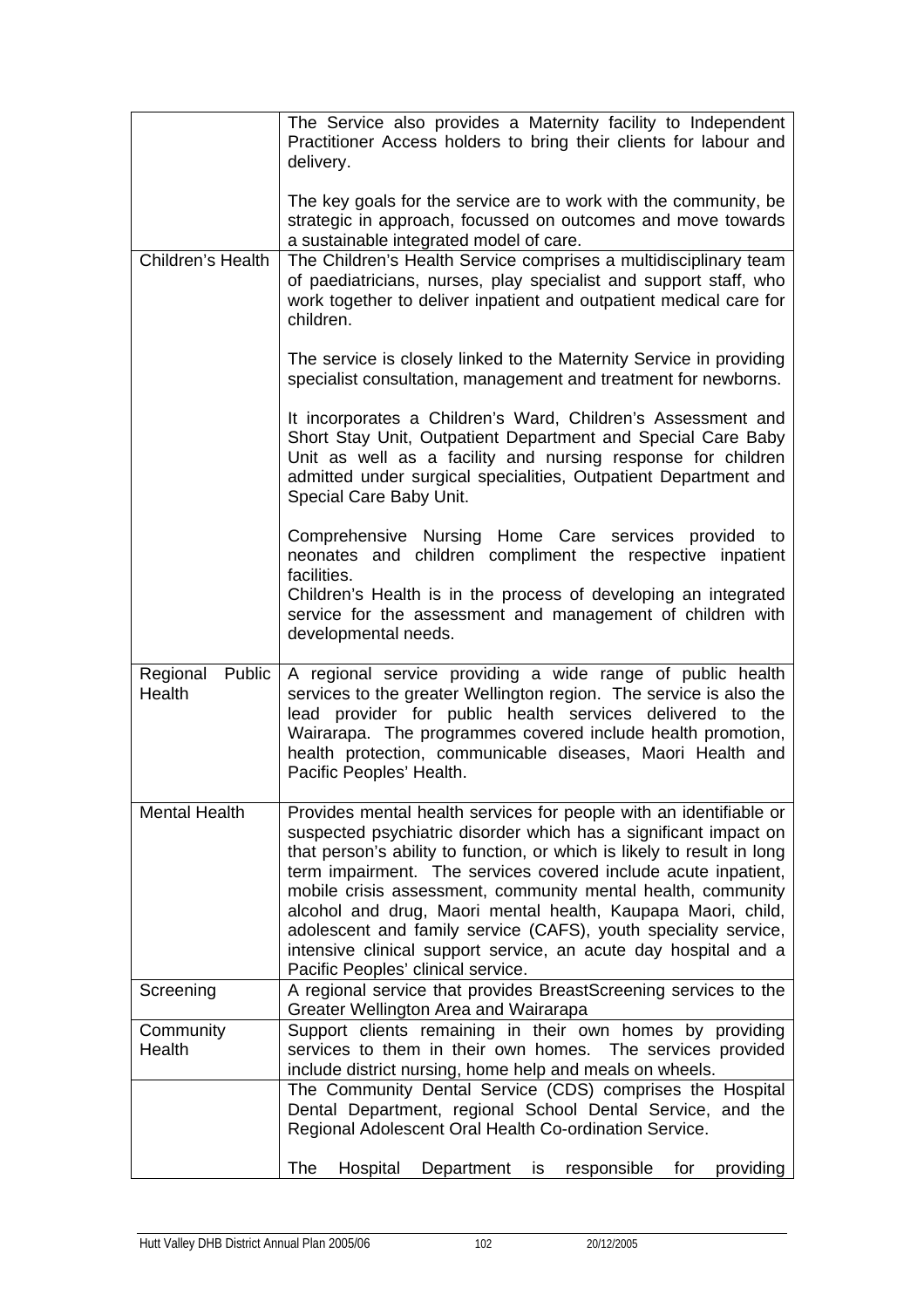|                         | comprehensive community dental services to children,<br>adolescents and adults in the Hutt Valley requiring specialist<br>dental care as a result of trauma, infection, developmental<br>anomalies or underlying medical or psychological status. As<br>capacity allows the Department also provides care to low-income<br>This provides complementary services to private<br>patients.<br>providers.                                                                                                                                                                 |
|-------------------------|-----------------------------------------------------------------------------------------------------------------------------------------------------------------------------------------------------------------------------------------------------------------------------------------------------------------------------------------------------------------------------------------------------------------------------------------------------------------------------------------------------------------------------------------------------------------------|
|                         | The regional School Dental Service provides a range of dental<br>services (including preventative care, oral health education,<br>treatment and restoration) to preschool children aged 2 & 1/2<br>years and over and up to year 8 at school across the Hutt Valley<br>and Capital and Coast DHBs.                                                                                                                                                                                                                                                                    |
|                         | The regional Adolescent Oral Health Coordination Service aims<br>to increase the enrolment of adolescents (up to the age of 18<br>years) with oral health care providers. This Service covers six<br>DHB regions.                                                                                                                                                                                                                                                                                                                                                     |
| <b>Clinical Support</b> | Clinical Support Services provide an extensive range of clinical<br>and non-clinical services within the environs of the hospital<br>campus and community. Clinical Support is diverse in nature and<br>services are organised into professional and functional units. The<br>services provided are essential to supporting the effective<br>delivery of health care to hospital clients or to maintaining the<br>facility infrastructure. Key support functions are provided on a 24<br>hour per day, 7 days per week basis through roster and call-back<br>systems. |
|                         | Clinical Support Services exists in the main to provide diagnostic,<br>treatment and general support functions to the various Personal<br>Health Services within the Provider Arm.<br>Diagnostic and<br>treatment services play a key role in patient management<br>providing for diagnosis, monitoring and treatment planning.                                                                                                                                                                                                                                       |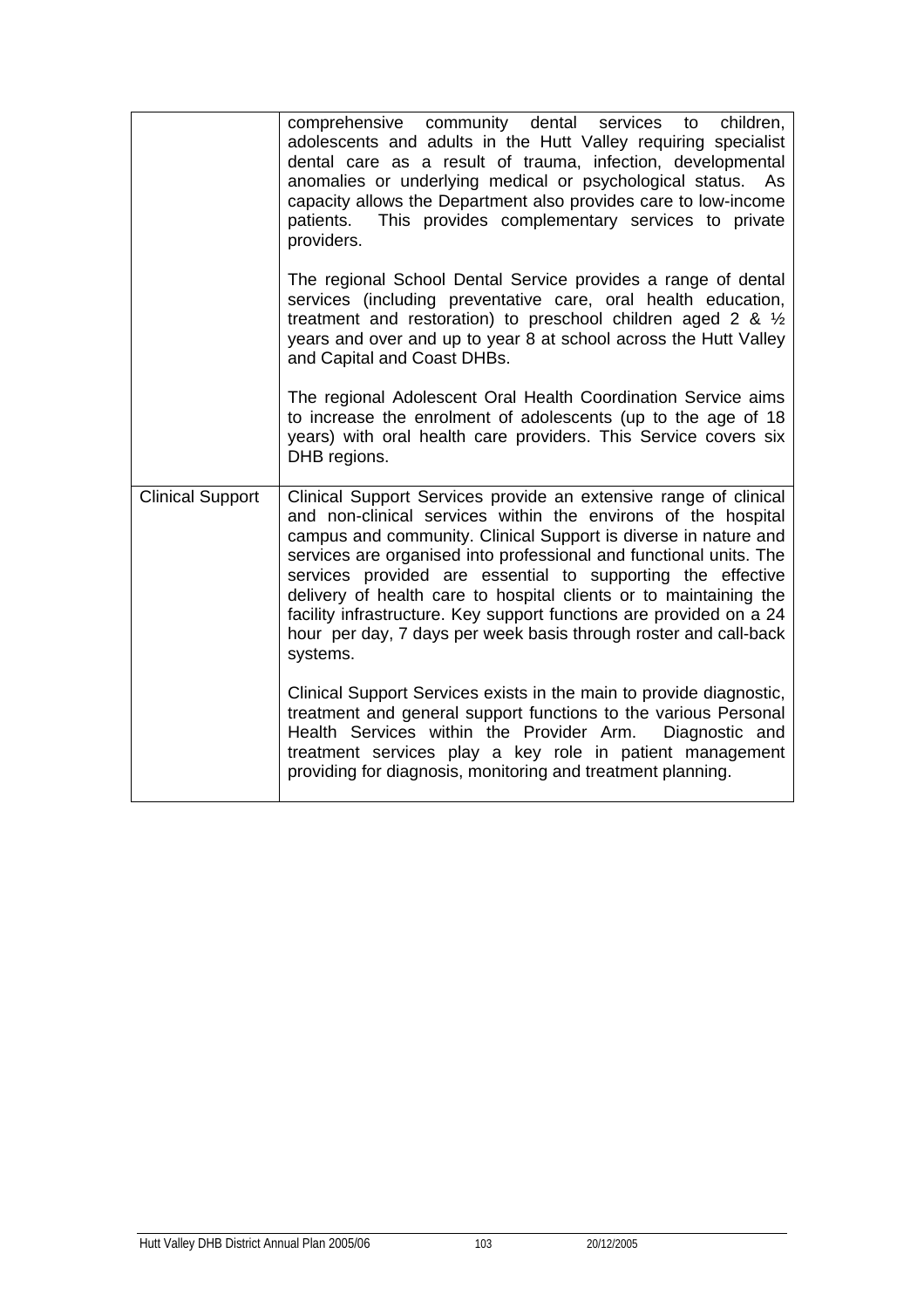# **6. MANAGING FINANCIAL RESOURCES**

While the 2004/05 DAP projected a modest surplus for 2005/06, the funding envelope for 2005/06 will not enable Hutt Valley DHB to achieve that goal. Our position will be a surplus of \$1,000 for 2005/06 and a small surplus in 2006/07 of \$9,000, and a small surplus of \$6,000 in 2007/08. Hutt Valley DHB has made considerable losses in the devolution process for Disability Support Services, with demand for these services outstripping the funding devolved to us in 2003.

Achieving the \$1,000 surplus position will be difficult as already outlined in Section 2 and the DHB will be putting in a number of strategies to manage within that position. The key elements to achieve the financial forecast in 2005/06 are containing the cost pressures arising from employment agreement settlements, minimising price increases for various clinical consumable items, ensuring demand driven expenditure including the DSS contracts are contained within budget parameters, and for service/contracts consolidation and synergies where appropriate.

The revenue streams within the financial forecasts have been prepared using the information contained in the funding package for the 2005/06 and 2006/07 financial years. For the 2005/06 year an assumption of 3.3% revenue growth has been used to derive the revenue forecast.

Hutt Valley DHB recognises the requirements of the Operational Policy Framework (OPF) regarding "ring fenced" monies. Hutt Valley DHB will ensure that any surplus or deficit arising from ring-fenced monies will be managed in accordance with the OPF requirements.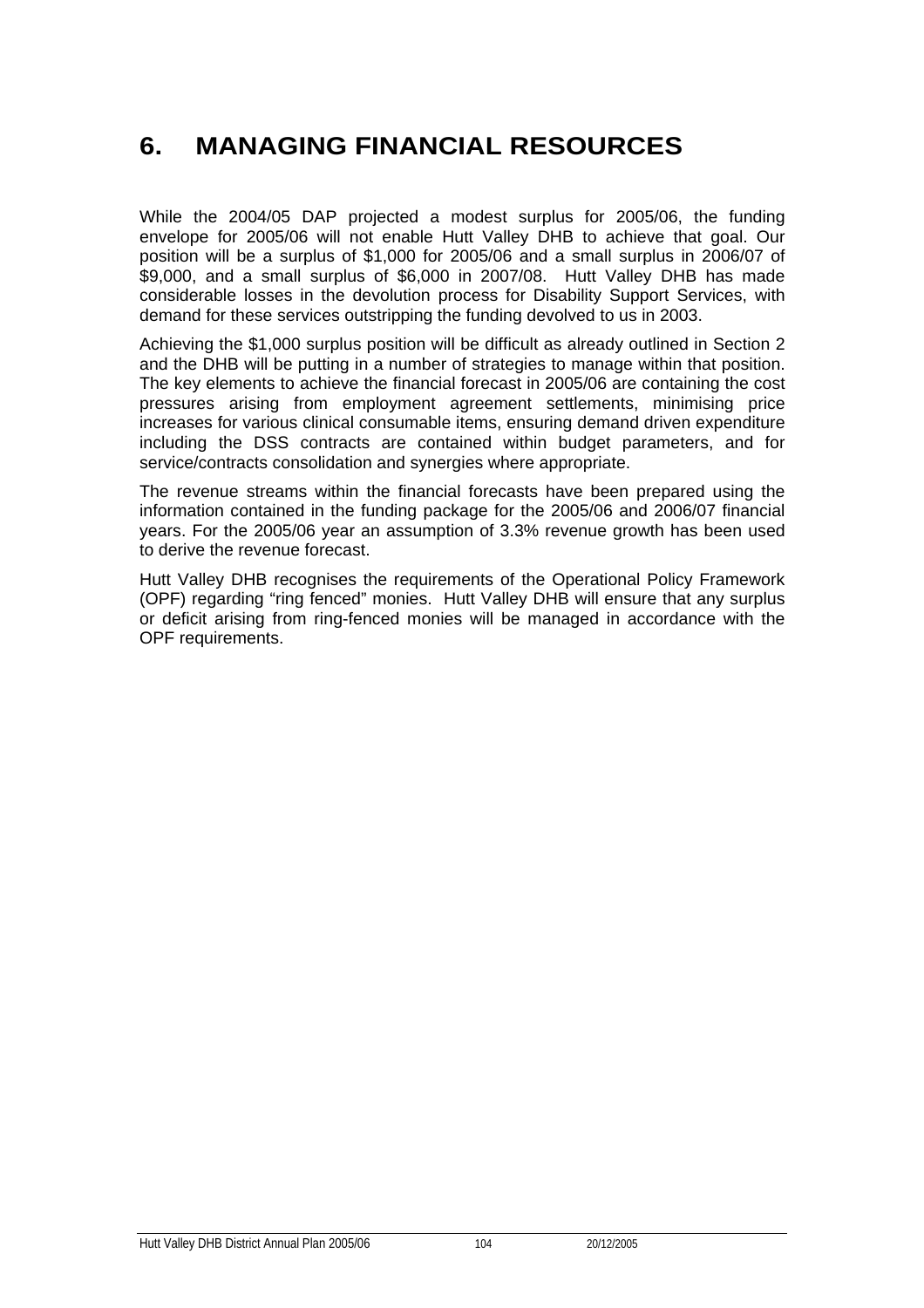# **6.1 BUDGETED FINANCIAL STATEMENTS**

The following table shows the statement of financial performance for Hutt Valley DHB for the planning period. The full set of financial statements 2 are included in Appendix 2 of this plan.

| <b>Hutt Valley District Health Board</b><br><b>Forecast Statement of Financial Performance</b> |                    |                    |                    |                    |  |  |  |
|------------------------------------------------------------------------------------------------|--------------------|--------------------|--------------------|--------------------|--|--|--|
| For the year ended 30 June                                                                     |                    |                    |                    |                    |  |  |  |
|                                                                                                | 2004/05<br>\$000's | 2005/06<br>\$000's | 2006/07<br>\$000's | 2007/08<br>\$000's |  |  |  |
| Revenue                                                                                        |                    |                    |                    |                    |  |  |  |
| Revenue                                                                                        | 271,015            | 296,151            | 304,198            | 312,590            |  |  |  |
| Interest Revenue                                                                               | 984                | 933                | 934                | 994                |  |  |  |
| <b>Total Revenue</b>                                                                           | 271,999            | 297,084            | 305,132            | 313,584            |  |  |  |
| <b>Expenditure</b>                                                                             |                    |                    |                    |                    |  |  |  |
| Provider Expenditure                                                                           | (138, 815)         | (151, 780)         | (155, 931)         | (160, 728)         |  |  |  |
| <b>Operating Expenditure</b>                                                                   | (118, 116)         | (130, 184)         | (132, 590)         | (135,001)          |  |  |  |
| Depreciation                                                                                   | (7,018)            | (7, 156)           | (8,657)            | (9,904)            |  |  |  |
| Interest                                                                                       | (1,242)            | (1,223)            | (1,205)            | (1,205)            |  |  |  |
| Capital Charge                                                                                 | (6,740)            | (6, 740)           | (6, 740)           | (6, 740)           |  |  |  |
| <b>Total Expenditure</b>                                                                       | (271, 931)         | (297, 083)         | (305,123)          | (313,578)          |  |  |  |
| <b>Net Surplus/(Deficit)</b>                                                                   | 68                 |                    | 9                  | 6                  |  |  |  |
| Gain/(Loss) on Sale of Assets                                                                  |                    |                    |                    |                    |  |  |  |
| <b>Net Surplus/(Deficit)</b>                                                                   | 68                 | 1                  | 9                  | 6                  |  |  |  |

# **6.1.2 Summary Of 2005/06 Operating Budget**

The operating forecast for 2005/06 is a surplus of \$1,000.

# **6.1.3 Funding Advice**

Two Funding Package advices were received in December 2004 and February 2005 with an overall increase in price of 3.9% ( including CPI and Demographjc increases). While this increase allows for inflationary cost pressures on consumable and infrastructure items, it does not cover the significant financial risks we are faced with around under 65 disability services, the risk around Income and Asset testing, and DSS expenditure.

 $\overline{a}$ 

<sup>&</sup>lt;sup>2</sup> The required financial statements are the Statement of Financial Performance, Statement of Financial Position, Statements of Movements in Equity and Statement of Cash Flows. A statement of Financial Performance must be shown for each output class.

In addition, the financial information presented must be in accordance with the Public Finance Act 1989 and Financial Reporting Standard No.29 (FRS29).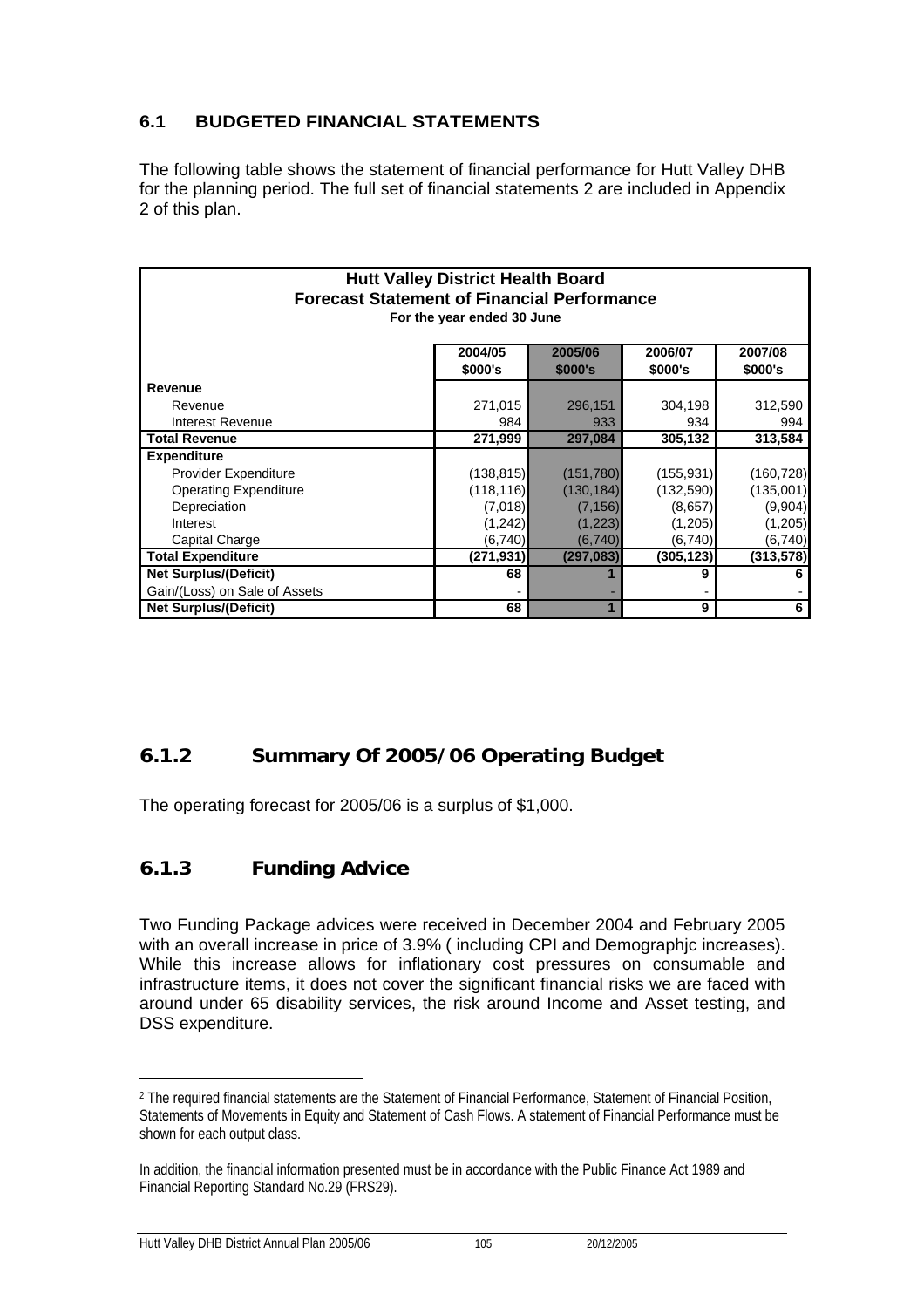# **6.1.4 Funder Financials**

As mentioned above the financials reflect the new funding package advice. The need to revise price/volume schedules has been reflected in the financials and incorporated into the budgets.

Our approach has been to:

- Confirm and agree the price/volume schedules with the Provider arm;
- Identify the external Provider contract amounts including those devolved for Disability Support Services;
- Reassess the demand driven expenditure and assumptions;
- Confirm the new initiatives relating to 2004/05 will continue and have been included in the 2005/06 planning year; and
- Confirm an amount has been set aside as a price increase for NGOs and is included in the 2005/06 planning period.

Having completed the above steps we have identified that the Funder will operate with a surplus of \$1,186,000 for the 2005/06 planning year.

# **6.1.5 Provider Financials**

New service planning templates for the Provider arm were developed to determine the 2005/06 budgets. The provider has received an overall revenue increase of 5.9% (of which 3.9% is price). On top of that, additional funding has been made available to the provider to cover off the Nurse Pay settlement, Holidays Act impact and the impact of the implementation of FRS3.

The proposed price/volume schedules for each speciality reflects a realistic volume for the service that takes into account waiting list issues. The cost structures of each service have also been reviewed and efficiencies have been incorporated into the plans where appropriate. Not all costs have been able to be contained within the price increase, therefore the Provider arm is showing a deficit of (\$1,236,000). It should be noted that with the move to Regional and National Multi Employer Collective Agreement (MECA) negotiations the ability to control these costs at a local level is extremely limited. While we believe our assumptions for these potential increases are realistic, a change of 1% from the forecast will impact on the bottom line by \$496,000k.

The operational performance of the Provider Arm for 2005/06 is largely due to issues that have been experienced in both the 2003/04 and 2004/05 financial year and have ongoing cost implications for future years. The increase in FTEs is largely a result of contractual compliance requirements for our medical rosters over which we have little control and recruiting additional staff in the Emergency Department and General Medical Ward to cope with patient safety and quality issues. Other cost increases include clinical supplies costs, notably blood products.

HVDHB has been able to cover these costs in the 2003/04 year due to the disposal of surplus property that was not budgeted, and in 2004/05 due to a significant Funder surplus. However both these transactions were one-offs, and with the Funder position significantly worse than the previous 2 years due to DSS funding shortfalls and recalculation of the IDF base, the additional costs in the provider arm mentioned above have ongoing implications for this organisation.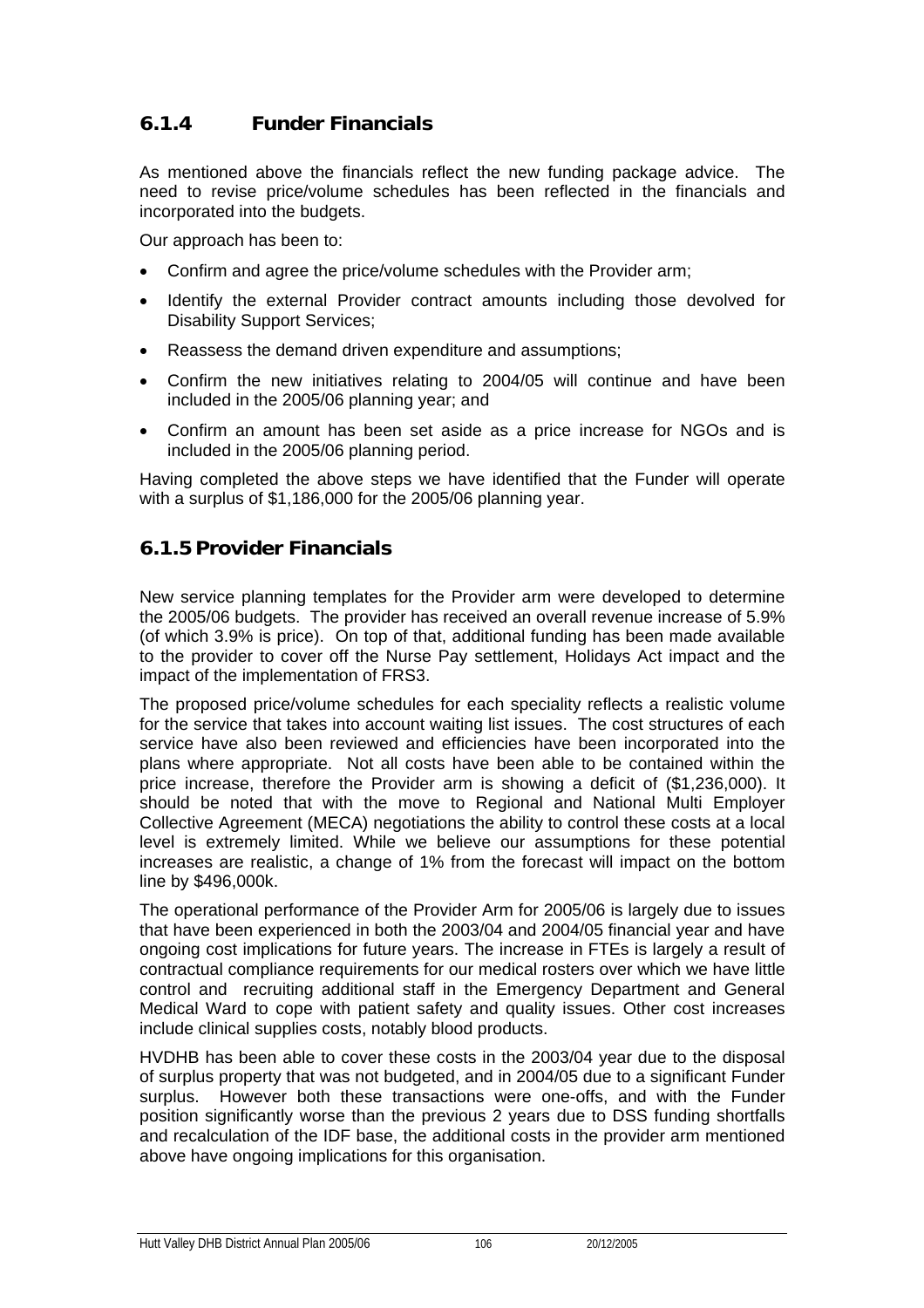## **6.2 ASSUMPTIONS**

The following are the key assumptions for the annual plan. Where the assumptions could change they have been addressed in a separate section with the impact of the change identified.

## **PROVIDER**

- Revenue is based on the funding packages received in December 2004 and the updated package in February 2005;
- The impact of the collective employment agreement settlements has been factored in to the plan on the basis of regional/national agreements;
- Other costs have increased in line with the Consumer Price Index at 2%;
- The exchange rates utilised for the \$USD and \$AUD dollar are \$0.72 and \$0.90 respectively;
- Interest rates on term debt is fixed at 6.25% for the planning period;
- Interest income reflects the funding received one month in advance from the MOH and it is assumed this will continue for the planning period;
- The impact of the revaluation on capital charge at 11% has been factored into the Plan for both revenue and expenses.
- Capital expenditure projects and equipment will be funded from operating cash surplus;
- The number of inpatients will not be greater than current activity levels thereby not causing additional costs through unbudgeted bed days;
- The complexity and casemix will not significantly change from the current years trend thereby causing additional costs;
- FTE levels will be recruited to budgeted levels so there is no adverse impact on employment costs;
- A proportion of the DHB Corporate service costs have been allocated to the Governance output class according to standard accounting drivers, which are proxies for the likely use of corporate resources;
- Revenue for 2006/07 is based on an assumption of a 3.09% increase on price and costs.

## **FUNDER**

- Any additional contracts devolved from the Ministry of Health will be devolved with sufficient funding to cover the full cost of the contract;
- Personal Health demand driven expenditure will not exceed the budgeted increase of 2.6%;
- DSS demand driven expenditure will not increase from actual levels in 2004/05;
- The level of Pharmac rebates forecast in the 2004-05 financial year will continue.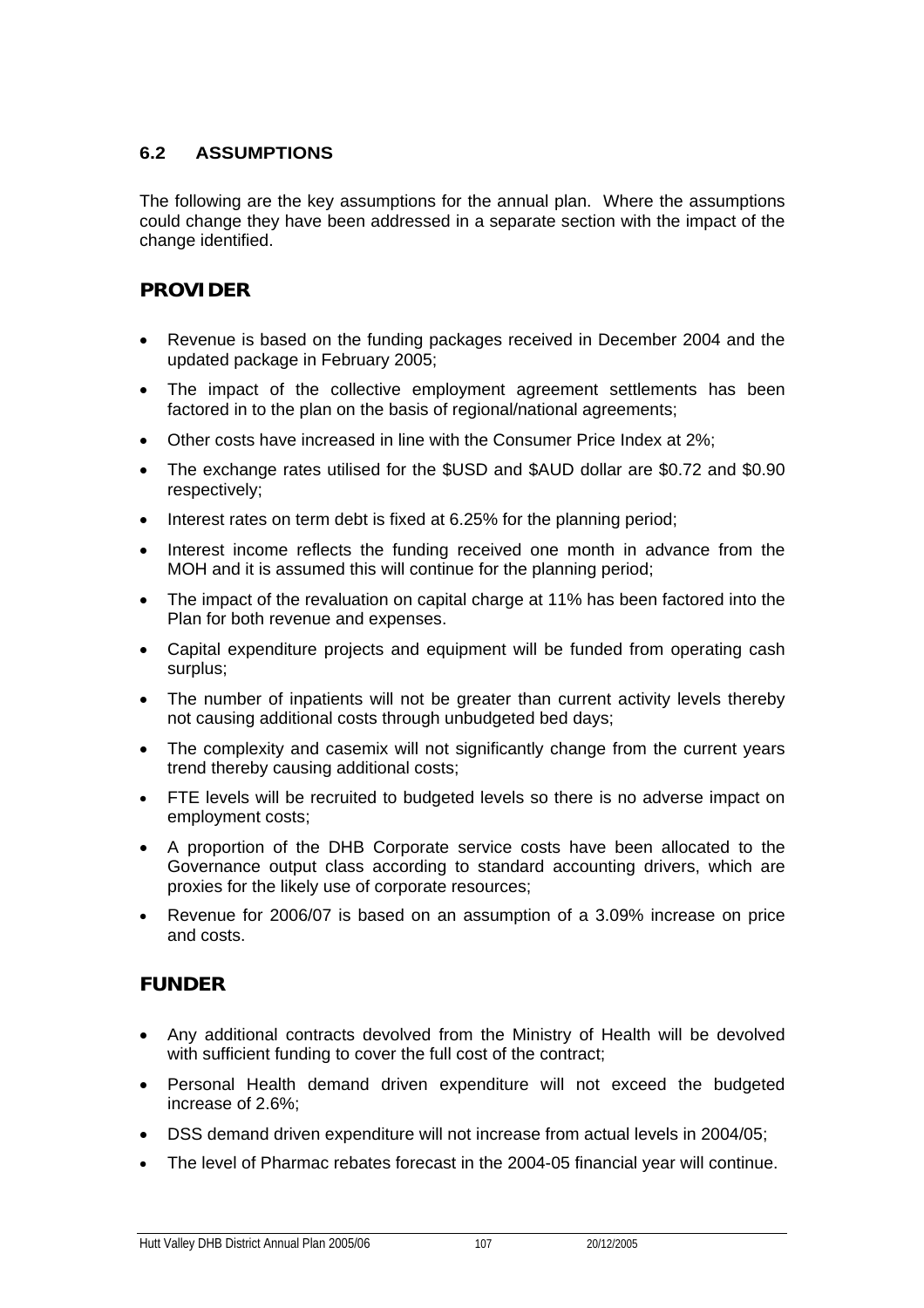# **RISKS**

While all of the above assumptions are critical there are some key areas that would impact on our plan significantly if the assumption changes. These are detailed below along with the financial impact of any change.

Revaluation of Assets – It is assumed that the Ministry will continue to fund any additional costs associated with the revaluation of assets and resultant increased capital charge. If this does not occur then the bottom line will deteriorate by approx \$3,7M.

Demand Driven Expenditure – We have assumed that price & volume growth can be contained within the planning parameters of 2.6%. If this does not occur then for every 1% adverse change this will impact adversely on our bottom line by approx \$500,000k.

Employment Costs – We have assumed an increase in employment costs and a change of 1% will adversely impact on the bottom line by \$496,000k.

Revenue in Advance – We have built into the Plan, additional interest revenue on the basis the Ministry will continue to pay the Provider funding in advance. This premise is based on the DHB being a good performer from a financial perspective and that Hutt Valley DHB will continue to meet plan.

## **OUTYEARS 2006/07 TO 2007/08**

The financials for the two out years have been calculated using the following information and assumptions:

#### 2006-07

- The core revenue increase is based on the funding advice received in December;
- The costs for the Provider Arm have been built up using an overall cost increase of 3%;
- The costs for the personal health demand driven expenditure has been based on a 1% decrease.

#### 2007/08

In the absence of any funding information for this financial year we have assumed a price increase of 3% and a cost increase of the same amount. This has little impact.

#### **6.3 CAPITAL EXPENDITURE**

In line with the Asset Management Plan, HVDHB plans to increase its' capital expenditure commitments over the planning period from expenditure in the 2004/05 year. It is anticipated that \$41M will be spent over the next five years ensuring that infrastructure, IT and Medical equipment requirements are maintained, upgraded or replaced appropriately.

The following table outlines the Capital Expenditure requirements over the three year planning period: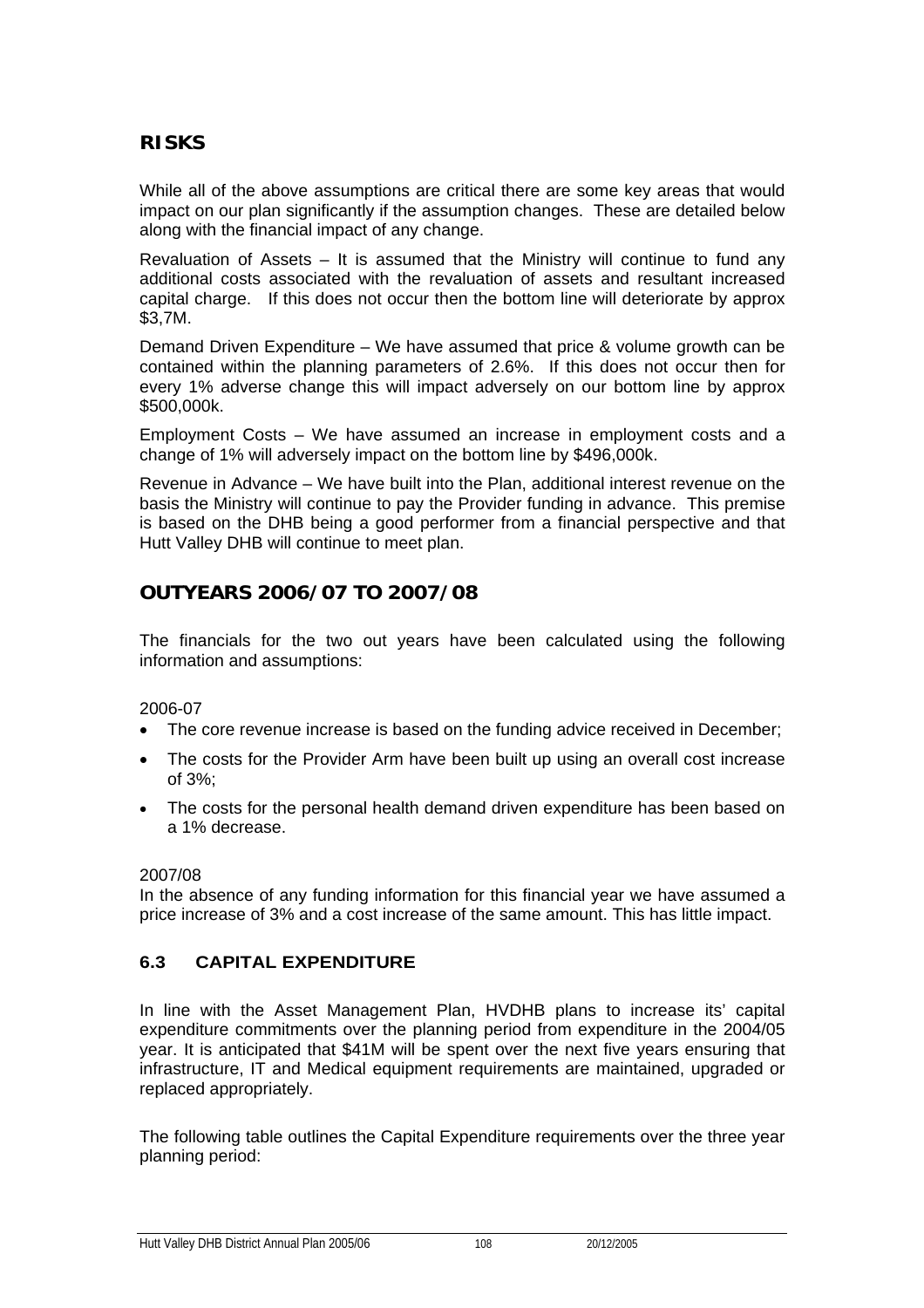| <b>Hutt Valley District Health Board</b><br><b>Capital Expenditure</b><br>For the year ended 30 June |                    |                    |                    |  |  |  |  |  |  |
|------------------------------------------------------------------------------------------------------|--------------------|--------------------|--------------------|--|--|--|--|--|--|
|                                                                                                      | 2005/06<br>\$000's | 2006/07<br>\$000's | 2007/08<br>\$000's |  |  |  |  |  |  |
|                                                                                                      |                    |                    |                    |  |  |  |  |  |  |
| Property                                                                                             | 5,983              | 7,550              | 3,300              |  |  |  |  |  |  |
| <b>Computer Equipment</b>                                                                            | 1,694              | 1,500              | 1,500              |  |  |  |  |  |  |
| <b>Clinical Equipment</b>                                                                            | 3,878              | 1,989              | 4,555              |  |  |  |  |  |  |
| <b>Other Office Equipment</b>                                                                        |                    |                    |                    |  |  |  |  |  |  |
| Plant & Equipment                                                                                    | 200<br>200<br>197  |                    |                    |  |  |  |  |  |  |
| <b>Total Capital Expenditure</b>                                                                     | 11,752             | 11,239             | 9,555              |  |  |  |  |  |  |

#### **Principles**

In determining our capital expenditure requirements we have identified the following key principles:

- The Capital expenditure spend is financially affordable and will improve the efficiency of HVDHB.
- All capital expenditure will be funded through current operational funding- no additional funding from debt or equity will be required.
- There are no assets that have been identified as being surplus to long term health service delivery needs.

#### **6.4 EFFICIENCY INITIATIVES**

The table below identifies efficiency initiatives that will impact on the 2005/06 planning period and have been incorporated into the annual plan. Failure to achieve these efficiencies will impact on the financial result for the DHB.

| <b>Efficiency Initiative</b>                     | <b>Comment</b>                                                                                     | <b>Savings / New Revenue</b><br>\$'000 |
|--------------------------------------------------|----------------------------------------------------------------------------------------------------|----------------------------------------|
| <b>Procurement Savings</b>                       | Synergies achieved from<br>syndicated procurement<br>and other procurement<br>initiatives          | 200                                    |
| <b>Risk Management Of</b><br><b>Annual Leave</b> | Senior management are<br>required to ensure annual<br>leave is continually<br>monitored and taken. | 300                                    |
| Joint Initiative                                 | Additional joint surgery to<br>be undertaken                                                       | 200                                    |

#### **6.5 DISPOSAL OF LAND / ASSETS**

When disposing of land, Hutt Valley DHB will abide by the appropriate statutes and be guided by appropriate business property management principles. Hutt Valley DHB will not dispose of any estate or interest in any land without having first consulted with the Minister of Health. This consent will include compliance with the relevant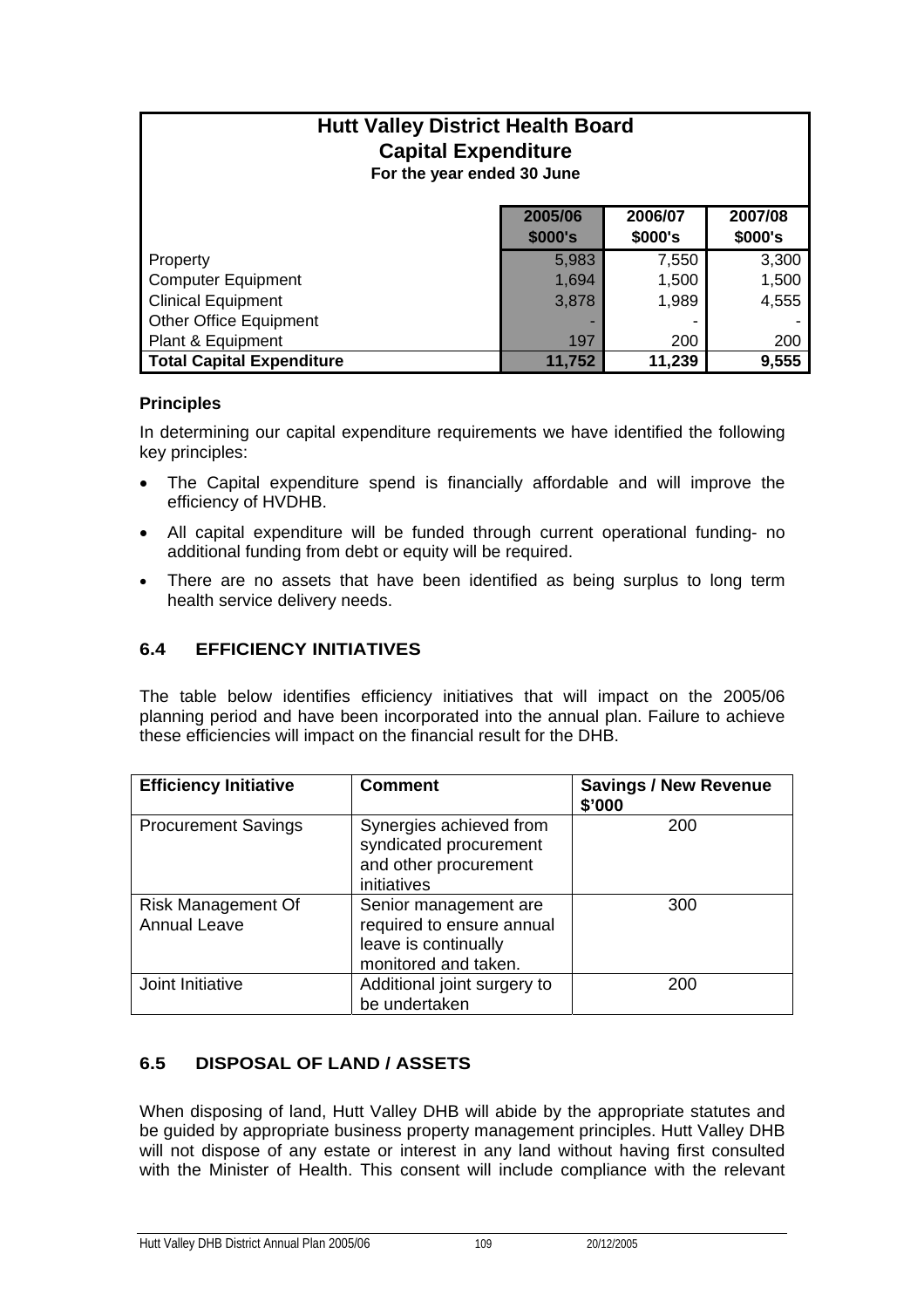protection mechanism that addresses the Crowns' obligations under the Treaty of Waitangi and any process relating to the Crowns' good governance obligations in relation to Maori sites of significance.

### **6.6 ASSET VALUATION**

Under the Crown Accounting policies we revalued our Land and Buildings using the Financial Reporting Standard (FRS3) in the 2003 financial year. This exercise has increased equity by \$34M and has increased the capital charge element paid to the Crown. The financial statements for 2005/06 and the outyears have assumed that compensation will be received by HVDHB from the Crown for the additional capital charge. This element amounts to \$3,7M.

#### **6.7 BUSINESS CASES**

At the time of writing this Plan there were no business cases that require the approval of either the Ministry of Health or the Treasury.

#### **6.8 DEBT AND EQUITY**

The key banking covenant ratios and the budgeted ratios are shown in the table below. It can be seen that the budgeted ratios are well within the covenant ratios as required by the Crown Financing Authority (CFA) and there is scope for additional debt to fund major projects if required. The CFA is the key lender to HVDHB with current exposure being a \$19M loan at a fixed rate of 6.25% out to December 2007. In addition, HVDHB has a working capital facility with BNZ of \$6M if required.

| <b>Hutt Valley District Health Board</b><br><b>Covenant Ratios</b><br>As at 30 June                       |                    |                    |                    |                    |  |  |  |  |  |  |
|-----------------------------------------------------------------------------------------------------------|--------------------|--------------------|--------------------|--------------------|--|--|--|--|--|--|
|                                                                                                           | 2004/05<br>\$000's | 2005/06<br>\$000's | 2006/07<br>\$000's | 2007/08<br>\$000's |  |  |  |  |  |  |
| Debt to Debt plus Equity<br>(Long term debt $+$ Short term debt $+$ Bank                                  | 23.0%              | 23.0%              | 23.0%              | 23.0%              |  |  |  |  |  |  |
| overdraft) / ((Long term debt + Short term<br>$debt + Bank overdraft) + Total Equity)$                    |                    |                    |                    |                    |  |  |  |  |  |  |
| <b>Interest Times Coverage</b><br>(Net Surplus + Interest Expense +<br>Depreciation) / (Interest Expense) | 6.71               | 6.85               | 8.19               | 9.22               |  |  |  |  |  |  |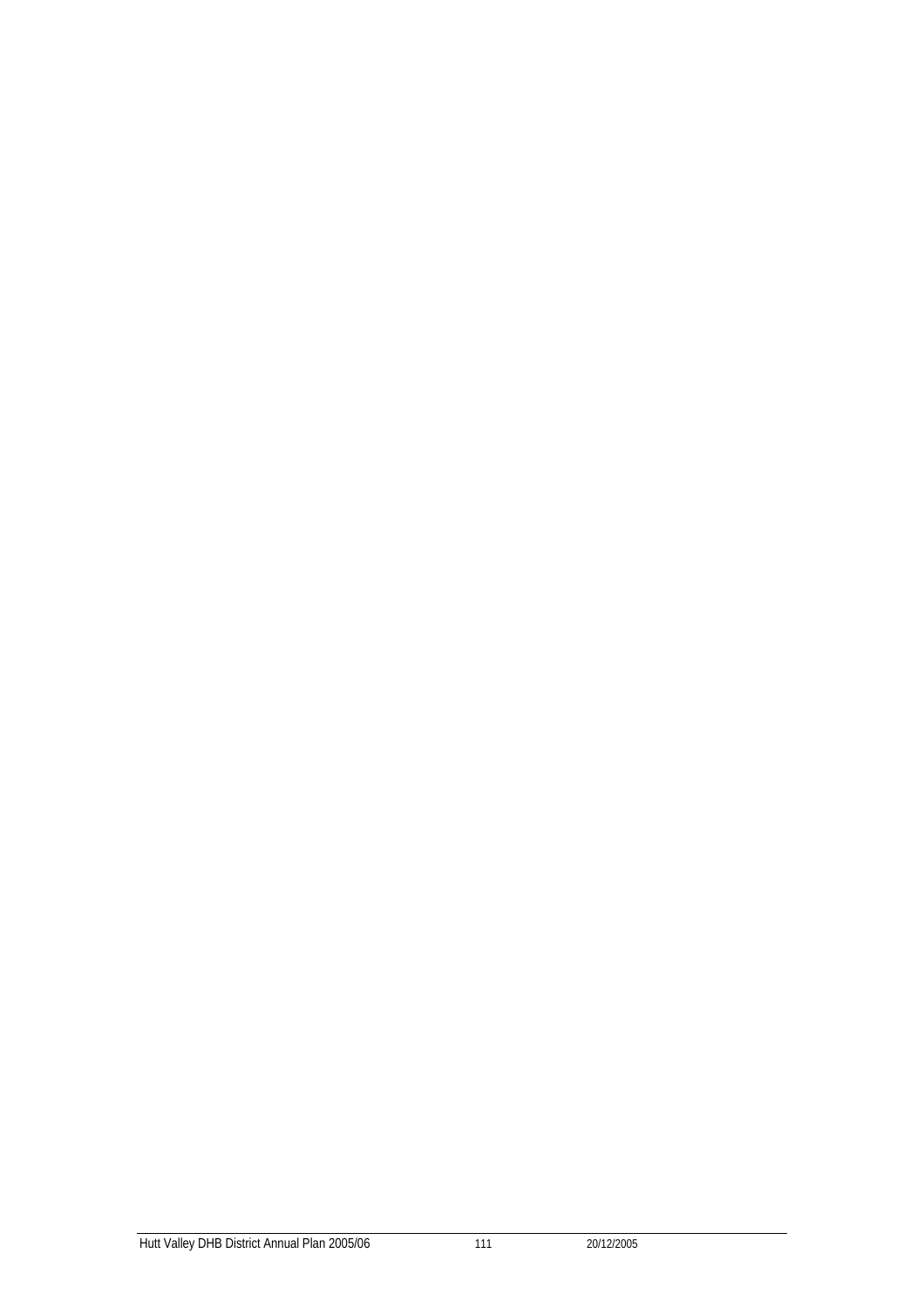# **7. MEASURING SUCCESS**

This section identifies the key performance indicators chosen by the DHB to measure its performance in the 2005/06 year. These indicators form the basis of the DHB statement of service performance in the SOI. They include some MoH measures.

The indicators of DHB Performance (IDP) specified by the MoH and associated targets are shown in Appendix 5 of this plan.

| Output       | <b>DAP</b>                                                                                          | Measure                                                                                                                                                       | HVDHB SOI Targets for                                                                                                                                                                                                                       | <b>HVDHB SOI Targets for</b>                                                                                                                                          | <b>HVDHB SOI Targets for</b>                                                                                                                                          |
|--------------|-----------------------------------------------------------------------------------------------------|---------------------------------------------------------------------------------------------------------------------------------------------------------------|---------------------------------------------------------------------------------------------------------------------------------------------------------------------------------------------------------------------------------------------|-----------------------------------------------------------------------------------------------------------------------------------------------------------------------|-----------------------------------------------------------------------------------------------------------------------------------------------------------------------|
| <b>Class</b> | Objective                                                                                           |                                                                                                                                                               | 2005/06                                                                                                                                                                                                                                     | 2006/07                                                                                                                                                               | 2007/08                                                                                                                                                               |
| Fund         | Develop and<br>support<br>Primary<br>Health<br>Organisations<br>(PHOs) in the<br><b>Hutt Valley</b> | These indicators measure:<br>Progress of PHOs towards<br>improving the health of<br>their enrolled populations<br>with a specific focus on<br>chronic disease | Actively participate in<br>National projects aimed at<br>the implementation of<br>clinical performance<br>indicators in PHOs.<br>SER-01 Accessible and                                                                                      | Monitor clinical<br>performance indicators in<br>PHOs, and assist as<br>required to improve health<br>outcomes.<br>SER-01 Accessible and                              | Monitor clinical<br>performance indicators in<br>PHOs, and assist as<br>required to improve health<br>outcomes.<br>SER-01 Accessible and                              |
|              |                                                                                                     | management and financial<br>management.                                                                                                                       | appropriate services in<br>PHO <sub>s</sub> .<br>Ratio of age-standardised<br>rate of GP consultations<br>per high need person<br>compared to non-high<br>need person.<br>Targets to be agreed after<br>baseline data becomes<br>available. | appropriate services in<br>PHO <sub>s.</sub><br>Ratio of age-standardised<br>rate of GP consultations<br>per high need person<br>compared to non-high<br>need person. | appropriate services in<br>PHO <sub>s.</sub><br>Ratio of age-standardised<br>rate of GP consultations<br>per high need person<br>compared to non-high<br>need person. |
| Fund         | Advance<br>management<br>of Referred<br><b>Services</b>                                             | These indicators measure:<br>How well the Funder is<br>able to control the budget<br>that has been allocated for<br>pharmaceutical and<br>laboratory costs.   | Progress towards a public<br>tender and evaluation<br>process which considers<br>options for greater<br>integration in the provision<br>of laboratory services.                                                                             | Dependent on outcome of<br>tender process.                                                                                                                            | Dependent on outcome of<br>tender process.                                                                                                                            |

**Hutt Valley DHB Key Performance Indicators (SOI Targets) for 2005/06**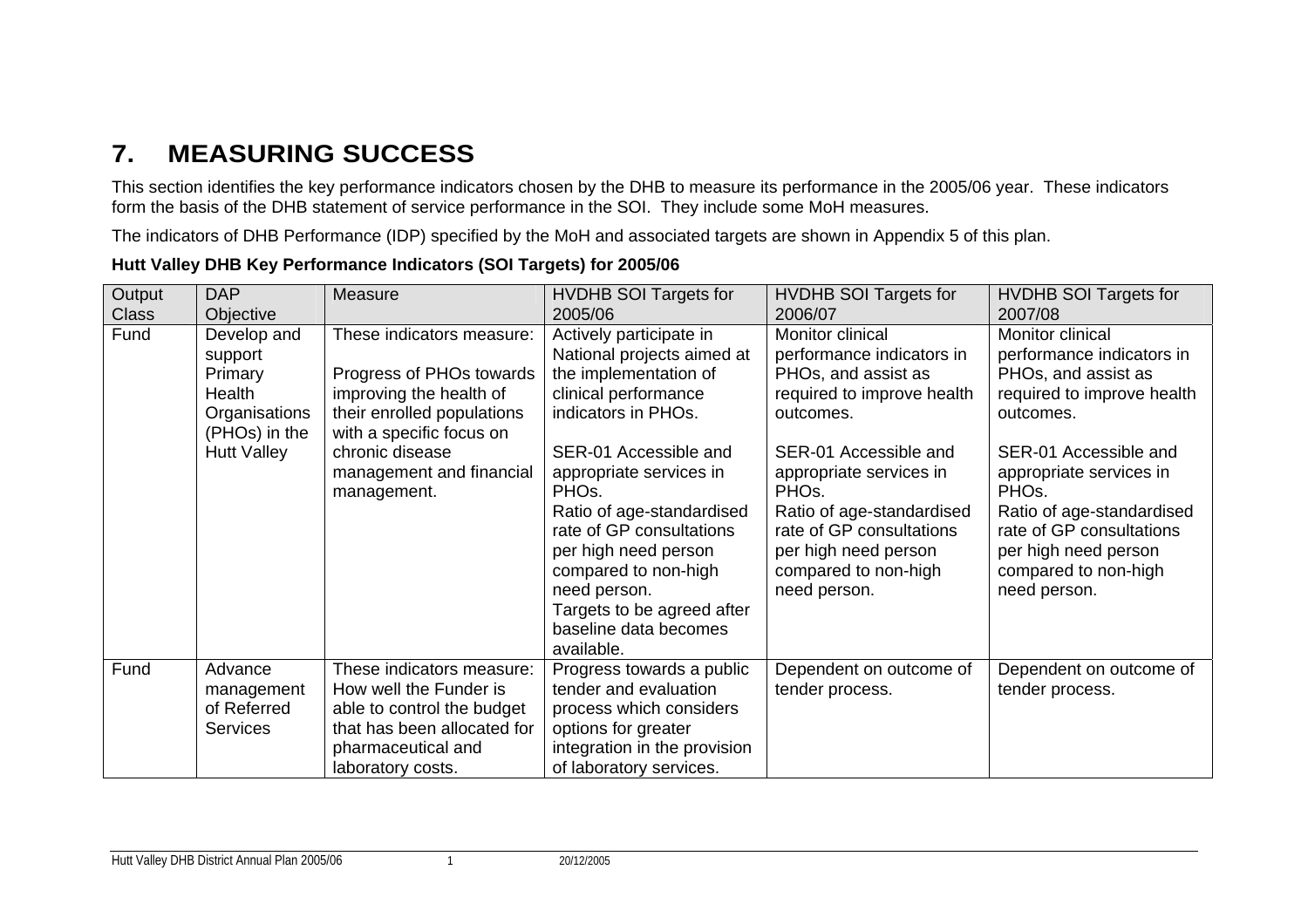| Provider           | Implement<br>Government<br>Policy relating<br>to Elective<br><b>Services</b> | These indicators measure:<br>The effectiveness of the<br>DHB in providing elective<br>services                                                                                                                                                                                     | Maintain surgical volumes<br>at levels equal to or<br>greater than in 2004/05.<br>Achieve compliance with                                                                                                                            | Maintain surgical volumes<br>at levels equal to or<br>greater than in 2004/05.<br>Maintain compliance with                                                                           | Maintain surgical volumes<br>at levels equal to or<br>greater than in 2004/05.<br>Maintain compliance with                                                                                         |
|--------------------|------------------------------------------------------------------------------|------------------------------------------------------------------------------------------------------------------------------------------------------------------------------------------------------------------------------------------------------------------------------------|--------------------------------------------------------------------------------------------------------------------------------------------------------------------------------------------------------------------------------------|--------------------------------------------------------------------------------------------------------------------------------------------------------------------------------------|----------------------------------------------------------------------------------------------------------------------------------------------------------------------------------------------------|
|                    |                                                                              |                                                                                                                                                                                                                                                                                    | <b>Elective Services Patient</b><br>Flow Indicators by 30 June<br>2006, subject to theatre<br>capacity.                                                                                                                              | <b>Elective Services Patient</b><br>Flow Indicators, subject to<br>theatre capacity.                                                                                                 | <b>Elective Services Patient</b><br>Flow Indicators, subject to<br>theatre capacity.                                                                                                               |
| Fund &<br>Provider | Improve<br>childhood<br>immunisation<br>rate                                 | These indicators measure:<br>In relation to the<br>Meningococcal<br><b>Vaccination Programme</b><br>(MeNZB) The success of<br>both Funder (as manager<br>of the overall campaign)<br>and Provider (as the<br>provider of the school-<br>based component of the<br>MeNZB programme) | <b>RIS-03</b><br>Progress towards the<br>target of 90% of 6 month<br>to 5 year old children<br>receive 3rd dose of<br>MeNZB vaccine.<br>Progress towards 90% of<br>school-enrolled children<br>receive 3rd dose of<br>MeNZB vaccine. | <b>POP-12</b><br>Progress towards the<br>national target of 95% of<br>two year olds fully<br>immunised, with rates of<br>NIR Immunisation<br>coverage at 6, and 12<br>months of age. | <b>POP-12</b><br>Progress towards the<br>national target of 95% of<br>two year olds fully<br>immunised, with rates of<br><b>NIR Immunisation</b><br>coverage at 6, 12, 18 and<br>24 months of age. |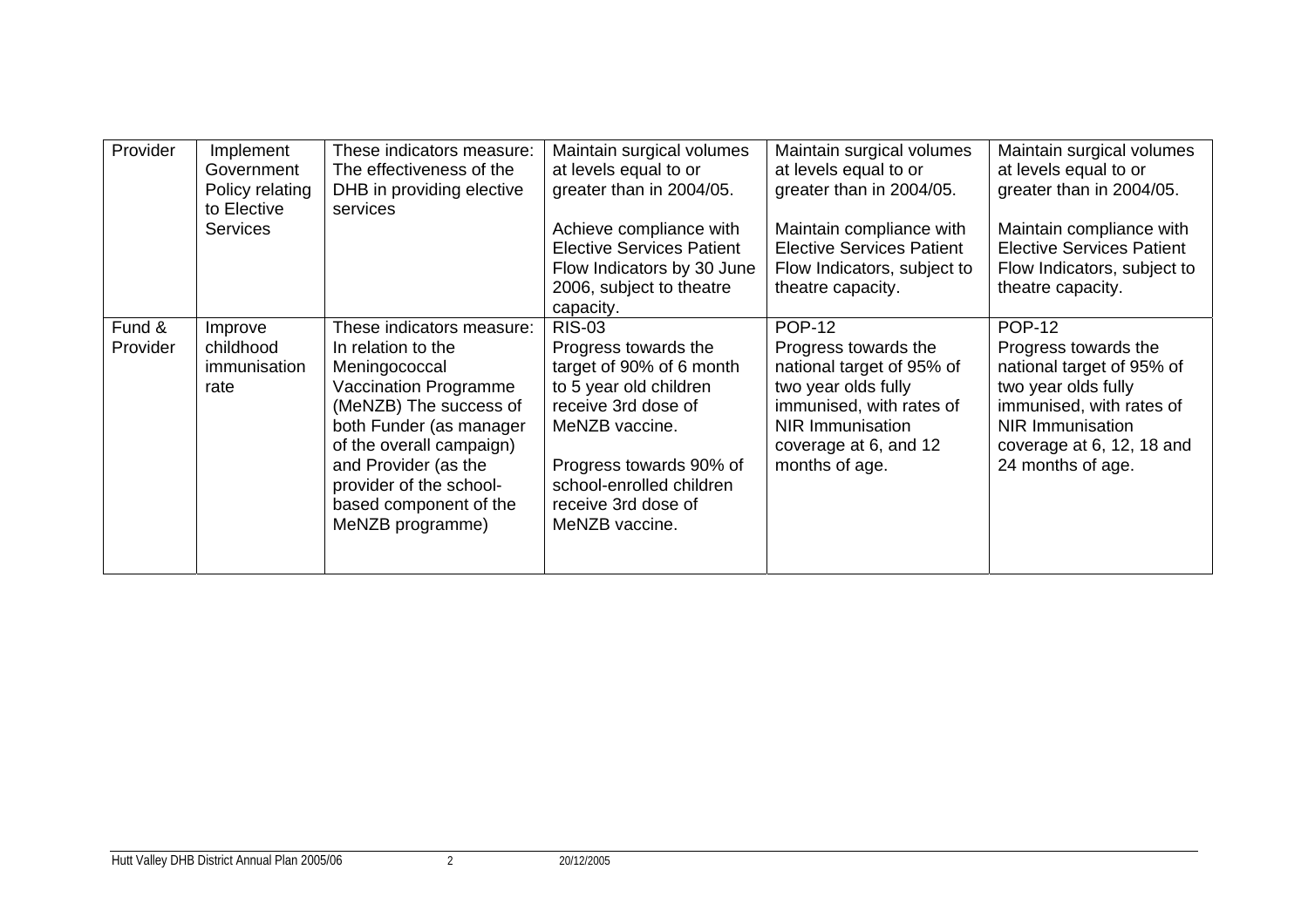| Output<br><b>Class</b> | <b>DAP</b><br>Objective                                                                             | Measure                                                                                                                                                                                                  | <b>HVDHB SOI Targets for</b><br>2005/06                                                                                                                                                                                                                                                                                                                                                               | <b>HVDHB SOI Targets for</b><br>2006/07                                                                                                                                                                                                                                                                                   | <b>HVDHB SOI Targets for</b><br>2007/08                                                                                                                                                                                                                                                                           |
|------------------------|-----------------------------------------------------------------------------------------------------|----------------------------------------------------------------------------------------------------------------------------------------------------------------------------------------------------------|-------------------------------------------------------------------------------------------------------------------------------------------------------------------------------------------------------------------------------------------------------------------------------------------------------------------------------------------------------------------------------------------------------|---------------------------------------------------------------------------------------------------------------------------------------------------------------------------------------------------------------------------------------------------------------------------------------------------------------------------|-------------------------------------------------------------------------------------------------------------------------------------------------------------------------------------------------------------------------------------------------------------------------------------------------------------------|
| Fund                   | Develop and<br>support<br>Primary<br>Health<br>Organisations<br>(PHOs) in the<br><b>Hutt Valley</b> | These indicators measure:<br>Progress of PHOs towards<br>improving the health of<br>their enrolled populations<br>with a specific focus on<br>chronic disease<br>management and financial<br>management. | Actively participate in<br>National projects aimed at<br>the implementation of<br>clinical performance<br>indicators in PHOs.<br>SER-01 Accessible and<br>appropriate services in<br>PHO <sub>s</sub> .<br>Ratio of age-standardised<br>rate of GP consultations<br>per high need person<br>compared to non-high<br>need person.<br>Targets to be agreed after<br>baseline data becomes<br>available. | <b>Monitor clinical</b><br>performance indicators in<br>PHOs, and assist as<br>required to improve health<br>outcomes.<br>SER-01 Accessible and<br>appropriate services in<br>PHO <sub>s</sub> .<br>Ratio of age-standardised<br>rate of GP consultations<br>per high need person<br>compared to non-high<br>need person. | Monitor clinical<br>performance indicators in<br>PHOs, and assist as<br>required to improve health<br>outcomes.<br>SER-01 Accessible and<br>appropriate services in<br>PHO <sub>s.</sub><br>Ratio of age-standardised<br>rate of GP consultations<br>per high need person<br>compared to non-high<br>need person. |
| Fund                   | Advance<br>management<br>of Referred<br><b>Services</b>                                             | These indicators measure:<br>How well the Funder is<br>able to control the budget<br>that has been allocated for<br>pharmaceutical and<br>laboratory costs.                                              | Progress towards a public<br>tender and evaluation<br>process which considers<br>options for greater<br>integration in the provision<br>of laboratory services.                                                                                                                                                                                                                                       | Dependent on outcome of<br>tender process.                                                                                                                                                                                                                                                                                | Dependent on outcome of<br>tender process.                                                                                                                                                                                                                                                                        |
| Provider               | Implement<br>Government<br>Policy relating<br>to Elective<br><b>Services</b>                        | These indicators measure:<br>The effectiveness of the<br>DHB in providing elective<br>services                                                                                                           | Maintain surgical volumes<br>at levels equal to or<br>greater than in 2004/05.<br>Achieve compliance with<br><b>Elective Services Patient</b><br>Flow Indicators by 30 June                                                                                                                                                                                                                           | Maintain surgical volumes<br>at levels equal to or<br>greater than in 2004/05.<br>Maintain compliance with<br><b>Elective Services Patient</b><br>Flow Indicators, subject to                                                                                                                                             | Maintain surgical volumes<br>at levels equal to or<br>greater than in 2004/05.<br>Maintain compliance with<br><b>Elective Services Patient</b><br>Flow Indicators, subject to                                                                                                                                     |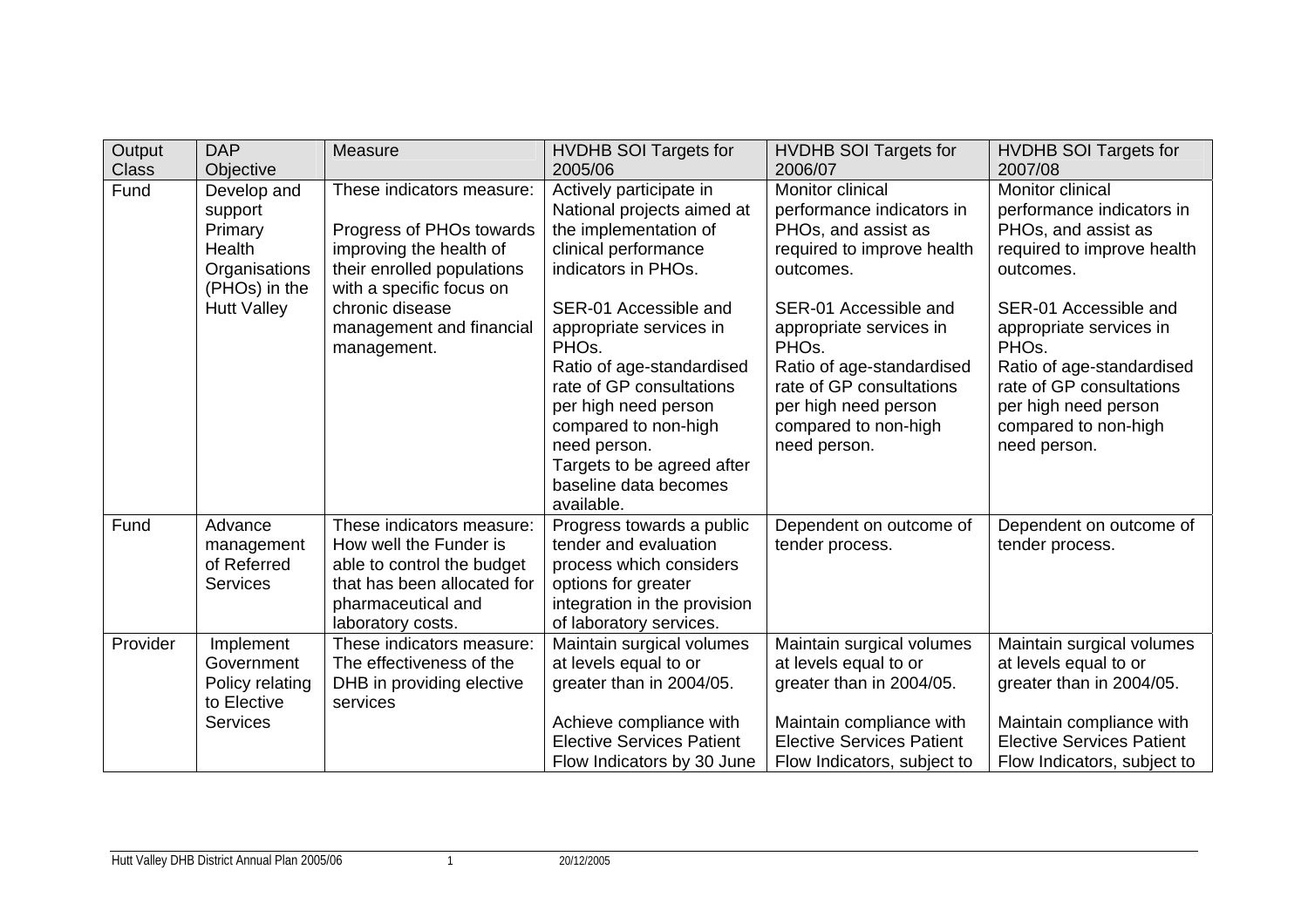|                    |                                              |                                                                                                                                                                                                                                                                             | 2006, subject to theatre<br>capacity.                                                                                                                                                                                                | theatre capacity.                                                                                                                                                                    | theatre capacity.                                                                                                                                                                                  |
|--------------------|----------------------------------------------|-----------------------------------------------------------------------------------------------------------------------------------------------------------------------------------------------------------------------------------------------------------------------------|--------------------------------------------------------------------------------------------------------------------------------------------------------------------------------------------------------------------------------------|--------------------------------------------------------------------------------------------------------------------------------------------------------------------------------------|----------------------------------------------------------------------------------------------------------------------------------------------------------------------------------------------------|
| Fund &<br>Provider | Improve<br>childhood<br>immunisation<br>rate | These indicators measure:<br>In relation to the<br>Meningococcal<br>Vaccination Programme<br>(MeNZB) The success of<br>both Funder (as manager<br>of the overall campaign)<br>and Provider (as the<br>provider of the school-<br>based component of the<br>MeNZB programme) | <b>RIS-03</b><br>Progress towards the<br>target of 90% of 6 month<br>to 5 year old children<br>receive 3rd dose of<br>MeNZB vaccine.<br>Progress towards 90% of<br>school-enrolled children<br>receive 3rd dose of<br>MeNZB vaccine. | <b>POP-12</b><br>Progress towards the<br>national target of 95% of<br>two year olds fully<br>immunised, with rates of<br>NIR Immunisation<br>coverage at 6, and 12<br>months of age. | <b>POP-12</b><br>Progress towards the<br>national target of 95% of<br>two year olds fully<br>immunised, with rates of<br><b>NIR Immunisation</b><br>coverage at 6, 12, 18 and<br>24 months of age. |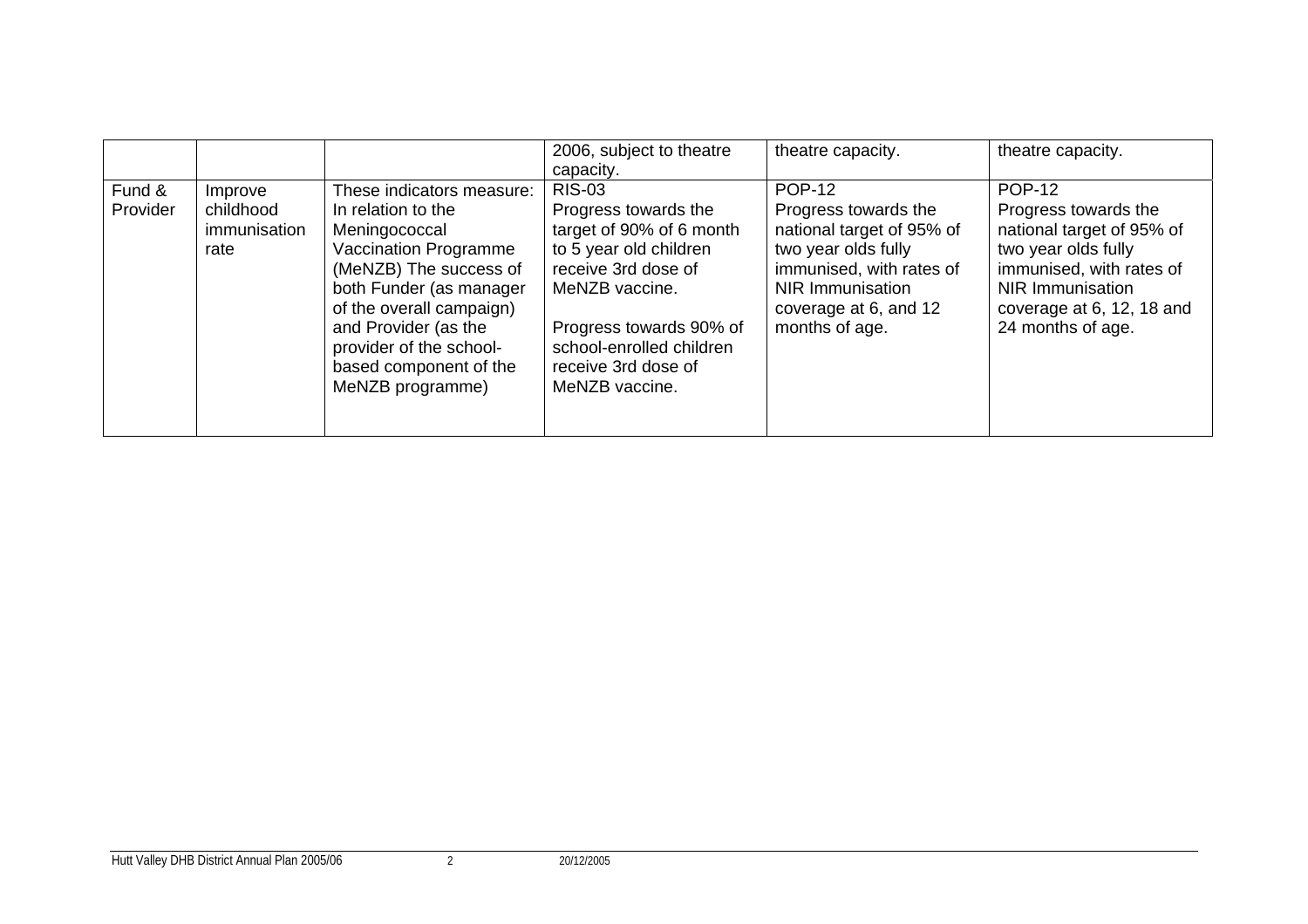# **8. REFERENCES**

The following documents have been developed within the DHB and referenced within this Plan. All documents are available on the Hutt Valley DHB web site.

- 1. Pacific Health Action Plan
- 2. Maori Health Strategic Plan
- 3. Wellington Regional Public Health Strategic Plan
- 4. Older Persons' Plan
- 5. Hutt Valley DHB Referred Services Workplan
- 6. Primary Nursing Business Plan (2002-2005)
- 7. Regional Mental Health Plan
- 8. Quality/Risk Plan
- 9. Asset Management Plan
- 10. Integrated Campus Plan (currently under development)
- 11. Consultation Policy
- 12. Five Year District Strategic Plan
- 13. MeNZB Project Implementation plan
- 14. National Immunisation Register Project Implementation Plan
- 15. Service Plans (that informed District Strategic Plan)
	- o Primary Care Service Plan
	- o Healthy Communities Service Plan
	- o Maori Health Plan
	- o Pacific Health Plan
	- o Cardiovascular Disease Plan
	- o Respiratory Service Plan
	- o Cancer Service Plan
	- o Diabetes Plan
	- o Surgical Service Plan
	- o Child Health Plan
	- o Maternity Plan
	- o Oral Health Plan
	- o Youth Health Plan
	- o Mental Health Plan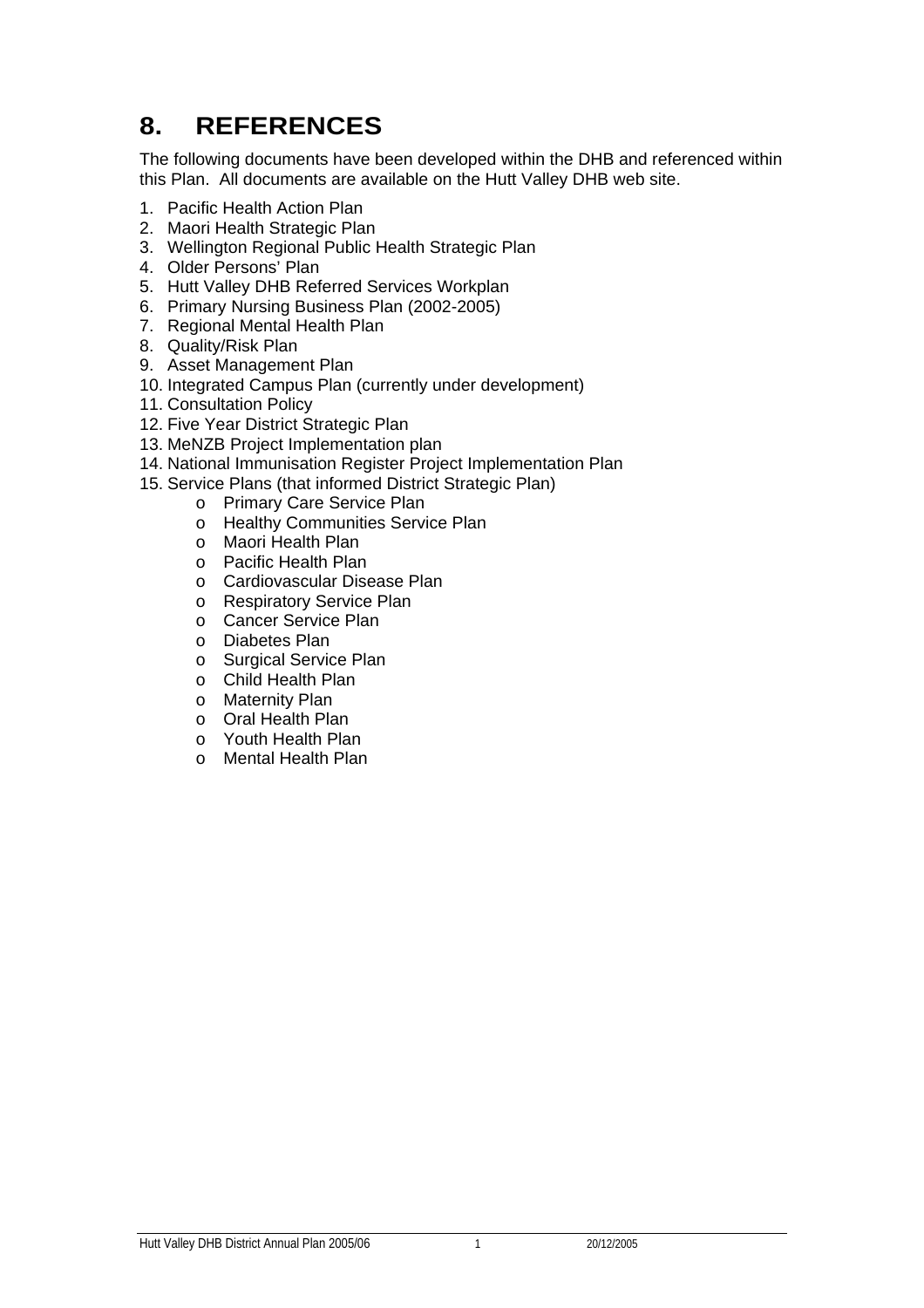# **9. APPENDICES**

The following documents are considered attachments to the District Annual Plan for the period 1 July 2003 to 30 June 2006:

- 1. Organisational Structure
- 2. Population Profile
- 3. IDF Targets for 2005/06
- 4. Service Level Agreement (Volume Schedule) *MoH Template sent electronically*
- 5. Crown Funding Agreement Indicators of DHB Performance
- 6. Statement of Intent
- 7. Forecast Financial Statements
- 8. Revenue Reconciliation
- 9. Consolidated list of Service Coverage Exceptions
- 10. Hutt Valley DHB Funding For New Mental Health Service Initiatives In 2005/06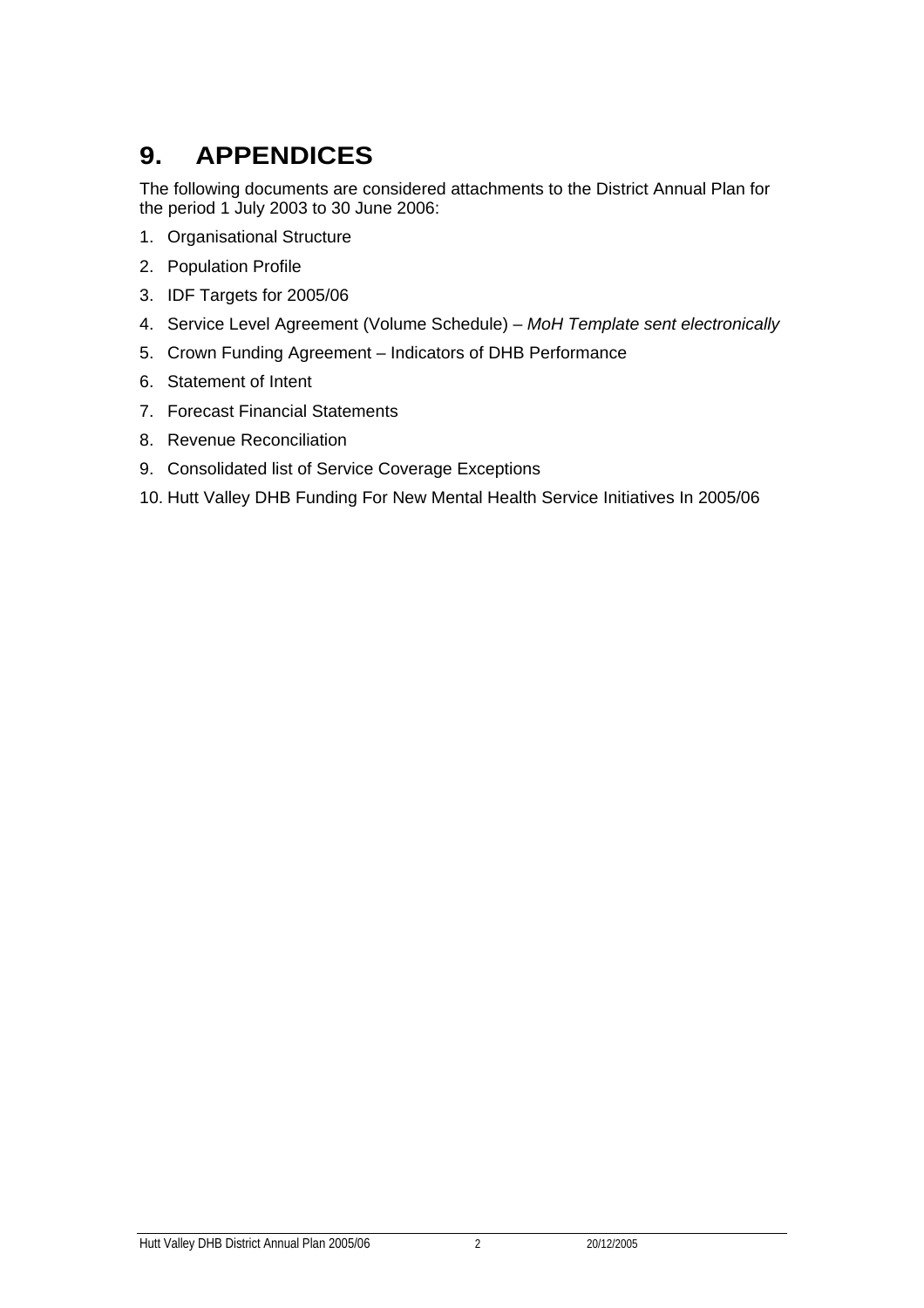#### **APPENDIX 1-ORGANISATIONAL STRUCTURE**

#### **Board Profile**

Accountability for the overall performance of Hutt Valley DHB, from both a funder and provider perspective, is the sole responsibility of the Board. In practical terms, this means the Board is accountable for the delivery of the strategic direction agreed to in the District Strategic Plan. This accountability then extends to the staged implementation of the strategic direction on an annual basis by way of achieving the performance targets and milestones in this Plan.

The Board comprises 11 members: seven elected in October 2001 by the Hutt Valley community and four appointed by the Minister of Health. The Minister of Health has appointed the Chair and Deputy Chair from the 11 members.

The following advisory committees are in place, along with their relevant terms of reference, code of conduct, standing orders and related procedures. The committees meet regularly throughout the year and are supported by the Board Secretariat, Corporate Services, Planning and Funding or Provider teams as appropriate.

#### *Community and Public Health Advisory Committee*

Provides advice and recommendations to the Board on the health needs of the resident population. It also advises the Board on priorities for the use of the available health funding.

#### *Disability Support Advisory Committee*

Provides advice and recommendations to the Board on the disability support needs of the resident population. It also provides advice and recommendations to the Board on priorities for the use of the available disability funding.

#### *Hospital Advisory Committee*

Monitors, advises and provides recommendations to the Board on the financial and operational performance of the services provided by the Provider Arm of the DHB.

#### *Finance, and Audit Committee*

Monitors the DHB's financial performance and is required to provide sound advice to the Board on the financial affairs of the DHB including, but not limited to, financial operating and planning activities, capital development, cash flow and balance sheet management. It also oversees all financial and non-financial activities of DHB audit and property issues.

#### **Organisational Structure**

Hutt Valley DHB has designed the organisation to maintain a clear separation between management of planning and funding activities and management of hospital service provision activities. This is to avoid any real or perceived conflict of interest with respect to being seen to be unfairly favouring our hospital service provider in funding decisions.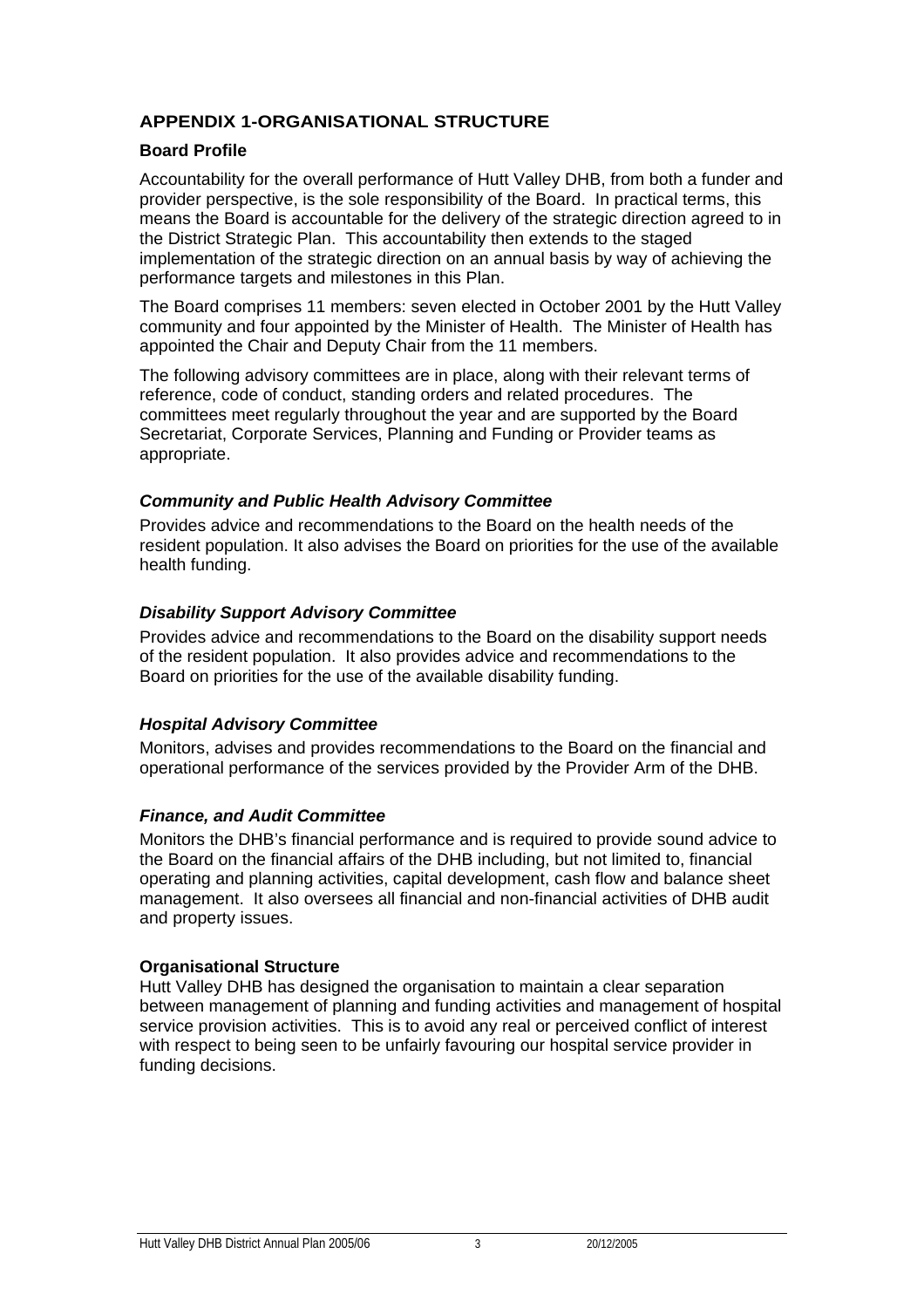

This separation has also been maintained in a practical way at the DHB Board level, and within the various Board committees required by legislation, as outlined above.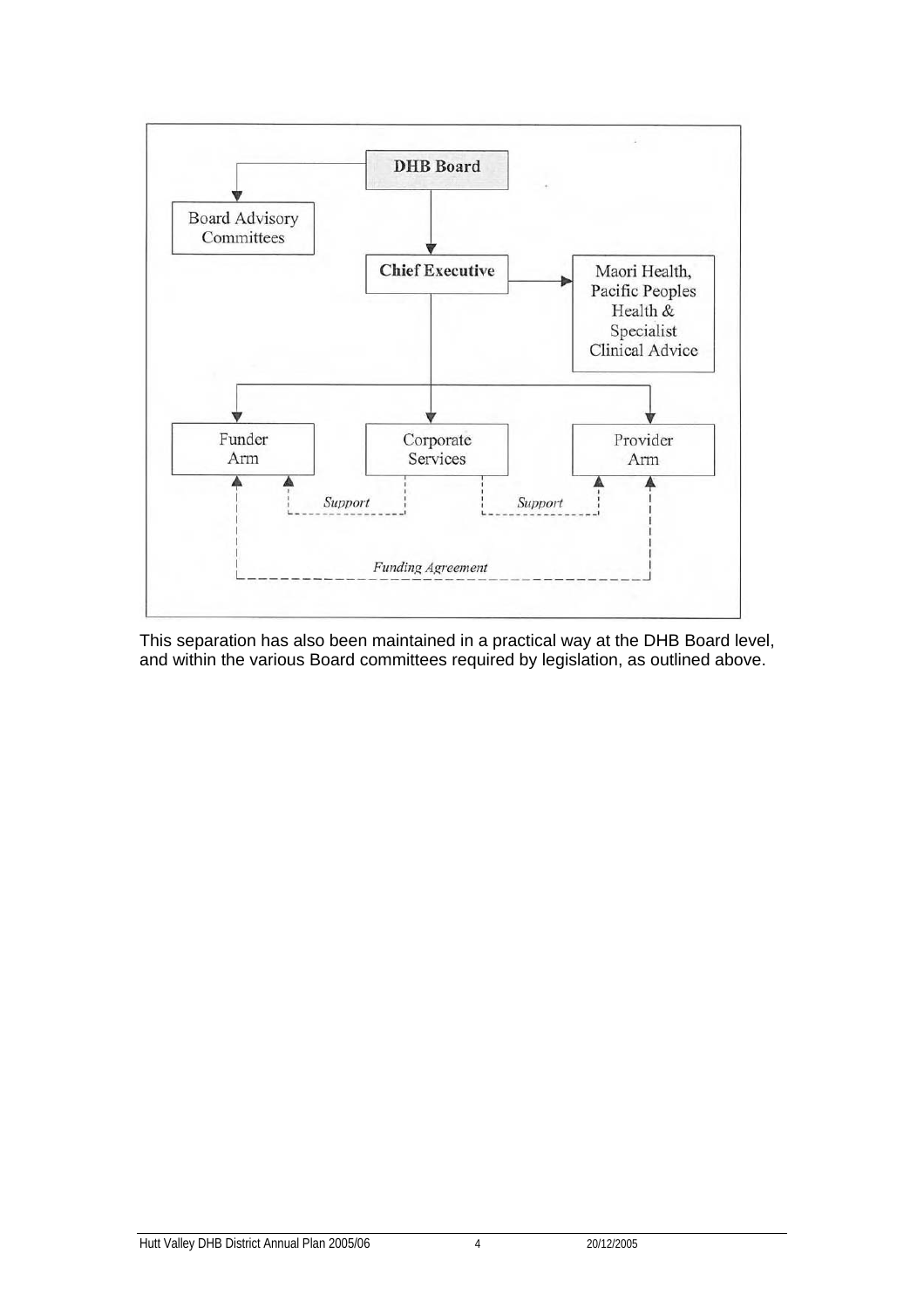### **APPENDIX 2 - POPULATION PROFILE**

A variety of Hutt Valley Health Profile Information has been previously published in our District Strategic Plan 2002-2007 and previous District Annual Plans and Annual reports. These and other sources of information (e.g. Service Plans, Maps, Populations and Fact sheets) on the population and health status of Hutt Valley residents are available on our website (www.huttvalleydhb.org.nz).

The current Hutt Valley population is around 138,000 people. 16% of the population are Maori and 7% are Pacific peoples, slightly above the New Zealand average. Around 100,000 people live within Lower Hutt and 38,000 in Upper Hutt. Upper Hutt has lower percentages of Maori and Pacific peoples than Lower Hutt. The Maori and Pacific peoples populations both have an age structure that is younger than other ethnicities with around half aged under 25 years.

| $11000$ valley brib Hoppotou I operation Eveo by Ago and Europhy |         |           |         |         |         |           |         |  |  |  |
|------------------------------------------------------------------|---------|-----------|---------|---------|---------|-----------|---------|--|--|--|
|                                                                  | # Maori | # Pacific | # Other | # Total | % Maori | % Pacific | % Other |  |  |  |
| Children 0-14 Years                                              | 8.090   | 3.160     | 20.130  | 31.380  | 26%     | 10%       | 64%     |  |  |  |
| Youth 15-24 Years                                                | 3.970   | 1.900     | 13.300  | 19.170  | 21%     | 10%       | 69%     |  |  |  |
| Adults 25-64 Years                                               | 9.960   | 4.810     | 57.510  | 72.280  | 14%l    | 7%I       | 80%     |  |  |  |
| <b>Older Persons 65+ Years</b>                                   | 520     | 320       | 14.490  | 15.330  | 3%      | 2%        | 95%     |  |  |  |
| <b>All Ages</b>                                                  | 22.540  | 10.190    | 105.430 | 138.160 | 16%     | 7%        | 76%     |  |  |  |

**Hutt Valley DHB Projected Population 2005 by Age and Ethnicity**

Based on Statistics New Zealand medium population projections, the Hutt Valley population is expected to decrease slowly over the next 20 years to around 132,000 people. This will be mainly driven by decreasing numbers of children and youth, which are not compensating for the increased numbers of elderly people as the population ages. However high and low projections indicate that it is possible that the population could grow to as high as 150,000 people or shrink to as low as 120,000. The Upper Hutt population is more likely to decrease than the Lower Hutt population.



Whatever population projections are used, the percentage of Maori and Pacific people are expected to increase to around 21% and 10% respectively of the total Hutt population by 2021.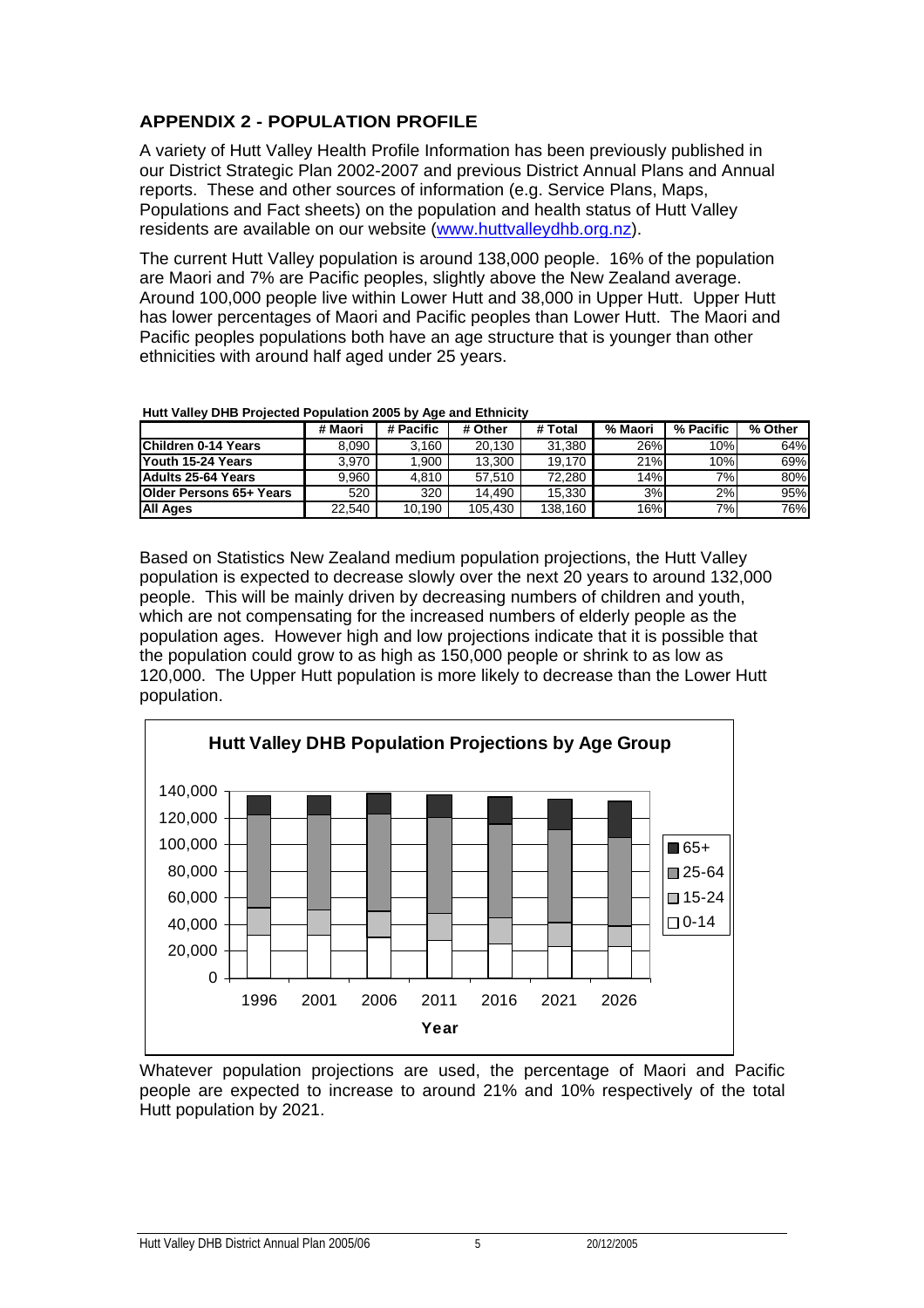There are an estimated 23,000 Hutt Valley residents with some form of disability and around 15,000 of these are aged under 65 Years. 95% of disabled people live in the community with only 13% of older disabled people in residential care and less than 1% of disabled persons under the age of 65 live in residential care.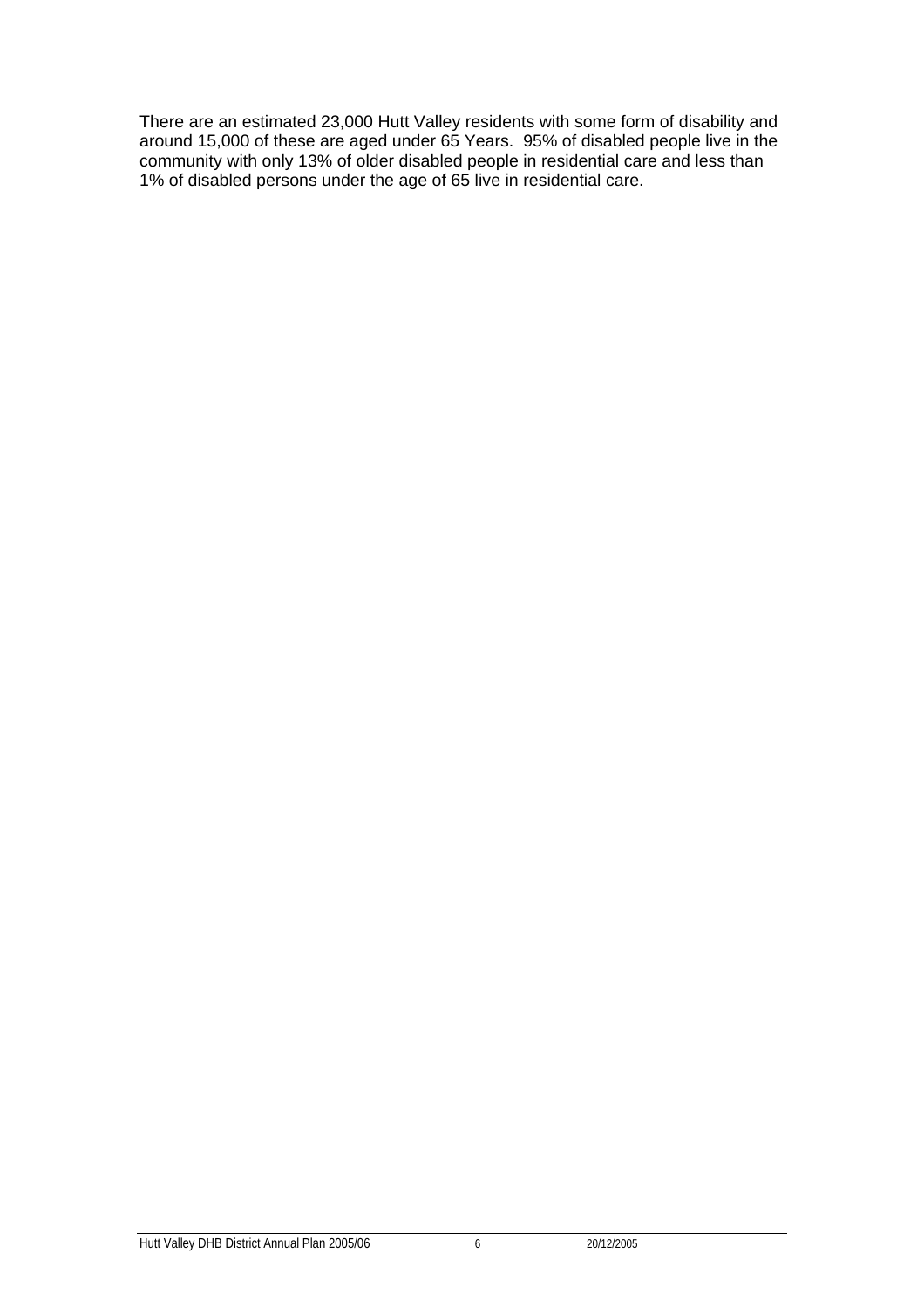#### **APPENDIX 3 - IDF TARGETS FOR 2005/06**

#### **Population Based funding & Inter-District Flows**

IDFs arise where residents within one DHB's community receive health care in another DHB.

Approximately 29% of hospital admissions, for Hutt Valley residents, are to Wellington hospital and approximately 3% are to other hospitals around the country.

There are admissions to the Hutt hospital of residents external to the Hutt Valley: particularly in the tertiary services of plastics, burns and rheumatology. Hutt Valley DHB is the lead DHB for a number of regional NGO contracts, for both personal and mental health services, and this generates a number of inward funding flows from other DHBs.

Hutt Valley DHB has agreed to the default OPF rules which state wash-ups on inpatient DRGs and no wash-ups on other services.

The major IDFs with other DHBs are summarised below. Due to better counting the flows to Capital and Coast DHB have increased markedly by \$3.3M, as well as the flow to Whanganui for Mental Health services.

|                          | <b>Flow to</b> | Flow From Net Flow |           |
|--------------------------|----------------|--------------------|-----------|
| Auckland                 | 2,965          | 421                | (2, 544)  |
| Bay of Plenty            | 81             | 142                | 61        |
| Canterbury               | 1,090          | 547                | (543)     |
| <b>Capital and Coast</b> | 42,776         | 22,152             | (20, 624) |
| Counties Manukau         | 501            | 276                | (225)     |
| Hawkes Bay               | 297            | 1,954              | 1,657     |
| Lakes                    | 87             | 89                 |           |
| MidCentral               | 450            | 3,293              | 2,843     |
| Nelson Marlborough       | 111            | 695                | 584       |
| Northland                | 38             | 66                 | 28        |
| Otago                    | 649            | 85                 | (564)     |
| South Canterbury         | 12             | 29                 | 17        |
| Southland                | 17             | 59                 | 42        |
| Tairawhiti               | 47             | 168                | 121       |
| Taranaki                 | 47             | 231                | 184       |
| Waikato                  | 869            | 465                | (404)     |
| Wairarapa                | 189            | 2,913              | 2,724     |
| Waitemata                | 131            | 326                | 195       |
| <b>West Coast</b>        | 11             | 13                 |           |
| Whanganui                | 1,162          | 1,010              | (152)     |
|                          |                |                    |           |
|                          | 51,531         | 34,935             | (16, 596) |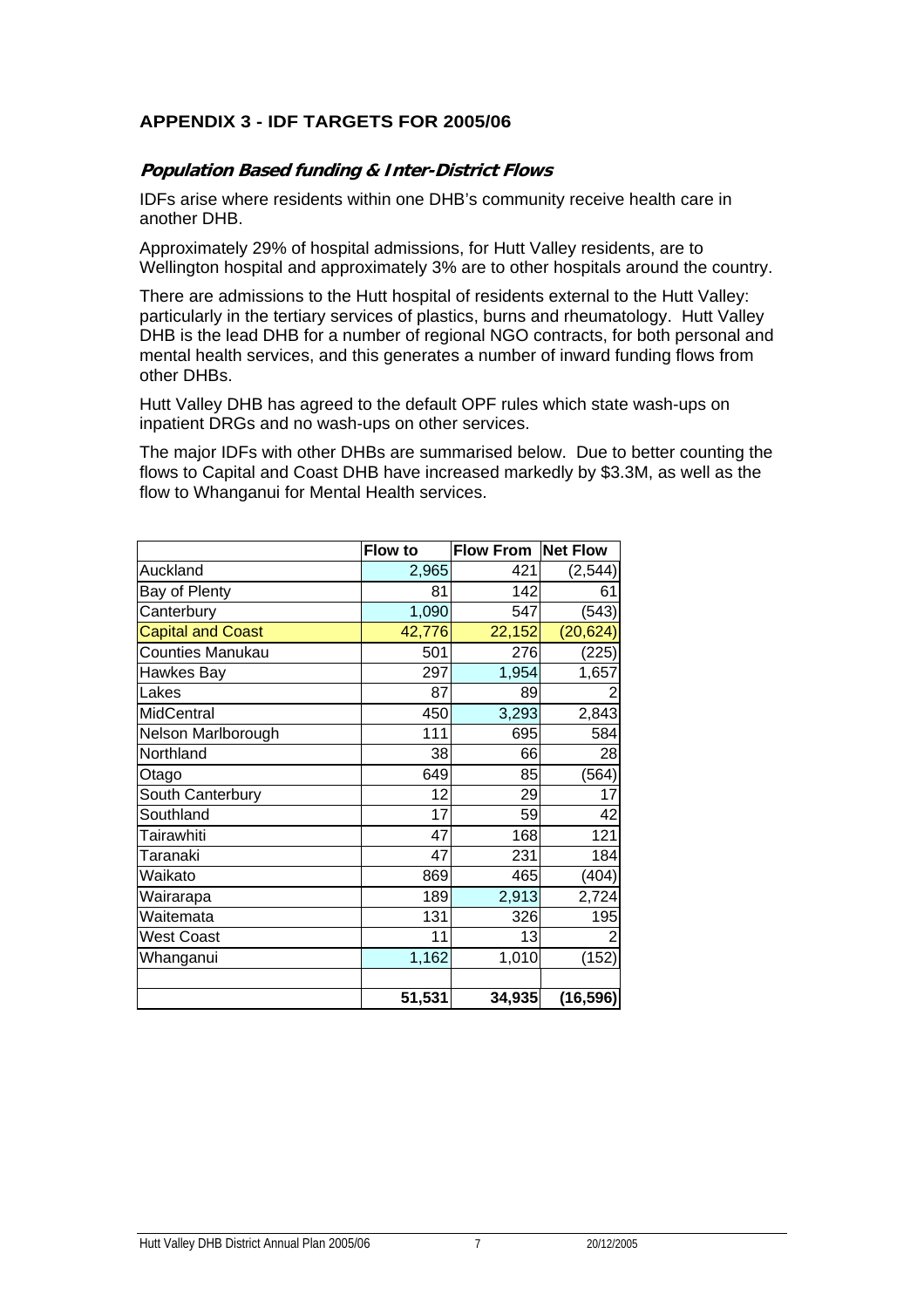## **APPENDIX 4 - SERVICE LEVEL AGREEMENT**

# **Adjusters**

|               | <b>Purchase Purchase Unit</b> | Unit of             | <b>IDF</b> | Unit      | Contract Total |            | <b>Volume</b>   |
|---------------|-------------------------------|---------------------|------------|-----------|----------------|------------|-----------------|
| Unit          | <b>Description</b>            | Measure Class Price |            |           | <b>Volume</b>  | Amount     | <b>Variance</b> |
| Code          |                               |                     |            |           |                |            |                 |
| <b>ADJ101</b> | Severity/Complexity Adjuster  |                     | non-       |           |                |            | 0%              |
|               | Adjuster -                    |                     | <b>IDF</b> | 914,852   |                | 914,852    |                 |
|               | Medical/Surgical              |                     |            |           |                |            |                 |
| ADJ107        | Cost of Capital               | Adjuster            | non-       |           |                |            | 0%              |
|               | Adjustment                    |                     | <b>IDF</b> | 5,987,505 |                | 5,987,505  |                 |
| <b>ADJ111</b> | <b>Offer Adjuster</b>         | Adjuster            | non-       |           |                |            | 0%              |
|               |                               |                     | <b>IDF</b> | 5,973,178 |                | 5,973,178  |                 |
|               |                               |                     |            |           |                |            |                 |
|               |                               |                     |            |           |                | 12,875,535 |                 |

# **Hospital Specific**

|               | <b>Purchase Purchase</b>      | Unit of                    | <b>IDF</b> | <b>Unit</b>    | <b>Contract Total</b> |         | <b>Volume</b>          |
|---------------|-------------------------------|----------------------------|------------|----------------|-----------------------|---------|------------------------|
| <b>Unit</b>   | Unit                          | <b>Measure Class Price</b> |            |                |                       |         | Volume Amount Variance |
| <b>Code</b>   | <b>Description</b>            |                            |            |                |                       |         |                        |
| <b>HS0011</b> | <b>Administration Service</b> |                            | non-       |                |                       |         | 0%                     |
|               | of dental                     |                            | <b>IDF</b> | $\overline{2}$ | 10,000                | 23,182  |                        |
|               | benefit                       |                            |            |                |                       |         |                        |
| <b>HS0012</b> | <b>PI</b> Health              | Service                    | non-       |                |                       |         | 0%                     |
|               | Programmes                    |                            | IDF        | 158,409        |                       | 158,409 |                        |
| <b>HS0037</b> | Service                       | Service                    | non-       |                |                       |         | 0%                     |
|               | Integration                   |                            | <b>IDF</b> | 426,071        |                       | 426,071 |                        |
|               | and Health                    |                            |            |                |                       |         |                        |
|               | Information                   |                            |            |                |                       |         |                        |
|               | Projects                      |                            |            |                |                       |         |                        |
| <b>HS0075</b> | <b>Cleft Palate</b>           | Service                    | non-       |                |                       |         | 0%                     |
|               | Programme                     |                            | IDF        | 113,634        |                       | 113,634 |                        |
|               |                               |                            |            |                |                       |         |                        |
|               |                               |                            |            |                |                       | 721,296 |                        |

# **Personal**

| <b>Purchase</b><br><b>Unit Code</b> | <b>Purchase Unit</b><br><b>Description</b> | Unit of<br><b>Measure</b> | <b>IDF</b><br><b>Class</b> | Unit<br>Price |    | <b>Contract Total</b><br>Volume | Amount  | <b>Volume</b><br>Variance |
|-------------------------------------|--------------------------------------------|---------------------------|----------------------------|---------------|----|---------------------------------|---------|---------------------------|
| AH01001                             | <b>Dietetics</b>                           | <b>Contacts</b>           | non-                       |               |    |                                 |         | 24%                       |
|                                     |                                            |                           | <b>IDF</b>                 |               | 29 | 4,687                           | 138,250 |                           |
| MS01001                             | Nurse Led                                  | Attendances               | non-                       |               |    |                                 |         | 1%                        |
|                                     | Outpatient                                 |                           | lIDF                       |               | 25 | 4.507                           | 110,634 |                           |
|                                     | <b>Clinics</b>                             |                           |                            |               |    |                                 |         |                           |
| AH01003                             | Occupational                               | <b>Contacts</b>           | non-                       |               |    |                                 |         | $-21%$                    |
|                                     | Therapy                                    |                           | <b>IDF</b>                 |               | 29 | 4,545                           | 134,061 |                           |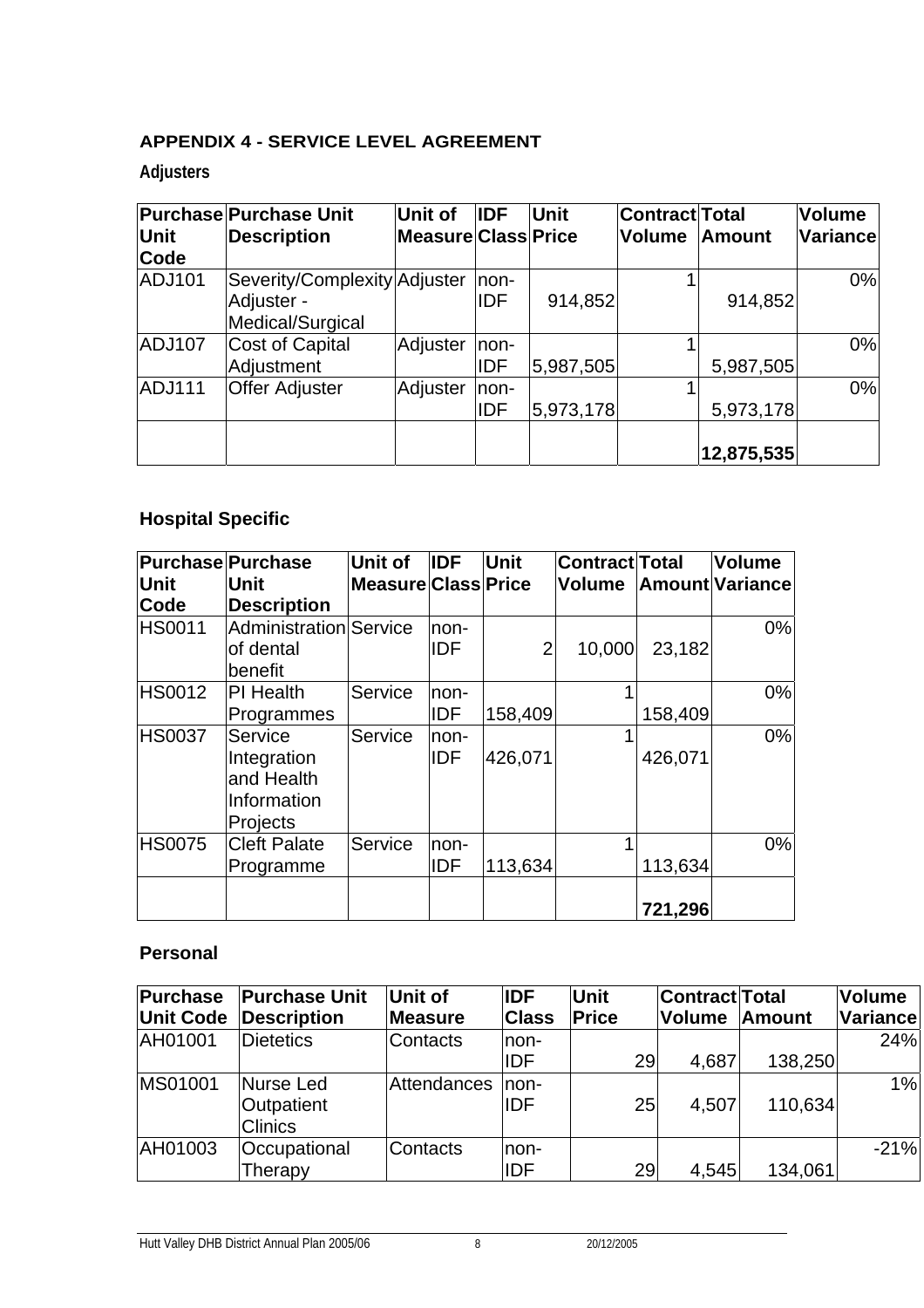| Purchase            | <b>Purchase Unit</b>                               | <b>Unit of</b>                           | <b>IDF</b>         | Unit         | Contract Total |               | <b>Volume</b>   |
|---------------------|----------------------------------------------------|------------------------------------------|--------------------|--------------|----------------|---------------|-----------------|
| <b>Unit Code</b>    | <b>Description</b>                                 | <b>Measure</b>                           | <b>Class</b>       | <b>Price</b> | <b>Volume</b>  | <b>Amount</b> | <b>Variance</b> |
| AH01005             | Physiotherapy                                      | Contacts                                 | non-<br><b>IDF</b> | 25           | 13,746         | 342,745       | $-7%$           |
| AH01007             | Social Work                                        | Contacts                                 | non-<br><b>IDF</b> | 29           | 1,540          | 45,424        | $-7%$           |
| AH01006             | Podiatry                                           | Contacts                                 | non-<br>IDF        | 29           | 3,039          | 89,640        | 3%              |
| AH01008             | Speech Therapy Contacts                            |                                          | non-<br><b>IDF</b> | 29           | 391            | 11,533        | $-38%$          |
| C01011              | <b>Vision Hearing</b><br>Screening                 | <b>Tests</b>                             | non-<br><b>IDF</b> | 577,424      |                | 577,424       | 0%              |
| C01013              | <b>Preschool Health Clients</b><br><b>Services</b> | (Eligible<br>Children)                   | non-<br><b>IDF</b> | 174,999      |                | 174,999       | 0%              |
| $\overline{C01014}$ | <b>School Health</b><br><b>Services</b>            | <b>Clients</b><br>(Eligible<br>Children) | non-<br><b>IDF</b> | 1,168,102    |                | 1,168,102     | 0%              |
| COOC0042 Ear Clinic |                                                    | <b>Service</b>                           | non-<br><b>IDF</b> | 210,920      |                | 210,920       | 0%              |
| CS02001             | Community<br>Laboratory<br>(Hospital)              | <b>Tests</b>                             | non-<br><b>IDF</b> | 21           | 1,797          | 37,699        | 0%              |
| CS04001             | Community<br>referred tests -<br>cardiology        | <b>Tests</b>                             | non-<br><b>IDF</b> | 115          | 769            | 88,338        | 18%             |
| CS04003             | Community<br>referred tests -<br>audiology         | Tests                                    | non-<br><b>IDF</b> | 36           | 1,045          | 38,061        | $-13%$          |
| CS04008             | Community<br>referred tests -<br>respiratory       | <b>Tests</b>                             | non-<br><b>IDF</b> | 104          | 121            | 12,585        | 20%             |
| D01001              | <b>Inpatient Dental</b><br>treatment               | Cost<br>Weighted<br><b>Discharges</b>    | IDF-<br>acute      | 2,949        | 9              | 27,368        | 0%              |
| D01001              | <b>Inpatient Dental</b><br>treatment               | Cost<br>Weighted<br>Discharges           | IDF-<br>elective   | 2,949        |                | 1,828         | 0%              |
| D01001              | <b>Inpatient Dental</b><br>treatment               | Cost<br>Weighted<br><b>Discharges</b>    | non-<br><b>IDF</b> | 2,949        | 50             | 147,455       | $-63%$          |
| D01002              | Outpatient<br>Dental treatment                     | <b>Attendances</b>                       | non-<br><b>IDF</b> | 153          | 9,557          | 1,461,530     | 0%              |
| D01003              | School dental<br>services                          | <b>Clients</b>                           | IDF-<br>elective   | 101          | 21,500         | 2,179,249     | 0%              |
| D01003              | School dental<br>services                          | <b>Clients</b>                           | non-<br><b>IDF</b> | 73           | 33,841         | 2,462,359     | $-39%$          |
| D01008              | Low income<br>adults                               | <b>Clients</b>                           | non-<br><b>IDF</b> | 144,620      |                | 144,620       | 0%              |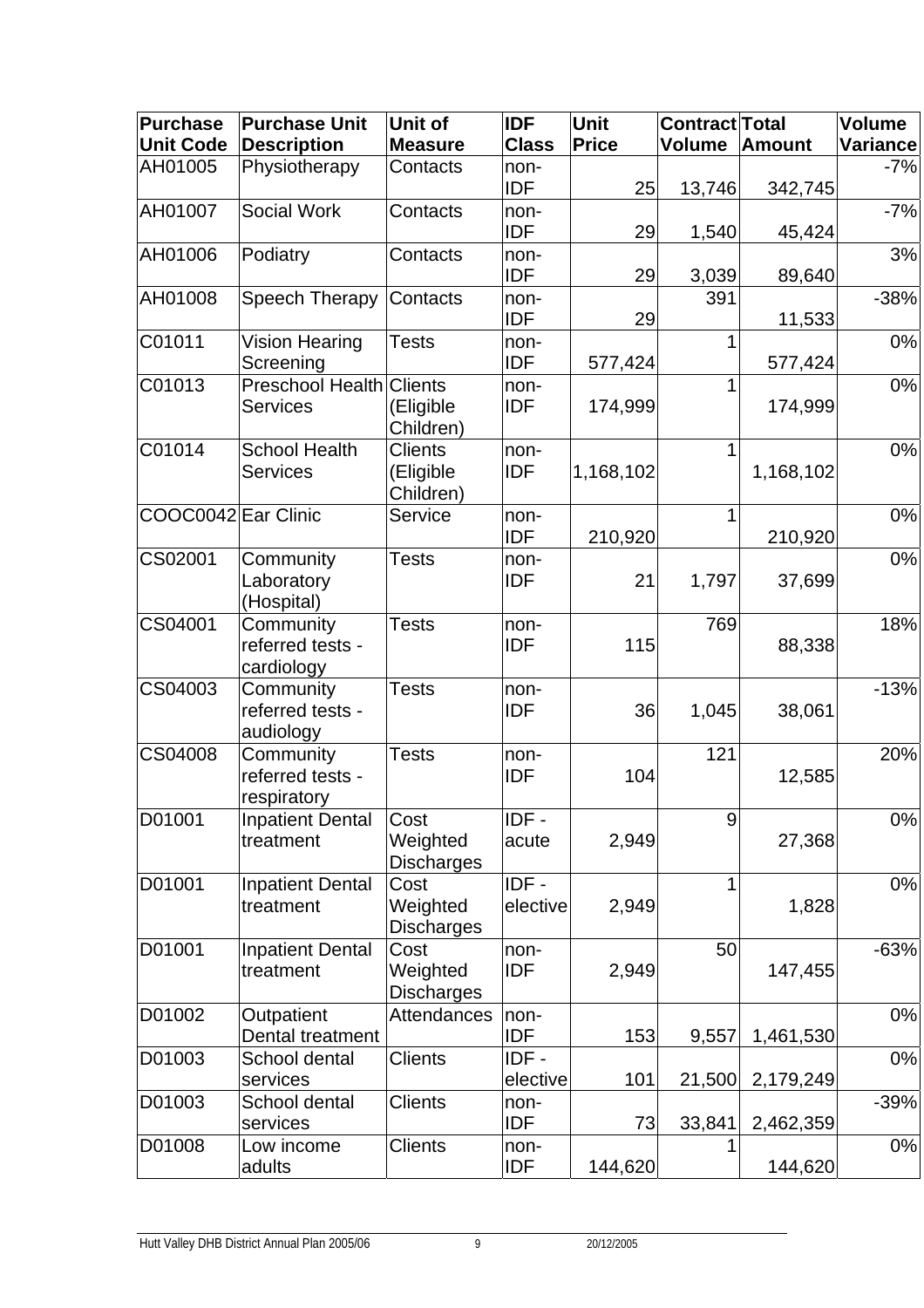| Purchase         | <b>Purchase Unit</b>                                                                                     | Unit of                                                 | <b>IDF</b>         | Unit           | <b>Contract Total</b> |           | <b>Volume</b> |
|------------------|----------------------------------------------------------------------------------------------------------|---------------------------------------------------------|--------------------|----------------|-----------------------|-----------|---------------|
| <b>Unit Code</b> | <b>Description</b>                                                                                       | <b>Measure</b>                                          | <b>Class</b>       | <b>Price</b>   | Volume Amount         |           | Variance      |
| D01009           | <b>Oral Health</b><br><b>Regional Co-</b><br>ordination<br><b>Services</b>                               | <b>Clients</b>                                          | non-<br><b>IDF</b> | 264,835        |                       | 264,835   | 0%            |
| D01011           | <b>Dental Education Treatments</b><br>Service to<br>Pregnant<br>women,<br>preschoolers and<br>caregivers |                                                         | non-<br><b>IDF</b> | 129,684        | 1                     | 129,684   | 0%            |
| D01013           | <b>Dental Projects</b>                                                                                   | Service                                                 | non-<br><b>IDF</b> | 59,725         | 1                     | 59,725    | 0%            |
| <b>DOM101</b>    | Community<br>Services -<br>professional<br>services                                                      | services<br>covered by<br>other<br>purchase<br>units.2. | non-<br>IDF        | 41             | 29,000                | 1,190,537 | 10%           |
| <b>DOM102</b>    | Community<br>Services - home<br>oxygen                                                                   | <b>Clients</b>                                          | non-<br><b>IDF</b> | 338,714        | 1                     | 338,714   | 0%            |
| <b>DOM103</b>    | Community<br>Services - stomal<br>service                                                                | <b>Clients</b>                                          | non-<br><b>IDF</b> | 503,463        | 1                     | 503,463   | 0%            |
| <b>DOM104</b>    | Community<br>Services -<br>continence<br>service                                                         | <b>Clients</b>                                          | non-<br><b>IDF</b> | 486,912        | 1                     | 486,912   | 0%            |
| <b>DOM105</b>    | Community<br>Services - Home<br>help                                                                     | Hours                                                   | non-<br><b>IDF</b> | 15             | 4,345                 | 63,526    | 0%            |
| <b>DOM106</b>    | Community<br>Services - meals<br>on wheels                                                               | Meals                                                   | non-<br><b>IDF</b> | $\overline{4}$ | 43,994                | 174,551   | 0%            |
| <b>DOM107</b>    | Community<br>Services -<br>personal care                                                                 | Hours                                                   | non-<br><b>IDF</b> | 12             | 479                   | 5,808     | $-5%$         |
| ED04001          | <b>Emergency Dept Attendances</b><br>- Level 4                                                           |                                                         | non-<br><b>IDF</b> | 149            | 32,936                | 4,923,524 | 9%            |
| ED08001          | <b>Emergency Care Service</b><br>Co-ordination                                                           |                                                         | non-<br>IDF        | 45,228         |                       | 45,228    | 0%            |
| M00001           | <b>General Internal</b><br>Medical Services weighted<br>- Inpatient<br>Services (DRGs)                   | Cost<br>discharges                                      | IDF-<br>acute      | 2,949          | 228                   | 672,578   | 25%           |
| M00001           | General Internal<br>Medical Services weighted<br>- Inpatient                                             | Cost<br>discharges                                      | IDF-<br>elective   | 2,949          | $\overline{0}$        | 942       | $-76%$        |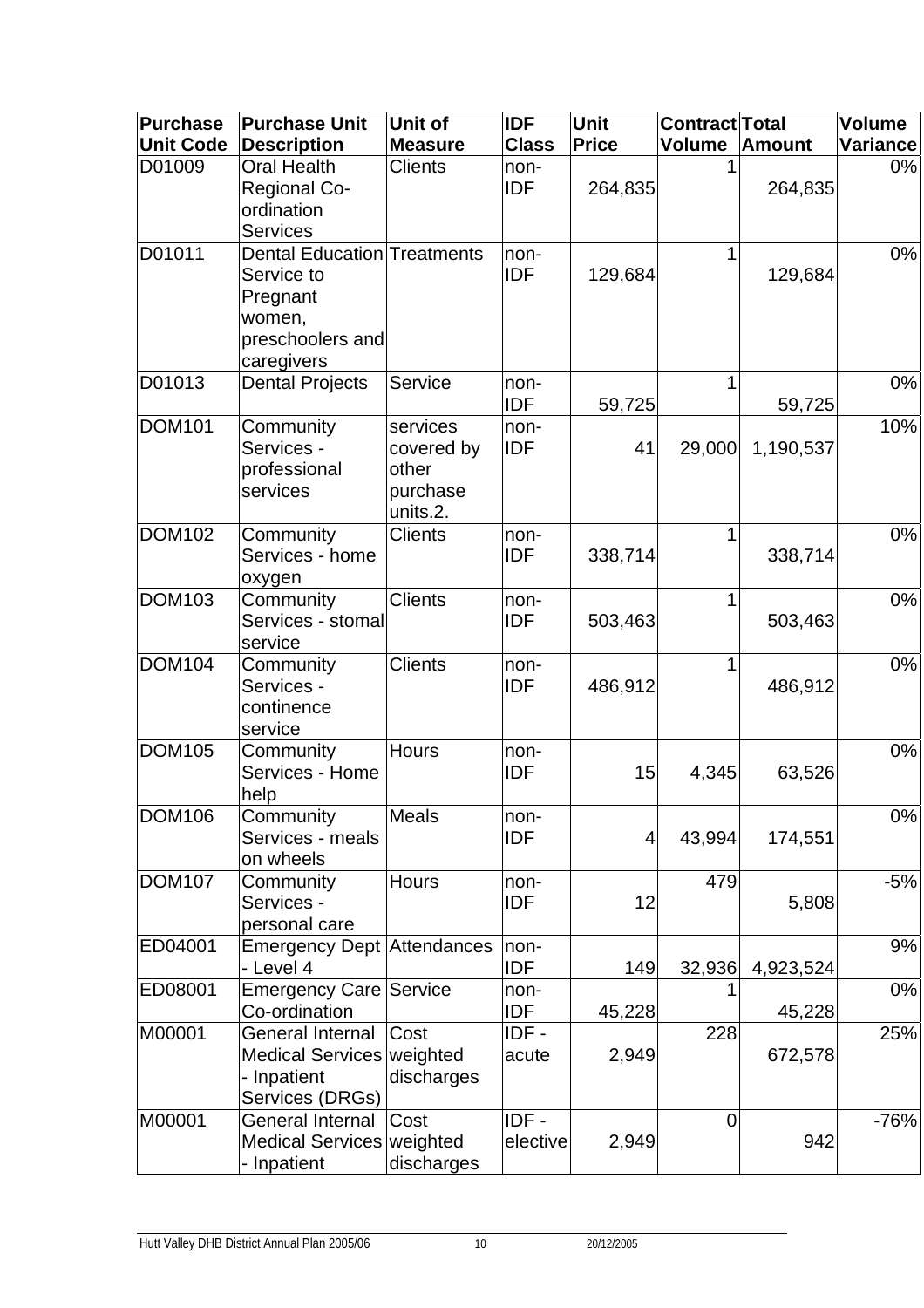| Purchase<br><b>Unit Code</b> | <b>Purchase Unit</b><br><b>Description</b>                                                    | Unit of<br><b>Measure</b>      | <b>IDF</b><br><b>Class</b> | Unit<br><b>Price</b> | <b>Contract Total</b><br>Volume | Amount    | <b>Volume</b><br>Variance |
|------------------------------|-----------------------------------------------------------------------------------------------|--------------------------------|----------------------------|----------------------|---------------------------------|-----------|---------------------------|
|                              | Services (DRGs)                                                                               |                                |                            |                      |                                 |           |                           |
| M00001                       | <b>General Internal</b><br><b>Medical Services weighted</b><br>- Inpatient<br>Services (DRGs) | Cost<br>discharges             | non-<br><b>IDF</b>         | 2,949                | 3,267                           | 9,636,011 | $-3%$                     |
| M00002                       | General<br>Medicine - 1st<br>attendance                                                       | Attendances                    | non-<br><b>IDF</b>         | 203                  | 380                             | 77,390    | $-2%$                     |
| M00003                       | General<br>Medicine -<br>Subsequent<br>attendance                                             | Attendances                    | non-<br><b>IDF</b>         | 129                  | 503                             | 64,902    | $-3%$                     |
| M00004                       | <b>Adult Acute</b><br><b>Assessments</b>                                                      | Attendances                    | non-<br><b>IDF</b>         | 599                  | 1,100                           | 659,165   | 0%                        |
| M00008                       | Models of Care                                                                                | Service                        | non-<br><b>IDF</b>         | 83,079               |                                 | 83,079    | 0%                        |
| M10001                       | Cardiology -<br>Inpatient<br>Services (DRGs)                                                  | Cost<br>weighted<br>discharges | $IDF -$<br>acute           | 2,949                | 79                              | 233,182   | $-25%$                    |
| M10001                       | Cardiology -<br>Inpatient<br>Services (DRGs)                                                  | Cost<br>weighted<br>discharges | $IDF -$<br>elective        | 2,949                | 1                               | 2,830     | $-34%$                    |
| M10001                       | Cardiology -<br>Inpatient<br>Services (DRGs)                                                  | Cost<br>weighted<br>discharges | non-<br><b>IDF</b>         | 2,949                | 1,422                           | 4,194,084 | 0%                        |
| M10002                       | Cardiology - 1st<br>attendance                                                                | Attendances                    | Inon-<br><b>IDF</b>        | 201                  | 846                             | 169,747   | 8%                        |
| M10003                       | Cardiology -<br>Subsequent<br>attendance                                                      | Attendances                    | non-<br><b>IDF</b>         | 133                  | 1,984                           | 263,728   | 3%                        |
| M10004                       | Cardiac<br><b>Education and</b><br>Management                                                 | <b>Clients</b>                 | non-<br><b>IDF</b>         | 98                   | 947                             | 92,640    | $-5%$                     |
| M10009                       | Cardio-vascular<br>models of care                                                             | Service                        | non-<br><b>IDF</b>         | 116,528              | 1                               | 116,528   | 0%                        |
| M15002                       | Dermatology -<br>1st attendance                                                               | Attendances                    | non-<br><b>IDF</b>         | 161                  | 442                             | 70,952    | $-2%$                     |
| M15003                       | Dermatology -<br>Subsequent<br>attendance                                                     | Attendances                    | non-<br><b>IDF</b>         | 109                  | 366                             | 39,933    | 0%                        |
| M15004                       | Dermatology -<br><b>UV Treatment</b>                                                          | Treatment                      | non-<br><b>IDF</b>         | 31                   | 1,319                           | 41,365    | $-3%$                     |
| M20002                       | Endocrinology -<br>1st attendance                                                             | Attendances                    | non-<br><b>IDF</b>         | 233                  | 111                             | 25,892    | $-8%$                     |
| M20003                       | Endocrinology -<br>Subsequent<br>attendance                                                   | Attendances                    | non-<br><b>IDF</b>         | 138                  | 225                             | 31,004    | 2%                        |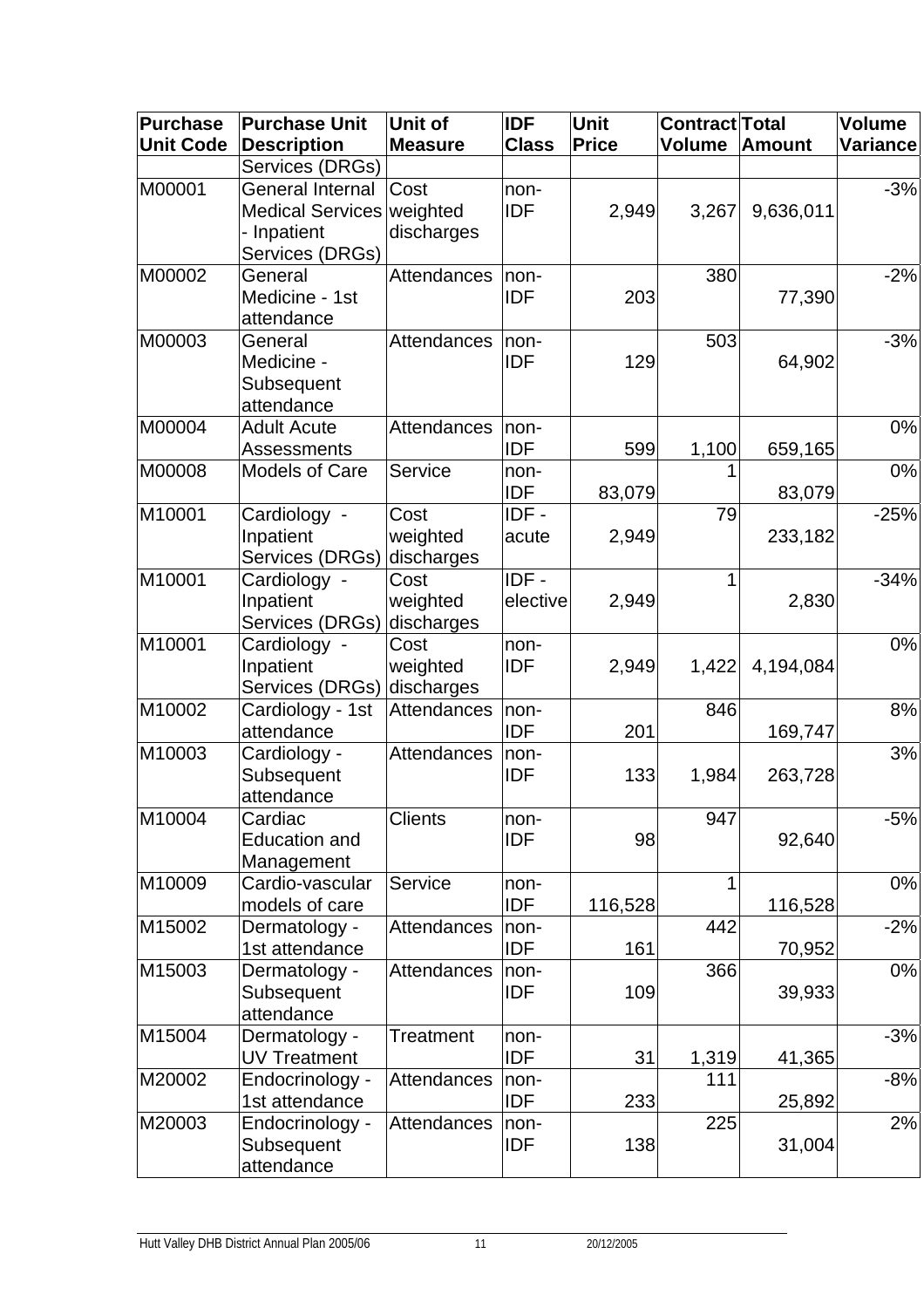| <b>Purchase</b><br><b>Unit Code</b> | <b>Purchase Unit</b><br><b>Description</b>                        | <b>Unit of</b><br><b>Measure</b>      | <b>IDF</b><br><b>Class</b> | Unit<br><b>Price</b> | Contract Total<br><b>Volume</b> | <b>Amount</b> | <b>Volume</b><br>Variance |
|-------------------------------------|-------------------------------------------------------------------|---------------------------------------|----------------------------|----------------------|---------------------------------|---------------|---------------------------|
| M20004                              | Diabetes - 1st                                                    | Attendances                           | non-                       |                      | 209                             |               | 8%                        |
|                                     | attendance                                                        |                                       | <b>IDF</b>                 | 183                  |                                 | 38,268        |                           |
| M20005                              | Diabetes -<br>Subsequent<br>attendance                            | <b>Attendances</b>                    | Inon-<br><b>IDF</b>        | 138                  | 1,170                           | 161,398       | $-2%$                     |
| M20006                              | <b>Diabetes</b><br><b>Education and</b><br>Management             | <b>Clients</b>                        | non-<br><b>IDF</b>         | 173                  | 2,031                           | 351,499       | $-1%$                     |
| M25001                              | Gastroenterology<br>- Inpatient<br>Services (DRGs) discharges     | Cost<br>weighted                      | IDF-<br>acute              | 2,949                |                                 | 19,825        | 97%                       |
| M25001                              | Gastroenterology<br>- Inpatient<br>Services (DRGs) discharges     | Cost<br>weighted                      | $IDF -$<br>elective        | 2,949                |                                 | 3,923         | $-72%$                    |
| M25001                              | Gastroenterology<br>- Inpatient<br>Services (DRGs) discharges     | Cost<br>weighted                      | non-<br><b>IDF</b>         | 2,949                | 40                              | 117,964       | $-35%$                    |
| M25002                              | Gastroenterology<br>1st attendance                                | Attendances                           | non-<br><b>IDF</b>         | 270                  | 407                             | 109,740       | $-4%$                     |
| M25003                              | Gastroenterology Attendances<br>- Subsequent<br>attendance        |                                       | non-<br><b>IDF</b>         | 113                  | 768                             | 86,677        | $-4%$                     |
| M25004                              | Gastroenterology Procedures<br><b>ERCP</b>                        |                                       | non-<br><b>IDF</b>         | 893                  | 82                              | 73,218        | 28%                       |
| M25005                              | Gastroenterology Procedures<br>Colonoscopy                        |                                       | non-<br><b>IDF</b>         | 679                  | 724                             | 491,399       | 42%                       |
| M25006                              | Gastroenterology Procedures<br>Gastroscopy                        |                                       | non-<br>IDF                | 447                  | 742                             | 331,871       | 1%                        |
| M55001                              | Paediatric<br><b>Medical Service</b><br>(Inpatient)               | Cost<br>Weighted<br><b>Discharges</b> | IDF-<br>acute              | 2,949                | 69                              | 203,733       | 12%                       |
| M55001                              | Paediatric<br><b>Medical Service</b><br>(Inpatient)               | Cost<br>Weighted<br><b>Discharges</b> | $IDF -$<br>elective        | 2,949                |                                 | 2,907         | 0%                        |
| M55001                              | Paediatric<br><b>Medical Service</b><br>(Inpatient)               | Cost<br>Weighted<br><b>Discharges</b> | non-<br><b>IDF</b>         | 2,949                | 796                             | 2,348,865     | 6%                        |
| M55002                              | Paediatric<br>Medical<br>Outpatient - 1st<br>attendance           | Attendances                           | non-<br><b>IDF</b>         | 188                  | 803                             | 151,240       | 5%                        |
| M55003                              | Paediatric<br>Medical<br>Outpatient -<br>Subsequent<br>attendance | <b>Attendances</b>                    | non-<br><b>IDF</b>         | 127                  | 3,298                           | 420,022       | 0%                        |
| M55004                              | Paediatric Acute                                                  | Attendances                           | Inon-                      |                      |                                 |               | 0%                        |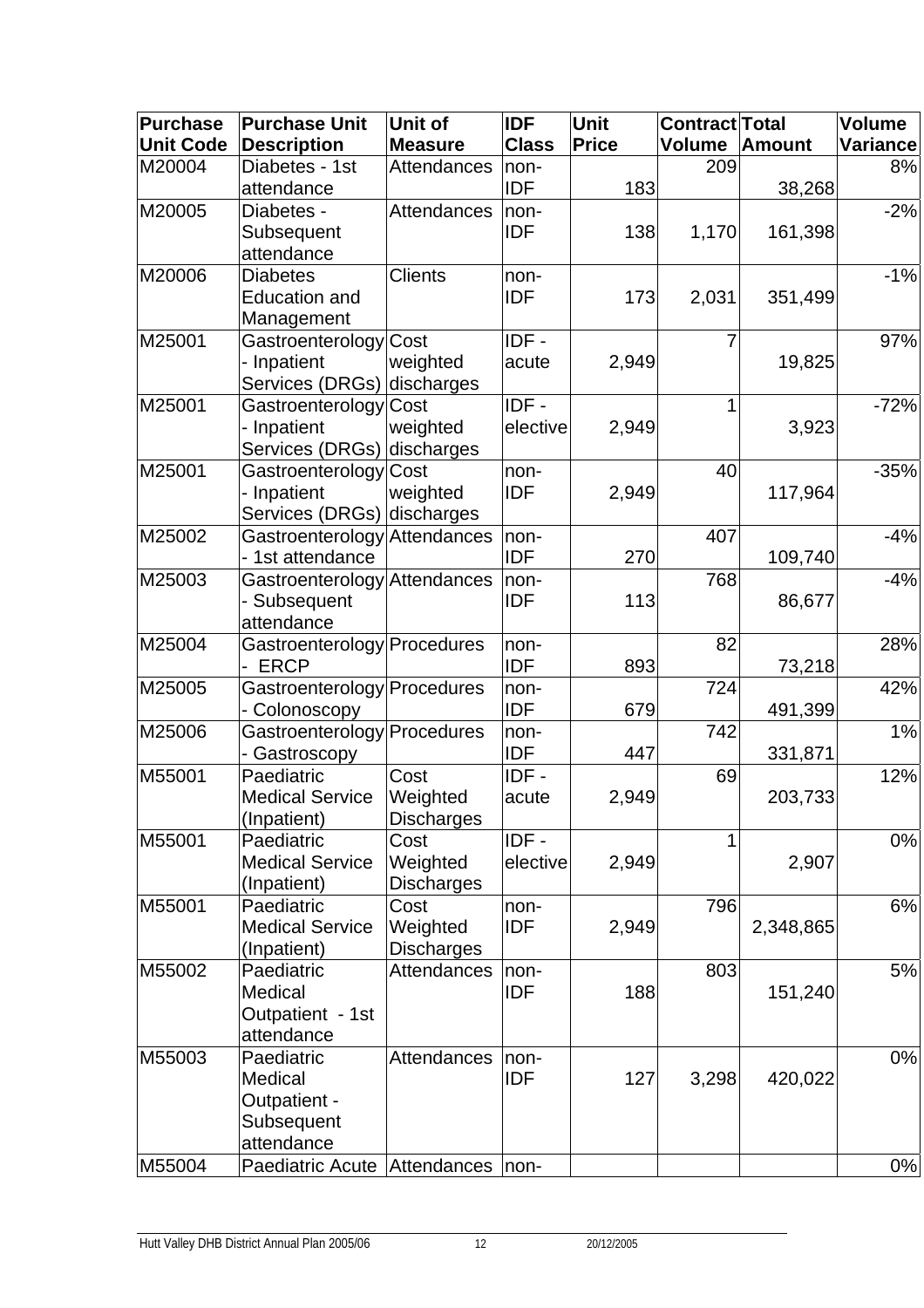| Purchase         | <b>Purchase Unit</b>                                                                 | Unit of                        | <b>IDF</b>            | Unit         | <b>Contract Total</b> |               | <b>Volume</b> |
|------------------|--------------------------------------------------------------------------------------|--------------------------------|-----------------------|--------------|-----------------------|---------------|---------------|
| <b>Unit Code</b> | <b>Description</b>                                                                   | <b>Measure</b>                 | <b>Class</b>          | <b>Price</b> | <b>Volume</b>         | <b>Amount</b> | Variance      |
|                  | <b>Assessments</b>                                                                   |                                | <b>IDF</b>            | 599          | 1,350                 | 808,975       |               |
| M55005           | Paediatric<br>community<br>programme                                                 | Service                        | non-<br><b>IDF</b>    | 100,046      |                       | 100,046       | 0%            |
| M65002           | Respiratory - 1st Attendances<br>attendance                                          |                                | Inon-<br><b>IDF</b>   | 261          | 337                   | 87,905        | 15%           |
| M65003           | Respiratory -<br>Subsequent<br>attendance                                            | Attendances                    | Inon-<br><b>IDF</b>   | 168          | 565                   | 94,944        | 7%            |
| M65004           | Respiratory<br><b>Education and</b><br>Management                                    | <b>Clients</b>                 | non-<br><b>IDF</b>    | 102          | 541                   | 54,993        | 17%           |
| M65005           | Respiratory -<br><b>Bronchoscopy</b>                                                 | Procedures                     | non-<br><b>IDF</b>    | 445          | 10                    | 4,452         | 100%          |
| M65012           | <b>COPD Pilot</b>                                                                    | <b>Service</b>                 | non-<br><b>IDF</b>    | 105,934      |                       | 105,934       | 0%            |
| M70001           | Rheumatology<br>(incl<br>Immunology) -<br>Inpatient<br>Services (DRGs)               | Cost<br>weighted<br>discharges | IDF-<br>acute         | 2,949        | 16                    | 46,196        | 74%           |
| M70001           | Rheumatology<br>(incl<br>Immunology) -<br>Inpatient<br>Services (DRGs)               | Cost<br>weighted<br>discharges | IDF-<br>elective      | 2,949        | 208                   | 614,882       | $-10%$        |
| M70001           | Rheumatology<br>(incl<br>Immunology) -<br>Inpatient<br>Services (DRGs)               | Cost<br>weighted<br>discharges | non-<br><b>IDF</b>    | 2,949        | 170                   | 501,346       | $0\%$         |
| M70002           | Rheumatology<br>(incl<br>immunology) -<br>1st attendance                             | <b>Attendances</b>             | $ non-$<br><b>IDF</b> | 297          | 950                   | 282,366       | $-1%$         |
| M70003           | Rheumatology<br>(incl<br>immunology) -<br>Subsequent<br>attendance                   | Attendances  non-              | <b>IDF</b>            | 174          | 3,452                 | 601,740       | 6%            |
| OT01001          | Blood & Blood<br>Products to<br><b>Private Hospitals</b><br>and primary<br>providers | Service                        | non-<br><b>IDF</b>    | 49,584       |                       | 49,584        | 0%            |
| OT02001          | <b>Coroner Deaths</b><br>not requiring                                               | Case                           | non-<br><b>IDF</b>    | 42           | 34                    | 1,426         | 0%            |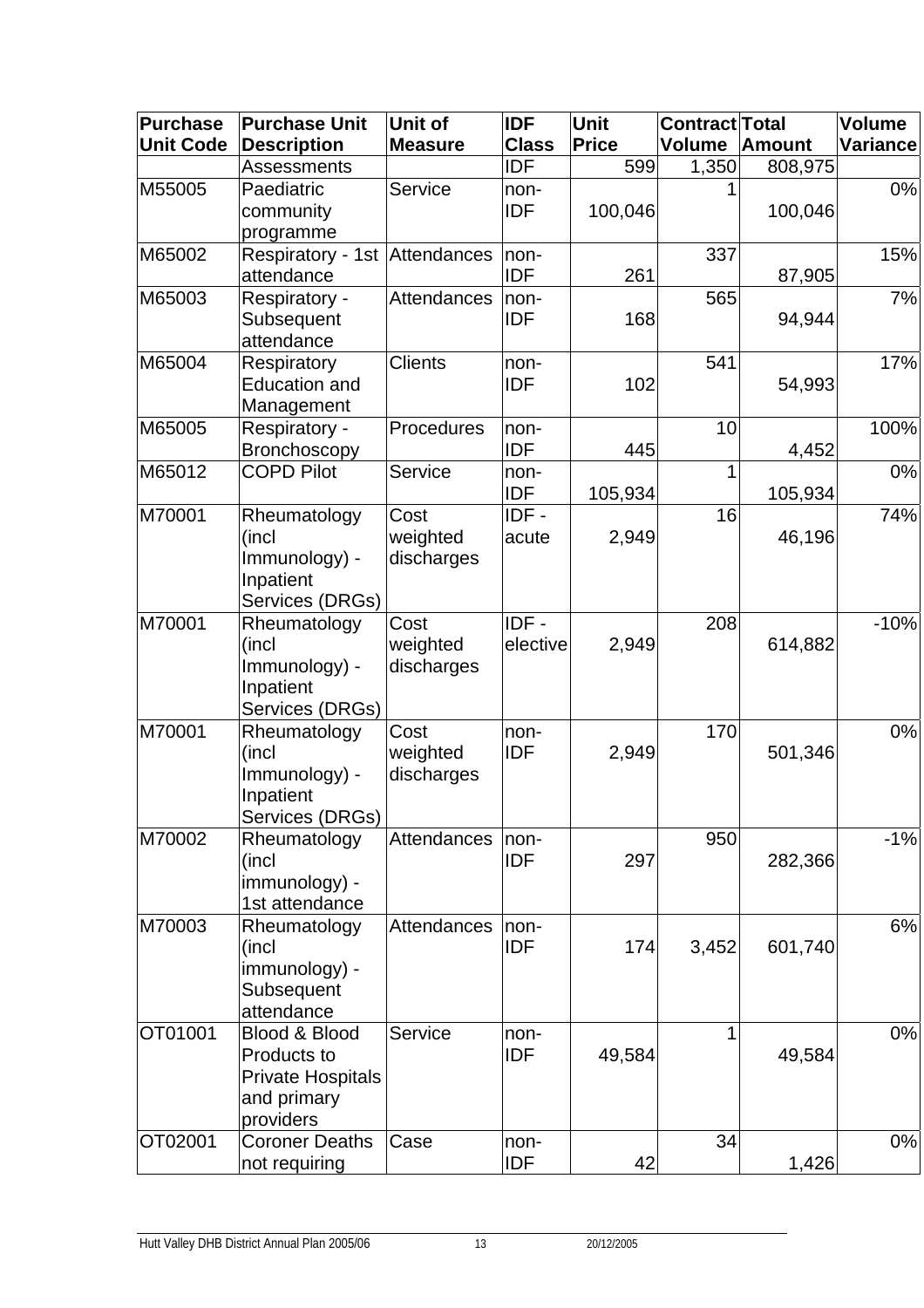| Purchase         | <b>Purchase Unit</b>             | Unit of            | <b>IDF</b>   | Unit         | <b>Contract Total</b> |               | <b>Volume</b> |
|------------------|----------------------------------|--------------------|--------------|--------------|-----------------------|---------------|---------------|
| <b>Unit Code</b> | <b>Description</b>               | <b>Measure</b>     | <b>Class</b> | <b>Price</b> | <b>Volume</b>         | <b>Amount</b> | Variance      |
|                  | Post Mortem                      |                    |              |              |                       |               |               |
| S00001           | <b>General Surgery</b>           | Cost               | IDF-         |              | 108                   |               | 2%            |
|                  | - Inpatient                      | weighted           | acute        | 2,949        |                       | 319,514       |               |
|                  | Services (DRGs)                  | discharges         | IDF-         |              |                       |               |               |
| S00001           | <b>General Surgery</b>           | Cost               |              |              | 144                   |               | $-5%$         |
|                  | - Inpatient                      | weighted           | elective     | 2,949        |                       | 424,099       |               |
|                  | Services (DRGs)                  | discharges         |              |              |                       |               |               |
| S00001           | <b>General Surgery</b>           | Cost               | non-         |              |                       |               | 8%            |
|                  | - Inpatient                      | weighted           | <b>IDF</b>   | 2,949        | 1,975                 | 5,825,635     |               |
|                  | Services (DRGs)                  | discharges         |              |              |                       |               |               |
| S00006           | <b>General Surgery</b>           | <b>Attendances</b> | non-         |              |                       |               | $-24%$        |
|                  | (excl vascular                   |                    | <b>IDF</b>   | 174          | 1,363                 | 237,595       |               |
|                  | surgery) - 1st                   |                    |              |              |                       |               |               |
|                  | attendance                       |                    |              |              |                       |               |               |
| S00007           | <b>General Surgery</b>           | Attendances        | Inon-        |              |                       |               | $-2%$         |
|                  | (excl vascular                   |                    | <b>IDF</b>   | 94           | 2,850                 | 268,058       |               |
|                  | surgery) -                       |                    |              |              |                       |               |               |
|                  | Subsequent                       |                    |              |              |                       |               |               |
| S00008           | attendance                       |                    |              |              |                       |               | 0%            |
|                  | Minor Operations Procedures      |                    | non-         |              | 168                   |               |               |
|                  |                                  |                    | <b>IDF</b>   | 269          |                       | 45,217        |               |
| S25001           | Ear, Nose and<br>Throat -        | Cost               | IDF-         |              | 19                    |               | 1869%         |
|                  |                                  | weighted           | acute        | 2,949        |                       | 57,440        |               |
|                  | Inpatient                        | discharges         |              |              |                       |               |               |
| S25001           | Services (DRGs)<br>Ear, Nose and | Cost               | IDF-         |              | 77                    |               | 160%          |
|                  | Throat -                         | weighted           | elective     | 2,949        |                       | 225,663       |               |
|                  | Inpatient                        | discharges         |              |              |                       |               |               |
|                  | Services (DRGs)                  |                    |              |              |                       |               |               |
| S25001           | Ear, Nose and                    | Cost               | non-         |              | 259                   |               | 0%            |
|                  | Throat -                         | weighted           | <b>IDF</b>   | 2,949        |                       | 763,815       |               |
|                  | Inpatient                        | discharges         |              |              |                       |               |               |
|                  | Services (DRGs)                  |                    |              |              |                       |               |               |
| S25002           | Ear Nose and                     | Attendances        | non-         |              |                       |               | 12%           |
|                  | Throat - 1st                     |                    | <b>IDF</b>   | 134          | 1,206                 | 161,829       |               |
|                  | attendance                       |                    |              |              |                       |               |               |
| S25003           | Ear Nose and                     | Attendances        | non-         |              |                       |               | 28%           |
|                  | Throat -                         |                    | <b>IDF</b>   | 93           | 1,924                 | 178,538       |               |
|                  | Subsequent                       |                    |              |              |                       |               |               |
|                  | attendance                       |                    |              |              |                       |               |               |
| S30001           | Gynaecology -                    | Cost               | IDF-         |              | 15                    |               | $-10%$        |
|                  | Inpatient                        | weighted           | acute        | 2,949        |                       | 45,105        |               |
|                  | Services (DRGs)                  | discharges         |              |              |                       |               |               |
| S30001           | Gynaecology -                    | Cost               | IDF-         |              | 50                    |               | 8%            |
|                  | Inpatient                        | weighted           | elective     | 2,949        |                       | 145,999       |               |
|                  | Services (DRGs)                  | discharges         |              |              |                       |               |               |
| S30001           | Gynaecology -                    | Cost               | non-         |              | 666                   |               | 106%          |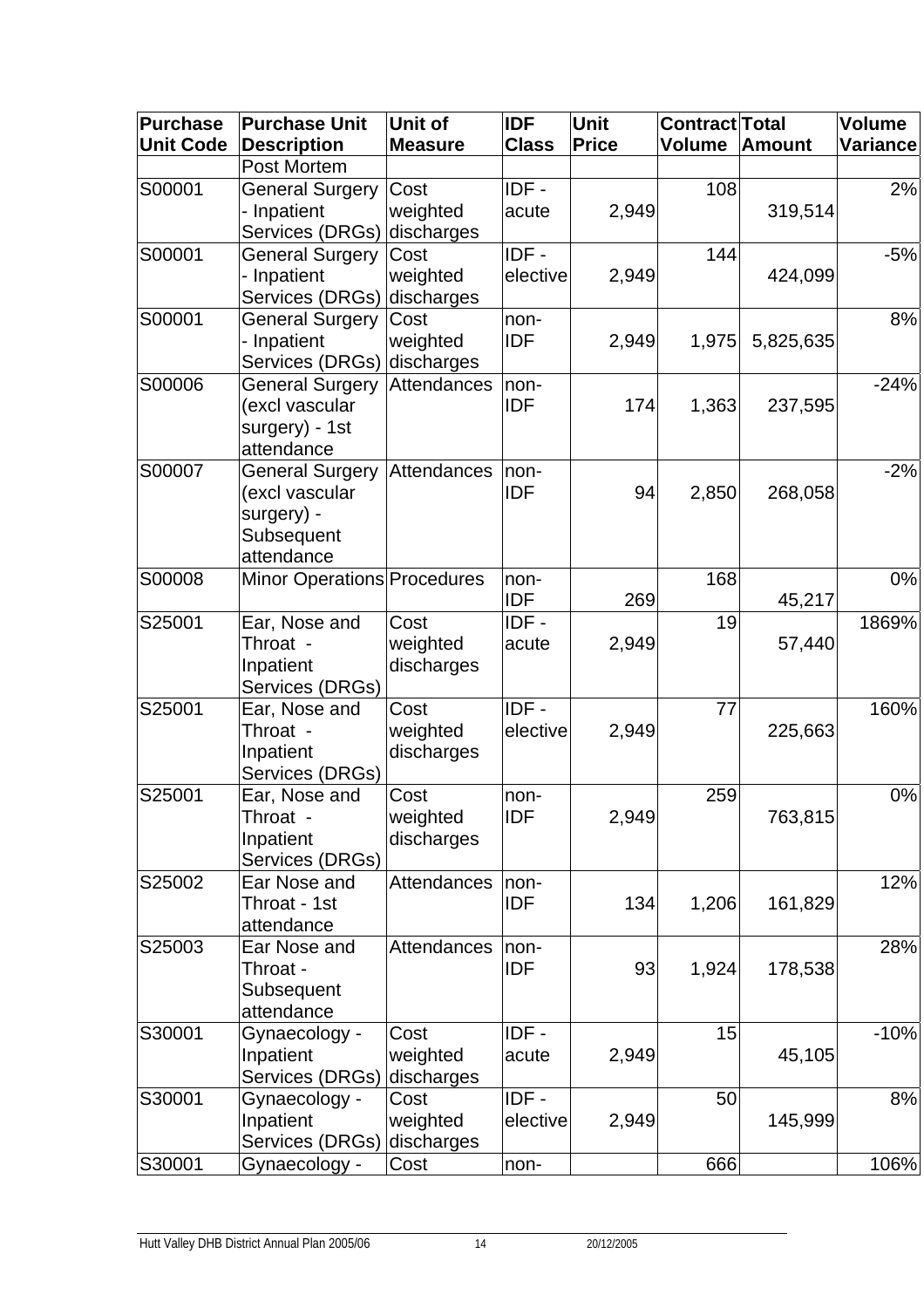| Purchase         | <b>Purchase Unit</b>                                                            | <b>Unit of</b>                 | <b>IDF</b>          | <b>Unit</b> | <b>Contract Total</b> |           | <b>Volume</b>   |
|------------------|---------------------------------------------------------------------------------|--------------------------------|---------------------|-------------|-----------------------|-----------|-----------------|
| <b>Unit Code</b> | <b>Description</b>                                                              | <b>Measure</b>                 | <b>Class</b>        | Price       | <b>Volume</b>         | Amount    | <b>Variance</b> |
|                  | Inpatient<br>Services (DRGs)                                                    | weighted<br>discharges         | <b>IDF</b>          | 2,949       |                       | 1,963,718 |                 |
| S30002           | Gynaecology -<br>1st attendance                                                 | <b>Attendances</b>             | non-<br><b>IDF</b>  | 206         | 861                   | 177,155   | $-22%$          |
| S30003           | Gynaecology -<br>Subsequent<br>attendance                                       | Attendances                    | Inon-<br><b>IDF</b> | 169         | 1,299                 | 219,063   | $-2%$           |
| S30006           | Termination of<br>Pregnancy                                                     | Procedures                     | non-<br><b>IDF</b>  | 833         | 5                     | 4,164     | $-80%$          |
| S30008           | Gynae Minor<br>Procedure - High<br>Cost                                         | Procedures                     | non-<br><b>IDF</b>  | 484         | 100                   | 48,437    | 43%             |
| S45001           | Orthopaedics -<br>Inpatient<br>Services (DRGs) discharges                       | Cost<br>weighted               | IDF-<br>acute       | 2,949       | 143                   | 421,363   | $-3%$           |
| S45001           | Orthopaedics -<br>Inpatient<br>Services (DRGs) discharges                       | Cost<br>weighted               | IDF-<br>elective    | 2,949       | 179                   | 527,221   | $-7%$           |
| S45001           | Orthopaedics -<br>Inpatient<br>Services (DRGs)                                  | Cost<br>weighted<br>discharges | non-<br><b>IDF</b>  | 2,949       | 2,049                 | 6,041,369 | 1%              |
| S45002           | Orthopaedics -<br>1st attendance                                                | Attendances                    | non-<br><b>IDF</b>  | 260         | 859                   | 222,989   | 6%              |
| S45003           | Orthopaedics -<br>Subsequent<br>attendance                                      | Attendances                    | non-<br><b>IDF</b>  | 144         | 2,149                 | 309,934   | 30%             |
| S45004           | Fracture Clinic -<br>1st attendance                                             | Attendances                    | non-<br><b>IDF</b>  | 242         | 2,303                 | 557,406   | $-10%$          |
| S45005           | Fracture Clinic -<br>Subsequent<br>attendance                                   | Attendances                    | Inon-<br><b>IDF</b> | 123         | 5,678                 | 697,825   | $-13%$          |
| S60001           | Plastic & Burns - Cost<br>Inpatient<br>Services (DRGs) discharges               | weighted                       | IDF-<br>acute       | 2,949       | 1,326                 | 3,911,952 | 23%             |
| S60001           | Plastic & Burns - Cost<br>Inpatient<br>Services (DRGs) discharges               | weighted                       | IDF-<br>elective    | 2,949       | 1,196                 | 3,528,036 | 10%             |
| S60001           | Plastic & Burns - Cost<br>Inpatient<br>Services (DRGs) discharges               | weighted                       | non-<br><b>IDF</b>  | 2,949       | 897                   | 2,644,061 | 3%              |
| S60002           | <b>Plastics (incl</b><br><b>Burns</b> and<br>Maxillofacial) -<br>1st attendance | Attendances                    | non-<br><b>IDF</b>  | 168         | 2,955                 | 496,563   | 35%             |
| S60003           | <b>Plastics (incl</b><br><b>Burns and</b><br>Maxillofacial) -                   | Attendances                    | non-<br><b>IDF</b>  | 189         | 7,613                 | 1,441,713 | 4%              |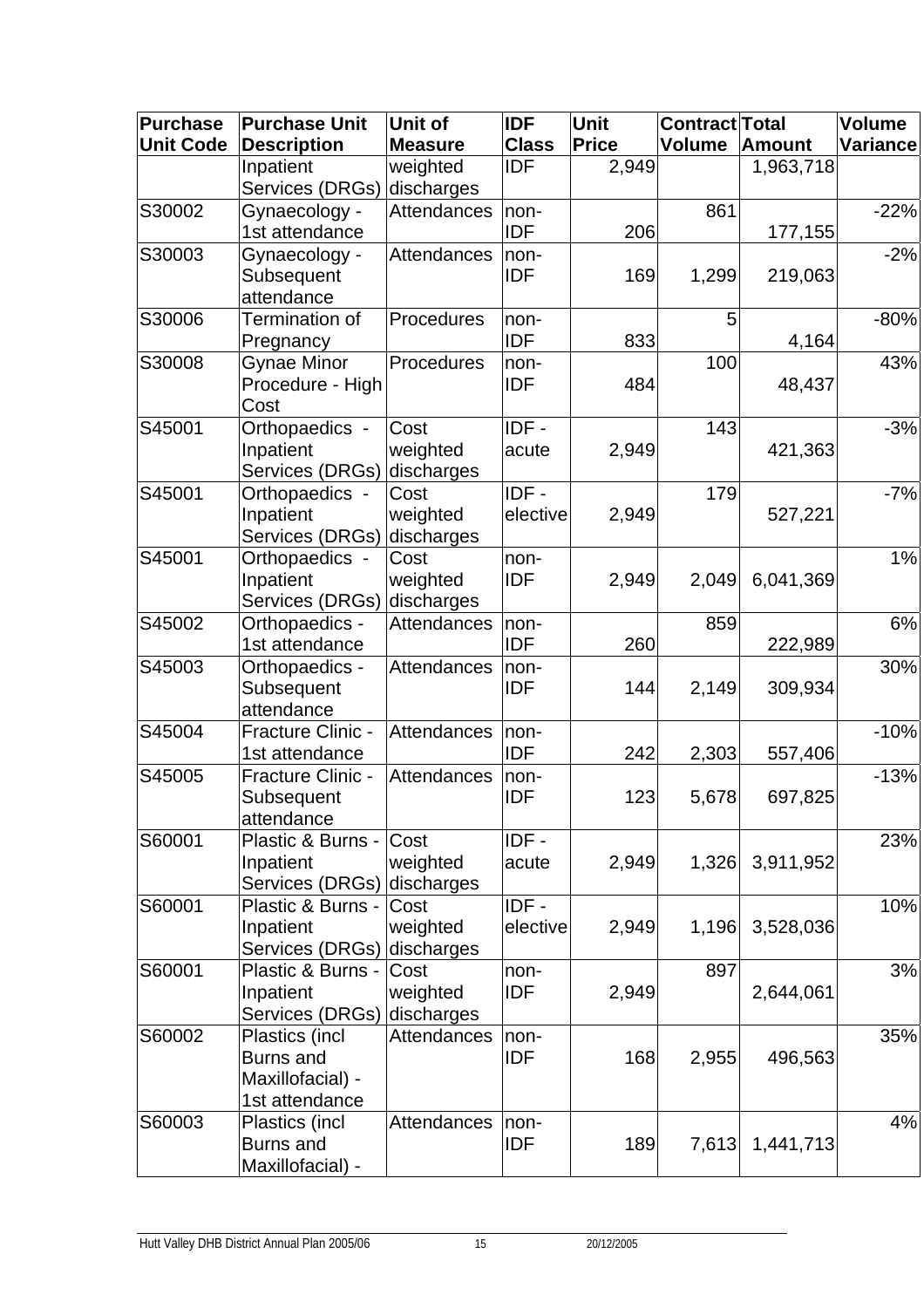| Purchase<br><b>Unit Code</b> | <b>Purchase Unit</b><br><b>Description</b>                                         | Unit of<br><b>Measure</b>          | <b>IDF</b><br><b>Class</b> | Unit<br><b>Price</b> | <b>Contract Total</b><br>Volume Amount |            | <b>Volume</b><br>Variance |
|------------------------------|------------------------------------------------------------------------------------|------------------------------------|----------------------------|----------------------|----------------------------------------|------------|---------------------------|
|                              | Subsequent<br>attendance                                                           |                                    |                            |                      |                                        |            |                           |
| S60004                       | <b>Pulsed Dye</b><br><b>Laser Treatment</b><br>- Initial<br>assessments            | Assessments non-                   | <b>IDF</b>                 | 156                  | 61                                     | 9,531      | 74%                       |
| S60005                       | <b>Pulsed Dye</b><br><b>Laser Treatment</b><br>- treatments                        | Treatment                          | non-<br><b>IDF</b>         | 2,890                | 105                                    | 303,499    | 25%                       |
| <b>DSS214-D</b>              | <b>AT&amp;R Inpatient</b>                                                          | Bed Day                            | non-<br><b>IDF</b>         | 395                  | 6,236                                  | 2,462,993  | $-9%$                     |
| <b>DSS215-D</b>              | <b>AT&amp;R Outpatient Attendances</b><br><b>Clinics</b>                           |                                    | non-<br><b>IDF</b>         | 143                  | 1,500                                  | 213,979    | 0%                        |
| <b>DSS216-D</b>              | AT&R Day<br>Hospital and Day<br>Programs                                           | Attendances                        | Inon-<br><b>IDF</b>        | 165                  | 1,600                                  | 263,409    | 0%                        |
| <b>DSS217-D</b>              | AT&R<br>Domiciliary<br>Assessment and<br>Education                                 | <b>Visits</b>                      | non-<br><b>IDF</b>         | 147                  | 1,737                                  | 255,557    | 9%                        |
| TR0101                       | Patient Travel &<br>Accommodation<br>Assistance                                    | Service                            | non-<br><b>IDF</b>         | 250,000              |                                        | 250,000    | 0%                        |
| W01002                       | Pregnancy and<br>Parenting<br>Education                                            | Courses                            | non-<br><b>IDF</b>         | 1,382                | 50                                     | 69,120     | 0%                        |
| W02003                       | Maternity Facility Deliveries in<br>-Fee for labour<br>and delivery<br>600+ births | facility                           | Inon-<br><b>IDF</b>        | 736                  | 1,794                                  | 1,320,660  | 0%                        |
| W02006                       | <b>Maternity Facility Postnatal</b><br>-Fee per<br>postnatal 600+<br>births        | stays                              | non-<br><b>IDF</b>         | 1,104                | 1,479                                  | 1,633,140  | $-1%$                     |
| W03001                       | Secondary<br>Maternity                                                             | Deliveries in<br>catchment<br>area | non-<br>IDF                | 1,134                | 1,900                                  | 2,154,711  | 0%                        |
| W06002                       | Neonatal home<br>care                                                              | Service                            | non-<br><b>IDF</b>         | 100,046              | 1                                      | 100,046    | 0%                        |
| W06003                       | <b>Specialist</b><br>neonates                                                      | Cost<br>Weighted<br>Discharges     | non-<br><b>IDF</b>         | 3,124                | 533                                    | 1,665,261  | 1%                        |
| W07006                       | <b>Budget Hold S88 Service</b><br>Obstetric<br>Consultations                       |                                    | non-<br><b>IDF</b>         | 221                  | 850                                    | 187,571    | 0%                        |
|                              |                                                                                    |                                    |                            |                      |                                        | 85,335,570 |                           |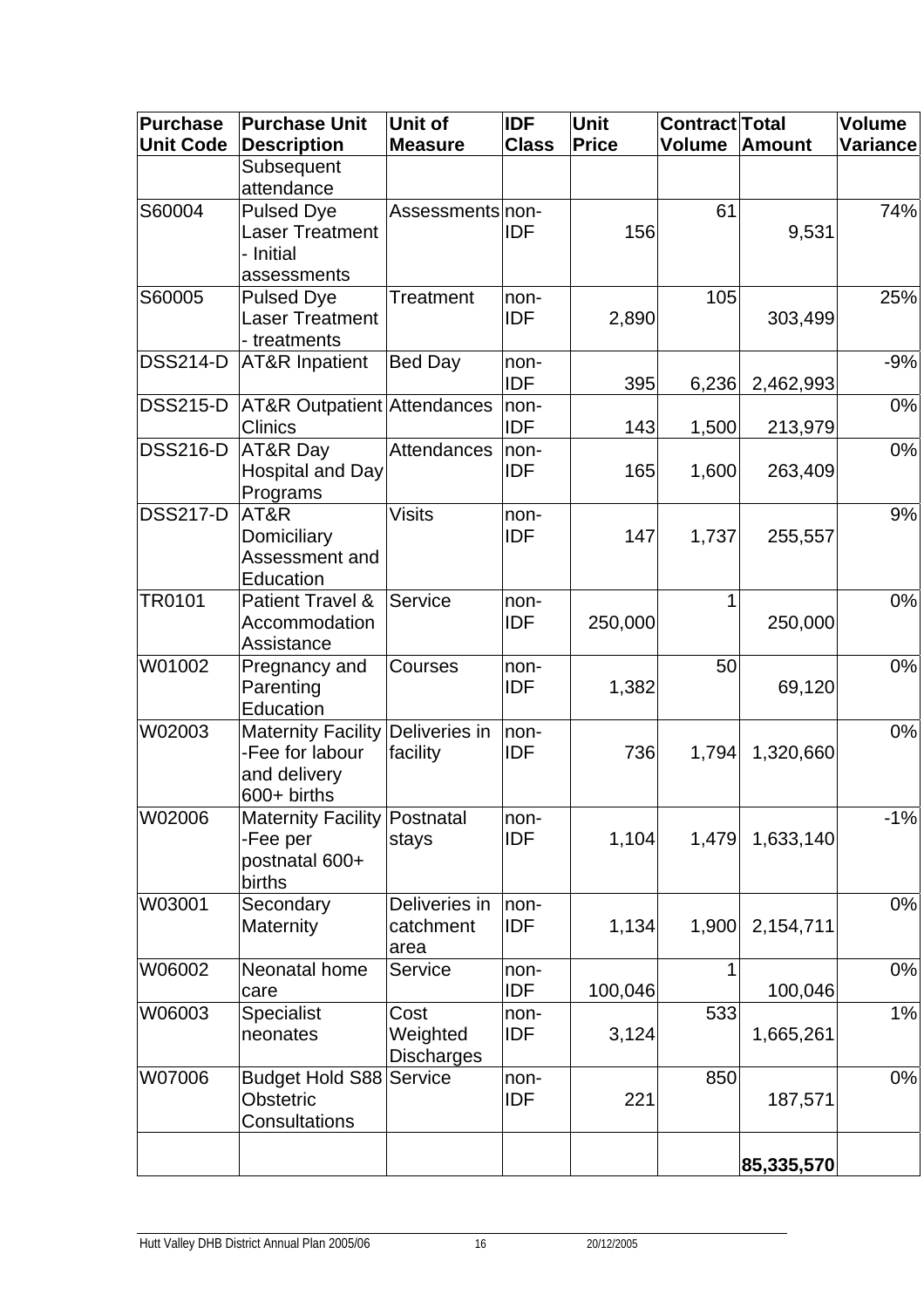# **Mental Health**

| Purchase | <b>Purchase Unit</b>                                                                                     | Unit of                                      | <b>IDF</b>         | <b>Unit</b>        |                        | <b>Total</b> | <b>Volume</b>   |
|----------|----------------------------------------------------------------------------------------------------------|----------------------------------------------|--------------------|--------------------|------------------------|--------------|-----------------|
|          | <b>Unit Code Description</b>                                                                             | <b>Measure</b>                               |                    | <b>Class Price</b> | <b>Contract Amount</b> |              | <b>Variance</b> |
|          |                                                                                                          |                                              |                    |                    | <b>Volume</b>          |              |                 |
|          | MHCR09.1 Other Residential<br>Support-Home<br><b>Based Support</b><br><b>Services</b>                    | <b>FTEs</b>                                  | non-<br><b>IDF</b> | 37,473             | 6                      | 239,828      | 0%              |
|          | MHCS01A Community<br>Alcohol & Drug<br>Services (Other<br><b>Clinical FTEs)</b>                          | Other<br>Clinical<br><b>FTEs</b>             | non-<br><b>IDF</b> | 86,428             | 5                      | 432,138      | 0%              |
|          | MHCS01B Community<br>Alcohol & Drug<br>Services (Senior<br><b>Medical Clinical</b><br>FTE <sub>s</sub> ) | Senior<br>Medical<br>Clinical<br><b>FTEs</b> | non-<br><b>IDF</b> | 170,126            | $\overline{0}$         | 17,013       | 0%              |
|          | MHCS02A Kaupapa Maori<br>Alcohol & Drug<br>Services (Other<br><b>Clinical FTEs)</b>                      | Other<br>Clinical<br><b>FTEs</b>             | non-<br><b>IDF</b> | 86,428             | 3                      | 259,283      | 0%              |
| MHCS03   | Detoxification -                                                                                         | Clinical                                     | non-               |                    |                        |              | 0%              |
|          | Home/Community                                                                                           | FTEs                                         | <b>IDF</b>         | 93,730             |                        | 46,865       |                 |
|          | MHCS06A Community Mental Other<br><b>Health Service</b><br>(Other Clinical<br>FTE <sub>s</sub> )         | Clinical<br><b>FTEs</b>                      | non-<br><b>IDF</b> | 90,376             | 42                     | 3,831,935    | 0%              |
|          | MHCS06B Community Mental Senior<br><b>Health Service</b><br>(Senior Medical<br>FTE <sub>s</sub> )        | Medical<br>Clinical<br><b>FTEs</b>           | non-<br><b>IDF</b> | 181,221            | 6                      | 1,087,325    | $0\%$           |
| MHCS07   | <b>General Hospital</b><br><b>Liaison Service</b>                                                        | Clinical<br><b>FTEs</b>                      | non-<br><b>IDF</b> | 120,648            | $\overline{2}$         | 180,971      | 0%              |
|          | MHCS08A Children & Young<br>People Community Clinical<br>Services (Other<br><b>Clinical FTEs)</b>        | Other<br><b>FTEs</b>                         | non-<br><b>IDF</b> | 91,119             | 16                     | 1,457,905    | 0%              |
| MHCS08B  | Children & Young<br>People Community Medical<br>Services (Senior<br>Medical FTEs)                        | Senior<br>Clinical<br><b>FTEs</b>            | non-<br><b>IDF</b> | 193,056            |                        | 270,278      | 0%              |
| MHCS18   | Community<br>Service - Older<br>People                                                                   | Clinical<br><b>FTEs</b>                      | non-<br><b>IDF</b> | 105,934            |                        | 105,934      | 0%              |
| MHCS19   | Kaupapa Maori<br><b>Mental Health</b><br>Services - Adult                                                | Clinical<br><b>FTEs</b>                      | non-<br><b>IDF</b> | 104,564            | 10                     | 1,003,816    | 0%              |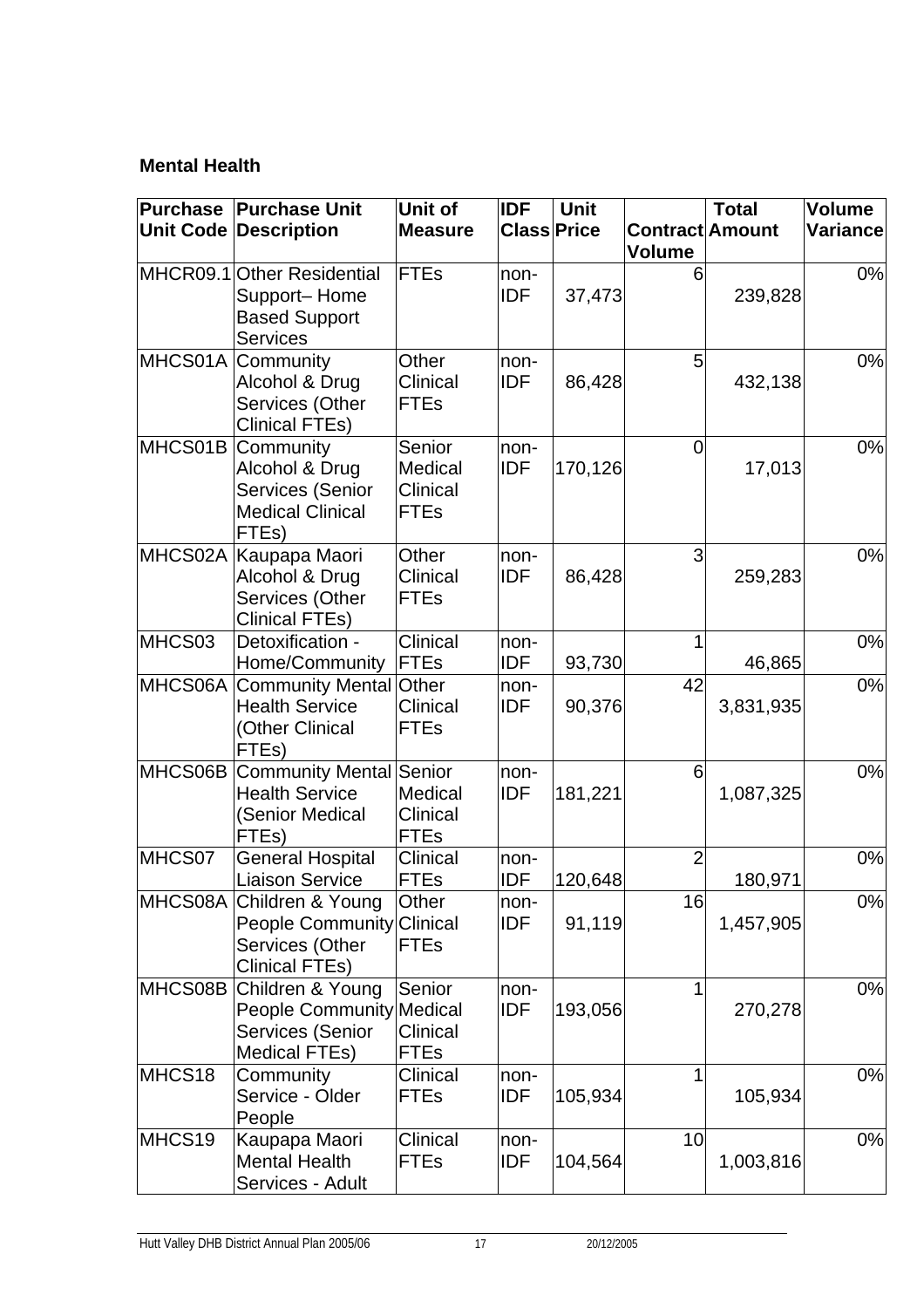| Purchase | <b>Purchase Unit</b>                                                                              | Unit of                          | <b>IDF</b>         | <b>Unit</b>        |                                         | <b>Total</b> | <b>Volume</b>   |
|----------|---------------------------------------------------------------------------------------------------|----------------------------------|--------------------|--------------------|-----------------------------------------|--------------|-----------------|
|          | <b>Unit Code Description</b>                                                                      | <b>Measure</b>                   |                    | <b>Class Price</b> | <b>Contract Amount</b><br><b>Volume</b> |              | <b>Variance</b> |
|          | <b>Community Teams</b><br>(Clinical FTEs)                                                         |                                  |                    |                    |                                         |              |                 |
| MHCS21   | Advocacy/Peer<br>Support $-$<br><b>Consumers</b>                                                  | <b>FTEs</b>                      | non-<br><b>IDF</b> | 65,743             |                                         | 65,743       | 0%              |
| MHCS35A  | Community<br>Services for<br>Pacific Islands<br>People (Other<br><b>Clinical FTEs)</b>            | Other<br>Clinical<br><b>FTEs</b> | non-<br><b>IDF</b> | 95,651             | 5                                       | 430,428      | 0%              |
| MHCS39   | Kaupapa Maori<br><b>Mental Health</b><br>Services -<br>Tamariki and<br>Rangatahi                  | <b>FTEs</b>                      | non-<br><b>IDF</b> | 91,119             | $\overline{2}$                          | 182,238      | 0%              |
| MHCS47A  | Child and Youth<br><b>Intensive Clinical</b><br><b>Support Service</b><br>(Other Clinical<br>FTE) | Other<br>Clinical<br><b>FTEs</b> | non-<br><b>IDF</b> | 88,970             | 3                                       | 266,910      | 0%              |
| MHCS47B  | Child and Youth<br><b>Intensive Clinical</b><br><b>Support Service</b><br>(Senior Medical         | Senior<br>Medical<br><b>FTEs</b> | non-<br><b>IDF</b> | 188,503            |                                         | 94,251       | 0%              |
| MHCS48   | Child and Youth<br><b>Wrap Around</b><br><b>Services</b>                                          | Programme non-                   | <b>IDF</b>         | 284,321            |                                         | 284,321      | 0%              |
| MHIS01   | <b>Acute Inpatient</b><br><b>Beds</b>                                                             | Available<br>bed days            | non-<br>IDF        | 457                | 5,822                                   | 2,659,958    | 0%              |
| MHIS03   | Clinical<br><b>Rehabilitation/Sub-</b><br>Acute/Extended<br>Care Inpatient<br><b>Beds</b>         | Available<br>bed days            | non-<br><b>IDF</b> | 218                | 659                                     | 143,394      | 0%              |
| MHIS07   | Child and Youth<br><b>Inpatient Beds</b>                                                          | Available<br>bed days            | non-<br><b>IDF</b> | 611                | 146                                     | 89,265       | 0%              |
| MHIS09   | <b>Intensive Care</b><br><b>Inpatient Beds</b>                                                    | Available<br>bed days            | non-<br><b>IDF</b> | 630                | 2,300                                   | 1,449,092    | 0%              |
| MHRE01   | <b>Adult Planned</b><br>Respite                                                                   | Programme non-                   | <b>IDF</b>         | 72                 | 730                                     | 52,815       | 0%              |
| MHRE02   | <b>Adult Crisis</b><br>Respite                                                                    | Programme non-                   | <b>IDF</b>         | 264                | 1,211                                   | 319,957      | 0%              |
| MHRE04   | <b>Child and Youth</b><br><b>Planned Respite</b>                                                  | Programme non-                   | <b>IDF</b>         | 117,955            |                                         | 225,293      | 0%              |
| MHWD01   | Workforce<br>Development                                                                          | Programme non-                   | <b>IDF</b>         | 44,742             |                                         | 44,742       | 0%              |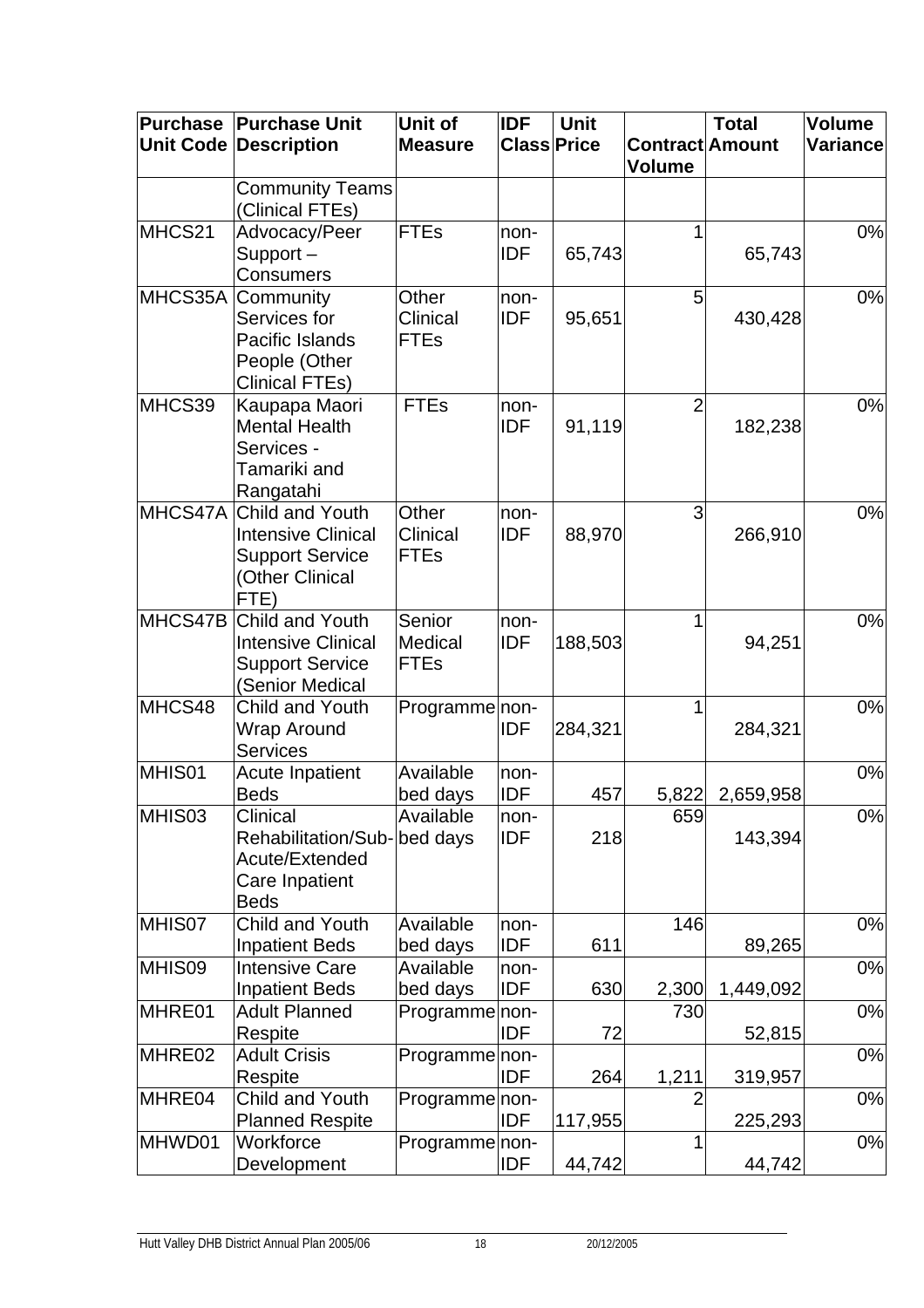| <b>Purchase Purchase Unit</b><br><b>Unit Code Description</b> | Unit of<br><b>Measure</b> | <b>IIDF</b><br><b>Class Price</b> | Unit | <b>Contract Amount</b><br><b>Volume</b> | Total      | <b>Volume</b><br>Variance |
|---------------------------------------------------------------|---------------------------|-----------------------------------|------|-----------------------------------------|------------|---------------------------|
|                                                               |                           |                                   |      |                                         | 15,241,699 |                           |

**DID** 

| Unit          | <b>Purchase Purchase</b><br>Unit | <b>Unit of</b><br><b>Measure</b> | <b>IDF</b> | <b>Unit</b> |        | <b>Total</b>  | Volume<br> Class  Price  Contract  Amount  Variance |
|---------------|----------------------------------|----------------------------------|------------|-------------|--------|---------------|-----------------------------------------------------|
| Code          | <b>Description</b>               |                                  |            |             | Volume |               |                                                     |
| DSS1004 Needs |                                  | Assessments non-                 |            |             | 142    |               | 0%                                                  |
|               | Assessment                       |                                  | <b>IDF</b> | 172         |        | 24,394        |                                                     |
| <b>DSS235</b> | <b>ATR</b>                       | Bed days                         | non-       |             |        |               | 40%                                                 |
|               | Inpatient $-$                    |                                  | <b>IDF</b> | 471         | 1,327  | 625,190       |                                                     |
|               | Mental                           |                                  |            |             |        |               |                                                     |
|               | <b>Health</b>                    |                                  |            |             |        |               |                                                     |
|               | Services for                     |                                  |            |             |        |               |                                                     |
|               | Elderly                          |                                  |            |             |        |               |                                                     |
|               | DSSR260 Accredited               | Assessments non-                 |            |             |        |               | 0%                                                  |
|               | Equipment                        |                                  | <b>IDF</b> | 123         |        | 1,296 159,351 |                                                     |
|               | Assessment                       |                                  |            |             |        |               |                                                     |
|               |                                  |                                  |            |             |        | 808,935       |                                                     |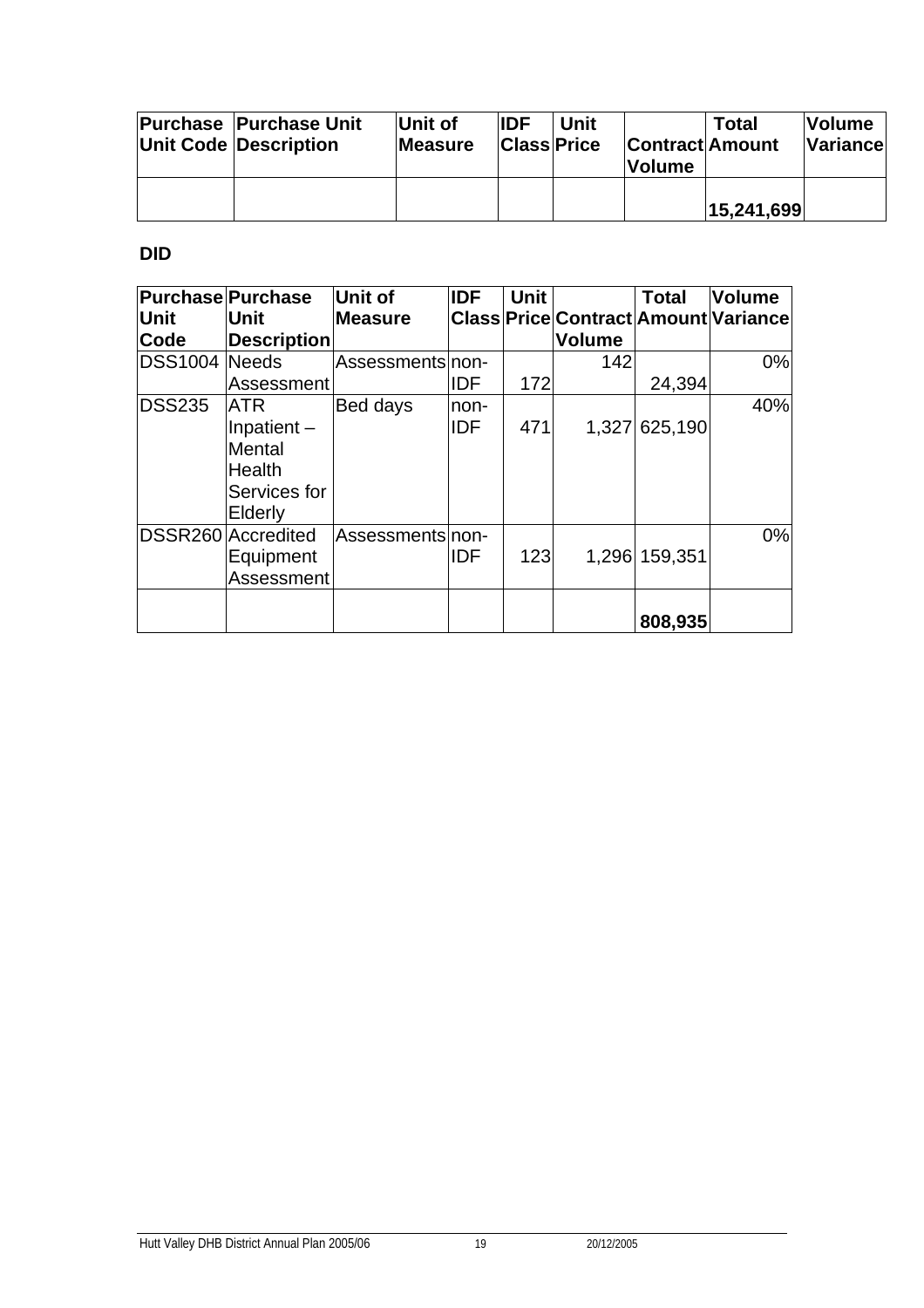## **APPENDIX 5 - CROWN FUNDING AGREEMENT – INDICATORS OF DHB PERFORMANCE**

**Crown Funding Agreement Indicators of DHB Performance 2005/06** 

| <b>Measure</b> | <b>Definition</b>                                                                                                                                            | <b>Frequency</b>        | <b>Targets, Expectations and Deliverables 2005/06</b>                                                                                                                                                                                                                                                                                                                                                                                                                                                                                                                                                                                                                                                                   |  |  |  |  |
|----------------|--------------------------------------------------------------------------------------------------------------------------------------------------------------|-------------------------|-------------------------------------------------------------------------------------------------------------------------------------------------------------------------------------------------------------------------------------------------------------------------------------------------------------------------------------------------------------------------------------------------------------------------------------------------------------------------------------------------------------------------------------------------------------------------------------------------------------------------------------------------------------------------------------------------------------------------|--|--|--|--|
| <b>HKO-01</b>  | Local Iwi/Māori are<br>engaged and<br>participate in DHB<br>decision-making<br>and the<br>development of<br>strategies and<br>plans for Māori<br>health gain | Six monthly<br>(Q2, Q4) | Ongoing partnership model with local lwi and Māori and the implementation of the<br>Māori Health Plan.<br><b>Associated Deliverables</b><br>DHBs to report providing the following information:<br>1. Provide a copy of the Memorandum of Understanding (MoU) between the DHB and its<br>local lwi/Mäori health relationship/ partner, and report achievements against key objectives<br>in the MoU<br>2. A progress report that demonstrates how local Iwi/Mäori are engaged in decision-making,<br>implementation, monitoring and evaluation, with respect to prioritisation, service delivery<br>and planning documents, including the following:<br>District Strategic Plan (District Strategic Plan)               |  |  |  |  |
|                |                                                                                                                                                              |                         | District Annual Plan (DAP)<br><b>Health Needs Assessment</b><br>Mäori Health Plan<br>3. Describe any specific initiatives achieved as an outcome of DHB engagement with their<br>local Iwi/Mäori health relationships<br>4. Describe when Treaty of Waitangi training (including any facilitated by the Ministry of<br>Health) has, or will, take place for Board members, and what percentage of Board members<br>have undertaken the training<br>5. Describe achievements against key deliverables in the implementation of the DHB's<br>Mäori Health (Strategic) Plan (or more detailed annual Mäori Health (Action) Plan)<br>6. The performance reports 1,2, and 3 and 5 above have been endorsed by the local lwi/ |  |  |  |  |
| <b>HKO-02</b>  | Development of                                                                                                                                               | Six monthly             | Māori health relationships<br>Implementation of the Māori Strategic Health Plan, including workforce and provider                                                                                                                                                                                                                                                                                                                                                                                                                                                                                                                                                                                                       |  |  |  |  |
|                | Māori Health                                                                                                                                                 | (Q2, Q4)                | development.                                                                                                                                                                                                                                                                                                                                                                                                                                                                                                                                                                                                                                                                                                            |  |  |  |  |
|                | Workforce and                                                                                                                                                |                         | <b>Associated deliverables</b>                                                                                                                                                                                                                                                                                                                                                                                                                                                                                                                                                                                                                                                                                          |  |  |  |  |
|                | Māori Health                                                                                                                                                 |                         | 1. Provide a copy of the DHB Mäori Health Workforce Plan (or agreed regional Maori                                                                                                                                                                                                                                                                                                                                                                                                                                                                                                                                                                                                                                      |  |  |  |  |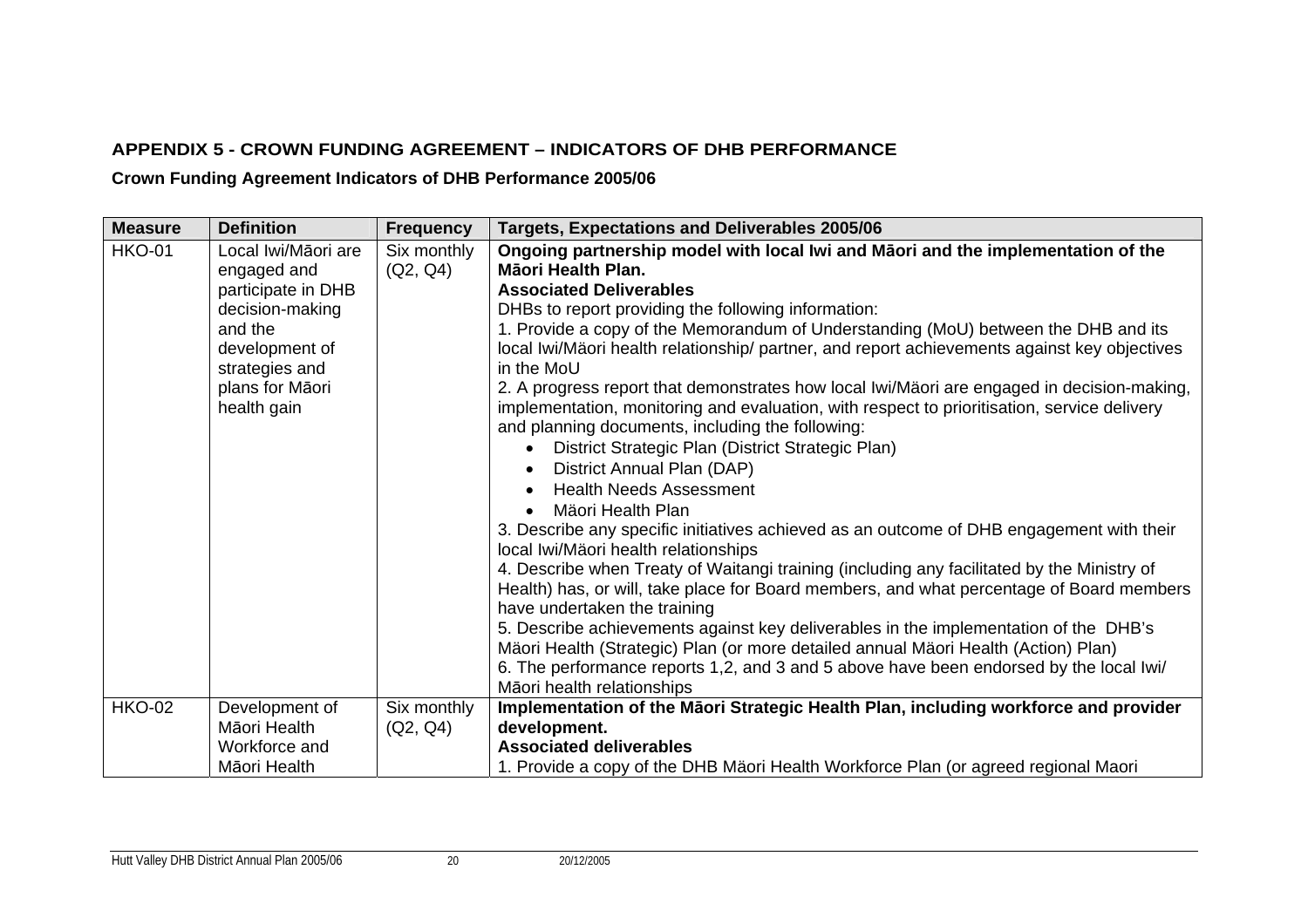| <b>Measure</b> | <b>Definition</b>                                                                                                                          | <b>Frequency</b> | <b>Targets, Expectations and Deliverables 2005/06</b>                                                                                                                                                                                                                                                                                                                                                                                                                                                                                                                                                                                                                                                                                                                                                                                                                                                                                                                                                                                                                                                                                         |  |  |  |  |
|----------------|--------------------------------------------------------------------------------------------------------------------------------------------|------------------|-----------------------------------------------------------------------------------------------------------------------------------------------------------------------------------------------------------------------------------------------------------------------------------------------------------------------------------------------------------------------------------------------------------------------------------------------------------------------------------------------------------------------------------------------------------------------------------------------------------------------------------------------------------------------------------------------------------------------------------------------------------------------------------------------------------------------------------------------------------------------------------------------------------------------------------------------------------------------------------------------------------------------------------------------------------------------------------------------------------------------------------------------|--|--|--|--|
|                | Providers                                                                                                                                  |                  | Workforce Plan), or the timeframe to complete the Plan<br>2. Achievements based on key deliverables in the DHB (or Regional) Mäori Workforce Plan,<br>or if the Plan is being developed, describe at least 2 key DHB Mäori health workforce<br>initiatives that the DHB has achieved<br>3. Report the number of (i) management (ii) clinical (iii) administrative and (iv) other FTEs<br>held by Mäori out of the total numbers of (i) management, (ii) clinical, (iii) administrative and<br>(iv) other FTEs in the DHB                                                                                                                                                                                                                                                                                                                                                                                                                                                                                                                                                                                                                      |  |  |  |  |
| <b>HKO-03</b>  | Improving<br>Mainstream<br><b>Effectiveness</b>                                                                                            | Annually<br>(Q4) | To improve access to, and effectiveness of, mainstream services for Maori.<br><b>Associated deliverables</b><br>1. Provide a report describing the reviews of pathways of care that have been undertaken in<br>the last 12 months that focussed on improving access to effective services for Māori<br>2. Report on an example(s) of actions taken to address issues identified in the reviews.                                                                                                                                                                                                                                                                                                                                                                                                                                                                                                                                                                                                                                                                                                                                               |  |  |  |  |
| <b>PAC-01</b>  | Progress towards<br>the implementation<br>of priority areas<br>identified in the<br>Pacific Health and<br><b>Disability Action</b><br>Plan | Six monthly      | Implementation of the Pacific Health Action Plan<br><b>Associated deliverables</b><br>Provide a report responding to the following key points:<br>1. Pacific child and youth health<br>what initiatives have been implemented and progressed to improve and protect the<br>health of Pacific children (0-14 years)?<br>what initiatives have been implemented or progressed to improve the health of Pacific<br>youth (15-25 years)?<br>2. Promoting Pacific healthy lifestyles and wellbeing<br>what initiatives have been implemented or progressed to encourage and support healthy<br>lifestyles?<br>3. Pacific primary health care and preventative services<br>what initiatives have been implemented or progressed to ensure that there are locally<br>available Pacific primary health providers that effectively meet the needs of their local<br>Pacific communities?<br>4. a. The Pacific Health and Disability Workforce Development Plan<br>what initiatives have been implemented or progressed to develop a competent and<br>qualified Pacific health and disability workforce that will meet the needs of Pacific<br>peoples? |  |  |  |  |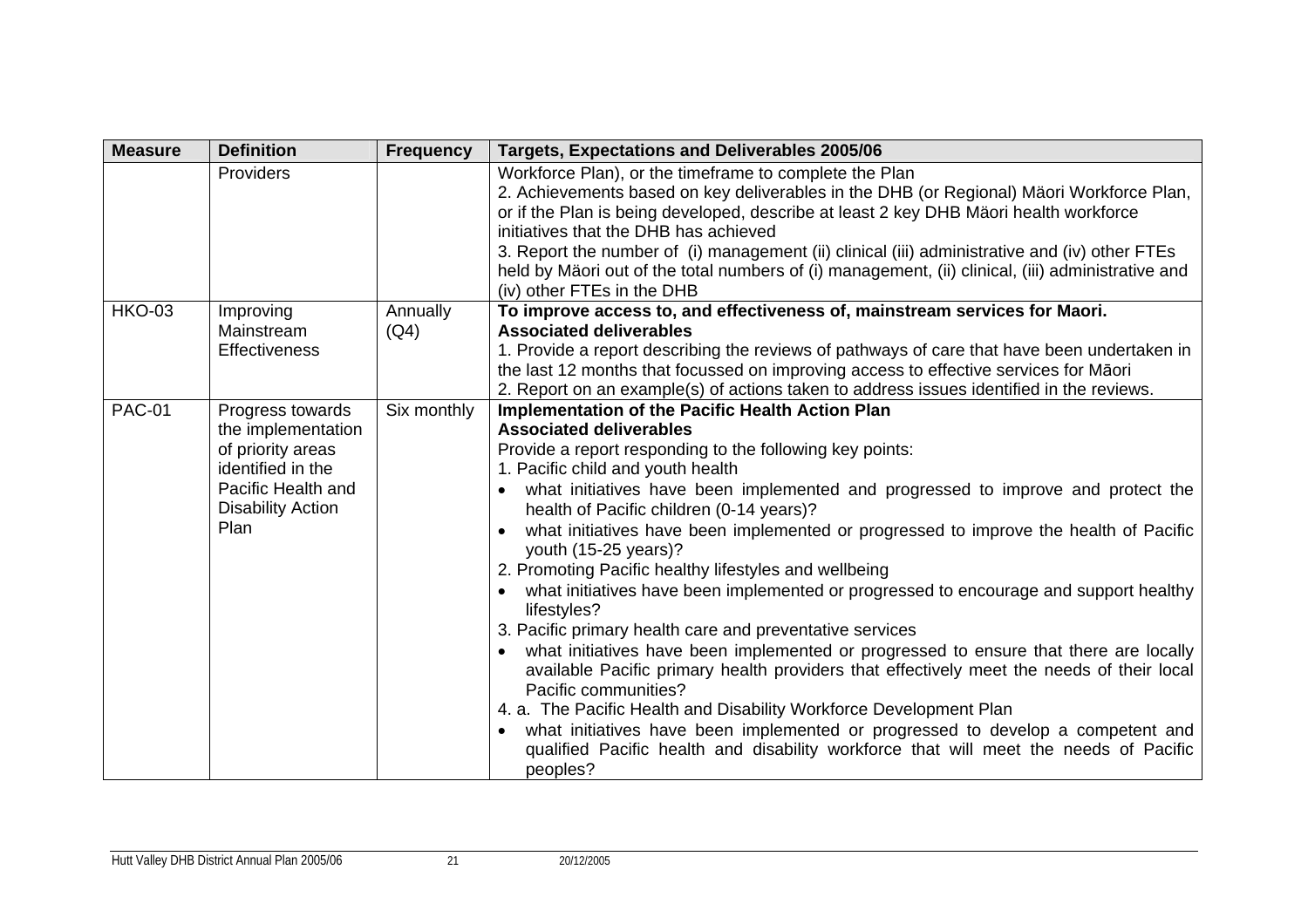| <b>Measure</b> | <b>Definition</b>                                                                                                                                                                          | <b>Frequency</b>        | Targets, Expectations and Deliverables 2005/06                                                                                                                                                                                                                                                                                                                                                                                                                                                                                                                                                                                                                                                         |
|----------------|--------------------------------------------------------------------------------------------------------------------------------------------------------------------------------------------|-------------------------|--------------------------------------------------------------------------------------------------------------------------------------------------------------------------------------------------------------------------------------------------------------------------------------------------------------------------------------------------------------------------------------------------------------------------------------------------------------------------------------------------------------------------------------------------------------------------------------------------------------------------------------------------------------------------------------------------------|
|                |                                                                                                                                                                                            |                         | b. Pacific Provider Development<br>what initiatives have been implemented or progressed to develop and support Pacific<br>health provider's capacity and capability to effectively deliver health services?<br>5. Promote participation of disabled Pacific peoples<br>what initiatives have been implemented or progressed to deliver disability support and<br>health services that will enable disabled Pacific peoples to participate fully in their<br>communities?<br>6. Pacific health and disability information and research<br>what initiatives have been implemented or progressed inform policy, planning and<br>service development?                                                      |
| <b>PAC-02</b>  | Engagement and<br>participation of<br>Pacific peoples in<br>DHB decision-<br>making and the<br>development of<br>strategies and<br>plans which include<br>goals for Pacific<br>Health gain | Six monthly<br>(Q2, Q4) | Implementation of the Pacific Health Action Plan<br><b>Associated deliverables</b><br>Report outlining the following key points:<br>Describe how Pacific peoples are engaged and participate in DHB decision-making and<br>the development of strategies and plans which include goals for Pacific health gain.<br>Include the following points:<br>Demonstrate that Pacific peoples are engaged and participate in DHB decision-making<br>on equity, accessibility and resource allocation at a governance and management level<br>in the DHB organisation<br>Give the number, purpose and outcomes of any community participation activities that<br>have been conducted during the reporting period |
| <b>RIH-01</b>  | Progress towards<br>raising awareness<br>of inequalities and<br>refocusing planning<br>and funding<br>activities to address<br>inequalities in<br>health                                   | Annually<br>(Q3)        | To raise awareness and focus on inequalities<br><b>Associated deliverables</b><br>Provide a description of (or reference to) the deliverable used to consider the DHB's<br>population's health needs from an equity perspective using equity assessment tools (Health<br>Equity Assessment Tool and Reducing Inequalities Intervention Framework), considering:<br><b>Health Status</b><br><b>Risk Factors</b><br>Access to Services.<br>Demonstrate how this analysis has informed service reconfigurations and other actions that<br>aimed to move outcomes towards equity. DHBs are expected to describe how their analysis                                                                         |

Hutt Valley DHB District Annual Plan 2005/06 22 20/12/2005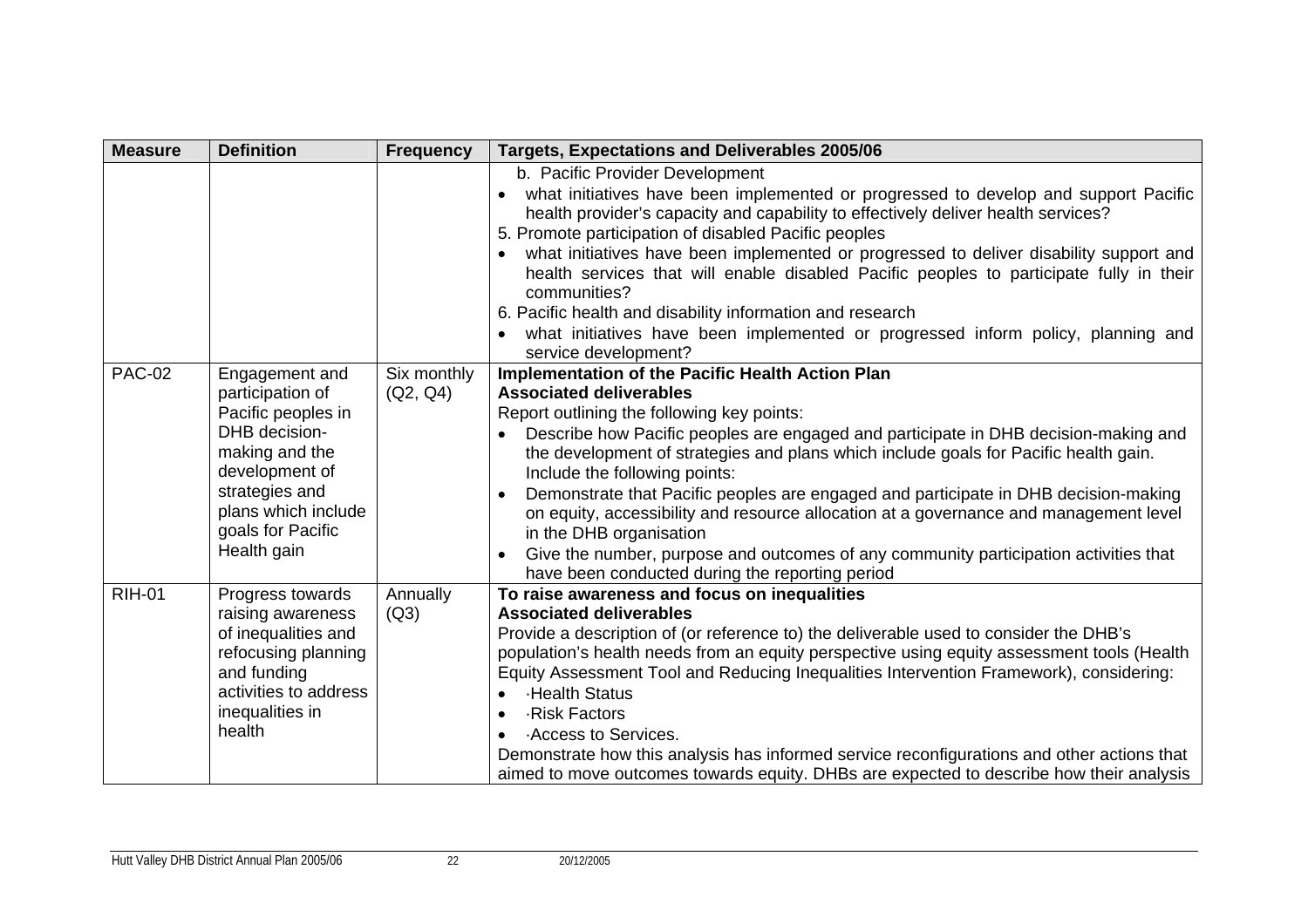| <b>Measure</b> | <b>Definition</b> | <b>Frequency</b> | <b>Targets, Expectations and Deliverables 2005/06</b>                                                                                                                                                                                                                                                                                                                                                                                                                                                                                                                                                                                                                                                                                                                                                                                                                                                                                                   |  |  |  |  |
|----------------|-------------------|------------------|---------------------------------------------------------------------------------------------------------------------------------------------------------------------------------------------------------------------------------------------------------------------------------------------------------------------------------------------------------------------------------------------------------------------------------------------------------------------------------------------------------------------------------------------------------------------------------------------------------------------------------------------------------------------------------------------------------------------------------------------------------------------------------------------------------------------------------------------------------------------------------------------------------------------------------------------------------|--|--|--|--|
|                |                   |                  | and decisions change when they apply the Health Equity Assessment Tool and Reducing<br>Inequalities Intervention Framework to new initiatives, to funding reviews and to service<br>reviews                                                                                                                                                                                                                                                                                                                                                                                                                                                                                                                                                                                                                                                                                                                                                             |  |  |  |  |
| <b>POP-01</b>  | <b>Diabetes</b>   | Annually<br>(Q3) | To reduce the impact of diabetes<br><b>Associated deliverables</b><br>1.1 Diabetes Risk Reduction: Obesity<br>The number of Health promoting schools as a percentage of the total number of schools<br>within the DHB (as part of the Healthy Eating Healthy Action).<br>1.2 Diabetes recognition and follow up<br>To increase diabetes annual review rates as a percentage of expected prevalence rates.<br><b>Targets</b><br>Total $-77%$<br>Maori $-50%$<br>Pacific $-80%$<br>Other $-84%$<br>1.3 Diabetes management<br>To increase the percentage of patients with diabetes type I or type II who's HBA1c blood<br>tests are less than or equal to 8%<br><b>Targets</b><br>Total $-74%$<br>Maori $-60%$<br>Pacific $-50%$<br>Other $-80%$<br>1.4 Diabetic retinopathy screening<br>To increase the percentage of patients with diabetes receiving retinal screening within the<br>last two years.<br><b>Targets</b><br>Total $-80%$<br>Maori - 80% |  |  |  |  |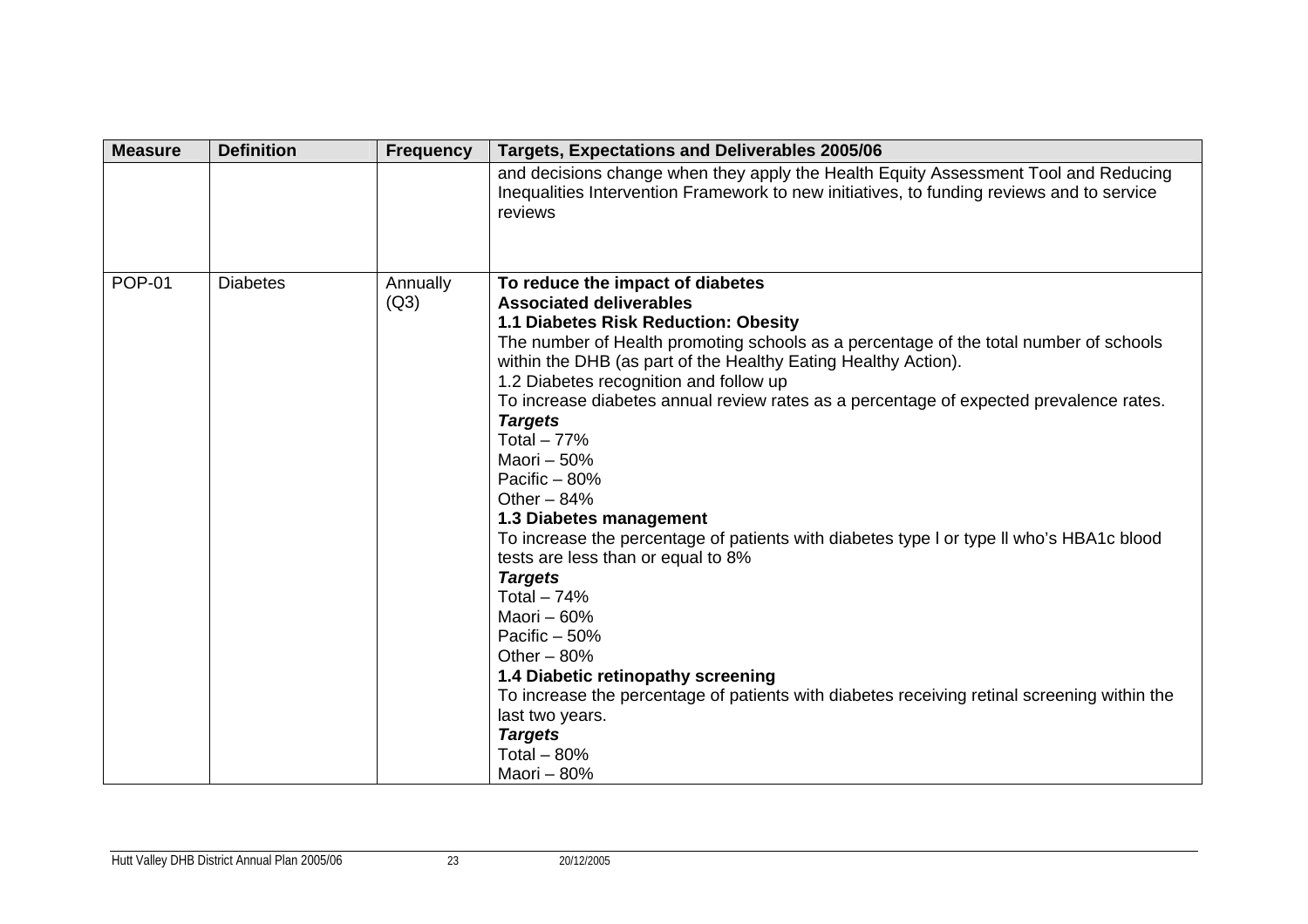| <b>Measure</b> | <b>Definition</b>         | <b>Frequency</b> | <b>Targets, Expectations and Deliverables 2005/06</b>                                                                                                                                                                                                                                                                                                                                                                                                                                                                                                                                                                                                                                                                                                                                                                             |  |  |  |  |  |
|----------------|---------------------------|------------------|-----------------------------------------------------------------------------------------------------------------------------------------------------------------------------------------------------------------------------------------------------------------------------------------------------------------------------------------------------------------------------------------------------------------------------------------------------------------------------------------------------------------------------------------------------------------------------------------------------------------------------------------------------------------------------------------------------------------------------------------------------------------------------------------------------------------------------------|--|--|--|--|--|
|                |                           |                  | Pacific $-80%$<br>Other - 80% %                                                                                                                                                                                                                                                                                                                                                                                                                                                                                                                                                                                                                                                                                                                                                                                                   |  |  |  |  |  |
| <b>POP-02</b>  | Cardiovascular<br>disease | Annually<br>(Q3) | To reduce the impact of cardiovascular disease<br><b>Associated Deliverables</b><br>2.1 CVD risk reduction<br>Are smoke free policies in place across the DHB (Y/N)<br>2.2 CVD recognition and follow up – primary care indicator<br>The percentage of people in each target group who have had their 5 year absolute CVD risk<br>recorded in the last five years.<br>2.3 CVD management - secondary care sector<br>The percentage of people with a 5 year absolute CVD risk of 15% and above who have a<br>CV management/care plan which includes patient specific goals and follows best practice<br>guideline advice.<br>2.4 CVD services<br>The percentage of people who have suffered a CVD event who attend a cardiac<br>rehabilitation outpatient programme.<br>Targets to be agreed after baseline data becomes available |  |  |  |  |  |
| <b>POP-03</b>  | <b>Stroke</b>             | Annually         | To reduce the impact of stroke<br><b>Associated deliverables</b><br>3.1 Stroke risk reduction<br>See POP-01 1.1 & POP-02 2.1<br>3.2 Stroke risk recognition - primary health indicator<br>The percentage of people in each target group who have had their CVD/stroke risk<br>recorded in the last five years.<br>3.3 Stroke management - secondary care indicator<br>The percentage of people who have suffered a stroke event who were admitted and<br>discharged from hospital who have a management/care plan which includes patient specific<br>goals and follows best practice guideline advice which specifically includes antiplatelet<br>therapy and blood pressure lowering therapy. This may take the form of a stroke risk<br>discharge template completed for each patient                                           |  |  |  |  |  |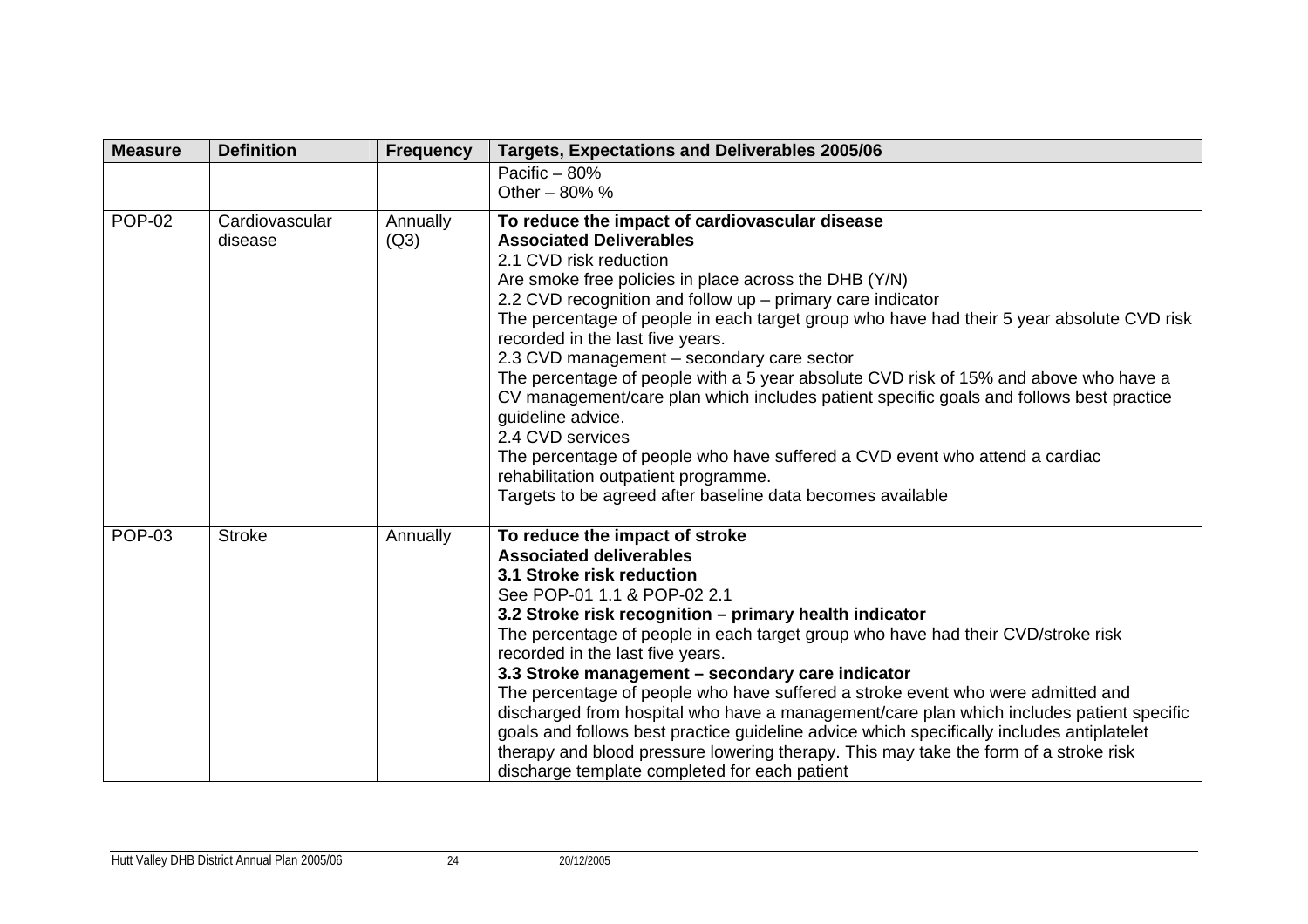| <b>Measure</b> | <b>Definition</b>                                                                    | <b>Frequency</b> | <b>Targets, Expectations and Deliverables 2005/06</b>                                                                                                                                                                                                                                                                                                                                                                                                                                                                                                                                                                                                                                                                                                                                                                              |  |  |  |  |
|----------------|--------------------------------------------------------------------------------------|------------------|------------------------------------------------------------------------------------------------------------------------------------------------------------------------------------------------------------------------------------------------------------------------------------------------------------------------------------------------------------------------------------------------------------------------------------------------------------------------------------------------------------------------------------------------------------------------------------------------------------------------------------------------------------------------------------------------------------------------------------------------------------------------------------------------------------------------------------|--|--|--|--|
|                |                                                                                      |                  | <b>3.4 Strokes services</b><br>The percentage of people who have suffered a stroke event who have been admitted to<br>organised stoke services and remain there for their entire hospital stay.<br>Targets to be agreed after baseline data becomes available                                                                                                                                                                                                                                                                                                                                                                                                                                                                                                                                                                      |  |  |  |  |
| <b>POP-05</b>  | Oral Health -<br>Percentage of<br>children caries free<br>at age five years          | Annually<br>(Q3) | To increase the percentage of children caries free at age 5<br><b>Targets</b><br>Total $-61%$<br>Maori $-40%$<br>Pacific $-33%$<br>Other $-70%$                                                                                                                                                                                                                                                                                                                                                                                                                                                                                                                                                                                                                                                                                    |  |  |  |  |
| <b>POP-06</b>  | Oral Health - Mean<br>DMFT score at<br>Year 8 (Form 2)                               | Annually<br>(Q3) | To reduce the average Decayed/Missing/Filled Teeth score for children at form 2<br><b>Targets</b><br>Total $-0.8$<br>Maori $-1.1$<br>Pacific $-1.1$<br>Other $-0.8$                                                                                                                                                                                                                                                                                                                                                                                                                                                                                                                                                                                                                                                                |  |  |  |  |
| <b>POP-07</b>  | Planning and<br>implementing<br><b>Family Violence</b><br>Intervention<br>Programmes | Six monthly      | To increase DHB responsiveness to reducing violence<br><b>Associated deliverable</b><br>Develop a DHB Family Violence project plan and report on progress.<br>As a minimum the plan should include actions and deliverables for 2005/6 on each of the 10<br>domains in the AUT violence audit where your DHB scored less than 50. Please indicate<br>whether your DHB has any staff who have a role in leading intervention into child or partner<br>abuse. An incident of family violence occurring in a clinical setting offers the opportunity to<br>review the effectiveness of your current policy and procedures. Please indicate in your<br>progress reports how/if your family violence policies and procedures have been reviewed or<br>amended as a result of a family violence incident occurring in a clinical setting |  |  |  |  |
| <b>POP-08</b>  | Improving the<br>health status of<br>people with severe                              | Quarterly        | To increase access to treatment and support services for people with severe mental<br>illness.<br><b>Targets</b>                                                                                                                                                                                                                                                                                                                                                                                                                                                                                                                                                                                                                                                                                                                   |  |  |  |  |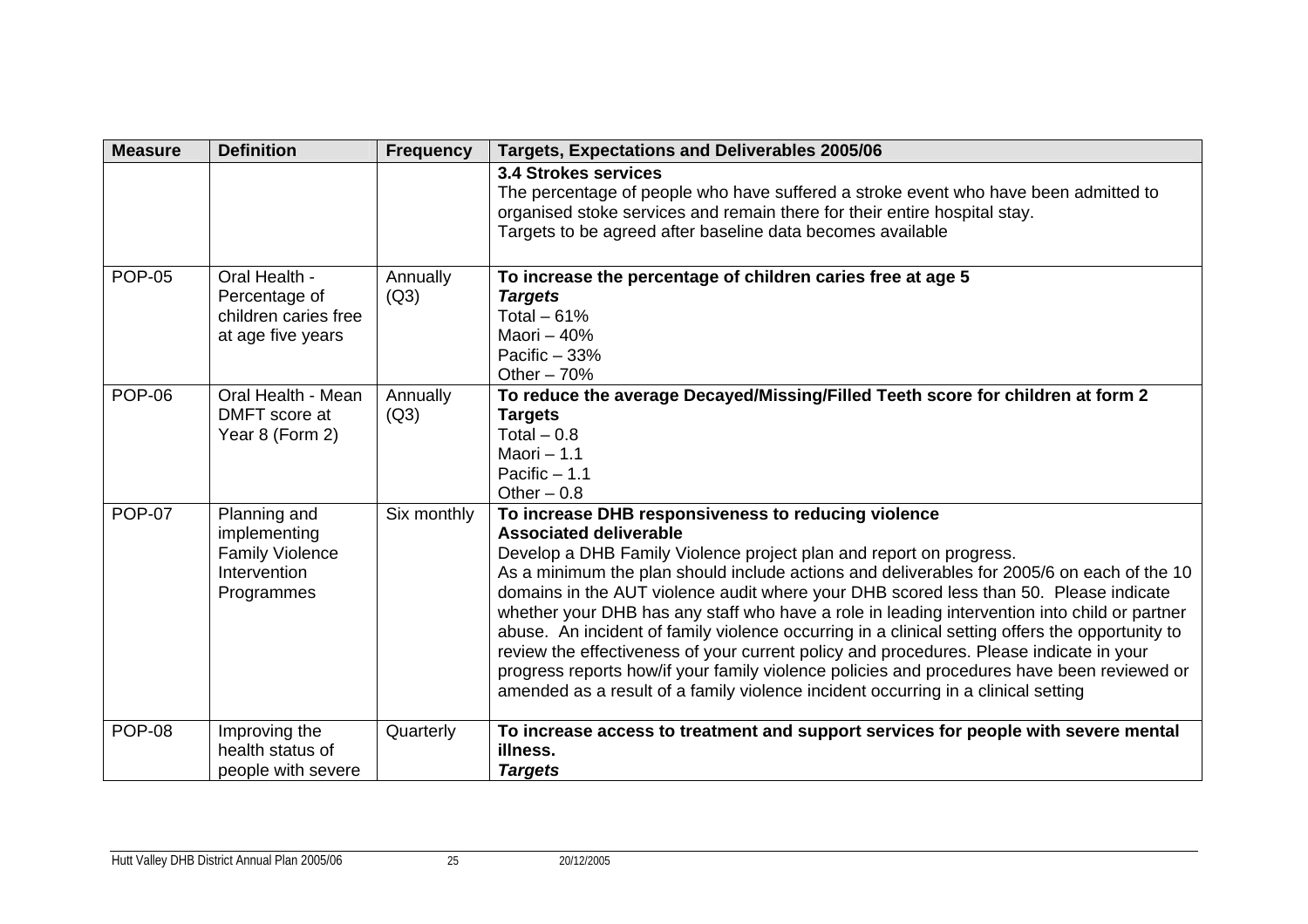| <b>Measure</b> | <b>Definition</b>                                                                                         | <b>Frequency</b> | <b>Targets, Expectations and Deliverables 2005/06</b>                                                                                                                                                                                                                                                                                                                                                                                                                                                                                                                                                                                                                                                                                                                                                                                                                                            |       |       |       |  |  |  |
|----------------|-----------------------------------------------------------------------------------------------------------|------------------|--------------------------------------------------------------------------------------------------------------------------------------------------------------------------------------------------------------------------------------------------------------------------------------------------------------------------------------------------------------------------------------------------------------------------------------------------------------------------------------------------------------------------------------------------------------------------------------------------------------------------------------------------------------------------------------------------------------------------------------------------------------------------------------------------------------------------------------------------------------------------------------------------|-------|-------|-------|--|--|--|
|                | mental illness                                                                                            |                  | The average number of people domiciled in the DHB region, seen each month for the three<br>months being reported (the period is lagged by 3 months) for:                                                                                                                                                                                                                                                                                                                                                                                                                                                                                                                                                                                                                                                                                                                                         |       |       |       |  |  |  |
|                |                                                                                                           |                  |                                                                                                                                                                                                                                                                                                                                                                                                                                                                                                                                                                                                                                                                                                                                                                                                                                                                                                  | Total | Maori | Other |  |  |  |
|                |                                                                                                           |                  | Children & Youth 0-19                                                                                                                                                                                                                                                                                                                                                                                                                                                                                                                                                                                                                                                                                                                                                                                                                                                                            | 0.8%  | 0.8%  | 0.8%  |  |  |  |
|                |                                                                                                           |                  | Adults aged 20-64                                                                                                                                                                                                                                                                                                                                                                                                                                                                                                                                                                                                                                                                                                                                                                                                                                                                                | 1.2%  | 1.3%  | 1.1%  |  |  |  |
|                |                                                                                                           |                  | Older People aged 65+                                                                                                                                                                                                                                                                                                                                                                                                                                                                                                                                                                                                                                                                                                                                                                                                                                                                            | 0.4%  | 0.4%  | 0.4%  |  |  |  |
| <b>POP-09</b>  | Low Birth Weight<br>Babies - Rate per<br>1000 total births                                                | Annually         | To reduce rates of babies born with low birth weight.<br><b>Targets</b><br>Total $-$ < 70 per 1000 births<br>Maori $- < 70$ per 1000 births<br>Pacific $- < 70$ per 1000 births<br>Other $- < 70$ per 1000 births                                                                                                                                                                                                                                                                                                                                                                                                                                                                                                                                                                                                                                                                                |       |       |       |  |  |  |
| <b>POP-10</b>  | Progress in<br>implementing the<br><b>Baby Friendly</b><br>Hospital Initiative in<br>maternity facilities | Annually<br>(Q4) | To progress implementation of the BFHI.<br><b>Associated Deliverables</b><br>Report listing all maternity facilities in the DHB and the BFHI status of each facility. If not<br>BFHI accredited please provide a detailed timeline for progressing toward accreditation for<br>each facility, and an agreed date for accreditation assessment by the NZ Breastfeeding<br>Authority. Include:<br>progress, by each unit in the DHB, in becoming accredited<br>expected deadlines for remaining units to become accredited<br>$\bullet$<br>commentary on progress of any issues identified in any audit reports and action plans to<br>$\bullet$<br>overcome issues identified (relating to the BFHI)<br>quantitative analysis, including the proportion, for each major ethnic group (Mäori,<br>Pacific and other) of "hospital born" babies delivered in an accredited baby friendly<br>hospital |       |       |       |  |  |  |
| <b>POP-12</b>  | Progress towards<br>the national target<br>of 95% of two year<br>olds fully                               | Quarterly        | Timely childhood vaccinations and increased childhood immunisation coverage.<br><b>Associated Deliverables</b><br>In DHBs where the National Immunisation Register (NIR) is not yet operational this indicator<br>will report on NIR implementation milestones (i.e. establishment through to operation of the                                                                                                                                                                                                                                                                                                                                                                                                                                                                                                                                                                                   |       |       |       |  |  |  |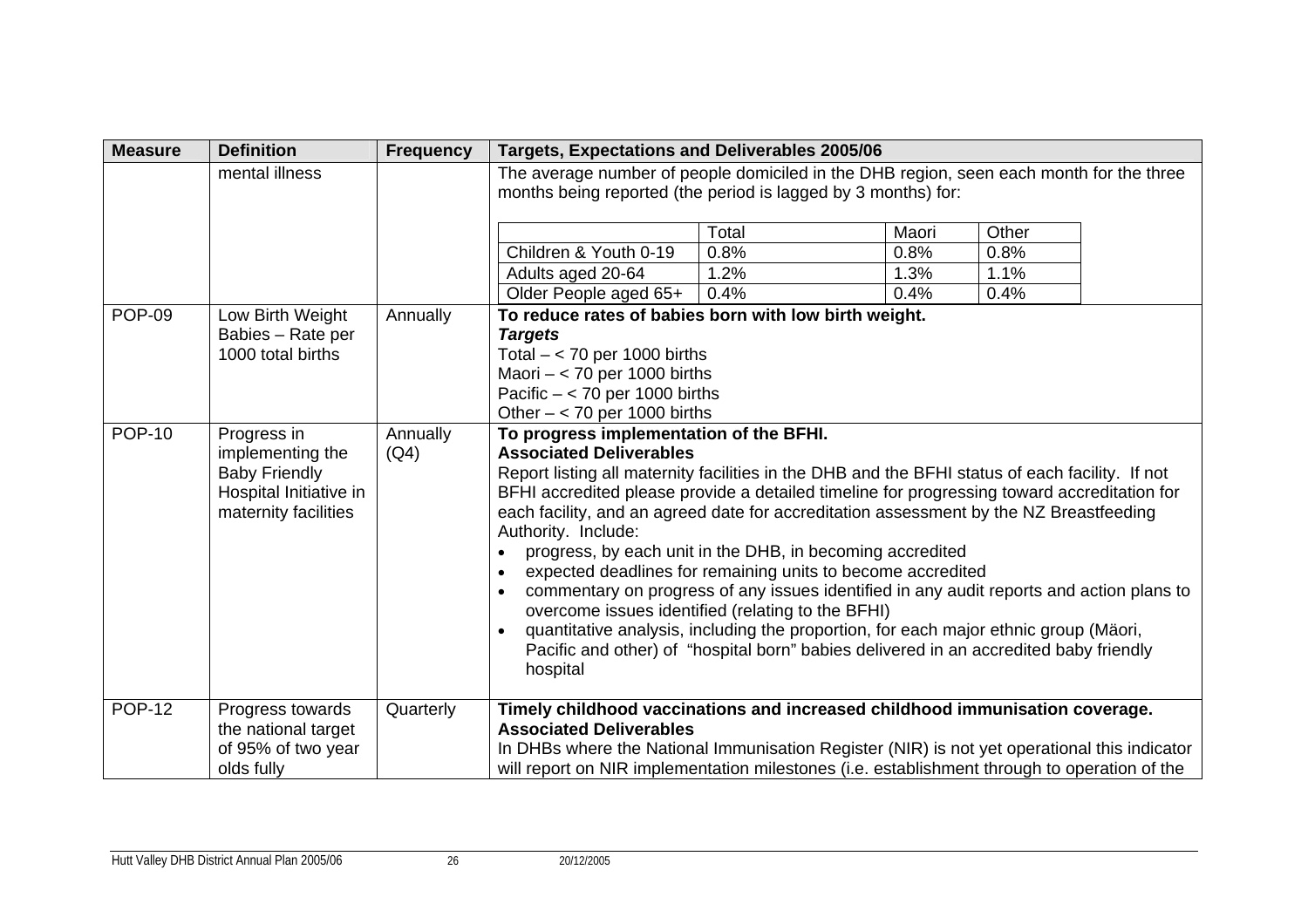| <b>Measure</b> | <b>Definition</b>                                                                                  | <b>Frequency</b> |                                                                                                | <b>Targets, Expectations and Deliverables 2005/06</b> |       |           |       |                                                                                             |  |
|----------------|----------------------------------------------------------------------------------------------------|------------------|------------------------------------------------------------------------------------------------|-------------------------------------------------------|-------|-----------|-------|---------------------------------------------------------------------------------------------|--|
|                | immunised                                                                                          |                  | NIR), including:                                                                               |                                                       |       |           |       |                                                                                             |  |
|                |                                                                                                    |                  | Implementation progress and time lines                                                         |                                                       |       |           |       |                                                                                             |  |
|                |                                                                                                    |                  | Issues or risks, including staffing levels required                                            |                                                       |       |           |       |                                                                                             |  |
|                |                                                                                                    |                  | Budgets and risks.                                                                             |                                                       |       |           |       |                                                                                             |  |
|                |                                                                                                    |                  |                                                                                                |                                                       |       |           |       | When the NIR is operational DHBs will report progress towards the national target of 95% of |  |
|                |                                                                                                    |                  | two year olds fully immunised, including:                                                      |                                                       |       |           |       |                                                                                             |  |
|                |                                                                                                    |                  | a) DHB NIR Enrolled Populations                                                                |                                                       |       |           |       |                                                                                             |  |
|                |                                                                                                    |                  | b) Progress towards the national target & NIR Immunisation coverage at 6, 12, 18 and 24        |                                                       |       |           |       |                                                                                             |  |
|                |                                                                                                    |                  | months of age                                                                                  |                                                       |       |           |       |                                                                                             |  |
| <b>POP-13</b>  | Ambulatory                                                                                         | Six monthly      |                                                                                                |                                                       |       |           |       | To reduce admissions that are potentially preventable by appropriate primary care           |  |
|                | Sensitive                                                                                          | (Q2, Q4)         | and to assist with planning to reduce disparities.                                             |                                                       |       |           |       |                                                                                             |  |
|                | Admissions -<br><b>Children and Older</b>                                                          |                  | <b>Targets</b>                                                                                 | Total                                                 | Maori | Pacific   | Other |                                                                                             |  |
|                | People - Discharge                                                                                 |                  | Children 0-4                                                                                   |                                                       | 85    |           | 90    |                                                                                             |  |
|                | rate per 1000<br>population                                                                        |                  | Children 5-14                                                                                  | 90<br>21                                              | 21    | 115<br>31 | 20    |                                                                                             |  |
|                |                                                                                                    |                  | Children 15-24                                                                                 | 15                                                    | 17    | 13        | 14    |                                                                                             |  |
|                |                                                                                                    |                  | Adults 65-74                                                                                   | 74                                                    | 115   | 120       | 70    |                                                                                             |  |
| <b>POP-14</b>  | <b>Residential</b>                                                                                 | Quarterly        | To support people to age in place in the community.                                            |                                                       |       |           |       |                                                                                             |  |
|                | Care/Home Care                                                                                     |                  | <b>Associated deliverable</b>                                                                  |                                                       |       |           |       |                                                                                             |  |
|                |                                                                                                    |                  | The ratio of expenditure on subsidised Home-based Support Services; Personal Care and          |                                                       |       |           |       |                                                                                             |  |
|                |                                                                                                    |                  | Night Relief, Carer Support and Respite Care compared to expenditure on subsidised care        |                                                       |       |           |       |                                                                                             |  |
|                |                                                                                                    |                  | in Rest Homes, Dementia Units and Long-Stay Hospitals                                          |                                                       |       |           |       |                                                                                             |  |
|                |                                                                                                    |                  | Targets to be agreed after baseline data becomes available                                     |                                                       |       |           |       |                                                                                             |  |
| <b>POP-15</b>  | Implementing the                                                                                   | Six monthly      | To ensure the implementation of the Cancer Control Strategy                                    |                                                       |       |           |       |                                                                                             |  |
|                | <b>Cancer Control</b>                                                                              | (Q2, Q4)         | <b>Associated deliverable</b>                                                                  |                                                       |       |           |       |                                                                                             |  |
|                | Report on the key areas of progress achieved against the DHB's cancer control strategy<br>Strategy |                  |                                                                                                |                                                       |       |           |       |                                                                                             |  |
|                |                                                                                                    |                  | implementation plan goals/areas for action:                                                    |                                                       |       |           |       |                                                                                             |  |
|                |                                                                                                    |                  | 1. Reduce the incidence of cancer through primary prevention.                                  |                                                       |       |           |       |                                                                                             |  |
|                |                                                                                                    |                  |                                                                                                |                                                       |       |           |       | 2. Ensure effective screening and early detection to reduce cancer incidence and mortality. |  |
|                |                                                                                                    |                  | 3. Ensure effective diagnosis and treatment of cancer to reduce morbidity and mortality.       |                                                       |       |           |       |                                                                                             |  |
|                |                                                                                                    |                  | 4. Improve the quality of life for those with cancer, their family and whanau through support, |                                                       |       |           |       |                                                                                             |  |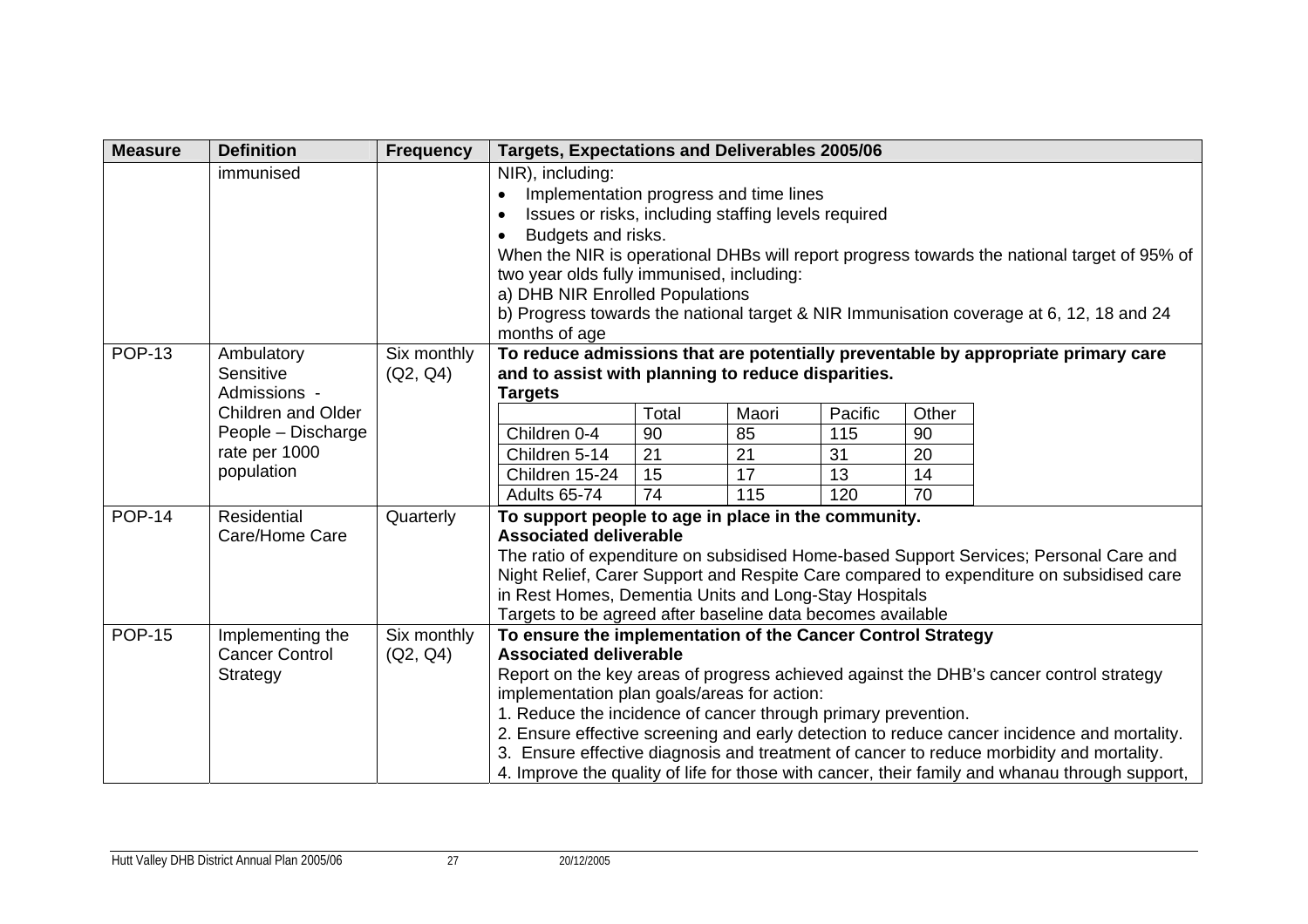| <b>Measure</b> | <b>Definition</b>                                                                      | <b>Frequency</b>        | <b>Targets, Expectations and Deliverables 2005/06</b>                                                                                                                                                                                                                                                                                                                                                                                                                                                                                                  |
|----------------|----------------------------------------------------------------------------------------|-------------------------|--------------------------------------------------------------------------------------------------------------------------------------------------------------------------------------------------------------------------------------------------------------------------------------------------------------------------------------------------------------------------------------------------------------------------------------------------------------------------------------------------------------------------------------------------------|
|                |                                                                                        |                         | rehabilitation, and palliative care.<br>5. Improve the delivery of services across the continuum of cancer control through effective<br>planning, coordination and integration of resources and activity, monitoring and evaluation.<br>6. Improve the effectiveness of cancer control in New Zealand through research and<br>evaluation                                                                                                                                                                                                               |
| <b>POP-16</b>  | Radiation oncology<br>treatment waiting<br>times                                       | Quarterly               | To reduced waiting times for radiotherapy<br><b>Associated deliverable</b><br>Each of the six cancer centre DHBs (Auckland, Waikato, Mid Central, Capital and Coast,<br>Canterbury and Otago) provide a report updating on progress towards ensuring all patients<br>receive oncology megavoltage radiation treatment according to nationally agreed standards.<br>This report is to be agreed with all the peripheral DHBs whose populations have used the<br>service during the quarter                                                              |
| <b>SER-01</b>  | Accessible and<br>appropriate<br>services in Primary<br><b>Health</b><br>Organisations | Quarterly               | Progress is made towards improving access to appropriate primary health care<br>services.<br><b>Associated deliverable</b><br>Ratio of age-standardised rate of GP consultations per high need person compared to non-<br>high need person.<br>Targets to be agreed after baseline data becomes available                                                                                                                                                                                                                                              |
| <b>SER-02</b>  | Participation by<br>Maori in decision-<br>making in primary<br>health                  | Six monthly<br>(Q2, Q4) | To increase Maori participation in decision-making within Primary Health.<br><b>Associated deliverables:</b><br>A report providing the following information:<br>A progress report that evidences active participation by Iwi/Maori in PHO planning,<br>development, implementation, funding and delivery of services to meet the needs of<br>Maori whanau more effectively<br>Report the names of PHOs with Maori Health Plans that have been agreed to by the DHB<br>OR, for newly established PHOs, a report on progress in the development of MHPs |
| <b>SER-03</b>  | <b>Continuous Quality</b><br>Improvement-<br><b>Elective Services</b>                  | Six monthly             | <b>Ongoing quality improvement in Elective Services</b><br><b>Associated deliverable</b><br>Each DHB is expected to demonstrate that it is managing elective services and data quality<br>requirements for the National Booking Reporting System (NBRS) by meeting the targets for<br>the eight Elective Services Patient Flow Indicators and supplying accurate codes in their                                                                                                                                                                        |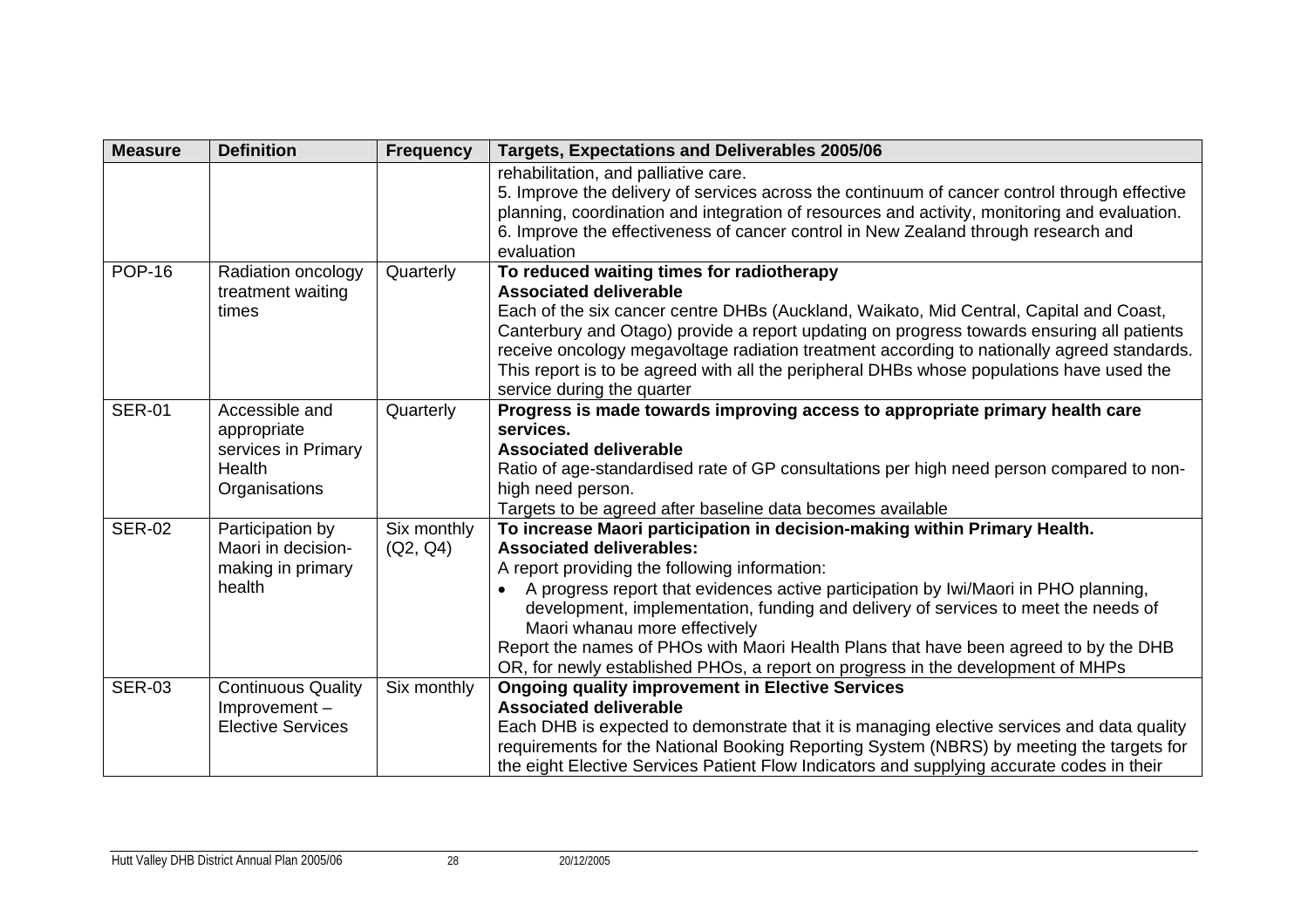| <b>Measure</b> | <b>Definition</b>      | <b>Frequency</b>       | <b>Targets, Expectations and Deliverables 2005/06</b>                                                  |  |  |  |
|----------------|------------------------|------------------------|--------------------------------------------------------------------------------------------------------|--|--|--|
|                |                        |                        | NBRS extract files. In addition a reporting template will be provided for Orthopaedic                  |  |  |  |
|                |                        |                        | Services.                                                                                              |  |  |  |
|                |                        |                        | Targets to be agreed after baseline data becomes available                                             |  |  |  |
| <b>SER-05</b>  | Improving the          | Six monthly            | To improve the responsiveness of mental health services                                                |  |  |  |
|                | responsiveness of      | (Q2, Q4)               | <b>Associated deliverable</b>                                                                          |  |  |  |
|                | mental health          |                        | Provide a narrative report on:                                                                         |  |  |  |
|                | services               |                        | 1. How often are consumer surveys being undertaken and what changes have resulted from                 |  |  |  |
|                |                        |                        | consumer feedback?                                                                                     |  |  |  |
|                |                        |                        | 2. How would your DHB integrate the nationally consistent perception survey questions into             |  |  |  |
|                |                        |                        | current practice?                                                                                      |  |  |  |
| QUA-01         | <b>Quality Systems</b> | Annually               | The quality of services, including cultural appropriateness, provided and funded by                    |  |  |  |
|                |                        | (Q3 parts<br>3,4,5, Q4 | the DHB is maximised through effective monitoring, audit and the supportive of<br>quality initiatives. |  |  |  |
|                |                        | parts $1,2)$           | <b>Associated deliverables</b>                                                                         |  |  |  |
|                |                        |                        | A report providing the following information:                                                          |  |  |  |
|                |                        |                        | 1. Report confirming that the quality requirements in new and renewed service agreements               |  |  |  |
|                |                        |                        | are consistent with the quality requirements in applicable national service frameworks.                |  |  |  |
|                |                        |                        | Provide a resolution plan for any exceptions.                                                          |  |  |  |
|                |                        |                        |                                                                                                        |  |  |  |
|                |                        |                        | 2. Report confirming that appropriate procedures for managing and reporting adverse                    |  |  |  |
|                |                        |                        | (sentinel and serious) incidents have been maintained and that all such events have been               |  |  |  |
|                |                        |                        | reported to the Ministry of Health. (The Reportable Events Guidelines set out the                      |  |  |  |
|                |                        |                        | characteristics or sentinel/serious events. Mental health events are defined in legislation)           |  |  |  |
|                |                        |                        |                                                                                                        |  |  |  |
|                |                        |                        | 3. The DHB funding arm demonstrates the capacity/resources to initiate issues based audits             |  |  |  |
|                |                        |                        | of both its provider arm and contracted providers as necessary, by reporting a summary of              |  |  |  |
|                |                        |                        | audit activity of the provider arm and contracted providers (as specified in reporting tables),        |  |  |  |
|                |                        |                        | specifically in terms of:                                                                              |  |  |  |
|                |                        |                        |                                                                                                        |  |  |  |
|                |                        |                        | The amount of audit activity initiated in the period                                                   |  |  |  |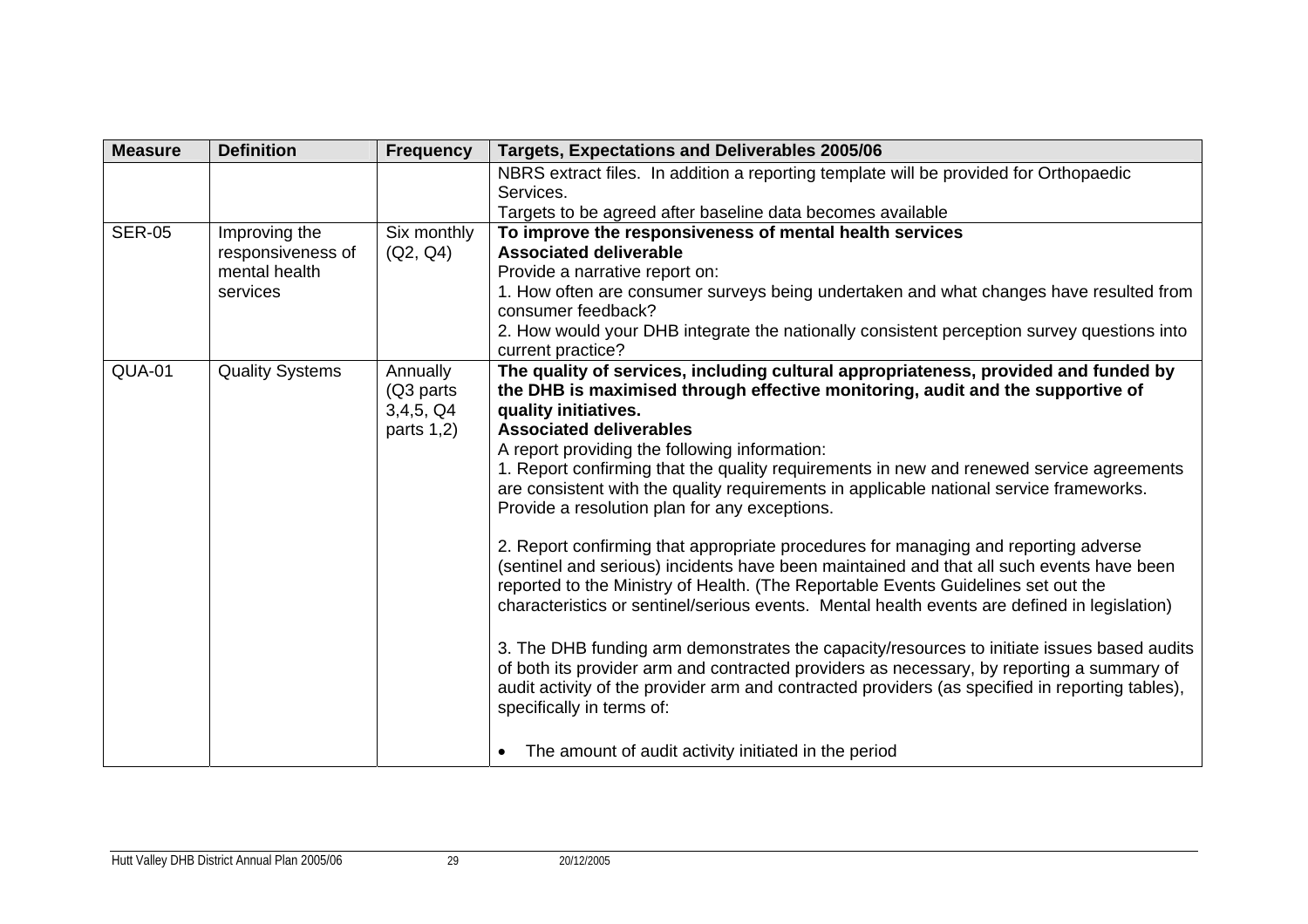| <b>Measure</b> | <b>Definition</b>                                       | <b>Frequency</b>        | <b>Targets, Expectations and Deliverables 2005/06</b>                                                                                                                                                                                                                                                                                                                                                                                                                                                                                                                                                                                                                                                                                                                                                                                                                                                                                                                                                                                                                                                                                                                                        |
|----------------|---------------------------------------------------------|-------------------------|----------------------------------------------------------------------------------------------------------------------------------------------------------------------------------------------------------------------------------------------------------------------------------------------------------------------------------------------------------------------------------------------------------------------------------------------------------------------------------------------------------------------------------------------------------------------------------------------------------------------------------------------------------------------------------------------------------------------------------------------------------------------------------------------------------------------------------------------------------------------------------------------------------------------------------------------------------------------------------------------------------------------------------------------------------------------------------------------------------------------------------------------------------------------------------------------|
|                |                                                         |                         | The actions taken in response to audit findings completed in the period where the<br>$\bullet$<br>actions taken to address audit findings will not be completed within 3 months<br>4. The DHB provider arm demonstrates an organisational wide commitment to quality<br>improvement and effective clinical audit by reporting a high level summary (list) of key<br>quality improvement and clinical audit initiatives and results, focusing on those that are<br>effective and/or ineffective against the Goals in Improving Quality (IQ): A Systems Approach<br>for the New Zealand Health and Disability Sector (as specified in the reporting template).<br>Personal health<br>Mental health.<br>5. DHBs to confirm that complete and timely information has been provided to:<br>a. the following components of the Hospital Benchmarking Information (HBI):<br>patient satisfaction<br>blood stream infections<br>b. the New Zealand Health Information Service for the Mental Health Information                                                                                                                                                                                      |
| <b>INV-01</b>  | Information<br>Management<br>initiatives/<br>capability | Six monthly<br>(Q2, Q4) | <b>National Collection (MHINC)</b><br>To progress strategies for sector information management identified in the WAVE<br>report recommendations towards the development of information management and<br>technology.<br><b>Associated deliverable</b><br>DHBs to provide the following report to demonstrate the degree of progress being made<br>and where targets are agreed, provide additional commentary to explain variances:<br>1. The number and percentages of clinical FTEs, by major clinical grouping, that has access<br>to which clinical knowledge bases (such as Cochrane and Medline)<br>2. The number and percentages general practices using electronic decision support<br>guidelines endorsed by the NZ Guidelines Group, particularly for cardio-vascular, diabetes<br>and referrals<br>3. The volumes and percentages of discharges, broken down by service area, eg<br>orthopaedic, mental health, using electronic messaging software to notify primary care<br>providers of relevant patient details on hospital discharge. The electronic means used<br>should be specified<br>4. The number and percentages of DHB funded referring practitioners electronically |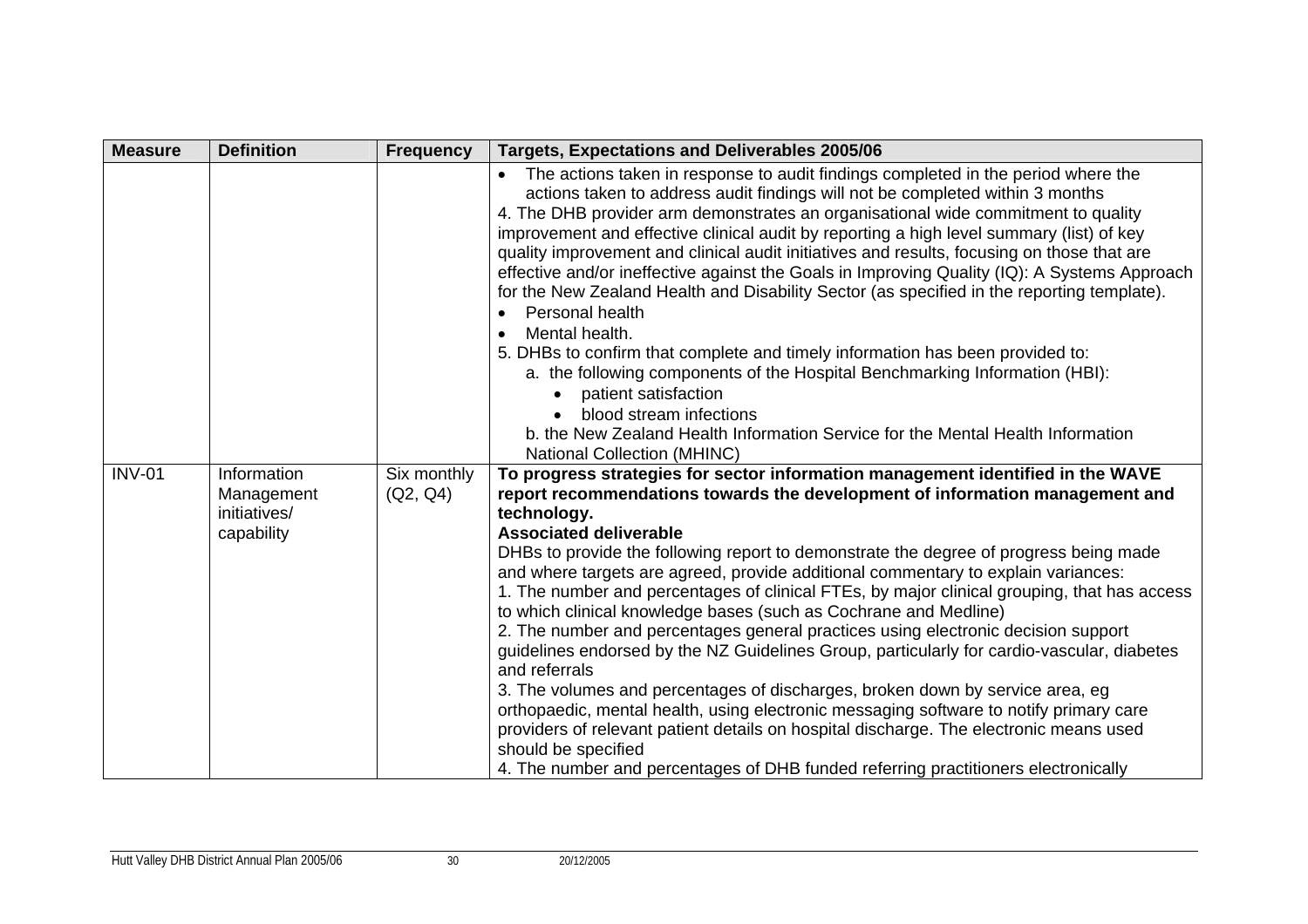| <b>Measure</b> | <b>Definition</b>                                 | <b>Frequency</b>                                  | <b>Targets, Expectations and Deliverables 2005/06</b>                                                                                                                                                                                                                                                                                                                                                                                                                                                                                                                                                                                                                                                                                                                                                                                                                                                                                                                                                                                                                                                                                                                                                                                                                                                                                                                                                                                                                                                |
|----------------|---------------------------------------------------|---------------------------------------------------|------------------------------------------------------------------------------------------------------------------------------------------------------------------------------------------------------------------------------------------------------------------------------------------------------------------------------------------------------------------------------------------------------------------------------------------------------------------------------------------------------------------------------------------------------------------------------------------------------------------------------------------------------------------------------------------------------------------------------------------------------------------------------------------------------------------------------------------------------------------------------------------------------------------------------------------------------------------------------------------------------------------------------------------------------------------------------------------------------------------------------------------------------------------------------------------------------------------------------------------------------------------------------------------------------------------------------------------------------------------------------------------------------------------------------------------------------------------------------------------------------|
|                |                                                   |                                                   | generating laboratory order scripts, receiving laboratory results and electronically generating<br>pharmaceutical scripts<br>5. On the extent to which DHBs have implemented and are complying with sector standards<br>for security and privacy. This includes the Health Information Privacy Code 1994, the Health<br>Network Code of Practice and any other related standards or practices formally agreed<br>between the Ministry and DHBs                                                                                                                                                                                                                                                                                                                                                                                                                                                                                                                                                                                                                                                                                                                                                                                                                                                                                                                                                                                                                                                       |
| <b>INV-02</b>  | Implementation of<br>the workforce<br>action plan | Quarterly<br>(different<br>parts each<br>quarter) | To implement a workforce action plan.<br><b>Associated deliverable</b><br>DHBs to report providing the following information:<br>1. Supporting the implementation of HWIS<br>1.1 Quarter 2. DHBs to provide a brief progress report (70 words or less) assessing their<br>achievement of HWIS timelines up to 31 December, and the likelihood they will achieve the<br>final implementation deadline<br>1.2 Quarter 4. As above, to 30 June 2006<br>2. Maintaining and achieving healthy workplaces<br>2.1 Quarter 2. DHBs to complete the stocktake project as identified in the 04/05 WAP. The<br>main conclusions (including, where applicable, any remedial action considered necessary)<br>are to be described<br>2.2 Quarter 4. DHBs are to report briefly (70 words or less) on any remedial action or new<br>initiatives implemented under Deliverable 2.1 in the period to 30 June 2006. The report<br>should describe expected outcomes, and actual achievements, of the action.<br>3. New ways of working<br>3.1 Quarter 1. DHBs are to complete a review, or participate in a regional or national<br>review, to assess what barriers may exist to the establishment of new roles in their<br>organisations. The conclusions of the review are to be reported.<br>3.2 Quarter 3. DHBs are to implement, where practicable, cost-effective action to<br>overcome, or endeavour to overcome, one or more of any barriers identified in 3.1. DHBs<br>are report on action taken and results |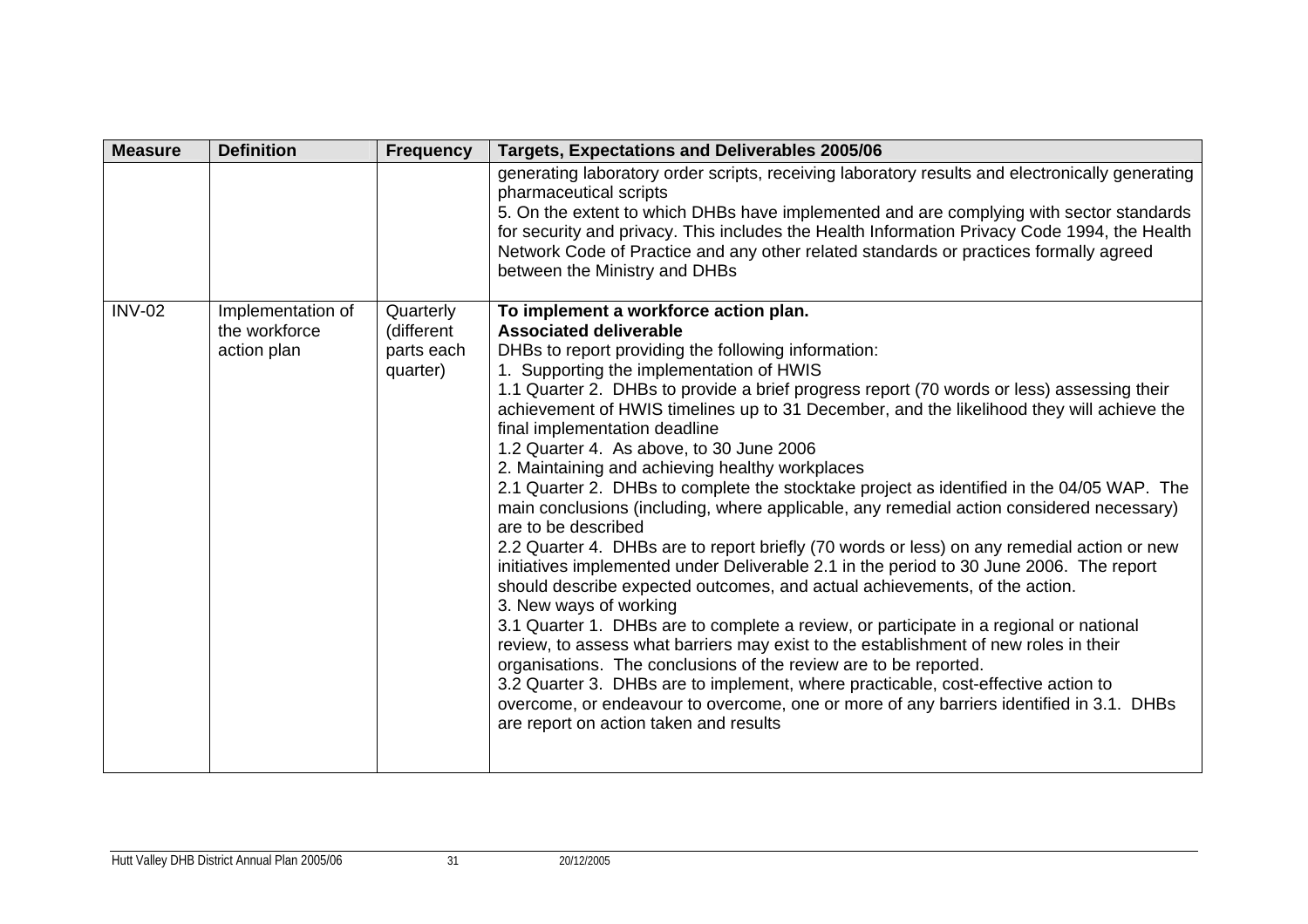| <b>Measure</b> | <b>Definition</b>                                                                                 | <b>Frequency</b>        | <b>Targets, Expectations and Deliverables 2005/06</b>                                                                                                                                                                                                                                                                                                                                                                                                                                                                                                                                                                                                                                                                                                                                                                                                                                                                                                                                                                               |
|----------------|---------------------------------------------------------------------------------------------------|-------------------------|-------------------------------------------------------------------------------------------------------------------------------------------------------------------------------------------------------------------------------------------------------------------------------------------------------------------------------------------------------------------------------------------------------------------------------------------------------------------------------------------------------------------------------------------------------------------------------------------------------------------------------------------------------------------------------------------------------------------------------------------------------------------------------------------------------------------------------------------------------------------------------------------------------------------------------------------------------------------------------------------------------------------------------------|
| <b>RIS-01</b>  | Responding to and<br>resolving service<br>coverage issues                                         | Quarterly               | Timely and equitable access for all New Zealanders to a comprehensive range of<br>health and disability services, regardless of ability to pay, and a high performing<br>system in which people have confidence.<br><b>Associated deliverable</b><br>Report progress achieved during the quarter towards resolution of gaps in service coverage<br>identified in the District Plan and not approved as long term exceptions, and any other gaps<br>in service coverage identified by the DHB or Ministry through:<br>analysis of explanatory indicators<br>$\bullet$<br>media reporting<br>risk reporting<br>$\bullet$<br>formal audit outcomes<br>complaints mechanisms                                                                                                                                                                                                                                                                                                                                                            |
| <b>RIS-02</b>  | DHBs will set<br>targets to increase<br>funding for Maori<br>Health and<br>Disability initiatives | Six monthly<br>(Q2, Q4) | To increase funding for Maori Health and Disability services.<br><b>Associated deliverable</b><br>DHBs to provide a six-monthly template to the Ministry (not part of the monthly financial<br>reporting template) including:<br>Actual expenditure on Maori Health Providers by GL code<br>$\bullet$<br>Actual expenditure for Specific Maori Services provided within mainstream services<br>$\bullet$<br>targeted to improving Maori health by Purchase Unit (PU)<br>Total actual expenditure for Iwi / Mäori-led PHOs<br>$\bullet$<br>Actual expenditure for Mainstream PHO services targeted to improving Maori health<br>$\bullet$<br>Actual expenditure on DHB Maori Workforce or Provider Mäori Workforce Development<br>$\bullet$<br>initiatives, which are not funded through the Maori Provider Development Scheme<br>Where information is available, DHBs to report a comparison between expenditure for<br>$\bullet$<br>above measures for 2004/05 (in addition to mandatory reporting against 2005/06<br>expenditure) |
| <b>RIS-03</b>  | Progress towards<br>the implementation<br>of the<br>Meningococcal B                               | Quarterly               | <b>Associated deliverables</b><br><b>Quantitative Indicator</b><br>a) Progress towards the target of 90% of 6 week - 5 months receiving 3rd dose of MeNZB<br>vaccine                                                                                                                                                                                                                                                                                                                                                                                                                                                                                                                                                                                                                                                                                                                                                                                                                                                                |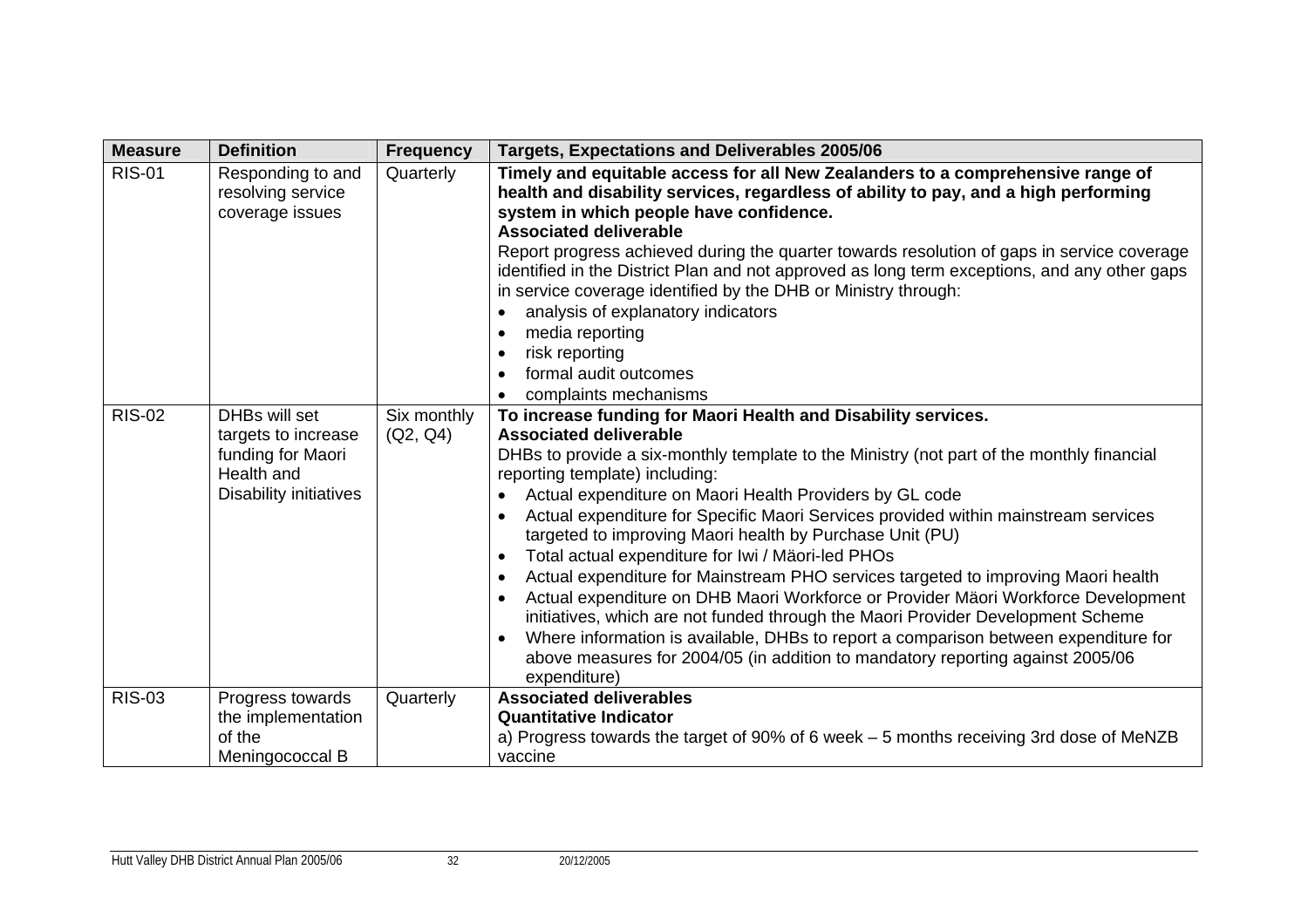| <b>Measure</b> | <b>Definition</b>       | Frequency | Targets, Expectations and Deliverables 2005/06                                                                                                                                                                                                                                                                                                                                                                                                                                                                                                                                                                                |
|----------------|-------------------------|-----------|-------------------------------------------------------------------------------------------------------------------------------------------------------------------------------------------------------------------------------------------------------------------------------------------------------------------------------------------------------------------------------------------------------------------------------------------------------------------------------------------------------------------------------------------------------------------------------------------------------------------------------|
|                | Immunisation<br>project |           | b) Progress towards the target of 90% of 6 month – 5 year olds receiving 3rd dose of<br>MeNZB vaccine<br>c) Progress towards the target of 90% of school-enrolled children receiving 3rd dose of<br>MeNZB vaccine<br><b>Qualitative Indicator</b><br>A report describing:<br>1. Implementation progress and time lines (Link to Meningococcal Vaccine Strategy PIP)<br>2. Risks with priority greater than 12 in accordance with the Project Implementation Plan<br>drafted by the DHB (PIP) reporting template within the (Meningococcal Vaccine Strategy)<br>MVS Crown Funding Agreement (CFA) Variation<br>3. Budget risks |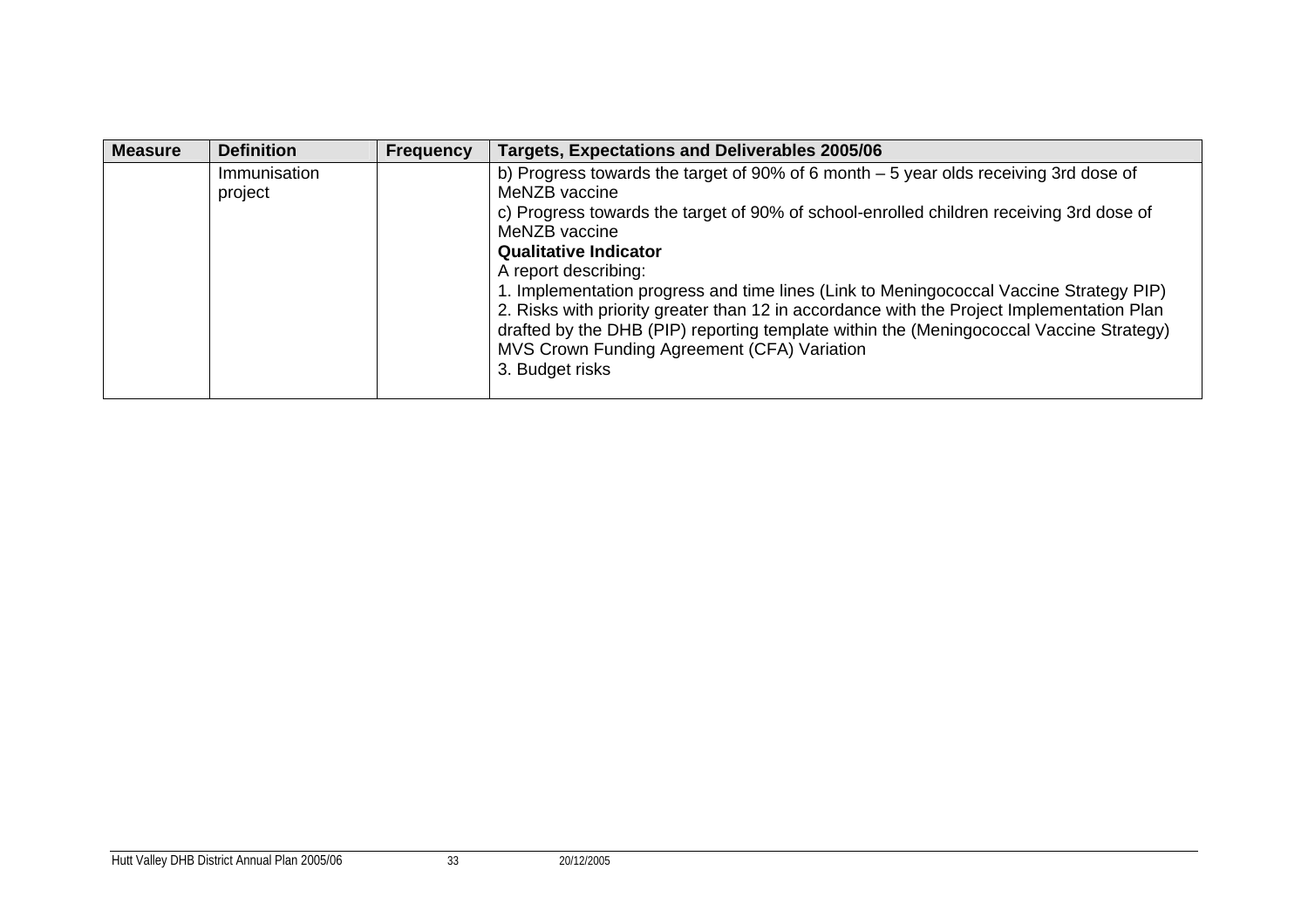

## **APPENDIX 6 - STATEMENT OF INTENT**

To be completed following acceptance of District Annual Plan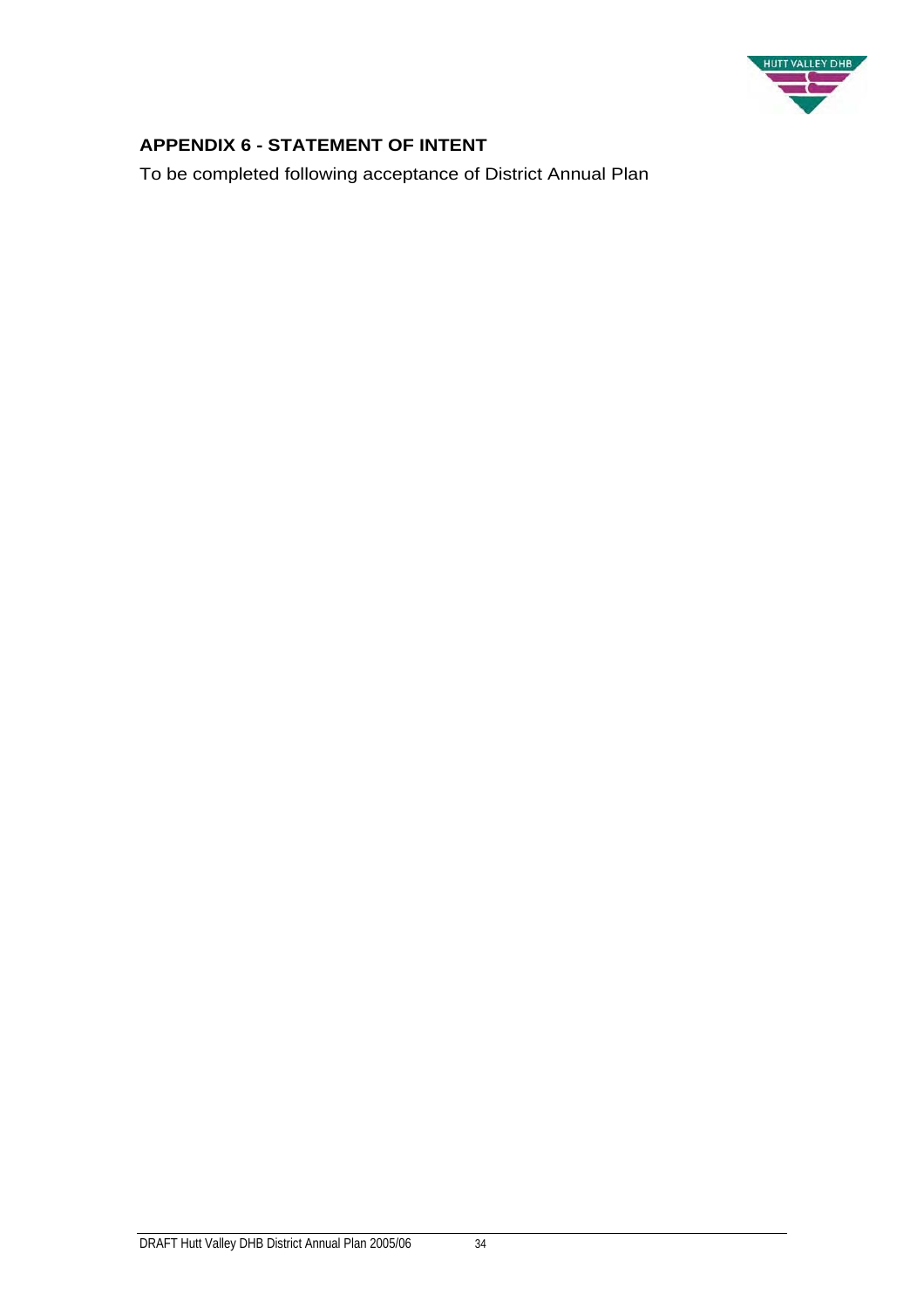

### **APPENDIX 7 - FORECAST FINANCIAL STATEMENTS**

| <b>Hutt Valley District Health Board</b>        |               |           |           |           |  |
|-------------------------------------------------|---------------|-----------|-----------|-----------|--|
| <b>Forecast Statement of Financial Position</b> |               |           |           |           |  |
|                                                 | As at 30 June |           |           |           |  |
|                                                 |               |           |           |           |  |
|                                                 | 2004/05       | 2005/06   | 2006/07   | 2007/08   |  |
|                                                 | \$000's       | \$000's   | \$000's   | \$000's   |  |
| <b>Public Equity</b>                            |               |           |           |           |  |
| Equity                                          | 28,127        | 28,127    | 28,127    | 28,127    |  |
| <b>Revaluation Reserve</b>                      | 34,042        | 34,042    | 34,042    | 34,042    |  |
| <b>Retained Earnings</b>                        | (640)         | (639)     | (630)     | (624)     |  |
| <b>Total Equity</b>                             | 61,529        | 61,530    | 61,539    | 61,545    |  |
| Represented by:                                 |               |           |           |           |  |
| <b>Current Assets</b>                           |               |           |           |           |  |
| <b>Bank in Funds</b>                            | 5,203         | 3,175     | 2,226     | 2,500     |  |
| Receivables                                     | 16,386        | 16,232    | 14,536    | 14,905    |  |
| <b>Other Current Assets</b>                     | 934           | 934       | 934       | 934       |  |
| <b>Total Current Assets</b>                     | 22,523        | 20,341    | 17,696    | 18,339    |  |
| <b>Current Liabilities</b>                      |               |           |           |           |  |
| <b>Bank Overdraft</b>                           |               |           |           |           |  |
| Payables & Provisions                           | (43, 470)     | (45, 883) | (45, 811) | (46,099)  |  |
| <b>Short Term Borrowings</b>                    |               |           |           |           |  |
| <b>Total Current Liabilities</b>                | (43, 470)     | (45, 883) | (45, 811) | (46,099)  |  |
| <b>Net Working Capital</b>                      | (20, 947)     | (25, 542) | (28, 115) | (27, 760) |  |
| <b>Non Current Assets</b>                       |               |           |           |           |  |
| Property, Plant & Equipment                     | 103,637       | 108,233   | 110,815   | 110,466   |  |
| <b>Trust Funds</b>                              | 567           | 567       | 567       | 567       |  |
| <b>Total Non Current Assets</b>                 | 104,204       | 108,800   | 111,382   | 111,033   |  |
| <b>Non Current Liabilities</b>                  |               |           |           |           |  |
| Borrowings & Provisions                         | (21, 161)     | (21, 161) | (21, 161) | (21, 161) |  |
| <b>Trust Funds</b>                              | (567)         | (567)     | (567)     | (567)     |  |
| <b>Total Non Current Liabilities</b>            | (21, 728)     | (21, 728) | (21,728)  | (21, 728) |  |
| <b>Net Assets</b>                               | 61,529        | 61,530    | 61,539    | 61,545    |  |

#### **Hutt Valley District Health Board Forecast Statement of Movements in Equity For the year ended 30 June**

|                                       | 2004/05<br>\$000's | 2005/06<br>\$000's | 2006/07<br>\$000's | 2007/08<br>\$000's |
|---------------------------------------|--------------------|--------------------|--------------------|--------------------|
| <b>Opening Equity</b>                 | 27,419             | 61.529             | 61.530             | 61,539             |
| <b>Repayment Equity</b>               |                    |                    |                    |                    |
| <b>Recognise Property Revaluation</b> | 34,042             |                    |                    |                    |
| Net Surplus/(Deficit) for the Period  | 68                 |                    | 9                  | 6                  |
| <b>Net Surplus/(Deficit)</b>          | 61,529             | 61,530             | 61,539             | 61.545             |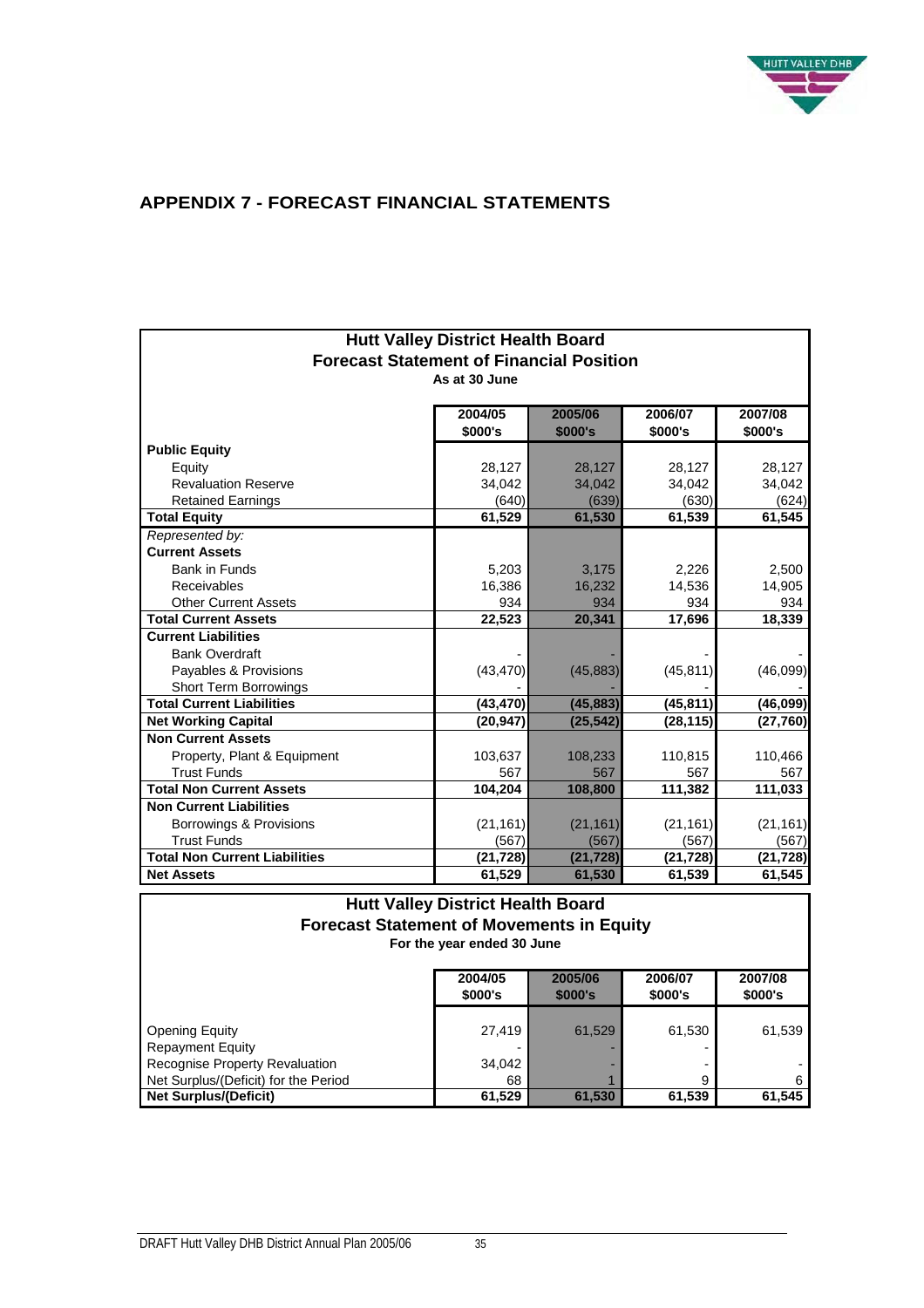

#### **Hutt Valley District Health Board Forecast Statement of Cash Flows For the year ended 30 June**

|                                         | 2004/05    | 2005/06    | 2006/07    | 2007/08    |
|-----------------------------------------|------------|------------|------------|------------|
|                                         | \$000's    | \$000's    | \$000's    | \$000's    |
| <b>Operating Cash Flows</b>             |            |            |            |            |
| <b>Cash Receipts</b>                    | 263,400    | 296,311    | 307,766    | 308,017    |
| <b>Interest Received</b>                | 864        | 985        | 564        | 564        |
| Payments to Providers                   | (172, 360) | (184, 490) | (186, 648) | (185, 816) |
| Payments to Employees & Suppliers       | (84, 795)  | (96, 342)  | (104, 652) | (106, 196) |
| Capital Charge Paid                     | (6, 742)   | (6, 740)   | (6,740)    | (6,740)    |
| <b>Net Operating Cash Flows</b>         | 367        | 9,724      | 10,290     | 9,829      |
| <b>Investing Cash Flows</b>             |            |            |            |            |
| Cash Received from Sale of Fixed Assets |            |            |            |            |
| Cash Paid for Purchase of Fixed Assets  | (4, 577)   | (11, 752)  | (11, 239)  | (9, 555)   |
| <b>Net Investing Cash Flows</b>         | (4,577)    | (11, 752)  | (11,239)   | (9, 555)   |
| <b>Financing Cash Flows</b>             |            |            |            |            |
| <b>Additional Loans Drawn</b>           |            |            |            |            |
| Loans Repaid                            |            |            |            |            |
| <b>Net Financing Cash Flows</b>         |            |            |            |            |
| <b>Net Cash Flows</b>                   | (4, 210)   | (2,028)    | (949)      | 274        |
| Opening Cash Balance                    | 9,413      | 5,203      | 3,175      | 2,226      |
| <b>Closing Cash Balance</b>             | 5,203      | 3,175      | 2,226      | 2,500      |
|                                         |            |            |            |            |
| Represented by:                         |            |            |            |            |
| <b>Bank in Funds</b>                    | 5,203      | 3,175      | 2,226      | 2,500      |
| <b>Bank Overdraft</b>                   |            |            |            |            |
| <b>Total Cash on Hand</b>               | 5,203      | 3,175      | 2,226      | 2,500      |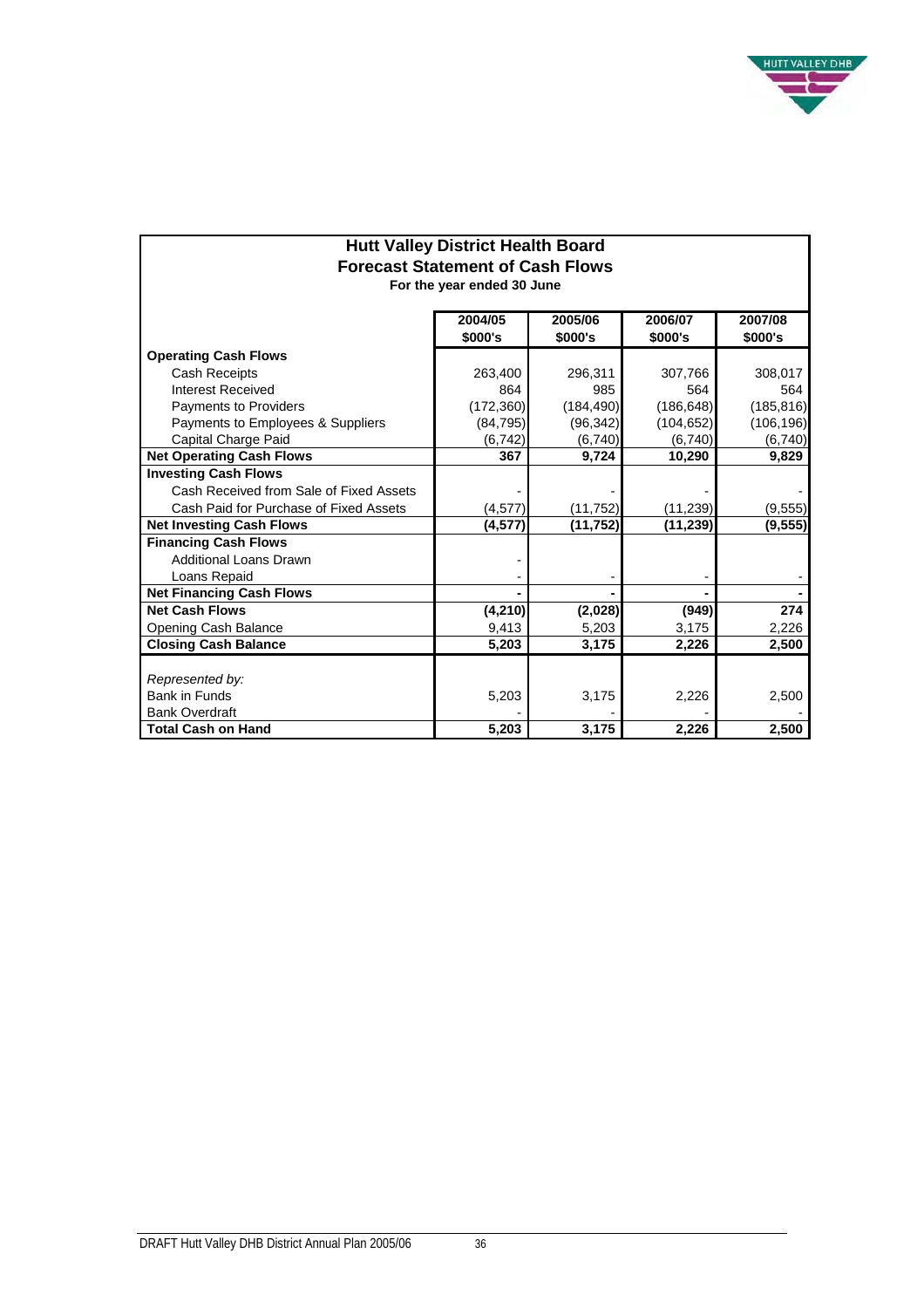

| <b>DHB Fund</b>                                    |
|----------------------------------------------------|
| <b>Forecast Statement of Financial Performance</b> |
| For the year ended 30 June                         |

|                              | 2004/05    | 2005/06    | 2006/07    | 2007/08    |
|------------------------------|------------|------------|------------|------------|
|                              | \$000's    | \$000's    | \$000's    | \$000's    |
| Revenue                      |            |            |            |            |
| Revenue                      | 239,365    | 269,559    | 278.796    | 287,188    |
| <b>Total Revenue</b>         | 239,365    | 269,559    | 278,796    | 287,188    |
| <b>Expenditure</b>           |            |            |            |            |
| <b>Provider Expenditure</b>  | (237, 872) | (268, 373) | (277, 360) | (285, 752) |
| <b>Total Expenditure</b>     | (237, 872) | (268, 373) | (277, 360) | (285,752)  |
| <b>Net Surplus/(Deficit)</b> | 1,493      | 1.186      | 1,436      | 1.436      |

| <b>DHB Governance &amp; Administration</b><br><b>Forecast Statement of Financial Performance</b><br>For the year ended 30 June |         |          |          |         |  |
|--------------------------------------------------------------------------------------------------------------------------------|---------|----------|----------|---------|--|
|                                                                                                                                | 2004/05 | 2005/06  | 2006/07  | 2007/08 |  |
|                                                                                                                                | \$000's | \$000's  | \$000's  | \$000's |  |
| Revenue                                                                                                                        |         |          |          |         |  |
| Revenue                                                                                                                        | 2,110   | 2,249    | 1.998    | 1,998   |  |
| Interest Revenue                                                                                                               | 724     | 681      | 682      | 742     |  |
| <b>Total Revenue</b>                                                                                                           | 2,834   | 2,930    | 2,680    | 2,740   |  |
| <b>Expenditure</b>                                                                                                             |         |          |          |         |  |
| <b>Operating Expenditure</b>                                                                                                   | (2,099) | (2, 433) | (2, 248) | (2,307) |  |
| Depreciation                                                                                                                   | (2)     |          |          |         |  |
| <b>Internal Allocations</b>                                                                                                    | (343)   | (446)    | (431)    | (431)   |  |
| (2,679)<br><b>Total Expenditure</b><br>(2, 444)<br>(2,879)<br>(2,738)                                                          |         |          |          |         |  |
| <b>Net Surplus/(Deficit)</b>                                                                                                   | 390     | 51       |          |         |  |

| <b>DHB Provider</b><br><b>Forecast Statement of Financial Performance</b><br>For the year ended 30 June |                    |                    |                    |                    |  |
|---------------------------------------------------------------------------------------------------------|--------------------|--------------------|--------------------|--------------------|--|
|                                                                                                         | 2004/05<br>\$000's | 2005/06<br>\$000's | 2006/07<br>\$000's | 2007/08<br>\$000's |  |
| Revenue                                                                                                 |                    |                    |                    |                    |  |
| Revenue                                                                                                 | 128,597            | 140,936            | 144,833            | 148,428            |  |
| Interest Revenue                                                                                        | 260                | 252                | 252                | 252                |  |
| <b>Total Revenue</b>                                                                                    | 128,857            | 141,188            | 145,085            | 148,680            |  |
| <b>Expenditure</b>                                                                                      |                    |                    |                    |                    |  |
| <b>Operating Expenditure</b>                                                                            | (116, 017)         | (127, 751)         | (130, 342)         | (132, 694)         |  |
| Depreciation                                                                                            | (7,016)            | (7, 156)           | (8,657)            | (9,904)            |  |
| Interest                                                                                                | (1,242)            | (1,223)            | (1,205)            | (1,205)            |  |
| Capital Charge                                                                                          | (6,740)            | (6,740)            | (6,740)            | (6,740)            |  |
| <b>Internal Allocations</b>                                                                             | 343                | 446                | 431                | 431                |  |
| <b>Total Expenditure</b>                                                                                | (130, 672)         | (142, 424)         | (146, 513)         | (150, 112)         |  |
| <b>Net Surplus/(Deficit)</b>                                                                            | (1, 815)           | (1, 236)           | (1, 428)           | (1, 432)           |  |
| Gain/(Loss) on Sale of Assets                                                                           |                    |                    |                    |                    |  |
| <b>Net Surplus/(Deficit)</b>                                                                            | (1, 815)           | (1, 236)           | (1, 428)           | (1, 432)           |  |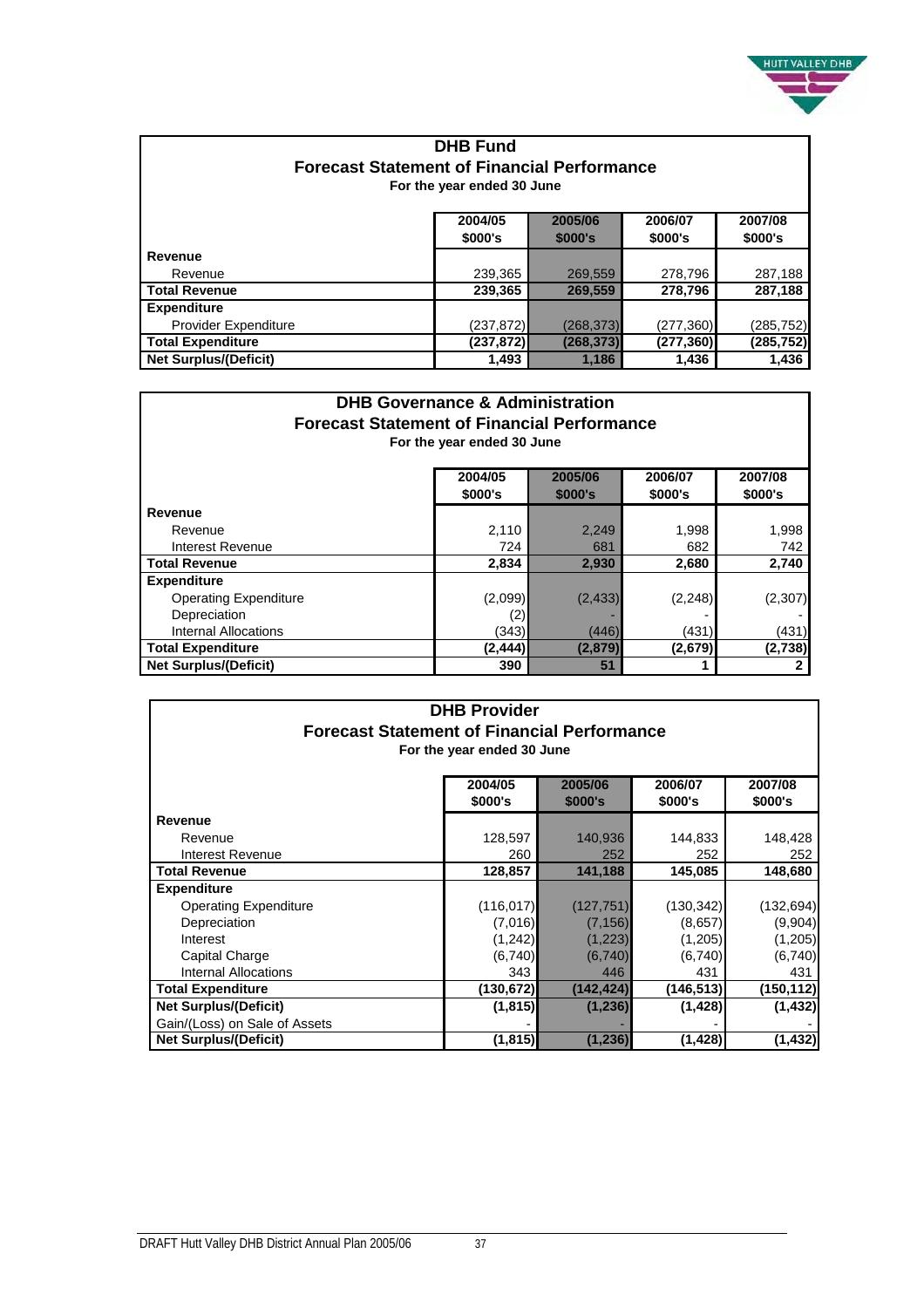

#### **Hutt Valley District Health Board Forecast Statement of Financial Performance For the year ended 30 June**

|                               | 2004/05<br>\$000's | 2005/06<br>\$000's | 2006/07<br>\$000's | 2007/08<br>\$000's |
|-------------------------------|--------------------|--------------------|--------------------|--------------------|
| Revenue                       |                    |                    |                    |                    |
| Revenue                       | 271,015            | 296,151            | 304,198            | 312,590            |
| Interest Revenue              | 984                | 933                | 934                | 994                |
| <b>Total Revenue</b>          | 271,999            | 297,084            | 305,132            | 313,584            |
| <b>Expenditure</b>            |                    |                    |                    |                    |
| <b>Provider Expenditure</b>   | (138, 815)         | (151, 780)         | (155, 931)         | (160, 728)         |
| <b>Operating Expenditure</b>  | (118, 116)         | (130, 184)         | (132, 590)         | (135,001)          |
| Depreciation                  | (7,018)            | (7, 156)           | (8,657)            | (9,904)            |
| Interest                      | (1,242)            | (1,223)            | (1,205)            | (1,205)            |
| Capital Charge                | (6,740)            | (6,740)            | (6,740)            | (6, 740)           |
| <b>Total Expenditure</b>      | (271, 931)         | (297, 083)         | (305, 123)         | (313, 578)         |
| <b>Net Surplus/(Deficit)</b>  | 68                 |                    | 9                  | 6                  |
| Gain/(Loss) on Sale of Assets |                    |                    |                    |                    |
| <b>Net Surplus/(Deficit)</b>  | 68                 | и                  | 9                  | 6                  |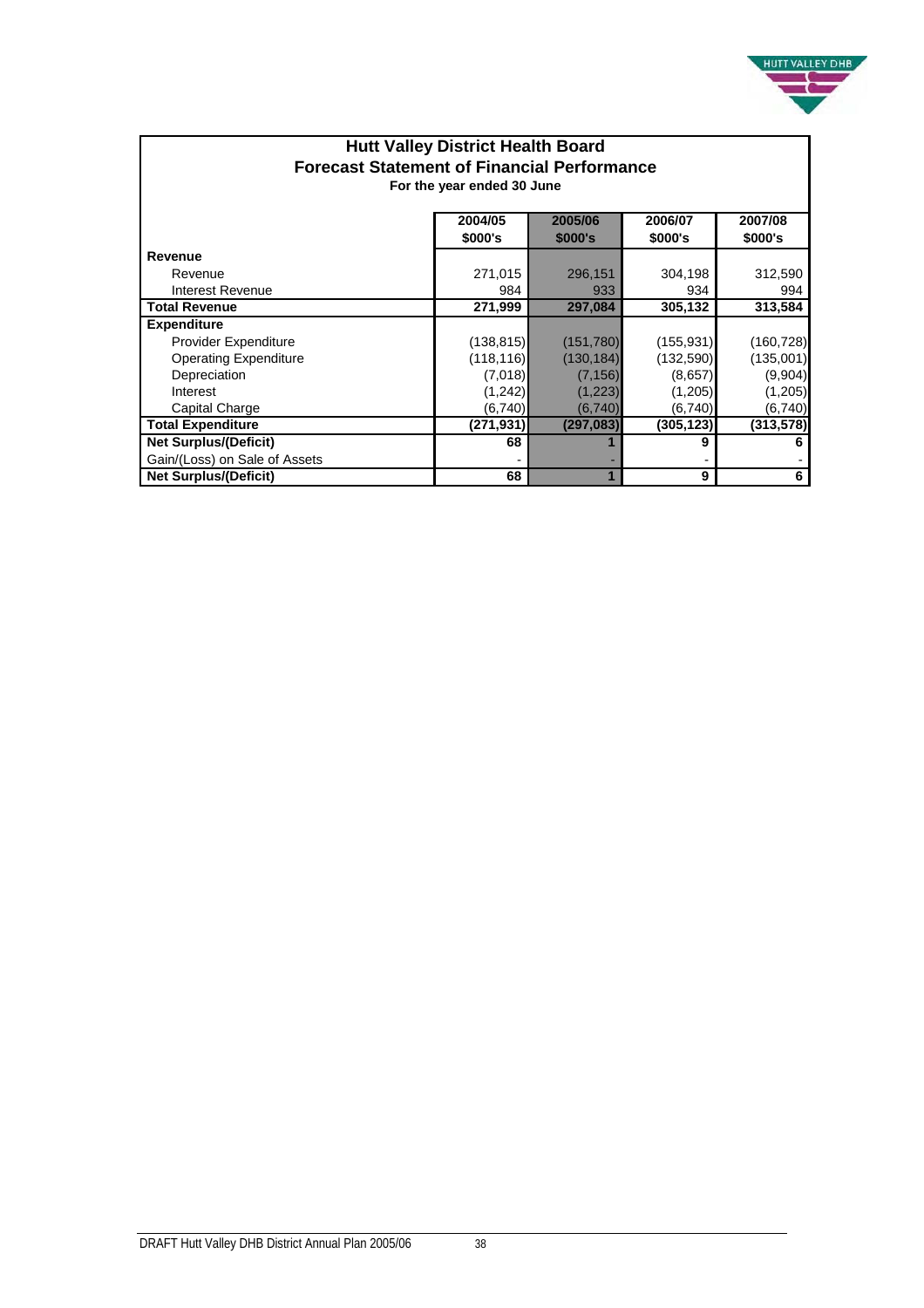

## **APPENDIX 8 REVENUE RECONCILIATION**

| DHB FUNDS AND DHB PROVIDER                                                      |                |                |               |         |               |
|---------------------------------------------------------------------------------|----------------|----------------|---------------|---------|---------------|
| TOTAL FUNDS AND PROVIDER REVENUE LINES MUST AGREE TO THE DAP FINANCIAL TEMPLATE |                |                |               |         |               |
| <b>GST EXCLUSIVE</b>                                                            |                |                |               |         |               |
|                                                                                 |                |                |               |         |               |
| <b>Add Lines as Necessary</b>                                                   |                |                |               |         |               |
| <b>IDHB FUNDS</b>                                                               | <b>Service</b> | <b>Account</b> | 2005/06       | 2006/07 | 2007/08       |
|                                                                                 | Area Code      | Code           | <b>Budget</b> | Budget  | <b>Budget</b> |
|                                                                                 |                |                |               |         |               |
| <b>Personal Health</b>                                                          |                |                |               |         |               |
| PHO Top Up Funding                                                              |                |                | 8,517         | 8,727   | 8,993         |
| Personal Health devolved                                                        |                |                | 159.524       | 165,635 | 170,684       |
| <b>IDF Revenue/Inflow</b>                                                       |                |                | 30,409        | 31,384  | 32,325        |
| <b>Total Personal Health</b>                                                    | 40             | 1000           | 198,450       | 205,746 | 212,002       |
|                                                                                 |                |                |               |         |               |
|                                                                                 |                |                |               |         |               |
| <b>Mental Health</b>                                                            |                |                |               |         |               |
| Mental Health devolved                                                          |                |                | 28,889        | 29,662  | 30,542        |
| <b>IDF Revenue/Inflow</b>                                                       |                |                | 4,406         | 4,547   | 4,674         |
| <b>Total Mental Health</b>                                                      | 80             | 1000           | 33.295        | 34,209  | 35,216        |
|                                                                                 |                |                |               |         |               |
| <b>Disability Support Services</b>                                              |                |                |               |         |               |
| Disability Support Services devolved                                            |                |                | 34,146        | 35,114  | 36,179        |
| <b>IDF Revenue/Inflow</b>                                                       |                |                | 120           | 124     | 128           |
| <b>Total Disability Support Services</b>                                        | 60             | 1000           | 34.266        | 35,238  | 36,307        |
|                                                                                 |                |                |               |         |               |
| <b>Public Health</b>                                                            |                |                |               |         |               |
| <b>NGO Contracts</b>                                                            |                |                |               |         |               |
| <b>Total Public Health</b>                                                      | 70             | 1000           |               |         |               |
|                                                                                 |                |                |               |         |               |
| <b>Maori Health</b>                                                             |                |                |               |         |               |
| <b>NGO Contracts</b>                                                            |                |                | 1,936         | 1,991   | 2,051         |
| <b>Total Maori Health</b>                                                       | 30             | 1000           | 1,936         | 1,991   | 2,051         |
|                                                                                 |                |                |               |         |               |
| <b>DHB Funds - Other</b>                                                        |                |                |               |         |               |
| MoH Vote Health - for Governance Arm                                            | 90             | 1002           | 1.612         | 1.612   | 1,612         |
|                                                                                 |                |                |               |         |               |
| <b>TOTAL FUNDER REVENUE</b>                                                     | 90             | 1000           | 269,559       | 278,796 | 287,188       |
| FUNDING ENVELOPE ADVISED BY MOH                                                 |                |                | 269,237       | 278,476 | 286,866       |
| <b>VARIANCE</b>                                                                 |                |                | 322           | 320     | 322           |
| FULL BREAKDOWN OF VARIANCE: (Add lines as necessary)                            |                |                |               |         |               |
|                                                                                 |                |                |               |         |               |
| <b>Pacific Provider Development Fund</b>                                        |                |                | 166           | 165     | 166           |
|                                                                                 |                |                | 50            |         | 50            |
| <b>Capital and Coast Rheumatic Fever Nurse</b>                                  |                |                |               | 50      |               |
| <b>Mobile Nursing</b>                                                           |                |                | 106           | 105     | 106           |
|                                                                                 |                |                |               |         |               |
| <b>EXPLAINED</b>                                                                |                |                | 322           | 320     | 322           |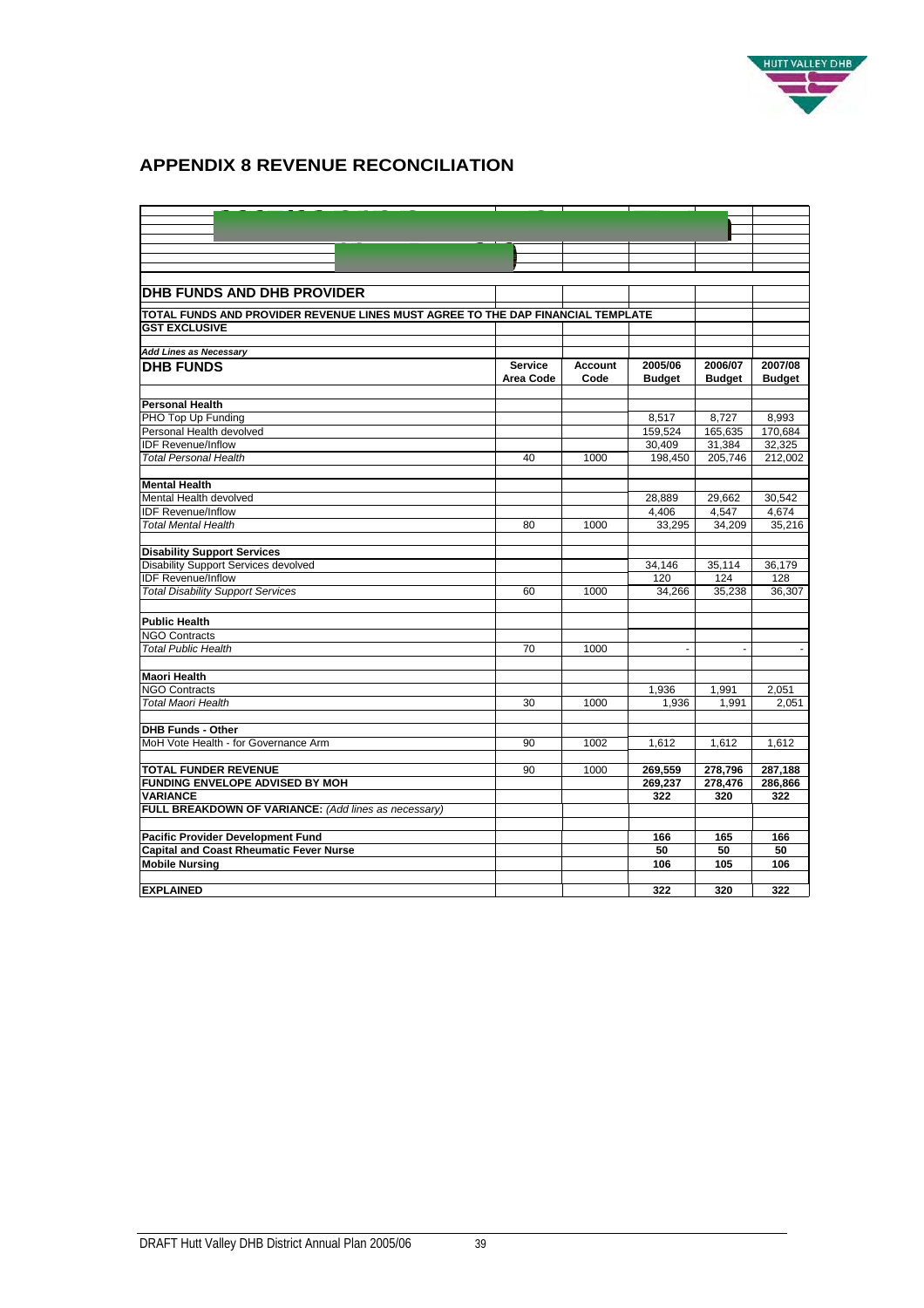

| <b>DHB PROVIDER</b>                              | <b>Service</b><br><b>Area Code</b> | Account<br>Code | 2005/06<br><b>Budget</b> | 2006/07<br><b>Budget</b> | 2007/08<br><b>Budget</b> |
|--------------------------------------------------|------------------------------------|-----------------|--------------------------|--------------------------|--------------------------|
| Direct MOH Contracts (not included in DHB Funds) |                                    |                 |                          |                          |                          |
| <b>Clinical Training Agency</b>                  | 10                                 | 1090            | 2,156                    | 2,156                    | 2,156                    |
| Vote Health                                      | 10                                 | 1002            | ÷.                       | ÷.                       |                          |
| Personal Health                                  | 10                                 | 1102            |                          |                          |                          |
| <b>Breast Screening</b>                          |                                    |                 | 3,654                    | 3,654                    | 3,654                    |
| <b>Cervical Screening</b>                        |                                    |                 | 1,044                    | 1,044                    | 1,044                    |
| Ortho Initiative training                        |                                    |                 | 18                       | 18                       | 18                       |
| Vaccine recovery                                 |                                    |                 | 1                        | 1                        | $\mathbf{1}$             |
| Joint Initiatives                                |                                    |                 | 661                      | 661                      | 661                      |
| <b>Maternity Fees</b>                            |                                    |                 | 145                      | 145                      | 145                      |
| <b>Community Laboratory</b>                      |                                    |                 | 60                       | 60                       | 60                       |
| <b>Communtiy Radiology</b>                       |                                    |                 | 114                      | 114                      | 114                      |
| <b>Community Pharmacy</b>                        |                                    |                 | 158                      | 158                      | 158                      |
|                                                  |                                    |                 | 5,855                    | 5,855                    | 5,855                    |
| <b>Mental Health</b>                             | 10                                 | 1202            |                          |                          |                          |
|                                                  |                                    |                 |                          |                          |                          |
| <b>Public Health</b>                             | 10                                 | 1302            |                          |                          |                          |
| <b>Well Child</b>                                |                                    |                 | 81                       | 81                       | 81                       |
| Shellfish Biotoxin                               |                                    |                 | 24                       | 24                       | 24                       |
| <b>INH Services</b>                              |                                    |                 | 55                       | 55                       | 55                       |
| National Oral Health                             |                                    |                 | 116                      | 116                      | 116                      |
| Public Health Core contract                      |                                    |                 | 5,756                    | 5,756                    | 5,756                    |
| Regional infrastructure                          |                                    |                 | 215                      | 215                      | 215                      |
| Regional Communicable diseases                   |                                    |                 | 81                       | 81                       | 81                       |
| Smokefree Hospitals                              |                                    |                 | 46                       | 46                       | 46                       |
| Regional Physical environments                   |                                    |                 | 77                       | 77                       | 77                       |
| <b>Health Promoting Schools</b>                  |                                    |                 | 155                      | 155                      | 155                      |
|                                                  |                                    |                 | 6,606                    | 6,606                    | 6,606                    |
| <b>Disability Support Services</b>               | 10                                 | 1402            |                          |                          |                          |
| DSS under 65                                     |                                    |                 | 1,314<br>1,314           | 1,314                    | 1,314                    |
|                                                  |                                    |                 |                          | 1,314                    | 1,314                    |
| <b>Maori Health</b>                              | 10                                 | 1502            |                          |                          |                          |
| <b>Allocations from DHB Funds</b>                |                                    |                 |                          |                          |                          |
| Internal Revenue (DHB Funds to DHB Provider)     | 10                                 | 1902            | 114,981                  | 119,817                  | 123,412                  |
|                                                  |                                    |                 |                          |                          |                          |
| TOTAL PROVIDER REVENUE SOURCED DIRECTLY FROM MOH | 10                                 | 1900            | 130,912                  | 135,748                  | 139,343                  |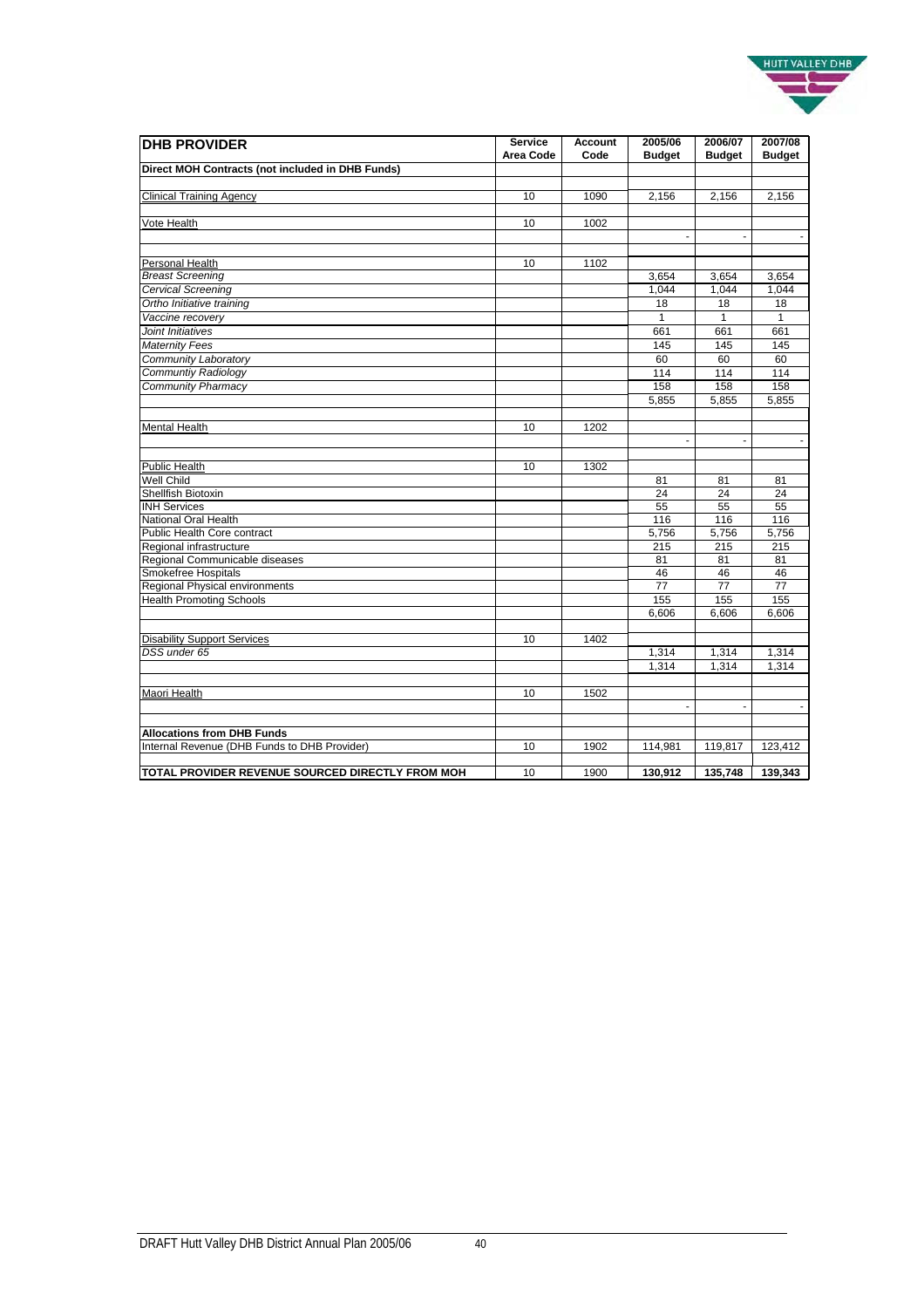

### **APPENDIX 9: CONSOLIDATED LIST OF SERVICE COVERAGE EXCEPTIONS**

Hutt Valley DHB expects to meet Government service coverage expectations with the following exceptions and caveats:

- a. A low income dental relief of pain service has never been funded in the Hutt Valley, though there is partial access to this service via the Hutt Hospital dental outpatients;
- b. The Hutt Valley is not funded at Blueprint levels and does not achieve the 3% intervention rate target for mental health;
- c. Hutt Valley DHB has little or no influence over the provision of most tertiary services and cannot currently determine access levels;
- d. Community radiology is available free of charge only for cardholders;
- e. Hutt Valley DHB is not able to see all primary school age children every 12 months for an oral health examination. We have instituted a 12-month recall for high need individuals, and up to 24 month recalls for low need individuals.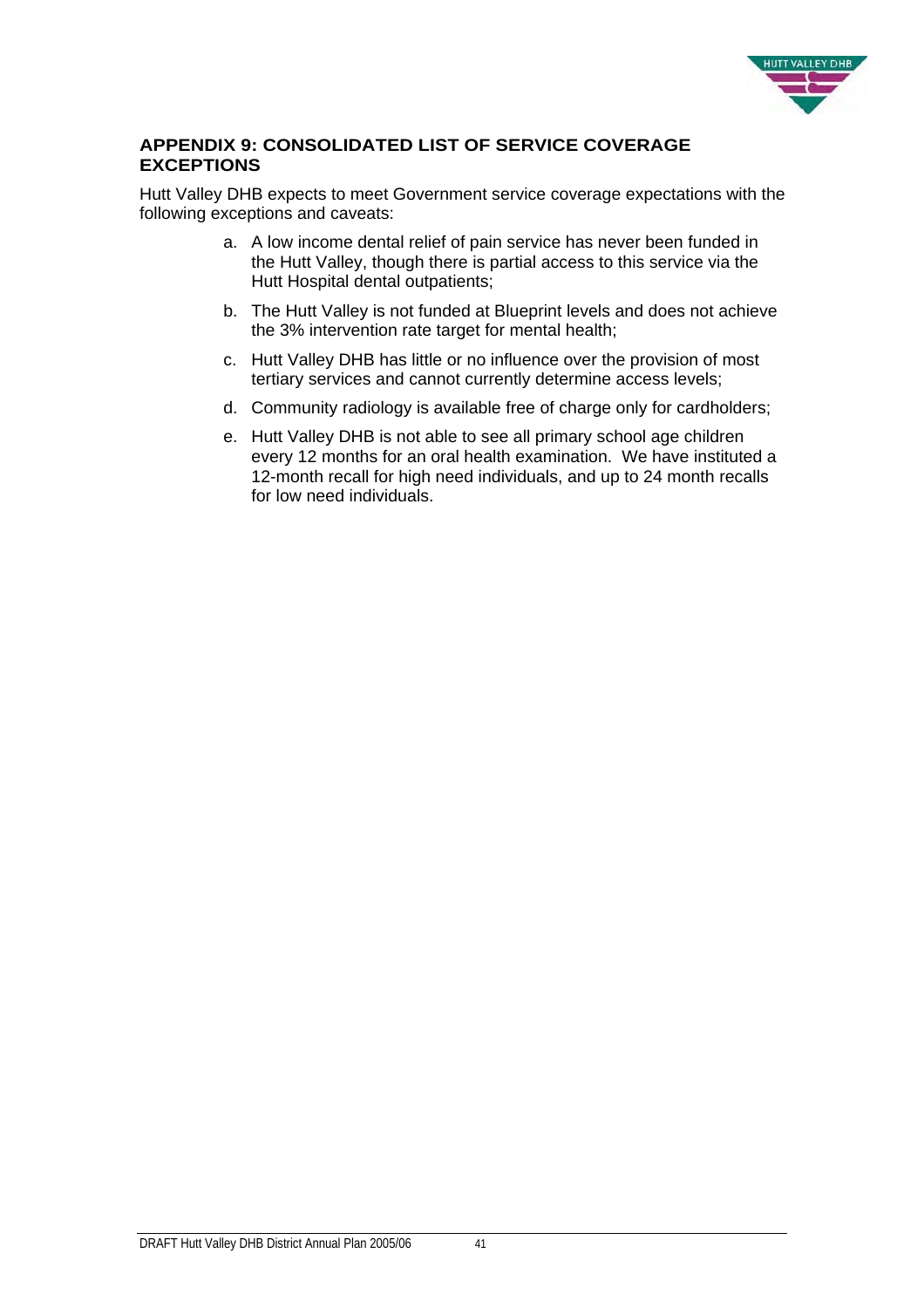

### **APPENDIX 10: HUTT VALLEY DHB FUNDING FOR NEW MENTAL HEALTH SERVICE INITIATIVES IN 2005/06**

## **New non-Maori Local and Regional Initiatives 2005/063**

| Identified new local initiatives                                                                                                                      | Approximate Cost<br>(Excl GST)                                                                      | Level of inputs/<br>purchase units                                       | Provider<br>arrangements                                                             |
|-------------------------------------------------------------------------------------------------------------------------------------------------------|-----------------------------------------------------------------------------------------------------|--------------------------------------------------------------------------|--------------------------------------------------------------------------------------|
| PHO primary mental health<br>services (>3% refer also to<br>primary care initiatives)                                                                 | \$372,800 non<br><b>Blueprint funding</b>                                                           | Yet to be finalised:<br>probable mix of FTE;<br>workforce<br>development | <b>Two Access PHOs</b><br>(NGO sector)                                               |
| Maintain DHB workforce<br>scholarships                                                                                                                | Yet to be finalised -<br>subject to available<br>surpluses and<br>prioritisation                    | MHWD01 - workforce<br>development                                        | Workforce<br>scholarships<br>accessible by all<br>mental health<br>service providers |
| Development of family/ whanau<br>advisor position in provider arm<br><b>MHS</b>                                                                       | \$24,000 (from 0405<br>MH surplus)                                                                  | $0.4$ FTE                                                                | Provider arm                                                                         |
| Identified regional initiatives                                                                                                                       |                                                                                                     |                                                                          |                                                                                      |
| Purchase new alcohol and<br>other drug (AOD) day treatment<br>services (provided locally,<br>accessed regionally)                                     | $$115,000 - funding$<br>currently held by<br><b>HVDHB</b> carried<br>forward from previous<br>years | Approximately 1.5<br>FTE health<br>professionals                         | Subject to<br>procurement<br>process                                                 |
| Purchase training for providers<br>of AOD day treatment<br>programmes                                                                                 | Yet to be finalised -<br>subject to regional<br>surpluses and<br>provider proposals                 | MHWD01 workforce<br>development                                          | Probably private<br>training<br>establishment                                        |
| 6. Purchase new Community<br>Support Work and Supported<br>Accommodation alcohol and<br>other drug services (provided<br>locally accessed regionally) | $\sqrt{$49,000}$ in 2005/06 -<br>note these services<br>will be funded from<br>0506 and 0607 funds  | Yet to be finalised                                                      | Subject to<br>procurement<br>process                                                 |
| Te Whanau Manaaki o<br>Manawatu Trust                                                                                                                 | \$70,000                                                                                            | MHCS21.8 Advocacy<br>Peer support<br>Consumer (A&D)<br>regional          | Te Whanau<br>Manaaki O<br>Manawatu Trust<br>(NGO)                                    |

 $\overline{a}$ 

<sup>3</sup> These services are not exclusive of Maori.